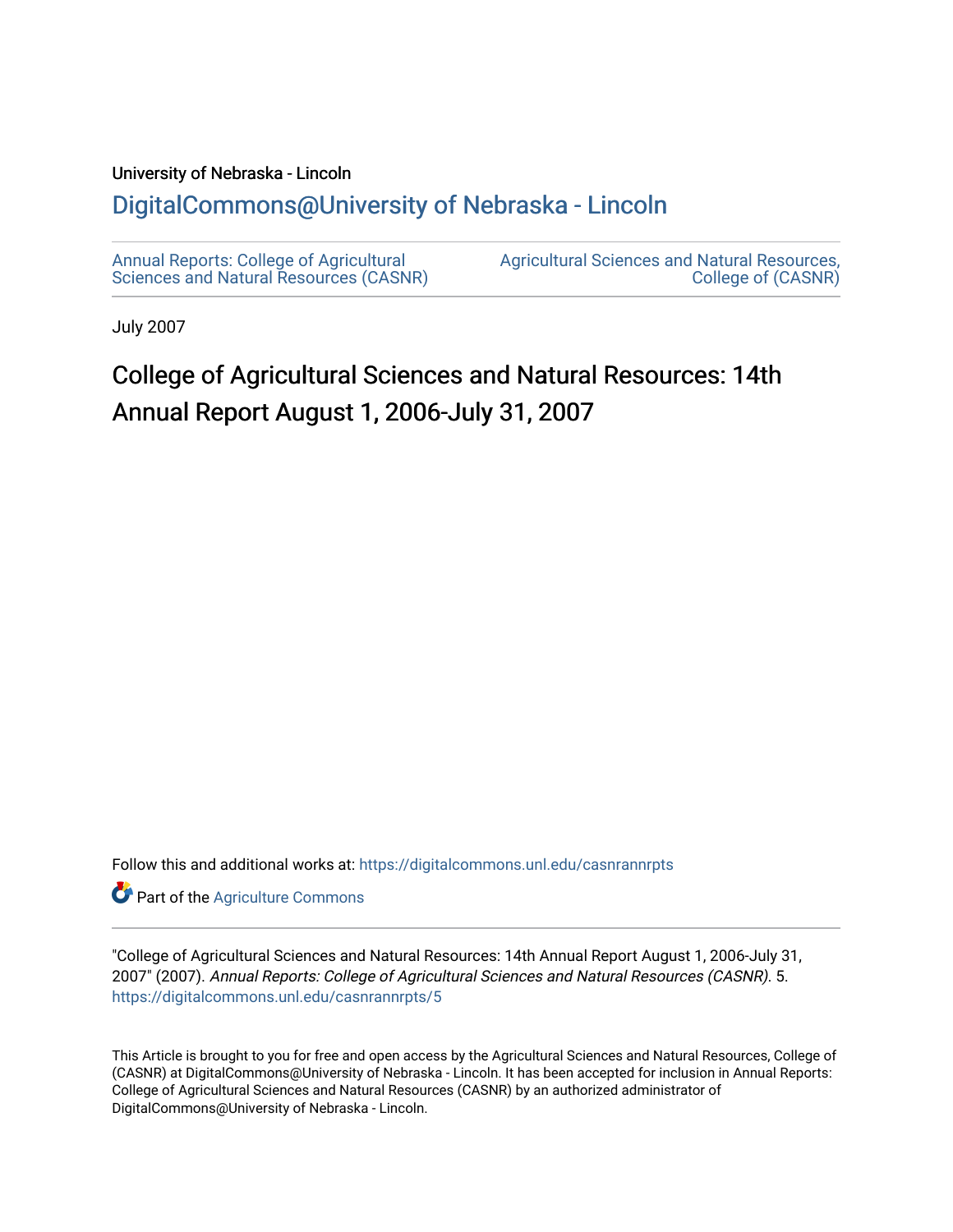# College of Agricultural Sciences and Natural Resources

## 14th Annual Report

August 1, 2006 - July 31, 2007



Institute of Agriculture and Natural Resources University of Nebraska–Lincoln

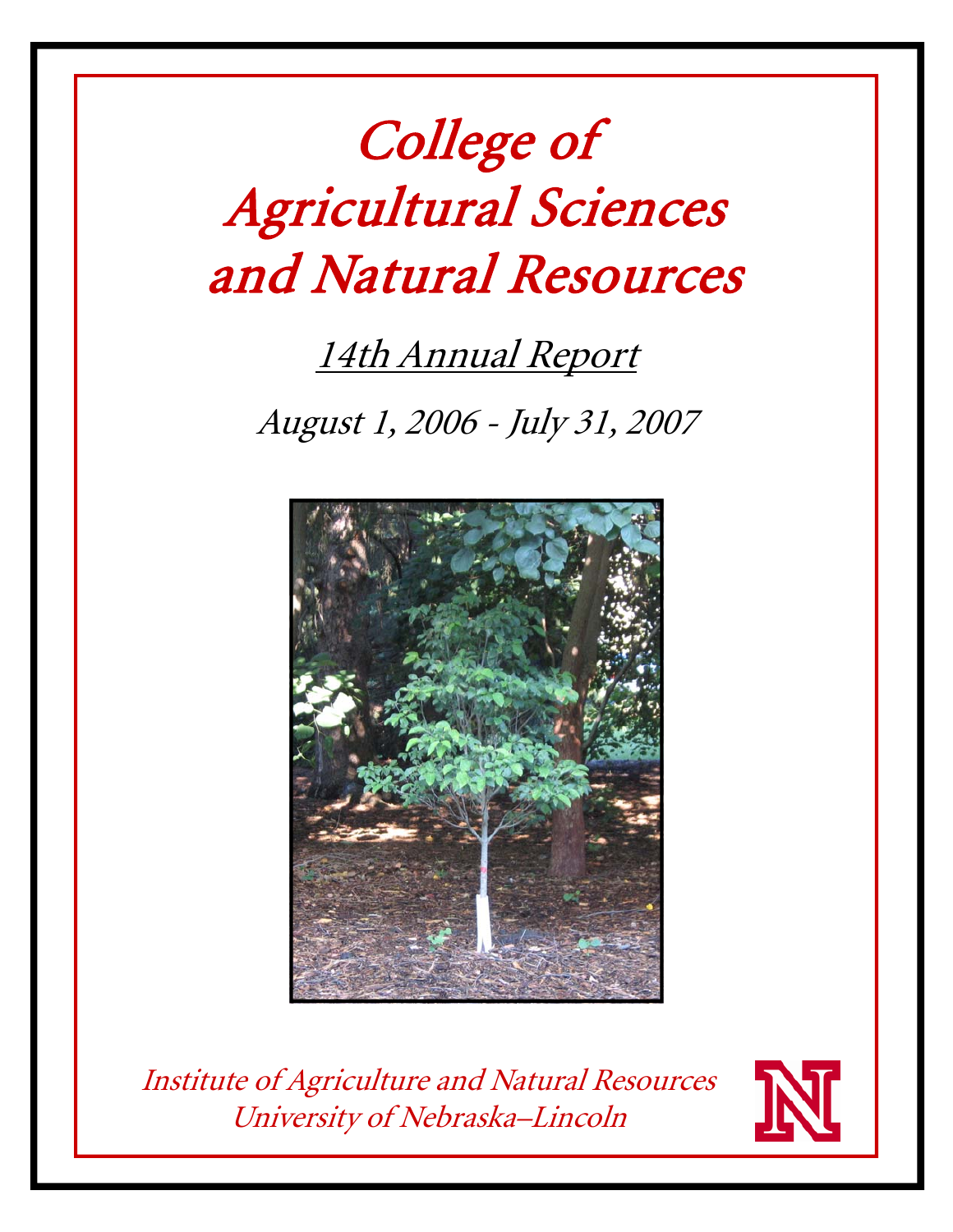| <b>Table of Contents</b><br>_ . _ . _ . _ . _ . _ . _ . _ . _ . |  |
|-----------------------------------------------------------------|--|
|                                                                 |  |
|                                                                 |  |
|                                                                 |  |
|                                                                 |  |
|                                                                 |  |
|                                                                 |  |
|                                                                 |  |
|                                                                 |  |
|                                                                 |  |
|                                                                 |  |
|                                                                 |  |
|                                                                 |  |
|                                                                 |  |
|                                                                 |  |
|                                                                 |  |
|                                                                 |  |
|                                                                 |  |
|                                                                 |  |
|                                                                 |  |
|                                                                 |  |
|                                                                 |  |
|                                                                 |  |
|                                                                 |  |
|                                                                 |  |
|                                                                 |  |
|                                                                 |  |
|                                                                 |  |
|                                                                 |  |
|                                                                 |  |
|                                                                 |  |
|                                                                 |  |
|                                                                 |  |
|                                                                 |  |
|                                                                 |  |
|                                                                 |  |
|                                                                 |  |
|                                                                 |  |
|                                                                 |  |
|                                                                 |  |
|                                                                 |  |
|                                                                 |  |
|                                                                 |  |
|                                                                 |  |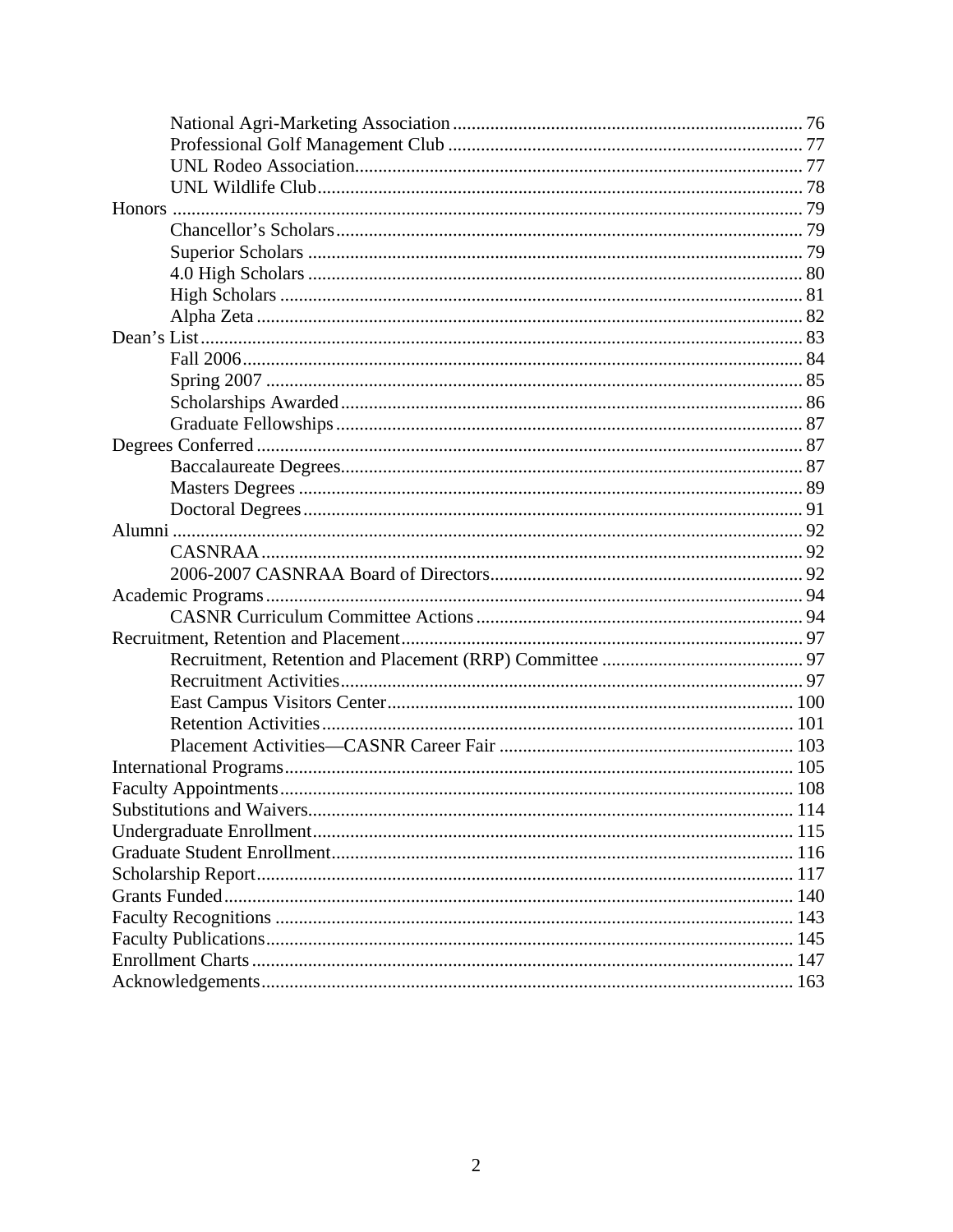#### - . - . - . - . *Introduction*  $\overline{\phantom{a}}$

If  $i = 1, 2, ..., n-1, ..., n-1, ..., n-1$  and  $\alpha$  are  $i = 1, ..., n-1$  . The  $i = 1, ..., n-1$  and  $\alpha$  are pleasure to provide the Fourteenth Annual Report for the College of Agricultural Sciences and Natural Resources (CASNR). We believe in the importance of reflecting on the accomplishments of our faculty, staff and students. The annual report offers the opportunity to review the year, and serves as an archive of accomplishments for our College. This report covers the period August 1, 2006 to July 31, 2007.

We can be very proud of our University. Seventy-three schools competed for recognition as innovators in undergraduate education. Only 16 were selected. The University of Nebraska-Lincoln (UNL) is one of the 16--the only one in our peer group as well as the only one in the Big 12. In fact, UNL is one of only five major research universities to be named 'first tier' for our innovative programs for students. The other universities are Duke University, the University of Michigan, the University of Southern California and the State University of New York at Stony Brook. We are also one of only 16 universities in the nation that are designated both land-grant and the Assosciation of American Universities (AAU).

Over the past decade our UNL Institute of Agriculture and Natural Resources (IANR) scientists are among the most-cited agricultural scientists in the world. The ISE Essential Science Indicators Report, 1994-2004, indexes nearly 9,000 journals, tracking how often articles are cited by other authors. IANR is  $16<sup>th</sup>$  in the world,  $10<sup>th</sup>$  among universities worldwide, and  $8<sup>th</sup>$  among American universities. The UNL Extension leads the nation in 4-H participation of age-eligible youth. Dean Elbert Dickey has been serving as the national Adviser for extension in Cooperative State Research, Education, and Extension Service (CSREES) and Dan Cotton (Communications and Information Technology [CIT]) has been leading the national *eXtension* effort. The College has exceptional partners in the land-grant mission. In IANR, our faculty and staff so thoroughly integrate teaching, research and extension education that the success of each is the success of all. UNL is a very special place for undergraduate education and CASNR is unique among the colleges of UNL.

- All of our students have a faculty adviser and/or mentor. Our students are also fortunate to have outstanding professional staff serving as academic advisers in some degree programs.
- We have 39 student organizations that enrich the undergraduate experience.
- DSEL (Dean's Scholars in Experiential Leadership) offers freshmen a forum to explore different types of leadership. In addition, students learn about volunteerism, mentoring, shadowing and undergraduate research opportunities.
- CASNR Cares (Caring Attitudes and Respect for Every Student) is a unique program in our College. It is a resource for family and faculty/staff to identify students that may need assistance in enhancing their educational experience.
- The Justin Smith Morrill Scholars Learning Community is designed for freshmen to make a successful transition into college by promoting a "residential learning community" concept. The purpose of the program is to encourage and empower students to embrace and engage in life-long interdisciplinary learning and education, plan and participate in civic engagement and service activities, and exhibit and model the qualities of a successful leader, and act in a leadership role when and where needed and appropriate.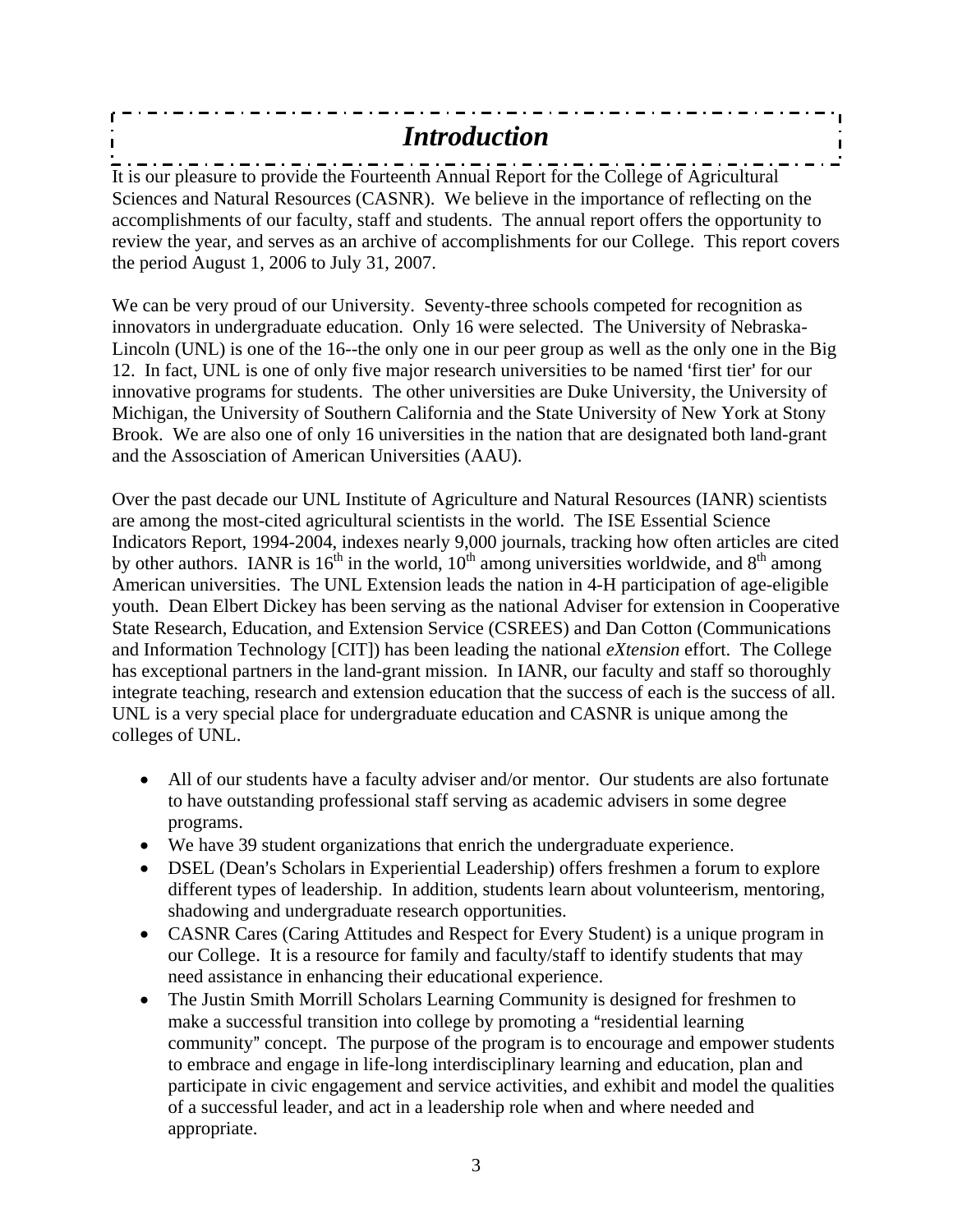- Forty-eight percent of CASNR students have college and/or departmental scholarships. During the 2006-07 academic year, the College awarded 895 scholarships to 611 students amounting to over \$876,000.
- There is a loan program that accrues no interest while students are in school available through the College to assist qualified students in meeting their financial need.
- CASNR has a global campus with 71 students studying in 10 countries last year.
- We are the only College at UNL—and the only College among our peers—that has the "Ensuring Your Future" program which guarantees a job offer within the first six months after graduation for those students fulfilling the requirements.
- Our College has the only satellite office of Career Services dedicated to assisting CASNR students with finding internships and post-graduation employment. Over 85% of our students find jobs in their fields or continue with their professional education.
- We offer an "Employment Seminar" and a "Job Survival" course to prepare students for their job search and internships.
- We routinely have one of the largest Career Fairs on campus with 378 students visiting with representatives from 54 employing organizations about internships and full-time positions last fall.

The College has a tradition of innovative academic programming, exceptional faculty advising, and successful alumni. CASNR is truly a community of scholars where faculty and students are both teachers and learners.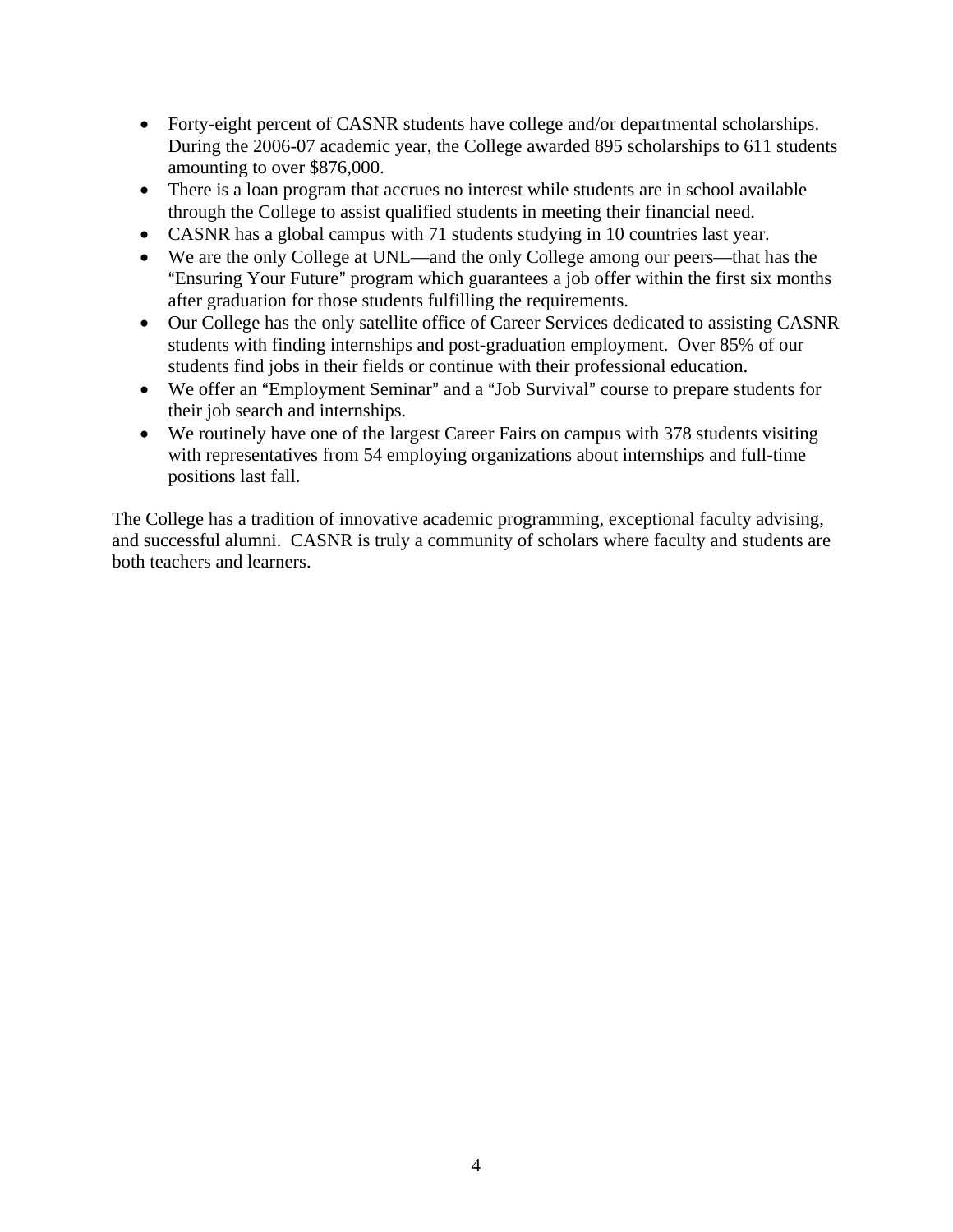### *Dedication*

The  $14^{th}$  Annual Report is dedicated in honor and in memory of the students and faculty of Virginia Polytechnic Institute and State University who lost their lives on April 16, 2007.

#### *Students Faculty*

Ross Abdallah Alameddine Christopher James Bishop Brian Roy Bluhm Jocelyne Couture-Nowak Ryan Christopher Clark Kevin P. Granata Austin Michelle Cloyd Liviu Librescu Matthew Gregory Gwaltney G.V. Loganathan Caitlin Millar Hammaren Jeremy Michael Herbstritt Rachael Elizabeth Hill Emily Jane Hilscher Jarrett Lee Lane Matthew Joseph La Porte Henry J. Lee Partahi Mamora Halomoan Lumbantoruan Lauren Ashley McCain Daniel Patrick O'Neil Juan Ramon Ortiz-Ortiz Minal Hiralal Panchal Daniel Alejandro Perez Erin Nicole Peterson Michael Steven Pohle, Jr. Julia Kathleen Pryde Mary Karen Read Reema Joseph Samaha Waleed Mohamed Shaalan Leslie Geraldine Sherman Maxine Shelly Turner Nicole Regina White

*On the cover:* The flowering dogwood memorial tree CASNR planted west of Keim Hall. A dedication ceremony was held on April 19, 2007. Flowering dogwood (*Cornus florida)* is the state tree of Virginia.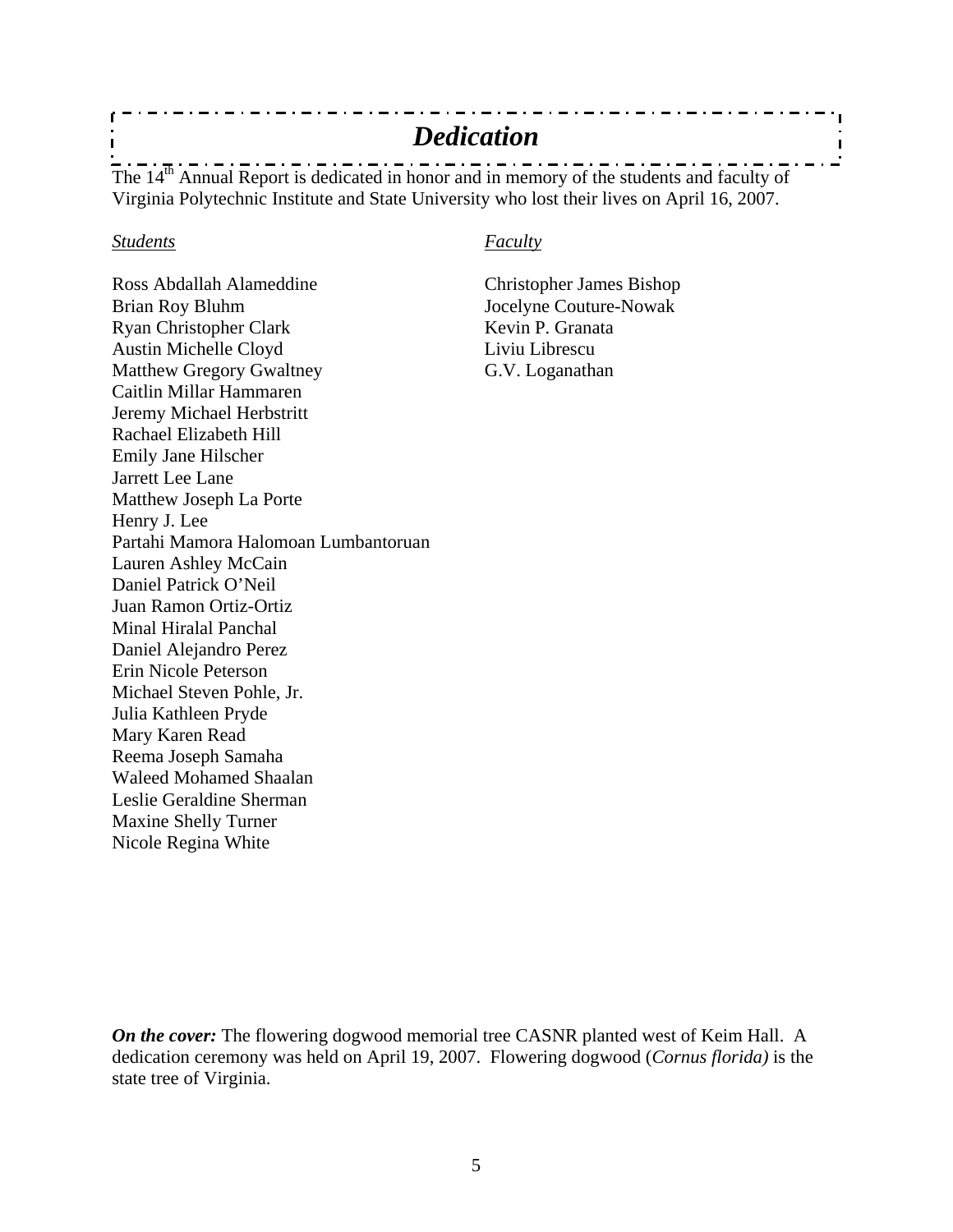#### College of Agricultural Sciences and Natural Resources August 1, 2006 – July 31, 2007

| <b>Administration and Staff</b> |  |
|---------------------------------|--|
|                                 |  |
|                                 |  |

#### July 1, 2007

| Arlen W. Etling <sup>1</sup> CASNR Professor and Associate Director of International Affairs |
|----------------------------------------------------------------------------------------------|
|                                                                                              |
|                                                                                              |
|                                                                                              |
|                                                                                              |
|                                                                                              |
|                                                                                              |
|                                                                                              |
|                                                                                              |
|                                                                                              |
|                                                                                              |

<sup>1</sup> Part-time Appointments

 $\mathbf{r}$  $\mathbf{I}$ 

#### *Academic Unit Administrators*  $\pm 1 \pm 1 \pm 1$

<u>. . . . . . . .</u>

#### July 1, 2007

a di Latin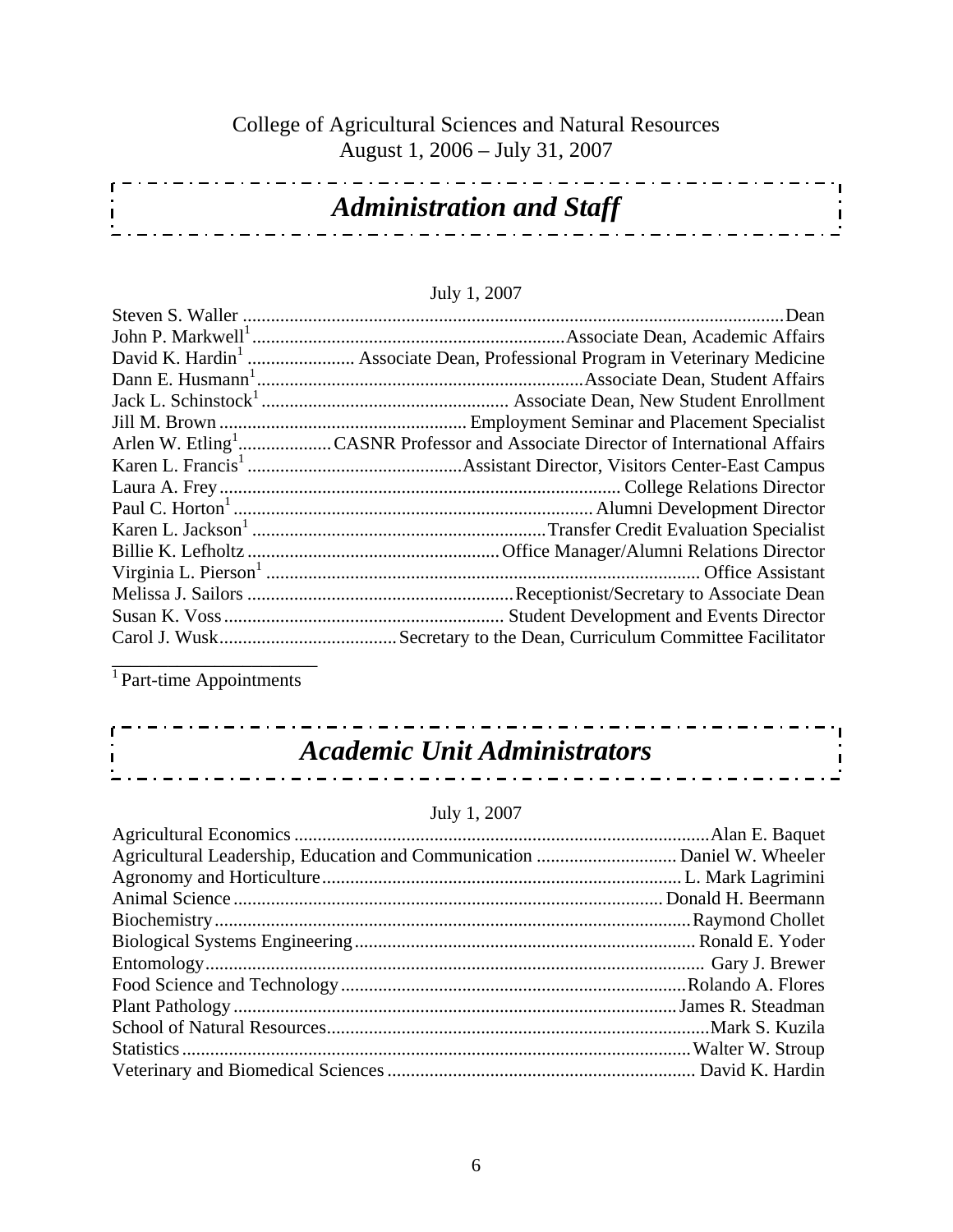| <b>CASNR Standing Committees</b> |
|----------------------------------|
|                                  |

#### **FACULTY ADVISORY COUNCIL**

The Faculty Advisory Council (FAC) met the second Friday of each month this past year. In addition to discussing and providing input to the CASNR Dean, each meeting centered on current issues facing the College.

The year began with a Planning and Transition Meeting held on August 1, 2006 to prepare for the coming academic year. Duane Reese, Chair of the FAC, led the group in discussion. Rhae Drijber was elected Vice-Chair. The working group of Raul Barletta, Rhae Drijber, Kathy Hanford and Rick Stowell presented a draft on a "Course Buy-out Policy". The working group of Mike Zeece, Duane Reese, Tiffany Heng-Moss, Steve Waller and Susan Fritz distributed a draft "CASNR Student Travel Policy." Both policies were approved at the March 9, 2007 meeting.

In November the Council approved restructuring the Student Advising Improvement Committee. Guests at the December meeting were Carmen Maurer, Associate General Counsel, and Greg Clayton, Director, Benefits and Risk Management. Members had several questions concerning the proposed student travel policy. In January, Communications and Information Technology presented a slide show regarding development of a web portal system for the new University of Nebraska-Lincoln CASNR website. In February, the Institute of Agriculture and Natural Resources (IANR) Research Travel Funds were discussed. The Council approved opening the eligibility of faculty on faculty development leaves to access IANR Research Travel Funds. In April a subcommittee of Mike Zeece, Jim Partridge and Ron Hanson was formed to review the CASNR Bylaws. The Council approved amending the IANR bylaws to become the college bylaws with the addition of five resolutions at the May 11, 2007 meeting.

Monthly meeting agendas included:

Comments and Update from the CASNR Dean's Office Enrollment Management Update Reports from Working Groups

> Duane E. Reese Chair

> > Carol J. Wusk Secretary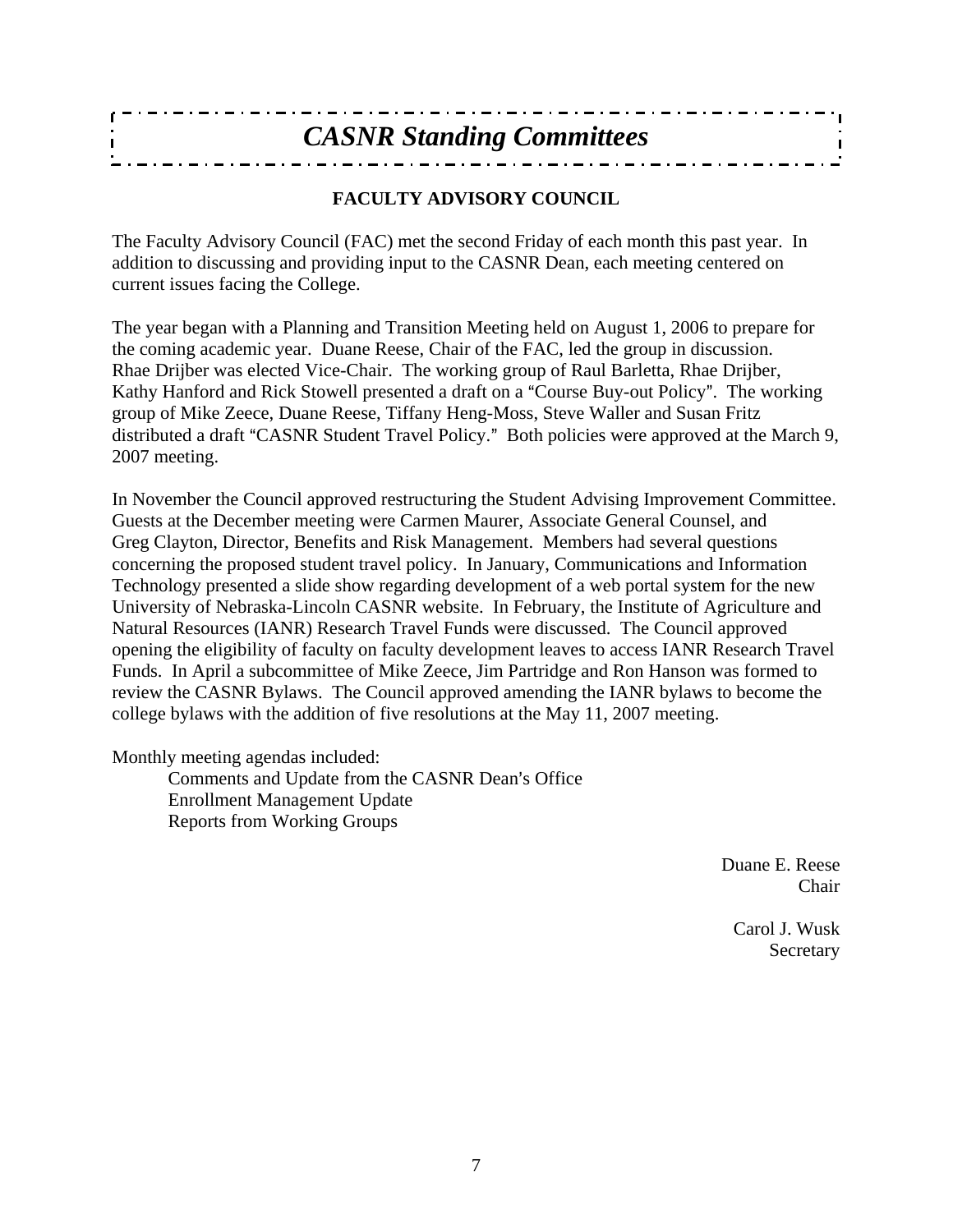#### **Members of the Faculty Advisory Council for 2006-2007:**

| <b>Ronald Hanson, Agricultural Economics</b>        | <b>Tiffany Heng-Moss, Entomology</b>              |
|-----------------------------------------------------|---------------------------------------------------|
| Jay Barbuto, Agricultural Leadership,               | Mike Zeece, Food Science and Technology           |
| <b>Education and Communication</b>                  | <b>Jim Partridge, Plant Pathology</b>             |
| <b>Rhae Drijber, Vice-Chair, Agronomy and</b>       | <b>Steve Comfort, School of Natural Resources</b> |
| Horticulture                                        | <b>Kathy Hanford, Statistics</b>                  |
| Duane Reese, Chair, Animal Science                  | Raul Barletta, Veterinary and Biomedical          |
| Madhavan Soundararajan, Biochemistry                | Sciences                                          |
| <b>Rick Stowell, Biological Systems Engineering</b> |                                                   |

#### **CASNR STUDENT ADVISING IMPROVEMENT COMMITTEE**

#### **CASNR Student Advising Improvement Committee for 2007-2008:**

| Lloyd Bell     | Department of Agricultural Leadership, Education<br>and Communication<br>1-year term, Committee Chair; (2004 Crowe Award winner) |
|----------------|----------------------------------------------------------------------------------------------------------------------------------|
| Phillip Miller | Department of Animal Science<br>2-year term; (2005 Crowe Award winner)                                                           |
|                | Susan Cuppett Department of Food Science and Technology<br>3-year term; (2006 Crowe Award winner)                                |

#### **Proposal to Revise the Faculty Membership of the CASNR Student Advising Improvement Committee**

#### **Proposed Recommendation:**

 The Student Advising Improvement Committee membership for the College of Agricultural Sciences and Natural Resources will be comprised of the faculty recipients of the Lawrence K. Crowe Outstanding Undergraduate Adviser Award for the past three years.

#### **CASNR Student Advising Improvement Committee Membership:**

- 1. Faculty membership on the CASNR Student Advising Improvement Committee will consist of a three-year term.
- 2. Each Fall Semester the new faculty award winner of the Lawrence K. Crowe Outstanding Undergraduate Adviser Award will become a member of the CASNR Student Advising Improvement Committee.
- 3. The faculty member serving their third year on the Student Advising Improvement Committee will serve as Committee Chair.
- 4. If a faculty member retires or resigns from UNL before completing their three-year term, the Dean for the College of Agricultural Sciences and Natural Resources will appoint a replacement to the CASNR Student Advising Improvement Committee.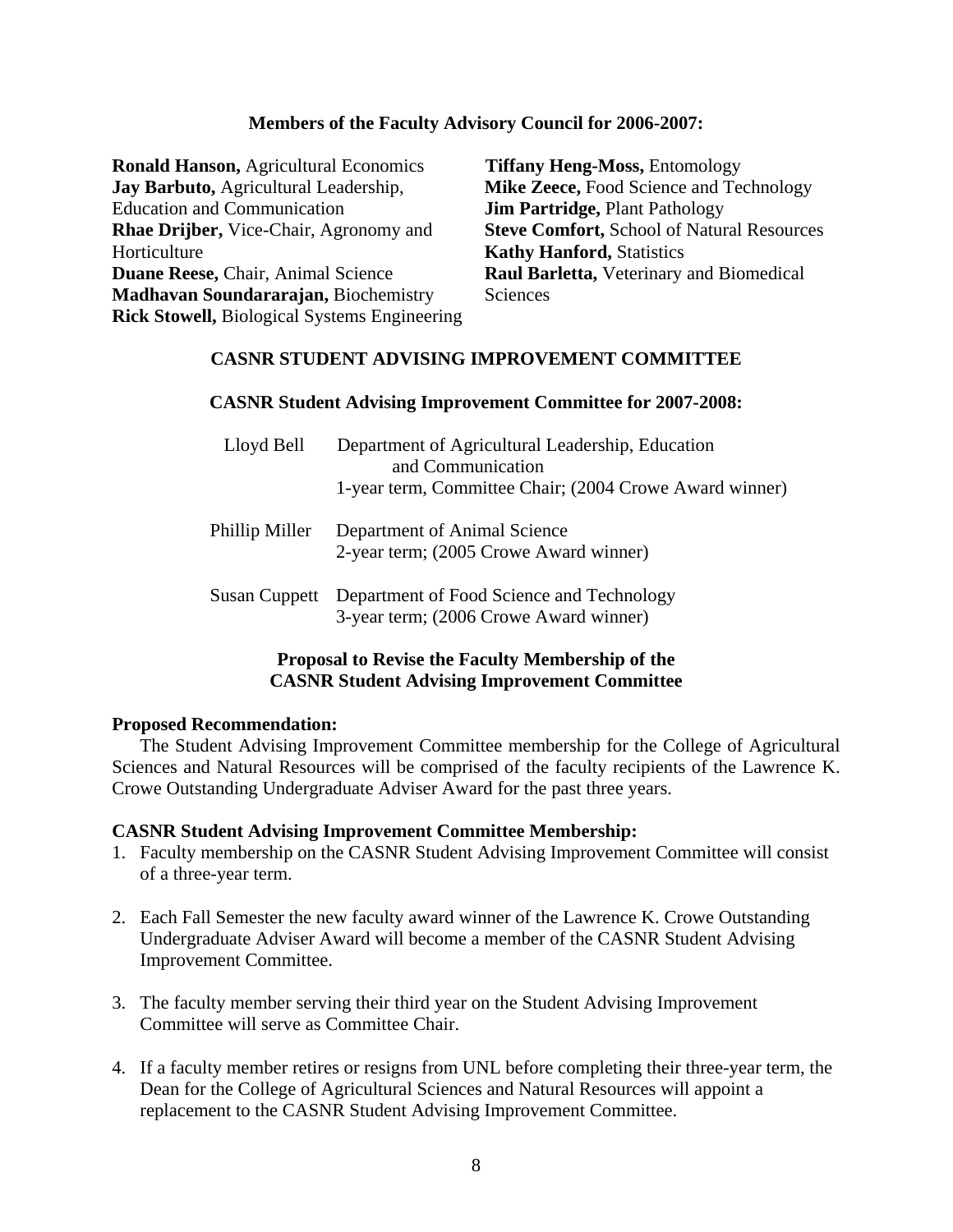#### **Additional Duties of the CASNR Student Advising Improvement Committee:**

- 1. The CASNR Student Advising Improvement Committee will meet with the Dean and/or Associate Dean of the College of Agricultural Sciences and Natural Resources once each semester.
- 2. The Student Advising Improvement Committee will be responsible for planning and promoting the annual Faculty Advising Awards Luncheon to be held at the start of each Fall Semester.
- 3. The Student Advising Improvement Committee will be responsible for planning and promoting at least one student advising improvement seminar/workshop activity during the academic year.
- 4. The new Chair of the Student Advising Improvement Committee will attend the Faculty Advisory Council full-day meeting at the start of each academic year and report on the past year's Committee activities and plans for the next academic year.
- 5. The Student Advising Improvement Committee will review the applications for the Lawrence K. Crowe Outstanding Undergraduate Adviser Award each year and submit a recommendation for the faculty award winner to the Dean of the College of Agricultural Sciences and Natural Resources.

#### **Student Advising Improvement Committee for 2006-2007:**

| <b>Ronald J. Hanson, Agricultural Economics</b> | <b>Kim W. Todd, Agronomy and Horticulture</b> |
|-------------------------------------------------|-----------------------------------------------|
| Lloyd C. Bell, Agricultural Leadership,         | <b>Phillip S. Miller, Animal Science</b>      |
| <b>Education and Communication</b>              | <b>Susan L. Cuppett, Food Science and</b>     |
| <b>Donald J. Lee, Chair, Agronomy and</b>       | Technology                                    |
| <b>Horticulture</b>                             |                                               |

#### **CASNR TEACHING AND LEARNING IMPROVEMENT COUNCIL**

 The council hosted a workshop on reporting teaching-related activities for pre-tenure faculty on October 17, 2006. The workshop featured discussions of eARFA teaching categories, and annual evaluation, promotion, tenure and reappointment documents. There was also a panel discussion with recently tenured faculty. About 20 people attended the workshop.

 The council also partnered with Academic Affairs to bring Dr. Lawrence Aleamoni from the University of Arizona to UNL. Dr. Aleamoni was the keynote speaker at the councilsponsored 2007 CASNR Winter Interim Teaching Workshop. The workshop was held on January 5, 2007, and the focus of the workshop was assessment. Dr. Aleamoni, who developed the CIEQ assessment tool, spoke on "What Makes Faculty Evaluation so Contentious", and other workshop presenters spoke on UNL-wide assessment, 20 years of CIEQ at UNL, and assessment practices. Attendance was very good, and of the 21 participants completing the evaluation, 19 said that they stretched their vision of assessment as a result of their participation in the workshop.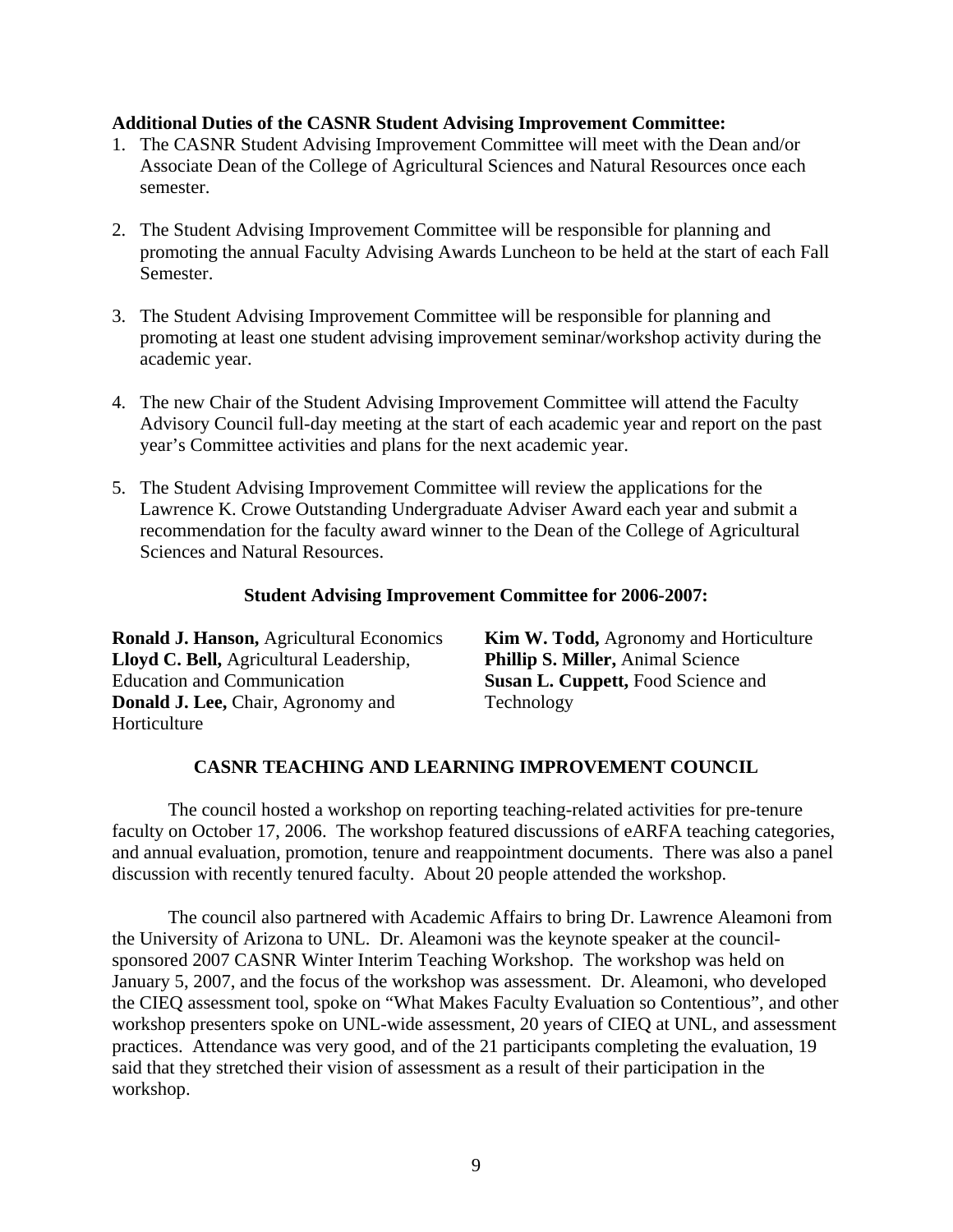#### **Members of the Teaching and Learning Improvement Council for 2006-2007:**

**Erin E. Blankenship,** Chair (January 2007 present), Statistics **Kenneth F. Dewey,** School of Natural **Resources Dean E. Eisenhauer,** Biological Systems Engineering **Bruce B. Johnson,** Agricultural Economics **Susan Fritz,** ex-officio (May 2006 -

**John P. Markwell,** Chair (May 2006 - January 2007), ex-officio (January 2007 - present), Biochemistry

**Walter H. Schacht,** Agronomy and Horticulture **Daniel T. Walters,** Agronomy and Horticulture **Randy L. Wehling, Food Science and** Technology January 2007)

#### **SCHOLARSHIP AND GRADUATION WITH DISTINCTION COMMITTEE**

 The Scholarship and Graduation with Distinction Committee is responsible for recommending criteria for graduation with distinction, high distinction, or highest distinction, as well as recommending to the faculty, prior to December, May, and August graduations, the senior students worthy of these distinctions. The Scholarship and Graduation with Distinction Committee also advises the Dean on scholarship policies.

| <b>Susan Cuppett, Food Science and Technology</b> | <b>Jack Schinstock, Biological Systems</b> |
|---------------------------------------------------|--------------------------------------------|
|                                                   | Engineering                                |
| Dann Husmann, Agricultural Leadership,            | <b>Richard Waldren, Agronomy and</b>       |
| <b>Education and Communication</b>                | Horticulture                               |

#### **CURRICULUM COMMITTEE**

 The Curriculum Committee has the authority and the responsibility to examine, study, or request the study of, and establish procedures and policies for any matters concerned with the undergraduate and graduate curriculum of the College, subject to review by the Faculty.

| <b>Darrell Mark, Agricultural Economics</b><br>Leverne Barrett, Agricultural Leadership,<br><b>Education and Communication</b> | Gary Yuen, Chair, Plant Pathology<br>Dave Wedin, School of Natural Resources |
|--------------------------------------------------------------------------------------------------------------------------------|------------------------------------------------------------------------------|
| <b>George Graef, Agronomy and Horticulture</b>                                                                                 | <b>Clinton Jones, Veterinary and Biomedical</b><br>Sciences                  |
| <b>Bryan Reiling, Animal Science</b>                                                                                           | Dennis McCallister, UCC Representative                                       |
| Jaekwon Lee, Biochemistry                                                                                                      | <b>Sally Mackenzie, Graduate Council</b>                                     |
|                                                                                                                                | Representative                                                               |
| <b>Bill Campbell, Biological Systems</b>                                                                                       | John Markwell, CASNR Dean's Office                                           |
| Engineering                                                                                                                    | Representative                                                               |
| <b>Steve Danielson, Entomology</b>                                                                                             | Nick Easterly, Student Rep. (Ag. Sciences)                                   |
| Randy Wehling, Vice Chair, Food Science<br>and Technology                                                                      | Ryan Rezac, Student Rep. (Natural Resources)                                 |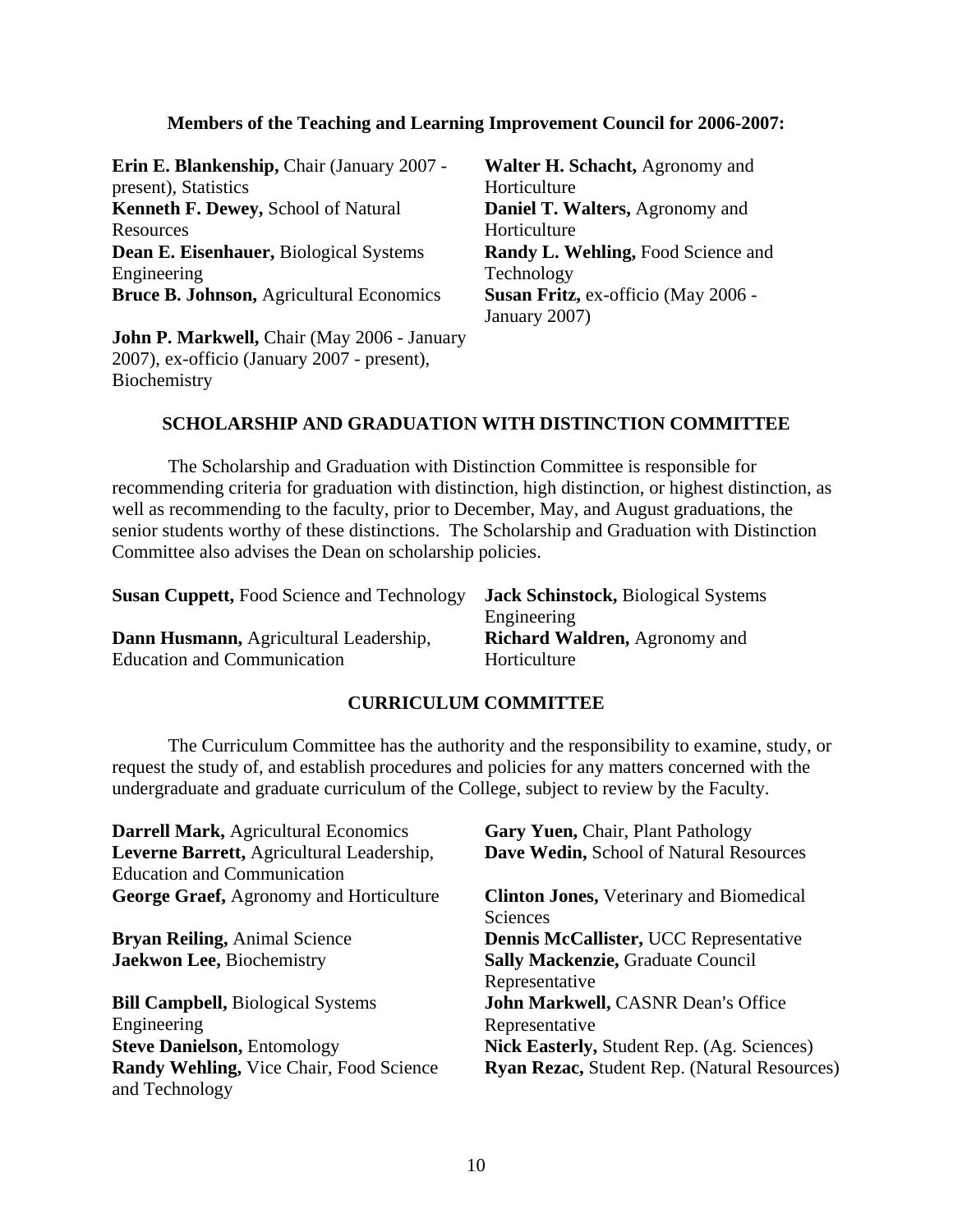| <b>Teaching Faculty</b> |  |
|-------------------------|--|
| <b>FACULTY MEETINGS</b> |  |

#### **Annual Faculty Meeting**

The 2006 CASNR Annual Faculty Meeting was held on August 17 in the East Campus Union. New faculty were introduced and Dr. Juan Franco, Vice Chancellor for Student Affairs was also introduced and made brief comments. Jill Klepper, President of CASNR Student Advisory Council gave the Student Prospective. Dean Steve Waller presented a brief overview of CASNR accomplishments.

#### **Interim Workshop**

The College of Agricultural Sciences and Natural Resources Teaching and Learning Improvement Council led the planning effort for the January 2007 Winter Interim Workshop. The workshop was hosted by Dr. Erin Blankenship, chair of the TLIC, and the keynote address was given by Dr. Larry Aleamoni from the University of Arizona. Dr. Aleamoni is the developer of the Course Instructor Evaluation Questionnaire (CIEQ) system that CASNR uses for assessing student affective response to teaching. This set the stage for a broad look at student outcomes assessment. Drs. Jeff Royer and David Marx presented an analysis of CASNR's twenty-year experience in using the CIEQ instrument, Dr. Laura Hardin presented CASNR's plans for alumni surveys; Dr. Jessica Jonson presented the PEARL assessment system that was pioneered by CASNR and the College of Education and Human Sciences (CEHS) and is now being used by four UNL colleges. A variety of break-out sessions explored aspects of assessment ranging from use of the tools within Blackboard to exit-interviews for seniors. The workshop was attended by approximately seventy-five faculty from both UNL campuses, as well as instructors from several surrounding institutions.

#### **NEW FACULTY OR FACULTY WITH NEW APPOINTMENTS**

Cheryl Bailey, Department of Biochemistry Gilles Basset, Department of Biochemistry David O. Carter, Department of Entomology Dwight R. Easterly, Department of Biological Systems Engineering Jason D. Ellis, Department of Agricultural Leadership, Education and Communication Rolando A. Flores, Department of Food Science and Technology Douglas E. Hostetler, Department of Veterinary and Biomedical Sciences Roger M. Hoy, Department of Biological Systems Engineering John R. Kammermann, Department of Veterinary and Biomedical Sciences Nancy C. Nicolai, Department of Agronomy and Horticulture Jens Walter, Department of Food Science and Technology

#### **RETIRED FACULTY 2006-2007**

Leonard L. Bashford, Department of Biological Systems Engineering Larry L. Larson, Department of Animal Science S. Kay Rockwell, Department of Agricultural Leadership, Education and Communication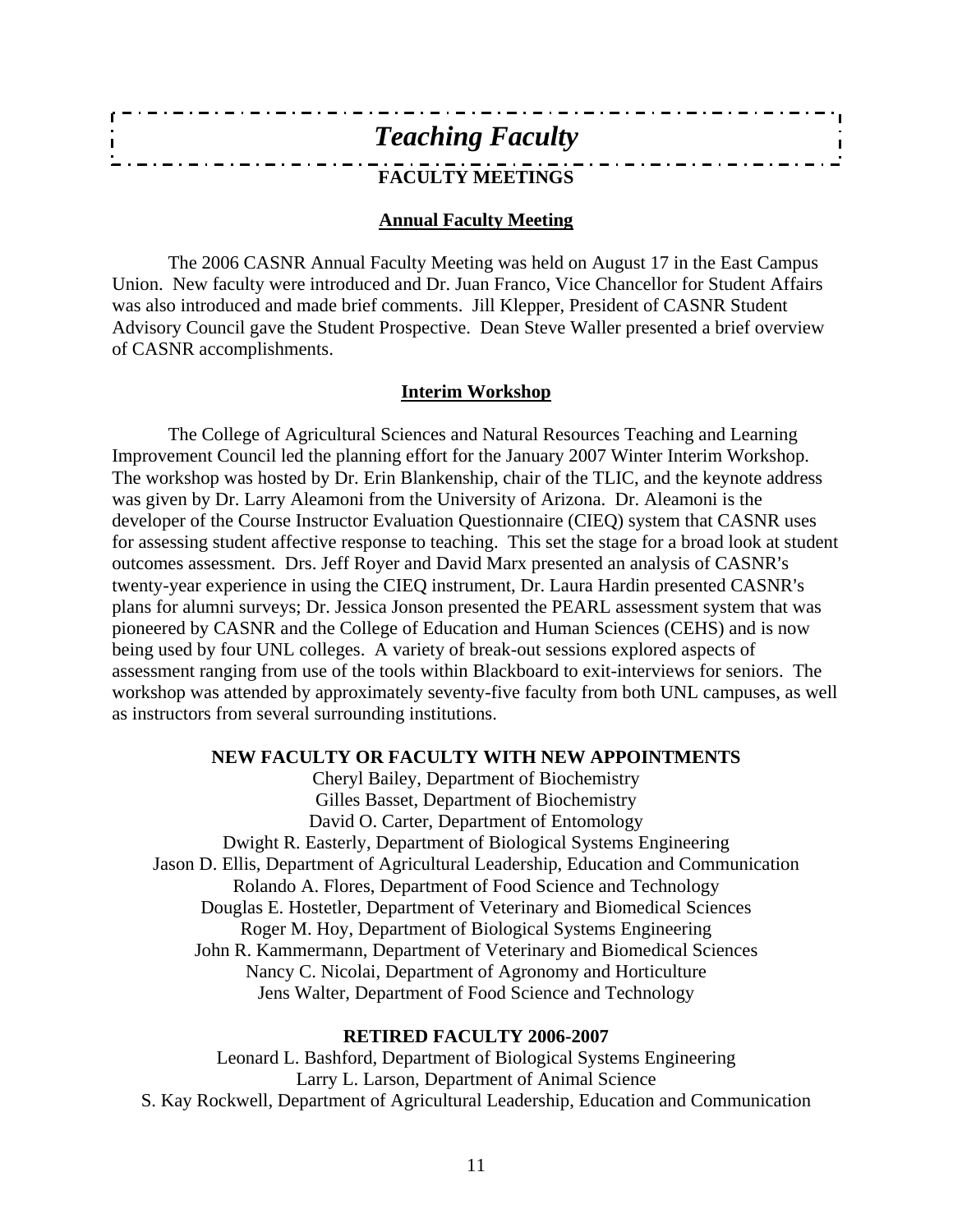#### **DECEASED FACULTY**

Dr. Earl O. Dickerson, Department of Veterinary and Biomedical Sciences Susan L. Hefle, Department of Food Science and Technology Dr. Alex Hogg, Department of Veterinary and Biomedical Sciences

#### **FACULTY AWARDS**

**CASNR Week "007 License to Succeed" Outstanding Teaching Award Don Lee**, Department of Agronomy and Horticulture

**CASNR Week "007 License to Succeed" Superior Academic Advising Award Larkin Powell**, School of Natural Resources

**CASNR Week "007 License to Succeed" The S.W. "Dad" Perin Award Dick Fleming**, Department of Agricultural Leadership, Education and Communication

> **Holling Family Senior Faculty Teaching Excellence Award Madhavan Soundararajan**, Department of Biochemistry

> **Holling Family Junior Faculty Teaching Excellence Award Darrell Mark**, Department of Agricultural Economics

**Holling Family Teaching Assistant Teaching Excellence Award Sara Daubert**, Department of Agricultural Leadership, Education and Communication

**L. K. Crowe Outstanding Undergraduate Student Adviser Award (2006) Susan Cuppett**, Department of Food Science and Technology

**Darrell W. Nelson Excellence in Graduate Student Advising Award (2006) Stephen Mason**, Department of Agronomy and Horticulture

> **Gamma Sigma Delta Award of Merit Ronald Hanson**, Department of Agricultural Economics

**Gamma Sigma Delta International Award for Distinguished Service Dale Van Vleck**, Department of Animal Science

**NACTA Fellow Steven Rodie**, Department of Agronomy and Horticulture

**NACTA Teaching Award of Merit Michael Carlson**, Department of Veterinary and Biomedical Sciences

> **UNL College Award for Distinguished Teaching James Partridge**, Department of Plant Pathology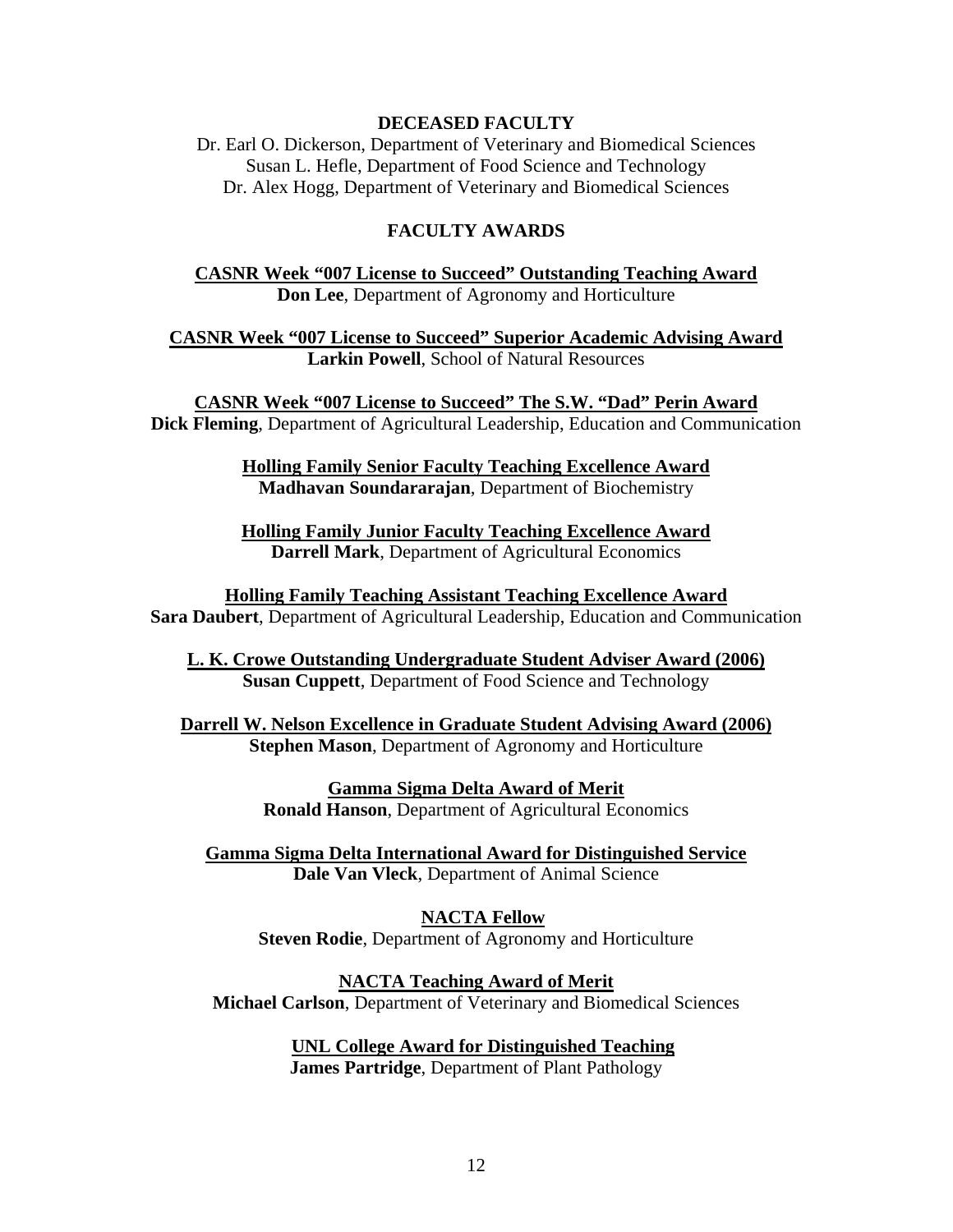#### **UNL Parents Association/Teaching Council Recognition for Contributions to Students**

(The number in superscript represents the number of years the recipient has been honored)

Darrell Mark $3$ 

**Agricultural Leadership, Education, and Communication** Lloyd  $\text{Bell}^4$ Gina Matkin<sup>1</sup> **Entomology** 

#### **Agronomy and Horticulture** Tiffany Heng-Moss<sup>4</sup>

Garald  $Horst<sup>3</sup>$ Terrance Riordan<sup>1</sup> Steven Rodie<sup>2</sup> Plant Pathology James Stubbendieck<sup>10</sup> James Partridge<sup>6</sup> Kim Todd<sup>6</sup>

Bryan Reiling<sup>4</sup>

Donald Becker<sup>1</sup> Joan Krush $^2$ 

**Agricultural Economics Biological Systems Engineering** William Campbell $<sup>1</sup>$ </sup> Dennis Schulte<sup>9</sup>

> **Dean's Office**  Sue  $V$ oss<sup>5</sup>

Stephen Danielson<sup>2</sup>

Kay Kottas<sup>2</sup> **Food Science and Technology**<br>Don Lee<sup>15</sup> Susan Cuppett<sup>10</sup> Susan Cuppett $10$ 

James Van Etten<sup>2</sup>

**Animal Science School of Natural Resources** David Wedin<sup>2</sup>

**Biochemistry Veterinary and Biomedical Sciences** David Steffen<sup>2</sup>

**UNL James V. Griesen Exemplary Service to Students Award Sue Voss**, CASNR Dean's Office

**UNL Student Foundation/Builders Award for Outstanding Academic Advising Dennis Schulte**, Department of Biological Systems Engineering

**University-wide Department Teaching Award** Department of Agricultural Leadership, Education and Communication

> **USDA Regional Teaching Award Tiffany Heng-Moss**, Department of Entomology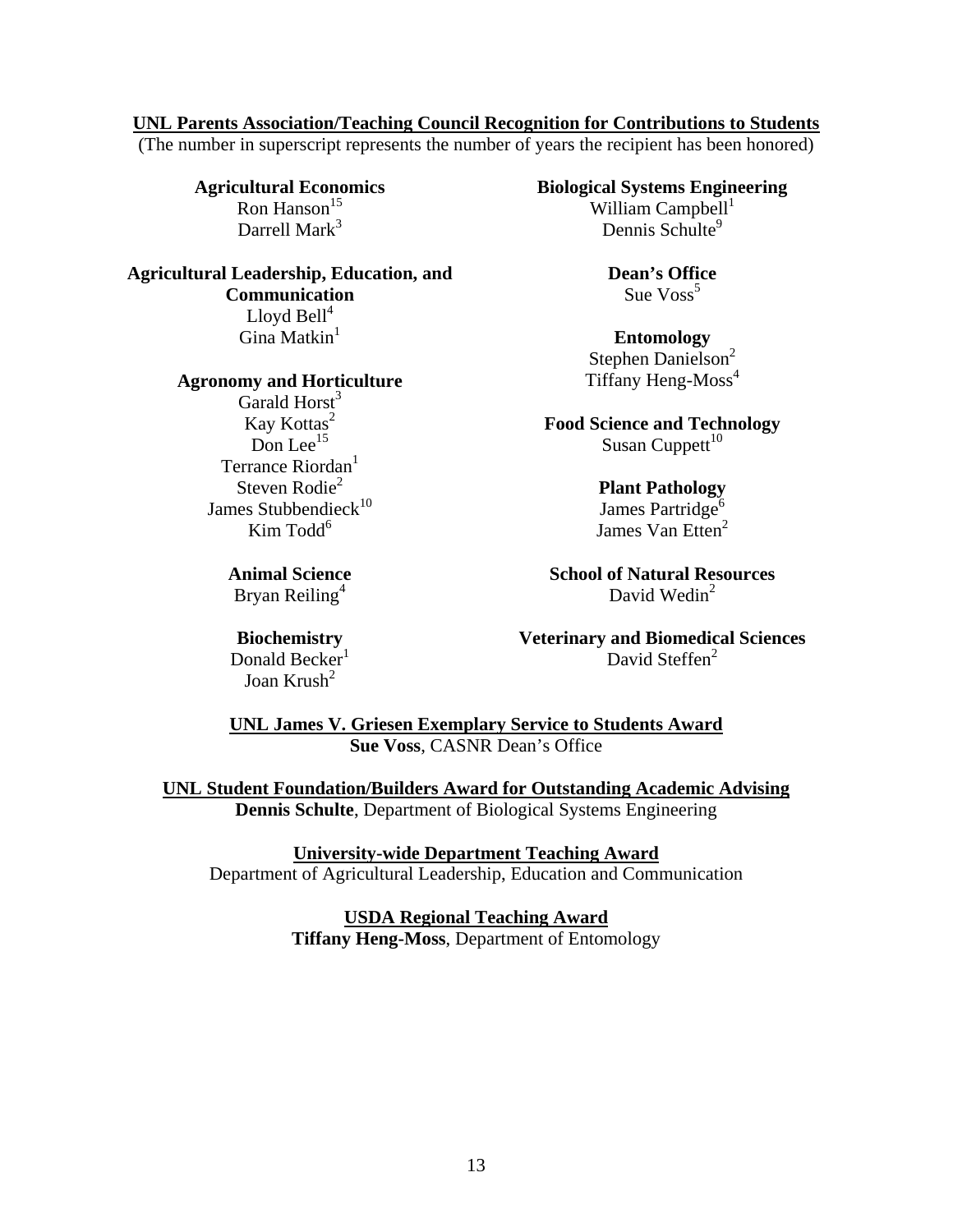| <b>Departmental News and Events</b> |  |
|-------------------------------------|--|
|                                     |  |
|                                     |  |

In May, each department was mailed a questionnaire to collect information for the 2006-2007 Annual Report. The dates for reporting were August 1, 2006, to July 31, 2007. The information provided by the units for the report is the basis for much of the self-reported data used in the Unit Planning Session. Starting seven years ago, the report includeed the relevant institutional indicators [listed in brackets]. This year, the eARFA reporting environment was used to obtain teaching awards, teaching grants and teaching publications for a unit. The following information is not available in eARFA and was requested (listings that contribute to a unit's quality indicators are identified with an asterisk):

- 1. List any teaching symposiums or conferences the teaching faculty have attended.
- 2. List students who have been recognized by the department for outstanding achievements.
- 3. List scholarships given by the department (not through the Dean's Office).
- 4. List new teaching faculty hired by the department in the last year (August 1, 2006 to July 31, 2007).
- 5. List teaching faculty who have retired in the last year (August 1, 2006 to July 31, 2007).
- 6. List faculty who have added a teaching appointment in the last year (August 1, 2006 to July 31, 2007).
- 7. List deceased faculty in the last year (August 1, 2006 to July 31, 2007).
- 8. Other. List any additional information that has not been requested which identifies significant accomplishments in the unit's academic mission.

The following is a summary of the information submitted. It does include promotions awarded July 1, 2007. Research recognition for faculty and graduate students is listed in the Agricultural Research Division Annual Report. Please contact the Agricultural Research Division for a copy.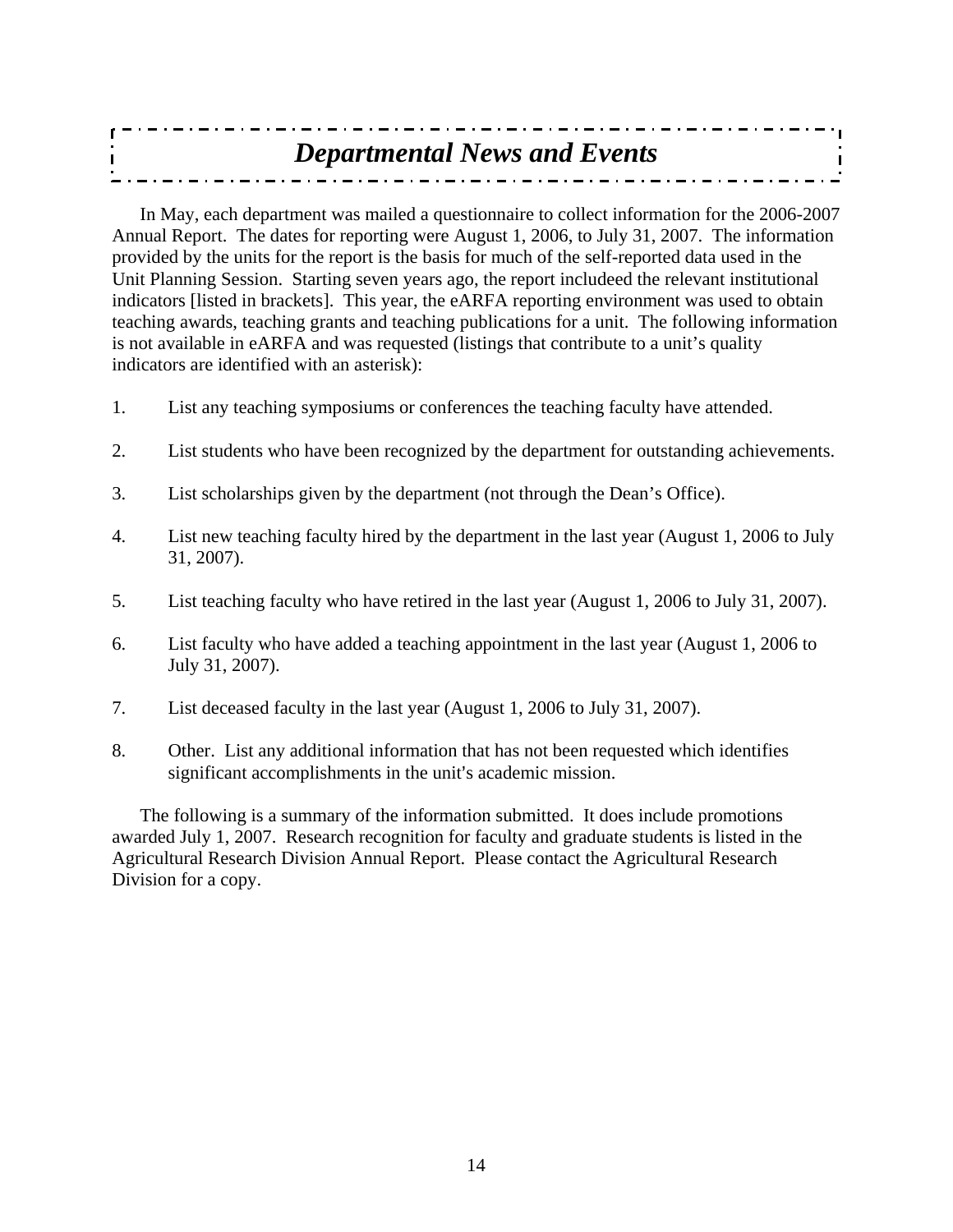### *Department of Agricultural Economics*

**Department Head**  Alan E. Baquet

#### **See Faculty Appointments for Department Faculty**

#### **FACULTY TEACHING AND ADVISING RECOGNITIONS See Faculty Recognitions for Department Listing**

#### **CONFERENCES ATTENDED**

**Wes Peterson** attended the 2007 UNL Writing Summit organized by the Faculty Leadership for Writing Initiative on April 13, 2007.

#### **STUDENT RECOGNITIONS**

**Bonnie Hassler**, **Janae Althouse**, **Melissa Williams**, **Mike Hauger**, **Kellen Meyer**, **John Anderson**, **Jill Goetz**, **Laura Witte** and **Andrea Seidel**, members of the UNL Chapter of National Agri-Marketing Association, won the Outstanding Chapter Award for the third consecutive year at the national meeting in Dallas, Texas in April, 2007. Also, **Janae Althouse** was recognized as the first recipient of the Eldon White Leadership and Scholarship Award. **Jill Goetz** received an Agri-Business Educational Foundation Scholarship and **Melissa Williams** received the Penton Media Scholarship. The chapter won one of two Most Improved Chapter awards. Maurice Baker received the Outstanding Professional Award (nominated by the UNL NAMA chapter) and The Midlands Chapter, NAMA's professional counterpart, received the Outstanding Professional Chapter Award based on the student chapter nomination (for the second year in a row).

**Superior Junior Award** - Bartels, Michael; Borck, Heather; Jones, Brett; Mueller, Philip; Pohlmann, Pamela; Siel, Zachary; Veburg, Emily; Williams, Melissa.

**Outstanding Junior Award** - Germer, Joshua

**Superior Scholar Senior Award** - Blomendahl, Ben; Borer, Keith; Burda, Todd; Grabowski, Brett; Kabes, Andrew; Knorr, Tamra; Ruenholl, Tara.

**Western Agricultural Economics Association Senior Award** - Mortensen, Isaac

**Wall Street Journal Senior Award** - Cech, Justin

**Agricultural Economics Outstanding Senior Award** - Pieper, Justin

**Outstanding Agribusiness Senior Award** - Small, Becky

**Outstanding National Agri-Marketing Association Senior Award -** Hassler, Bonnie

**UNL Superior Scholars** - Brabec, Nathan; Burda, Todd; Marsh, Craig; Pieper, Justin; Small, Becky.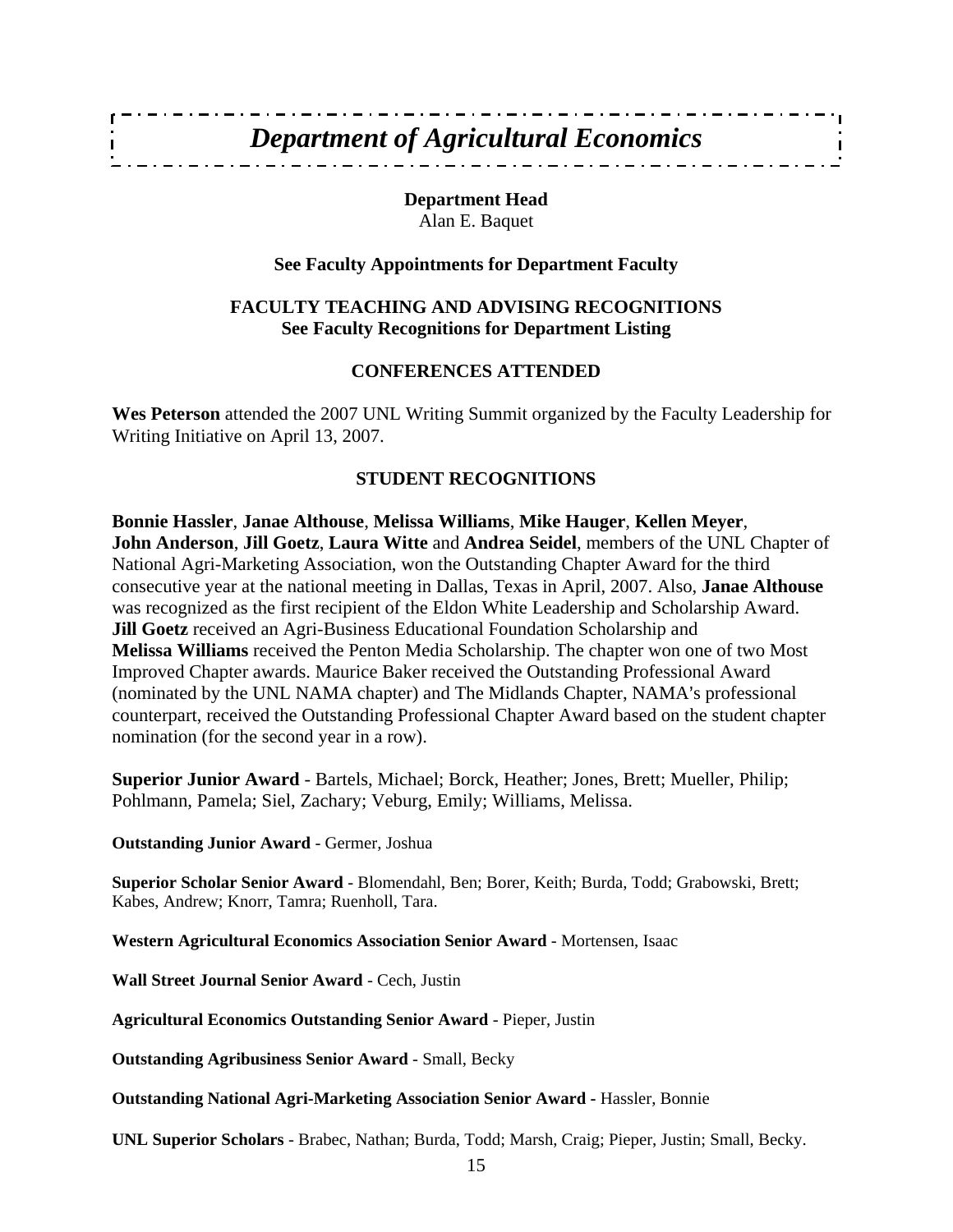#### **SCHOLARSHIPS AWARDED**

**Althouse, Janae:** Cenex Harvest States Foundation Scholarship

**Aufenkamp, Ryan:** A.W. and Edith H. Epp Scholarship

**Bartels, Michael:** Nebraska Cooperative Council; Nebraska Farm Managers & Rural Appraisers Scholarship

**Blomendahl, Ben:** Cenex Harvest States Foundation Scholarship; Nebraska Farm Managers & Rural Appraisers Scholarship

**Borer, Keith:** Cenex Harvest States Foundation Scholarship

**Brabec, Nathan:** A.W. and Edith H. Epp Scholarship; Agricultural Economics Faculty Scholarship

**Burda, Todd:** A.W. and Edith H. Epp Scholarship

**Cech, Justin:** Nebraska Cooperative Council Scholarship

**Clevenger, Derrick:** Nebraska Bankers Association Scholarship

**Demmel, Laura:** A.W. and Edith H. Epp Scholarship

**Freese, Brett:** Nebraska Bankers Association Scholarship

**Gansebom, Tyler:** Nebraska Bankers Association Scholarship

**Grabowski, Brett:** Cenex Harvest States Foundation Scholarship

**Halstead, Mark:** A.W. and Edith H. Epp Scholarship

**Harris, James:** Agricultural Economics Freshmen Scholarship

**Hassler, Bonnie:** Agricultural Economics Department Scholarship

**Herndon, Brett:** Nebraska Bankers Association Scholarship

**Jensen, Megan:** Nebraska Bankers Association Scholarship

**Jorgenson, Kaitlynn:** Nebraska Bankers Association Scholarship

**Kabes, Andrew:** Cenex Harvest States Foundation Scholarship; Neal E. Harlan Scoular Company Scholarship; Nebraska Bankers Association Scholarship

**Kastanek, Amy:** Nebraska Cooperative Council Scholarship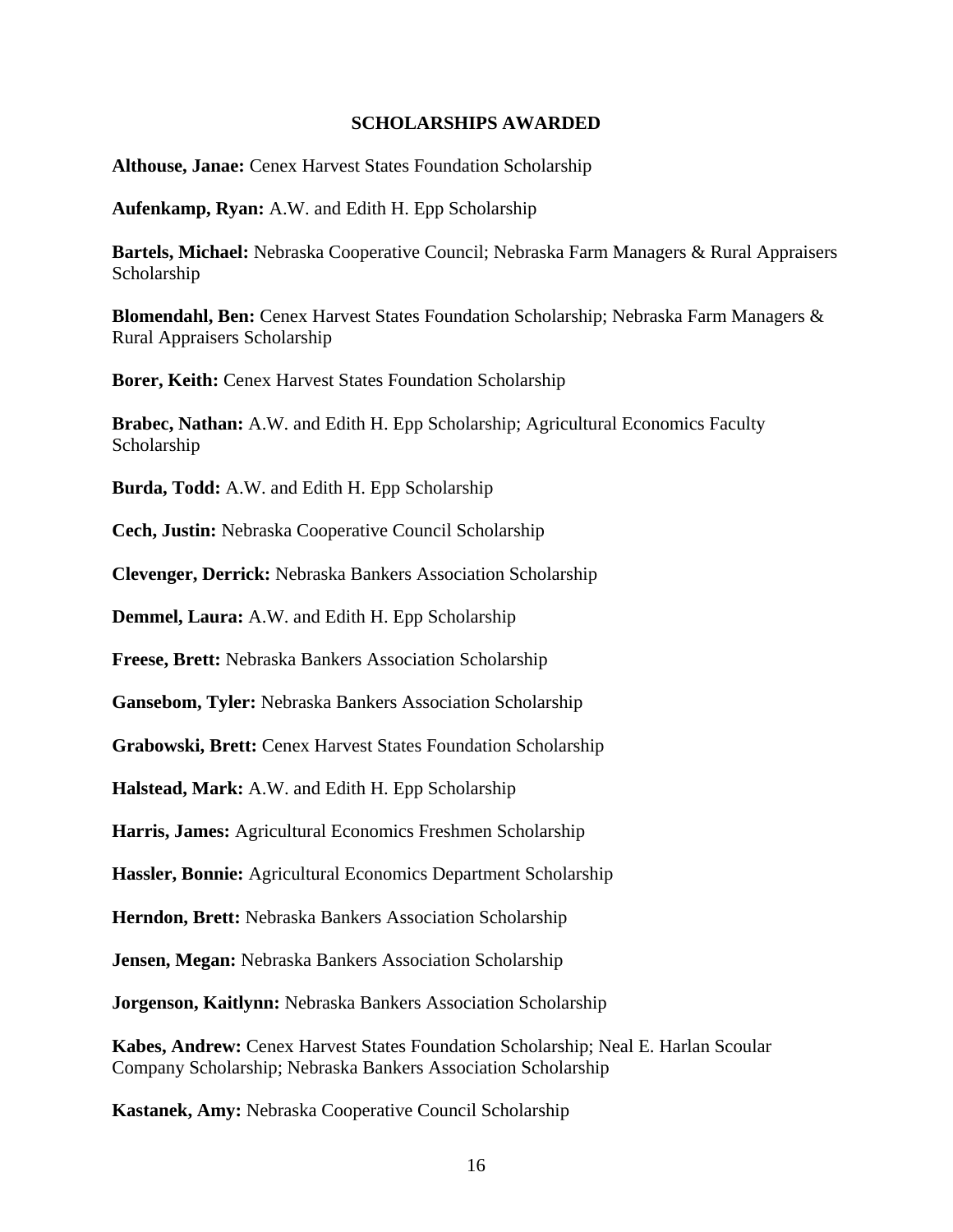**Kastanek, Karoline:** Agricultural Economics Freshmen Scholarship **Knobbe, Allyn:** Nebraska Bankers Association Scholarship **Knorr, Tamra:** Nebraska Bankers Association Scholarship **Laux, Jordan:** Nebraska Bankers Association Scholarship **Lechtenberg, Jon:** Cenex Harvest States Foundation Scholarship **Leibbrandt, Scott:** Nebraska Cooperative Council Scholarship **Meyer, Daniel:** A.W. and Edith H. Epp Scholarship **Moseman, Houston:** Nebraska Bankers Association Scholarship **Nerud, Frank:** Agricultural Economics Freshmen Scholarship **Niewohner, Jared:** Nebraska Cooperative Council Scholarship **Prothman, Michelle:** Agricultural Economics Freshmen Scholarship **Rasmussen, Krista:** Nebraska Cooperative Council Scholarship; Nebraska Bankers Association Scholarship **Siel, Zachary:** A.W. and Edith H. Epp Scholarship **Small, Becky:** Nebraska Cooperative Council Scholarship **Smith, Bryce:** Agricultural Economics Freshmen Scholarship **Steinbrink, Micah:** A.W. and Edith H. Epp Scholarship **Van Newkirk, Kolby:** Nebraska Bankers Association Scholarship **Votipka, Richard:** Cenex Harvest States Foundation Scholarship **Williams, Melissa:** Howard H. Beermann Scholarship Fund **Wolfe, Trevor:** Nebraska Bankers Association Scholarship **DEPARTMENTAL GRANTS See Grants Funded for Department Listing**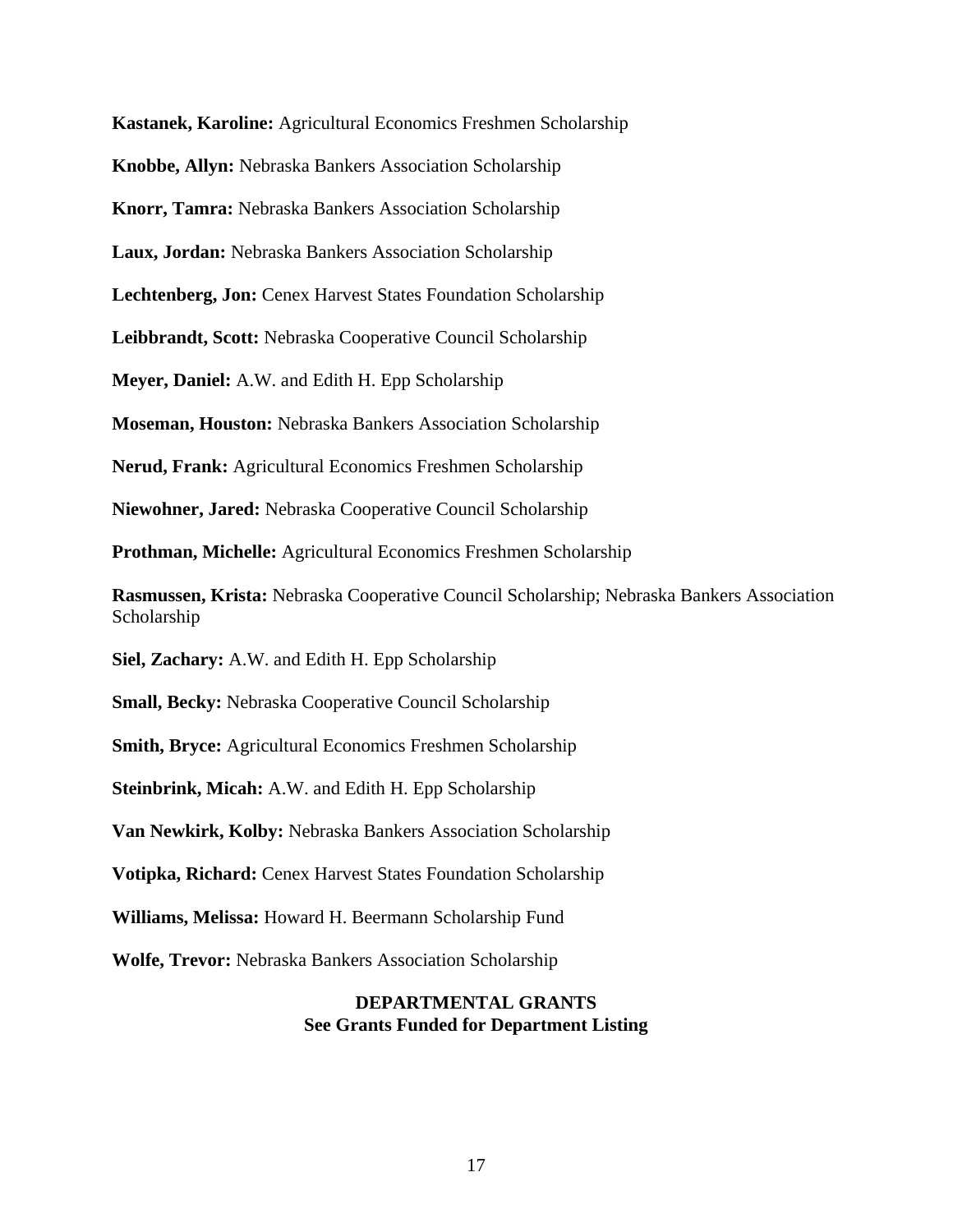### *Department of Agricultural Leadership, Education and Communication*

**Department Head**  Daniel W. Wheeler

#### **See Faculty Appointments for Department Faculty**

#### **FACULTY TEACHING AND ADVISING RECOGNITIONS See Faculty Recognitions for Department Listing**

#### **CONFERENCES ATTENDED**

**John E. Barbuto, Jr.** - Association for Community Excellence (ACE), Albuquerque, NM; Midwest Academy of Management, Louisville, KY; Invited Symposium on Servant Leadership, Memphis, TN.

**Leverne A. Barrett** - Association for Community Excellence (ACE), Albuquerque, NM.

**Lloyd C. Bell** - National Agricultural Education Inservice (National FFA), Indianapolis, IN; American Association for Agricultural Education (AAAE) Conference, Minneapolis, MN; Nebraska Agricultural Educators Association (NAEA) Conference, Kearney, NE.

**Jason D. Ellis** - Association for Communication Excellence (ACE) Conference, Albuquerque, NM.

**Richard L. Fleming** - Nebraska Agricultural Educators Association (NAEA) Conference, Kearney, NE.

**Dann E. Husmann** - North American Colleges and Teachers of Agriculture (NACTA), Urban-Champaign, IL; NAEA Conference, Kearney, NE; North Central Region Conference AAAE, Ames, IA; NAEA Conference, Kearney, NE.

**James W. King** - Association for Communication Excellence (ACE) Conference, Albuquerque, NM.

**Daniel W. Wheeler** - Academic Chairpersons Conference, Orlando, FL.

#### **SCHOLARSHIPS AWARDED**

**Blomendahl, Cole T.:** Ag Education Scholarship

**Brawner, Neil R.:** Dwain Trenkle Memorial Scholarship

**Dowdy, Jessica J.:** Orscheln Scholarship

 $\mathbf{r}$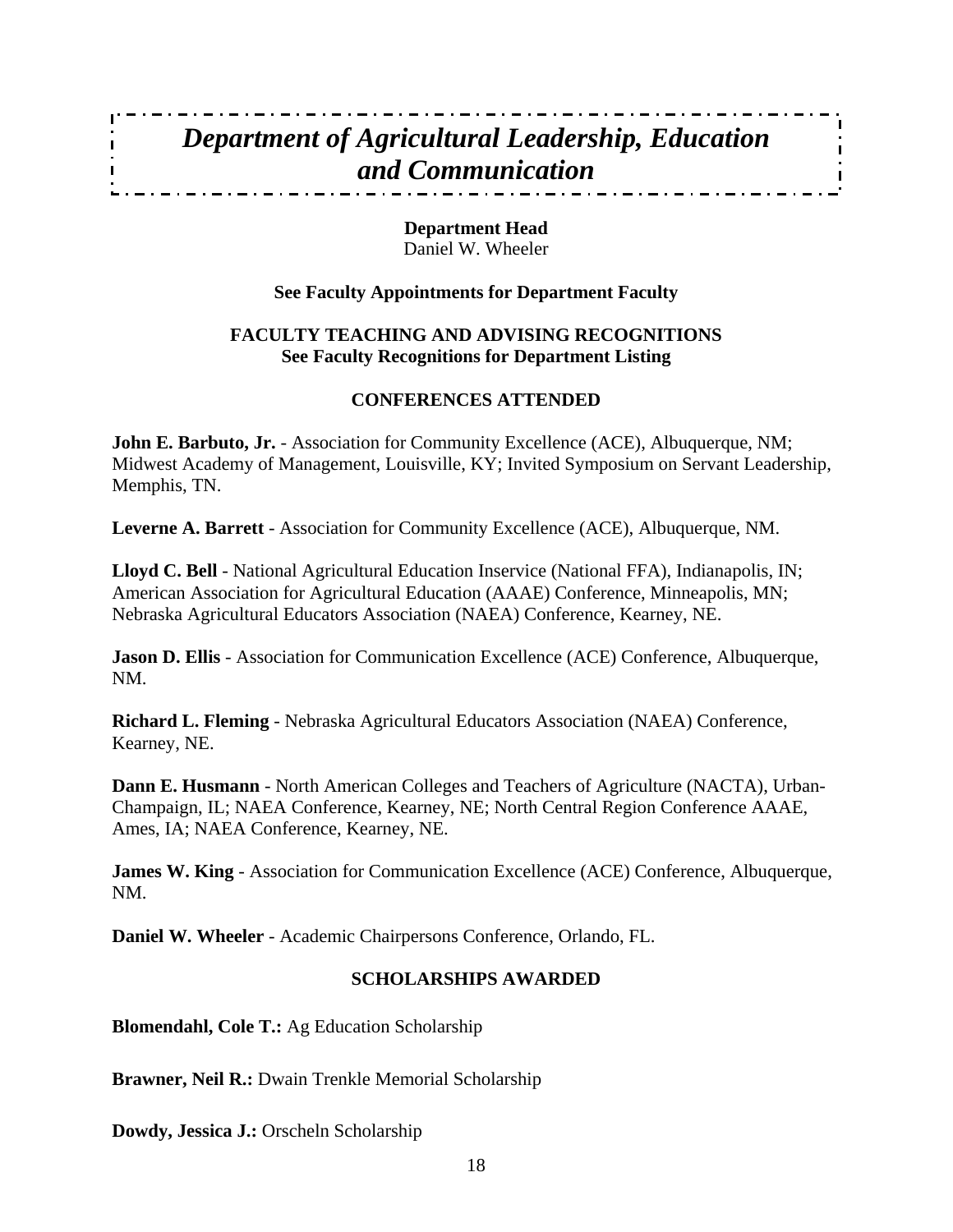**Dux, Thomas H.:** Ag Education Scholarship

**Heidbrink, Chelsea E.:** Sheppers Family Memorial Scholarship

**Horner, Lindsey E.:** Nebraska Farmer Scholarship

**Jensen, Sarah C.:** Don Ringler Memorial Scholarship

**Lechtenberg, Jonathan P.:** Land O Lakes District 16 Scholarship

**Leibbrandt, Ellen E.:** Don Ringler Memorial Scholarship

**Maricle, Laura K.:** Don Ringler Memorial Scholarship

**McCormick, Lindsey C.:** Dwain Trenkle Memorial Scholarship

**Novotny, Sarah M.:** Al Sick, Jr. Scholarship

**Peterson, Landon R.:** Orscheln Scholarship

**Schrock, Jessalyn R.:** Terry Meisenbach Scholarship

**Sorensen, Scott A.:** Orscheln Scholarship

**Thomas, Cassandra M.:** Don Ringler Memorial Scholarship

**Wheeldon, Kate E.:** KRVN Scholarship

**Wittstruck, Mallory A.:** Nebraska Farmer Scholarship

#### **DEPARTMENTAL GRANTS See Grants Funded for Department Listing**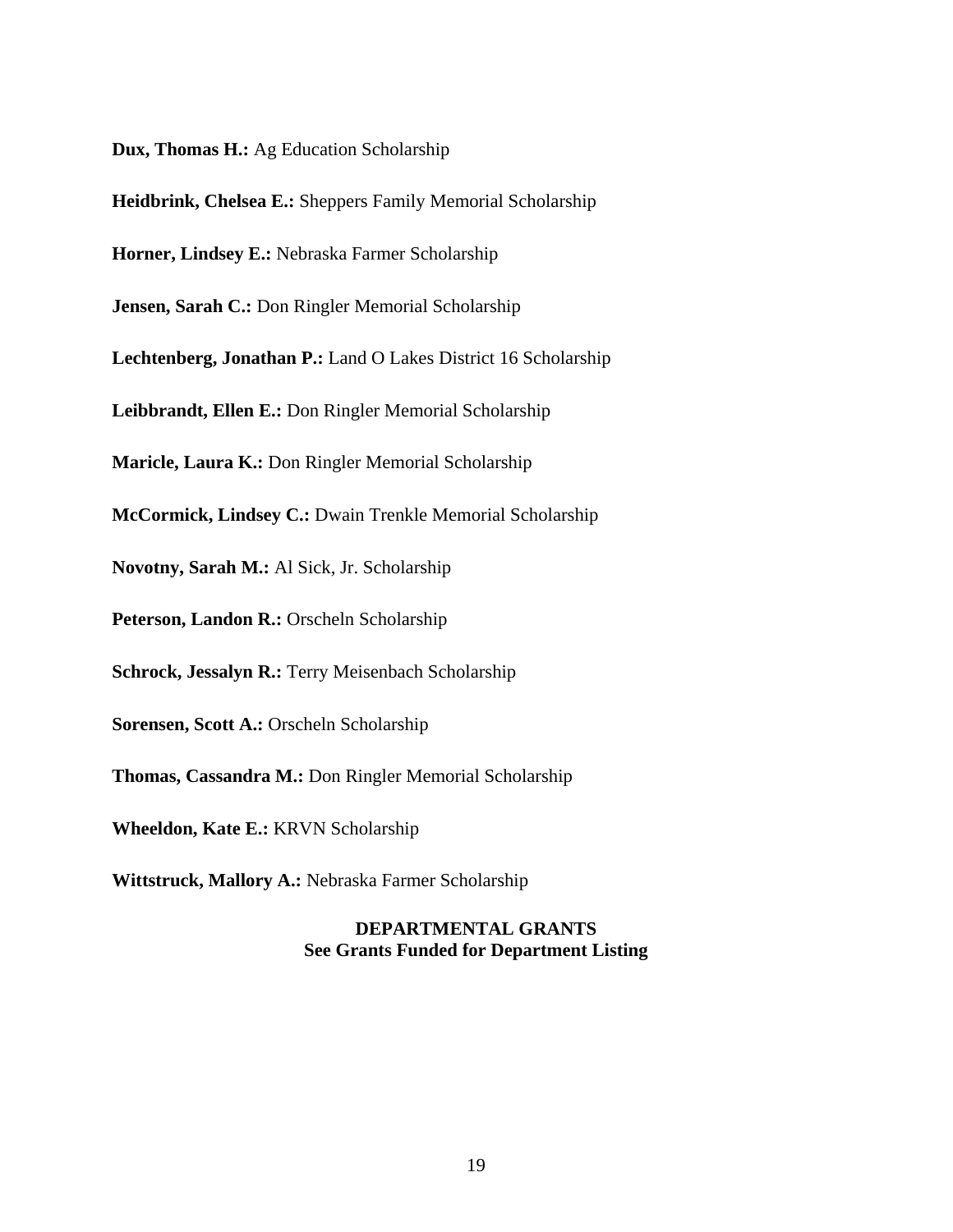### *Department of Agronomy and Horticulture*

**Department Head**  L. Mark Lagrimini

#### **See Faculty Appointments for Department Faculty**

#### **FACULTY TEACHING AND ADVISING RECOGNITIONS See Faculty Recognitions for Department Listing**

#### **CONFERENCES ATTENDED**

**Martin Massengale:** Attended the Undergraduate Education in Agriculture and Natural Resources Conference sponsored by the National Academy of Sciences, October 4 and 5, 2006, Washington, D.C.

**Stephen Mason:** Attended and presented an invited and a volunteer paper at the Case-Study Symposium at the 2006 American Society of Agronomy Meetings, November 2006, Indianapolis, IN.

**Walter Schacht:** Attended the CASNR Conference, January 2007. Attended a symposium featuring Dr. Chris Anson of North Carolina State and an associated workshop on improving communication skills of students in April 2007 organized by the School of Natural Resources, funded by the Office of the Senior Vice Chancellor for Academic Affairs, University of Nebraska—Lincoln. Attended a workshop titled "Writing Conversation Part I" in June 2007 organized by the School of Natural Resources, funded by the Office of the Senior Vice Chancellor for Academic Affairs, University of Nebraska—Lincoln.

**Richard Waldren:** Attended the 53<sup>rd</sup> Annual NACTA Conference, Scholarship of Teaching and Learning, University of Illinois, June 20-23, 2007.

#### **STUDENT RECOGNITIONS**

**Anderson, Nickolas A.:** (Second Year UCARE Student) under the advisement of Dr**.** Walter Schacht and Dr. Gautam Sarath - *Mechanisms Controlling Switchgrass Seed Dormancy and Germination.* 

**Blum, Stephanie E.:** (First Year UCARE Student) under of the advisement of Kim Todd - *Evaluation of Select Species, Cultivars, and Varieties of the Genera Echinacea and Rudbeckia.* 

**Harms, Kaylene A.:** (Second Year UCARE Student) under of the advisement of Dr. Paul Staswick - *Characterization of IAA-conjugating Enzymes from Rice.* 

**Hirsch, Merilynn C.:** (Second Year UCARE Student) under of the advisement of Dr. Walter Schacht - *Measuring the Nutrient Availablity on Rangelands using Fistulated Cattle.*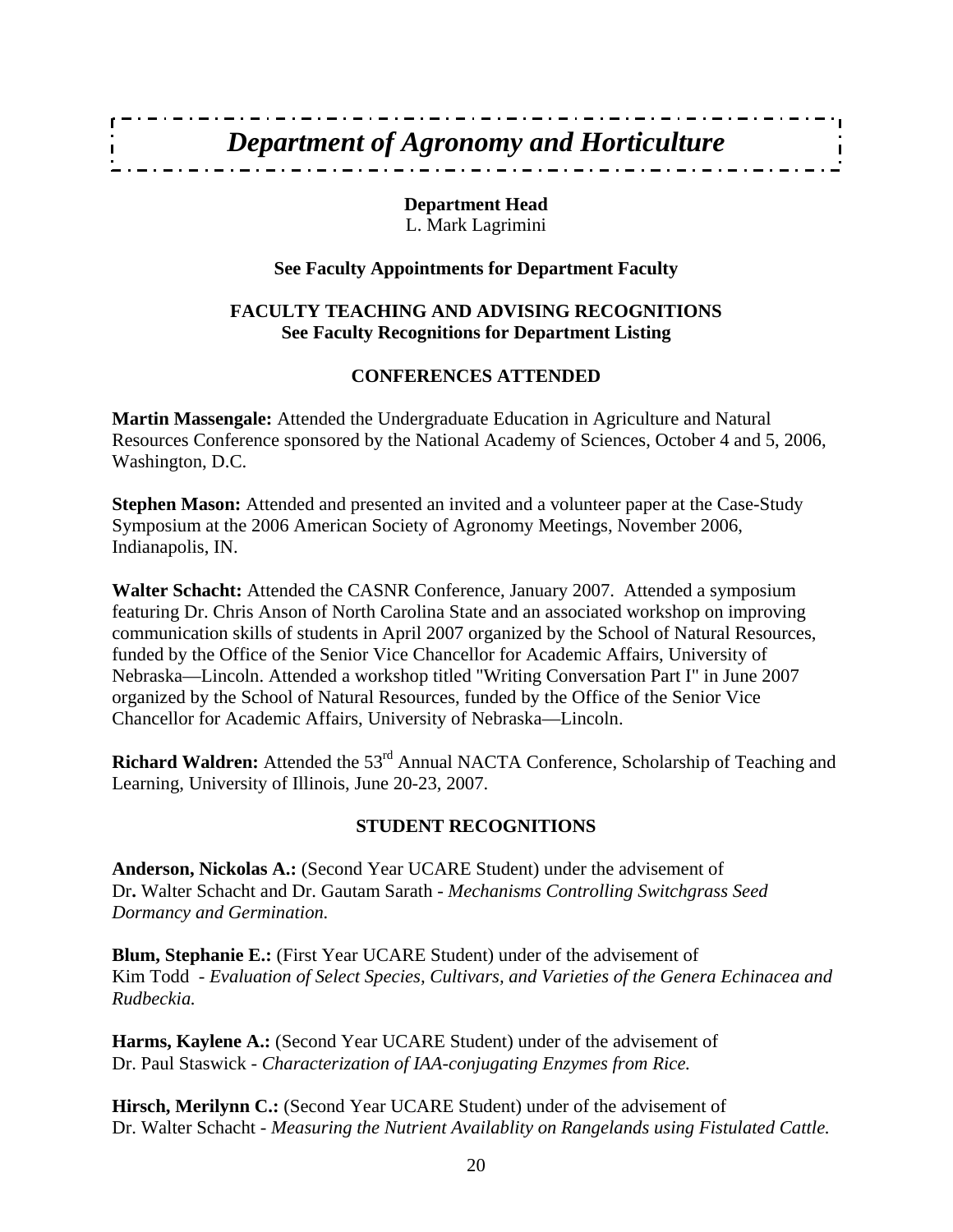**Korus, Kevin A.:** (First Year UCARE Student) under of the advisement of Dr. Ellen Paparozzi *- Leaf Re-Greeming versus Leaf Senescence as Induced by Nitrogen Deficiency.* 

**Milby, Jessica L.:** Nebraska Section Society for Range Management Scholarship for having the  $4<sup>th</sup>$  highest score in the combined Range Plant Identification Contest and Undergraduate Range Management Exam at the annual meeting in Reno, Nevada, February 2007.

**Nielsen, Abbie M.:** (First Year UCARE Student) under of the advisement of Dr. Paul Staswick - *Characterization of a Jasmonic Acid Conjugating Enzyme from Rice.* 

**Osborne, Clint M.:** Elected national president of SASES at Indianapolis Conference.

**Stapp Alyssa E.:** Received the Western Nursery and Landscape Association Nebraska Student Scholarship to attend the American Nursery and Landscape Association Management Clinic in Louisville, Kentucky.

**Taylor, Michelle A.:** Nebraska Section Society Scholarship for Range Management and Masonic Range Science Society for Range Management Scholarship.

The following Horticulture students were initiated into Pi Alpa Xi, Alpha Gamma Chapter: **Trentee L. Applegarth**, **Stephanie E. Blum**, **Nicole D. Haxton**, **Dan S. Long**, **Jacob F. Hoxmeier**, **Stephanie Johnson**, **Kevin A. Korus**, **Brian T. Munk**, **Garrett J. Lange**, **Jonathan M. Jacobs**, **Alyssa E. Stapp**, and **Natalie L. Sukup**.

#### **SCHOLARSHIPS AWARDED**

**Andersen, Aaron P.:** Keith and Alvina Strough Memorial Scholarship

**Anderson, Cole A.:** Orville A. Vogel Scholarship

**Anderson, Lars C.:** T.H. Goodding Memorial Scholarship

**Blum, Stephanie E.:** Roger D. Uhlinger Memorial Scholarship

**Brauer, Kurtis L.:** John C. Swinbank Memorial Scholarship; Wyle R. Ward Scholarship

**Burgert, Michael J.:** Robert A. Olson Scholarship

**Catlin, Julianne J.:** Clara S. Tillotson Memorial Scholarship

**Dworak, Scott M.:** Robert W., David W., and James R. Fleming Memorial Scholarship

**Fleer, Steven W.:** Ralph A. Elliott Memorial Scholarship

**Galloway, Daren P.:** Agronomy and HorticultureDepartment Freshman Scholarship

**Gibbens, Jefferson R.:** Agronomy and Horticulture Department Freshman Scholarship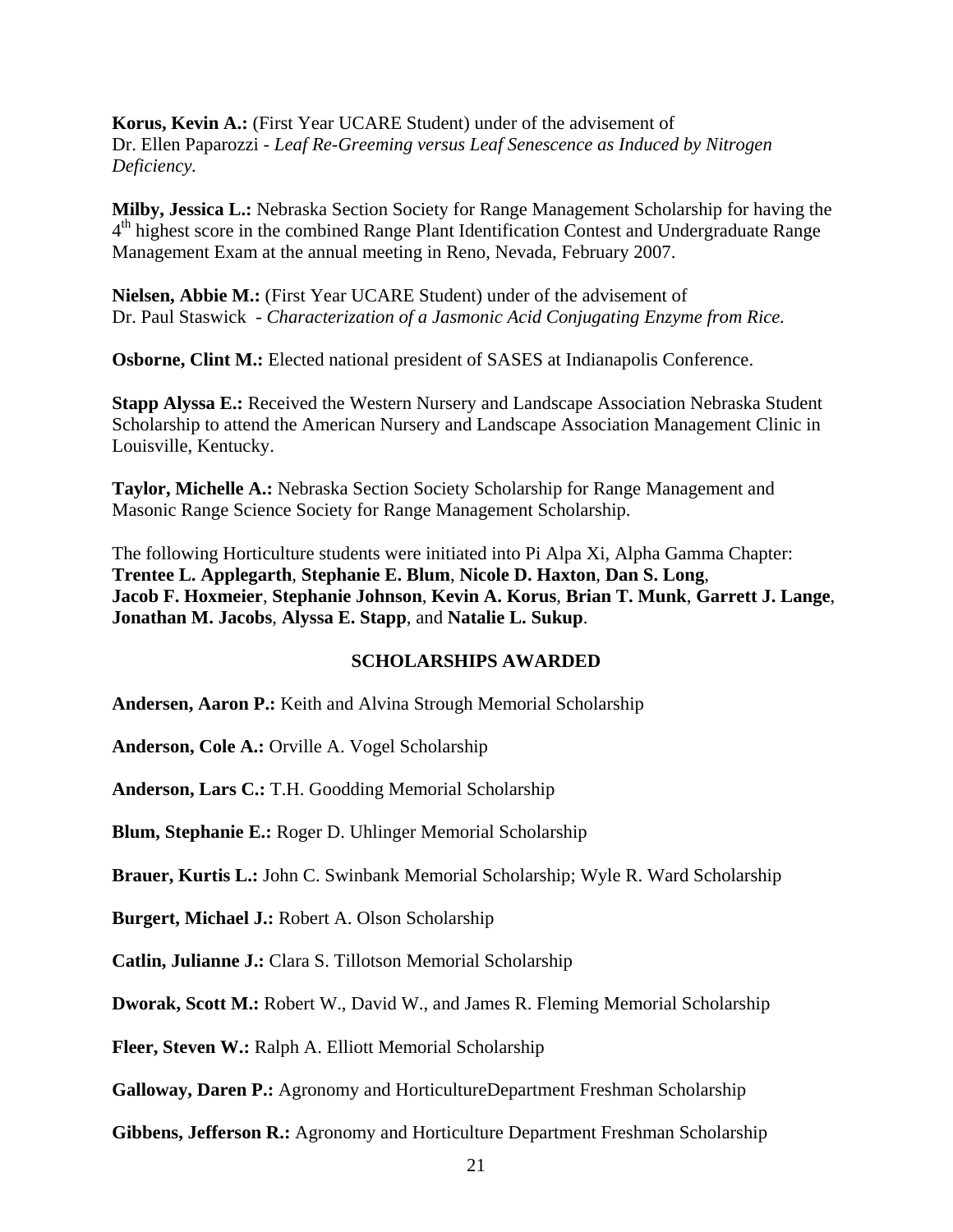**Hoxmeier, Jacob F.:** John Evasco and Ruth Willsie Evasco Memorial Scholarship

**Jacobs, Jonathan M.:** Dr. and Mrs. C.C. Wiggans Memorial Scholarship

**Jobman, Andrew G.:** Wyle R. Ward Scholarship

**Kalina, Jared T.:** Clara S. Tillotson Memorial Scholarship

**Kavan, Russell J.:** Charles and Alma Marshall Education Leadership Scholarship

**Keck, Andrew R.:** Dale and Marian Brainard Smith Scholarship

**Langemeier, Andrew M.:** Dick Monson Agronomy Scholarship; Most Active Agronomy Club Initiate Scholarship

Lathrop, Amy K.: Dr. and Mrs. C.C. Wiggans Memorial Scholarship

**Leibhart, Bret L.:** Dale and Marian Brainard Smith Scholarship

**Long, Daniel S.:** Dr. and Mrs. C.C. Wiggans Memorial Scholarship

**Lush, Alexander E.:** Dale and Marian Brainard Smith Scholarship

**Mack, Sara J.:** Roger D. Uhlinger Memorial Scholarship

**Marsh, Craig S.:** Keim Memorial Scholarship

**Mauler, Jared M.:** Dale and Marian Brainard Smith Scholarship

**Meyer, Sheila A.:** Clara S. Tillotson Memorial Scholarship; Wayne C. Whitmey Memorial Scholarship

**Moore, Daniel J.:** Maria Passo Phillips Horticulture Scholarship; Clara S. Tillotson Memorial Scholarship; Roger D. Uhlinger Memorial Scholarship

**Nickerson, Ryan S.:** Keim Memorial Ambassador Scholarship; Keim Memorial Scholarship

**O'Brien, Thomas J.:** Henry M. Beachell Agronomy Scholarship

**Olsen, Daniel P.:** Stock Seed Farms – Lawrence C. Newell Scholarship

**Osborne, Clint M.:** Ralph A. Elliott Memorial Scholarship

**Pedersen, Kristen L.:** Clara S. Tillotson Memorial Scholarship

**Pohlmeier, Adam P.: Professor J.C. Russel Memorial Scholarship**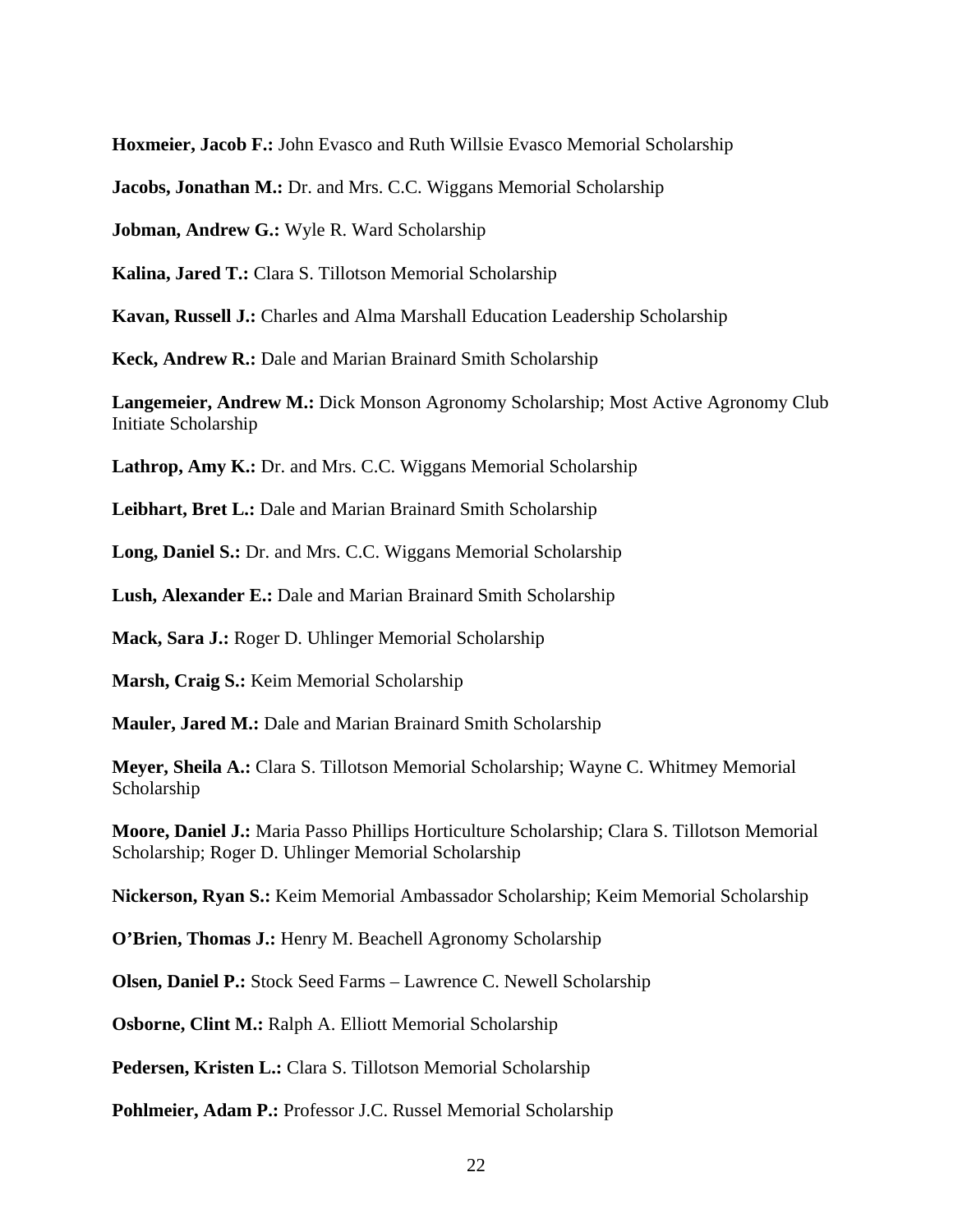**Ritter, Jessica D.:** Clara S. Tillotson Memorial Scholarship; Roger D. Uhlinger Memorial Scholarship

**Rosener, Lisa L.:** Dale and Marian Brainard Smith Scholarship

**Schaeffer, Sandra K.:** Stock Seed Farms – Lawrence C. Newell Scholarship

**Schoen, Janelle M.:** Orville A. Vogel Scholarship; Girardin Family Student Support Scholarship

**Sheldon, Luke P.:** T.H. Goodding Memorial Freshman Scholarship

**Sindelar, Blake R.:** Henry J. Kroese Production Scholarship; Servi-Tech Scholarship

**Smith, David R.:** Nebraska Turfgrass Foundation Scholarship

**Stech, Jonathan R.:** Donald G. and Blance E. Hanway Scholarship

**Stollberg, Phillip A.:** Dale and Marian Brainard Smith Scholarship

**Sukup, Natalie L.:** Most Active Agronomy Club Initiate Scholarship

**Swartzendruber, Robert G.:** Ralph A. Elliott Memorial Scholarship

**Thrailkill, Phillip N.:** Clara S. Tillotson Memorial Scholarship

**Williams, Eric T.:** Kenneth L. Miller Memorial; Keith Weidler Memorial Scholarship

#### **DEPARTMENTAL GRANTS See Grants Funded for Department Listing**

**PUBLICATIONS See Faculty Publications for Department Listing**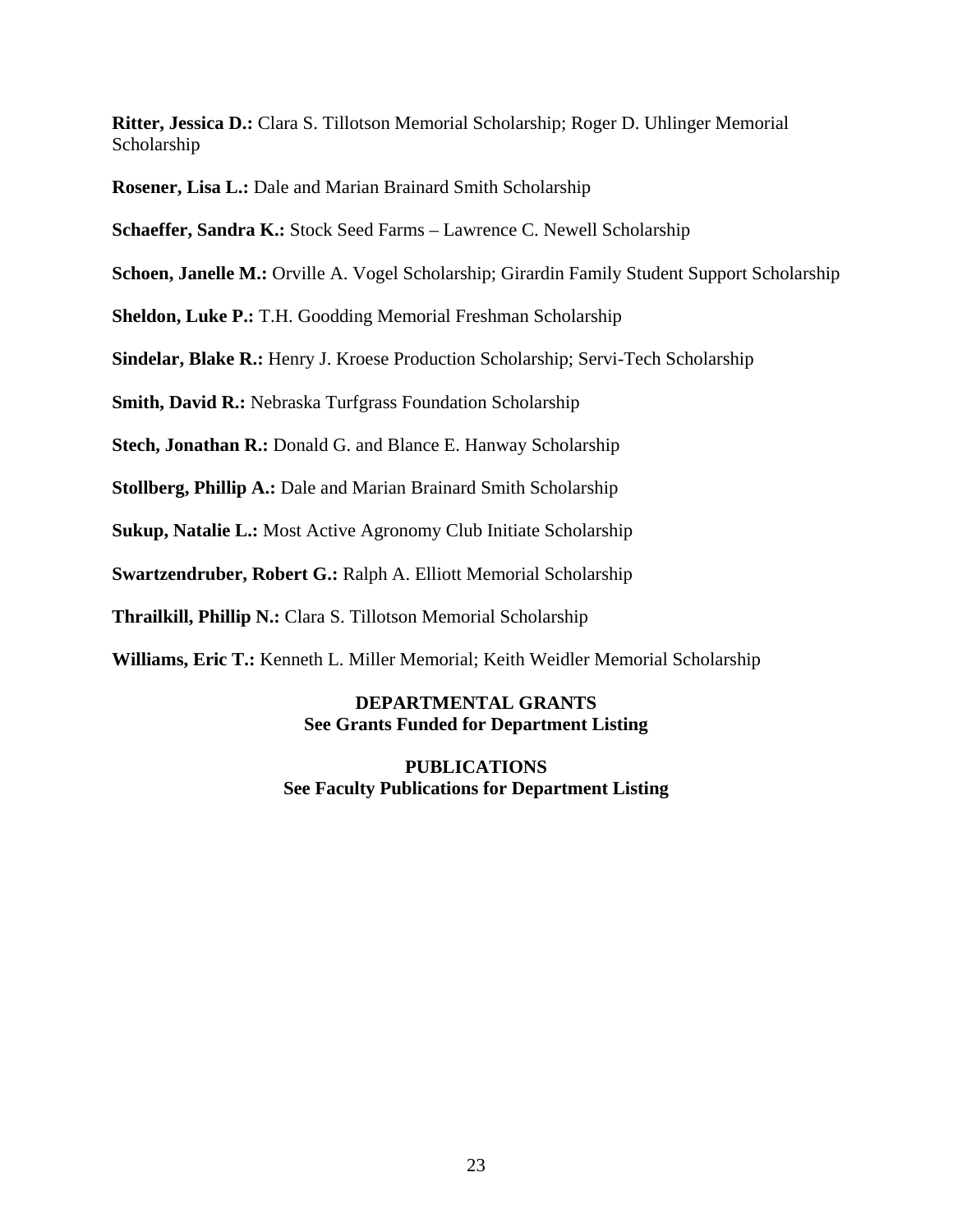#### *Department of Animal Science*

**Department Head**  Donald H. Beermann

#### **See Faculty Appointments for Department Faculty**

#### **FACULTY TEACHING AND ADVISING RECOGNITIONS See Faculty Recognitions for Department Listing**

#### **CONFERENCES ATTENDED**

**Kathleen P. Anderson:** All American Quarter Horse Congress Collegiate Judging Contest (Served as an Official)

**Mary M. Beck:** Midwest Poultry Consortium Center of Excellence Summer Program at the University of Wisconsin (coordinated and taught Avian Physiology)

**Chris R. Calkins:** National Cattlemen's Beef Association Annual Convention (Faculty Adviser for four IANR students who, along with Anita Ferrell, Recruitment Coordinator, staffed the UNL booth in the Trade Show)

**Andrea S. Cupp:** Nebraska Physiological Society Annual Meeting

**Kathy J. Hanford:** Faculty Adviser for Mexico Student Program Study Tour to the University of Chapingo, Mexico (20 UNL students)

**Steven J. Jones:** 87th Block & Bridle Club National Convention (Faculty Adviser who accompanied 10 Nebraska B&B Students)

**Lisa K. Karr-Lilienthal:** Veterinary Technician Program at Iowa Western Community College (Presented a lecture)

**Jeffrey F. Keown:** Faculty Leader for Mexico Student Program Study Tour to the University of Chapingo, Mexico (20 UNL students)

**Rosemarie A. Nold:** National 4-H Meats Contest (served as an Official); National 4-H Livestock Skillathon Contest (served as Official).

**Bryan A. Reiling:** National 4-H Livestock Judging Contest (served on Management Committee); North American International Livestock Exposition (helped conduct contest).

#### **STUDENT RECOGNITION**

**Undergraduate Students: Althouse, Janae L.:** Block and Bridle Outstanding Junior Activities Award

**Becker, Mallory L.:** Block and Bridle Don Geweke Award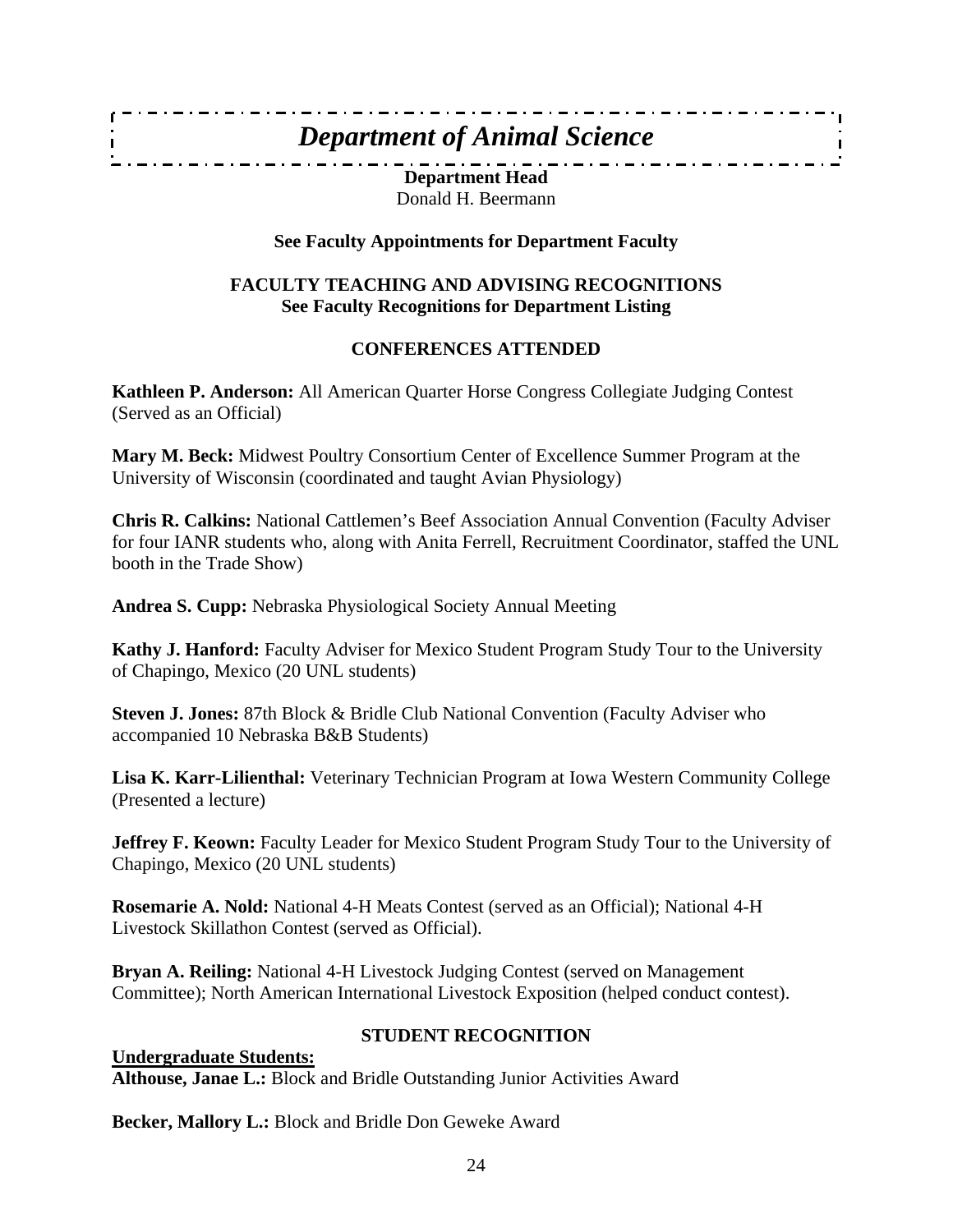**Breister, Kathryn A.:** UCARE Undergraduate Research Award; ARD Honors Student Undergraduate Research Award.

**Burken, Dirk B.:** American Society of Animal Science Academic Award

**Cockerill, Kathryn A.:** ARD Honors Student Undergraduate Research Award; Graduate Women in Science Recognition

**Cofer, Melanie D.:** UNL Undergraduate Research Conference Top Freshman Poster Award

**Conroy, Laura E.:** UCARE Undergraduate Research Award

**Crnkovich, Jessica L.:** Inducted into membership in Tau Sigma, National Honor Society for Transfer Students

**Doerr, Annie J.:** Block and Bridle Outstanding Sophomore Activities Award

**Estes, Anita L.:** American Society of Animal Science Academic Award

**Faimon, Jeffry R.:** Gamma Sigma Delta Member Inductee; American Society of Animal Science Academic Award.

**Fuller, Anna M.:** ARD Honors Student Undergraduate Research Award

**Geis, Jacob R.:** American Society of Animal Science Academic Award; member of the Winning UNL Team that competed in the Midwest Animal Science Academic Quadrathlon.

**Giangarra, Jenna E.:** ARD Honors Student Undergraduate Research Award

**Glaesemann, Jennafer M.:** UCARE Undergraduate Research Award; UNL Undergraduate Research Conference Top Senior Poster Award; American Society of Animal Science Academic Award

**Haack, Jeremy D.:** UCARE Undergraduate Research Award

**Harris, Brian A.:** UCARE Undergraduate Research Award

**Hradec, Jennifer M.:** UCARE Undergraduate Research Award

**Hubbard, Kristina J.:** Top Animal Science Junior Award; American Society of Animal Science Academic Award

**Jess, Kathryn E.:** UCARE Undergraduate Research Award; Graduate Women in Science Recognition

**Jordan, Meredith A.:** Awarded FIPSE Grant to spend second semester at University of Chapingo, Mexico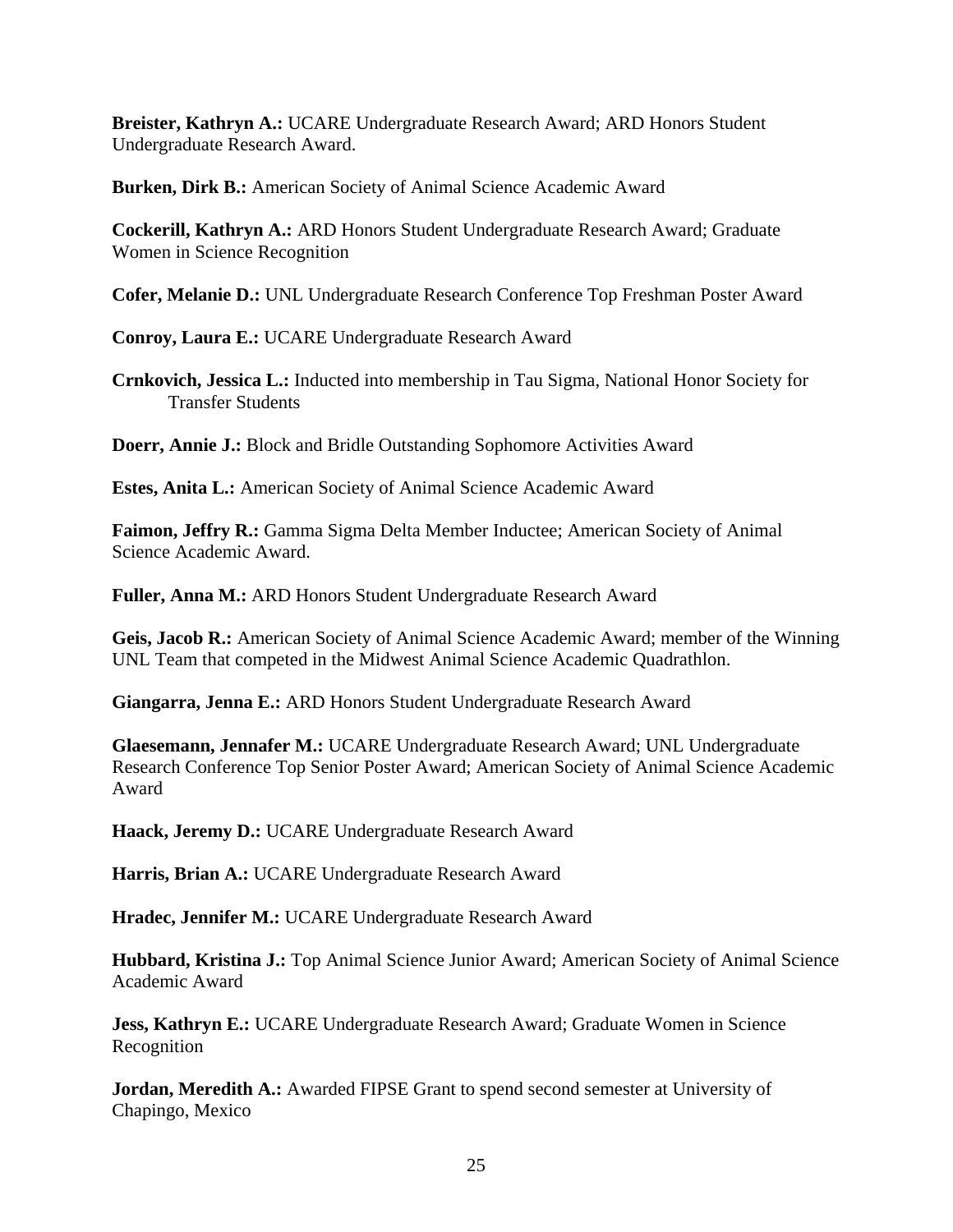**Joy, Sarah L.:** American Society of Animal Science Academic Award

**Kavan, Aaron J.:** Gamma Sigma Delta member inductee

**Killion, Shannon M.:** ARD Honors Student Undergraduate Research Award

**Kruse, Shantille G.:** UCARE Undergraduate Research Award

**Leatherwood, Chelsea L.:** Horse Judging Team Award

**Leithoff, Garrett D.:** Block and Bridle Don Geweke Award

**Maricle, Laura K.:** Member of the winning UNL team that competed in the Midwest Animal Science Academic Quadrathlon

**Mullins, Chad R.:** UCARE Undergraduate Research Award

**Pedrett, Russell T.:** Block and Bridle Don Geweke Award

**Peitzmeier, Magdalen D.:** American Society of Animal Science Academic Award

Perry, Kyle R.: American Society of Animal Science Academic Award

**Petersen, Brian R.:** American Society of Animal Science Academic Award; Top Animal Science Sophomore Award; Member of the Winning UNL Team that Competed in the Midwest Animal Science Academic Quadrathlon

**Poulas, Ashlee M.:** UCARE Undergraduate Research Award; Graduate Women in Science Recognition

**Roubal, Anthony J.:** American Society of Animal Science Academic Award

**Sabatka, Asia L.:** F.E. and O. Johnson Scholarship; UNL Opportunity Grant; Member of the winning UNL Team that Competed in the Midwest Animal Science Academic Quadrathlon

**Salestrom, Lindsey J.:** Frank E. Card Horse Judging Team Award

**Sanderson, Tim G.:** UCARE Undergraduate Research Award

**Schmid, Paul J.:** Nebraska Cattlemen Research & Education Foundation Donavan Yoachim Memorial Scholarship

**Schmidt, Mikki J.:** I.L. Hathaway Top Animal Science Senior Award; American Society of Animal Science Academic Award

**Schwartz, Andrea K.:** ARD Honors Student Undergraduate Research Award; American Society of Animal Science Academic Award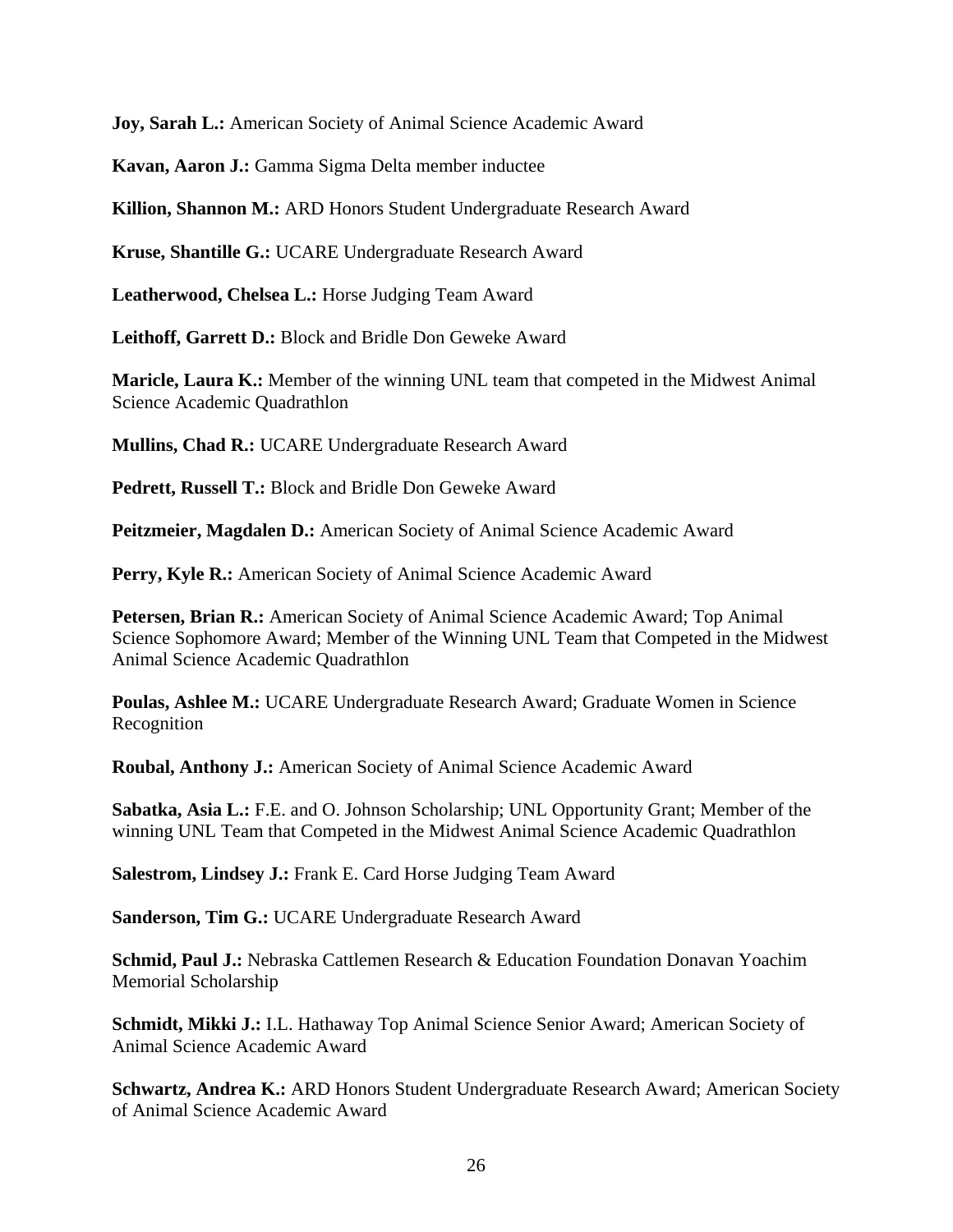**Skrdla, Christopher L.:** Gamma Sigma Delta member inductee; American Society of Animal Science Academic Award

**Snyder, Jackelyn L.:** Graduate Women in Science Recognition; Block and Bridle Senior Workhorse Award

**Sprout, Whitney A.:** Inducted into Membership in Tau Sigma, National Honor Society for Transfer Students; I.L. Hathaway Top Animal Science Senior Award; American Society of Animal Science Academic Award

**Swearngin, Stephanie A.:** Graduate Women in Science Recognition

**Uden, Jessika M.:** National Block and Bridle Convention 3<sup>rd</sup> Place Senior Scholarship Award

**VanDeWalle, Joshua D.:** American Society of Animal Science Academic Award

**Warner, Jason M.:** American Society of Animal Science Academic Award

**Waterbury, Josie A.:** Gamma Sigma Delta Member Inductee

**Westlake, Bryttni L.:** Mike Cull Block and Bridle Judging and Activities Award

**Witte, Laura M.:** Block and Bridle Outstanding Initiate Award

**Graduate Students: Aljamal, Alia:** IANR Frank Mussehl Graduate Scholarship

**Baltes, Michelle M.:** Nebraska Physiological Society Graduate Student Paper Award

**Bates, Jared S.:** ARD William G. Whitmore Travel Grant; National Pork Board Innovation in Research Award.

**Bremer, Virgil R.:** William G. Whitmore Travel Grant

**Buckner, Crystal D.:** William G. Whitmore Travel Grant

**Chen, Ching**-**Yi:** IANR Widaman Trust Distinguished Graduate Assistant Award; V.H. Arthaud Memorial Award; Sigma Xi Travel Award

**Corrigan, Mark E.:** ARD Widaman Trust Distinguished Graduate Assistant Award; Plains Nutrition Council 2nd Place Paper Competition Award

**de Mello, Jr., Amilton Sousa:** Brazil CAPES Fulbright Award

**Geha, Makram:** Ned S. and Esther B. Raun International Fellowship

**Griffin, Will A.:** John Hallman Memorial Award; V.H. Arthaud Memorial Award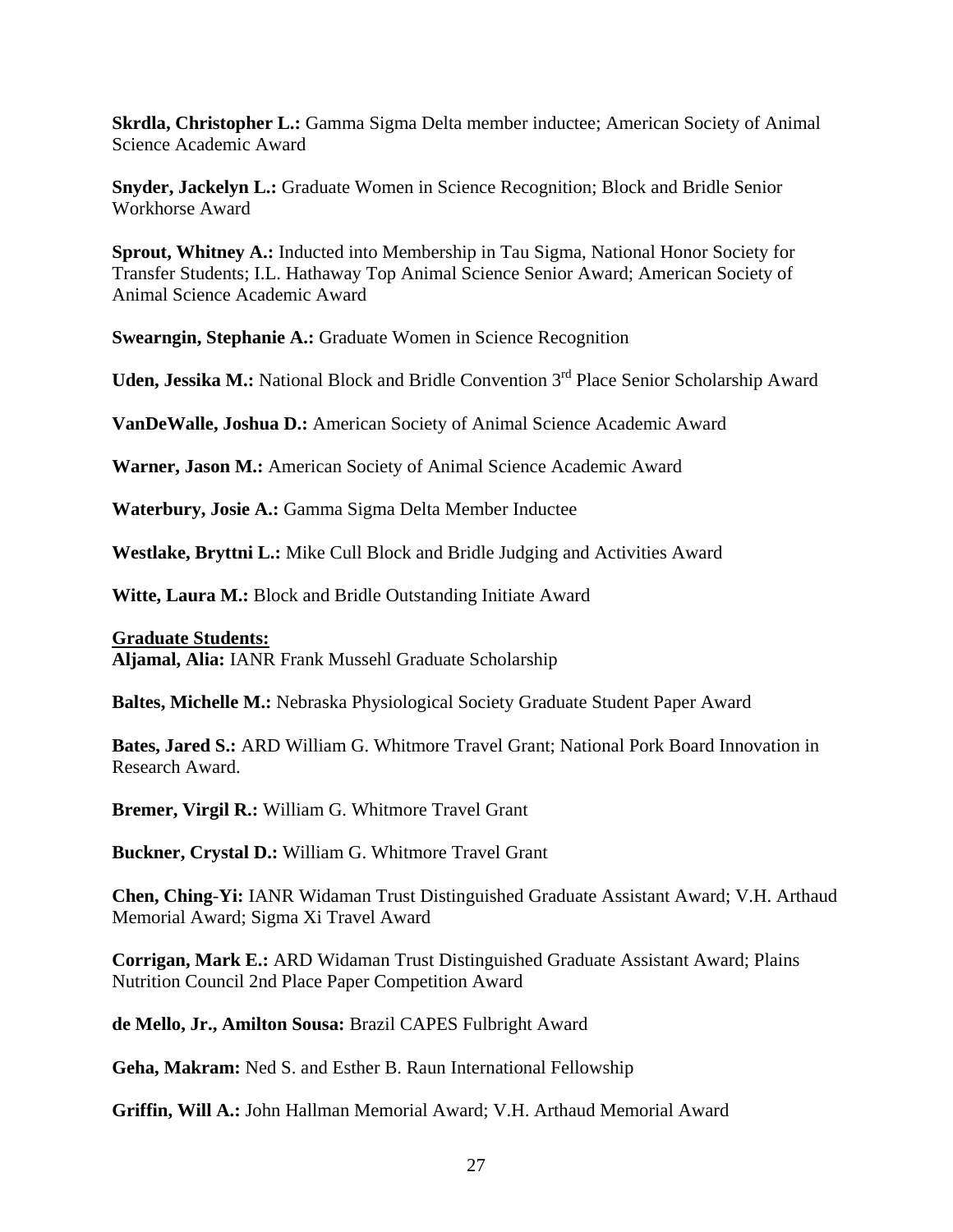**Hall, Zachary C.:** ARD John and Louise Skala Fellowship

**Heagle, Vanesa M.:** Center for Biotechnology Mohr Fellowship

**Jenschke, Blaine E.:** IANR Milton E. Mohr Fellowship in Agriculture

**Kelzer, Jolene M.:** William J. Curtis Fellowship

**Krishnan, Pradeep:** IANR Frank Mussehl Graduate Scholarship

**Martin, Jeremy L.:** Bukey Memorial Fellowship; ARD Widaman Trust Distinguished Graduate Assistant Award; Center for Biotechnology Mohr Fellowship; Western Section of American Society of Animal Science 1st Place Excellence in Applied Animal Science Research Paper Award

**Masadeh, Mahmoud:** Nebraska Poultry Industries Ruth Keller Memorial Scholarship

**McDonald, Jennifer M.:** ARD Shear-Miles Fellowship; Office of Graduate Studies Warren F. and Edith R. Day Travel Award

**Rolfe, Kelsey M.:** Cooper Sharpless Fellowship

**Smith, Jacqueline E.:** ARD William G. Whitmore Travel Grant

**Wang, Yue:** IANR Milton E. Mohr Fellowship

#### **SCHOLARSHIPS AWARDED**

**Althouse, Janae L.:** Block and Bridle Outstanding Junior

**Andersen, Lora J.:** Baltzell-Agri-Products, Inc.

**Bauman, Jessica M.:** D.V. and Ernestine Stephens

**Becker, Mallory L.:** Animal Science Student Ambassador

**Bergen, Chance A.:** Wolf Freshman

**Burken, Dirk B.:** Feedlot Management

**Burken, Dirk B.:** Thomas H. Wake, III

**Danehey, Ryan E.:** Feedlot Management

**Didier, Savannah K.:** Dr. Charles H. and Beryle I. Adams Scholarship

**Dijak, Melissa R.:** Walter A. and Alice V. Rockwell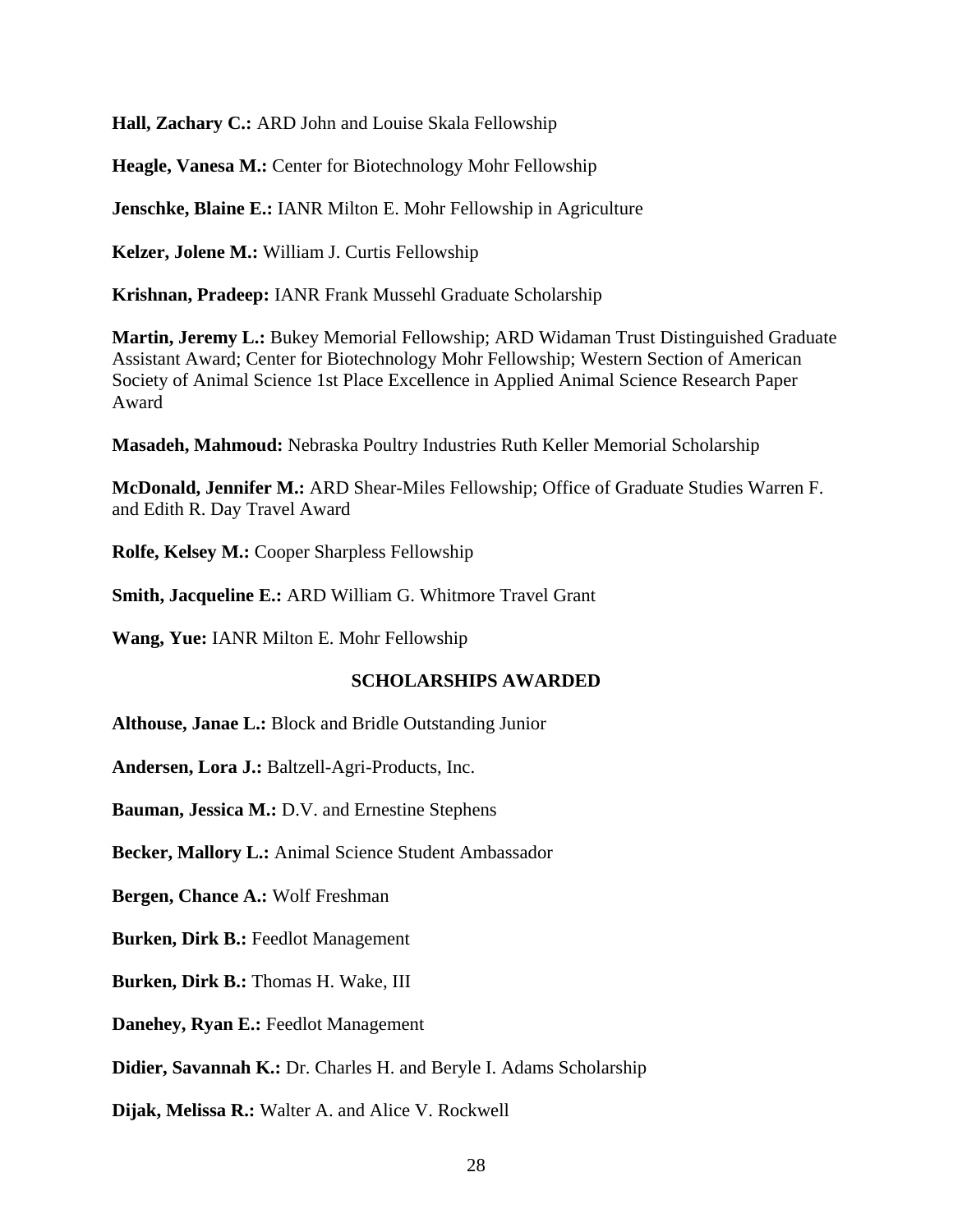- **Eickhoff, Adam T.:** Feedlot Management
- **Geis, Jacob R.:** Robert Boeckenhauer Memorial
- **Hassebrook, Bruce L.:** Derrick Family
- **Heberer, Melissa J.:** Dr. Tim and Florence Leon Transfer
- **Heine, Christina S.:** Nebraska Pork Producers Association Freshman
- **Hoffschneider, Reesa M.:** Frank and Shirley Sibert Freshman
- **Holstein, Krista K.:** Walter A. and Alice V. Rockwell
- **Houderscheldt, E.:** Dr. Tim and Florence Leon Freshman
- **Hubbard, Kristina J.:** Arthur W. and Viola Thompson
- **Husk, Brynn A.:** Walter A. and Alice V. Rockwell
- **Jess, Kathryn E.:** Animal Science Student Ambassador
- **Jess, Kathryn E.:** Dwight F. Stephens
- **Joy, Sarah L.:** William J. and Hazel J. Loeffel
- **Kavan, Aaron J.:** Waldo Family Farms
- **Koch, Kerri L.:** William J. and Hazel J. Loeffel
- **Kohout, Kyle K**.**:** Feedlot Management; Frank & Shirley Sibert Transfer
- **Kreifels, Brett A.:** Parr Family
- **Krueger, Cassandra R.:** Elton D. and Carrie R. Aberle Freshman
- **Kruse, Shantille G.:** Animal Science Student Ambassador; ABS Global; Dr. Robert H. Hatch
- **Kwasniewski, Kelli J.:** Frank and Shirley Sibert Freshman
- **Larson, Amy I.:** Art and Ruth Raun Freshman
- **Marshall, Morgan L.:** Dr. Tim and Florence Leon Freshman
- **Miller, Eric J.:** Frank and Mary Bruning Freshman
- **Miller, Drew T.:** Lincoln Coca-Cola Bottling Company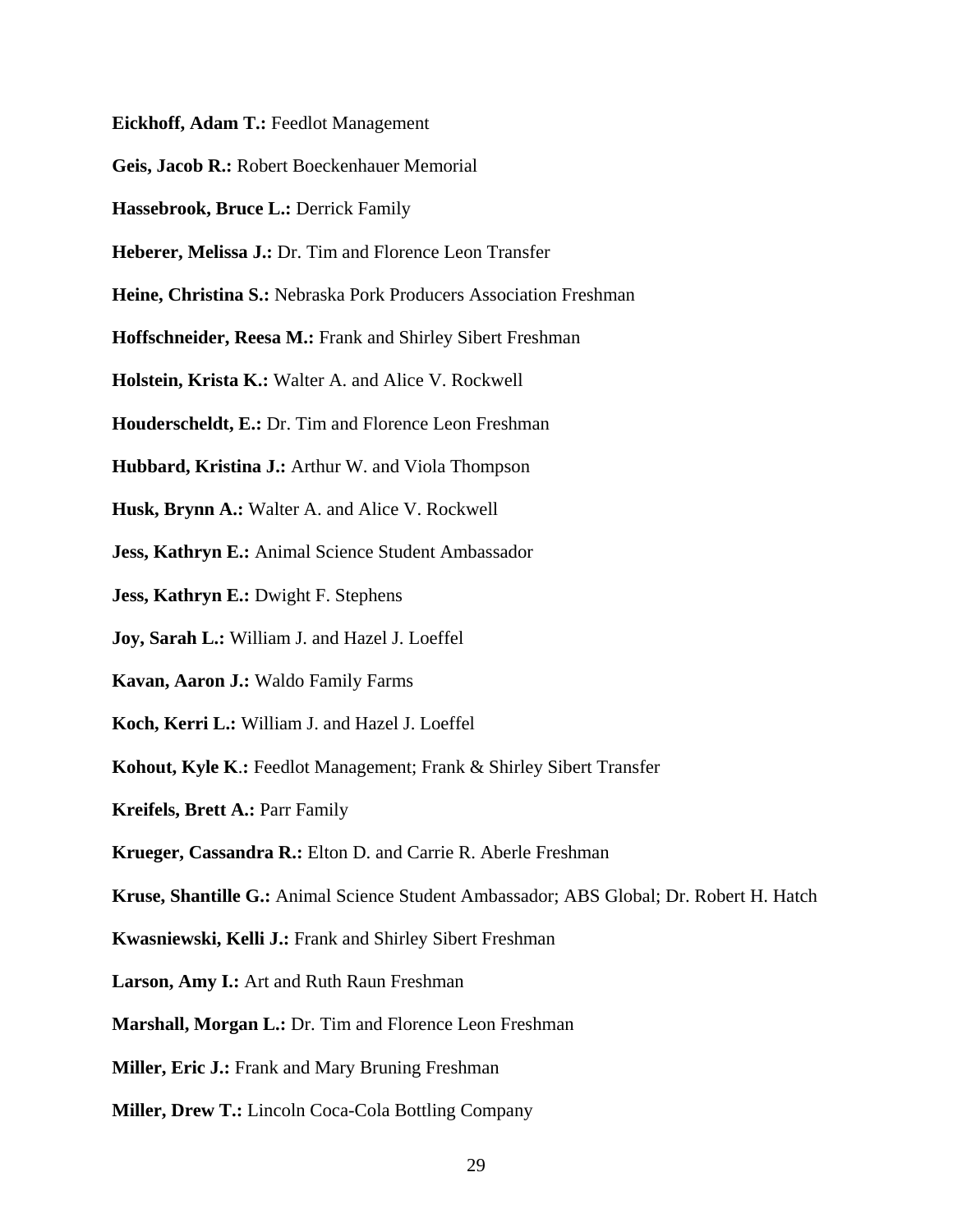**Marcel, Jared M.:** Darr Feedlot Freshman

**Olson, Crystal L.:** G.H. Franck Livestock Judging

**Pieken, Jennie M.:** Max and Oar Mae Stark

**Pinkerton, Adam T.:** Frank and Shirley Sibert Freshman

**Rubenhaler, Kayla D.:** Dr. Tim and Florence Leon Freshman

**Sabatka, Asia L.:** Will Forbes Freshman

**Salestrom, Lindsey J.:** Animal Science Student Ambassador

**Schmidt, Mikki J.:** Arthur W. and Viola Thompson

**Schmid, Paul J.:** Walter A. and Alice V. Rockwell

**Schott, Rollin L.:** Dr. Tim and Florence Leon Freshman

**Schwarz, Andrea K.:** Walter A. and Alice V. Rockwell

**Snyder, Jackelyn L.:** Block and Bridle Outstanding Senior; Max and Oar Mae Stark; Dr. Robert H. Hatch

**Stephan, Sara M.:** D.V. and Ernestine Stephens

**Stephenson, Cassandra M.:** Frank and Shirley Sibert Freshman

**Tasty, Amanda M.:** Maurice E. Boeckenhauer

**Truax, Shayna E.:** Wolf Freshman

**Tschida, Emily R.:** Walter A. and Alice V. Rockwell

**VanDeWalle, Josh D.:** Animal Science Student Ambassador; William J. and Hazel J. Loeffel

**Wallach, Craig E.:** Wolf Transfer

**Waterbury, Josie A.:** Chris and Sarah Raun Memorial

**Weichsel, Heath L.:** Frank and Shirley Sibert Freshman

**Wilkin, Mallory S.:** Del Kopf Memorial

**Witte, Sarah M.:** Doane

**Wurtz, James H.:** Nutrition Service Associates

**Wurtz, Jeremi W.:** Animal Science Student Ambassador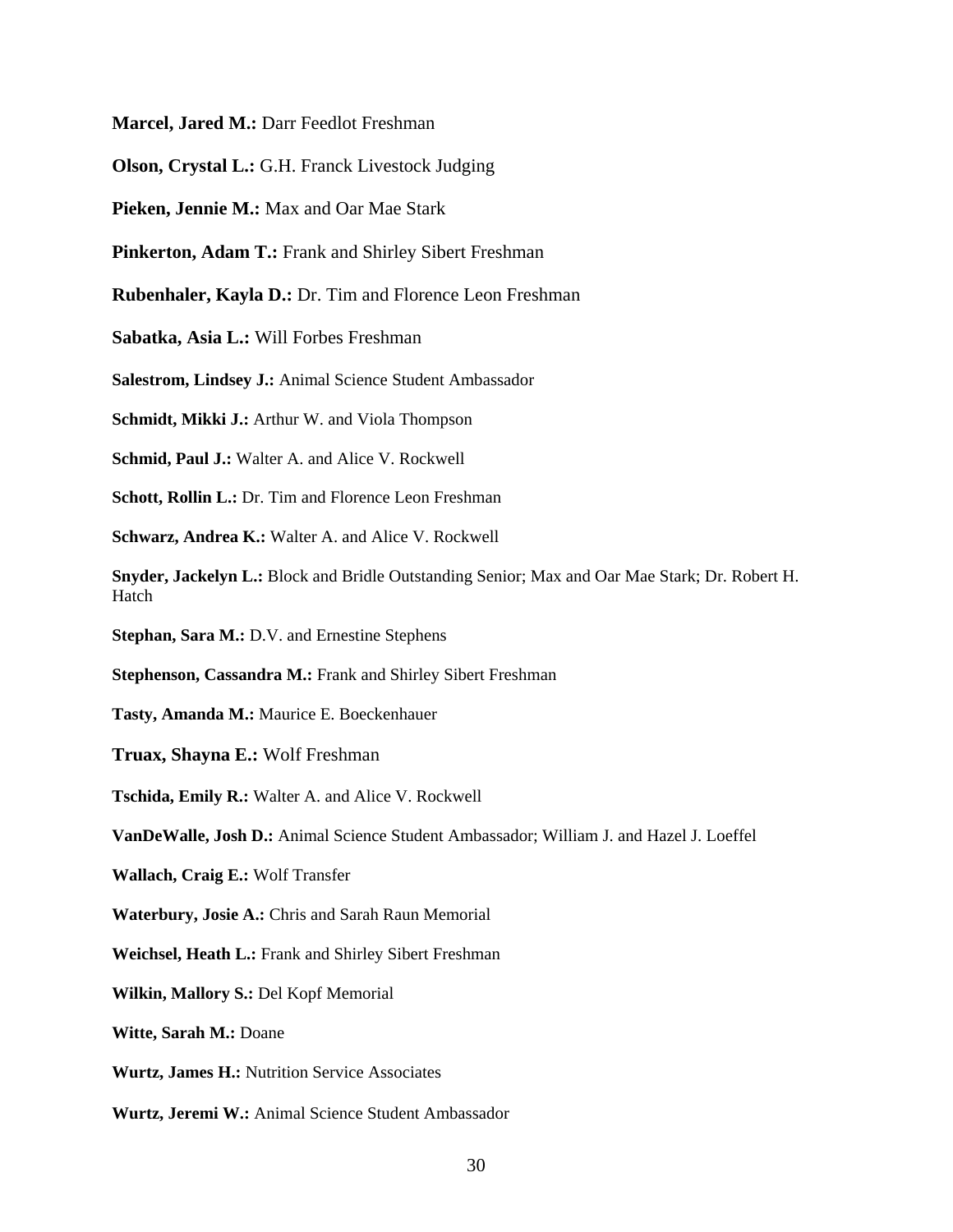#### **DEPARTMENTAL GRANTS See Grants Funded for Department Listing**

#### **DEPARTMENTAL ACCOMPLISHMENTS**

#### **Inaugural NBIS Class**

The Nebraska Beef Industry Scholars (NBIS) program is up and running! Conceived by UNL beef faculty, NBIS is a certification program that can be completed by students wishing to develop as beef industry leaders while completing any complimentary major in the College of Agricultural Sciences and Natural Resources. The certification program is composed of 18-20 credits of classes (seminars, industry travel, internships, issues identification, etc.) plus some other beef industry learning experiences. Students apply for the program during the fall of their freshman year. In fall 2006, freshmen and a few sophomores applied for acceptance into NBIS. Sixteen students are in our inaugural NBIS class that will finish in 2010. These students, and their hometowns, are: Stephanie Bryant (Kilgore), Dana Christensen (Hardy), Whitney Davis (Lincoln), Spencer Eisenmenger (Humphrey), Allison Griffin (Murdock), Erin Hammond (Clarks), Christina Heine (York), Reesa Hoffschneider (York), Laura Maricle (Albion), Clinton Mickey (Phillips), Kyle Perry (Kimball), Asia Sabatka (Weston), Shayna Truax (Davey), Melanie Veprovsky (Dorchester), Kasey Wagner (Winnetoon), and Alexander Wolf (Albion). The spring 2007 seminar class, meeting one day a week, was led by Merlyn Nielsen, and Kelsey Rolfe (MS student) served as the teaching assistant. A major part ( 8 weeks) of the class was interacting with 8 industry leaders: Sallie Atkins (Halsey), Jerry Connealy (Whitman), Tom Jenkins (US Meat Animal Research Center), Michael Kelsey (Nebraska Cattlemen), John Maddux (Imperial), Harry Knobbe (West Point), Kathleen Krantz (Greater Omaha Pack), and Chuck Schroeder (formerly, National Cattlemen's Beef Association). Each scholar also shadowed 3 other industry leaders and presented oral and written reports of their experiences. Fall 2007 will find this inaugural class in the second-year seminar class with Galen Erickson as the leader. More exposure to the industry, and especially to Nebraska industry organizations, is expected. All members of the inaugural class have joined Nebraska Cattlemen in a student category.

#### **2007 Beef Cattle Merchandising Class and Sale**

The 14th Beef Cattle Merchandising Class and Bull Sale were held this past spring with the Bull Sale held April 14, 2007. Eight students took part in the class and managed the Bull Sale. The Bull Sale was a success as the students did an excellent job of producing and managing the sale. There were 40 bulls sold at the sale in the Animal Science Arena witnessed by our largest crowd ever of more than 200 people. The bulls sold for an average price of \$2,200 to 36 different buyers. A highlight of this year's sale was the internet broadcast of the sale via DV Auction as 183 viewers nationwide watched the sale, 14 bids were taken and one bull sold via the internet. The goal of the class is to have students work through all the steps necessary to manage a purebred bull sale including planning the budget, helping with the data collection, designing the advertising and sale catalog and conducting the bull sale itself. Guest speakers involved in various aspects of sale management and prominent breeders share their thoughts with the class. The first two bull sales in 1994 and 1995 were held at the Bull Development area on the Ag Research and Development Center near Mead. The sale was moved to the Animal Science Arena in Lincoln in 1996 and has been held there every year since. Approximately 40 yearling Angus and Composite bulls from the UNL Beef Teaching Herd are offered each year. Currently all performance data on the Angus herd are processed through the AHIR program to produce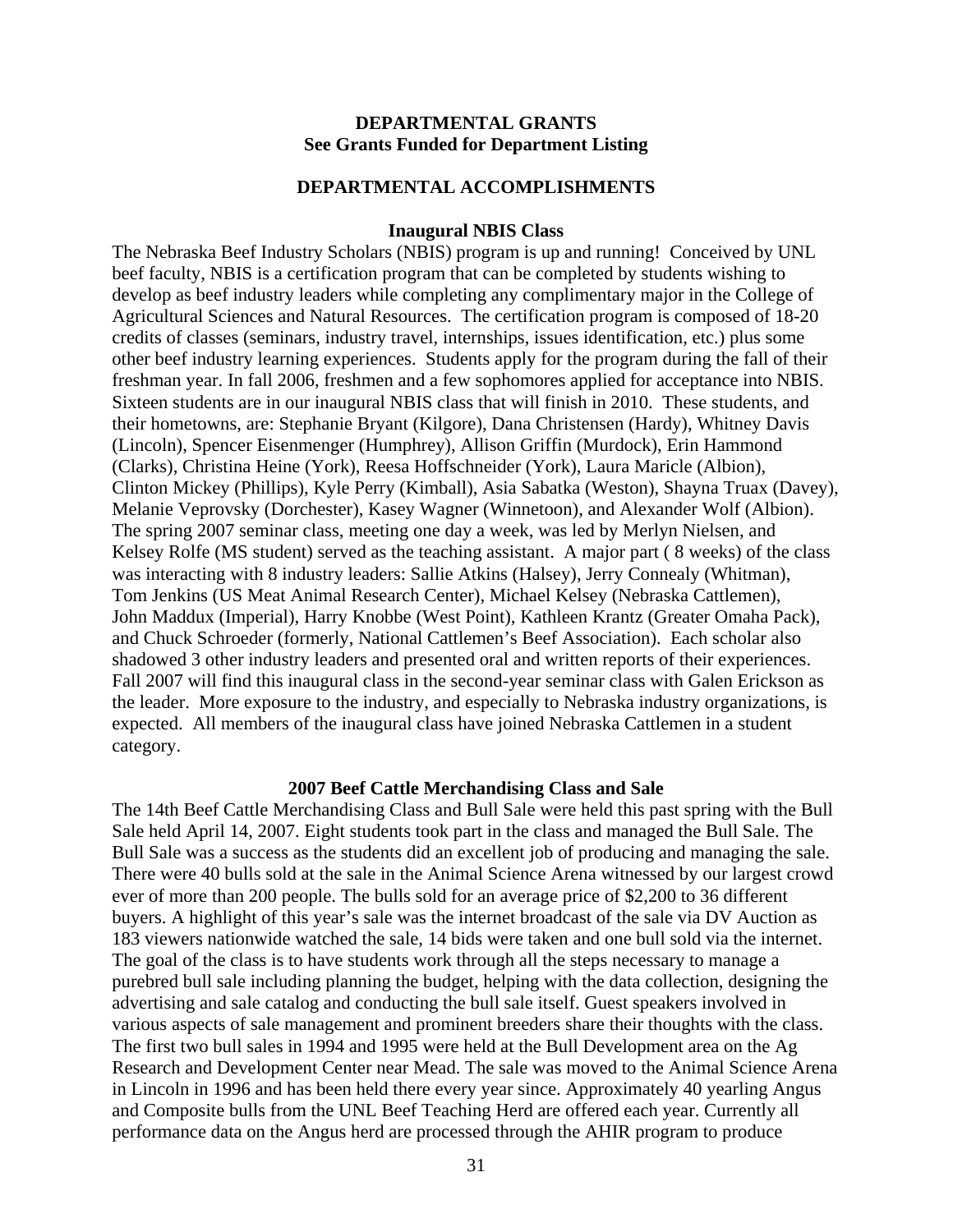Expected Progeny Differences (EPD's) on all traits including ultrasound carcass data on all yearling bulls and heifers. The same data on the Husker Red and Black cattle are processed through the multi-breed program "Herdhandler" by the American Simmental Association. Approximately 200 Teaching Herd females are bred each year and then culled back to about 160 pairs post-calving. The 2007 Teaching Herd calf crop is composed of 70 Angus 90 Composite pairs. About 2/3 of the calves each year are AI sired. Long-time employees Karl Moline and Jeff Bergman are responsible for the daily management of the Teaching Herd at ARDC. The Beef Cattle Merchandising Class has been taught in the past by Dr. Jim Gosey and the  $15<sup>th</sup>$  Bull Sale will be Saturday, April 12, 2008.

#### **4th Annual Nebraska Youth Beef Leadership Symposium Held**

The 4<sup>th</sup> Annual Nebraska Youth Beef Leadership Symposium concluded November 6, 2006, at the University of Nebraska—Lincoln Animal Science Complex, with the presentation of six \$500 CASNR (College of Agriculture Sciences and Natural Resources) scholarships presented to very worthy high school students: Sarah Thoms, Jenny Warner, Casey Carriker, Jared Williams, Cheyanne Maguire and Zane Roubal. Twenty-six Nebraska high school students, primarily juniors and seniors, participated in the successful event. The symposium is designed to introduce youth to career opportunities and current issues in the beef industry, as well as offer education and practice in the use of leadership skills in a community setting. "It was a privilege to meet the outstanding young people from across Nebraska who participated in the symposium," said Dr. Dennis Brink, UNL Animal Science Professor and Symposium Coordinator. "Nebraska is the beef state and we are pleased to partner with all our sponsors to participate in the development of the future leaders of the beef cattle industry." The three-day symposium features hands-on production activities, leadership and goal setting skills development, a tour of UNL's Research and Development Center, presentations on marketing and a group project. A career opportunity panel discussion and banquet is also held for participants, in which past UNL graduates served as panel members and gave their perspective on the importance of furthering one's education and what it takes to make it in the "real world". "There are great opportunities for gratifying gainful employment in the beef industry in Nebraska," said Dr. Don Beermann, Department Head of Animal Science, in regards to the panel discussion. "I believe participants now have a much greater awareness of the vast diversity of those real jobs that exist. They indicate they better understand and appreciate the value of completing a four-year college degree to prepare for those employment opportunities. We are prepared to help them achieve that education and continue their leadership development."

**North America Colleges and Teachers of Agriculture Annual Conference (NACTA)**  Megan Peterson, Animal Science Graduate Teaching Assistant, Amanda Stastny and Jacob Geis, Animal Science Juniors and Animal Science Leadership Academy participants, gave an oral presentation on their experiences and the value of "Engaging Undergraduates in Scholarly Research and the Role of Leadership Development in Success of Animal Science Students" at the 53rd Annual Conference of the North America Colleges and Teachers of Agriculture held June 20-23, 2007, at the University of Illinois, Urbana-Champaign. The project used a mixed method study to involve students from hypothesis development to abstract presentation. Participating in the conference completed the Animal Science Leadership Academy objectives for undergraduate students to enhance communication skills as well as network with industry professionals. Our students had the opportunity to interact with faculty and graduate students from across the US and Canada by attending presentations on the scholarship of teaching and learning, and the UNL students were recognized as the only undergraduates participating in the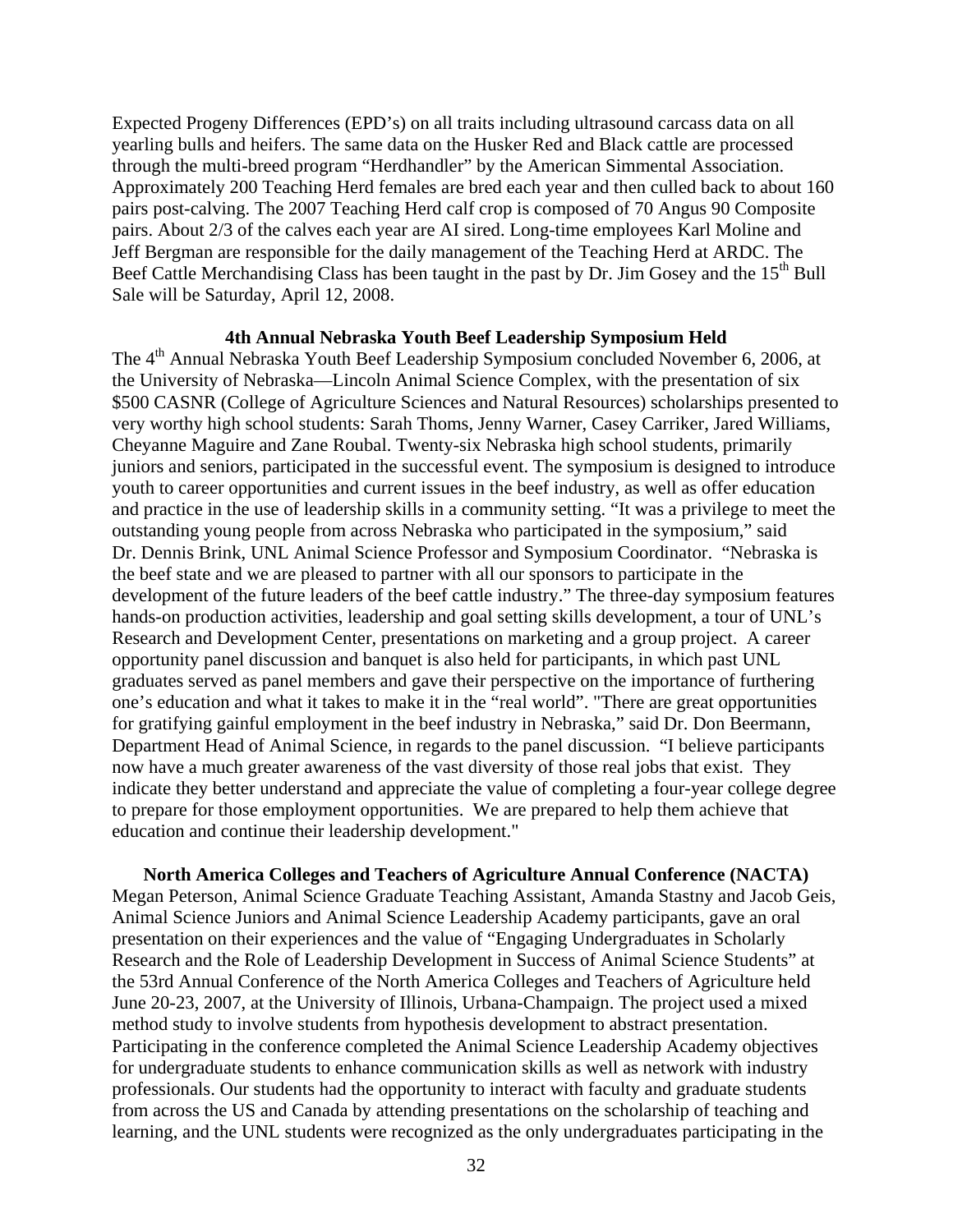conference. Another highlight of the conference was a tour of the 1,500 acre Allerton Park with formal gardens and sculptures. After attending the conference, students said it was great to meet faculty from other universities and to learn about their research as well as inform participants about the Animal Science Leadership Academy at UNL. Other Animal Science Leadership Academy students participating in conducting the research and preparing the abstract and presentation were Jessalyn Schrock, Kelcy Pedulla and Tony Roubal.

#### **Fund for Improvement of Postsecondary Education (FIPSE)**

In August of 2006, the Animal Science Department and CASNR again sponsored a trip of IANR students to Mexico. The trip consisted of 17 students and three faculty who spent August 5-15 in Mexico. Two members of the Animal Science faculty, Jeff Keown (Program Coordinator) and Kathy Hanford (faculty adviser) were members of the group. The trip, which is under a Department of Education-funded grant, enables us to take students to Mexico to study their life, culture and agriculture. Our trip this year, as usual, started in Mexico City where we visited the Museum of Anthropology at Chapultepec, attended the Ballet Folklorico at the Opera House in Mexico City, Basilica of Our Lady of Guadalupe, the Plaza de los Tres Cultures, and the Zocalo in Central Mexico City. The visit to the Zocalo was especially exciting this year since the demonstrations by the losing party in the presidential elections were taking place at the Zocalo as we visited the Metropolitan Cathedral. It was good for the students to see the 300,000 Mexicans peacefully protesting the election results in the square. Being in a group of 300,000 people is a real adventure for those of us familiar with the wide open spaces of Nebraska! We also visited with Representatives from the U.S. Embassy and U.S. AID personnel in Mexico City. The topics were all timely, given the current climate in the U.S. Topics covered were: Immigration, NAFTA and U.S. Aid efforts in Central America. From Mexico City, we traveled and spent three nights at the University of Chapingo in Texcoco. We spent time touring the University as well as spending a day at CIMMYT, the major corn (maize) and wheat research center in the world. The visit to the center gave the students an understanding of the history of maize and wheat research over the centuries. While at Chapingo, we spent a day at the pyramids. From Texcoco, we traveled by bus to Veracruz. While in Veracruz, we visited the University of Chapingo coffee research center located in Huatusco (a beautiful Mexican village located in the highlands of Veracruz). The students were interested in seeing the labor involved in planting and harvesting their morning "caffeine fix." We experienced all the sights of this vibrant port town along the Gulf of Mexico. The Mexican Department of Agriculture's Tropical Animal and Plant Research Center is located in Veracruz and it was interesting for our students to see how beef cattle are reared in a tropical environment. From Veracruz we traveled back to Mexico City where we departed for our trip back to Nebraska. Imagine seeing all these sites in only ten days. The students enjoyed the trip and I am certain they arrived back home with a better understanding of Mexico.

#### **Japanese Agricultural Training Program**

The 41<sup>st</sup> Japanese Agricultural Training Program began January 8 and continued for 12 weeks of intensive study in the fields of animal science and agricultural economics. The Animal Science Department has participated in all 41 years of the program. Ted Doane was overall coordinator of the program and instructor of the Animal Science section. The Closing Ceremonies for Group NN were held March 27. In addition to attendance by the trainees, Animal Science and Agricultural Economics personnel, guests included T.J. Yoshikawa representing the Japanese Agricultural Training Council in Seattle, John Gale, Secretary of State, and Peter Levitov, Associate Dean of International Affairs. A total of 1,400 Japanese students have participated in the 41-year program.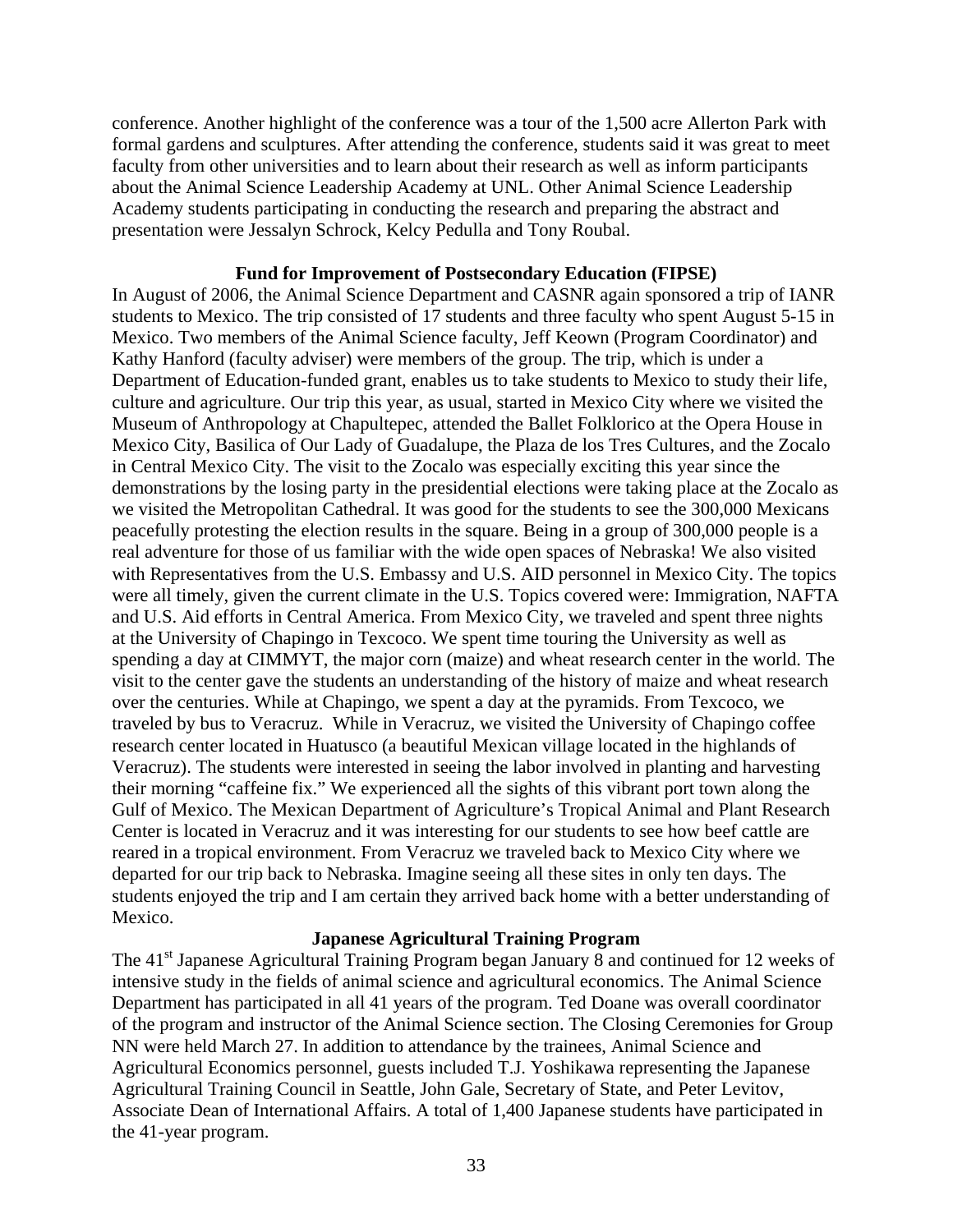#### **Animal Science Department Scholarship Program**

The Animal Science Department is fortunate for the friends who have donated to our undergraduate scholarship program. Our oldest scholarships date back to the 1940's and new scholarships are added each year. Donors have been Animal Science and Judging Team alumni, former faculty members, livestock producers, Block and Bridle Club Honorees, allied industries, and commodity organizations. In addition, scholarships have been established to honor members of our faculty and in memory of deceased faculty and friends. Our scholarships have been influential in our student recruitment and retainment efforts. With the help of our friends in the livestock industries and alumni, our freshman and transfer scholarship programs have increased each year (\$3,250 awarded in 2002-03 to \$11,000 in 2006-07). Likewise, our Animal Science Ambassador program has grown from two students in 2000-01 to six students in 2006-07. Total Animal Science scholarships and awards for the 2006-07 academic year were \$53,600. Our scholarships recipients and donors are recognized each year at the annual spring Block and Bridle/Animal Science Honors Banquet.

**Little Ak-Sar-Ben and Block and Bridle/Animal Science Honors Banquet**  The Annual Block and Bridle/Animal Science Honors Banquet, attended by about 150, is held each spring to recognize the Block and Bridle Club's honoree and Animal Science students for their achievements. This year's B&B Honoree was Dr. Al Svajgr, a cattle producer who has served as president of the Nebraska Cattlemen, a member of the Nebraska Cattlemen and the National Cattlemen's Beef Association Boards of Directors, and the 2006 chair of the Beef Board. Dr. Svajgr is the  $73<sup>rd</sup>$  Honoree that the Nebraska Chapter has recognized since it was established in 1919 as one of the four state charter members. In addition to scholarship recipients, students were recognized for accomplishments as members of the Block and Bridle Club, of Animal Science judging teams, and of the Academic Quadrathlon winning team. Because this year's banquet was held during CASNR Week, the event was expanded and coupled with the yearly Little Ak-Sar-Ben event. High school recipients of Animal Science Freshman Scholarships, judging team alumni, and past honorees were invited to the Friday and Saturday events which included the banquet, alumni/new student breakfast, livestock judging contest, and showmanship contest.

#### **State 4-H Horse Expo Recruiting Event**

The first annual Animal Science Recruiting Event, highlighting Equine Science at UNL, was held at Fonner Park in Grand Island during the State 4-H Horse Expo. Libby Lugar and Anita Ferrell organized the event, which included food, games and addresses from Dean Waller, Libby Lugar and Lindsey Salestrom (2006-2007 Equestrian Team Captain and Animal Science Ambassador).

#### **3D Bovine Myology Display**

The Departments of Animal Science and Communications and Information Technology worked together to host the 3D Bovine Myology Display at the Nebraska Cattlemen's Ball, the 4-H CyberFair (held at the Nebraska State Fair) and the Ak-Sar-Ben 4-H Stock Show. Melanie Eirich, Vishal Singh, Steve Jones and Anita Ferrell coordinated the effort to utilize 3D Bovine Myology in recruitment.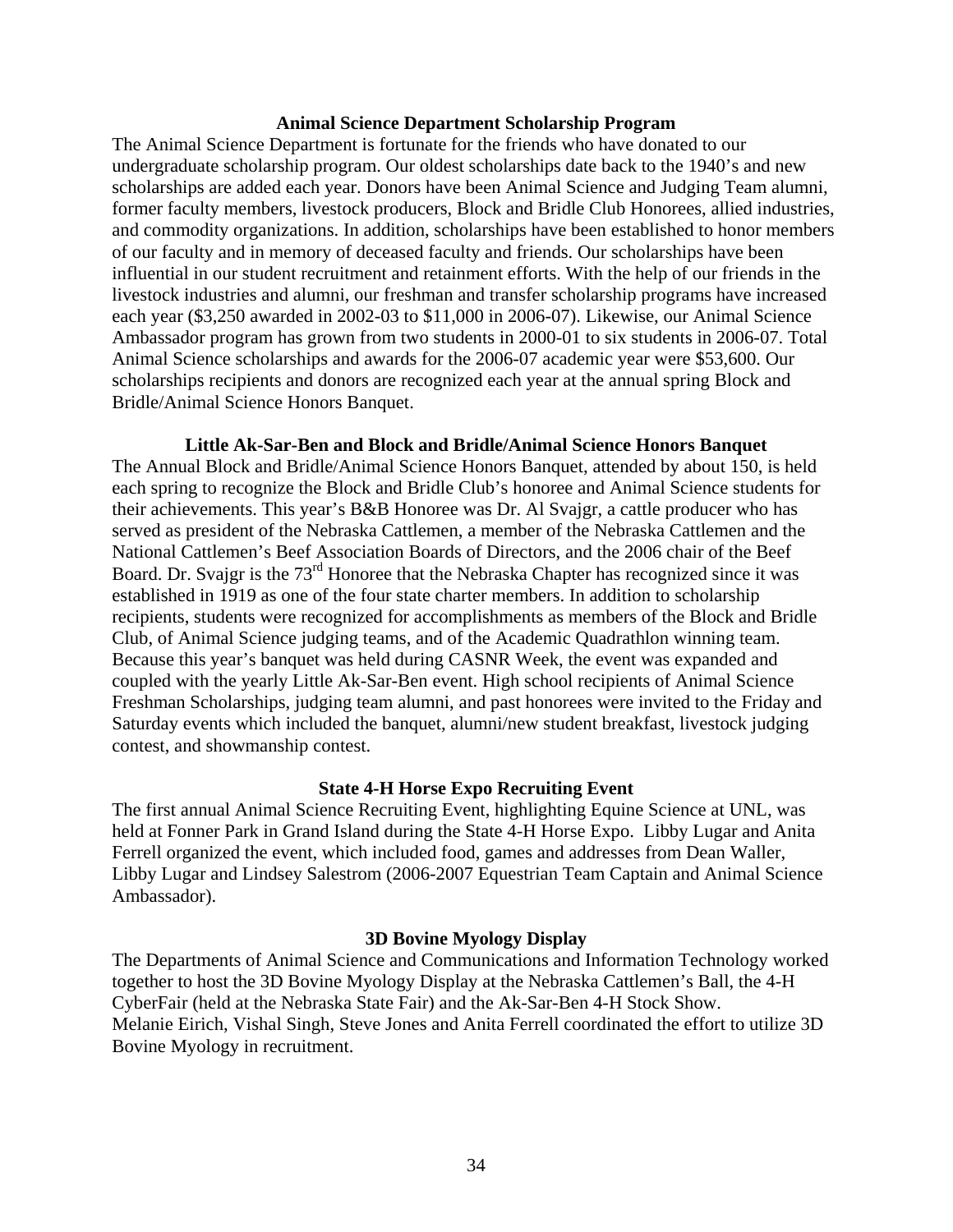#### **Animal Science Ambassadors**

The 2006-2007 Animal Science Ambassadors carried out several recruitment projects on behalf of the Animal Science Department. Kate Jess and Josh VanDeWalle led FFA students in "Animal Science Jeopardy" and provided a recruitment message at the "Pursuing Excellence Achievement and Knowledge (PEAK)" Conference. Josh VanDeWalle and Kate Jess also coordinated the annual Animal Science Internship Fair and Overnight. Sixteen students from across the state attended the Internship Fair, stayed overnight in student housing and participated in a mock Animal Science 100 class. Mallory Becker coordinated Going the Distance. This year's event was held in West Point, where 11 area high school students and their parents enjoyed a dinner and recruitment session with Animal Science Student Ambassadors, faculty and staff. Lindsey Salstrom coordinated barn tours for high school students participating in the 4-H Horse Stampede. Shantille Kruse coordinated a New Student and Alumni Breakfast at Block and Bridle's Little Ak-Sar-Ben Showmanship and Judging Contest. The Animal Science Ambassadors are advised by Rosie Nold and Anita Ferrell. The Department's Ambassador program, funded by donations made to the University of Nebraska Foundation to benefit the Animal Science Department, was initiated in the 2000-01 academic year and a total of 41 students have served as our Ambassadors.

#### **Nebraska Pork Model Conference**

This satellite conference was the first of a series of conferences that will highlight opportunities for producers and students to be involved in animal industries in Nebraska. This year's conference focused on the Nebraska Pork industry. Opportunities for economic development in rural areas were discussed, as well as the link between CASNR and career opportunities for students wishing to be involved in the pork industry. Approximately 100 students and producers attended at least one of the sessions of this conference, which was coordinated by Duane Reese. Several additional CASNR faculty and recruitment personnel also assisted with this event.

#### **World Pork Expo**

Duane Reese, Tom Burkey, Don Levis, Richard Ness and Anita Ferrell staffed a booth and attended events at the 19th Annual World Pork Expo in Des Moines, Iowa. The booth highlighted UNL's teaching, education and research for the pork industry. Portions of the "Nebraska Pork Model Conference" were played on DVD, and drawings for CASNR and Animal Science items were held for junior high and high school students.

#### **NC/NCW Fall Convention and Nebraska Cattlemen's Classic**

The Animal Science Department information and recruitment booth was displayed at the Nebraska Cattlemen's/Nebraska Cattlewomen's Fall Convention, and at the Nebraska Cattlemen's Classic. The booth at the Nebraska Cattlemen's Classic was hosted in part by the Ranch Practicum. Several individuals helped staff the booth at these events, and organization was carried out by Anita Ferrell.

#### **National Cattlemen's Beef Association Annual Convention and Trade Show**

Chris Calkins and Anita Ferrell supervised four students, Adam Johnson, Crystal Olson, Sarah Vaness, and Jason Warner, who all staffed a booth and attended meetings at the Cattle Industry Annual Convention and Trade Show in Nashville, Tennessee.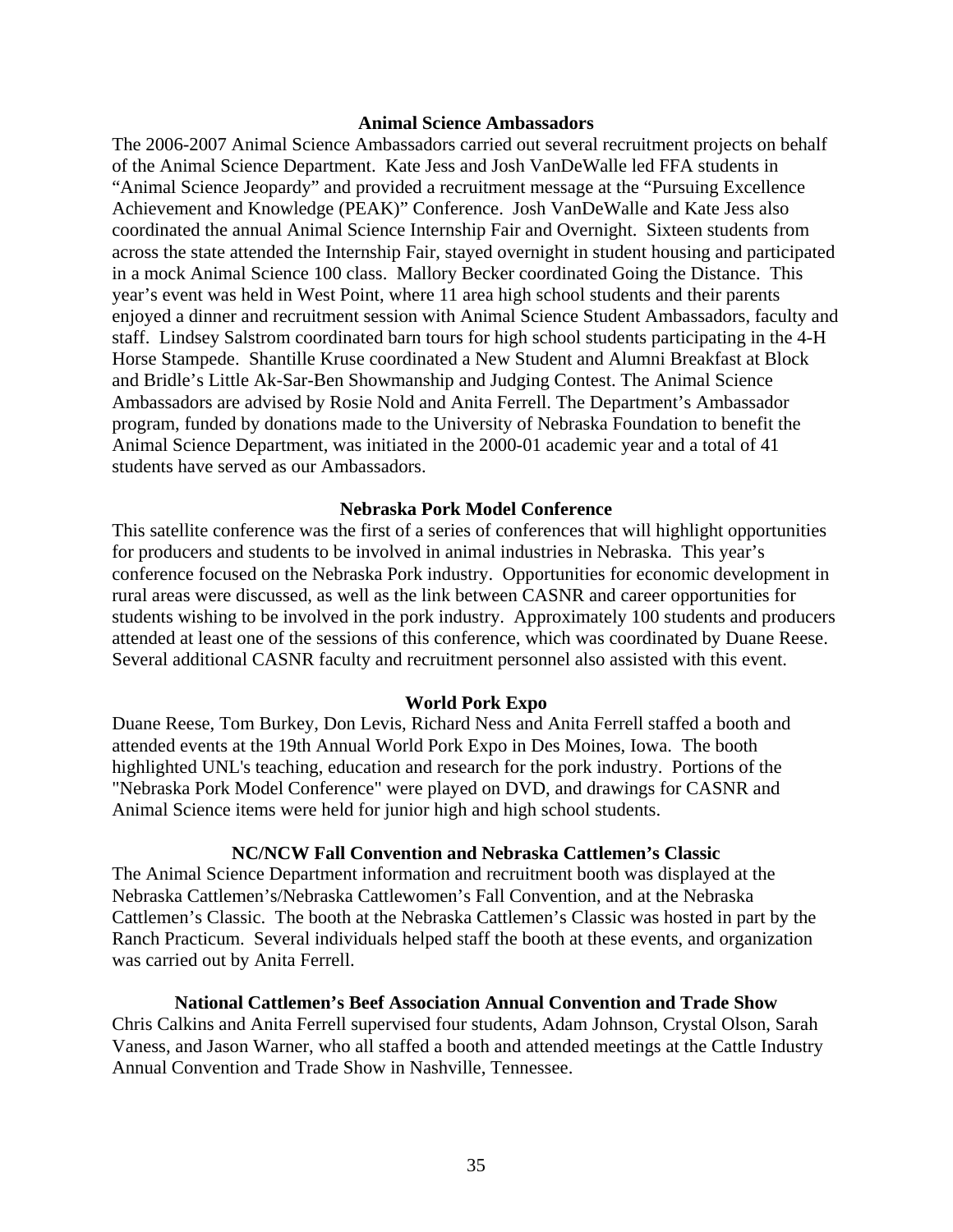#### **Lincoln Public Schools "Science Teachers Visits to UNL"**

The Department had three scheduled programs for the Lincoln Public Schools "Science Teachers Visits to UNL." LPS middle school science teachers were given a tour of our facilities, presentations on our teaching and research activities, as well as a look at some of the techniques used in the laboratories. Presentations were given by: Tom Burkey and Phil Miller - Animal Science/Nonruminant Nutrition/Digestive Physiology - July 17, 2007; Roger Mandigo, Steven Jones, and Dennis Burson - Meat Science/Food Science - July 25, 2007; and, Brett White, Andrea Cupp, and Jennifer Wood - Reproductive Biology - June 28, 2007

## **13th UNL Undergraduate Research Conference**

The 13th UNL Annual Undergraduate Research Conference had 205 undergraduate papers of which 45 were presented by CASNR students. CASNR provided a \$250 award to each of the top freshman, sophomore, junior and senior student posters at the Conference. Animal Science students (10 in total) presented excellent posters and they garnered two of the awards: --Top Senior: **Jennafer Glaesemann** "Plasma Membrane Integrity of Swine Embryos Following Cryopreservation," Mentor: **Brett White**.

--Top Freshman: **Melanie Cofer** "Restricted vs Ad Libitum Intake in Adult Mice Differing Greatly in Level of Feed Intake," Mentor: **Merlyn Nielsen**.

Merlyn Nielsen is the Animal Science Undergraduate Research Faculty Coordinator.

#### **Schroeder Presents Special Seminar**

Animal Science students and faculty received a special treat on March 27, 2007. Charles P. "Chuck" Schroeder (BS, 1972), Executive Director of The National Cowboy and Western Heritage Museum in Oklahoma City, presented a seminar on the history and special display pieces at the museum. The museum holds world-wide distinction for its collections depicting western life and cultures, including that of Native Americans. As an example of the size of some collections, the museum holds over 150 pieces by Charles M. Russell, the most comprehensive collection in the world. Being an inspiring and exciting speaker, Schroeder kept the audience spellbound throughout the presentation. The "story of the museum" was greatly enhanced through images on the screen, and Chuck's interesting asides and bits of history and colorful, descriptive adjectives made for a wonderful educational experience. Chuck's resume includes previously managing the family ranch near Palisade, Director of the Nebraska Department of Agriculture, Vice President of the University of Nebraska Foundation, and the first CEO of the National Cattlemen's Beef Association before accepting the Executive Director position at The National Cowboy and Western Heritage Museum.

#### **2007 Livestock Judging Team**

The 2007 University of Nebraska Livestock Judging Team experienced tremendous success during the first half of their judging season which was highlighted by winning the Iowa Beef Expo cattle judging contest in February! However, the team was rewarded with numerous other accolades during the spring judging campaign as a result of their dedication and commitment to both judging and academic excellence! Team members include Mallory Becker (McClellandtown, PA), Dirk Burken (Blue Hill, NE), Maria Dorn (Auburn, NE), Jeff Epp (Aurora, NE), Bryce Gerlach (Wilber, NE), MaKayla Hirschman (St. Paul, NE), Russell Pedrett (Palmyra, NE), Jackie Snyder (Hershey, NE), and Bryttni Westlake (Kinnear, WY). The team initiated competition just as the fall semester of 2006 concluded. As soon as finals were complete, the team traveled to Oklahoma and competed, for the first time, in a cattle judging contest sponsored by and conducted at the headquarters of Express Ranches, Yukon, OK.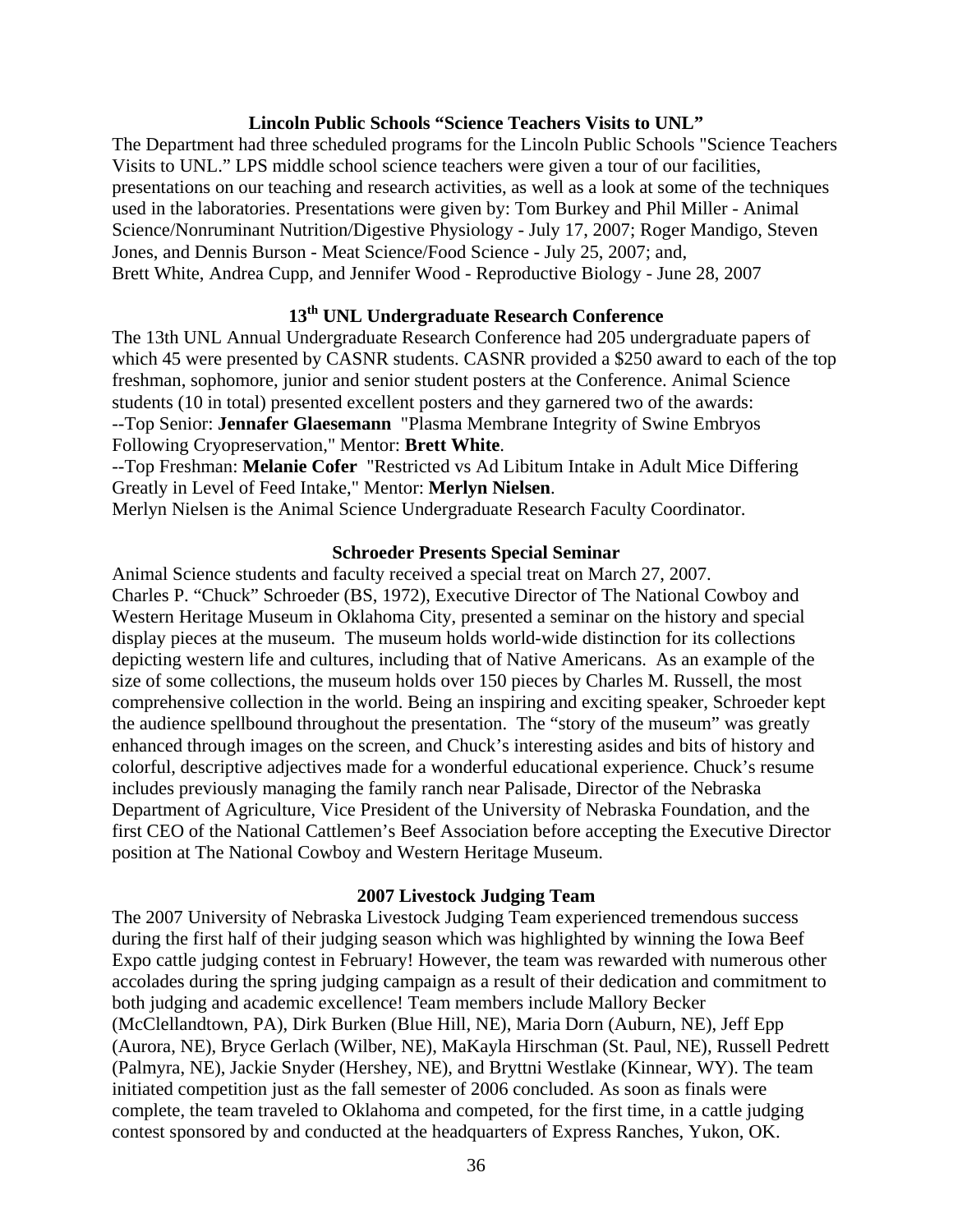Although UNL was in the "middle of the pack"  $(12<sup>th</sup>$  out of 25 teams), it was considered an excellent start considering that most of our UNL judging team members had no prior collegiate judging experience. In January, more than 100 students from across the country, representing 22 different university teams took to the floor of the Coliseum on the grounds of the National Western in Denver, CO. Mallory Becker was recognized as the  $10^{th}$  high individual in beef judging,  $10^{th}$  in sheep judging,  $12^{th}$  in beef reasons, and  $29^{th}$  overall. Bryce Gerlach ranked  $6^{th}$  in the market steers category, and Bryttni Westlake was  $20<sup>th</sup>$  in reasons. As a team, UNL ranked  $6<sup>th</sup>$ in swine,  $7<sup>th</sup>$  in cattle,  $6<sup>th</sup>$  in reasons, and  $8<sup>th</sup>$  overall! The next day, the team competed in the carload judging contest where students were asked to evaluate and rank "pens" of cattle rather than simply the individuals; Jeff Epp was the  $4<sup>th</sup>$  high individual in this contest! On Sunday, February 11, the team headed east to compete in the Iowa Beef Expo cattle judging contest in Des Moines, IA where 11 university teams were competing. Individually, Bryce Gerlach ranked  $6<sup>th</sup>$  in placings,  $6<sup>th</sup>$  in reasons, and  $2<sup>nd</sup>$  overall, and Russell Pedrett was  $4<sup>th</sup>$  in placings,  $11<sup>th</sup>$  in reasons, and  $3<sup>rd</sup>$  overall! In addition, MaKayla Hirschman ranked  $10<sup>th</sup>$  in placings and  $12<sup>th</sup>$ overall. Bryttni Westlake ranked  $7<sup>th</sup>$  in reasons, and Dirk Burken, Mallory Becker, and Jackie Snyder all ranked in the Top 20 overall and in reasons! Outstanding individual performances across the board allowed the team to rank  $1<sup>st</sup>$  in placings,  $1<sup>st</sup>$  in reasons, and  $1<sup>st</sup>$  overall! With momentum now in their favor, the team headed to Houston where they competed against 19 other university teams in the Senior College Livestock Judging Contest at the Houston Livestock Show and Rodeo during Spring Break. Individually, Dirk Burken placed  $2<sup>nd</sup>$  in cattle judging,  $6<sup>th</sup>$ in placings, and  $10^{th}$  overall! Additionally, Jackie Snyder ranked  $6^{th}$  in the alternates contest. The team ranked  $5<sup>th</sup>$  in swine judging,  $7<sup>th</sup>$  in cattle judging,  $6<sup>th</sup>$  in reasons, and  $10<sup>th</sup>$  overall. Without question, the 2007 UNL Livestock Judging Team is off to one of the best starts in recent memory, and they look forward to a promising fall judging season where they will compete in at least four competitions including the National Barrow Show, Austin, MN; the Mid-America Classic, Wichita, KS; the American Royal, Kansas City, KS; and the North American International Livestock Exposition, Louisville, KY. However, this team could not compete in these competitions without the support and generosity of livestock producers throughout the state of Nebraska. In addition, we wholeheartedly thank the major contributors and sponsors of the UNL Livestock Judging Team including the Kimmel Foundation, Nebraska Farm Bureau Services, Inc., and the Nebraska Cattlemen's Research and Education Foundation. Additionally, several members of this team hold leadership responsibilities with numerous other clubs and organizations while maintaining a strong academic standing; as a result, five team members were recently nominated for All-American status! Recipients will be named upon conclusion of the judging season at Louisville in November. It should be an exciting year! The team is coached by Aaron Cooper (Post, TX) and advised by Dr. Bryan Reiling.

#### **Meat Animal Evaluation Team**

The Meat Animal Evaluation Team of Eric Deerson, Mead; Krista Holstein, Blair; Kate Jess, Des Moines, IA; Rodney Lamb, Anselmo; Beth Maricle, Albion; Ashlee Poulas, Fremont; Jackie Snyder, North Platte; and Jessika Uden, Juniata; competed in the National Meat Animal Evaluation Contest, March 28-30. The contest was held at the Oklahoma City Stockyards and Oklahoma State University. The team place 6th overall, and 4th in the Meats, Market Animal, and Communications Divisions. They also placed 5th in Combined Sheep Evaluation and Combined Swine Evaluation. Individually, Rodney Lamb placed 10th overall and 6th in Market Animal Evaluation. Beth Maricle placed 4th in Market Animal Evaluation and Jackie Snyder placed 5th in Meats Evaluation. The team was coached by Drs. Rosie Nold and Bryan Reiling. The Meat Animal Evaluation Contest is a comprehensive event which includes market, breeding,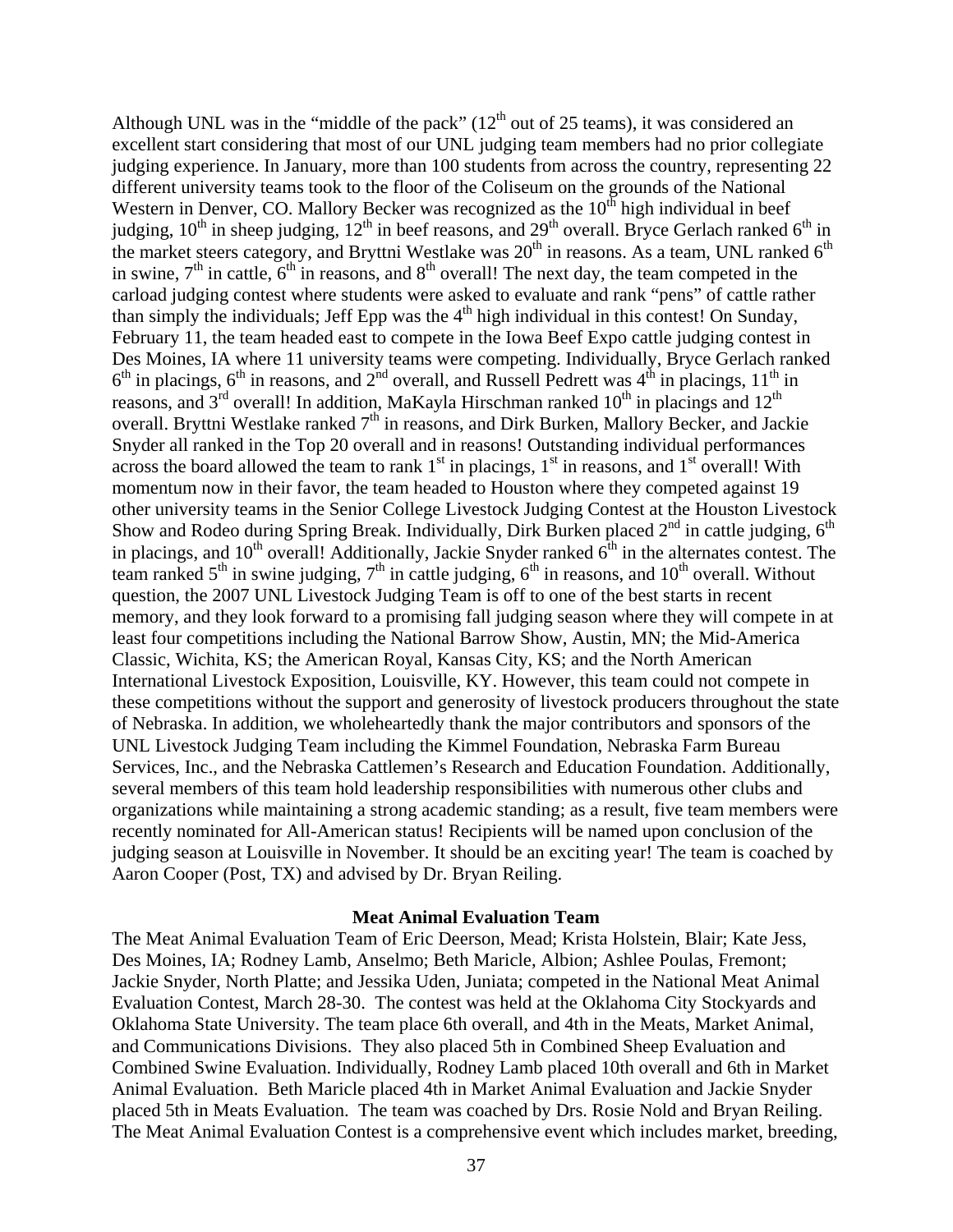meats and communications divisions. Contestants evaluate animals for fat thickness, muscling, yield and quality grades, and percent lean; as well as price groups of animals and rank them on performance such as lean gain per day. The breeding division includes ranking and keep/cull classes as well as questions on all classes. Carcass pricing, grading and ranking classes make up the meats division. In Communications, team members work together to address a current issue in the livestock industry.

#### **UNL Equestrian Team wins 3rd Consecutive Title**

For the third year in a row, the UNL Equestrian Team earned the High Point Regional Team Title. Nebraska Equestrians are the only team in the history of the region that can boast this accomplishment. The team which has been in existence for several years, has seen much success in recent years. Not only has the team received high point honors, UNL has also fielded the High Point Rider in the region for the past two years. This year, team members traveled around the region, which includes Nebraska, Iowa, Minnesota, Wisconsin, North Dakota, and South Dakota, to earn points toward qualifying for post season competition. Each rider is placed in a division based on his or her previous riding experience. Riders randomly draw for the horse they will show, and are only able to make tack adjustments prior to competing. From a 30-member roster, UNL qualified 17 riders for post-season competition. Those riders earned the right to compete at the Regional Championship Show, hosted by South Dakota State University. Riders placing first or second at that show, advanced to the National Semi-Finals, a new concept for the Intercollegiate Horse Show Association (IHSA). Between team and individual riders, UNL was able to advance 10 riders to the next level. For the first year, the IHSA randomly divided the nation into 3 National Semi-Finals shows. Nebraska drew to compete in Pomona, CA. In some very tough competition, Husker Equestrians were named the Reserve High Point Team, qualifying them for Nationals Competition. In addition, UNL had riders qualify individually in 4 classes. At the IHSA Nationals, held in West Springfield, MA, UNL brought home their highest national placing yet. The team finished 5th place overall. In addition, Lindsey Salestrom, senior in Animal Science from Tekamah, finished 8th in the American Quarter Horse Association High Point Rider competition. Other individual awards included: Sarah Joy, Dunbar, Reserve National Champion, Beginner Western Horsemanship; Chelsea Leatherwood, Lincoln, 4th in Intermediate Western Horsemanship; Lindsey Salestrom, 3rd Open Western Horsemanship, and 7th in Open Reining; Alicia Wittwer, Dawson, 6th in Open Reining; and Janie Teten, Omaha, 4th in Novice Western Horsemanship.

#### **Horse Judging Team Gets Off to a Good Start**

The 2007 Horse Judging Team started off on the right foot while competing at two contests during the spring semester. The team was able to gain some great experience while on the annual spring trip. This year, as the contest dates and locations fell, Horse Judging Team members were able to compete at the North American Colleges and Teachers of Agriculture (NACTA) contest, as well as the American Paint Horse Association Spring Sweepstakes. The week started by making some stops through Kansas on the way to compete at the NACTA contest held in Hutchinson, KS, and hosted by Kansas State University. UNL made an impressive showing with several individual and team awards. As a team, UNL finished 3rd in Reasons, 4th in Halter, 1st in Performance and 2nd Overall. Individually, Katy Cockerill, Granger, IL, finished 2nd in Performance and 3rd Overall. Janie Teten, Omaha, finished 2nd in Halter, 3rd in Performance and 2nd Overall. Following the NACTA contest, the team took off and headed south. The next several days were spent in Oklahoma and Texas at some of the top training facilities in the nation. Team members were fortunate to see several World Champion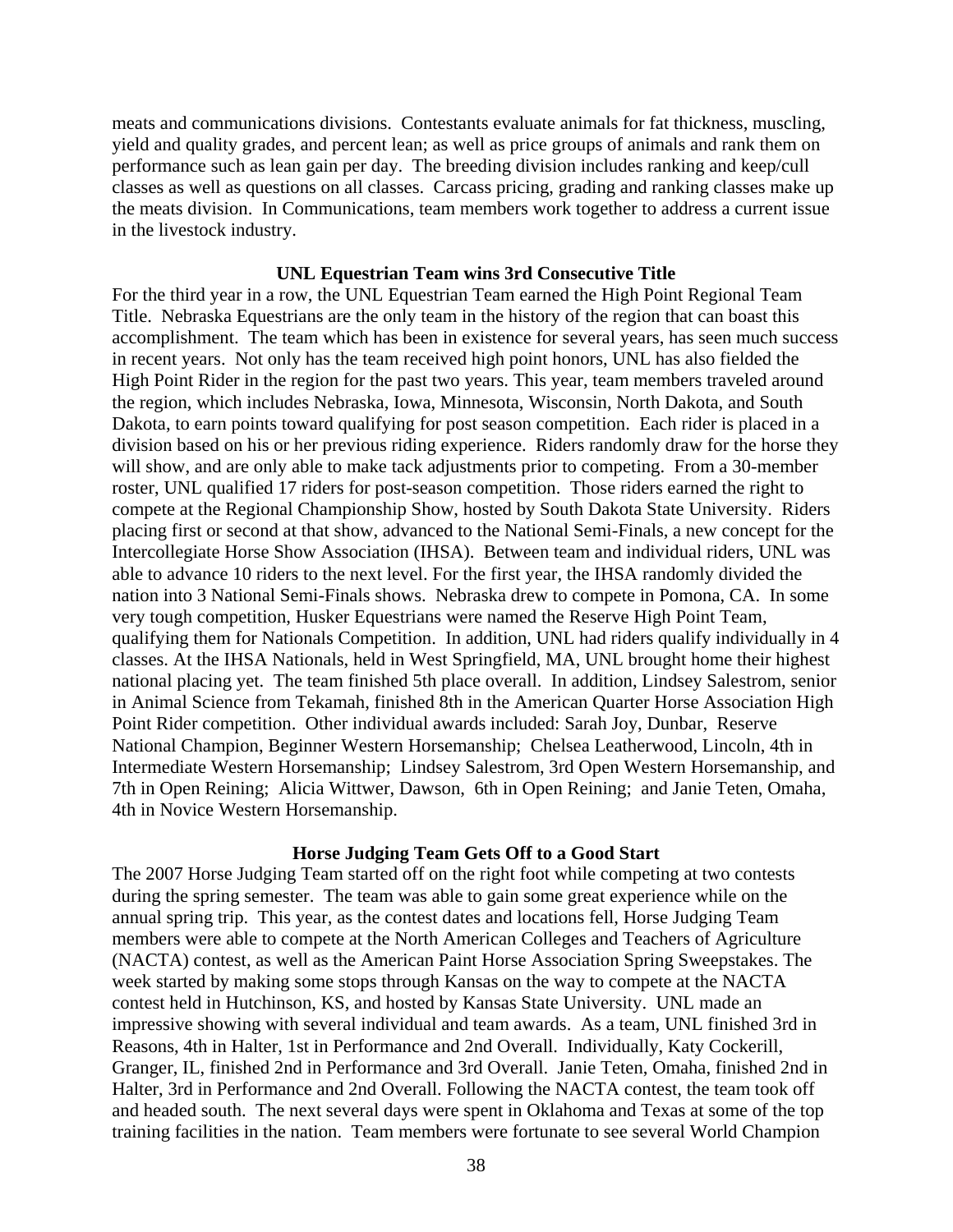caliber horses along the way! It was a great learning experience for the students. The week was wrapped up by competing at the APHA Spring Sweepstakes held in Fort Worth, TX. This was a much larger contest with some of the most renowned judging schools in the mix. UNL Judging Team members still put on quite an impressive showing indicating they will be tough contenders for the fall! As a team, UNL finished the day 6th in Halter, 7th in Performance, 8th in Reasons and 7th Overall. Individually, Katy Cockerill was 16th in Performance, and 14th in Reasons. Morgan Marshall, Malcolm, finished 20th in Reasons, and 20th Overall. Other team members competing during the week included Mindy Leach, Malcolm; Joanna Duhachek, Lincoln; Erica Lechtenberg, Oakland; and Sarah Goodbrod, Lincoln.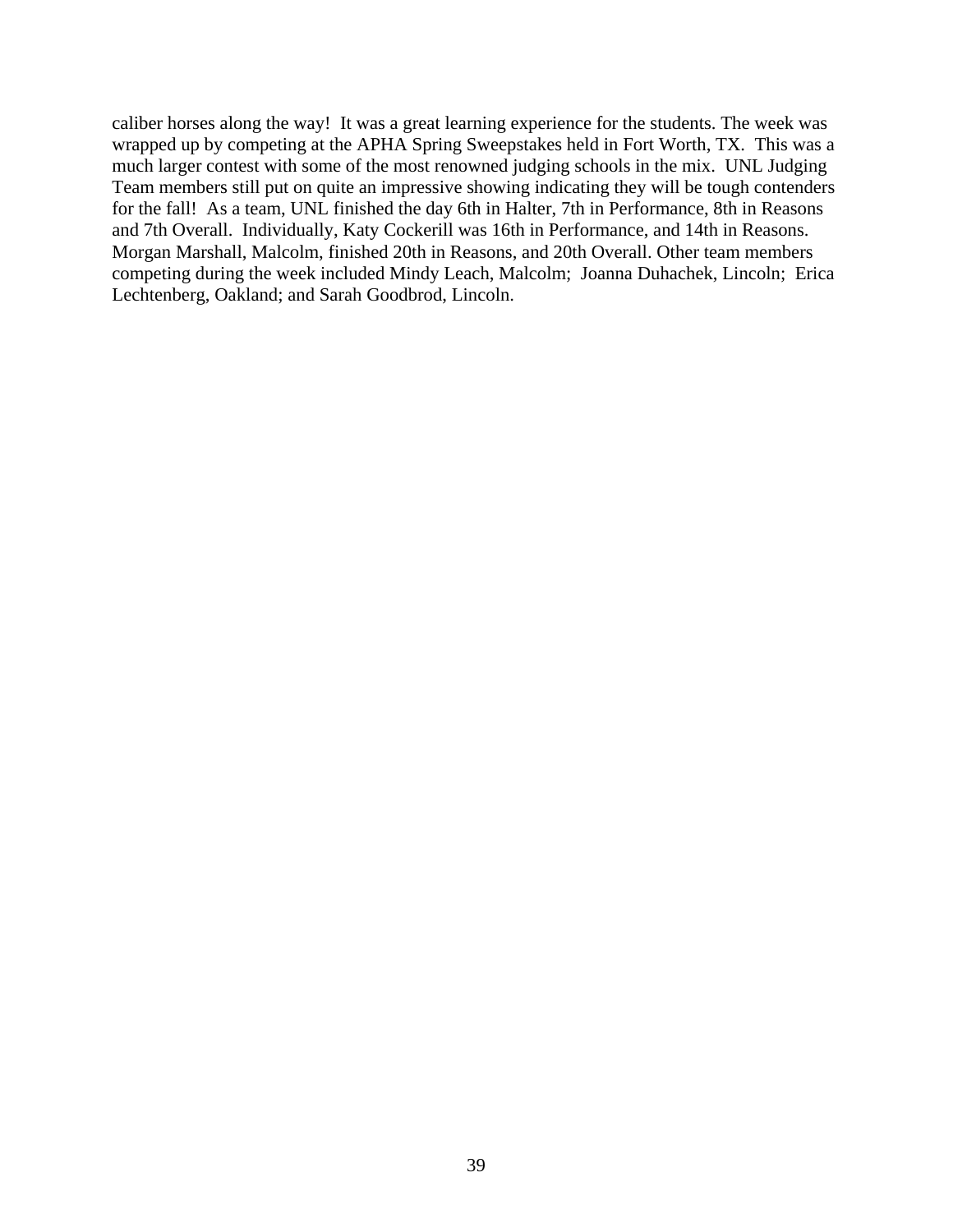## *Department of Biochemistry*

**Department Head**  Raymond Chollet

## **See Faculty Appointments for Department Faculty**

## **FACULTY TEACHING AND ADVISING RECOGNITIONS See Faculty Recognitions for Department Listing**

## **CONFERENCES ATTENDED**

**John P. Markwell** and **Cheryl Bailey** attended several teaching symposia held at the 2007 Annual Meeting of the American Society for Biochemistry and Molecular Biology held May 28 to June 2, 2007 in Washington DC.

**Cheryl Bailey**, **Madhavan Soundararajan** and **John P. Markwell** presented a poster on "Using Molar Absorptivity to Encourage Student Skepticism" at the 2007 Annual Meeting of the American Society for Biochemistry and Molecular Biology held May 28 to June 2 in Washington DC.

**Cheryl Bailey** attended the New Media Consortium (which is a conference about combining new media [or intermedia] with educational goals) June 6-9, 2007 in Indianapolis, IN.

**Joan Krush** attended the National Academic Advising Association National Conference held October 18-22, 2006 in Indianapolis, IN.

## **STUDENT RECOGNITIONS**

**Undergraduate Students: Anderson, Derrick:** UCARE recipient for 2006-2007

**Anderson, Nickolas:** UCARE recipient for 2006-2007

**Casper, Andrew:** graduated with High Distinction (Dec. '06)

**Chetram, Anand:** UCARE recipient for 2006-2007

**Forgue, Paxton:** UCARE recipient for 2006-2007

**Frey, Jeanine:** was an outstanding undergraduate student recognized at the Annual Women in Science Event; UCARE recipient for 2006-2007; graduated with Highest Distinction (May '07). She will pursue a Ph.D. in Cancer Biology at Stanford University in Fall 2007.

**Guenthner, Melissa:** UCARE recipient for 2006-2007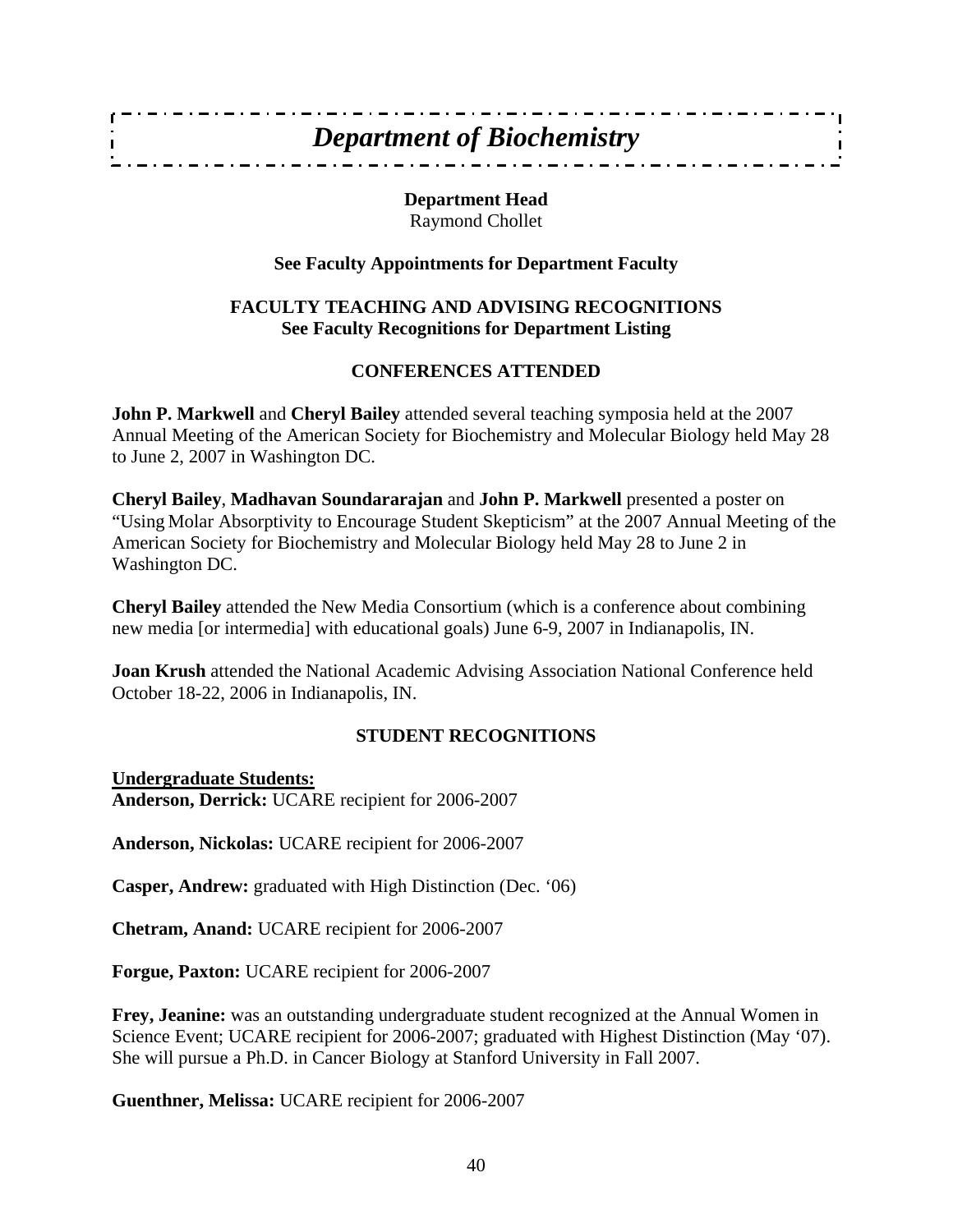**Hibberd, Matthew:** UCARE recipient for 2006-2007; graduated with Highest Distinction (May '07)

**Jahn, Jaci:** inducted into Tau Sigma honor society

**Kindle, Scott:** UCARE recipient for 2006-2007

**Laun, Billy:** UCARE recipient for 2006-2007; graduated with High Distinction (May '07)

**Mann, Francis:** UCARE recipient for 2006-2007

**Matejka, Stephanie:** UCARE recipient for 2006-2007

**Nagashima, Natsuki:** graduated with High Distinction (May '07)

**Nielsen, Abbie:** UCARE recipient for 2006-2007

**Sanderson, Tim:** UCARE recipient for 2006-2007

**Sarawagi, Chhama:** UCARE recipient for 2006-2007

**Shinagawa, Yukiho:** UCARE recipient for 2006-2007

**Somer, Tara:** was an outstanding undergraduate student recognized at the Annual Women in Science Event; honored as an "Outstanding Club Officer" during the CASNR week event (2007)

**Westphalen, Andrew:** UCARE recipient for 2006-2007

#### **Graduate Students:**

**Biterova, Ekaterina:** received a Bukey Memorial Fellowship (Aug.'06-May'07).

**Boanca, Gina:** received a Fellowship from the Farmers National Company (Aug.'06-May'07).

**Cracan, Valentin:** continued his Chancellor's Fellowship for Aug.'06-July'07.

**Galbenus, Robert:** received a Fellowship from the Farmers National Company (Aug.'06- May'07).

**Krishnan, Navasona:** received a Milton E. Mohr Fellowship (Aug.'06-May'07).

**Labunskyy, Vyacheslav:** received a Milton E. Mohr Fellowship (Aug.'06-May'07) and a Bukey Memorial Fellowship (Aug.'06-May'07).

**Lim, Boon Hoe:** received a Larrick Student Travel Fund to attend the Plant Biology and Botany Joint Congress in Chicago, IL, July 7-11, 2007.

**Maldonado, Marien:** continued her Larson Graduate Research Fellowship (Aug.'06-July'07)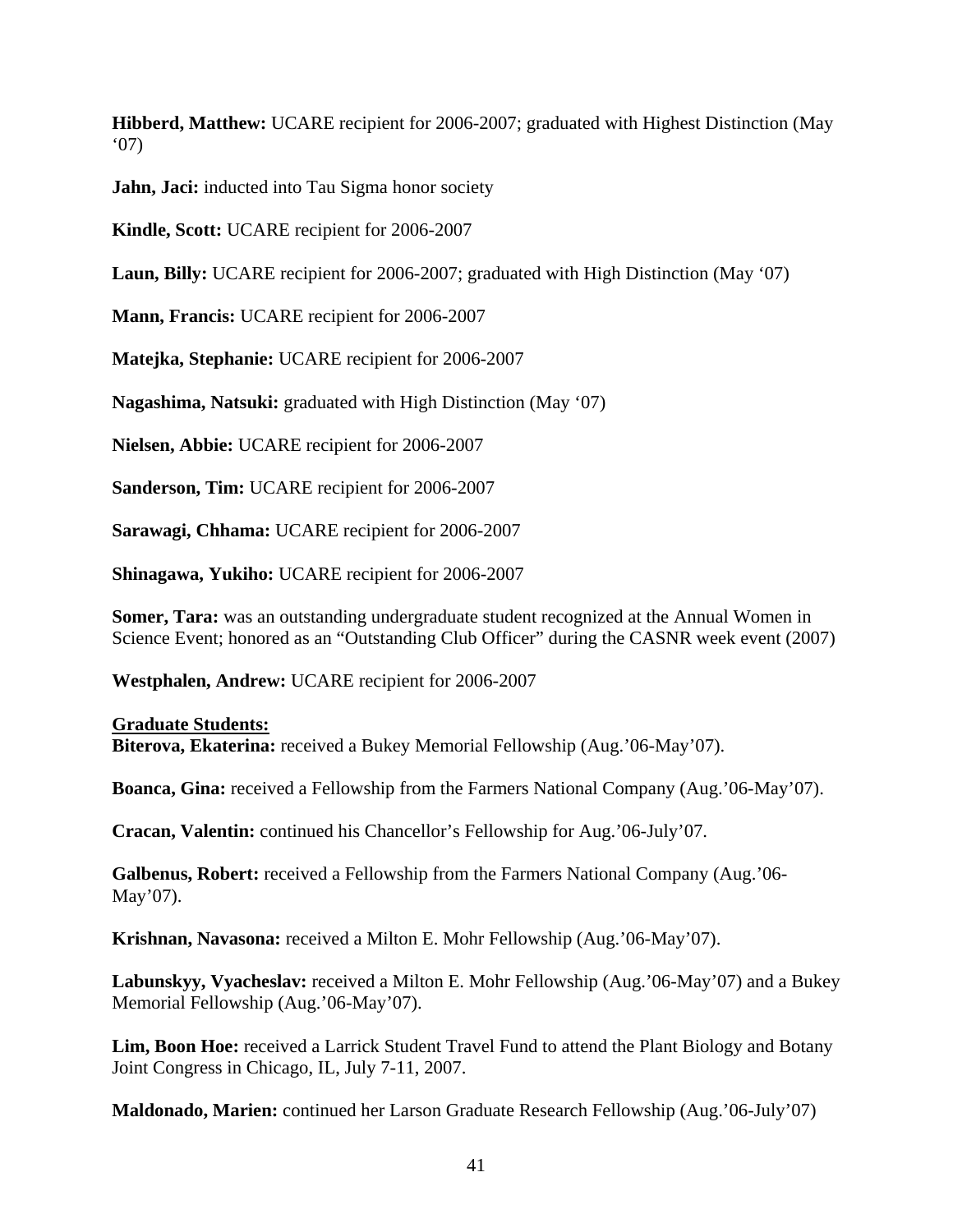**Miller, Amy:** received a Milton E. Mohr Fellowship (Aug.'06-May'07) and continued her Othmer Fellowship for Aug.'06-July'07.

**Neely Willis, Melanie:** received an Othmer Fellowship (Aug.'06-July'07).

**Sinani, Devis:** received a Fellowship from the Farmers National Company (Aug.'06-May'07).

**Witt, Anna:** continued her Chancellor's Fellowship for Aug.'06-July'07.

## **SCHOLARSHIPS AWARDED**

**Anderson, Nickolas:** Milton E. Mohr Scholarship

**Bies, Joshua J.:** Dr. Benjamin M. Sahagian Scholarship

**Hibberd, Matthew:** Milton E. Mohr Scholarship

**Nagashima, Natsuki:** Milton E. Mohr Scholarship

## **DEPARTMENTAL GRANTS See Grants Funded for Department Listing**

#### **PUBLICATIONS See Faculty Publications for Department Listing**

## **DEPARTMENTAL ACCOMPLISHMENTS**

The BIOC degree program in CASNR continues to experience solid growth, with 111 undergraduates enrolled during the 2006-2007 Academic Year.

**Dr. John Markwell** has assumed the additional responsibility of Associate Dean of the College of Agricultural Sciences and Natural Resources in January 2007.

**Dr. Madhavan Soundararajan** was awarded the Holling Family Senior Faculty Teaching Excellence Award on March 6, 2007.

**Dr. Donald Becker**, **Jerry McEntee** and **Joan Krush** were recognized by the UNL Parent's Association for Significant Contributions to Students.

**Joan Krush**, Academic Adviser, received a Superior Academic Advising Award during CASNR Week 2007.

**Carol Hegel**, Staff Secretary II, received an Outstanding Staff Member nomination during CASNR Week 2007.

UNL has started an Undergraduate Chapter of the American Society of Biochemistry and Molecular Biology. This will enable one student to present at the ASBMB annual meeting.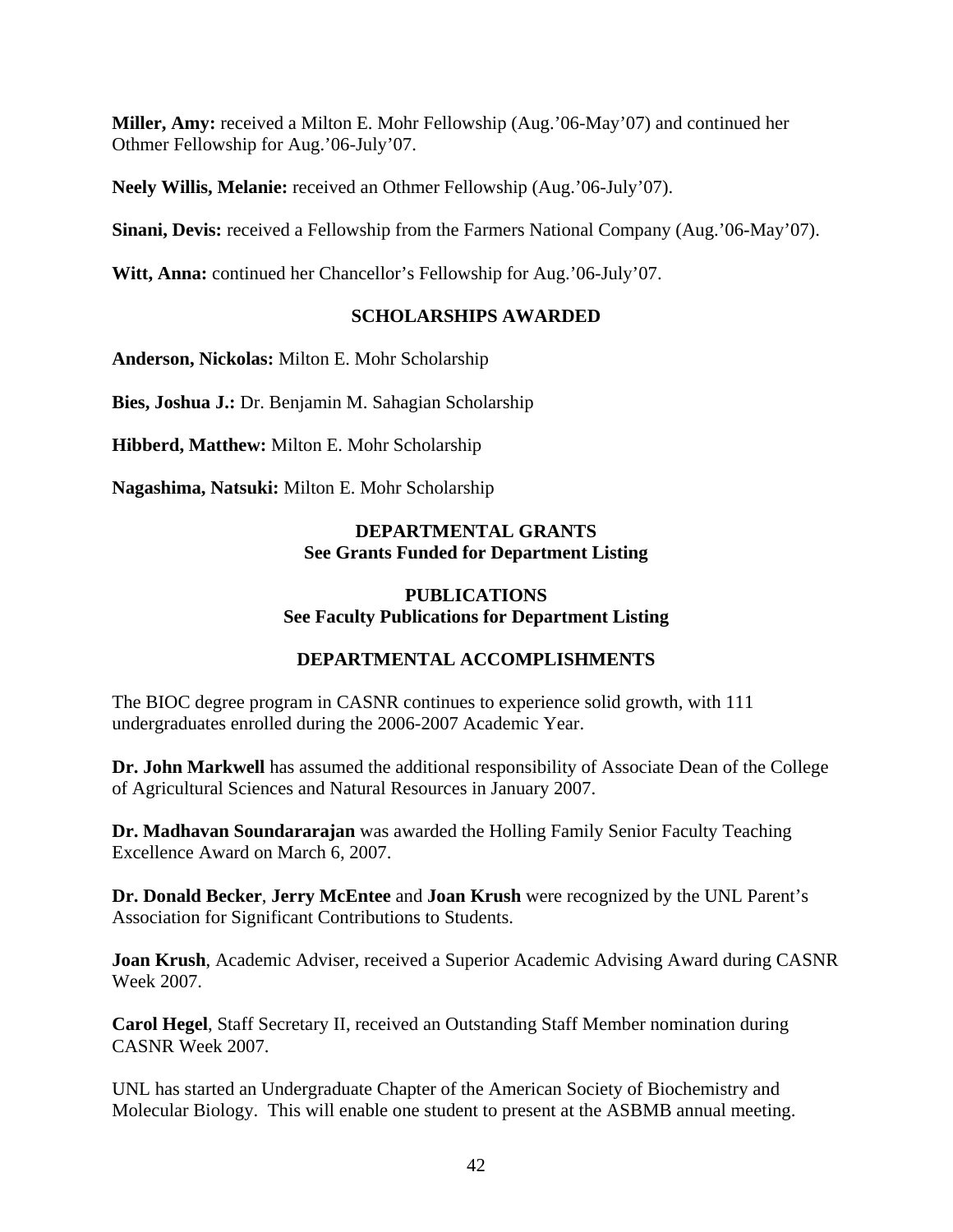# *Department of Biological Systems Engineering*

**Department Head**  Ronald E. Yoder

#### **See Faculty Appointments for Department Faculty**

## **FACULTY TEACHING AND ADVISING RECOGNITIONS See Faculty Recognitions for Department Listing**

#### **CONFERENCES ATTENDED**

**David D. Jones:** Attended the Institute of Biological Engineering Conference in St. Louis, Missouri, in April 2007, the Faculty Interdisciplinary Retreat in May, 2007, and the ABET PEV Training, at the ASABE International Meeting in Minneapolis, Minnesota, in June, 2007.

**George E. Meyer:** Attended the Institute of Biological Engineering Conference in St. Louis, Missouri, in April 2007. Attended and presented a paper at the American Society of Engineering Education Conference in Honolulu, Hawaii, in June 2007.

**Dennis D. Schulte:** Attended and led the American Society of Engineering Education - Midwest Section Meeting in Kansas City, Missouri, in September 2006. Attended the national meeting of the American Society of Engineering Education Conference in Honolulu, Hawaii, in June 2007.

## **STUDENT RECOGNITIONS**

**Brester, Craig:** honored at the Student-Athlete Academic Banquet (Wrestling, Honors, MSYM) and First-Team Academic All-Big 12 Award

**Cammack, Wes:** honored at the Student-Athlete Academic Banquet (Football, Highest Honors, AGEN)

**Chapain, Prakash:** received funding for a second year for a UCARE project

**Classen, Michael:** awarded funding for a UCARE project

**Coffman, Bart:** presented his UCARE project, *Variable Transmissions* at the AETC meeting in Louisville, Kentucky; received the Outstanding Senior Award in Agricultural Engineering; graduated with Highest Distinction in Spring 2007

**Corn, Robert:** inducted into the 2007 membership of the Mortar Board (national honorary society)

**Dodson, Joshua:** received funding for a second year for a UCARE project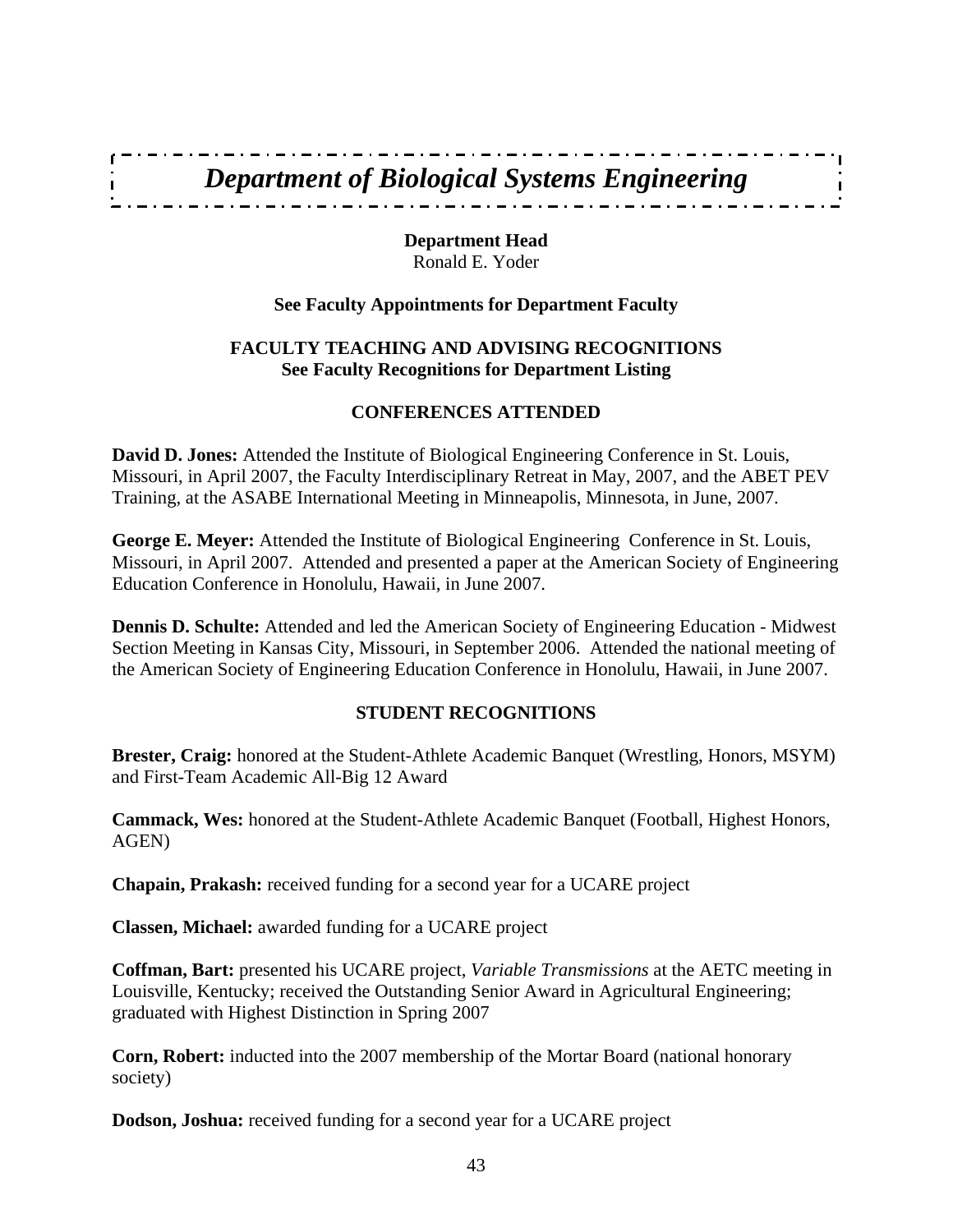**Hanson, Brent:** received the 2007 O.J. Ferguson Outstanding Sophomore Award; awarded funding for a UCARE project

**Hubbard, Brant:** inducted into the 2007 membership of the Mortar Board (national honorary society)

**Jahraus, Daniel:** awarded funding for a UCARE project

**Janousek, Grant:** awarded funding for a UCARE project

**Killion, Shannon:** awarded funding for a UCARE project

**Krause, Megan:** inducted into the 2007 membership of the Mortar Board (national honorary society); awarded funding for a UCARE project

**Levorson, Erica:** received the O.J. Ferguson Outstanding Senior Award

**Lingenfelter, Newton:** honored at the Student-Athlete Academic Banquet (Football, Honors, MSYM)

**Mann, Kurt:** honored at the Student-Athlete Academic Banquet (Football, Highest Honors, MSYM)

**McBride, Michaela:** awarded funding for a UCARE project

**Mortensen, Isaac:** received an Outstanding Undergraduate Research Award

**Podany, Laura:** inducted into the 2007 membership of the Mortar Board (national honorary society)

**Tomsen, Nicholas:** received the Outstanding Senior in Biological Systems Engineering Award; was a speaker at the Honors Convocation; graduated with Highest Distinction in Spring 2007

**Yazbin, Issar:** honored at the Student-Athlete Academic Banquet (Track and Field, Highest Honors)

**February Forum:** Four students, **Carmen Ayala**, **Megan Krause**, **Erica Levorson**, and **Dipika Singh** from Biological Systems Engineering, were among those honored at a dinner on February 13, 2007, recognizing Outstanding Undergraduate Achievement in Science

**Women in Science:** Two students, **Shannon Killion** and **Laura Podany** from Biological Systems Engineering, were undergraduate representatives at the Women in Science dinner on February 23 for high school girls who  $(1)$  are interested in pursuing careers in science, mathematics, engineering and technology, and (2) considering UNL for continuing their education. Drs. Ron Yoder and David Jones also attended the banquet.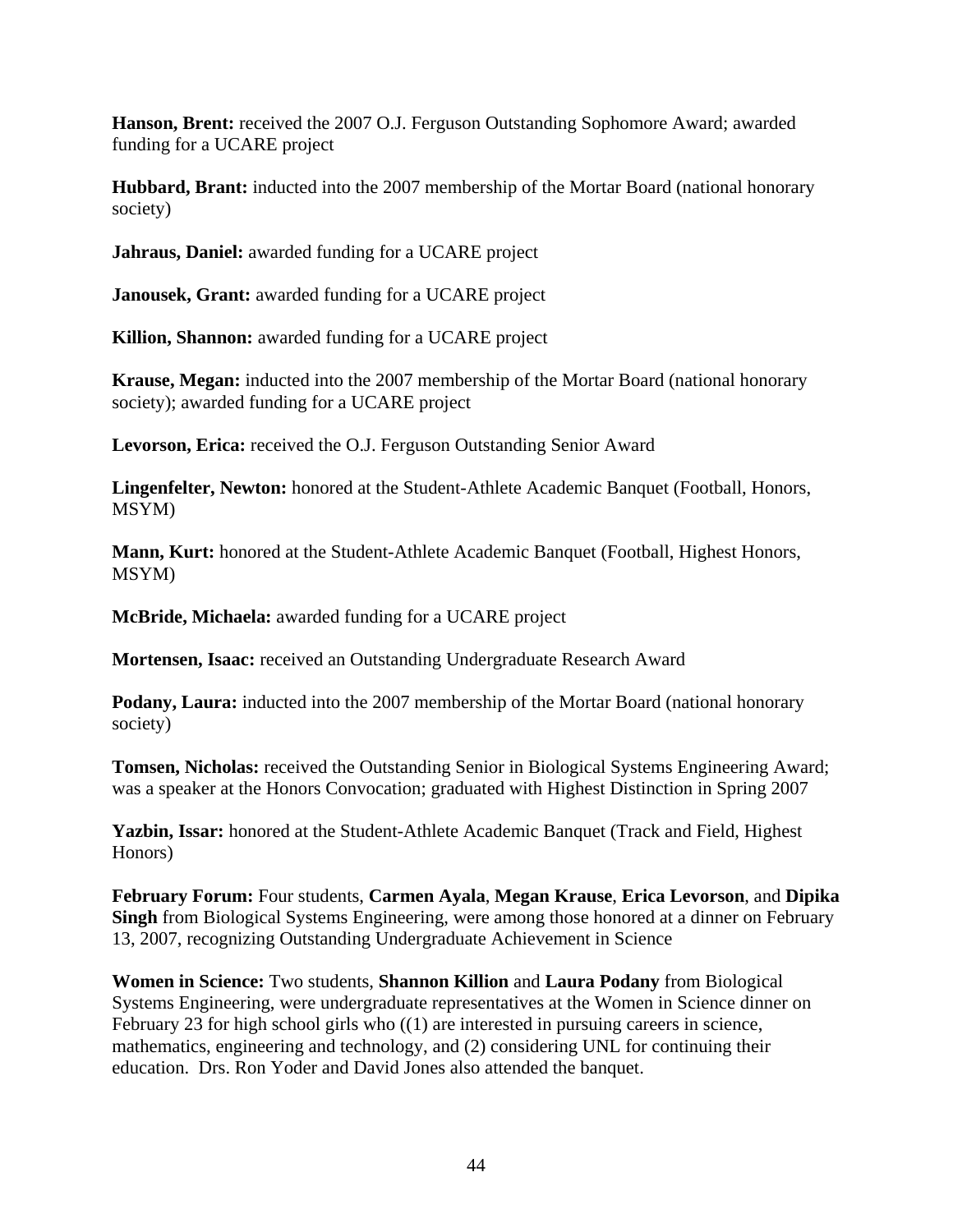#### **SCHOLARSHIPS AWARDED**

**Balayan, Violetta:** Fred R. Nohavec Scholarship **Barber, Bethany:** William E. and Eleanor L. Splinter Scholarship **Bates, Shannon:** LeRoy W. and Jean E. Thom Scholarship **Bierle, Michael:** Tom Thompson Memorial Scholarship **Clayton Bramble:** LeRoy W. and Jean E. Thom Scholarship **Brester, Craig:** Mr. and Mrs. W. F. Hoppe, Sr. Memorial Scholarship **Brott, Ryan:** John Deere Mentor Scholarship **Brown, DelShawn:** Paul E. and Mary Beth Fischbach and Family Scholarship **Brown, Whitney:** Leslie and Harriet Jochens Scholarship **Bryan, Crystal:** Leonard G. Schoenleber Scholarship **Carlson, Benjamin:** Wayne E. and Virginia R. Thurman Scholarship **Carlson, Jordan:** Edgar Rogers Memorial Scholarship **Coffman, Bart:** Case New Holland Scholarship **Corn, Robert:** Elenore Gakemeier Swarts Distinguished Scholarship **Dodson, Joshua:** LeRoy W. and Jean E. Thom Scholarship **Flaugh, Adam:** Ivan D. Wood Memorial Scholarship **Fleer, Steven:** John Deere Mentor Scholarship **Freeouf, Luke:** LeRoy W. and Jean E. Thom Scholarship **Gardine, Colby:** Ken Von Bargen Scholarship **Grieb Kimberly:** Paul E. and Mary Beth Fischbach and Family Scholarship **Hauger, Michael:** John Deere Mentor Scholarship **Hazen, Jonathan:** Case New Holland Scholarship **Heinrichs, Landon:** LeRoy W. and Jean E. Thom Scholarship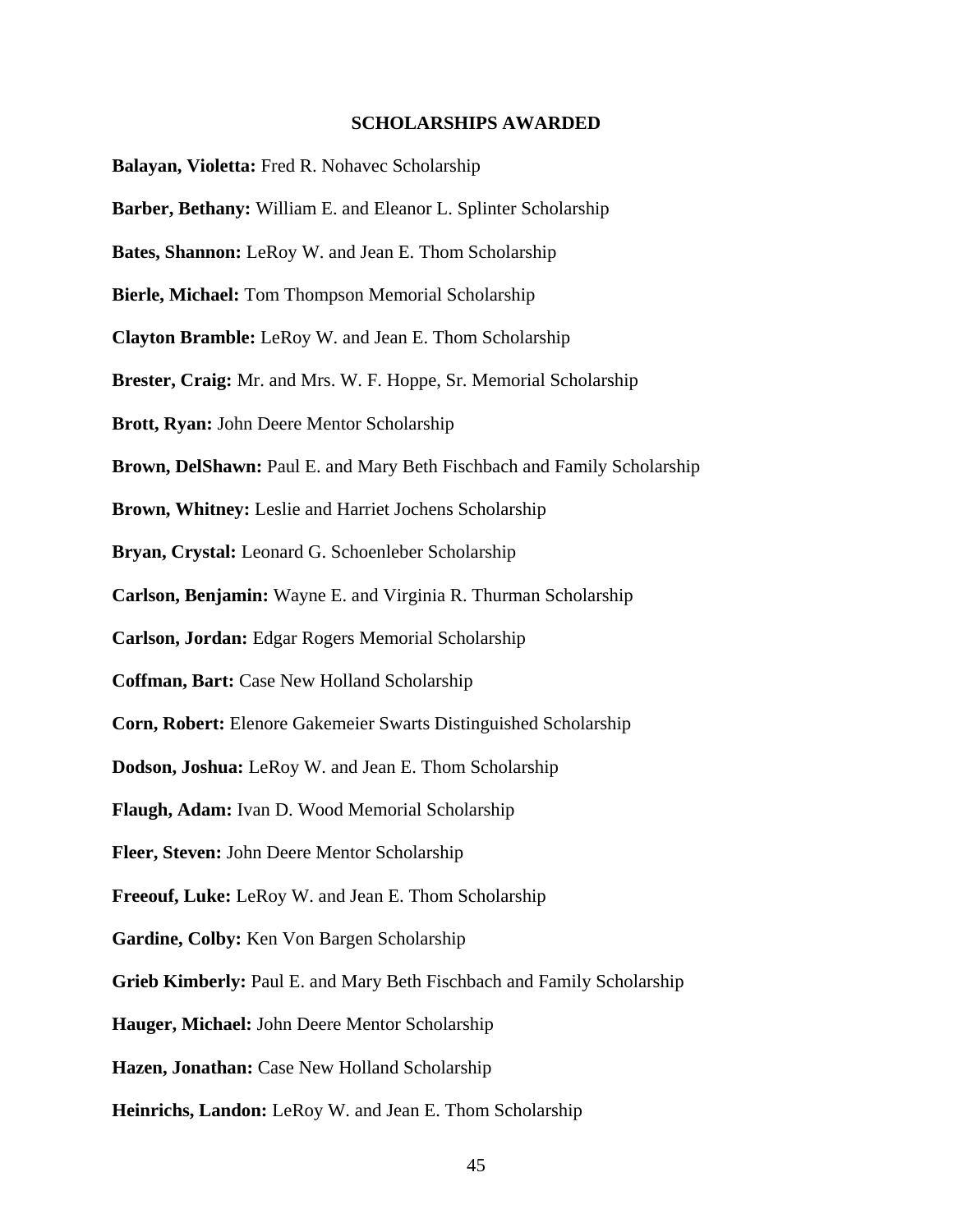**Holoubek, Joseph:** LeRoy W. and Jean E. Thom Scholarship

**Hubbard, Brant:** Milton E. Mohr Scholarship

**Janousek, Grant:** Warren P. Person Memorial Scholarship

**Kaliff, Jamison:** LeRoy W. and Jean E. Thom Scholarship

**Karel, Lisa:** Leslie and Harriet Jochens Scholarship

**Killion, Shannon:** Wayne E. and Virginia R. Thurman Scholarship; Milton E. Mohr Scholarship

**Krause, Megan:** Elenore Gakemeier Swarts Distinguished Scholarship; Sigma Tau Scholarship

**Kumar, Ajay:** John and Louise Skala Fellowship; Aquila Energy Sciences Fellowship; Henry F. and Jean D. Holtzclaw and J.J. and Eleanor Ogle Fellowship

**Lagos, Octavio:** Milton E. Mohr Fellowship

**LaRue, Isaiah:** LeRoy W. and Jean E. Thom Scholarship

**Levorson, Erica:** Elenore Gakemeier Swarts Distinguished Scholarship; Milton E. Mohr Scholarship

**Marotz, Weldon:** LeRoy W. and Jean E. Thom Scholarship

**Mathew, Paige:** Lloyd W. and Margaret V. Hurlbut Memorial Scholarship

**Mattson, Timothy:** Edgar Rogers Memorial Scholarship

**McBride, Michaela:** Leslie and Harriet Jochens Scholarship; Milton E. Mohr Scholarship

**Merz, Austin:** Ivan D. Wood Memorial Scholarship

**Miller, Ross:** George Milo Petersen Scholarship

**Mortensen, Isaac:** Wayne E. and Virginia R. Thurman Scholarship

**Mosel, Dane:** George Milo Petersen Scholarship

**Mutiibwa, Denis:** Bill A. and Rita L. Stout Outstanding International Graduate Student Award for 2006-2007

**Niebuhr, Jonathan:** Case New Holland Scholarship

**Niemeir, Kara:** Widaman Trust Distinguished Graduate Assistant Award

**Nordhues, Kelsey:** William E. and Eleanor L. Splinter Scholarship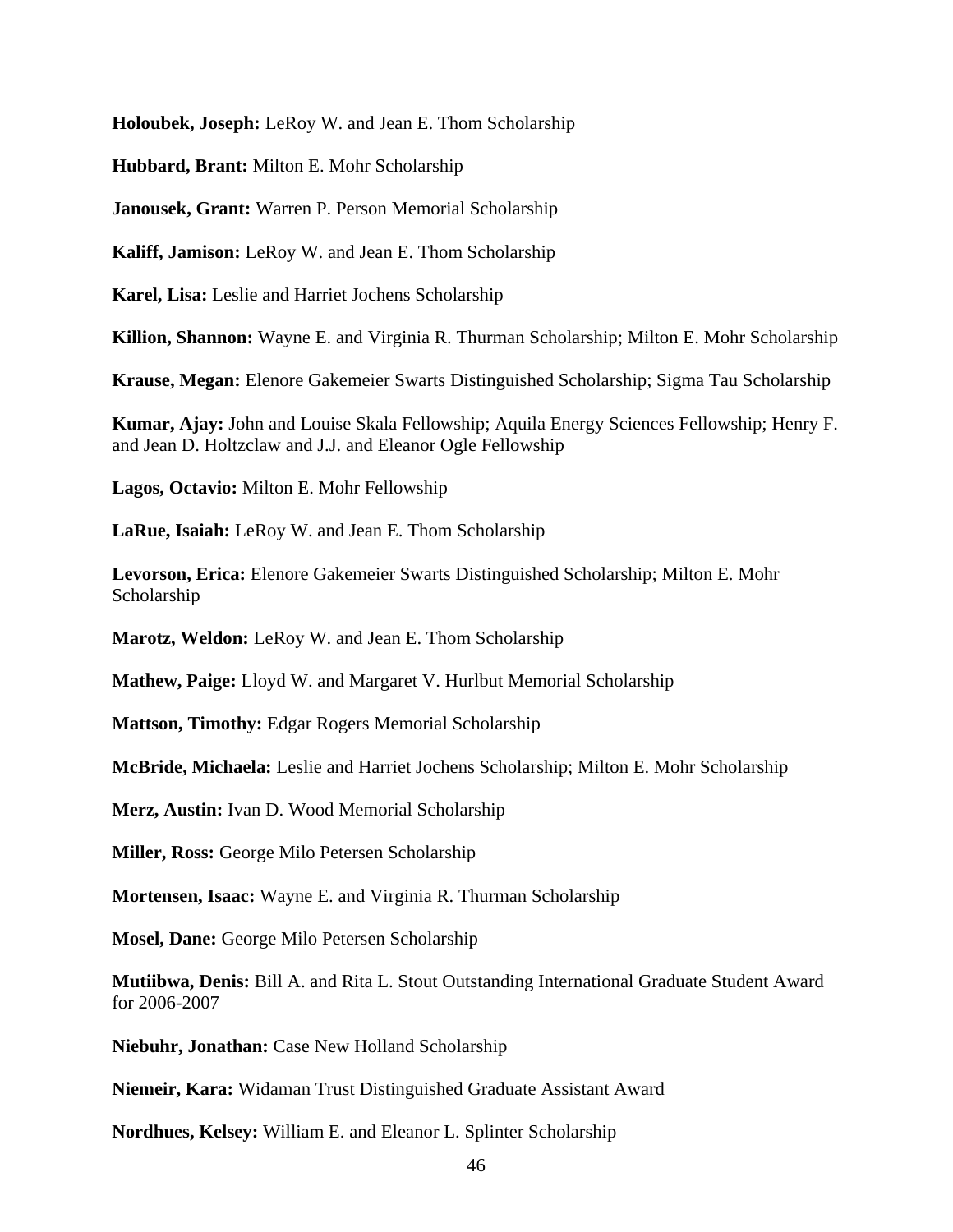**Petersen, Kurt:** Ken Von Bargen Scholarship

**Pushpadass, Heartwin:** John and Louise Skala Fellowship; J.J. and Eleanor Ogle Fellowship and Sue Wilson Fellowship

**Robison, Benjamin:** LeRoy W. and Jean E. Thom Scholarship

**Ruf, Tyler:** John Sulek Memorial Scholarship

**Saatmann, Tyler:** Case New Holland Scholarship

**Salber, Bradley:** Wayne E. and Virginia R. Thurman Scholarship

**Sallach, Jonathan:** Leslie and Harriet Jochens Scholarship

**Singh, Ramesh:** Milton E. Mohr Fellowship; Water Resources Research Initiative Fellowship

**Smith, Allison:** Lloyd W. and Margaret V. Hurlbut Memorial Scholarship

**Suresh Babu, Govindarajan:** John and Louise Skala Fellowship

**Twombly, Brian:** LeRoy W. and Jean E. Thom Scholarship

**Wee, Ai Pheeng:** Richard H. Larson Fellowship

**Wollenburg, Kyle:** Ivan D. Wood Memorial Scholarship

#### **DEPARTMENTAL GRANTS See Grants Funded for Department Listing**

## **DEPARTMENTAL ACCOMPLISHMENTS**

#### **Quarter Scale Tractor Design Competition**

The American Society of Agricultural and Biological Engineers (ASABE) sponsors an International Student Design Competition based on designing a 1/4 Scale Tractor. The competition is arranged to be educational and fun. Students work as a team to design, build, test and present a new tractor every year. Judging is based on a written report, a team presentation, individual design judging and

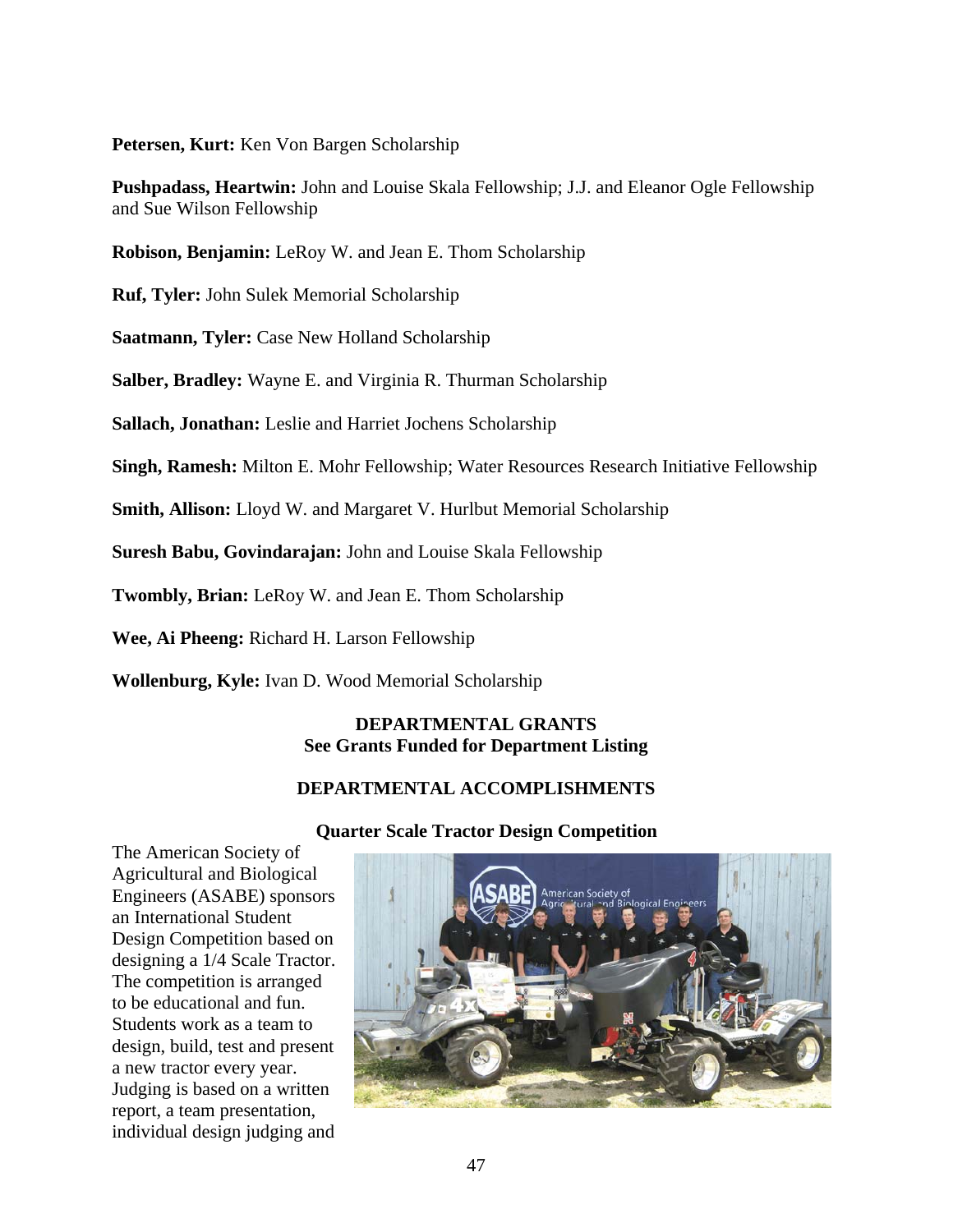a performance competition. The competition consists of a tractor pull using a progressive sled. Students gain experience in the design of drivetrain systems, tractor performance, manufacturing processes, analysis of tractive forces, weight transfer and strength of materials. They also develop skills in communication, leadership, teamwork, fund-raising, testing and development.

The UNL 1/4 Scale Tractor Team participated in the 2007 ASABE International 1/4 Scale Tractor Student Design Competition in Peoria, Illinois, May 3 - June 3, 2007. Twenty-eight collegiate teams from the United States and Canada competed in 2007. The UNL team placed  $8<sup>th</sup>$  overall and won the Campbell Scientific Award, bringing home a plaque and the use of a new data logger for the coming year. Dr. Roger Hoy is the adviser of this interdisciplinary project with team members from Agricultural Engineering, Mechanized Systems Management and Mechanical Engineering. The tractors have been used by the College of Agricultural Sciences and Natural Resources, the College of Engineering and the University of Nebraska-Lincoln for recruiting opportunities.

#### **Student Poster Exhibition**

The Third Annual Biological Systems Engineering E-Day, and the 15<sup>th</sup> Annual Fall Poster Exhibition were held on December 5, 2006, in the Great Plains Room in the East Campus Union. The exhibit, coordinated and directed by Dr. David Jones, included one poster representing AGEN/BSEN 424, Machine Design in Agricultural Engineering; ten posters from AGEN/BSEN 460, Instrumentation and Controls; and 11 posters from BSEN 951, Advanced Modeling in the Biological and Environmental Systems course. Additional participants in E-Day activities for the second year were 14 teams from Dr. Dennis Schulte's 118 Freshmen Design Class for the "Incredible Edible Vehicle" competition. Vehicles have to survive rolling down an incline twice before being consumed by team members. Eight alumni, representing eight companies, attended the Poster Exhibition and shared career information with the students. The event also supports departmental recruiting with a half-day visit by interested high school students to the College and the Department.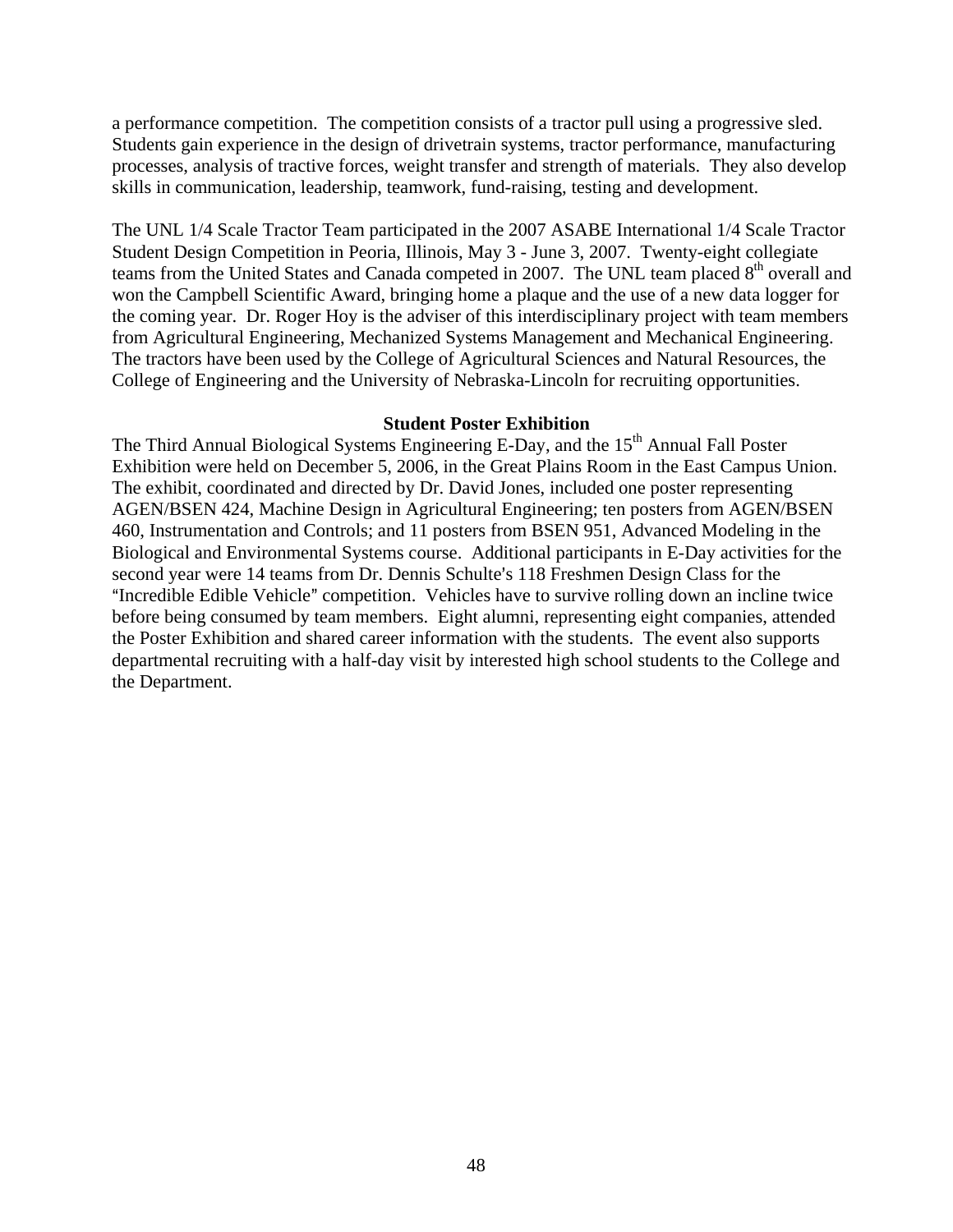## *Department of Entomology*

 $\mathbf{I}$ 

**Department Head**  Gary J. Brewer

## **See Faculty Appointments for Department Faculty**

#### **FACULTY TEACHING AND ADVISING RECOGNITIONS See Faculty Recognitions for Department Listing**

## **CONFERENCES ATTENDED**

**Carter, David O.:** 2007. Presenter. North Central Academic Programs Section, North Central Land-Grant Meeting, Lincoln, NE.

**Ellis, Marion D.** and **Jeremy J. Wagnitz:** 2007. Presenters. The Sex Lives of Flowers. Nebraska Agricultural Youth Institute Annual Conference, Lincoln, NE.

**Golick, D.A.**, **A.R. Gutsche**, **C.M. Wasem**, and **T.M. Heng-Moss:** 2006. Using web-based exercises in an undergraduate insect identification course. National ESA Meeting, Indianapolis, IN.

**Heng-Moss, T.M.:** 2006. Advanced Scholars Program: Insect Biology. Distance Education Forum, Office of Extended Education and Outreach, Lincoln, NE.

**Heng-Moss, T.M.:** 2006. Panelist. Advanced Scholars. Extended Education and Outreach Luncheon.

**Heng-Moss, T.M.:** 2006. Building and Maintaining Online Learning Communities. Extended Education and Outreach Learnshop for USDA Grant with University of Missouri, Kansas Sate and Iowa State.

**Hoback, W. Wyatt** and **M.O. Way**: 2006. Organizers. Digital Entomological Resources (Teaching Symposium). National Entomological Society of America National Meeting, Winnipeg, Manitoba, Canada.

**Wickless, M.**, **T.M. Heng-Moss**, and **L. Mayo**: 2006. Animals in the Classroom: Science Inquiry Through Zoo Outreach. American Zoological and Aquarium Association Eastern Regional Conference, Jacksonville, FL.

**Wickless, M.**, **T.M. Heng-Moss**, and **L. Mayo**: 2006. Our Zoo to YOU - Program Outcomes. National Science Teachers Regional Meeting, Omaha, NE.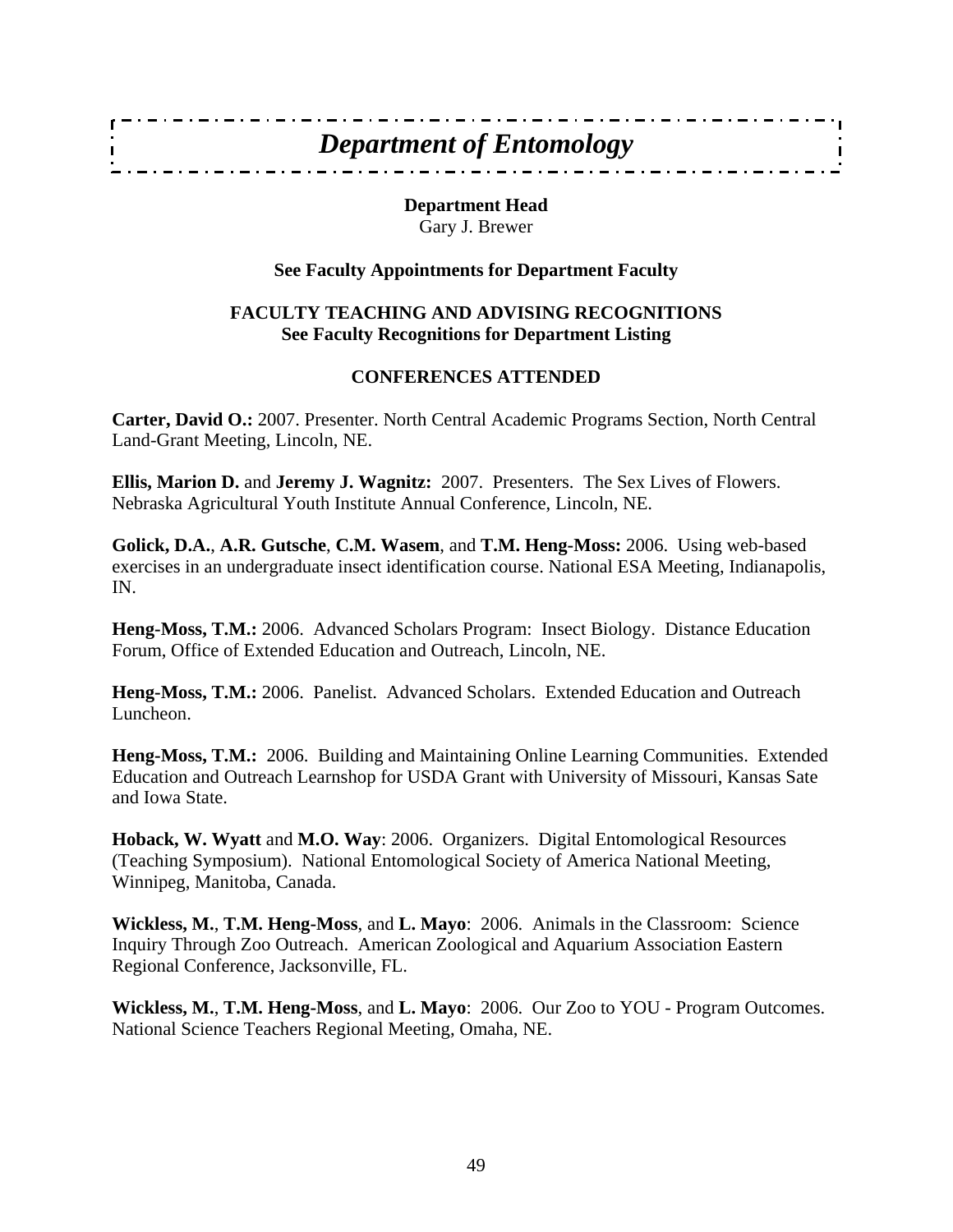## **STUDENT RECOGNITIONS**

#### **Undergraduate Students:**

**Carlson, Rachel J.:** UCARE Project with Dr. Leon Higley, *Thermal Ecology of the Salt Marsh Tiger Beetles*

**Effken, Ashley S.:** Treasurer of the Insect Science Club; CASNR Dean's List

**Kuiken, Sarah L.:** Co-Vice President of the Insect Science Club

**Mack, Sarah J.:** UCARE Project with Dr. Tiffany Heng-Moss, *Green Beans for Improved Management of Soybean Aphid*; CASNR Dean's List

**Matczyszyn, Julianne N.:** UCARE Project with Dr. Marion Ellis, *Evaluating Management Practices for Reducing Fly Back When Colonies are Moved Short Distances*; Fred Clute Memorial Scholarship Fund; Secretary of the Insect Science Club

**McKenny, Timothy M.:** Co-Vice-President of the Insect Science Club

**Moore, Matthew R.:** NSF-Research Experience for Undergraduates (REU) with Drs. Brett Ratcliffe and Mary Liz Jameson-Russell

**Pierson, Lanae M.:** UCARE Project with Dr. John Foster, *Molecular Genetics*; Fred Clute Memorial Scholarship Fund

Porter, Dori A.: President of the Insect Science Club

**Ramm, Crystal M.:** CASNR Dean's List

**Schaeffer, Sandra K.:** CASNR Dean's List

**Sitz, Ransom D.:** CASNR Dean's List

**Stamm, Mitchell D.:** Gamma Sigma Delta Honor Society; CASNR Dean's List

**Striman, Becca L.:** CASNR Dean's List

**Wagnitz, Jeremy J.:** Invited speaker at the Northeastern Kansas Beekeepers' Association Funday, Lawrence, KS

#### **Graduate Students:**

**Aliano, Nicholas P.:** 2006 North Central Branch of the Entomological Society of America Graduate Student Scholarship Award, Widaman Trust Distinguished Graduate Assistant Award from ARD, Student Representative of the Bruner Club, invited speaker at the Northeastern Kansas Beekeepers' Association Funday, Lawrence, KS.

**Alves, Analiza P.:** School of Biological Sciences Initiative for Ecological and Evolutionary Analysis (IEEA) Travel Award, President of the Bruner Club.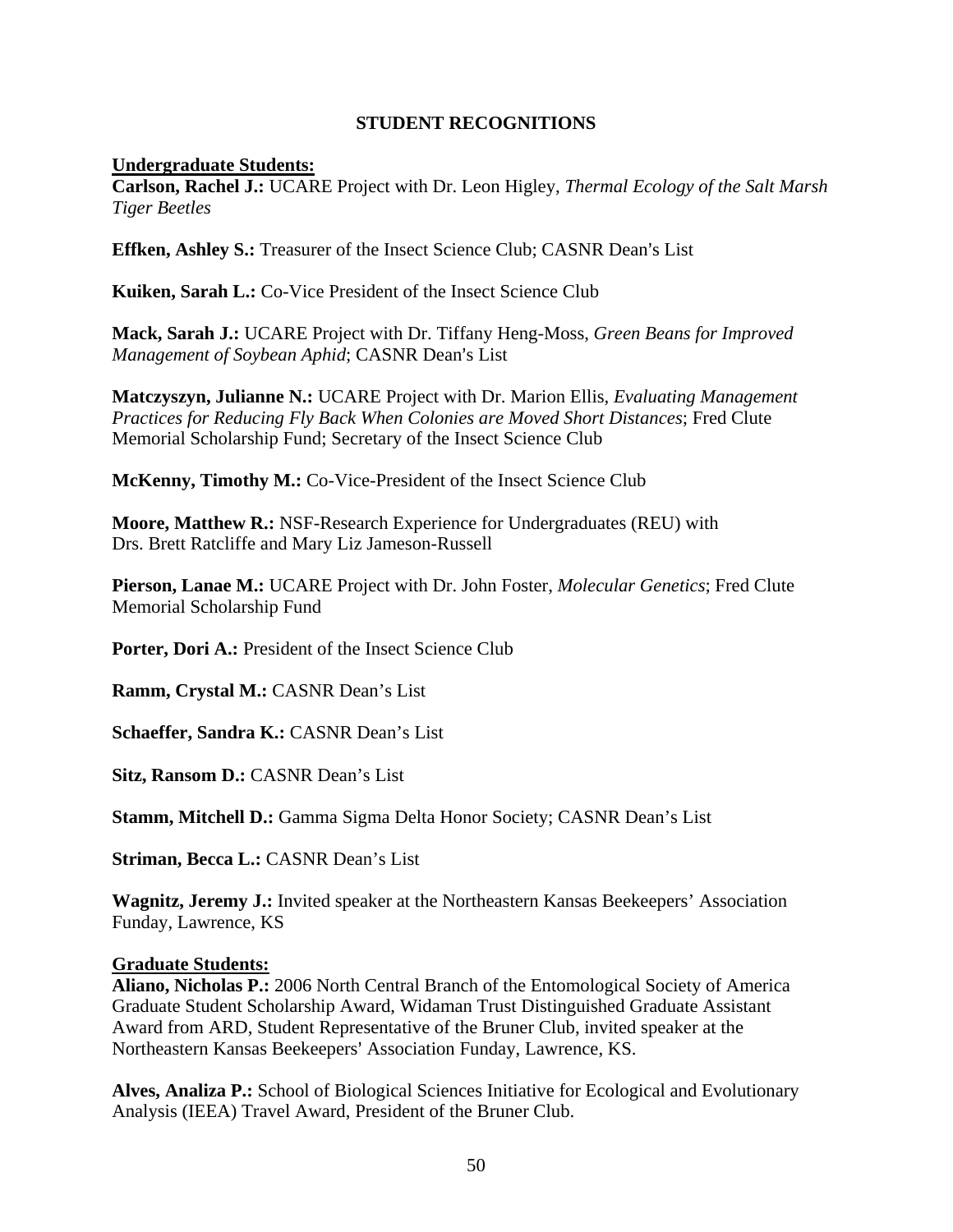**Brosius, Tierney R.:** Pen and ink on scratchboard of a *Calliphora vicina* selected for display in the Guild of Natural Science Illustrators (GNSI) Annual Members Exhibition at Montana State University, Bozeman, MT**,** created meeting logo for the North Central Branch ESA Meeting in Canada.

**Brust, Mathew L.**: Farmers National Company Fellowship from IANR

**Campbell, Laura A.**: Vice-President of the Bruner Club

**Colby, Julia B.**: Ernst Mayr Travel Grant in Animal Systematics from Harvard University

**Crespo, Andre L.**: First Place in Ph.D. paper presentation at the North Central Branch ESA Meeting

**Gutsche, Andrea R.:** Mary and Charles C. Cooper/Emma I. Sharpless Fellowship, Gamma Sigma Delta member, Secretary of the Bruner Club

**Huntington, Timothy E.:** Member of the American Board of Forensic Entomology (youngest member in the board's history); CASNR Milton E. Mohr Fellowship; invited speaker at the St. Elizabeth Regional Wound Center Conference, Lincoln, NE; at the BryanLGH Forensic Nursing Workshop, Lincoln, NE; at the Nebraska Chapter of the International Association for Identification Annual Educational Training Conference, Ashland, NE; and at the Fulbright Academy of Science and Technology Annual Conference in Panama City, Panama.

**Husen, Timothy J.:** David H. and Annie E. Larrick Student Travel Award

**Magalhaes, Leonardo C.:** CASNR Milton E. Mohr Fellowship, David H. and Annie E. Larrick Student Travel Award, Second Place in M.S. paper presentation at the North Central Branch ESA Meeting.

Pereira, Eliseu J.: Coordination for the Improvement of Higher Education Personnel Fellowship from the Brazilian Ministry of Education

**Spomer, Neil A.:** UNL Center for Biotechnology Milton E. Mohr Scholarship, Pi Chi Omega Scholarship

**Stilwell, Abby R.:** Gamma Sigma Delta member

**Tan, Sek Yee:** Mary and Charles C. Cooper/Emma I. Sharpless Fellowship

**Wasem, Chelsey M.:** Farmers National Company Fellowship from IANR, invited speaker at the regional Educating the Educators Conference, Nebraska City, NE, Gamma Sigma Delta member, Treasurer of the Bruner Club.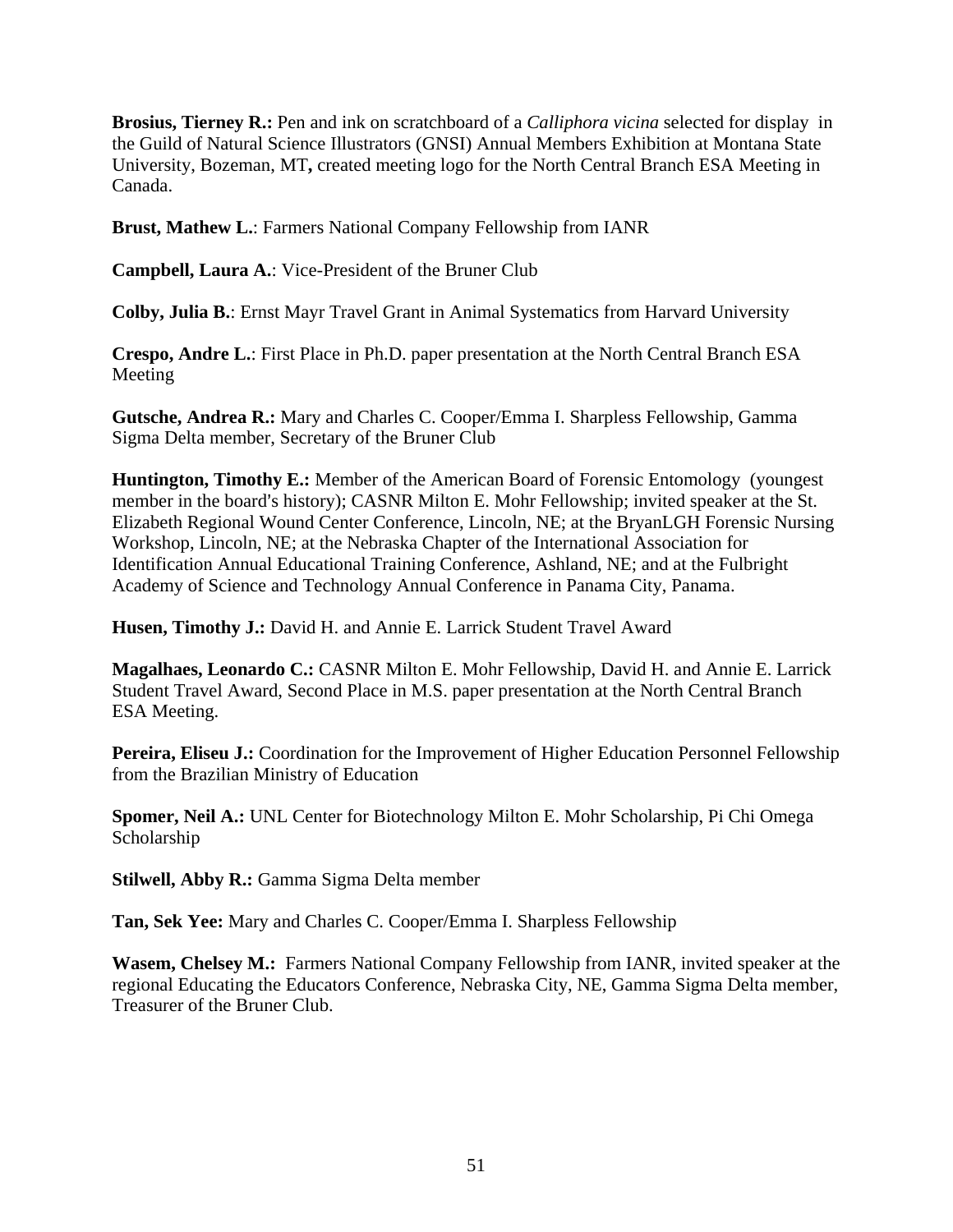#### **SCHOLARSHIPS AWARDED**

#### **Undergraduate Student:**

**Porter, Dori A.:** Earl and Bertha Ramsey Memorial Scholarship Fund; Ephriam and Veallon Hixson Memorial Scholarship Fund

#### **Graduate Students:**

**Aliano, Nicholas P.:** Myron H. Swenk Memorial Fund Travel Award (2)

**Alves, Analiza P.:** Myron H. Swenk Memorial Fund Travel Award (2)

**Campbell, Laura A.:** Myron H. Swenk Memorial Fund Travel Award

**Colby, Julia B.:** Myron H. Swenk Memorial Fund Travel Award

**Crespo, Andre L.:** Myron H. Swenk Memorial Fund Travel Award (2)

**Fisher, Michael L.:** Myron H. Swenk Memorial Fund Travel Award

**Husen, Timothy J.:** Ward A. and Helen W. Combs Scholarship, Myron H. Swenk Memorial Fund Travel Award

**Magalhaes, Leonardo C.:** Myron H. Swenk Memorial Fund Travel Award

**Spomer, Neil A.:** Ward A. and Helen W. Combs Scholarship, Myron H. Swenk Memorial Fund Travel Award

**Svehla, Sheri E.:** Myron H. Swenk Memorial Fund Travel Award

**Tan, Sek Yee:** Myron H. Swenk Memorial Fund Travel Award

**Toda, Luciana:** Myron H. Swenk Memorial Fund Travel Award

**Wasem, Chelsey M.:** Myron H. Swenk Memorial Fund Travel Award

## **DEPARTMENTAL GRANTS See Grants Funded for Department Listing**

#### **PUBLICATIONS See Faculty Publications for Department Listing**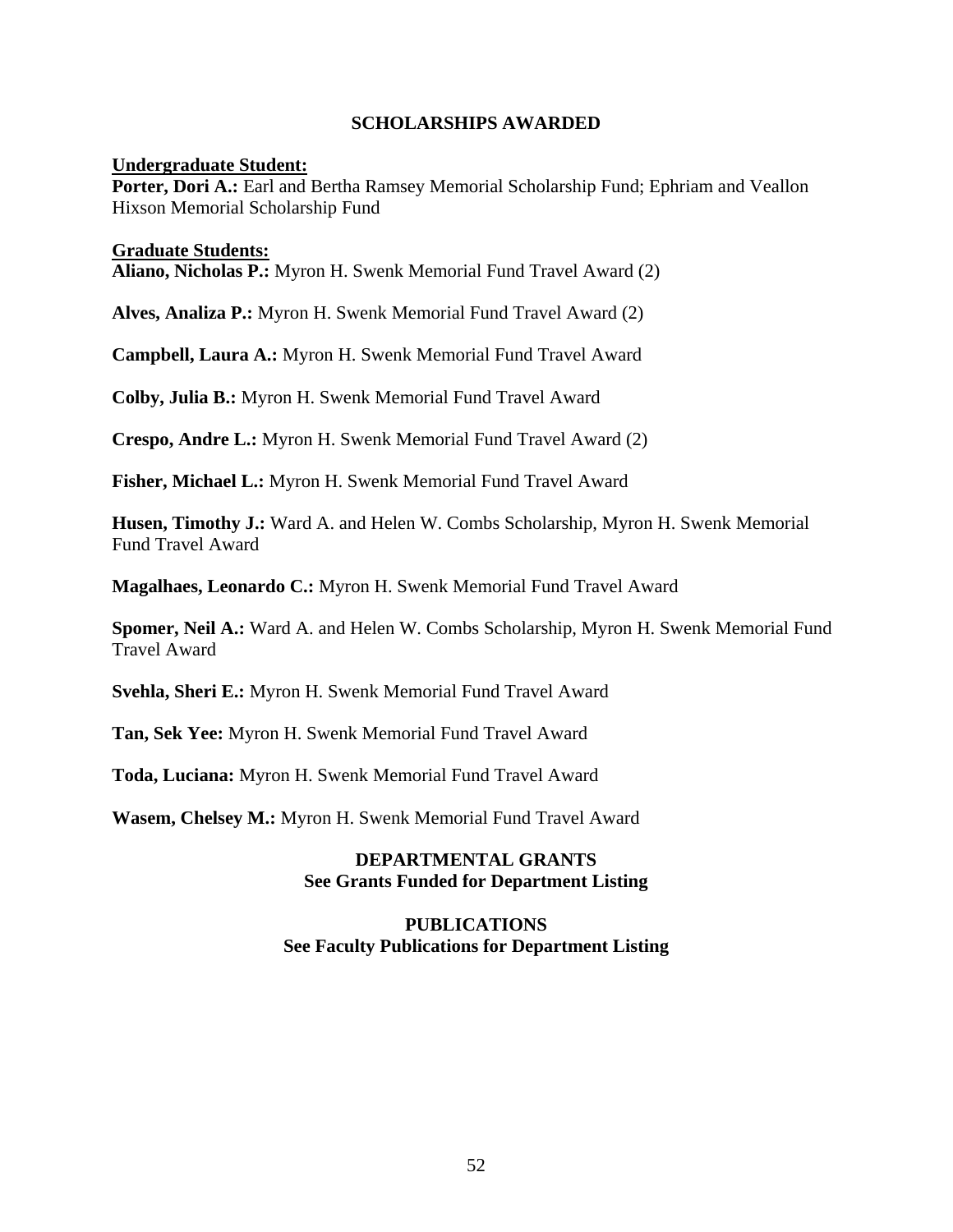#### **DEPARTMENTAL ACCOMPLISHMENTS**

#### **New Forensic Science Degree Program**

The new undergraduate degree program in forensic science is a multidepartmental program housed in the Department of Entomology. Students can choose one of two options of study within the program: Forensic Biology or Crime Scene Investigation. These have been constructed in response to a need articulated by the United States Department of Justice. The forensic science degree program is coordinated by Dr. David Carter and will commence in Fall 2007.

#### **Bug Buddies**

The Bug Buddies Inquiry Center at the Lincoln Children's Zoo serves to engage visitors in the scientific study of the world's most diverse and abundant group of organisms: arthropods. Expanded arthropod exhibits, inquiry stations, on-site staff and touch screen computers allow young and old to join the research team and take part in actual inquiry science. The purpose of the exhibit is to present science not as a collection of facts but as an expression of human curiosity and creativity. The inquiries are designed so visitors can observe, record their observations and make predictions about the outcomes on touch screen computers. Bug Buddies is an outreach education program sponsored by the Lincoln Children's Zoo, the Department of Entomology and the Center for Curriculum and Instruction.

#### **Bug Bash**

Bug Bash is an outstanding outreach activity and recruiting tool for UNL and CASNR. This program provides an excellent opportunity for students in the Lincoln Public Schools (LPS) Science Focus Program, as well as undergraduate and graduate students at UNL, to gain valuable teaching experience to a diverse audience. Undergraduate participation was increased at Bug Bash by promoting this event to students enrolled in the introductory entomology courses. Approximately 75 UNL faculty, staff, graduate students and undergraduate students and 98 LPS Science Focus Program students participated. The  $10<sup>th</sup>$  annual Bug Bash, held September 13-16, 2006, introduced approximately 2,600 people to the world of insects in a fun, but educationfocused program. Fourth-grade students attended the event at the Folsom Children's Zoo, Wednesday through Friday, and an open session was held on Saturday. Featured activities at Bug Bash include cockroach racing, bee wrangling, insects in art and culture, a visit to Dr. Bug's clinic, and live insects to hold while learning about the planet's most successful life form. The program was expanded beyond Lincoln Public Schools to include the Heartland Homeschool Program and other schools in Nebraska. Marion D. Ellis and Tiffany M. Heng-Moss are the co-coordinators for this program.

#### **Our Zoo to YOU**

Many teachers would like to share the educational benefits of observing live animals with students but do not because of classroom management concerns or lack of knowledge about how to properly care for the animals. Through the Our Zoo to YOU program, teachers can bring to students the joy and wonder of observing animals in the classroom. This innovative program is a collaborative effort involving the University of Nebraska-Lincoln Department of Entomology and College of Education and Human Sciences, and the Folsom Children's Zoo and Botanical Gardens.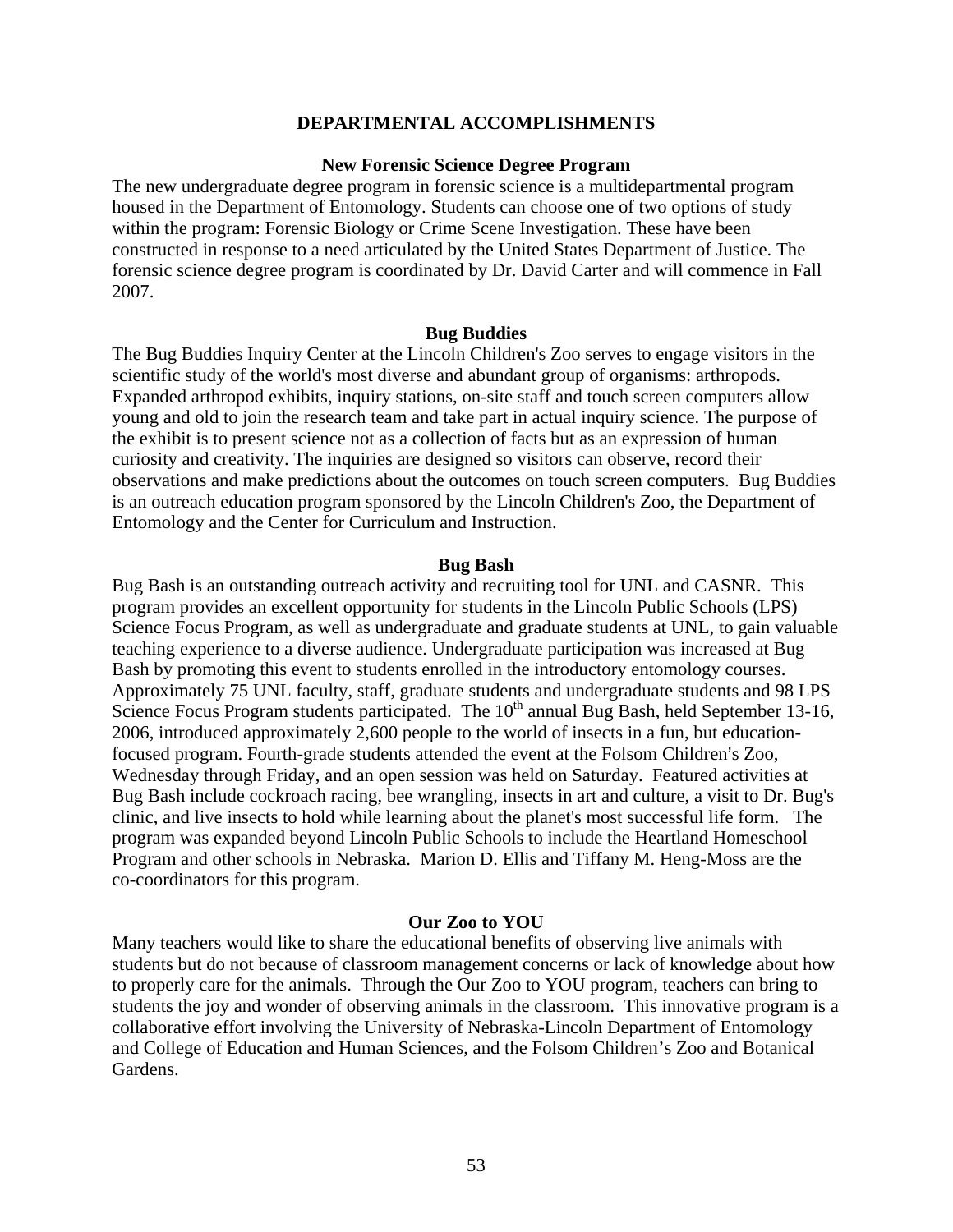The overall goal of this project is to provide K-12 educators with a unique opportunity to teach inquiry science with live animals. This program encourages students to devise their own inquiry investigations to explore key characteristics of animals, observe how animals respond to their environment and consider how an animal's behavior might be adapted to best suit its needs.

Over the past six years, the Our Zoo to YOU program has been introduced to over 100 classrooms. Evaluations show that having live animals in the classroom is a very successful way to teach the scientific method used in inquiry science:

> 30% (of participating teachers) indicated that 100% or virtually all of the class mastered the inquiry method

 52% said at least 75% of their class had mastered the inquiry-based approach 18% thought at least 50% of their class had mastered the inquiry-based approach

#### **National Linnaean Games Champions**

A team of UNL Entomology graduate students, Nick Aliano, Matthew Brust, Michael Fisher, Tim Husen and alternate, Andre Crespo, won the National Championship of the Linnaean Games at the annual meeting of the Entomological Society of America (ESA) in Indianapolis, IN, December 10-13, 2006. The Linnaean Games are a college bowl-style competition on entomological facts played between university-sponsored student teams. Toss-up questions cover knowledge about apiculture, biological control, ecology, economic entomology, medical and veterinary entomology, physiology and biochemistry, and taxonomy and toxicology. Bonus questions can come from any area of entomology including history and people. The National Champion Team's coaches were Drs. Ken Pruess and Bob Wright.

The UNL Entomology Linnaean Team was runner-up at the North Central Branch ESA meeting held in Winnipeg, Manitoba, Canada, March 25-28, 2007. UNL's team will get the chance to compete at the National ESA Meeting in San Diego, CA next December and defend their national championship. Members of the NCB competition were Nick Aliano, Matthew Brust, Andre Crespo and Michael Fisher.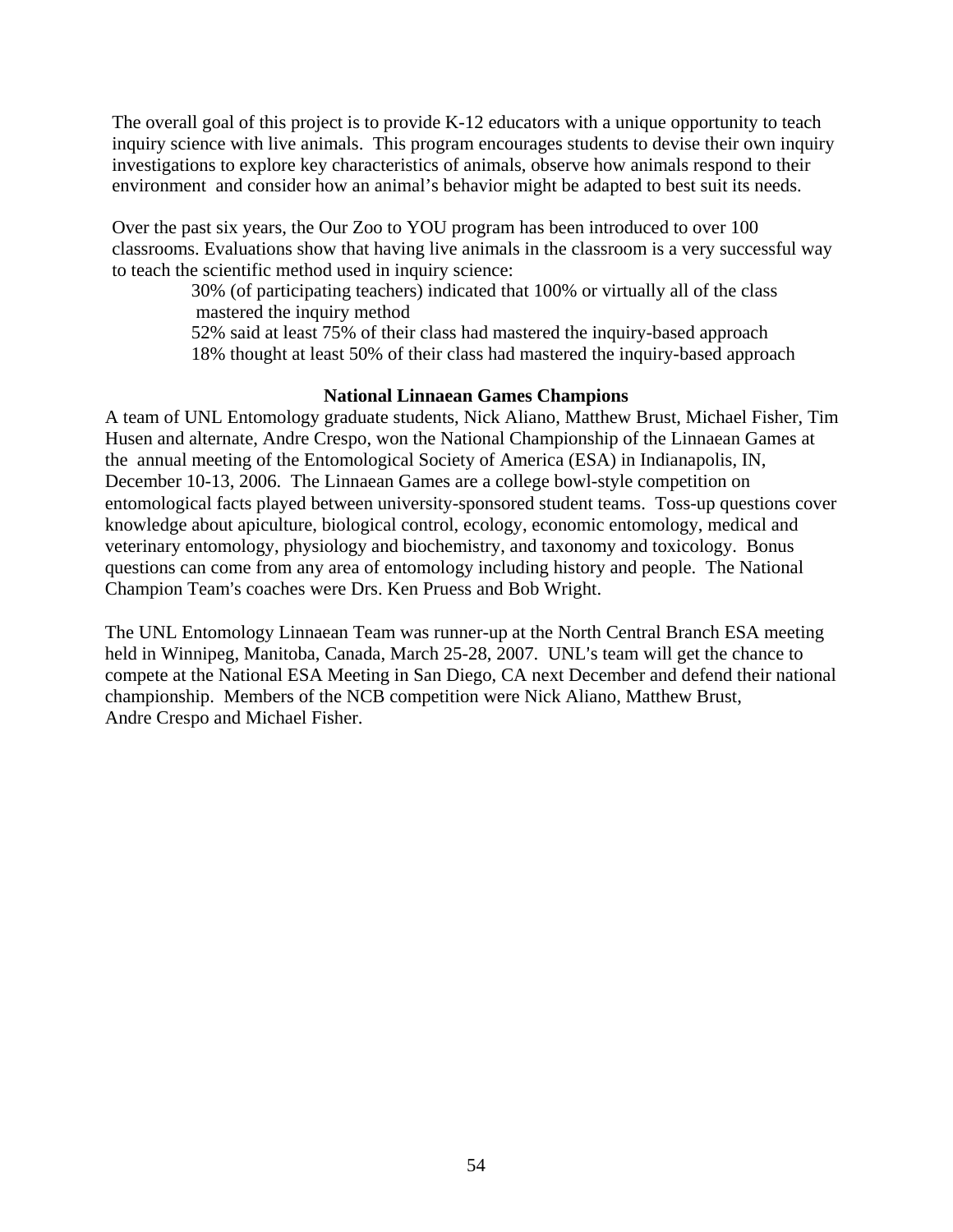## *Department of Food Science and Technology*

**Department Head**  Rolando A. Flores

#### **See Faculty Appointments for Department Faculty**

## **FACULTY TEACHING AND ADVISING RECOGNITIONS See Faculty Recognitions for Department Listing**

#### **STUDENT RECOGNITIONS**

**Anderson, Timothy:** Oak B. Smith Scholarship

**Aquilar-Salazer, Angel:** Allan and Barbara Boettcher Award

**Baumert, Joseph:** 2005 American Academy of Allergy (STAR Travel), Milton Mohr Graduate Fellowship (Beadle Center)

**Bautista, Daniela:** Oak B. Smith Scholarship

**Beckman, Steve:** Dairy Management Inc. Scholarship; Oak B. Smith Scholarship

**Bermudez, Viviana:** Clabaugh Scholarship; Food Science and Technology Fellowship

**Bianchini**, **Andreia:** Larrick Student Travel Award; Will Forbes Travel Grant

**Clark**, **Kenzi:** Cooper/ Sharpless Fellowship (ARD and CASNR); Oak B. Smith Scholarship

**Cochran**, **Kristen:** Cornish Scholarship; James Canfield Scholarship; Luther Drake Scholarship

**Dawson**, **Kelly:** William Curtis Fellowship

**Downs**, **Melanie:** Crowe-Kiwanis; McKelvie Scholarship; National Merit Scholarship; IFT Jr/Sr Scholarship; Oak B. Smith Scholarship

**Eggerss**, **Jamie:** IFT Freshman Scholarship; Oak B. Smith Scholarship

**Gemar**, **Lauren:** Holling Memorial; Honors Text Book; IFT Jr/Sr Scholarship; IFT Scholarship; Oak B. Smith Scholarship; Outstanding Student Leadership Top 3 Finalist Scholarship

**Golden**, **Eric:** Oak B. Smith Scholarship

**Graff**, **Stephanie:** IFT Freshman Scholarship; Oak B. Smith Scholarship

**Harris**, **Bailey:** Cornish Scholarship; IFT Sophomore Scholarship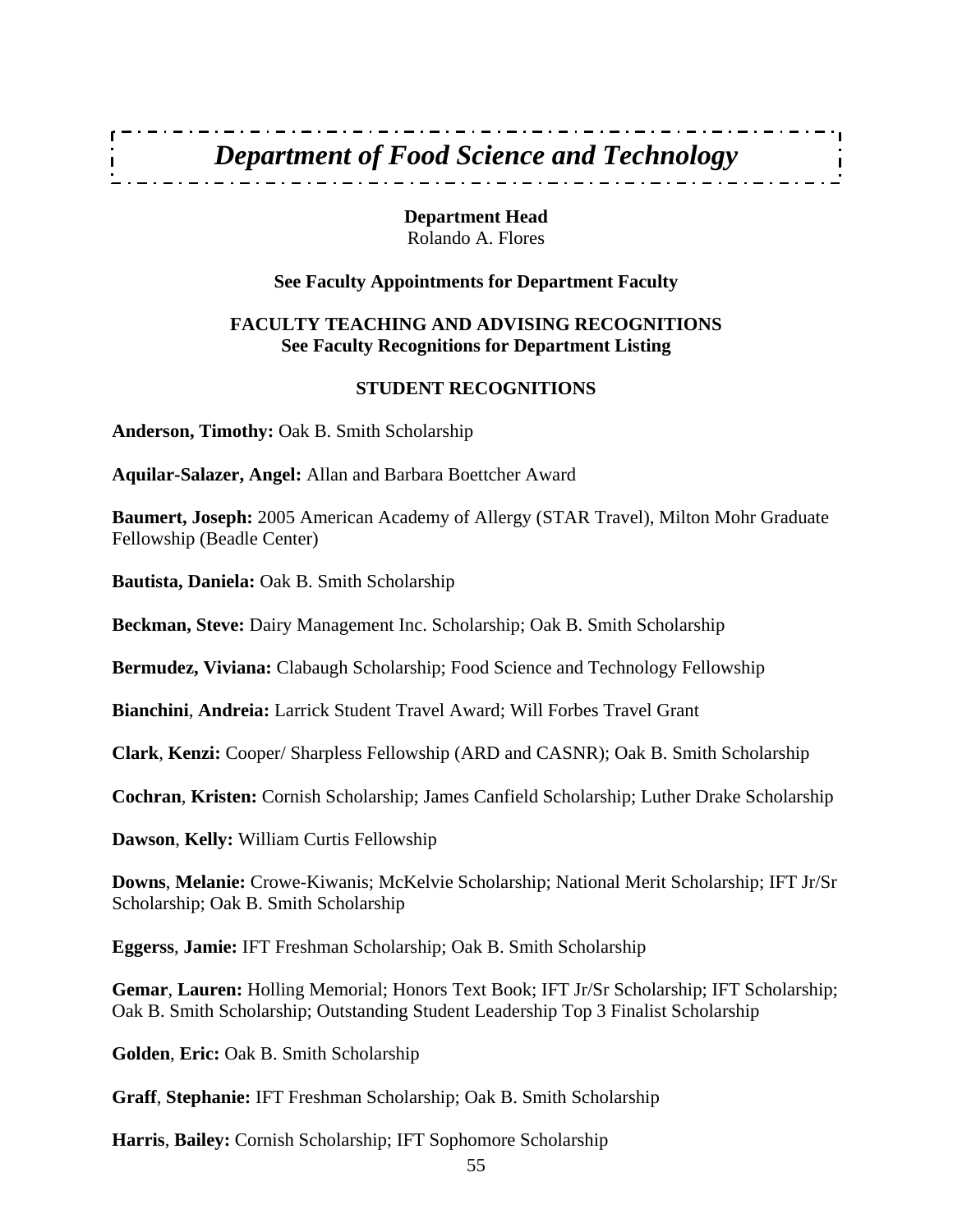**Huebner**, **Jennifer:** IFT Graduate Fellowship

**Johnson**, **Nicole:** Oak B. Smith Scholarship

**Kaiser**, **Steven:** Cornish Scholarship; Oak B. Smith Scholarship

**Kaw, Chiew Hui:**  $2^{nd}$  Place-Toxicology and Safety Evaluation Division Graduate Paper Competition at the 2006 IFT Annual Meeting; Award-2007 Graduate Student Poster Competition-UNL Research Fair

**Knudsen**, **Greg:** Holling Memorial Scholarship; IFT Jr/Sr Scholarship; IFT Scholarship; Milton Mohr Research Scholarship (Beadle Center); Oak B. Smith Scholarship; UCARE Award

**Krishnan**, **Pradeep:** Ruth Keller Memorial; Scholarship-NE Poultry

**Kunzman**, **Olivia:** Oak B. Smith Scholarship

**Kurtzer**, **Kelly:** Curtis Endowed Fellowship

**Lacy**, **Robert:** IFT Freshman Scholarship; Oak B. Smith Scholarship

**Le**, **Tuyen:** Food Science Club Scholarship; Frank & Inez Mussehl Scholarship-CASNR; Oak B. Smith Scholarship; Women in Science Award

**Lee**, **Poi Wah:** Honorable mention in the 2006 IFT Toxicology and Safety Evaluation Graduate Student Paper Competition

**Leguizamon**, **Carolina:** AACC Travel Fellowship; Larrick Student Travel Award; Skala Fellowship (ARD); Will Forbes Travel Grant

**Low**, **Wee Chin:** International Affairs Scholarship; Oak B. Smith Scholarship

**McGowan**, **Morgan:** Holling Memorial Scholarship; IFT Scholarship Jr/Sr; Milton Mohr Research Scholarship; Oak B. Smith Scholarship; Phi Beta Delta International Scholar of the Year

**Monsalve**, **David:** Henningsen Graduate Student Fellowship; Milton Mohr Scholarship (Beadle Center); Mussehl Graduate Scholarship-CASNR

**Mueller**, **Ashley:** Oak B. Smith Scholarship

**Olson**, **Jaime:** Allan and Barbara Boettcher Award

**Peterson**, **Jessica:** Husted and Frisbee Memorial Scholarship; IFST Quality Assurance Scholarship; IFT Jr/Sr Scholarship; IFT Quality Assurance Division –Abe Mittler Memorial; Kellogg's Scholarship; National Meat Association Scholarship; Oak B. Smith Scholarship; Mussehl Scholarship-CASNR; Thrivent Financial Scholarship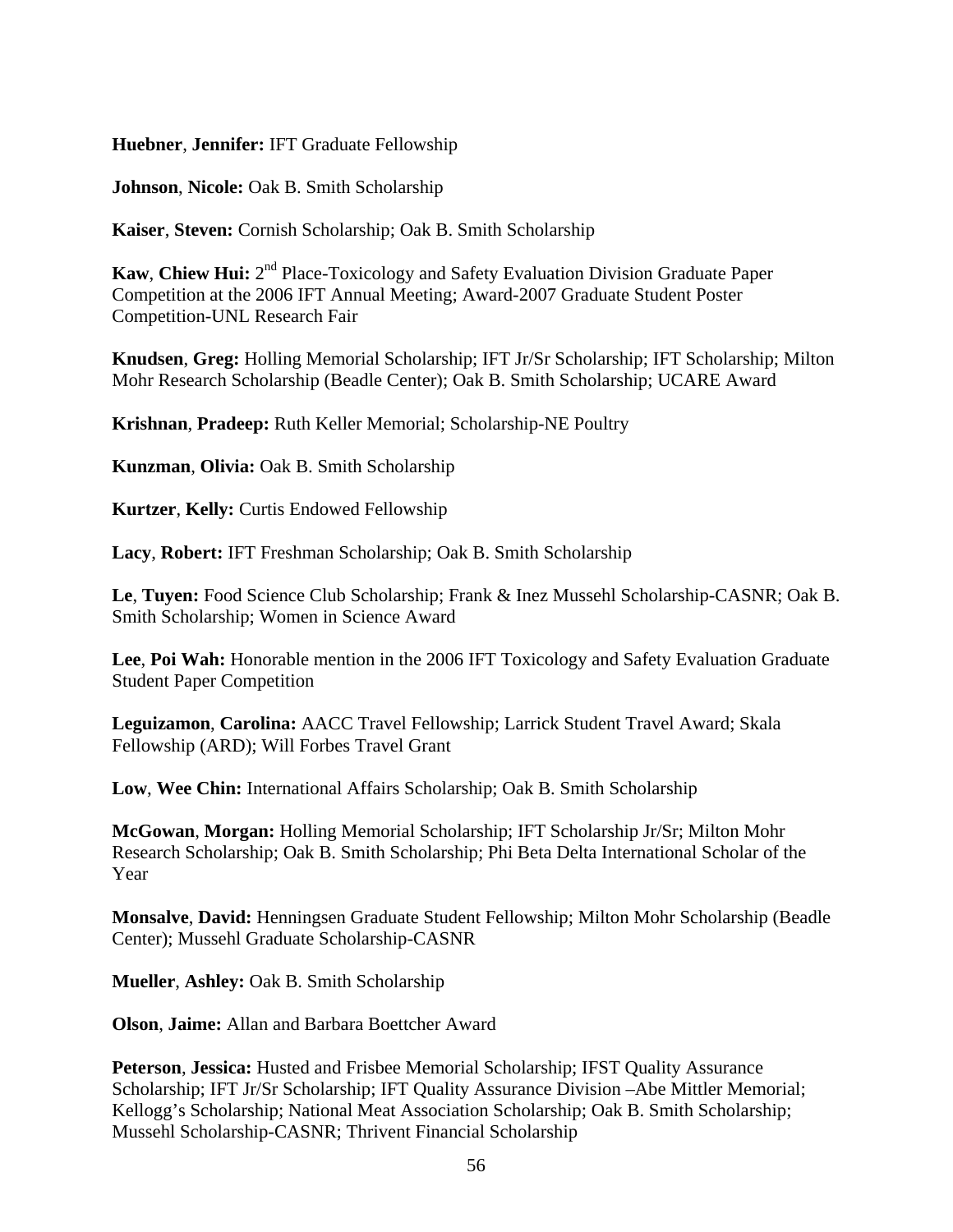**Porter**, **Tessa:** Alda Lehr Scholarship; Cornish Scholarship; IFT Scholarship; Luther Drake Scholarship; Peter Kiewit Legacy

**Robinson**, **Cassidy:** Oak B. Smith Scholarship

**Rouse**, **Jessica:** Oak B. Smith Scholarship

**Schroeder**, **Jeffrey:** Oak B. Smith Scholarship

**Sitorius**, **Emily:** Oak B. Smith Scholarship

**Smith**, **Michael:** Oak B. Smith Scholarship

**Sponskowski**, **David:** Lowenstein Student Scholarship; Oak B. Smith Scholarship

**Talley**, **Ryan:** Food Science Club Scholarship; Mussehl Scholarship-CASNR; Oak B. Smith Scholarship; 2007 Outstanding Student Organization Member

**Wallace**, **Grant:** Oak B. Smith Scholarship

**Walls**, **Amanda:** Oak B. Smith Scholarship

## **DEPARTMENTAL GRANTS See Grants Funded for Department Listing**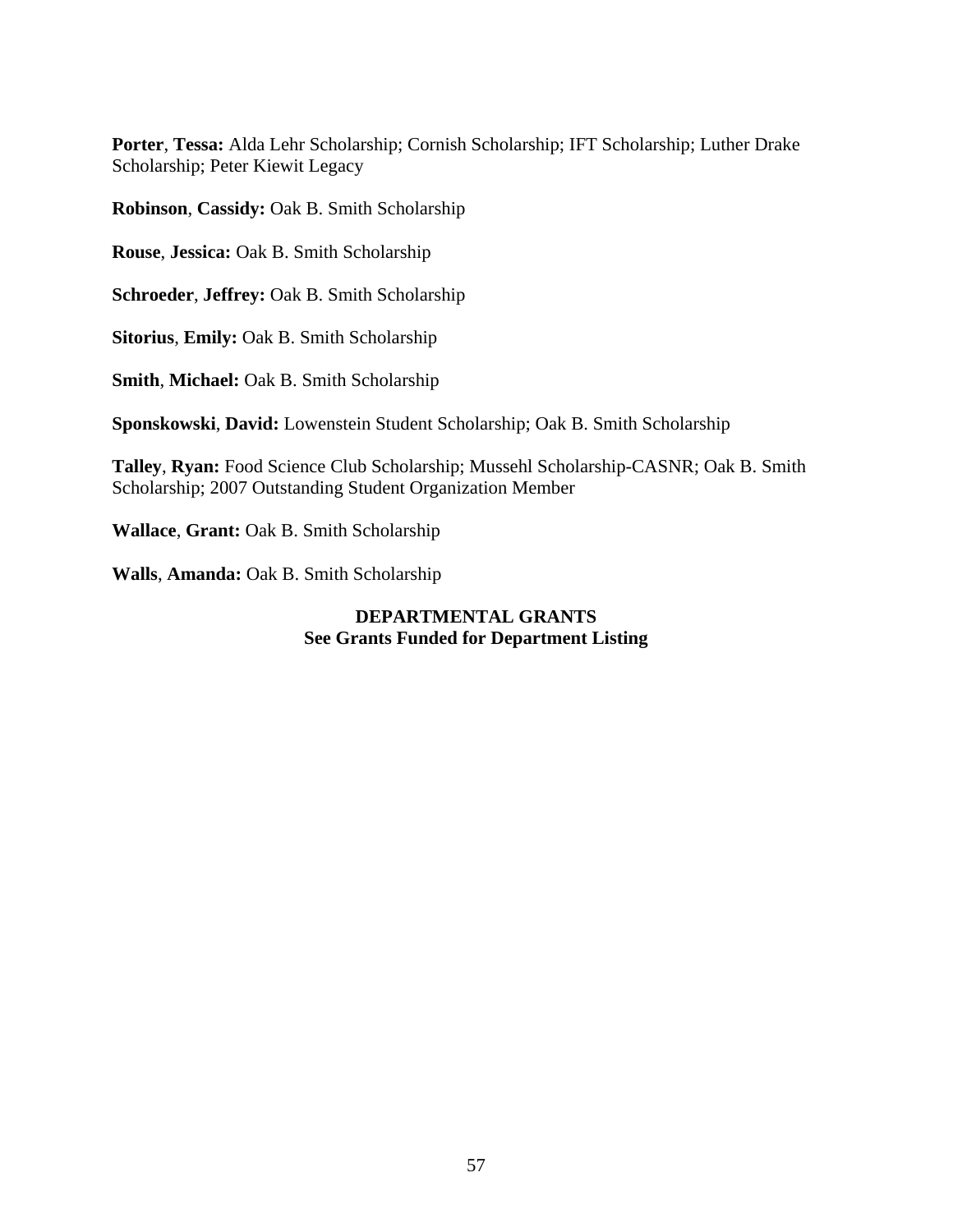

**Department Head**  James R. Steadman

## **See Faculty Appointments for Department Faculty**

## **CONFERENCES ATTENDED**

**James E. Partridge:** National Collegiate Honors Council

## **STUDENT RECOGNITIONS**

**Boucher, Philip:** UCARE project with Dr. James E. Van Etten

**Goetz, Jesse:** UCARE project with Dr. Steven Harris

**Rittenour, William R.:** Milton E. Mohr Fellowship; Storkan-Hanes-McCaslin Research Foundation Fellowship; David H. and Anna E. Larrick Student Travel Award

**Semighini, Camile P.:** 2007 Outstanding Graduate Research Assistant Award; award to participate in the first NIH National Graduate Student Research Festival

**Si, Haoyu:** David H. and Anna E. Larrick Student Travel Award

**Westphalen, Andrew:** UCARE project with Dr. Thomas Powers

**Yanai, Giane M.:** Milton E. Mohr Fellowship; David H. and Anna E. Larrick Student Travel Award

#### **SCHOLARSHIPS AWARDED**

**Acevedo, Maricelis:** R.W. Goss Memorial Scholarship

**Fu, Zhengqing:** R.W. Goss Memorial Scholarship

**Tian, Fang:** R.W. Goss Memorial Scholarship

**Yanai, Giane:** R.W. Goss Memorial Scholarship

## **DEPARTMENTAL GRANTS See Grants Funded for Department Listing**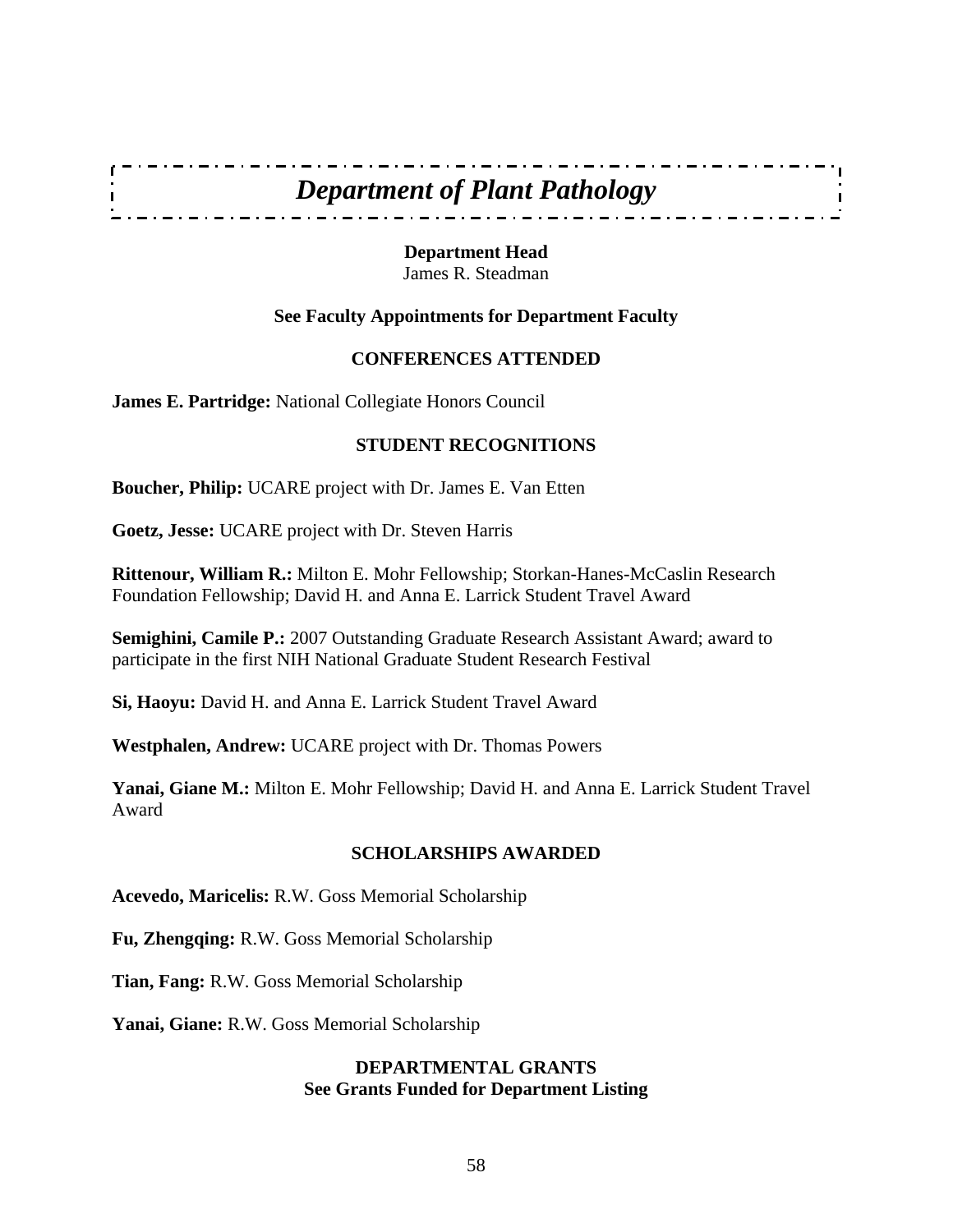## **DEPARTMENTAL ACCOMPLISHMENTS**

**Thomas O. Powers:** Undergraduate Plant Biology major Development Team; Forensics Curriculum Development Committee; Editor, RURALS a journal for undergraduate research

**Anne K. Vidaver:** Doctor of Plant Health Committee, Chair - Program approved by curriculum committees of participating units and CASNR Curriculum Committee

Funds diverted to support undergraduate research for 7 freshmen for Discovery Corp projects in other departments.

Funds diverted to support awards to CASNR students for Undergraduate Research Posters.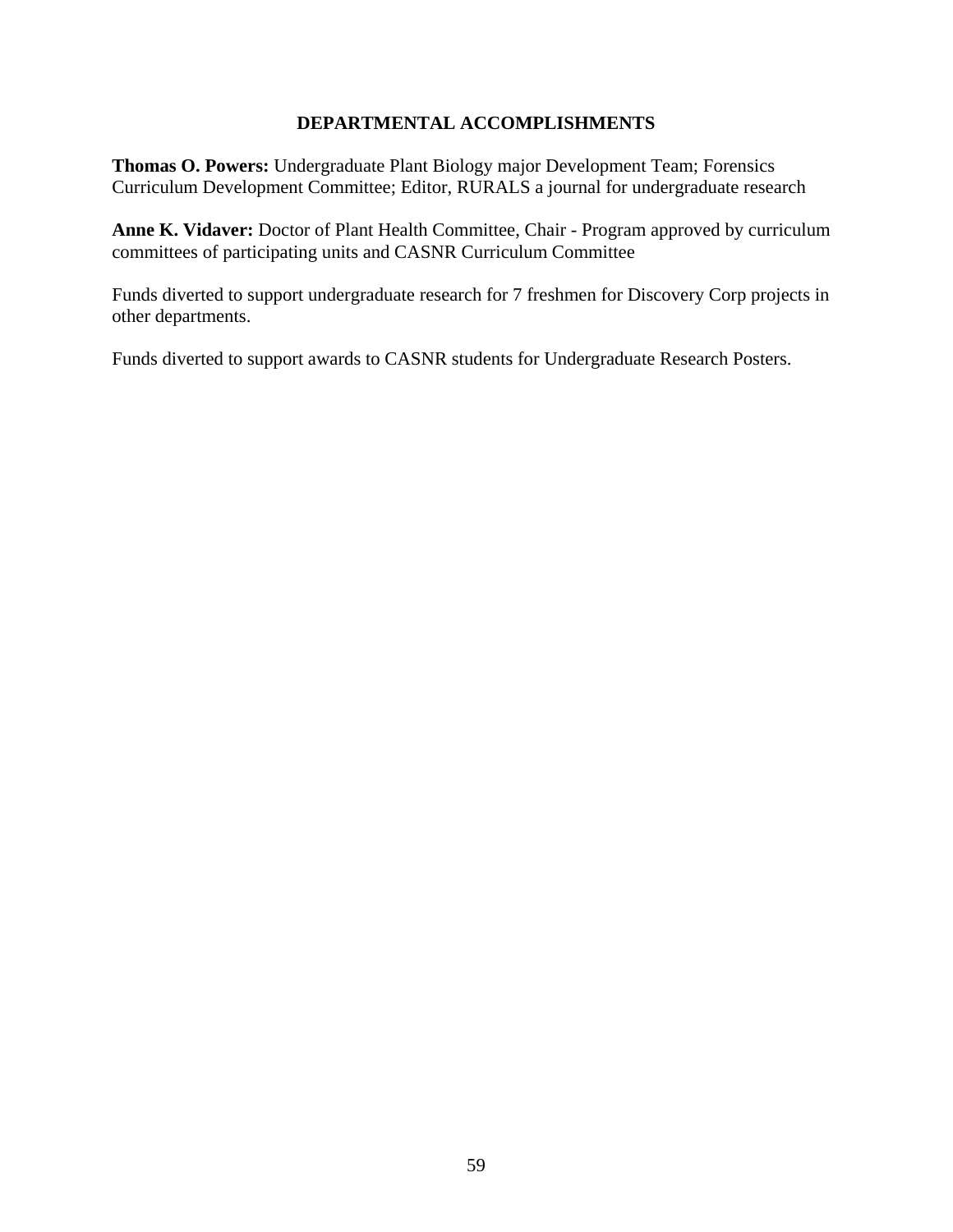## *School of Natural Resources*

\_\_\_\_\_\_\_\_\_\_\_\_\_\_\_\_\_\_\_\_\_\_\_\_\_\_\_\_\_\_

#### **Department Head**

Mark S. Kuzila, Director

## **See Faculty Appointments for Department Faculty**

## **FACULTY TEACHING AND ADVISING RECOGNITIONS See Faculty Recognitions for Department Listing**

#### **CONFERENCES ATTENDED**

**Gosselin, David:** North Central Region Meeting of the Academic Program Section, May 17-18, 2007.

**Jess, J. Michael:** Led Symposium for Water Systems Council, Washington, DC, March 1, 2007.

## **STUDENT RECOGNITIONS**

**Bequeath, Stephanie:** First Year UCARE student, Faculty sponsor: Tala Awada; Germination and Early Growth of *Kochia scoparia* under Various Temperature Regimes

**Bontrager, Austin:** First Year UCARE student, Faculty sponsor: Steve Comfort; Remediating Contaminated Soil and Water with the Persulfate Radical

**Dinneen, John:** Second Year UCARE student, Faculty sponsor: James Swinehart; Sand Movement and Dune Destabilization in the Nebraska Sandhills; Junior in Environmental Soil Science, received the award for outstanding junior poster at the UCARE event during UNL's spring research fair

**Furman, Andrew:** First Year UCARE student, Faculty sponsor: Kevin Pope; Tonic Immobility in Freshwater Fish

**Harter, Scott:** First Year UCARE student Faculty sponsor: Larkin Powell; Reproductive Ecology of Western Painted Turtles *(Chrysemys picta)*

**Hefley, Trevor:** First Year UCARE student, Faculty sponsor: Scott Hygnstrom; Estimating Health and Population Level of White-tailed Deer in Eastern Nebraska

**Hoffman, Justin D.:** North American Colleges and Teachers of Agriculture Graduate Student Teaching Award, College of Agricultural Sciences and Natural Resources, UNL (Patricia Freeman, Adviser)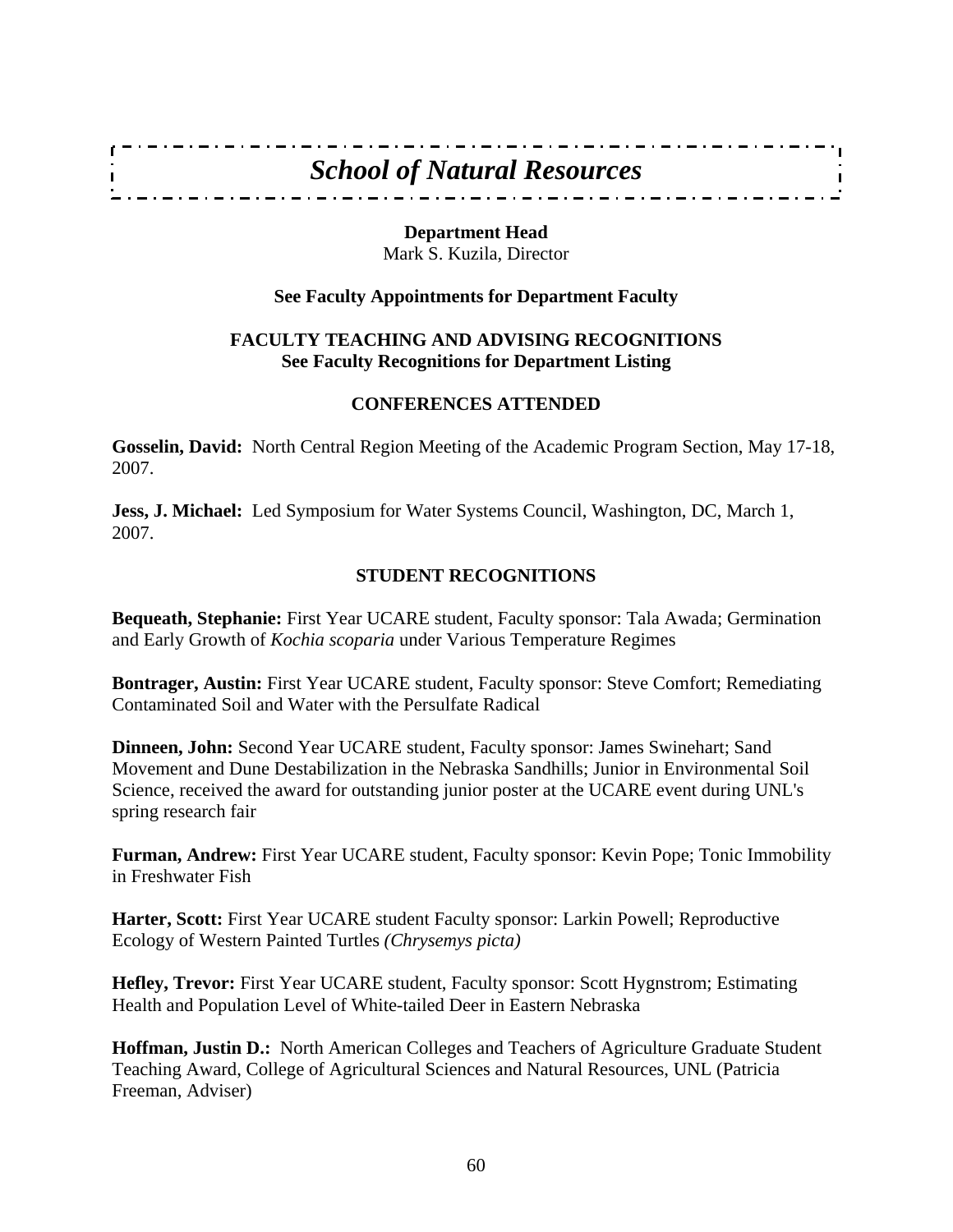**Milby, Jessica:** First Year UCARE student, Faculty sponsor: David Wedin; Ecology of Sandhills Grasslands

**Payne, Kimberly:** Environmental Protection Agency STAR Fellowship Award, August 2006- July 2007; \$37,000 (Dave Wedin and Rhae Drijber, Co-Advisers)

**Podany, Andrew:** First Year UCARE student, Faculty sponsor: Tala Awada; Germination and Early Growth of *Kochia scoparia* under Various Temperature Regimes

**Pummill, Marcy:** Nebraska Statewide Arboretum Outstanding Graduate Student Research Award, August 2006-July 2007

**Quinn, John:** William J. Curtis Endowed Fellowship Fund from the College of Agricultural Sciences and Natural Resources (CASNR) (Jim Brandle and Ron Johnson, Advisers)

**Rupe, Adam:** First Year UCARE student, Faculty sponsor: Tala Awada; The Performance of a 22 year-old *Pinus sylvestris* Plantation Originating from Six European Countries in Nebraska

**Santiago, Evy:** First Year UCARE student, Faculty sponsor: Mark Pegg; Patterns of Woody Vegetation Along Shorelines

**Sikes, Rebecca:** First Year UCARE student, Faculty sponsor: James Brandle; Water use by a Nebraska Windbreak

**Umberger, Jessica:** First Year UCARE student, Faculty sponsor: Tala Awada; The Impact of Temperature on the Germination and Early Growth of *Kochia scoparia* 

**Waria, Manmeet:** Student poster award (\$50) for her poster presentation: "Remediating pesticide-contaminated soil by combined chemical and biological treatment," April, 2007 at Prem Paul's research week event (Steve Comfort, Adviser).

## **SCHOLARSHIPS AWARDED**

**Anderson, Lars:** Herman and Alice Kohrs Scholarship

**Bennett, Mathew:** Herman and Alice Kohrs Scholarship

**Cain, Casey:** Wildwood Trust Scholarship

**Christenson, Mark:** Herman and Alice Kohrs Scholarship

**Corman, Kelly:** Izaak Walton League Scholarship

**Dean, Jacob:** William McGeachin Scholarship

**Dineen, John:** Herman and Alice Kohrs Scholarship

**Dobesh, Nicholas:** Donald E. and Doris L. Taylor Scholarship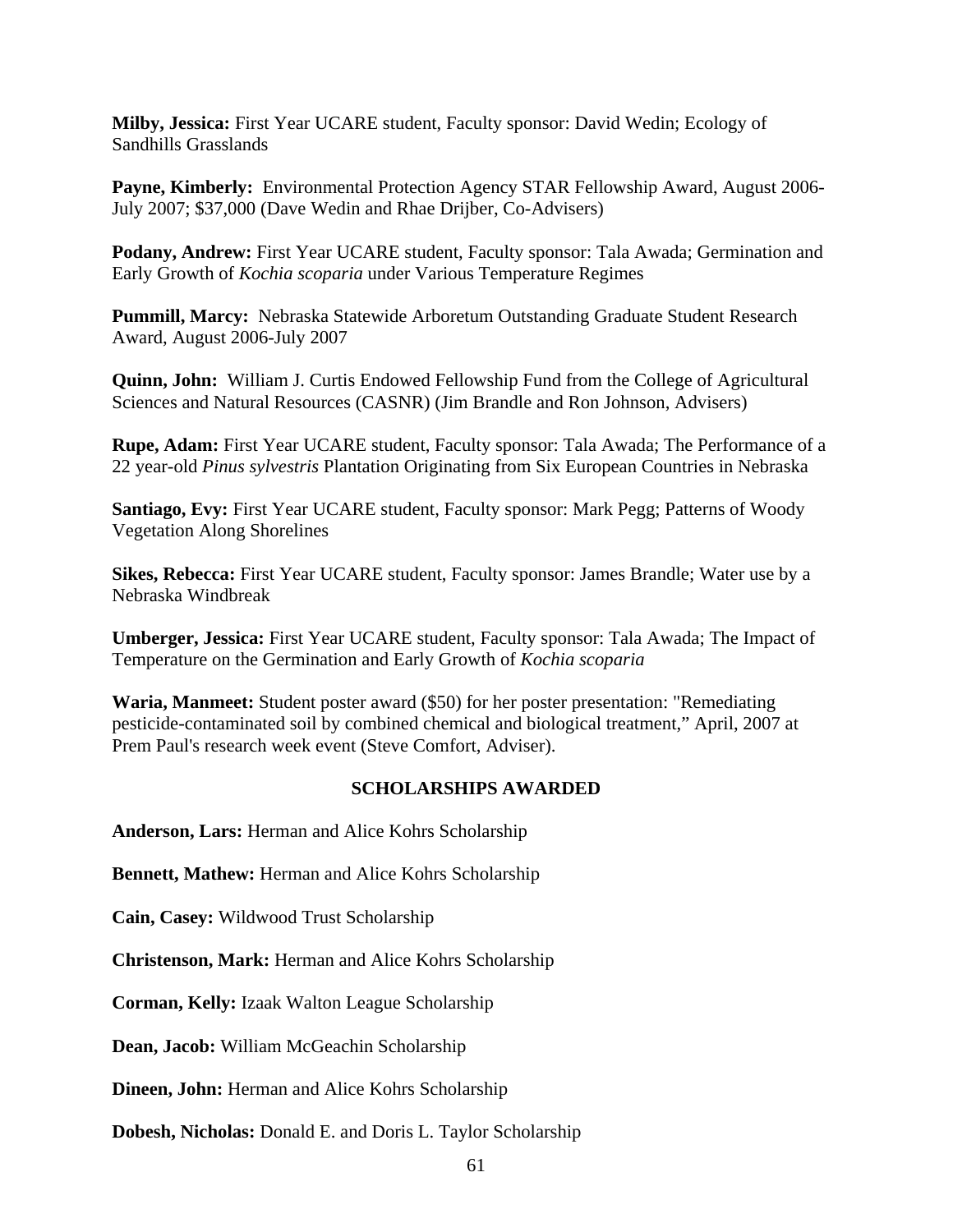**Dobesh, Phil:** Wildwood Travel Fellowship

**Ehly, Theodore:** Izaak Walton League-Roy and Sue Carlstrom Scholarship **Frost, Charles:** Wildwood Travel Fellowship **Furman, Andrew:** Wildwood Trust Scholarship **George, Julie:** Izaak Walton League Scholarship **Groepper, Scott:** William McGeachin Scholarship **Hanson, Andrea:** Wildwood Travel Fellowship **Harter, Scott:** Randall Schilling Scholarship **Hefley, Trevor:** Izaak Walton League Scholarship **Heideman, Kurt:** Izaak Walton League Scholarship **Hildreth, Aaron:** Izaak Walton League Scholarship **Ishibashi, Manako:** Herman and Alice Kohrs Scholarship **Jackson, Megan:** Donald E. and Doris L. Taylor Scholarship **Jensen, Ethan:** Wildwood Trust Scholarship **Kappen, Kelly:** Izaak Walton League Scholarship **Leimer, Allison:** William McGeachin Scholarship **Milby, Jessica:** William McGeachin Scholarship **Pella, Elizabeth:** William McGeachin Scholarship **Pierce, Landon:** Robert E. Thomas Memorial Fisheries Fund Scholarship **Schmidt, Trevor:** Ronald M. Case Scholarship **Schulte, Rachel:** Ted Regier Scholarship **Sell, Nick:** William McGeachin Scholarship **Sikes, Rebecca:** Wildwood Trust Scholarship **Smith, Brian:** William McGeachin Scholarship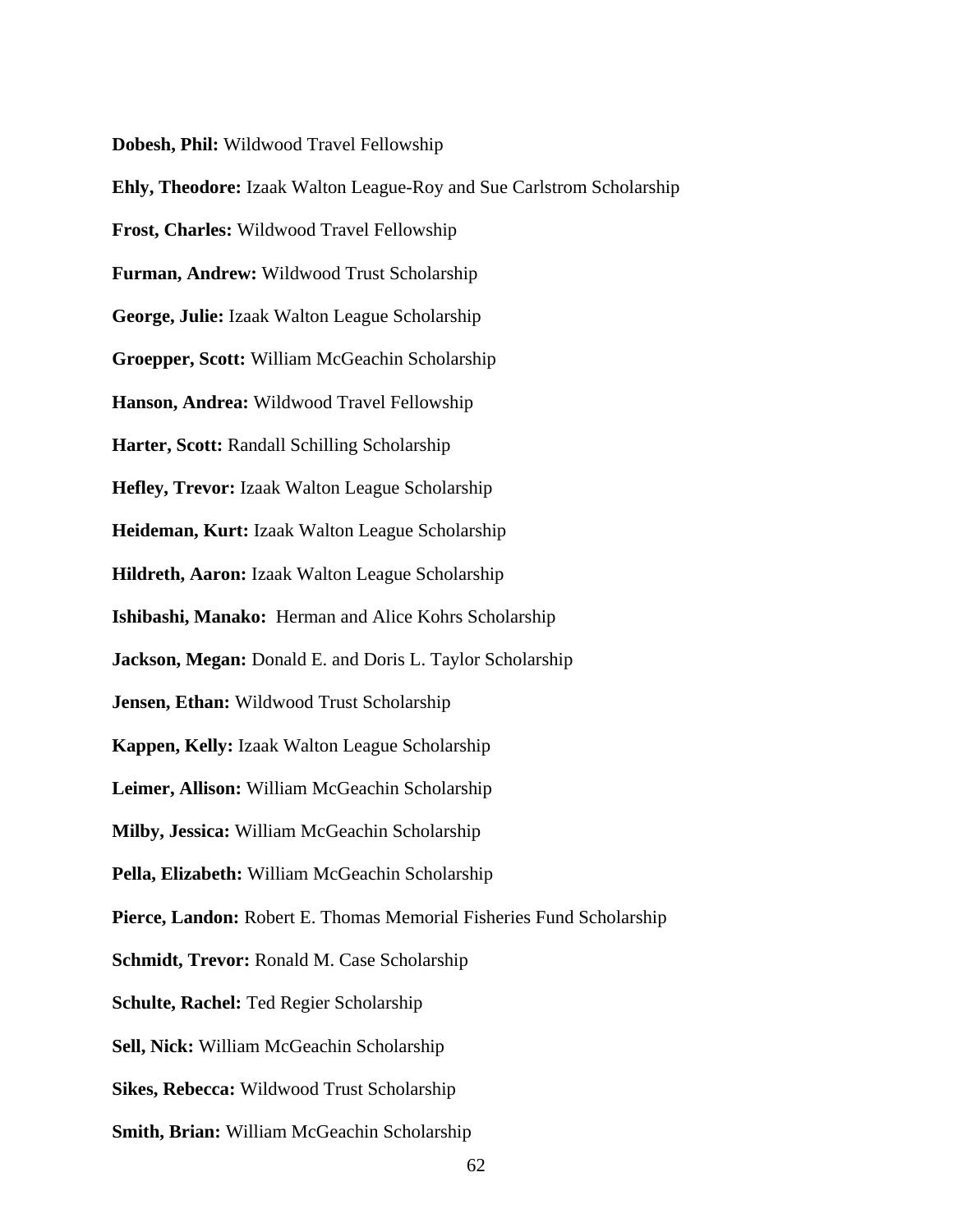**Thiele, Jason:** Wildwood Trust Scholarship

**Tiehen, Laura:** Donald E. and Doris L. Taylor Scholarship

**Wells, Rachael:** Ted Regier Scholarship

**Wilson, Richard:** William McGeachin Scholarship

**Winter, Jessie:** Ted Regier Scholarship

**Yoshida, Hiroki:** Herman and Alice Kohrs Scholarship

#### **DEPARTMENTAL GRANTS See Grants Funded for Department Listing**

#### **DEPARTMENTAL ACCOMPLISHMENTS**

**Dr. Robert Sudmeyer:** Visiting Scholar who had a partial appointment from CASNR and taught NRES 496/896, Agriculture and Natural Resources of Western Australia, in the spring semester.

**Dr. Elizabeth Walter-Shea** participated in the SNR-sponsored Improve Student Writing workshop and the SNR-hosted First of Conversations Related to Improving the Writing of Our Students (specific emphasis on the undergraduate students); participated in the PEARL retreat in the spring of 2007 and met with other PEARL peer reviewers with Colorado State University's Director of Assessment, Dr. Kim Bender [Dr. Bender developed the system on which PEARL (Program Excellence through Assessment, Research, and Learning) is based].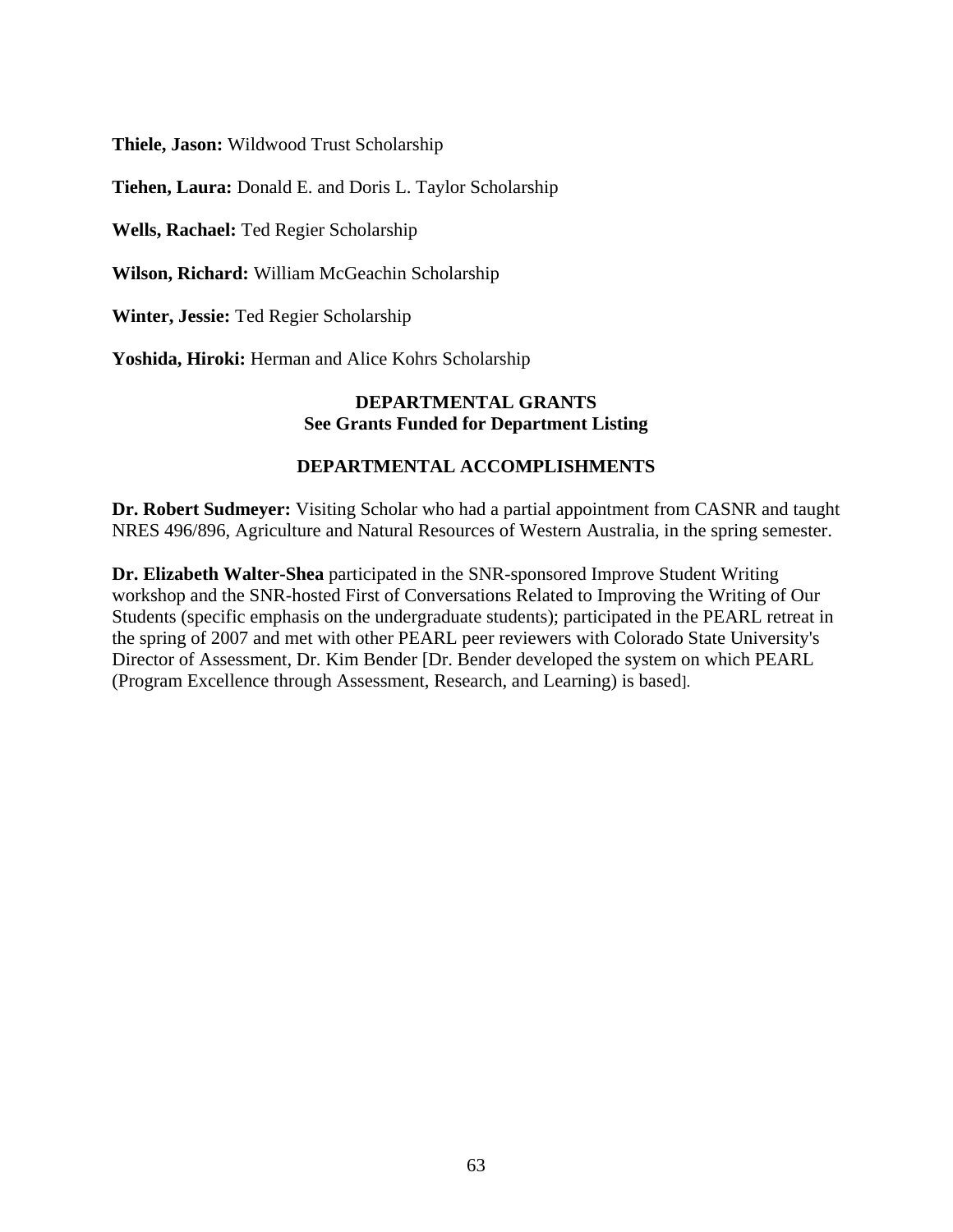| <b>Department of Statistics</b> |  |
|---------------------------------|--|
|                                 |  |

## **Department Chair**  Walter W. Stroup

## **See Faculty Appointments for Department Faculty**

## **CONFERENCES ATTENDED**

**Erin Blankenship:** attended the Winter Interim Teaching Workshop, sponsored by CASNR, held at UNL on January 5, 2007. Attended the Activity Developers Workshop, sponsored by CAUSEweb and the Science Education Resource Center at Carleton College, held at The Ohio State University, May 16-17, 2007, Columbus, OH. Attended and presented a poster (jointly with David Lane, Rice University, and Robin Lock, St. Lawrence University) on Data Simulation Activities at the United States Conference on Teaching Statistics (USCOTS), held at The Ohio State University, May 17-19, 2007.

**David Marx**: co-presenter at the CASNR Winter Interim Teaching Workshop on January 8, 2007. He and **Dr. Jeff Royer** presented their findings on research into the CASNR CIEQ (CIEQ forms are the forms used by students to evaluate instructors/classes) data set.

**Chris Bilder:** presented "Rotate Your World 180 Degrees Using a Tablet PC," an invited seminar, Instructional Technology, University of Nebraska-Lincoln, February 15, 2007, Lincoln, NE. Attended and, with Christopher Malone, presented "Using Tablet PCs to Improve Teaching and Learning," at the United States Conference on Teaching Statistics (USCOTS), held at The Ohio State University, May 18, 2007, Columbus, OH.

**Chris Bilder**, **Walter Stroup** and **Dong Wang** attended the Joint Statistical Meeting in Seattle, WA, August 7-10, 2006.

## **STUDENT RECOGNITIONS**

**Wang, Yi.:** received the David H. and Anna E. Larrick Student Travel Award from the Agricultural Research Division

**Green, Jennifer L.; Quinlan, Michelle S.; Wang, Yue;** and **Wroughton, Jacqueline R.:** received the Milton E. Mohr Fellowship from the College of Agricultural Sciences and Natural Resources

## **DEPARTMENTAL GRANTS See Grants Funded for Department Listing**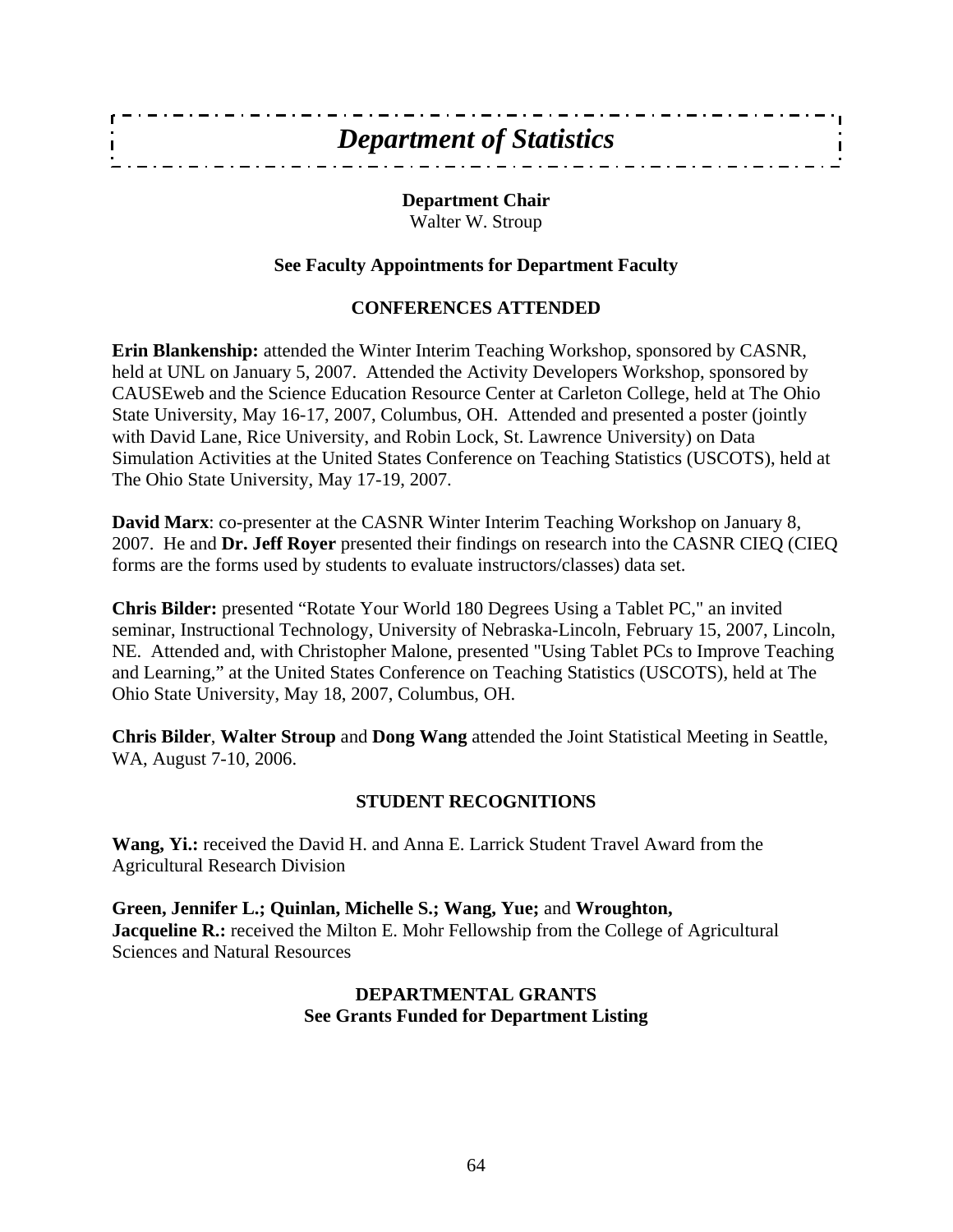## **DEPARTMENTAL ACCOMPLISHMENTS**

**David Marx** was a co-presenter with **Dr. Royer** on "The Relationship Between Teaching, Research and Extension According to Student Evaluations" at the Instructional Leadership Workshop on East Campus on May 17, 2007.

**Erin Blankenship** and **Walt Stroup** developed and presented the 2006 Fall TA Training Workshop for Statistics Teaching Assistants (August, 2006). Blankenship and Stroup, along with Shunpu Zhang (CAS), acted as STAT 218 Faculty Coordinators for the graduate teaching assistants.

Two new Statistics courses were developed. **Chris Bilder** developed STAT 892 - Applied Time Series Analysis (Spring, 2007) and **Erin Blankenship** developed STAT 880 - Introduction to Mathematical Statistics.

**Chris Bilder** received the 2007 CAUSEweb Resource of the Year Award (awarded biannually by the Consortium for the Advancement of Undergraduate Statistics Education). Implemented "class capture" in his classes to capture audio and video content and then uploaded the information to the course website for students to view (like a video podcast without a subscription option).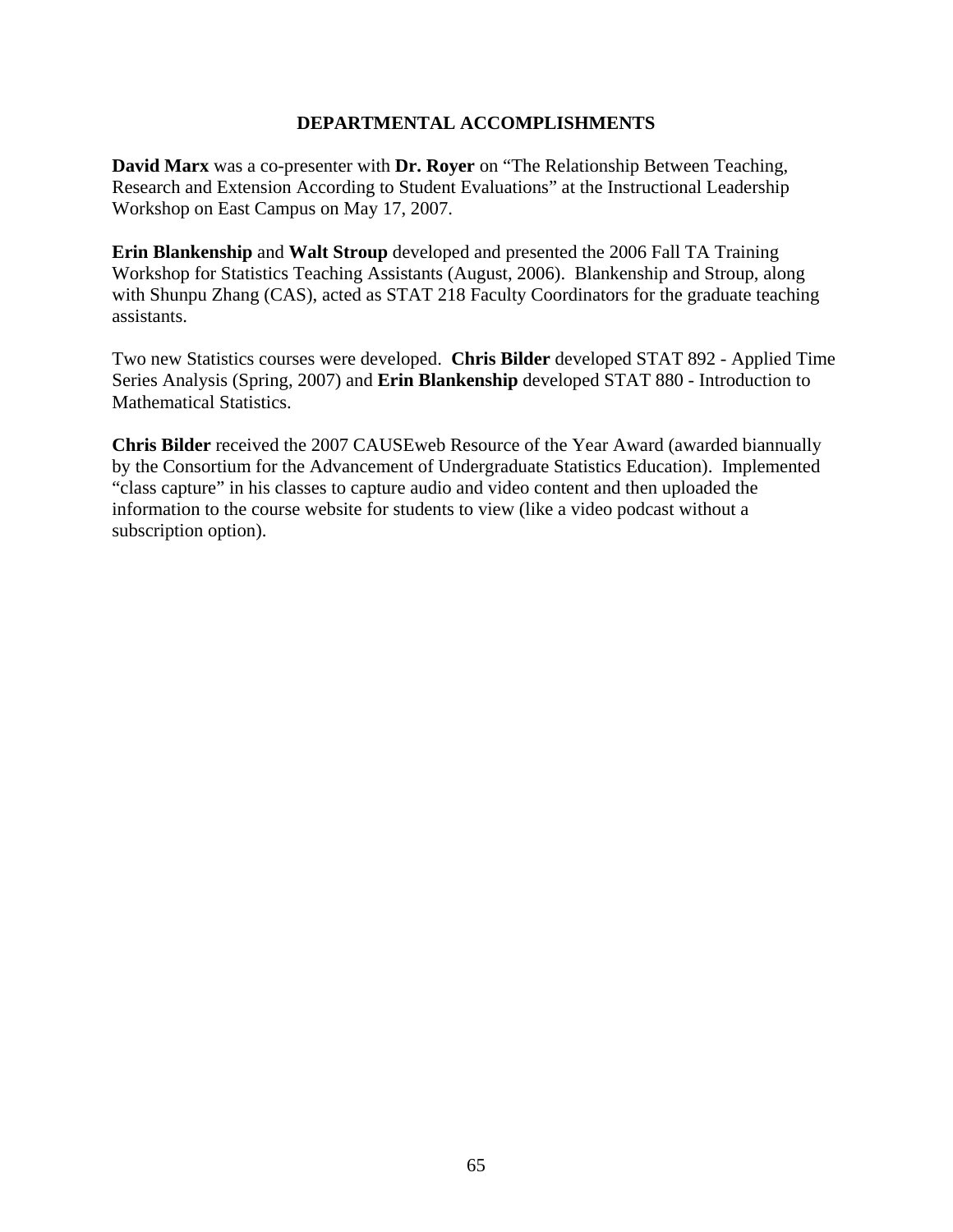## **Department Head**

David K. Hardin

## **See Faculty Appointments for Department Faculty**

## **STUDENT RECOGNITIONS**

**Fall 2006 Dean's List:** Farrow, Elizabeth M.; Glaesemann, Jennafer M.; Hiatt, Megan M.; Hofman, Lindsey A.; Kasten, Kathryn A.; Kerwin, Kelsey L.; Koopmans, Ryan; Marotz, Malori M.; Schuessler, Sara B.; Taylor, Lauren; Van Hoef, Abby L.; Woodbury, Daniel; Woods, Jennifer J.

**Spring 2007 Dean's List:** Chia, Sin Y.; Farrow, Elizabeth M.; Grimm, Sarah E.; Hiatt, Megan M.; Hofman, Lindsey A.; Kasten, Kathryn A.; Lazoritz, John P.; Marotz, Malori M.; Schuessler, Sara B.; Sonderup, Tracy M.

## **SCHOLARSHIPS AWARDED**

**Undergraduate Students: Glaesemann, Jennafer M.:** William C. Yount Scholarship

**Hofman, Lindsey A.:** Milton E. Mohr scholarship from the Center for Biotechnology; Nebraska Veterinary Medical Association Pre-Veterinary Scholarship

**Hubbbard, Kristina J.:** NU Pre-Veterinary Club Scholarship (AniSci Major)

**Jepson, Ashlynn N.:** NU Pre-Veterinary Club Scholarship (AniSci Major)

**Woodbury, Daniel J.:** Nebraska Veterinary Medical Association Pre-Veterinary Scholarship (AniSci Major)

## **Graduate Students:**

**Meyer, Florencia:** Milton E. Mohr fellowship from the Center for Biotechnology

**Ahmad, Gulzar:** Best seminar presented by a Masters student

**Dogra, HarshDeep:** Best seminar presented by a PhD student; Best presentation submitted at the UNL Research Fair.

## **DEPARTMENTAL GRANTS See Grants Funded for Department Listing**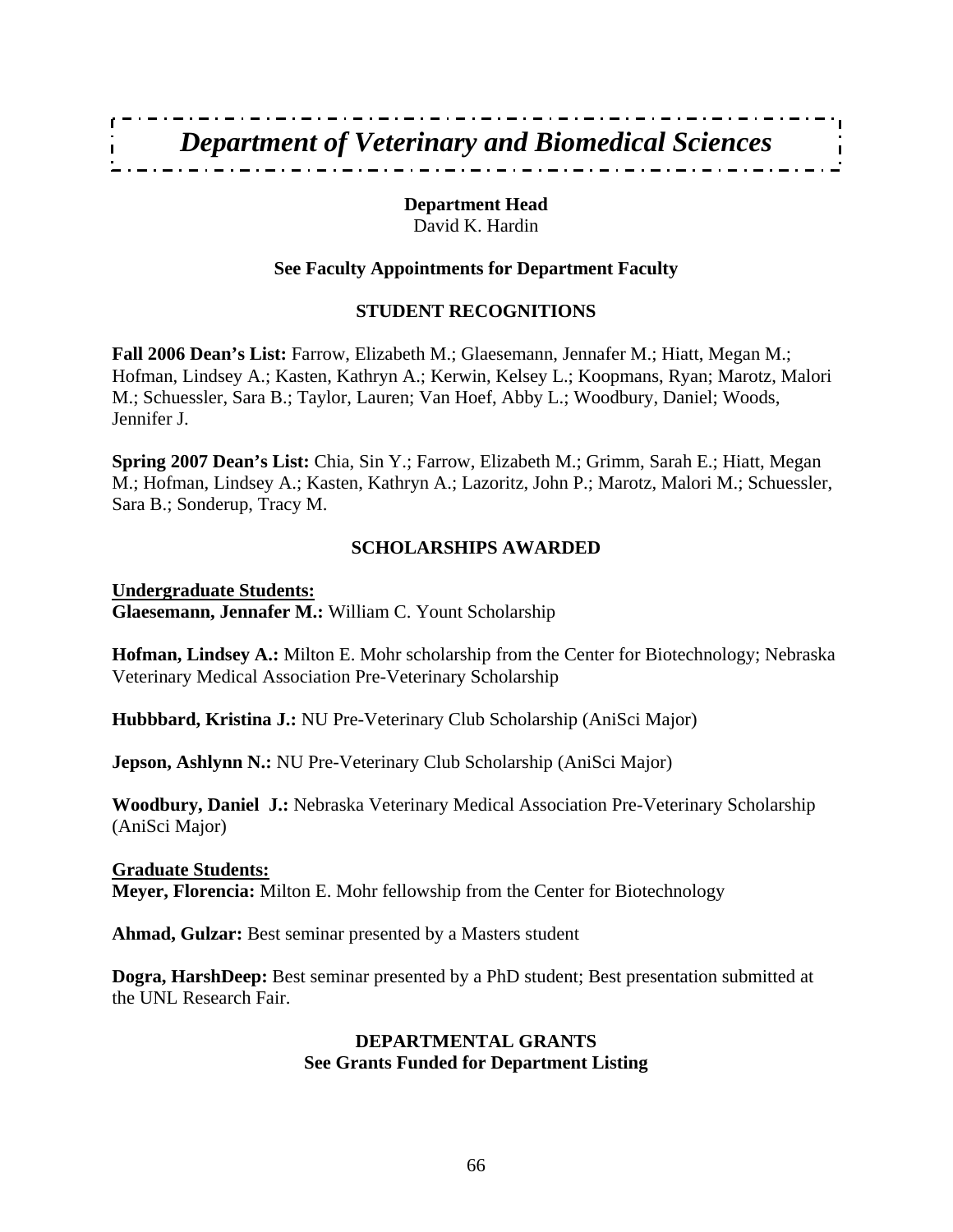

#### **STUDENT ADVISORY BOARD**

Quentin Dailey Jacob Hoxmeier Derek Schroeder Nick Easterly Kyle Perry Jeff Schroeder<br>Stefanie Graff (Schroeder Ryan Rezaction and Micah Steinbach Ryan Rezac Micah Steinbach Helen Hecox Ben Robinson Kasey Wagner

#### **SENATORS**

Ryan Hassebrook Kat Farris

#### **2006-2007 CASNR STUDENT AMBASSADORS**

Kurtis Harms Ryan Talley

Crystal Olson Bryttni Westlake

Kaylene Harms Natalie Sukup Melissa Williams

**CASNR Delegate**  Janae Althouse

#### **CASNR WEEK**

#### **CASNR Week Program Council 2007**

President: Ryan Talley Vice President: Sarah Grimm Secretary: Greg Knudsen Treasurer: Jackie Snyder Advisers: Michelle Stewart and Sue Voss

**Purpose:** The College of Agricultural Sciences and Natural Resources Program Council shall provide a framework for the academic, professional and social development of students and faculty of the College of Agricultural Sciences and Natural Resources.

CASNR Week is truly about tradition, recognition and fun. Our CASNR Week for 2007 was held April 15-20, 2007; planning began in September for our very successful CASNR Week for 2007. Listed below are the activities that happened during CASNR Week:

Fall and Spring Career Fairs Friendship Home

**Fundraisers: Community Service:**  Fall Student Work Auction Collected hats and mittens for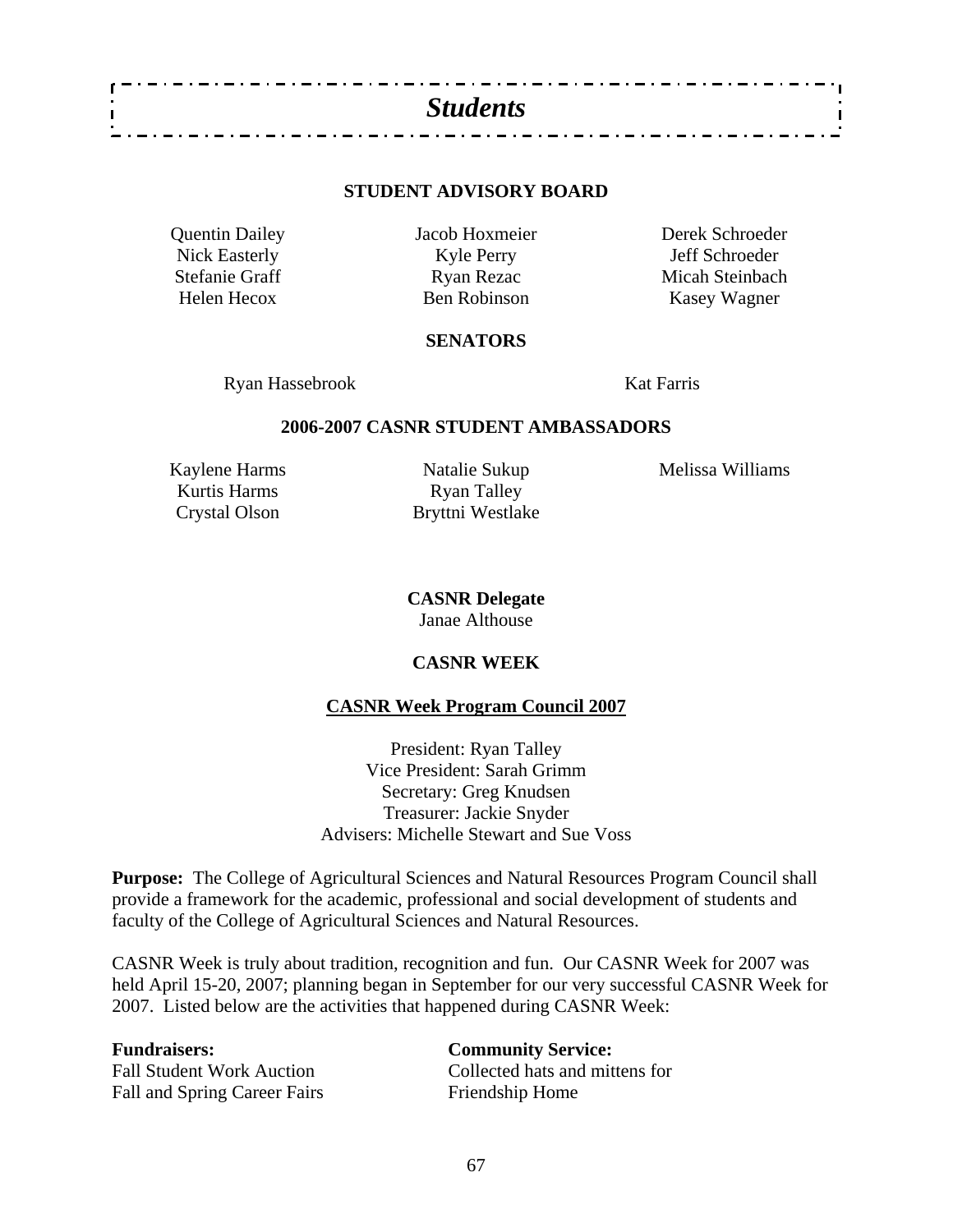## **CASNR Week Banquet**

- The banquet for CASNR week is designed to recognize the success of our CASNR students, parents, faculty and staff. Students who are successful academically and their parents are invited to the banquet. We had over 350 attend our banquet; our guest speaker was Dustin Clark, a former National FFA Officer from Texas.
- The CASNR Alumni Association presents special recognition awards during the banquet.
- Each CASNR club can nominate their club or members for outstanding club, officer, member, leadership or service award. We also have awards for outstanding teaching, superior academic advising and outstanding staff member.

#### **Awards given:**

**Outstanding Student Organization:** Block and Bridle **Outstanding Student Organization Officer:** Tara Somer, Biochemistry Club **Outstanding Student Organization Member:** Ryan Talley, Food Science Club **Student Leadership Award:** Janae Althouse **Student Organization Service Award:** Wildlife Club **Outstanding Staff Member Award:** Sue Voss

## **Community Night**

• Hartley, Huntington and Clinton Elementary Schools plus students at the Ruth Staples Child Development lab are invited to our carnival at Community Night. All faculty, staff and students may bring their children to Community Night. We have a free carnival; each CASNR club can have a table and play games with our guests. For 2006, we had 101 students attend and for 2007 we had 161 elementary students who came to Community Night.

#### **Lunch on the Lawn**

- Lunch on the Lawn is one of the favorite events on campus. We served over 550 students, faculty, staff and guests hamburgers and root beer floats for lunch; our largest number ever!
- The biggest contributor is the Nebraska Beef Board; they provide all of the hamburgers for our meal. CASNR students also contact local businesses for free "giveaways" that are given away during lunch.

#### **Club Adviser Luncheon**

• All advisers of our CASNR clubs are invited to attend a luncheon as a way to thank them for their dedication throughout the year. Forty-two club advisers, club members and staff attended in 2007.

#### **Undergraduate Teaching Assistant Luncheon**

• Undergraduate TA's are invited to a luncheon with the CASNR Dean. Their professors are also invited so they can introduce their TA at the luncheon. Each TA is presented a certificate for their contribution to our CASNR students. Forty-one teaching assistants, professors and staff attended in 2007.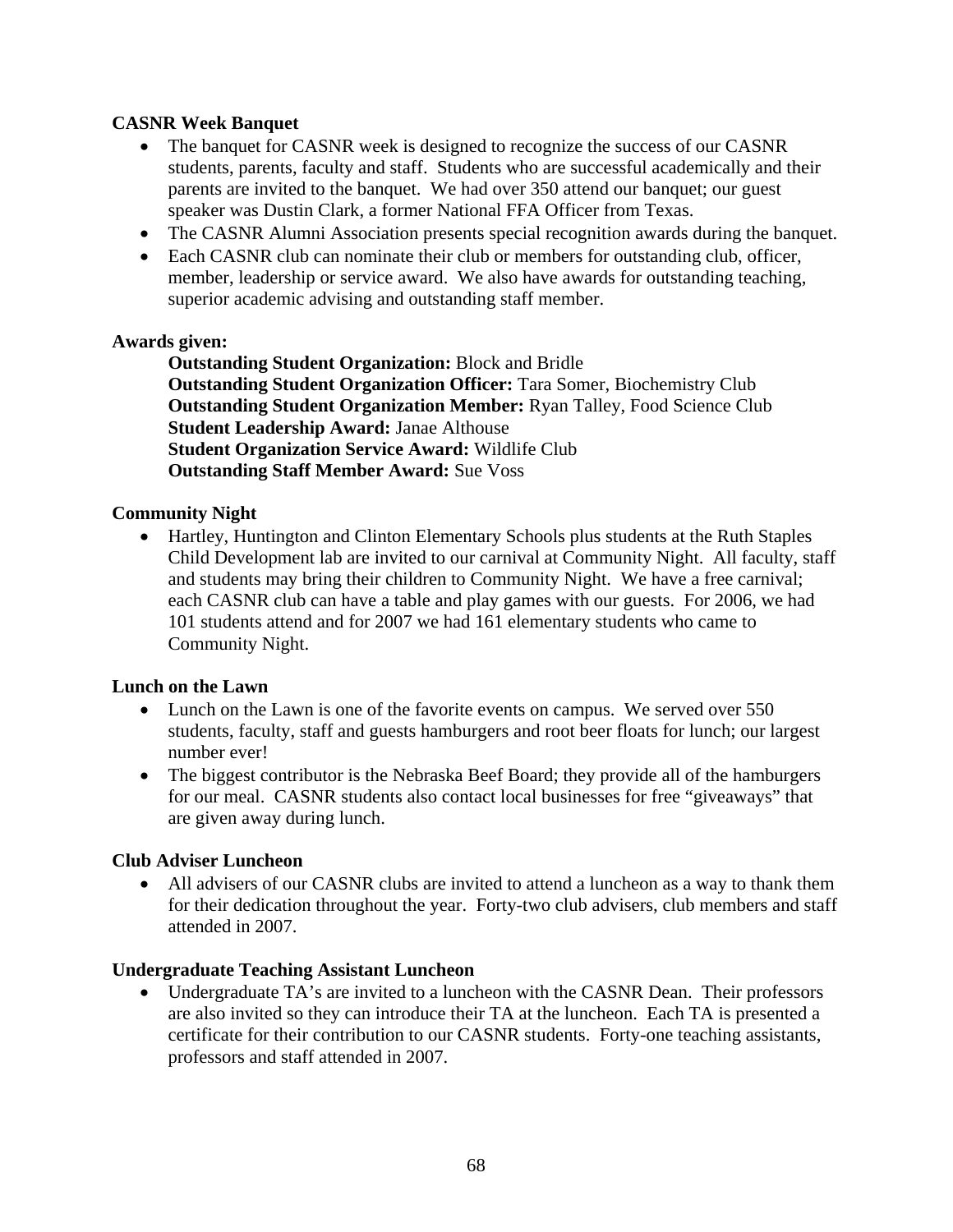#### **Blood Drives for the Community Blood Bank of Lancaster County**

- CASNR Week started partnering with the Community Blood Bank of Lancaster County in 2005. We collected 48 units during our Blood Drive for CASNR Week.
- CASNR Week Program Council coordinates a fall blood drive with ASUN during Homecoming; last fall we had 70 units collected for the Community Blood Bank of Lancaster County.

#### **JUSTIN SMITH MORRILL SCHOLARS**

 In January, the Justin Smith Morrill Scholars were recognized by ASUN as a campus organization adding to the programs existing structure which includes the academic program and the learning community. Officers were elected and they, along with the entire Scholars group, were active in service activities, on-campus outreach programs and club social events. They also designed their new logo. The Morrill Scholars volunteered to sponsor a section of the MoPac Trail near campus, and they are planning their Washington, DC trip for next year. On April 15, the Scholars held their annual awards luncheon. Guest speaker, Ann Thorp, Vermont Division for Historic Preservation's Friends of the Morrill Homestead, presented a talk on Justin Morrill's life and his Strafford, Vermont home. The event celebrated the Scholars accomplishments the past year, and provided an opportunity for Morrill Scholar parents to learn about the program, the history and value of the land-grant university system and the engagement and leadership activities of their students.

#### **GRADUATE WOMEN IN SCIENCE**

The Graduate Women in Science Program recognizes outstanding undergraduate achievement in all areas of science. 2007 Honorees:

| <b>College of Agricultural Sciences</b> | <b>Biochemistry</b>          | (Environ. Studies cont)       |
|-----------------------------------------|------------------------------|-------------------------------|
| and Natural Resources                   | Jeanine Frey                 | Colleen Lindberg              |
| Janae Althouse                          | Carolyn Meyer                | Laura Tiehen                  |
| Jessie Bauman                           | Natsuki Nagashima            | <b>Rachael Wells</b>          |
| Meredith Cruse                          | Tara Somer                   | Hiroko Yoshida                |
| Lauren Gemar                            |                              |                               |
| Makeda Gilliam                          | <b>Biological Systems</b>    | <b>Food Science</b>           |
| Sarah Grimm                             | <b>Engineering</b>           | Tuyen Le                      |
| Sarah Jensen                            | Carmen Ayala                 | <b>Ashley Mueller</b>         |
|                                         | Megan Krause                 | <b>Emily Sitorius</b>         |
| <b>Agronomy and Horticulture</b>        | Erica Leverson               |                               |
| Jessica Ritter                          | Dipika Singh                 | <b>School of Natural Res.</b> |
| LisaRosener                             |                              | Julie George                  |
|                                         | <b>Entomology</b>            | Nimako Ishibashi              |
| <b>Animal Science</b>                   | Ashley Effken                | Lauren Thacker-Lynn           |
| Kathryn Cockerill                       | Dori Porter                  |                               |
| Kathryn Jess                            |                              |                               |
| <b>Ashlee Poulas</b>                    | <b>Environmental Studies</b> |                               |
| Andrea Schwarz                          | Kaho Hayashi                 |                               |
| Jackelyn Snyder                         | Megan Jackson                |                               |
| Stephanie Swearngin                     | Naoko Kobayashi              |                               |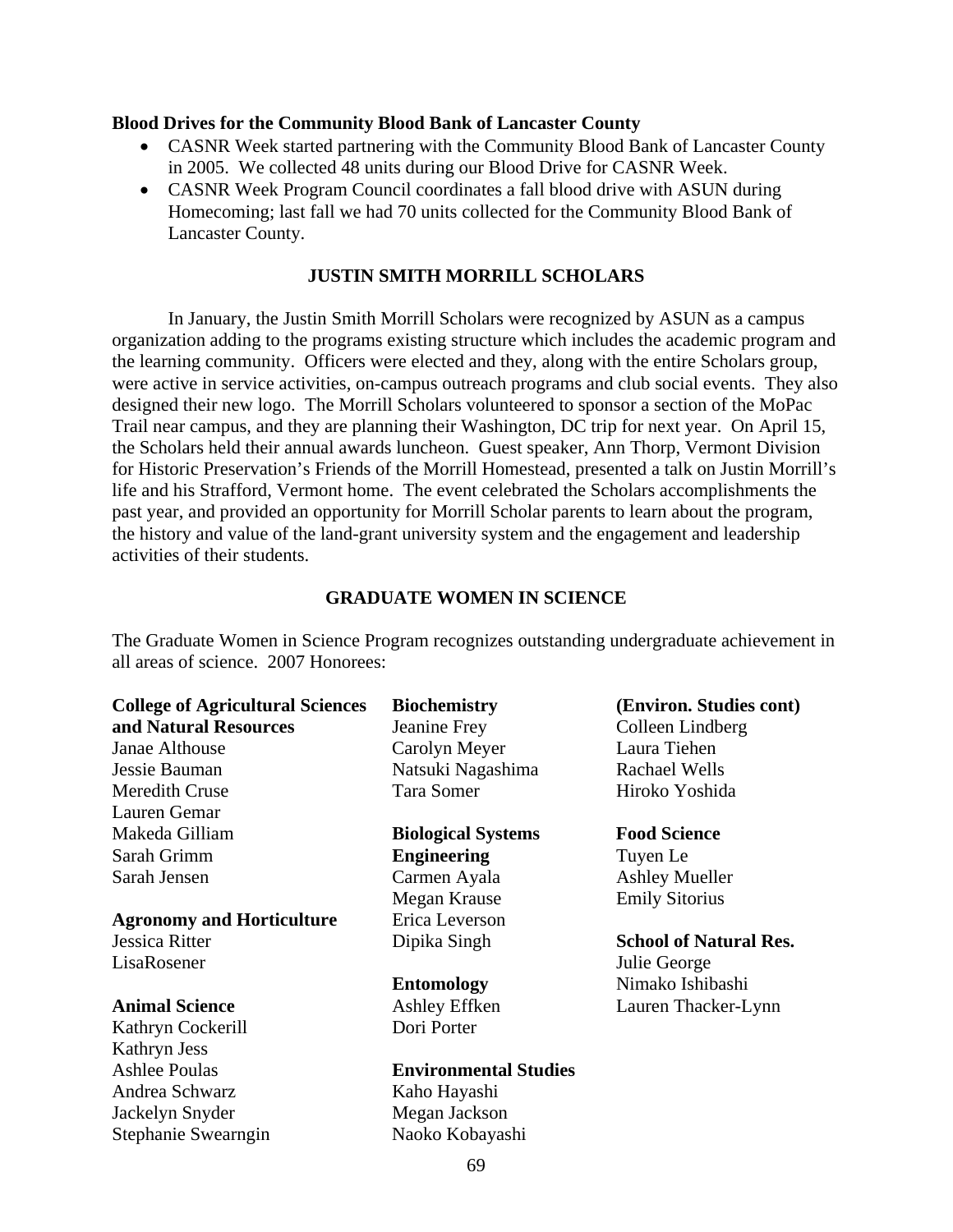#### **LEADERSHIP COUNCIL**

 Leadership Council is composed of the presidents of each CASNR Club, the advisers for the clubs, the treasurers for the clubs, representatives from fraternities, sororities and residence halls, the CASNR Advisory Board Members and the CASNR Ambassadors. The Leadership Council plays a crucial role in coordinating student organization activities on campus; they serve as the liaison to the IANR Vice Chancellor and support CASNR recruitment. Below are examples of activities for Leadership Council:

#### **Mandatory Training Session**

• The first meeting for Leadership Council was a Mandatory Training meeting in the fall. Leadership Council partners with Student Involvement to go over record keeping and forms, rules and regulations and pertinent information necessary for events on campus.

#### **Welcome Back Club Fair**

• The Welcome Back Club Fair is held the first Thursday of the fall semester after Adviser Advantage. Each CASNR club has a table outside of the Union to recruit new members. The Welcome Back Club Fair is similar to Big Red Welcome.

#### **CASNR Week Community Night**

• All clubs are notified about Community Night and asked for their help. Each club has a table, game and prizes. Clubs love coming to Community Night.

## **GAMMA SIGMA DELTA**

#### **Student Scholarship Recognition Reception**

Gamma Sigma Delta, an agricultural honor society, recognizes sophomores, juniors, seniors and graduate students who have excelled academically in the College of Agricultural Sciences and Natural Resources, the College of Education and Human Sciences, Agricultural Engineering and Biological Systems Engineering Students in the College of Engineering. A scholarship reception and dinner is held annually to recognize these students.

**New Undergraduate Members**

|                  | <b>IVEW UNDER 21 aduate Members</b> |                     |
|------------------|-------------------------------------|---------------------|
| Julianne Catlin  | Aaron Kavan                         | Jesse Starostka     |
| Jeffry Faimon    | <b>Shelly Kubicek</b>               | Stephanie Swearngin |
| Anna Foley       | Malori Marotz                       | Josie Waterbury     |
| Ashley Hejny     | Isaac Mortensen                     |                     |
| Matthew Hibberd  | Christopher Skrdla                  |                     |
|                  | <b>New Graduate Student Members</b> |                     |
| Andrea Gutsche   | <b>Tyler Smith</b>                  | Chelsey Wasem       |
| Sandra Schaeffer | Abby Stilwell                       |                     |
|                  | <b>New Faculty/Staff Members</b>    |                     |
|                  | F. Edwin Harvey                     |                     |
|                  | <b>Nebraska Chapter Officers:</b>   |                     |
|                  | President: Wanda M. Koszewski       |                     |
|                  | President-Elect: Dennis Brink       |                     |
|                  | Secretary: Clayton Kelling          |                     |
|                  | Treasurer: Alan Baquet              |                     |

## 70 Historian: DeLynn Hay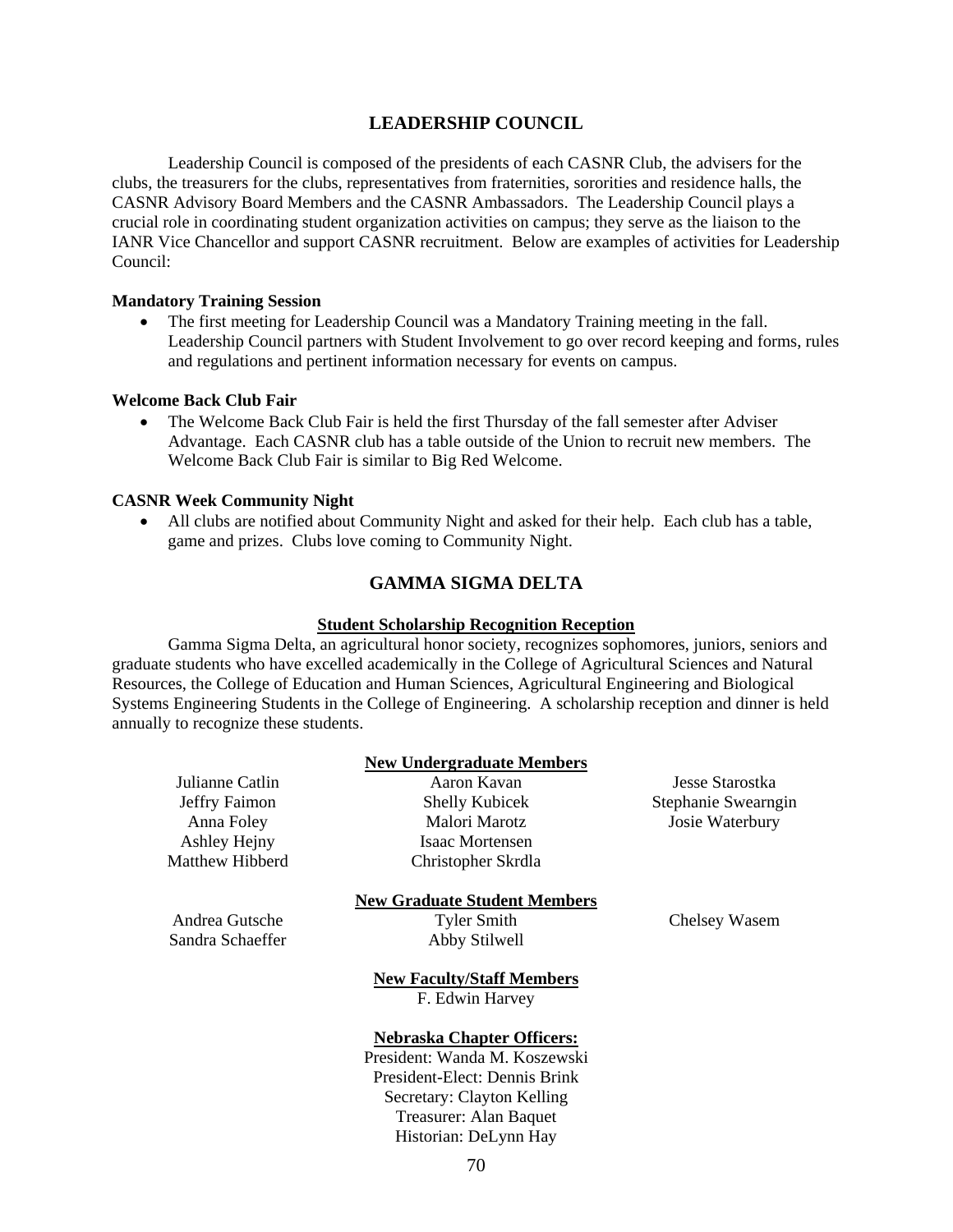## *Student Organizations*  $\overline{\phantom{a}}$

### **Agricultural Education Club/ATA**

**Director:** Annie Doerr **Secretary/Treasurer:** Stephanie Bryant **Number of Members:** 20

**Purpose/Goal:** To support and help prepare individuals who plan to enter a career related to agricultural leadership, education and communication through professional development. We also strive to serve communities with whom we interact.

### **Conferences Attended, Field Trips, Fundraising Events:**

- Attended the 2007 Regional Agricultural Education Conference at Iowa State University on February 23-25, 2007.
- Students took a field trip to Shadowbrook Farms outside Lincoln to observe entrepreneurship in action. Toured the goat milking parlor, the greenhouses used to raise organic vegetables, and discussed their involvement and participation in the Farmers' Market at the Haymarket in Lincoln.

### **Other Activities:**

- Designed, organized and staffed the club's booth at CASNR Community Night. Had over 100 elementary students pass through our booth/activity and each child received an agricultural literacy coloring book provided by Lancaster County Farm Bureau.
- Members participated with the FFA Officer selection process for Waverly High School and Raymond Central High School during the spring of 2007.

### **Agronomy Club**

**President:** Clint Osborne, Agronomy **Vice President:** Natalie Sukup, Landscape Design **Secretary:** Andrew Langemeier, Agronomy **Corresponding Secretary:** Phillip Stollberg, Agronomy **Treasurer:** Janelle Schoen, Agronomy **Historian:** Garrett Koester, Agronomy **Assistant Treasurer:** Kurt Brauer, Plant Pathology **Number of Members:** 18

### **Conferences Attended, Field Trips, Fundraising Events:**

- Student of Agronomy, Soils, and Environmental Sciences National Meeting held in November 2006 in Indianapolis, IN.
- Student of Agronomy, Soils, and Environmental Sciences Regional Meeting held in March 2007 in Brookings, SD.
- Held the  $2<sup>nd</sup>$  Annual Chili Cook-off fundraiser during the spring semester where faculty and staff competed against one another for the best chili recipe which was judged by the students.
- 15 members attended the North Central Regional Meetings at South Dakota State University.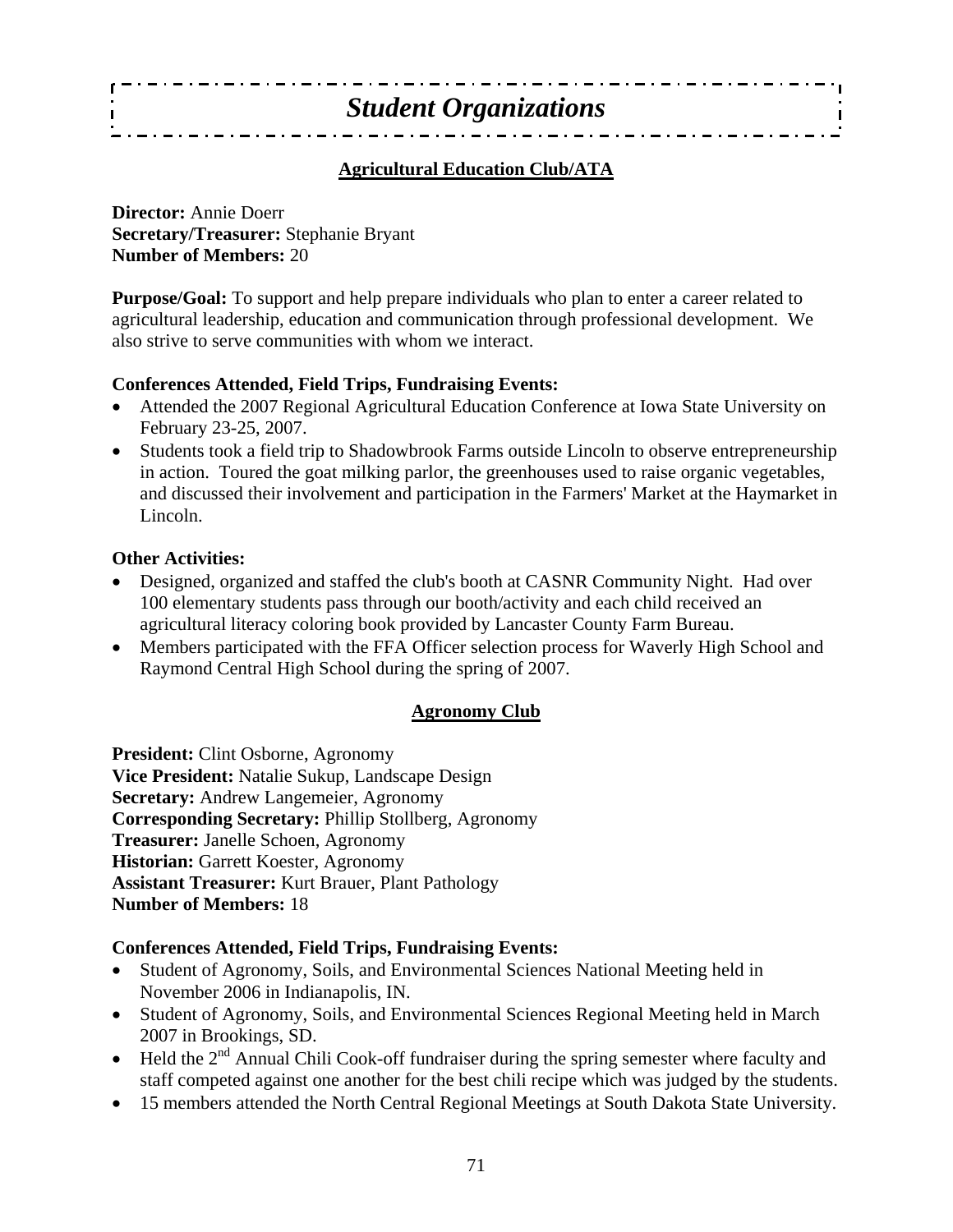### **Community Service:**

The Agronomy Club teamed up with 2 other campus organizations and hosted the  $3<sup>rd</sup>$  Annual Lawnmower Tune-up Clinic in March 2007. In 2 days, club members changed spark plugs and oil in a record-setting total of 90 lawnmowers.

### **Awards (received and given):**

- Outstanding initiate: Wayne Rawson, Agronomy
- Adviser's award: Natalie Sukup, Landscape Design
- Outstanding member recognition: Andrew Langemeier, Agronomy

### **Other Activities:**

• Hosted speakers at several club meetings including a Forensic Agronomist, State Senator and an Agro Forestry Professional.



. Osborne, and Garrett Koester **Tractor Pulling Team at Regionals**: Justin Jensen, Kurtis Brauer, Clint



**Club Meeting with Forensic Agronomist**



### **2007-2008 Officers:**

Front Row; Janelle Schoen, Natalie Sukup, and Cassie Thomas. Back Row; Stephanie Blum, Wayne Rawson, Andy Langemeir, Clint Osborne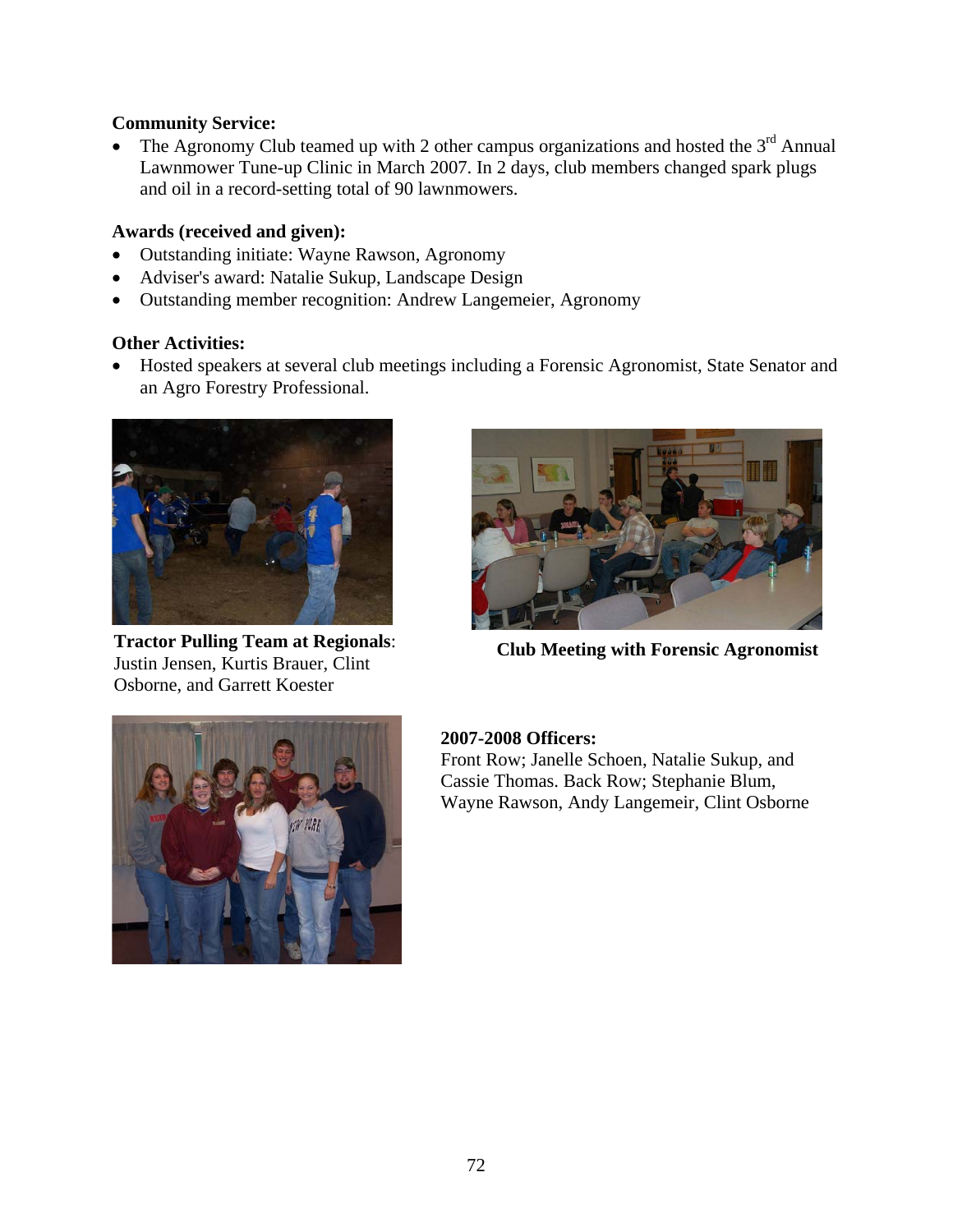### **Biochemistry Club**

**Co-Presidents:** Nickolas Anderson and Jeanine Frey **Vice President:** Scott Kindle **Co-Secretaries:** Sarah Brownell and Michele Kassmeier **Treasurer:** Tara Somer **Public Relations:** Josh Bies and Sasha Zheng **Freshman Representative:** Tuan Bui **Advisers:** Ms. Joan Krush, Dr. John Markwell, and Dr. Mark Wilson **Number of Members:** 300+ registered members; 50 active participants

**Purpose/Goal:** The Biochemistry club offers an opportunity for students who share a common interest in biochemistry to interact both socially and scholastically. The club allows for interactions between upperclassmen, underclassmen and faculty as well as professionals within the field. The club also provides volunteer opportunities and other activities for students to engage on campus and within the community.

### **Conferences Attended, Field Trips, Fundraising Events:**

- Students staffed the Farm Bureau booth at the Nebraska State Fair as a fundraising activity.
- Club t-shirt sales

### **Award (received and given):**

• CASNR Week Outstanding Officer Award-Tara Somer

### **Other Activities:**

- Supported Advisory Board and Prairie Stomp
- Set-up a booth at the Big Red Welcome on both City and East Campuses
- Provided volunteers during CASNR's Experience the Power of Red Event
- Volunteered at the Big Red Road Show
- Offered tours at the Beadle Center for high school students competing in the Science Bowl
- Held a demonstration booth at the Science Olympiad
- Held a symposium, "Beyond the Bachelors Degree: Careers in the Health and Life Sciences" open to all students, introducing different career options available to students
- Volunteered at the CASNR Week Community Night
- Hosted an Undergraduate Research Poster Fair experience targeted at underclass students
- Members participated in the Fall and Spring Career Weeks
- Honor's Program Participant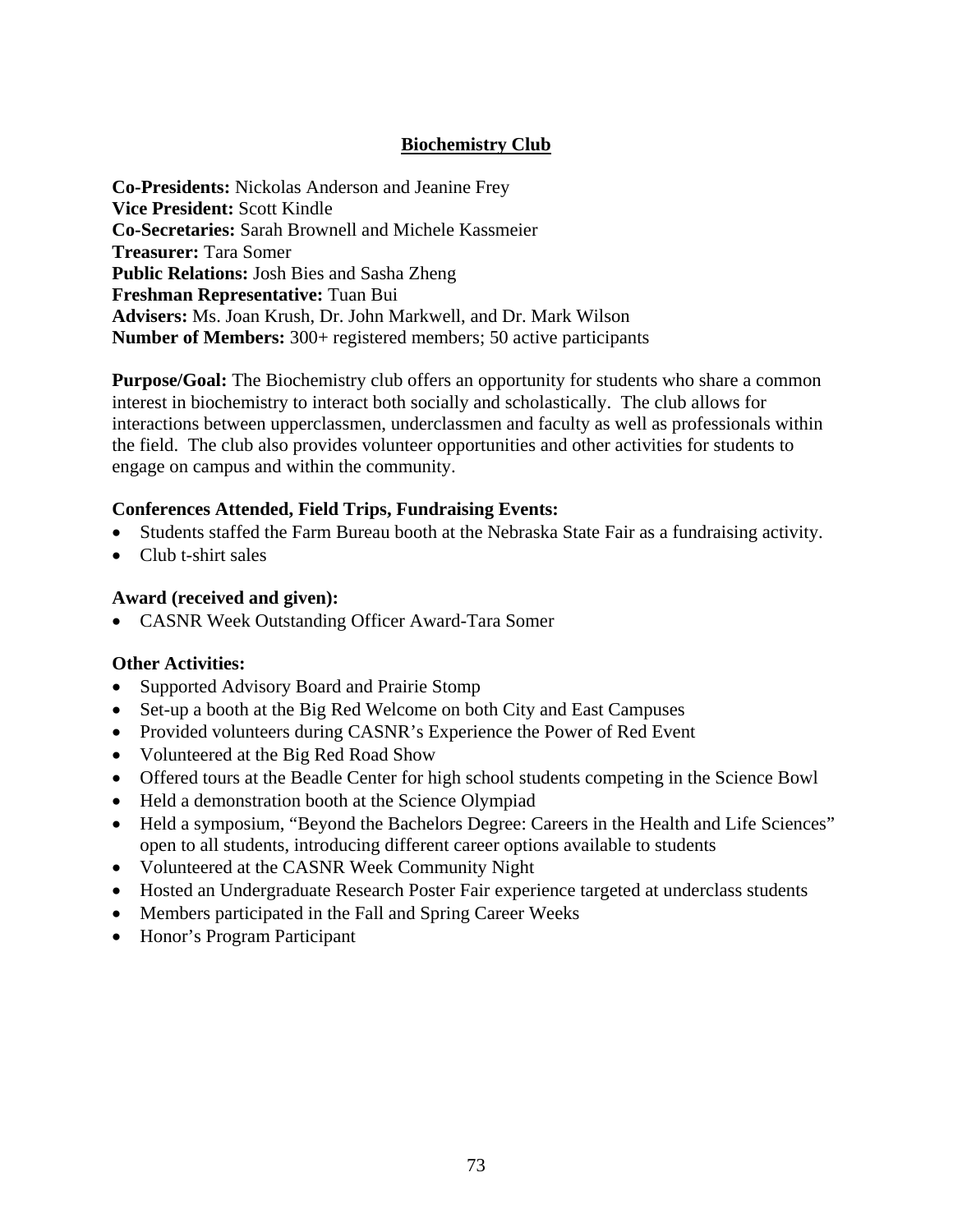### **Ecology NOW!**

**President:** Dave Dingman **Vice President:** Erin Frank **Secretary:** Anna Johnson **Treasurer:** Clint Harrison **Earth Day Coordinator:** Megan Jackson **Number of Members:** 20-25

**Purpose/Goal:** To raise awareness of environmental issues and promote ecologically sound lifestyle choices on UNL campus.

### **Conferences Attended, Field Trips, Fundraising Events:**

- Club members went to PAWITO for a camping trip in April 2007, participating and/or observing the Niobrara Adventure Race on April 21, 2007.
- Selling Ecology NOW t-shirts and received donations on Earth Day

### **Other Activities:**

- Participated in Earth Week Earth Day Film Festival on April 18, 2007; Earth Day Celebration on April 20
- Attended the Sierra Club meeting as a group
- Brought the National President of the Sierra Club to campus in 2007
- Organized a vegetarian pot-luck movie night once a month
- Big Red Bikes is a sub-group of Ecology NOW

### **Equestrian Team**

**President:** Lindsey Salestrom **Vice President:** Christi Hansen **Secretary:** Ibby Allan **Treasurer:** Katie Peers **Fundraising Co-Chairs:** Kristen Schott and Shannon Cosgrove **Team Captain:** Alicia Wittwer **Number of Members:** 26 members

**Purpose/Goal:** The Equestrian Team's purpose is to give all equine enthusiasts a chance to compete based on their horsemanship skills in the Intercollegiate Horse Show Association. Also, we polish riding skills and develop more in depth knowledge interacting with horses.

### **Conferences Attended, Field Trips, Fundraising Events:**

- Attended shows in North Dakota, South Dakota, Wisconsin, California and Massachusetts
- Sold Equestrian Team apparel to raise money along with selling advertisements for a home show program. The team also sold pogo cards in an attempt to raise money.

### **Awards (received and given):**

- Nominated for Outstanding Organization for CASNR Week affairs
- Crowned Regional Champions for the  $3<sup>rd</sup>$  consecutive year along with obtaining the Reserve Championship title at Semi-Nationals.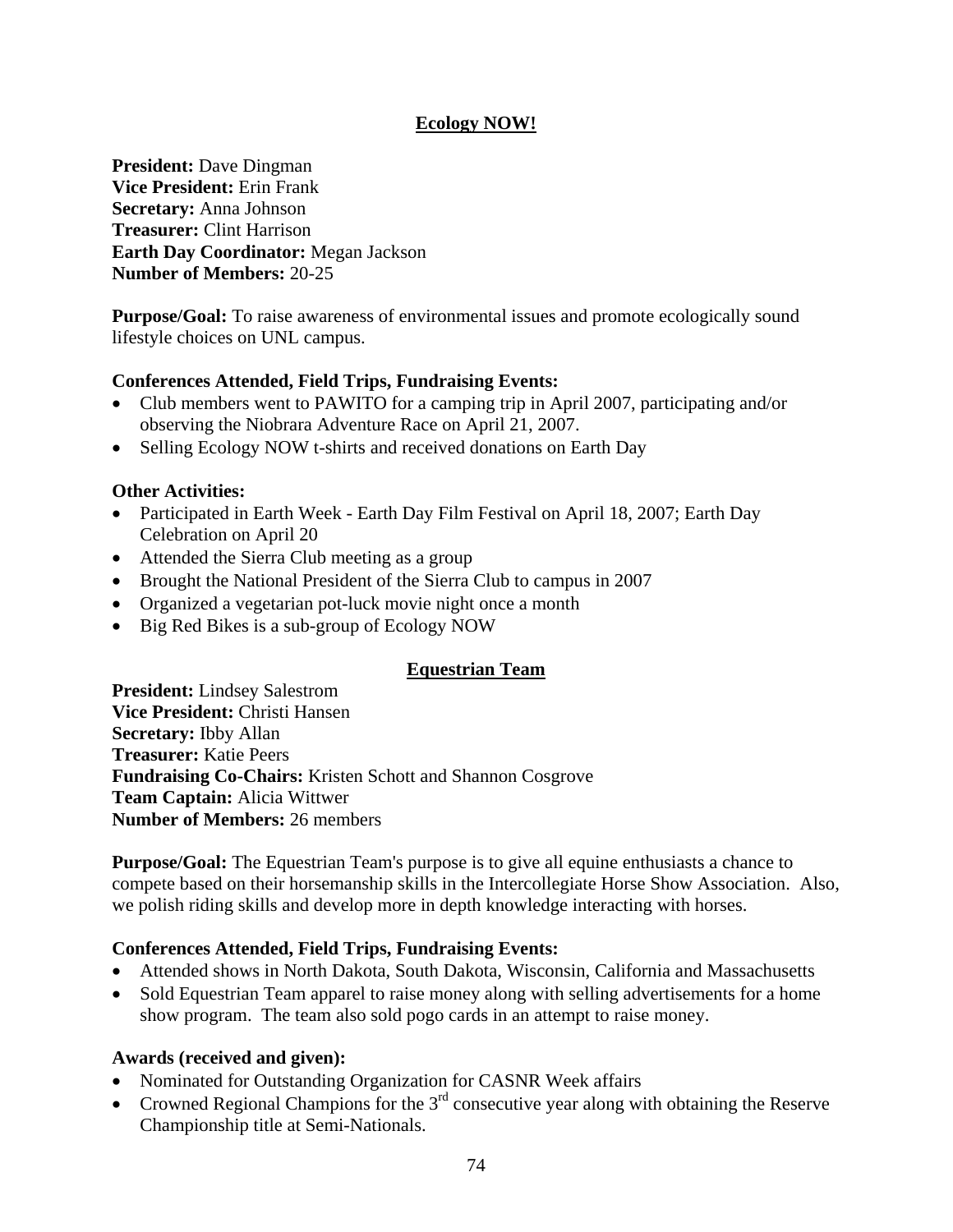### **FFA Alumni**

**President:** Pam Pohlmann **Vice President:** Craig Davison **Secretary:** Laura Maricle **Treasurer:** Paige Bek **Number of Members:** 20

**Purpose/Goal:** The purpose of the UNL FFA Alumni Organization is to serve active FFA chapters in Nebraska. This is done by providing financial aid and other supporting activities.

### **Conferences Attended, Field Trips, Fundraising Events:**

- Nebraska FFA Alumni Convention
- UNL FFA Alumni Dance held after the Nebraska State FFA Convention was one fundraising activity

### **Awards (received and given):**

The UNL FFA Alumni awards two FFA chapters scholarships so that one member from each receiving chapter can attend Chapter Officer Leadership Training (COLT) or Pursuing Excellence, Achievement and Knowledge Conference (PEAK).

### **Other Activities:**

- Members participate in highway cleanup
- Hosted a Kickoff BBQ
- Students help with the Star City Parade

### **Insect Science**

**President:** Dori Porter **Co-Vice Presidents:** Sara Kuiken and Tim McKenny **Secretary:** Julianne Matczyszyn **Treasurer:** Ashley Effken **Number of Members:** 20

**Purpose/Goal:** To provide a venue for students who have an interest in entomology to gather together

### **Conferences Attended, Field Trips, Fundraising Events:**

• Club members hold a honey sale as a fundraising event

### **Other Activities:**

- Entomology Review Project: club members analyzed the Entomology department's website for revisions and updates
- Collected a Christmas donation for a family in need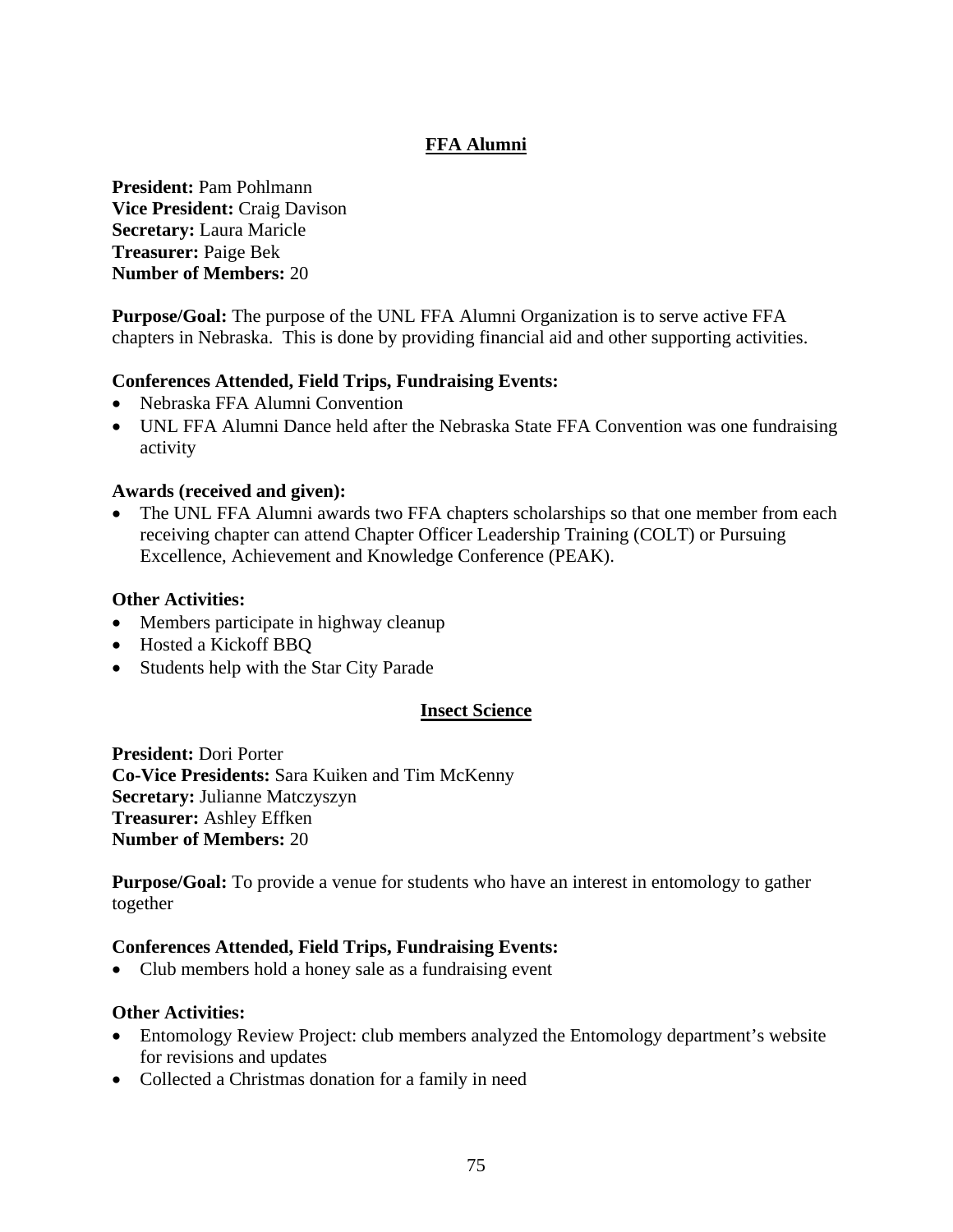### **National Agri-Marketing Association (NAMA)**

**President:** Melissa Williams **VP-Marketing:** Janae Althouse **VP Communications/Membership:** Michael Hauger **VP Fundraising/Treasurer:** Dave Panko **Secretary/Annual Report Coordinator:** Bonnie Hassler **Program Co-Chairs:** Ryan Eckstein and Kelly Scribner **Promotions Chair:** Andrea Seidel **Careers Chair:** Kellen Meyer **Web Communications Chair:** Laura Witte **Number of Members: 22 active members** 

**Purpose/Goal:** The National Agri-Marketing Association allows students to begin their careers in agribusiness. Members are better able to market themselves in the industry through networking and developing communication, marketing and leadership skills.

### **Conferences Attended, Field Trips, Fundraising Events:**

- National Agri-Marketing Association National Convention in Dallas, Texas, April 11-13, 2007.
- Toured Tractor Supply Company in Lincoln, NE.
- Traveled to make marketing presentation to Swanson Russell & Associates (Lincoln, NE) as well as Golden Harvest (Waterloo, NE).
- Staffed the John Deere booth and distributed surveys at Husker Harvest Days as fundraisers.
- Sold NAMA polo shirts to the Midland Professional NAMA Chapter for fundraising.

### **Awards (received and given):**

- Received the Outstanding Chapter Award for 3rd consecutive year
- Received the Chapter Management Award
- 3 members earned scholarships at the NAMA National Convention

### **Other Activities:**

- Attended Midlands NAMA Professional Chapter meetings
- Mentoring program for students to shadow professionals in marketing
- Marketing Project
- Volunteer at the fall semester blood drive as well as the CASNR blood drive
- Held "Got Work" Fall and Spring Sessions—professionals served on a discussion panel and conducted mock interviews
- Held club socials: bowling in the fall and a BBO in the spring
- Community Cleanup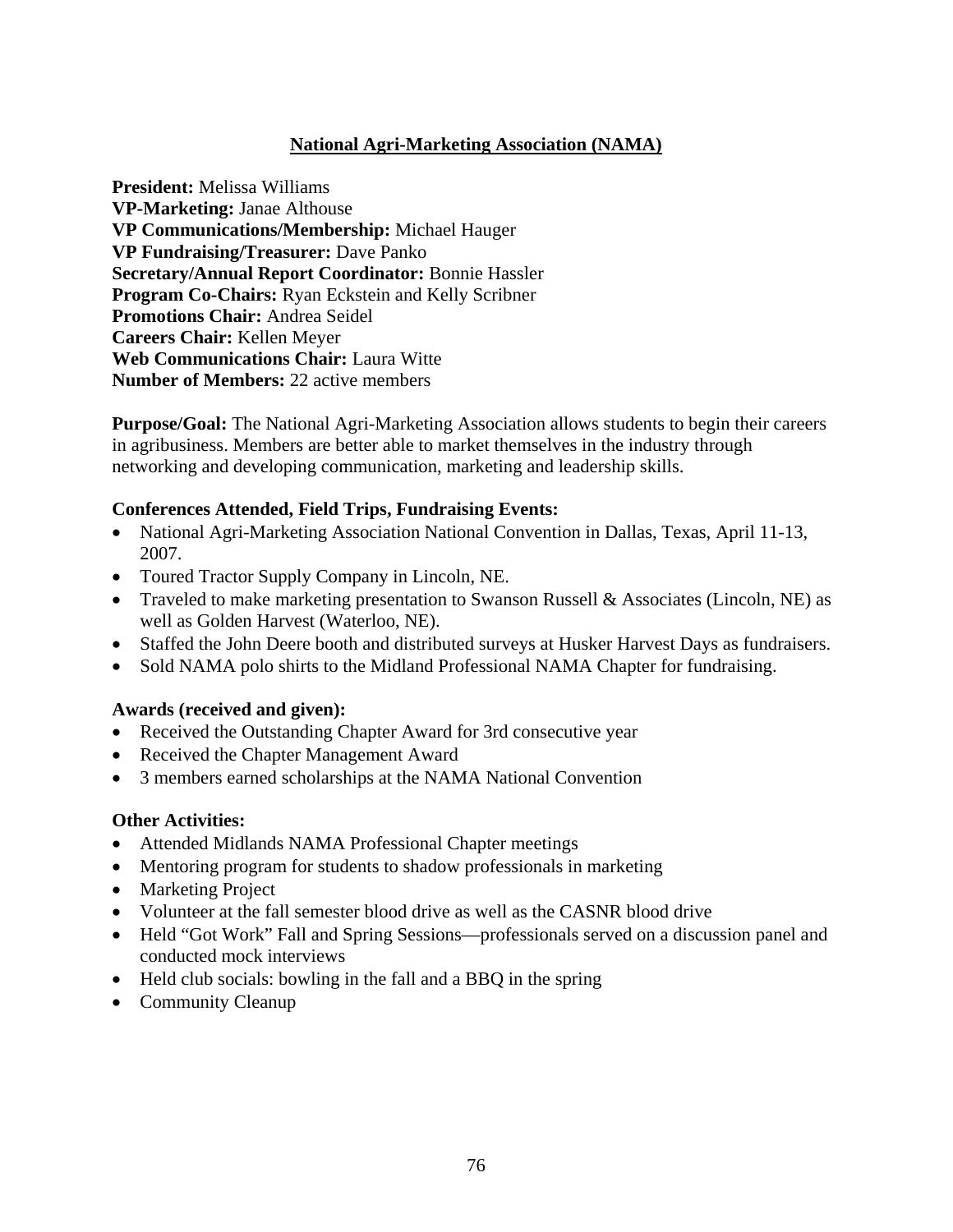### **Professional Golf Management Club**

**President:** Brett Morgan **Vice President:** Josh White **Secretary: Carly Froehlich Treasurer:** Jason Harrell **Merchandising Chair:** Brad Cloke **Number of Members:** 100

**Purpose/Goal:** The purpose of the club is to get all of the Professional Golf Management Students more involved in the program and teach them more about the industry. This is done by bringing in featured guest speakers to our monthly meetings.

### **Conferences Attended, Field Trips, Fundraising Events:**

- Attended the Callaway Leadership Conference
- Club members attended the PGA Fall Expo and the PGA Merchandise Show

### **Awards (received and given):**

- 35 scholarships were awarded to students for their GPA
- 17 students passed the Level 2 Checkpoint
- 29 students passed the Level 1 Checkpoint

### **Other Activities:**

• Members participated in 12 golf tournaments from January to July 2007

### **UNL Rodeo Association**

**President:** Jessie Bauman **Vice President:** Josie Waterbury **Secretary:** Nick Easterly **Treasurer:** Amy Bell **Public Relations:** Brynn Husk **Social Chairs:** Jason Kepler and Krista Holstein **Adviser:** Sue Voss **Number of Members:** 40

**Purpose/Goal:** The mission of the UNL Rodeo Association is to promote the sport of rodeo within, as well as beyond, the arena, encourage a higher level of scholastic achievement, preserve our western heritage and maintain the highest regard for livestock.

### **Conferences Attended, Field Trips, Fundraising Events:**

- Rodeo Association members attended 10 rodeos within the Great Plains Region.
- Members assisted with local PRCA rodeos as a fundraising project.
- Students also worked at NU baseball games to raise money.

### **Other Activities:**

• Annual UNL Rodeo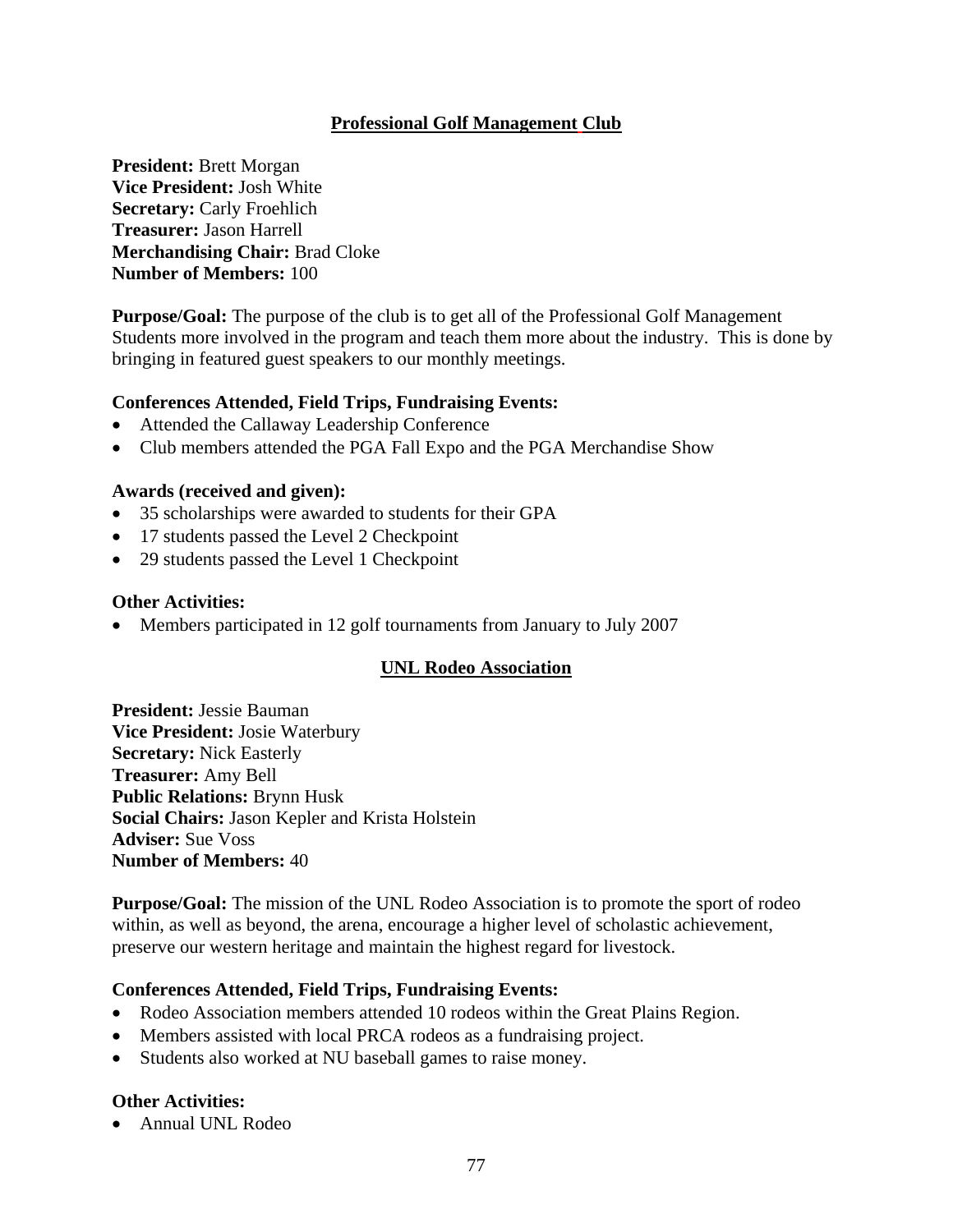### **UNL Wildlife Club**

**President:** Jason Thiele **Vice President:** Aaron Hildreth **Secretary:** Elyse Watson **Treasurer:** Lars Anderson **Public Relations:** Colleen Zajac and Brittany Horst **Number of Members:** 22

**Purpose/Goal:** The purpose of the UNL Wildlife Club is to:

- Provide guidance and further knowledge about specific wildlife.
- Promote and stimulate interest in wildlife.
- Provide cultural and social development of members.
- Provide opportunities in leadership.
- Increase cooperation with organizations concerned with wildlife.
- Acquaint interested students and faculty members with the wildlife field.

### **Conferences Attended, Field Trips, Fundraising Events:**

- Nebraska TWS (The Wildlife Society) Meeting
- Nebraska State Habitat Meeting
- 2007 Western States Student Wildlife Conference
- 2007 Wildlife Damage Management Conference
- National Wildlife Turkey Federation Youth Event
- Toured Guenter and Johanna Schwerdtle land
- Electroshocking at Branched Oak Lake
- Morrill Hall Cliff Hollestelle art exhibit
- Survival Skills Workshop
- Niobrara Canoe Trip
- Camping Trip
- Fundraising events included a silent auction for student art work, a banquet, and t-shirt sales.

### **Awards (received and given):**

- Outstanding service and philanthropy award (CASNR Week)
- Animal Behavior Skit Contest Winner (2007 Student Wildlife Conclave)

### **Other Activities:**

- Taught Hunter Education and Bow Hunter Education classes.
- Members volunteered at the Big Red Road Show.
- Members also volunteered at a Deer Check Station with the Nebraska Game and Parks **Commission**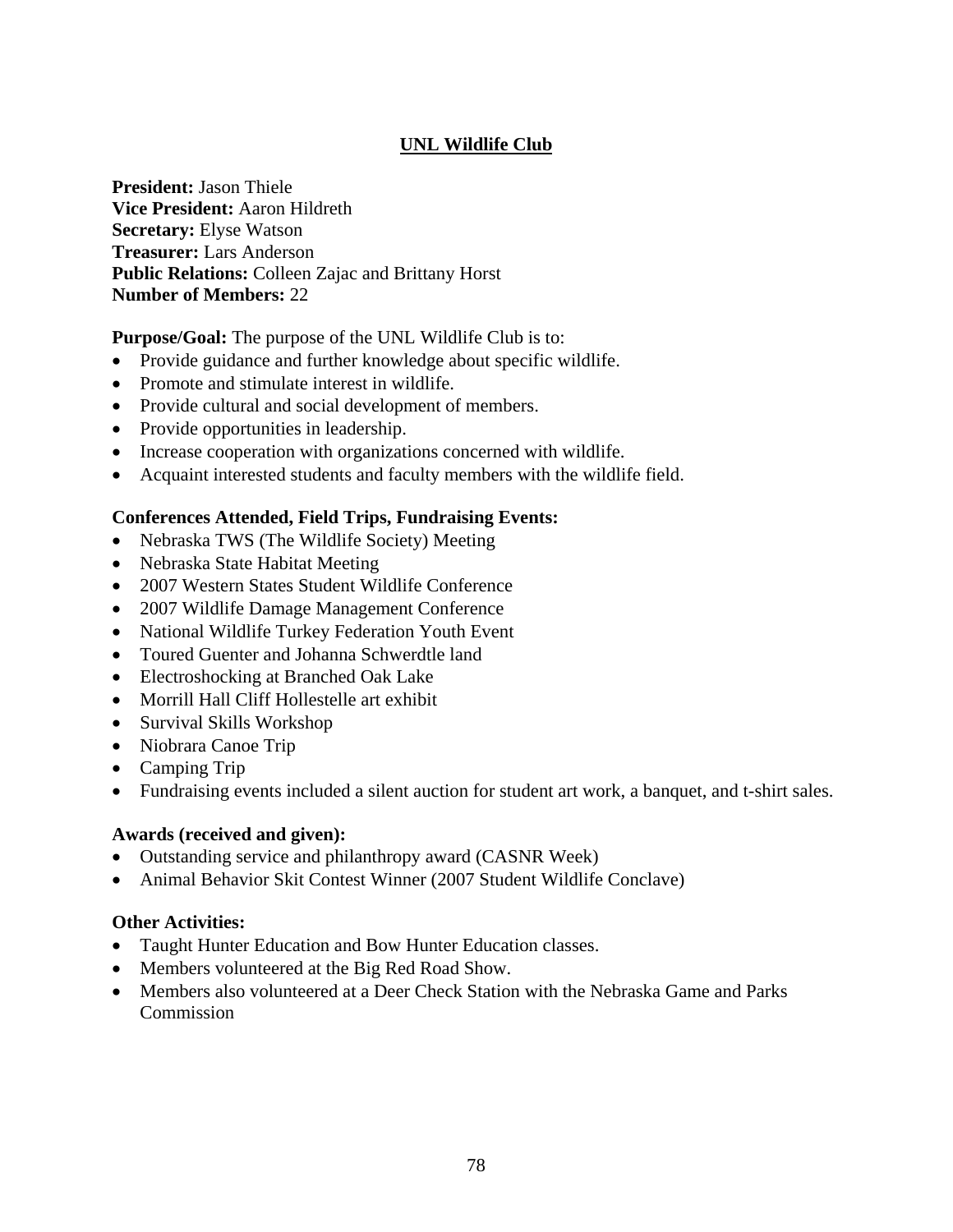### **CHANCELLOR'S SCHOLARS**

Students honored as Chancellor's Scholars have earned A's on all of their graded work at the University of Nebraska-Lincoln and all other post-secondary institutions attended by the student during his or her academic career. At least 42 hours must have been earned at the University of Nebraska-Lincoln.

Nicholas Andrew Tomsen

### **SUPERIOR SCHOLARS**

Students honored as Superior Scholars are graduating seniors who have attained a standing in the upper three percent of their college or have been on the honors list since matriculation as freshmen. These students must have completed at least 42 hours at UNL. Because these students have not maintained all A's in courses taken at other post-secondary institutions, they do not appear on the Chancellor's Scholars list.

Laurence Eugene Ballard Billy Bob Laun, II Jessica Danielle Ritter Nathan Alan Brabec Sarah Jean Mack Sandra Kay Schaeffer Todd James Burda Craig Stephen Marsh Sara Beth Schuessler Jeffry Robert Faimon Carolyn Rose Meyer Rebecca Marie Small Elizabeth M Farrow Drew Tyler Miller Stephanie Alice Swearngin Jeanine Louise Frey Ross Andrew Miller Abby Leigh Van Hoef Jennafer Marie Glaesemann Natsuki Nagashima Josie Ann Waterbury Kaylene Ann Harms Kurt David Petersen Rachael Marlin Wells Matthew Charles Hibberd Jessica Ruth Peterson Hiroko Yoshida Sarah Lynn Joy Justin Daniel Pieper

Ann Elisabeth Dvorak Morgan Jean McGowan Christopher Lawrence Skrdla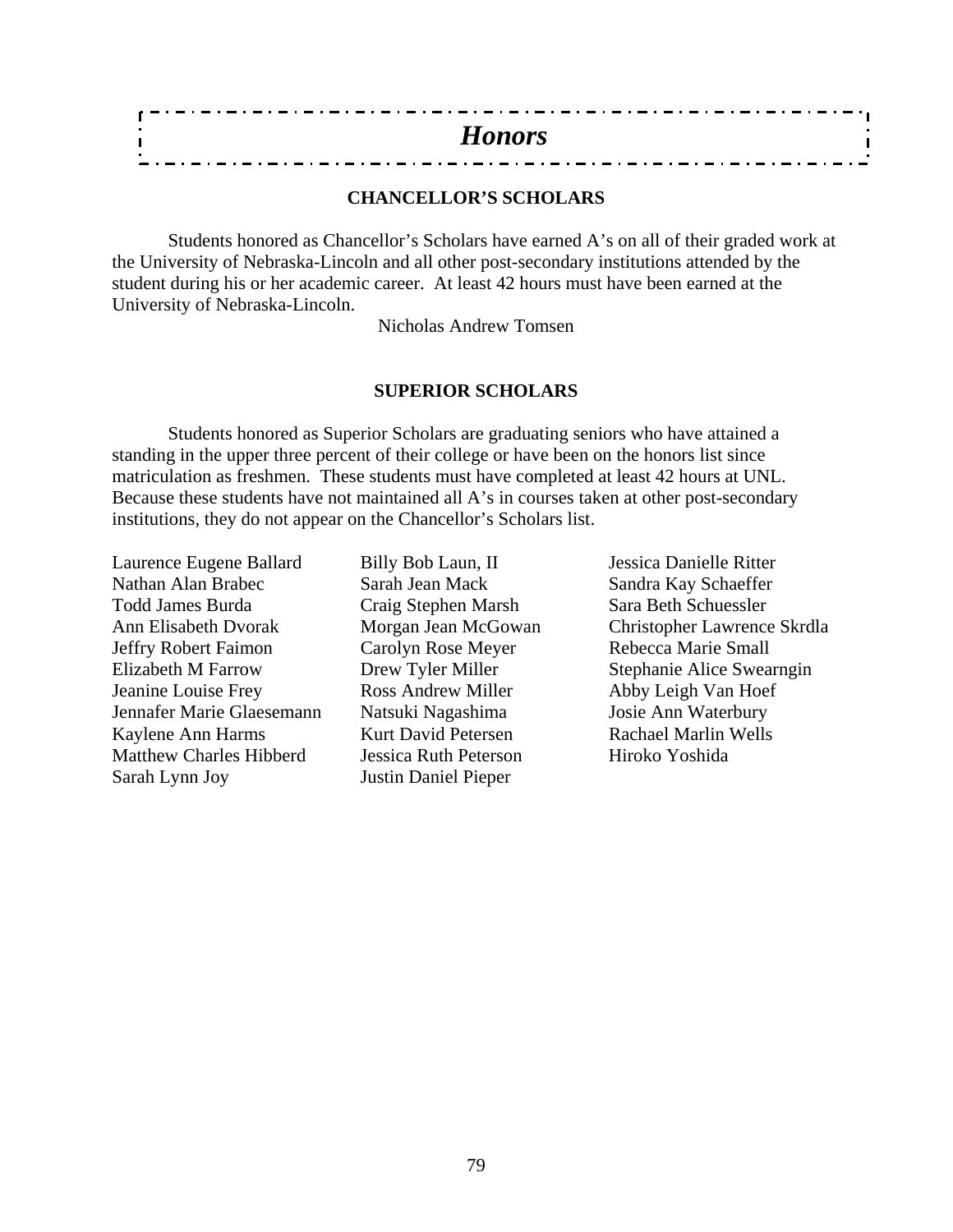### **4.0 HIGH SCHOLARS**

 Students recognized as 4.0 High Scholars have earned all A's in their course work at the University of Nebraska-Lincoln. Honored juniors and seniors must have completed 42 hours at UNL, sophomores 28 hours and freshmen 12 hours. Freshmen, sophomore and junior students must have completed 12 hours during the first semester. Seniors must have completed nine hours.

### **Freshmen**

Craig Alan Davidson Cassandra Rebecca Krueger Patrick Edward Moser Daniel Gretzky Frank Stephanie Marie Laudenklos Tom Joseph O'Brien Megan Marie Hiatt Allison Kathryn Kay Leimer Alexander James Wolf

| Ethan Thomas Jensen                                                  | Andrew Lim                                                            |                          |
|----------------------------------------------------------------------|-----------------------------------------------------------------------|--------------------------|
|                                                                      | <b>Sophomores</b>                                                     |                          |
| Mark Alan Halstead<br><b>Ryan Scott Hassebrook</b>                   | Lindsey Alicia Hofman<br><b>Brian Richard Petersen</b>                | Tessa Jane Porter        |
|                                                                      | <b>Juniors</b>                                                        |                          |
| Danita Jeane Curtiss<br>Melanie Lynn Downs<br>Nicholas John Easterly | Kristina JoAnn Hubbard<br>Jonathan Michael Jacobs<br>Mikki Jo Schmidt | <b>Jason Paul Thiele</b> |
|                                                                      | <b>Seniors</b>                                                        |                          |

Casey Richard Cain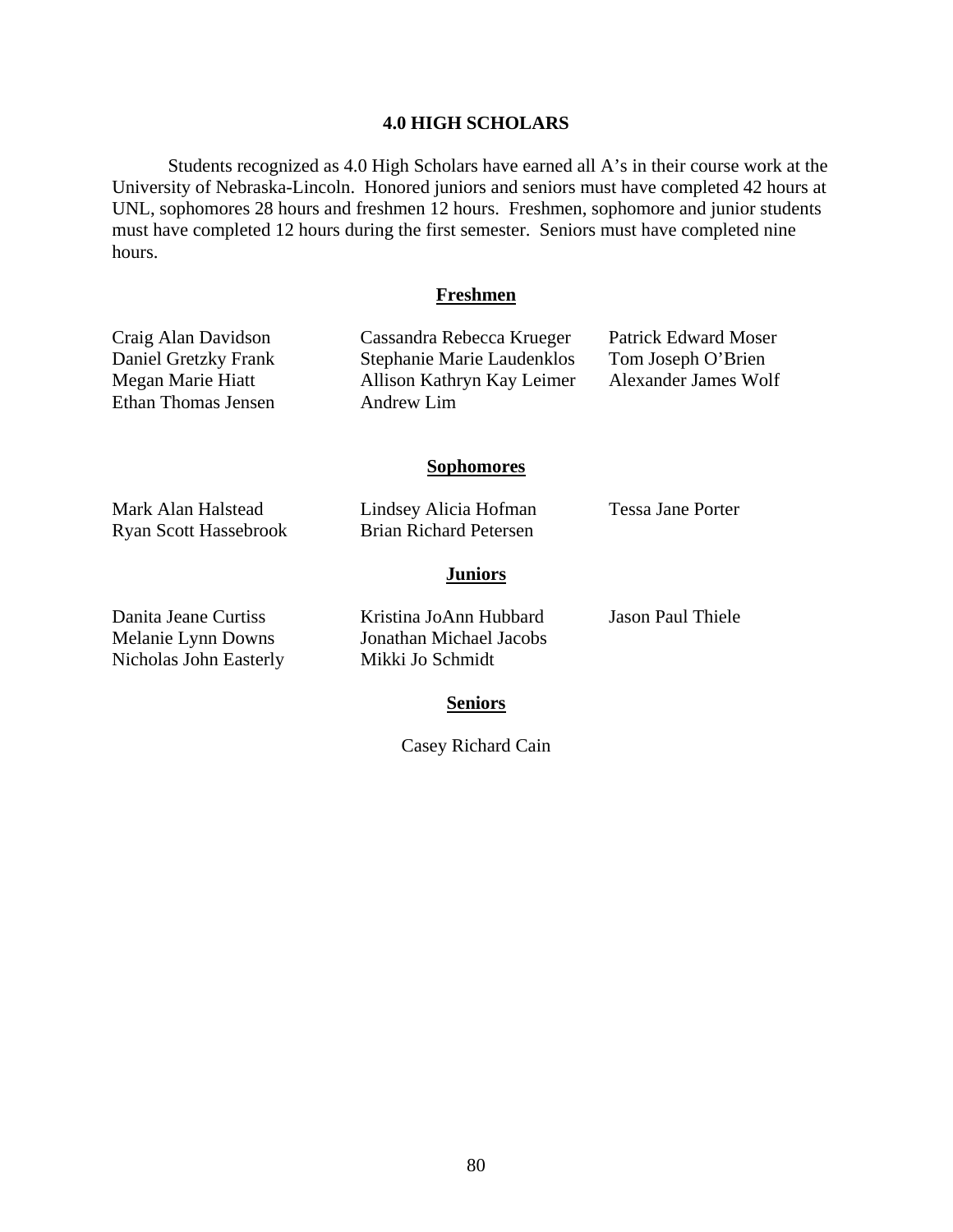### **HIGH SCHOLARS**

 Students recognized as High Scholars have a cumulative grade point average of 3.6 or higher.

### **Freshmen**

Aaron Paul Andersen Katherine Marie Koch Ransom D. Sitz Melanie D. Cofer Maria June Lewis Bryce Andrew Smith Tyler William Gansebom Laura Kathleen Maricle Owen Thomas Stuckey Anna Rochelle Geis Michael Dale Riese Stephanie Ray Turner Reesa Michelle Hoffschneider Kayla Dawn Rubenthaler Colleen M. Zajac Maggie Mae Holub Asia L. Sabatka

Jacob Frank Hoxmeier Pamela Gail Pohlmann

Alex Evan Brandes Rebecca Marie Heilman Kalee Amanda Olson Andrew Dean Casper Landon L. Heinrichs Landon Lee Pierce Julianne Joyce Catlin Steven Russell Howser Tara Renae Ruenholl Justin Derek Cech Kathryn Amanda Kasten Michelle Marie Ryun Kelly Shawn Corman Aaron John Kavan Andrea Kay Schwarz Meredith Ann Cruse Naoko Kobayashi William Charles Score Nicholas Edward Dobesh Krystal Renee Large Tyler Glen Smith Ashley Suzanne Effken Malori Mae Marotz Mitchell Dennis Stamm Steven Walter Fleer Nicholas Adam Molacek Jesse Charles Starostka

Rishi Batra AriAnna Corinne Goldstein Alexander Edward Lush Wes James Cammack Chad Maxwell Hall Karla Glyn McKilligan Jamie Lee Eggerss Tyler James Hughes Kyle Richard Perry Jacob R. Geis Laura Maureen Joy Anthony Joseph Roubal Phillip Reed Goering Karoline Marie Kastanek Jason Michael Warner

**Sophomores**

### **Juniors**

Joshua Joseph Bies Kelly Lynn Kappen Adam Paul Pohlmeier Austin Joe Bontrager Amanda Marie Kastanek Yukiho Shinagawa Dirk Benedict Burken Scott Allen Kindle Rebecca Lynn Sikes Kathryn Ann Cockerill Thomas Dean Krohn Tara Marie Somer Lauren Marie Gemar Andrew James McLaughlin Jeffrey Clarke Songster Julie Ann George Jessica Lynn Milby Joshua David VanDeWalle Joshua James Germer Philip Carl Mueller Richard D. Wilson Scott Morris Harter Jami Jo Olson Jessie Rose Winter

### **Seniors**

Cole Andrew Anderson Kurtis Raymond Harms Branden Sean O'Hare Brett Michael Grabowski Jonathan Paul Niebuhr Eric Thomas Williams

Joseph Jay Canny Trevor James Hefley Magdalen Diane Peitzmeier

Colby Michael Gardine Isaac Ivan Mortensen Lauren Christine Mae Taylor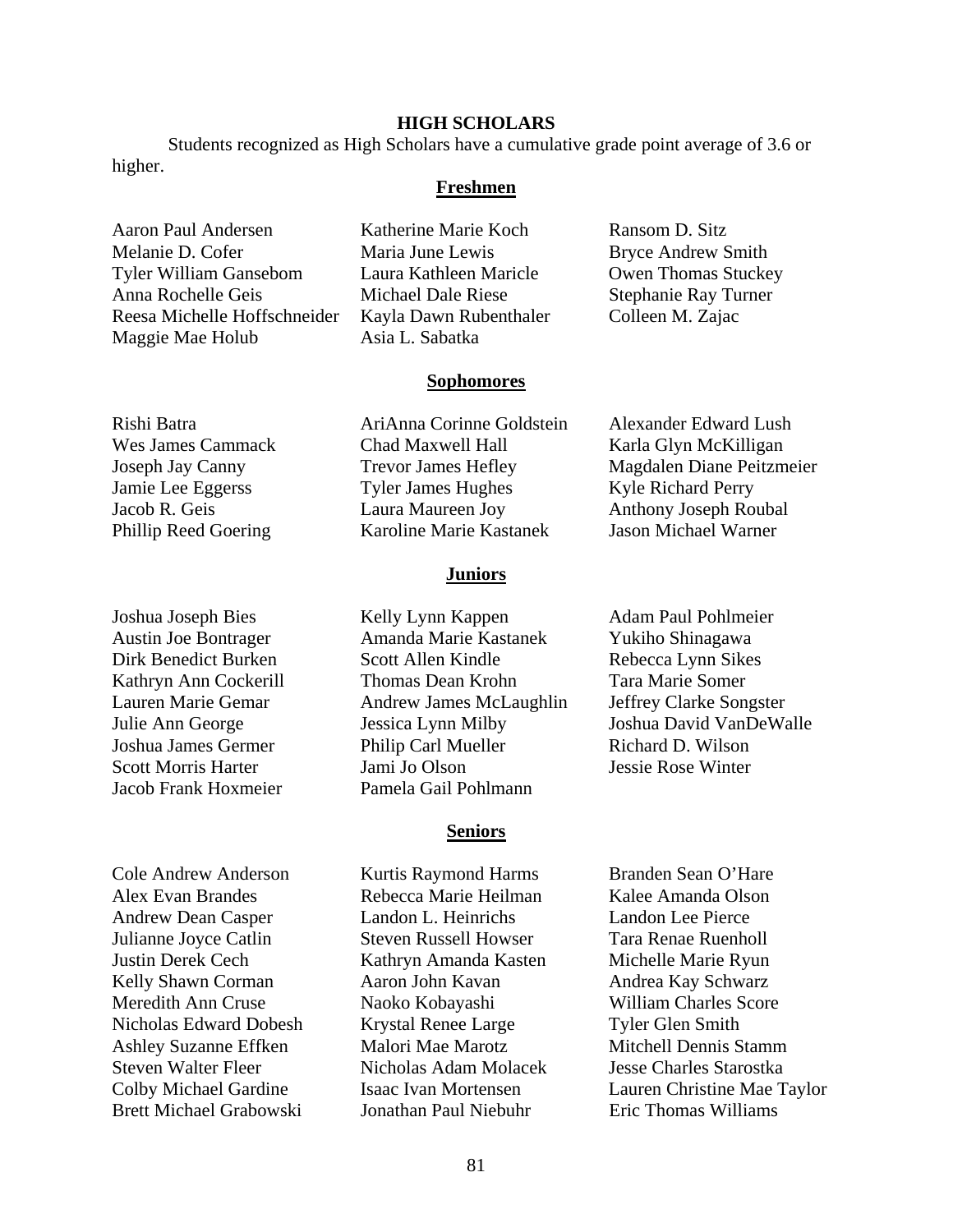### **ALPHA ZETA HONORARY FRATERNITY**

 Alpha Zeta is an honorary and professional fraternity of men and women whose educational objectives and/or careers are related to the field of agriculture. Founded at The Ohio State University on November 4, 1897, it is the oldest fraternal organization in agriculture. One objective of the Fraternity is to develop leadership, fellowship and character among its student members. Academics, leadership and character continue to be the criteria used to determine student eligibility to join Alpha Zeta.

### **2006-2007 Alpha Zeta Members**

| Elizabeth Allan        | <b>Lindsey Horner</b>    | Chandra Ruff           |
|------------------------|--------------------------|------------------------|
| Janae Althouse         | Jennifer Horst           | Sandra Schaeffer       |
| Pei Tze Ang            | Kristina Hubbard         | Jeffrey Schroeder      |
| <b>Michael Bartels</b> | <b>Brynn Husk</b>        | Andrea Schwarz         |
| <b>Ashley Batie</b>    | Elizabeth Killinger      | Erin Siefken           |
| Stephanie Blum         | Jill Klepper             | <b>Zachary Siel</b>    |
| <b>Alex Brandes</b>    | <b>Brian Krienke</b>     | <b>Kenneth Simons</b>  |
| Karl Brauer            | <b>Andrew Langemeier</b> | Rebecca Small          |
| Kurtis Brauer          | Amy Lathrop              | Jackelyn Snyder        |
| <b>Briana Brooks</b>   | <b>Ryan Legge</b>        | <b>Mitchell Stamm</b>  |
| Casey Cain             | Derrick Leyden           | <b>Jesse Starostka</b> |
| <b>Joseph Canny</b>    | Laura Maricle            | Sara Stepan            |
| <b>Justin Cech</b>     | Malori Marotz            | Natalie Sukup          |
| Kelly Corman           | <b>Theodoric Mattes</b>  | Lauren Taylor          |
| <b>Quentin Dailey</b>  | <b>Timothy Mattson</b>   | Melissa Thompson       |
| Laura Demmel           | Abby McCracken           | Laura Thornton         |
| Nicholas Dobesh        | <b>Ross Mehaffey</b>     | <b>Patrick Trout</b>   |
| <b>Jay Foland</b>      | <b>Heather Mitchell</b>  | Amy Trutna             |
| Anna Foley             | <b>Isaac Mortensen</b>   | <b>Jason Vencalek</b>  |
| Katie Franson          | <b>Justin Perry</b>      | Ian Vice               |
| Jenna Giangarra        | <b>Kyle Perry</b>        | <b>Stacey Vlasin</b>   |
| Mollie Grim            | <b>Lanae Pierson</b>     | Joshua VanDeWalle      |
| Kaylene Harms          | Pamela Pohlmann          | <b>Brandy Wagner</b>   |
| <b>Kurtis Harms</b>    | Dori Porter              | <b>Grant Wallace</b>   |
| Ryan Hassebrook        | Crystal Ramm             | <b>Jason Warner</b>    |
| <b>Bonnie Hassler</b>  | <b>Rachel Reuss</b>      | Josie Waterbury        |
| Kaho Hayashi           | <b>Michael Riese</b>     | Melissa Williams       |
| Rebecca Heilman        | <b>Brittney Riley</b>    | Jessie Winter          |
| <b>Matthew Hibberd</b> | <b>Jessica Ritter</b>    | Jonathan Young         |
| Johnathan Hladik       | Benjamin Robinson        | <b>Richard Zbasnik</b> |
| Krista Holstein        | <b>Anthony Roubal</b>    |                        |
| Maggie Holub           | <b>Tyler Ruf</b>         |                        |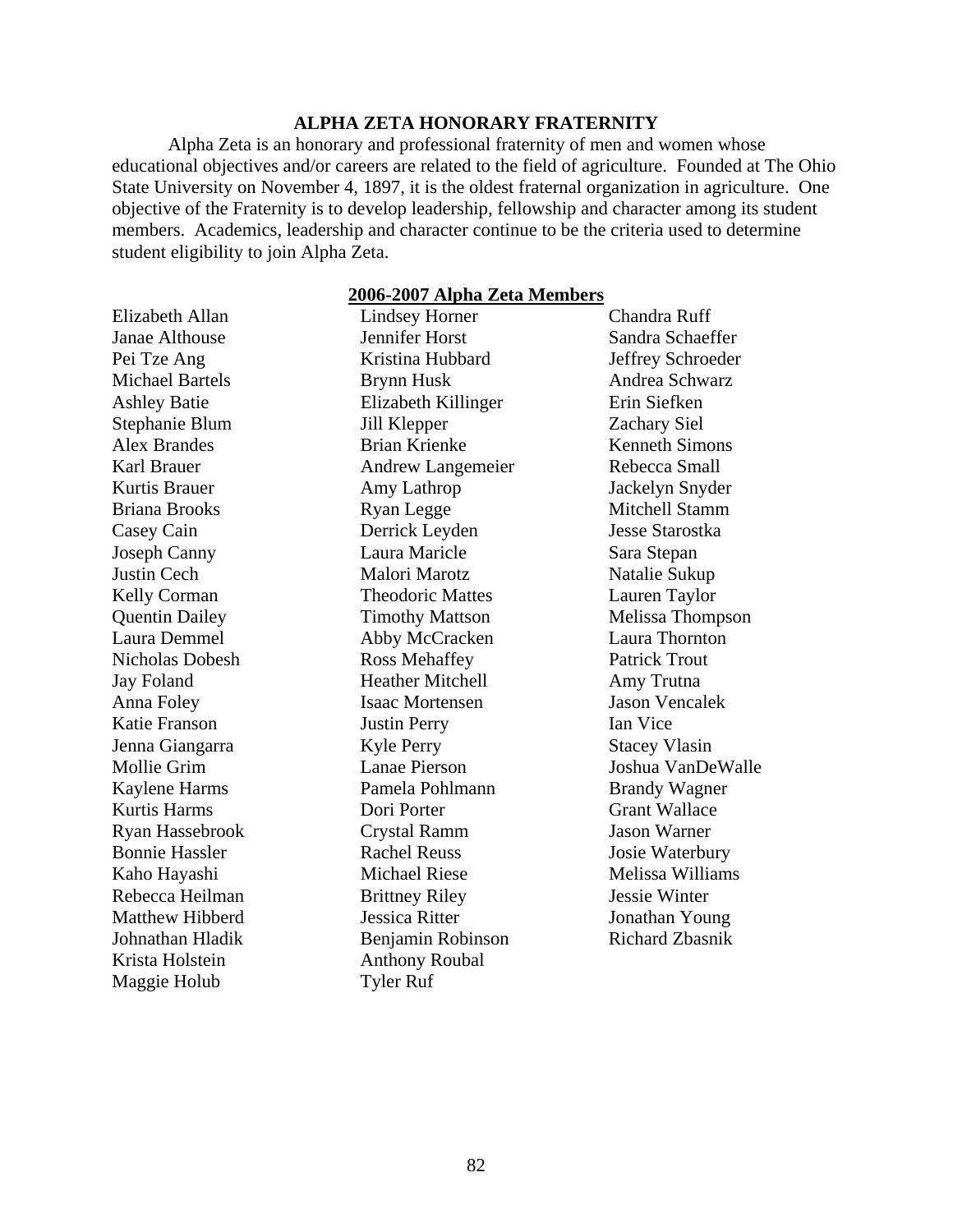| <b>Dean's List</b>                                                          |  |
|-----------------------------------------------------------------------------|--|
|                                                                             |  |
| _ . _ . _ . _ . _ . _ . _ . _ . _<br>- . - . - . - . - . - . - . -<br>- - - |  |

 Each semester, students having a minimum of 12 semester graded hours with a minimum grade point average of 3.75 or above are eligible for the Dean's List. (\*student received a 4.0)

**Fall 2006**

Levi Marcus Adam Aaron Lee Alai Aaron Paul Andersen Cole Andrew Anderson Lars Carl Anderson Pei Tze Ang Michael David Bartels Rishi Batra \* Joshua Joseph Bies Stephanie Elizabeth Blum Trenton Tyler Bohling Austin Joe Bontrager \* Keith William Borer Jordan Earl Brabec \* Alex Evan Brandes \* Brenda Christine Brassill Adam William Breitenfeldt Stephanie Lee Carver Bryant Todd James Burda Dirk Benedict Burken \* Casey Richard Cain \* Wes James Cammack Joseph Jay Canny Andrew Dean Casper Julianne Joyce Catlin Mark Dean Christenson Kathryn Ann Cockerill \* Melanie D. Cofer Jessica Lynn Crnkovich \* Danita Jeane Curtiss \* Craig Alan Davidson \* Laura Ruth Demmel Melanie Lynn Downs \* Ann Elisabeth Dvorak \* Nicholas John Easterly \* Ashley Suzanne Effken Jeffry Robert Faimon Elizabeth M Farrow \* Adam Bradley Flaugh Steven Walter Fleer

Anna Joy Foley \* Daniel Gretzky Frank \* Jeanine Louise Frey \* Tyler William Gansebom Colby Michael Gardine \* Anna Rochelle Geis Julie Ann George Joshua James Germer Jennafer Marie Glaesemann \* Phillip Reed Goering \* Jillian Marie Goetz AriAnna Corinne Goldstein Dustin Lee Greene William Michael Greene Chad Maxwell Hall Mark Alan Halstead \* Kaylene Ann Harms \* Scott Morris Harter Ryan Scott Hassebrook \* Trevor James Hefley \* Rebecca Marie Heilman Landon L. Heinrichs Megan Marie Hiatt \* Matthew Charles Hibberd \* Andrew Thomas Hibbert \* Aaron Michael Hildreth Johnathan James Hladik Reesa Michelle Hoffschneider Lindsey Alicia Hofman \* Maggie Mae Holub Steven Russell Howser \* Jacob Frank Hoxmeier Kristina JoAnn Hubbard \* Tyler James Hughes \* Minako Ishibashi Jonathan Michael Jacobs \* Brian Vantine James Ethan Thomas Jensen \* Jacob Andrew Johnson

Laura Maureen Joy Steven James Kaiser Jamison John Kaliff \* Jared Daniel Kalin Kelly Lynn Kappen \* Amanda Marie Kastanek \* Karoline Marie Kastanek Kathryn Amanda Kasten \* Aaron John Kavan Russell John Kavan Kelsey Leigh Kerwin Scott Allen Kindle Vicente Paul Knight Gregory Andrew Knudsen Katherine Marie Koch Ryan David Koopmans \* Brian Theodore Krienke \* Thomas Dean Krohn \* Cassandra Rebecca Krueger \* Shantille Genae Kruse Olivia Marie Kunzman Krystal Renee Large Amy Kristine Lathrop Stephanie Marie Laudenklos \* Jonathan Paul Lechtenberg Ellen Elaine Leibbrandt Allison Kathryn Kay Leimer \* Maria June Lewis Andrew Lim \* Sheu Lih Lim Alexander Edward Lush Sarah Jean Mack \* Jason Charles Macrander Laura Kathleen Maricle Malori Mae Marotz Craig Stephen Marsh Anthony Michael Marshall \* Barbara Erin Mayor Karla Glyn McKilligan Andrew James McLaughlin \*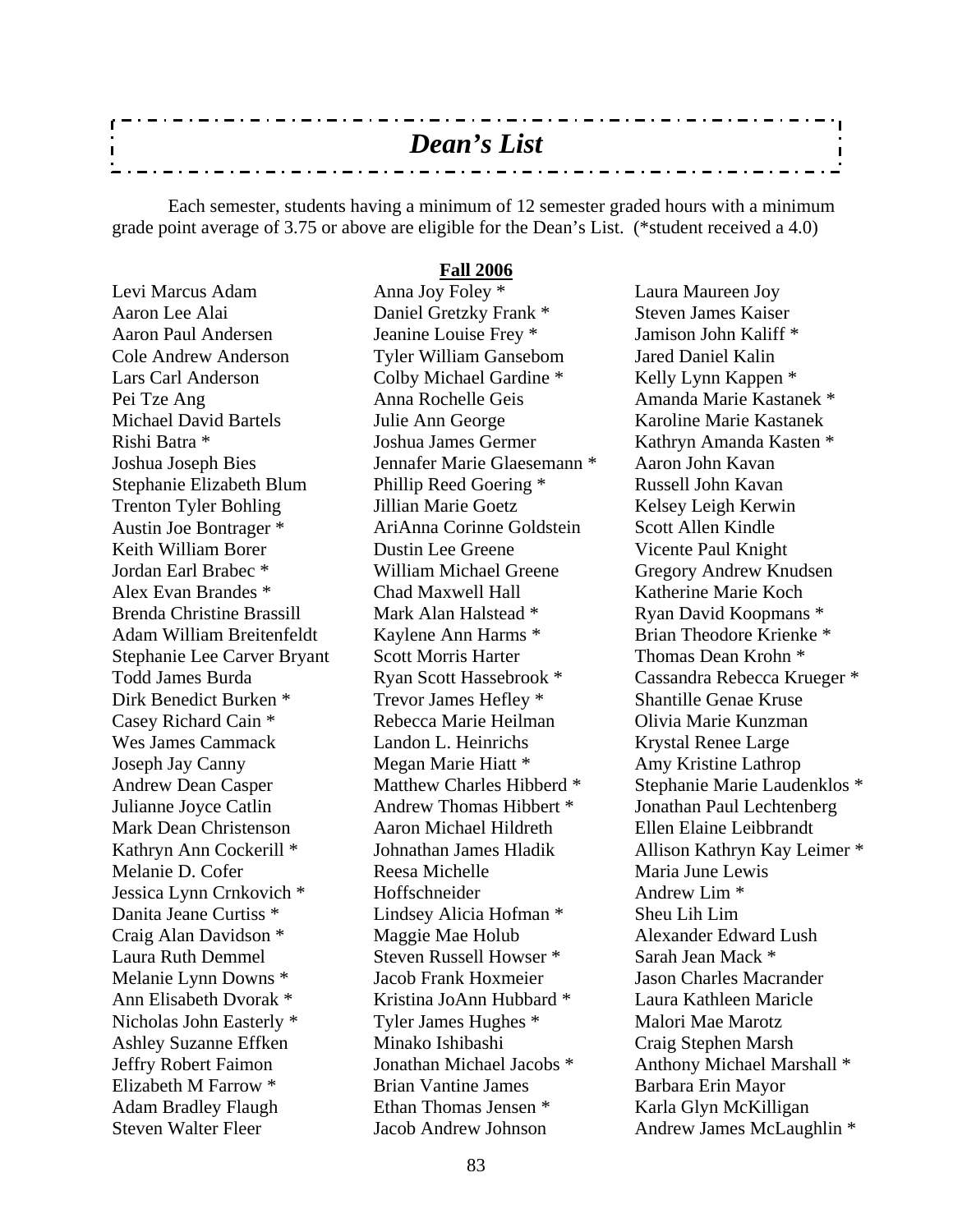Carolyn Rose Meyer \* Jessica Lynn Milby Drew Tyler Miller Ross Andrew Miller \* Patrick Edward Moser \* Philip Carl Mueller Natsuki Nagashima Truc Thanh Nguyen Jonathan Paul Niebuhr Mitchell John Novacek \* Tom Joseph O' Brien \* Andrew Ross O' Neill Daniel Philip Olsen \* Jami Jo Olson \* Kalee Amanda Olson \* Kee Yang Ong \* Mitchell Douglas Ostgren Kristin Lee Pedersen Kyle Richard Perry Brian Richard Petersen \* Kurt David Petersen Justin Daniel Pieper Landon Lee Pierce \* Pamela Gail Pohlmann \* Adam Paul Pohlmeier

Tessa Jane Porter \* Rachel L. Ptacek Crystal Mae Ramm Krista Joy Rasmussen Michael Dale Riese Anthony Joseph Roubal Kayla Dawn Rubenthaler Adam Dwayne Rupe Michelle Marie Ryun \* Jason Tranter Saas Asia L. Sabatka Sean Edward Salvati Sandra Kay Schaeffer \* Jordan Lee Schlake Sara Beth Schuessler Andrea Kay Schwarz \* William Charles Score Rebecca Lynn Sikes Ransom D. Sitz Tara Marie Somer \* Jeffrey Clarke Songster \* Robyn Britt Sorensen Whitney Ann Sprout \* Mitchell Dennis Stamm \* Jesse Charles Starostka \*

Micah Robert Steinbrink Deanna Helen Stockdill Becca Linn Striman Owen Thomas Stuckey Lauren Christine Mae Taylor \* Lauren Elizabeth Thacker-Lynn Jason Paul Thiele \* Philip Neill Thrailkill Kyle Mitchell Tonniges Douglas Ray Triplett \* Stephanie Ray Turner \* Abby Leigh Van Hoef Kolby Larry Van Newkirk Joshua David VanDeWalle \* Jason Michael Warner Josie Ann Waterbury \* Gareth Reed Welke Eric Thomas Williams Jessie Rose Winter Alexander James Wolf \* Daniel Joseph Woodbury Jennifer Joan Woods Hiroko Yoshida Colleen M. Zajac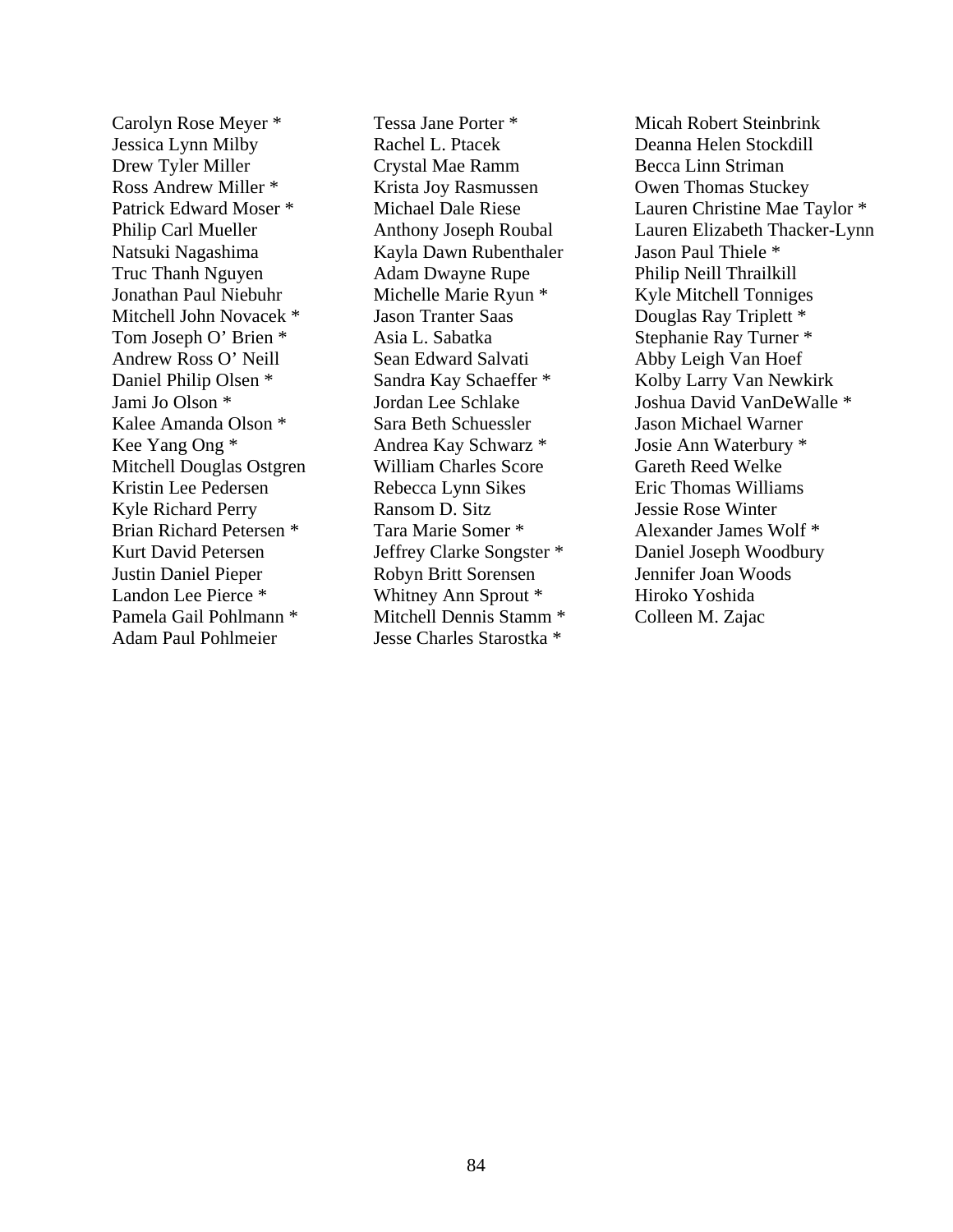Aaron Lee Alai Lacy Lorraine Anderson \* Lars Carl Anderson Brandon Irvin Arens Nicholas James Baker Michael David Bates Rishi Batra Steven Lawrence Beckman Paige Anne Bek \* Ashley Marie Benes Joshua Joseph Bies Aaron James Blank Cole Thomas Blomendahl Stephanie Elizabeth Blum \* Austin Joe Bontrager Justin Alan Brandt \* Crystal Dale Bryan Stephanie Lee Carver Bryant Robert Keith Bundy Todd James Burda Dirk Benedict Burken Casey Richard Cain \* Joseph Jay Canny Zachary Adam Carlson Justin Derek Cech Sin Yee Chia James Scott Christoffersen Kristen Michelle Cochran Kathryn Ann Cockerill \* Melanie D. Cofer Kelly Shawn Corman \* Matthew Paul Crotty Danita Jeane Curtiss \* Laura Ruth Demmel Savannah Kay Didier Aaron James Dinklage John Raymond Dinneen Annie Jean Doerr Katheryn Rae Douville Melanie Lynn Downs \* Lucas Keith Drvol Nicholas John Easterly Ayako Ebata Christopher Michael Ecklun Sonny R. Fankhauser Elizabeth Marie Farrow \* Adam Bradley Flaugh

### **Spring 2007**

Steven Walter Fleer Anna Joy Foley Daniel Gretzky Frank \* Andrew George Frankforter Mary Franks Jeanine Louise Frey \* Andrew Ross Fullerton Andrew James Furman Jacob Laux Gabig Colby Michael Gardine Gary Gunnar Garms \* Anna Rochelle Geis Jacob R. Geis Lauren Marie Gemar \* Bryce Mark Gerlach \* Joshua James Germer \* Phillip Reed Goering \* Jillian Marie Goetz Stefanie Anne Graff William Michael Greene Sarah Elizabeth Grimm Garrett Lee Gustafson Chad Maxwell Hall \* Mark Alan Halstead \* Erica Elizabeth Harms Kaylene Ann Harms \* Kurtis Raymond Harms Bailey Anne Harris \* Ryan Scott Hassebrook \* Melissa Jean Heberer \* Trevor James Hefley \* Megan Marie Hiatt \* Andrew Thomas Hibbert \* Johnathan James Hladik Reesa Michelle Hoffschneider Lindsey Alicia Hofman \* Joseph Blake Holoubek \* Maggie Mae Holub Steven Russell Howser Kristina JoAnn Hubbard \* Tyler James Hughes \* Jason Matthew Hustedt Minako Ishibashi \* Jonathan Michael Jacobs \* Derek Mark Jagels Samantha Marie Janousek

Ethan Thomas Jensen \* Jenika Louise Frances Johnson \* Laura Maureen Joy \* Jamison John Kaliff Jared Daniel Kalin Kelly Lynn Kappen \* Amanda Marie Kastanek Karoline Marie Kastanek Kathryn Amanda Kasten Aaron John Kavan Russell John Kavan Andrew Ryan Keck Joseph Edmund Kent Nathan Michael Kershner Scott Allen Kindle Allyn Joseph Knobbe Gregory Andrew Knudsen \* Katherine Marie Koch Kevin Andrew Korus \* Brian Theodore Krienke \* Cassandra Rebecca Krueger Olivia Marie Kunzman \* Andrew Mark Langemeier Owen Franklin Lasswell Amy Kristine Lathrop \* Stephanie Marie Laudenklos \* Billy Bob, II Laun John Patrick Lazoritz Ellen Elaine Leibbrandt Allison Kathryn Kay Leimer \* Garrett Duncan Leithoff Maria June Lewis Andrew Lim Daniel Scott Long Alexander Edward Lush \* Fraser Ewan MacDonald Sarah Jean Mack \* Maria Rachel Manning Laura Kathleen Maricle \* Melissa Louise Marinovich Malori Mae Marotz Anthony Michael Marshall \* Andrew Douglas Marti Morgan Jean McGowan Karla Glyn McKilligan \* Andrew James McLaughlin \* Sheila Ann Meyer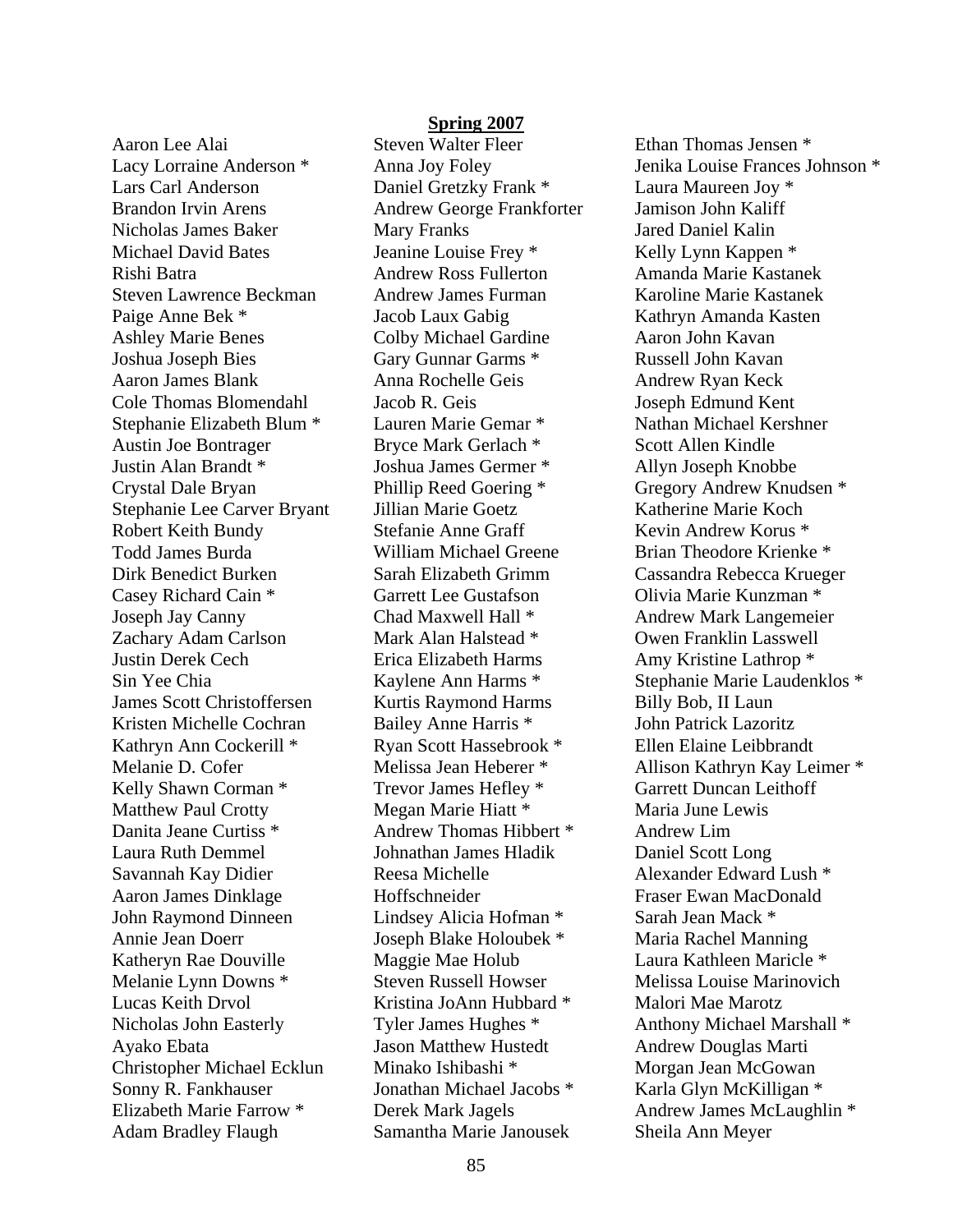Tiffany Faye Meyer \* Nicole Marie Mielak Jessica Lynn Milby \* Drew Tyler Miller \* Isaac Ivan Mortensen Dane A. Mosel Patrick Edward Moser Brian Todd Munk \* Truc Thanh Nguyen \* Trung Chi Nguyen Brent Nelson Nollette Mitchell John Novacek \* Tom Joseph O'Brien Kingsley Chiedu Okafor Jami Jo Olson \* Lindsey Ann Oltjenbruns Kee Yang Ong Mitchell Douglas Ostgren \* Kristin Lee Pedersen Magdalen Diane Peitzmeier \* Kyle Richard Perry Brian Richard Petersen Kurt David Petersen Dane Edward Peterson Nathanial Martin Phillips Adam Tyler Pinkerton Adam Paul Pohlmeier Dori Ann Porter Tessa Jane Porter \*

Rachel Leanne Ptacek Krista Joy Rasmussen Michael Wayne Rennau Jessica Danielle Ritter \* Tyler Marco Rolf Anthony Joseph Roubal \* Kayla Dawn Rubenthaler Timothy Gene Sanderson Carrie Elizabeth Schiefelbein \* Caroline Marie Schild \* Jordan Lee Schlake \* Mikki Jo Schmidt Trevor Lane Schmidt Sara Beth Schuessler Andrea Kay Schwarz Michael LeRoy Seim \* Rebecca Lynn Sikes \* Luke Joel Smedra Bryce Andrew Smith Laura Kay Snell \* Jody Kay Soester \* Tara Marie Somer \* Tracy Marie Sonderup \* Jeffrey Clarke Songster David George Splonskowski Matthew L. Stanley Jesse Charles Starostka \* Micah Robert Steinbrink Cassandra Marie Stephenson

Ashley L. Sternhagen Deanna Helen Stockdill \* Becca Linn Striman \* Rachelle Rose Struebing Tomoko Suzuki-Weyand Robert Glenn Swartzendruber II Ryan Joseph Talley Lauren Thacker-Lynn Elizabeth Jason Paul Thiele \* Douglas Ray Triplett Stephanie Ray Turner Joshua David VanDeWalle Justin Lee Vonasek \* Josie Ann Waterbury \* Rachael Marlin Wells Bryttni LaRue Westlake Anthony Albert Wilhelm Melissa Lynn Williams Richard D. Wilson \* Jessie Rose Winter \* Mallory Ann Wittstruck Alexander James Wolf \* Katelyn Nicole Wortman James Herman Wurtz Colleen M. Zajac \* Levi Jason Zehr

### **SCHOLARSHIPS AWARDED**

| Total number of scholarships given by CASNR                     | 895          |
|-----------------------------------------------------------------|--------------|
| Total number of students receiving scholarships from CASNR      | 611          |
| Total percent of students receiving awards from CASNR           | 46%          |
| Average value of CASNR Scholarships                             | \$979.07     |
| Maximum value of CASNR Scholarship                              | \$10,000.00  |
| Minimum value of CASNR Scholarship                              | \$50.00      |
| Total amount awarded through CASNR                              | \$876,272.00 |
| Total awarded through Dean's Office                             | \$624,000.00 |
| Total number of scholarships awarded through Dean's Office      | 564          |
| Total number of students receiving awards through Dean's Office | 503          |
| Total awarded through departments                               | \$252,272.00 |
| Total number of scholarships awarded through departments        | 331          |
| Total number of students receiving awards through departments   | 275          |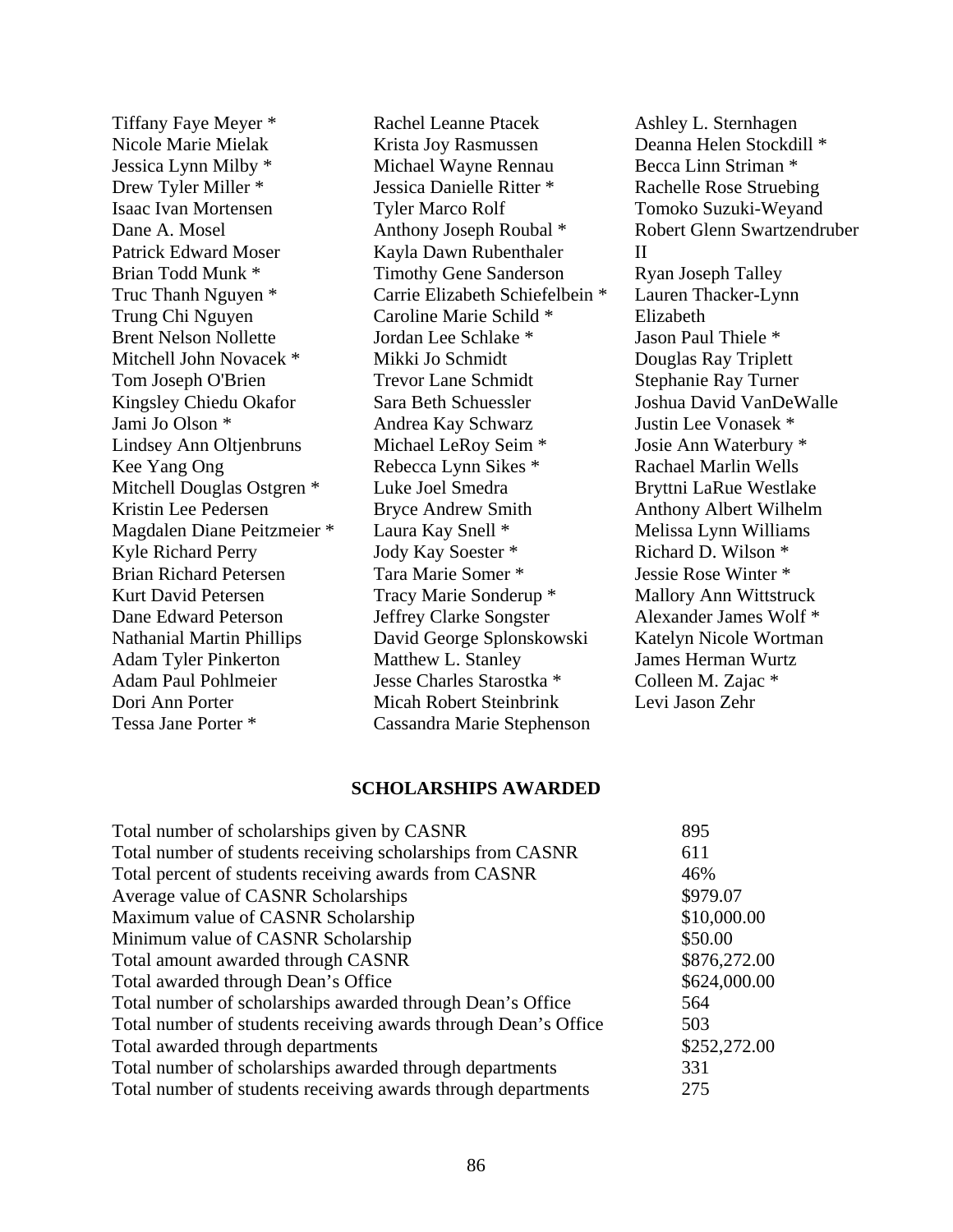### **GRADUATE FELLOWSHIPS**

### **Farmers National Company Fellowship in Agriculture**

The Farmers National Company Fellowship in Agriculture was established in 1979. It is made possible through an endowment to the University Foundation by the Farmers National Company of Omaha. The income earned from the fund is used annually to support Fellowships for regularly enrolled graduate students in the Institute of Agriculture and Natural Resources.

| Gina Boanca, Biochemistry     | Mathew Brust, Entomology  |
|-------------------------------|---------------------------|
| Robert Galbenus, Biochemistry | Chelsey Wasem, Entomology |
| Devis Sinani, Biochemistry    |                           |

### **Milton E. Mohr Fellowship**

The Milton E. Mohr Fellowship was established in 1983. Mr. Mohr established the fellowship for students in the College of Agricultural Sciences and Natural Resources whose areas of study were limited to agricultural engineering, agronomy, animal science, food science and technology, and veterinary science. The fellowship was made possible through an endowment to the University Foundation of 6,000 shares of common stock of Quotron Systems, Inc.

Neal Bryan, Agronomy Jennifer Green, Statistics Blaine Jenschke, Animal Science Michelle Quinlan, Statistics Timothy Huntington, Entomology Yue Wang, Statistics Leonardo Magalhaes, Entomology Jacqueline Wroughton, Statistics Joseph Baumert, Food Science and Technology

. . . . . . . . . . . . .

# *Degrees Conferred*

### *Baccalaureate Degrees*

**The following keys are used throughout the Baccalaureate Degrees section:** 

\*Denotes Graduation With Distinction \*\*Denotes Graduation With High Distinction \*\*\*Denotes Graduation With Highest Distinction +Denotes University Honors Program

#### **AUGUST 2006**

Chantal Natasha Afuh Reuel Sterling Anderson Bradley Daniel Andreasen Matthew Edward Andresen Kurt Dam Arganbright Nathaniel Robert Bender Valoree Ruth Brethouwer

Neil Weston Brown Casey Benjamin Carlson Casey Benjamin Carlson Stacia Dee Dana Scott Matthew Dworak Douglas Carl Ekberg Nicole Cherie Hanson

Natalie Carver Hart Teresa Jo Houk Justin Lee Kirchhoff Ryan James Lodge Kimberly Jo Machacek Allen Magama Dawn Marie Mai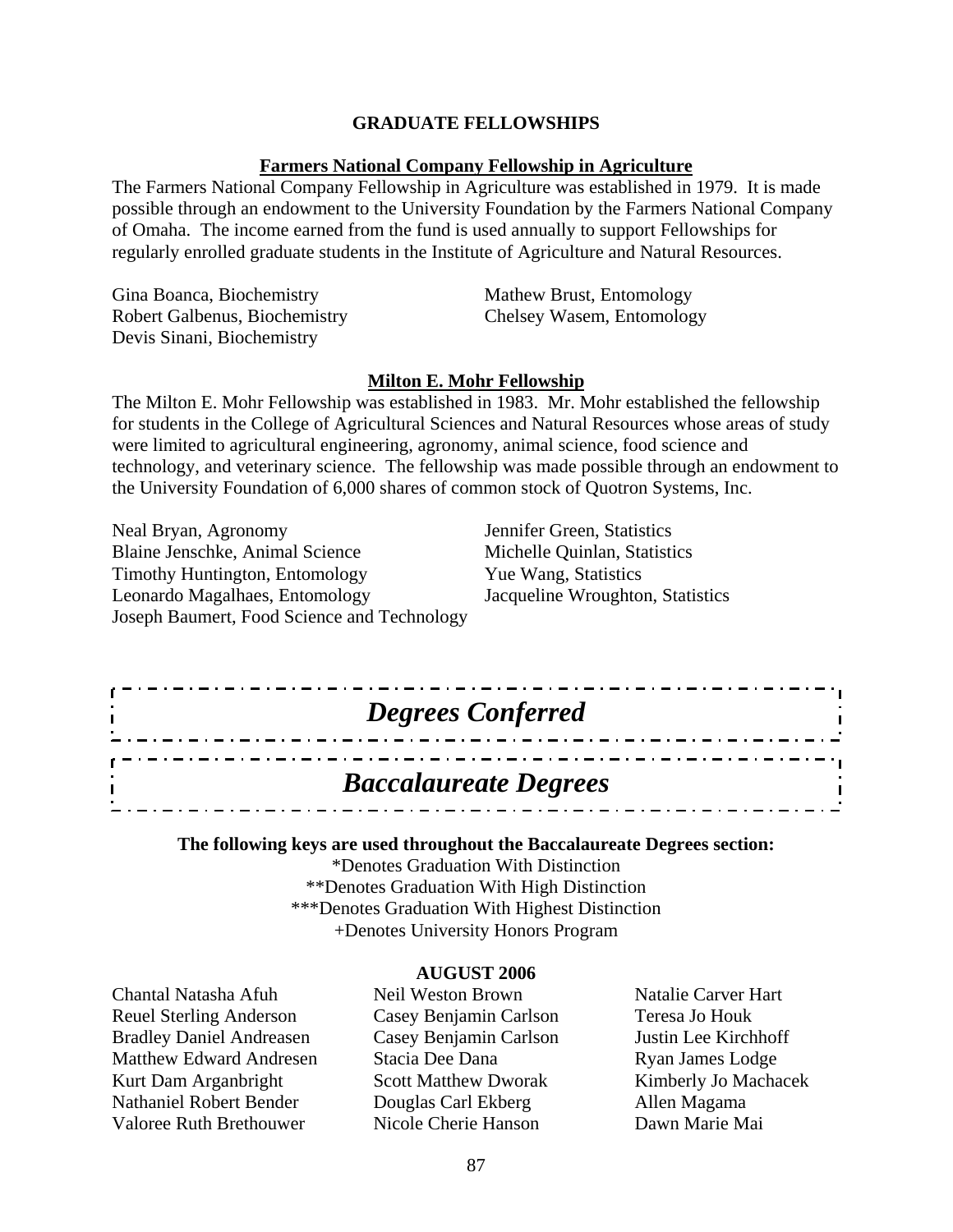Francis Michelle Mann Jason Ernest Mejstrik Jill Renee Misar Ryan Daniel Muldoon

Kristine Ann Accardy Cole Andrew Anderson Kyle Warren Arganbright Amy Renee Auch Laurence Eugene Ballard Lisa Ann Becker Heather Renae Bittinger Neil Andrew Bouray Jordan Earl Brabec Nathan Alan Brabec James Patrick Brannen Brandon Jo Buckley Michael John Burgert Andrew Dean Casper Bradley David Charette

Levi Marcus Adam Aaron Lee Alai Elizabeth Ann Allan Lora Jean Andersen Timothy William Anderson Shane Balius Barger Bethany Kay Bauer Amy Marie Bell Kyle John Blakeman Ryan James Bodyfield Marci Lee Brown Todd James Burda Sin Yee Chia Dustin Hunter Chrisman Aaron Keith Clare Laura Elizabeth Conroy Kelly Shawn Corman Meredith Ann Cruse Nicholas Edward Dobesh James Michael Dowling Carl Glenn Elting Jeffry Robert Faimon Elizabeth Marie Farrow Steven Walter Fleer Justin Robert Foltz

Gregory Scott Nelson Dustin Joseph Peterson James Joseph Pummel Amy Elizabeth Rasmussen

### **DECEMBER 2006**

Erin Maria Clark Kenzi JoLee Clark Mitchell Scott Coleman Casey Joseph Cooksley Joel Fredrick Crandell Chace Benton Daily Jerome Patrick Danner Dirk Lynn DeLap Franklin Theodore Doerneman Renee Elaine Domeier Ann Elisabeth Dvorak Lindsey Ruth Finkner Daniel Ryan Foote Jared Joseph Franzluebbers

#### **MAY 2007**

Paxton Scott Forgue Nicole Rashell Forsell Linnea Nicole Franklin Luke Lambert Freeouf Jeanine Louise Frey Colby Michael Gardine Jennafer Marie Glaesemann Kyle Blane Goedeken Brett Michael Grabowski Mollie Irene Grim Satomi Handa Erica Elizabeth Harms Kaylene Ann Harms Kurtis Raymond Harms Jared Michael Hartman Bonnie Lou Hassler Landon Lee Heinrichs Stephen Harold Henn Jamie Lynn Herrell Jared Nolan Hertzel Matthew Charles Hibberd Johnathan James Hladik Krista Kay Holstein Timothy Allan Hoops Andrew Terell Huber

Blayne Warren Renner Jessica Lynn Taylor Amy Marie Vrtiska Rachel Anne Williams

Cole Matthew Fredrick Tessa Lynn Frenzen Gregory Leo Giitter Michael Charles Gleason Scott Ryan Groepper Christopher Thomas Hansen Terryn Rae Hart Jared Michael Hartman Jonathan Paul Hazen Scott Anthony Hoffman Brian Vantine James Joel Scott Kaelin Pei Ven Kam Kristina Anne Kamp

Adriel Delay Husereau Brynn Amanda Husk Kathryn Elizabeth Jess Peter Hansen Jessen Adam Dorwin Johnson Sarah Lynn Joy Andrew Joseph Kabes Matthew Allan Kappes Kathryn Amanda Kasten Aaron John Kavan Kelsey Leigh Kerwin Jill Annaliese Klepper Tamra Cathleen Knorr Gregory Andrew Knudsen Naoko Kobayashi Kevin Matthew Kowalski Billy Bob Laun II Thanh Tuyen Thi Le Ryan Matthew Legge Colleen Elizabeth Lindberg Andrew Scott Lomax Rebekah Jo Lowe Fraser Ewan MacDonald Sarah Jean Mack Jason Charles Macrander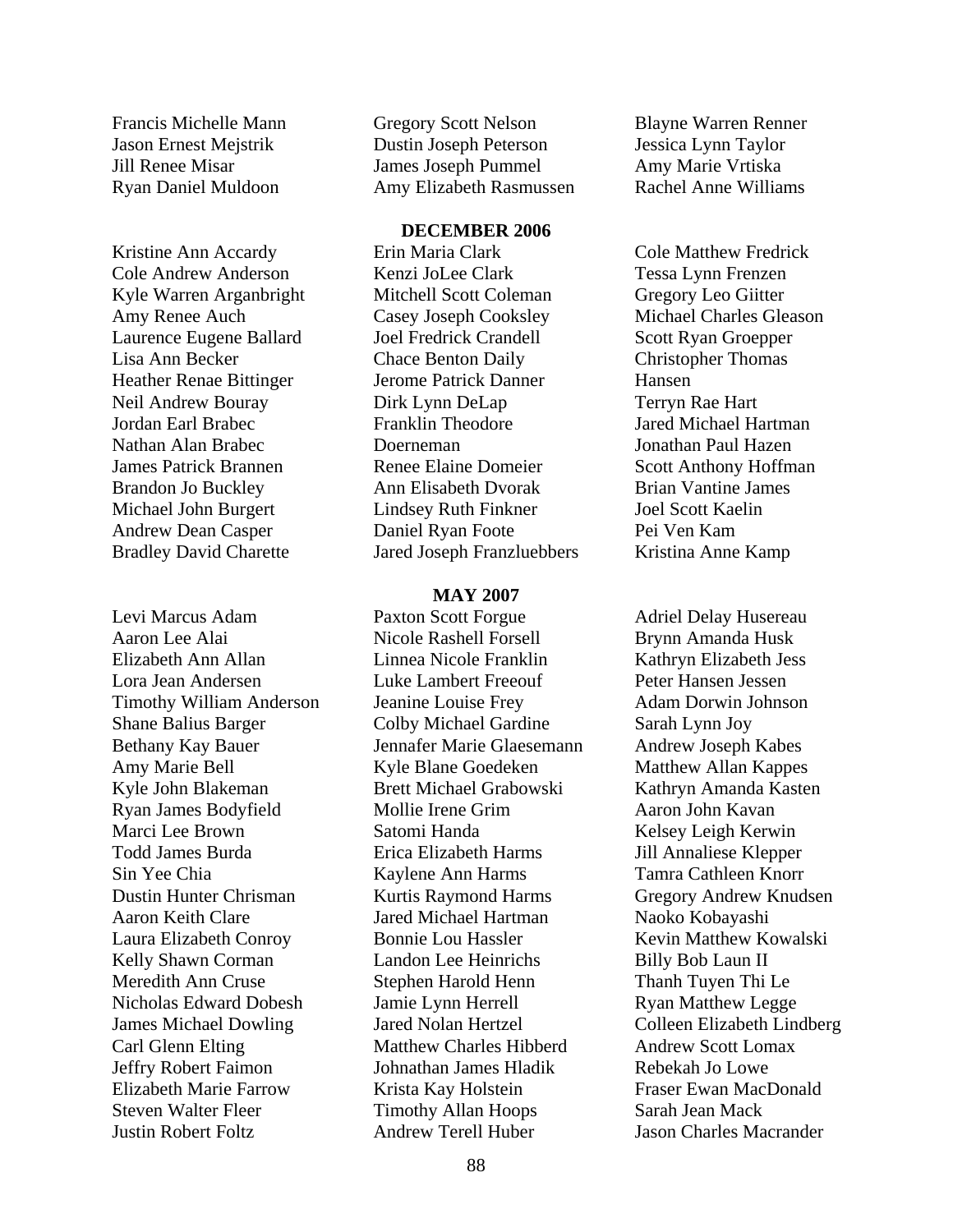Malori Mae Marotz Anthony Michael Marshall Siobhan J Marvin-Kriegler Abby Lynn McCracken Morgan Jean McGowan Jennifer Jeanne McNeeley Tyler Scott Messersmith Carolyn Rose Meyer David James Michaelis Brian Andrew Miller Drew Tyler Miller Pete William Miller Ross Andrew Miller Daniel James Minarick Ashley Lynn Mueller Brett Andrew Mueller Chad Ryan Mullins Natsuki Nagashima Brooks Jeffery Neely Brent Matthew Nelson Jordan Charles Nickerson Ryan Scott Nickerson Branden Sean O'Hare Crystal Lynn Olson Kurt David Petersen Jessica Ruth Peterson Kenton William Peterson Shay Andrew Peterson

Jennie Marie Pieken Justin Daniel Pieper Caleb John Pokorny Kenneth Arthur Prinz Rachel Leanne Ptacek Russell Scott Reedy Jessica Danielle Ritter Nathan Patrick Ronnau Zachary Alan Rubin Tara Renae Ruenholl Kelly Erin Ryan Jared Keith Schademann Caroline Marie Schild Trevor Lane Schmidt Sara Beth Schuessler Michael LeRoy Seim Anthony Robert Sigler Emily Diane Sitorius Christopher Lawrence Skrdla Brian Alan Slingsby Rebecca Marie Small Scott Steven Smith Alyssa Jane Smola Jody Kay Soester Robyn Britt Sorensen Alyssa Elizabeth Stapp Matthew David Stewart Dillon Russell Stutzman

Robert Glenn Swartzendruber II Ryan Joseph Talley Melissa Kay Thompson Dana Michael Torczon Bryan James Trout Abby Leigh Van Hoef Robert Vincent Vavala Stephen Jose Vieyra Brandy J Collins Wagner Jeremy John Wagnitz Jessica Megan Warner Josie Ann Waterbury Neil Patrick Wegner Rachael Marlin Wells Malrie Frances Winkelmann Sarah Marie Witte Jodi Michelle Wittmus Jennifer Joan Woods James Herman Wurtz Brett Michael York Hiroko Yoshida

### *Masters Degrees*

#### **AUGUST 2006**

Avinash Alok Jared Scott Bates Tierney R. Brosius Andrei Rezende Coelho Alexander Paul Cunningham Kyriakos Drivas William Alto Griffin Denise Dawn Gutzmer Lisa Marie Heinert Kristen Cooper Huckins Timothy Jon Husen

Marianna Khachaturyan Woon Yuen Koh Tay Za Kyaw Aatshwaelwe Lekgari Lekgari Patricia England Littrell David Julian Malone Kathryn Ann Marsh Reynaldo Bismarck Mendoza Corrales Kathleen Marie Pittack Stephanie Ann Quinn

Anthony Rattin Sajeewani Upeka Samarakoon Corey L. Searle Marty Regan Tatman Robin Anne Ten Broeck Chong Ee Teoh Hong Wang XiaoShu Xu Alemtaye Andarge Yossef

<u>. . . . . . . . . . . .</u>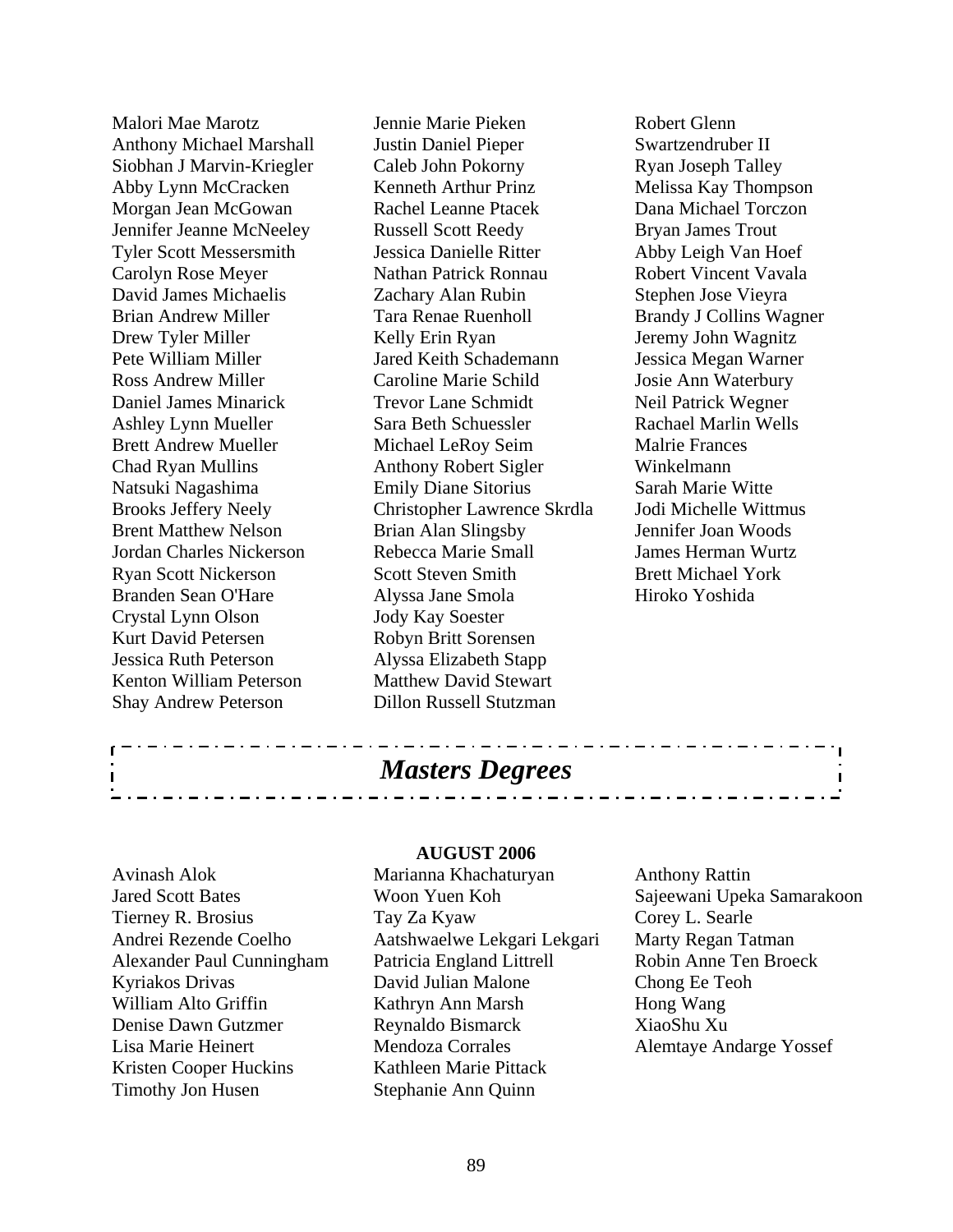Rodrigo Alexis Arias Leonard Boitumelo Baleseng Sabine Carola Becker Katrina L. Christiansen Becky Appel Deitenbeck Kimberly Anne Dickinson Bruce James Eckholm Erin Marie Fendrick Gregory T. Gifford Vinod Gumudavelli Kristin Helena Gustad

Laura Rose Albrecht Michelle Marie Baltes-**Breitwisch** Jeremy Thomas Bergmann Virgil Ray Bremer Nicholas James Brown Frances June Burks Leandro A. Castañeda January Suzanne Frost Robert Claudiu Galbenus Joni Kay Griess Twyla Mae Hansen Andrea Victoria Hanson Qiwen Huang

### **DECEMBER 2006**

Adam Edward Hamling Susan Lynne Harvey Jeffrey Alan Hellerich Jennifer Lynn Huebner Troy Jay Ingram Aziza Kibonge Ashley Laura Lardizabal Melissa Jean Melvin Bradley Allen Mills Kari Ann Morfeld Marilia Ferreira Oliveira

### **MAY 2007**

Derek Matthew Johnson Silka Lori Finkbeiner Kempema Govindarajan Konda Naganathan Kelly Marie Kuzel Kevin James Lindsay Christoper Andrew Logue Jihyun Ma Stephanie Denise Mallozzi Joseph Scott Moore Brian L. Mount Natalie Mae Nelsen Emanuela Parlato

Cheryl Kristine Osterloh Heidi Lynn Puckett Sheri Arlana Roan Poulami Sanyal Justin Douglas Speichinger Abby Rose Stilwell Monica Elena Stroe Bryon Walter Van Ballegooyen Donald A. Wardwell Richard Michael Wearsch Seng Yee Wong

Jennifer Lynn Pettersen Michele Reneé Phillips Michelle Sue Quinlan Douglas E. Ruby Rosana Harumi Serikawa Soraya Rodrigues Souza Joana Sabrina Pereira Story Tammy Wynnette Stuhr Sheri Ellen Svehla Toni Renee Taylor Joseph Alan Taylor Carmen Reneé Zafft Xumin Zeng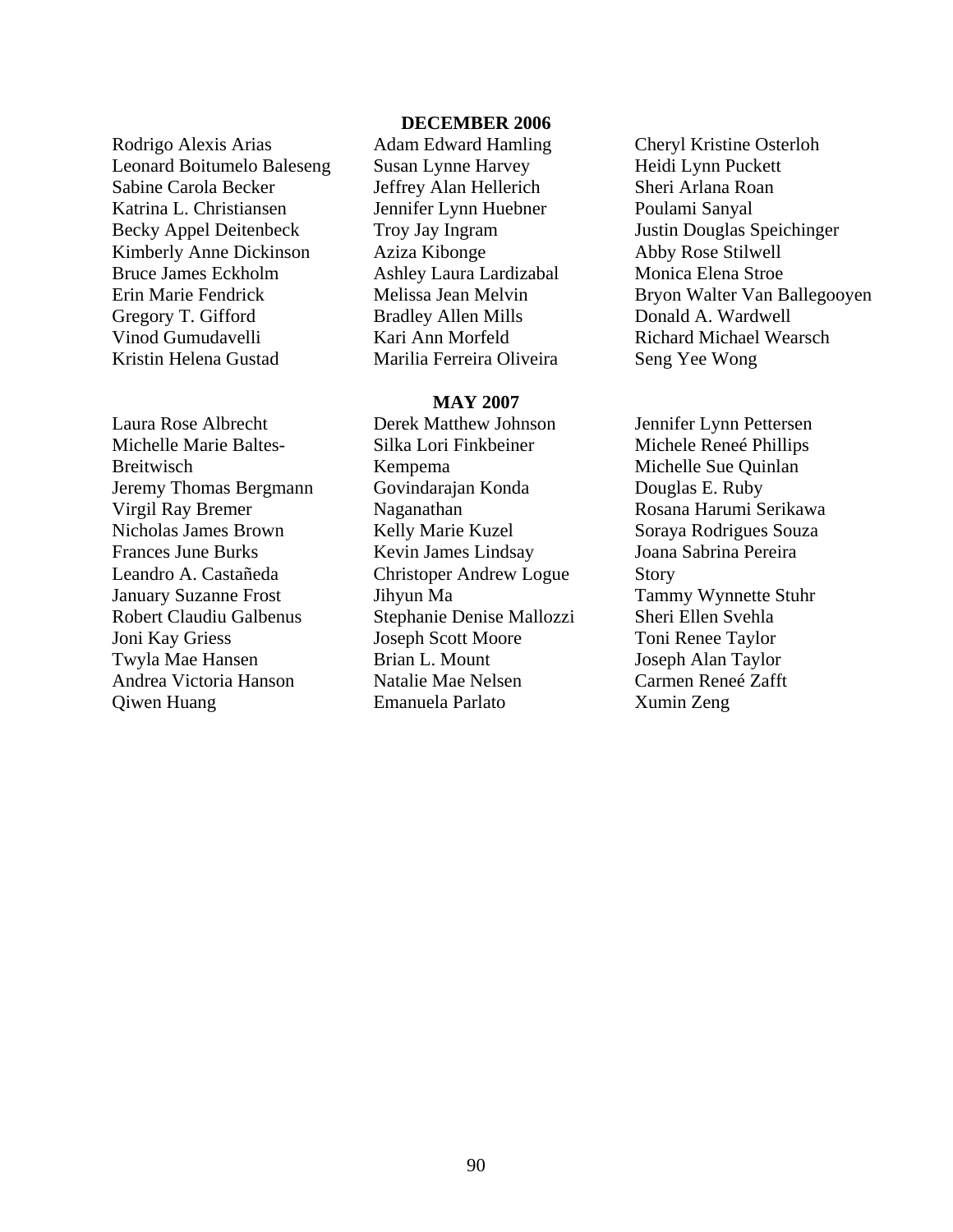| <b>Doctoral Degrees</b> |  |
|-------------------------|--|
|-------------------------|--|

 $\alpha = \alpha = \alpha$ 

### **AUGUST 2006**

Naikoa Aguilar-Amuchastegui Amy Elise Boren Brahim Bouras Chao-Wei Chen Hany Mohamed El-Naggar

 $\mathbf{r}$  $\mathbf{I}$ 

> Vicki Marie Geiser Maria Susana Grigera Christopher Harve Hay Sasi Maliphan Deepak Ranjan Mishra Jennifer Ann Moss

Claudia Elisabeth Obrock Hegel Matthew J. Paulsen Juan Andrés Quincke Fernando Solari Dan Su

### **DECEMBER 2006**

Marilyn Joyce Bugenhagen Julian Marco Chaky Jennie Marie James Hodgen Byungjoon Kwon Eliseu Jose Guedes Pereira Kari Dalene Shoaf

Benjawan Siriwetwiwat Donna Louise Woudenberg Zhijie Yang

### **MAY 2007**

Dhammika H.M.L.P. Navarathna Yacoubou Tawaye Jason Michael Scheffler Tri D. Setiyono

. . . . . . . . . . . . . . . . .

Grant Ira Crawford Thomas E. Eickhoff Sadaf Khan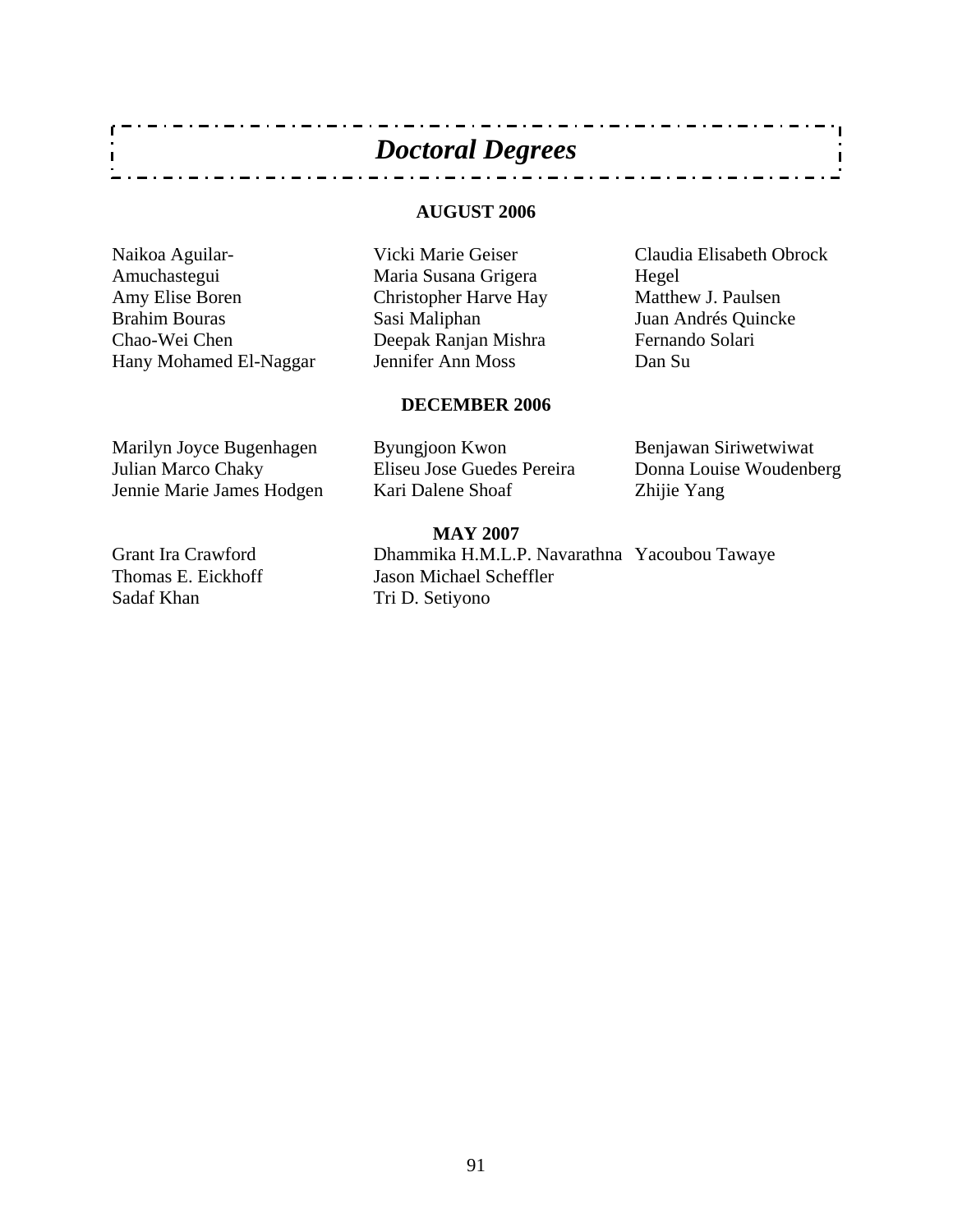| . |  |  |  |  |  |  |  |  |  |  |  |  |  |  |  |  |  |  |  |  |  |  |  |  |  |  |  |  |
|---|--|--|--|--|--|--|--|--|--|--|--|--|--|--|--|--|--|--|--|--|--|--|--|--|--|--|--|--|
|   |  |  |  |  |  |  |  |  |  |  |  |  |  |  |  |  |  |  |  |  |  |  |  |  |  |  |  |  |
|   |  |  |  |  |  |  |  |  |  |  |  |  |  |  |  |  |  |  |  |  |  |  |  |  |  |  |  |  |
|   |  |  |  |  |  |  |  |  |  |  |  |  |  |  |  |  |  |  |  |  |  |  |  |  |  |  |  |  |

### **COLLEGE OF AGRICULTURAL SCIENCES AND NATURAL RESOURCES ALUMNI ASSOCIATION (CASNRAA)**

The objective of the CASNRAA is to foster cooperation and communication among all alumni of the College of Agricultural Sciences and Natural Resources and to develop communication between the alumni and the Institute of Agriculture and Natural Resources. This is done by:

- Facilitating information exchange among members;
- Providing information to students and parents on academic programs and careers in agriculture and natural resources;
- Encouraging the establishment of scholarships, assistantships, fellowships and intern appointments for students in CASNR;
- Creating awareness of the IANR's mission and achievements and fostering donor support;
- Creating public awareness of the importance of professions in agriculture and recognizing meritorious service in these professions;
- Promoting events and other activities for alumni.

### **CASNRAA Vision Statement**

To foster a lifelong relationship with the University of Nebraska.

### **CASNRAA Mission Statement**

To cultivate and enhance the network of CASNR alumni, current and prospective students.

### **2006-2007 CASNRAA BOARD OF DIRECTORS:**

**President:** Sheila O'Connor, '87, Lincoln, Honorary Life Charter Member. **Past President:** Kerry Glandt, '85 Kearney, Honorary Life Charter Member **President Elect:** Daryl Cisney, '82, Ogallala, Honorary Life Charter Member **Recording Secretary:** Mark Wilke, '86, Lincoln, Honorary Life Charter Member **Treasurer and NUAA Affiliate Group Representative:** Jana Hafer,'95, Beatrice, Honorary Life Charter Member

### **CASNRAA BOARD MEMBERS:**

Brian Bosshamer, '90, Amherst, Honorary Life Charter Member Duane Kristensen, '78, Minden, Charter and 1<sup>st</sup> Life Member Jeff Albers, '88, Wisner, Annual Member Sally Hircock, '88, Kearney, Annual Member Dave Karnopp, '95, Oakland, Honorary Life Charter Member Dave Dannehl,'89, Loomis, Annual Member Lance LaRue, '95, Lincoln, Annual Member Adam Smith, '98, Lexington, Annual Member **Dean:** Steve Waller, Charter Member **Alumni Development Officer:** Paul Horton, Charter Member

.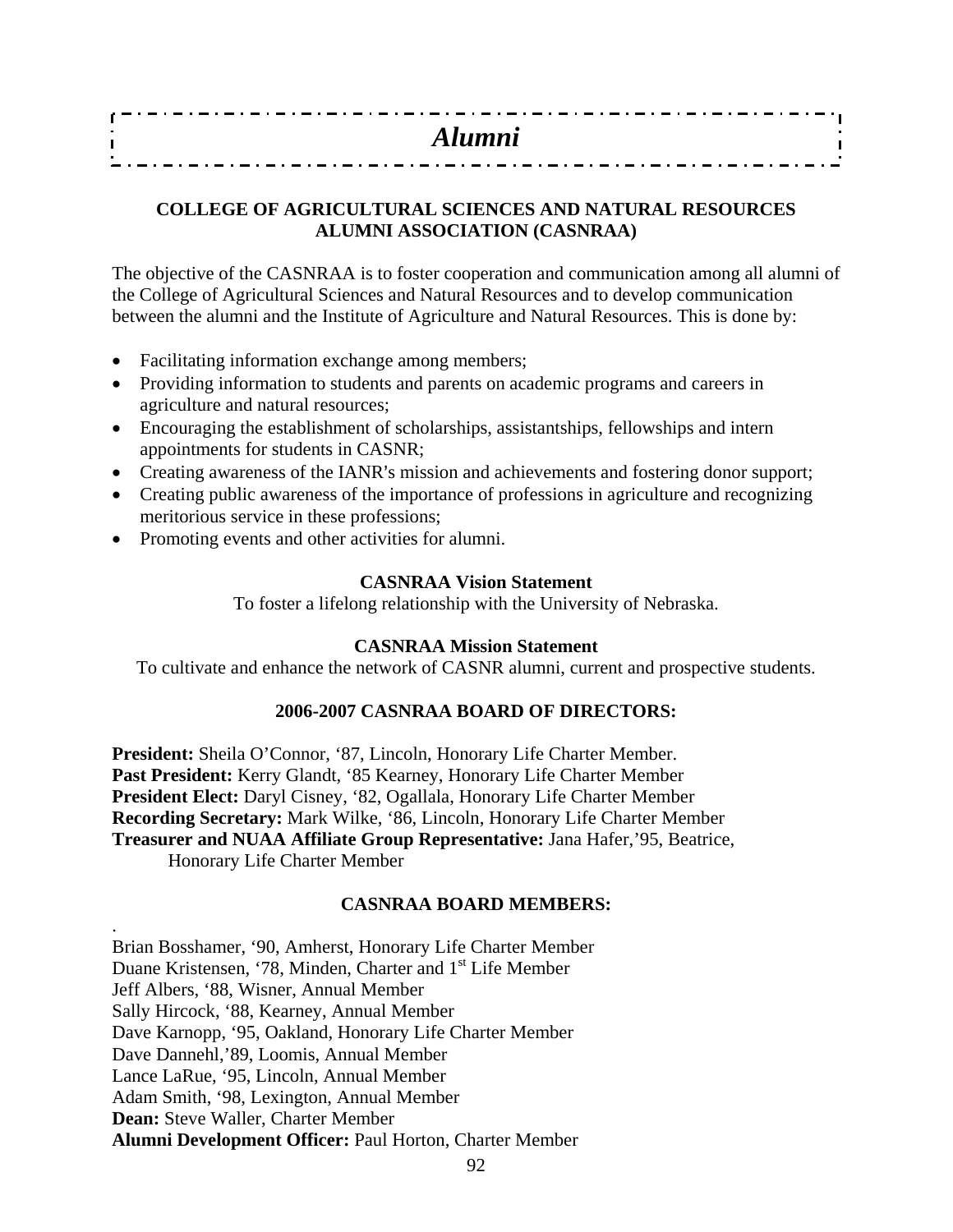**Director of Alumni Relations:** Billie Lefholtz, Charter Member **Production of The Sower:** Agricultural Communicators of Tomorrow, CASNR student club; Jason Ellis, Adviser **Student Representative:** Kyle Perry **NU Foundation Representative:** Ann Bruntz **Standing Committees and chairs: Awards:** Brian Bosshamer and Sally Hircock **Communications: Duane Kristensen, Jana Hafer and Sheila O'Connor Events:** Mark Wilke, Dave Karnopp and Jeff Albers **Nominating:** Kerry Glandt, Sheila O'Connor and Daryl Cisney **Scholarship:** Daryl Cisney and Brian Bosshamer

### **AWARDS PRESENTED**

### **2007 CASNRAA Alumni Achievement Award:** Keith Heuermann **2006 CASNRAA Alumni Achievement Award:** Gerald Schuman **2007 CASNRAA Alumni Service Award:** Dr. John Owens **2006 CASNR Distinguished Alumni Award:** Thomas Hoegemeyer **2006 Legacy Award:** Joel Geyer

### **ALUMNI PROJECTS**

With a new identity apart from the University of Nebraska—Lincoln Alumni Association, the College of Agricultural Sciences and Natural Resources Alumni Association became better known as a constituent society of the College and the only alumni association that provides support to the College.

The listserv of members and friends was refined and expanded to allow better electronic communications. Four editions of The Sower Online were sent to 1000 alumni and friends with e-mail addresses and two print editions of The Sower were mailed to members with copies of Class Acts.

The second Football Reunion since the Association became independent was attended by 120 alumni. Tickets were made available for the Kansas game and an informative lunch and program included a silent auction which generated \$2600 for student scholarships.

The Salute to Graduates ceremony, a tradition established by Vice Chancellor John Owens and developed by CASNR Dean Steve Waller and his staff, has received favorable attention from those present. Parents, family, friends, faculty, staff and graduates appreciate this ceremony for its personal and family focus. Some 1300 family members and friends have visited campus to attend Salute ceremonies. The "Ag College Dreams" video production was shown during the Salute ceremony. It highlights the interesting 134-year evolution of the College and does a wonderful job of setting the stage for the Salute event. The video is being widely used at other College events and in the Visitors Center as well.

The alumni association participated in Husker Harvest Days, the CASNR Career Fair, Nebraskans for Nebraska, the CASNR Week Banquet, the UNL Great Plains Region College Rodeo and the Burr-Fedde Hall Reunion.

The CASNRAA Board met three times during this period: October 2006 during the Career Fair in Lincoln; February 2007 in Lincoln and July 2007 in Kearney.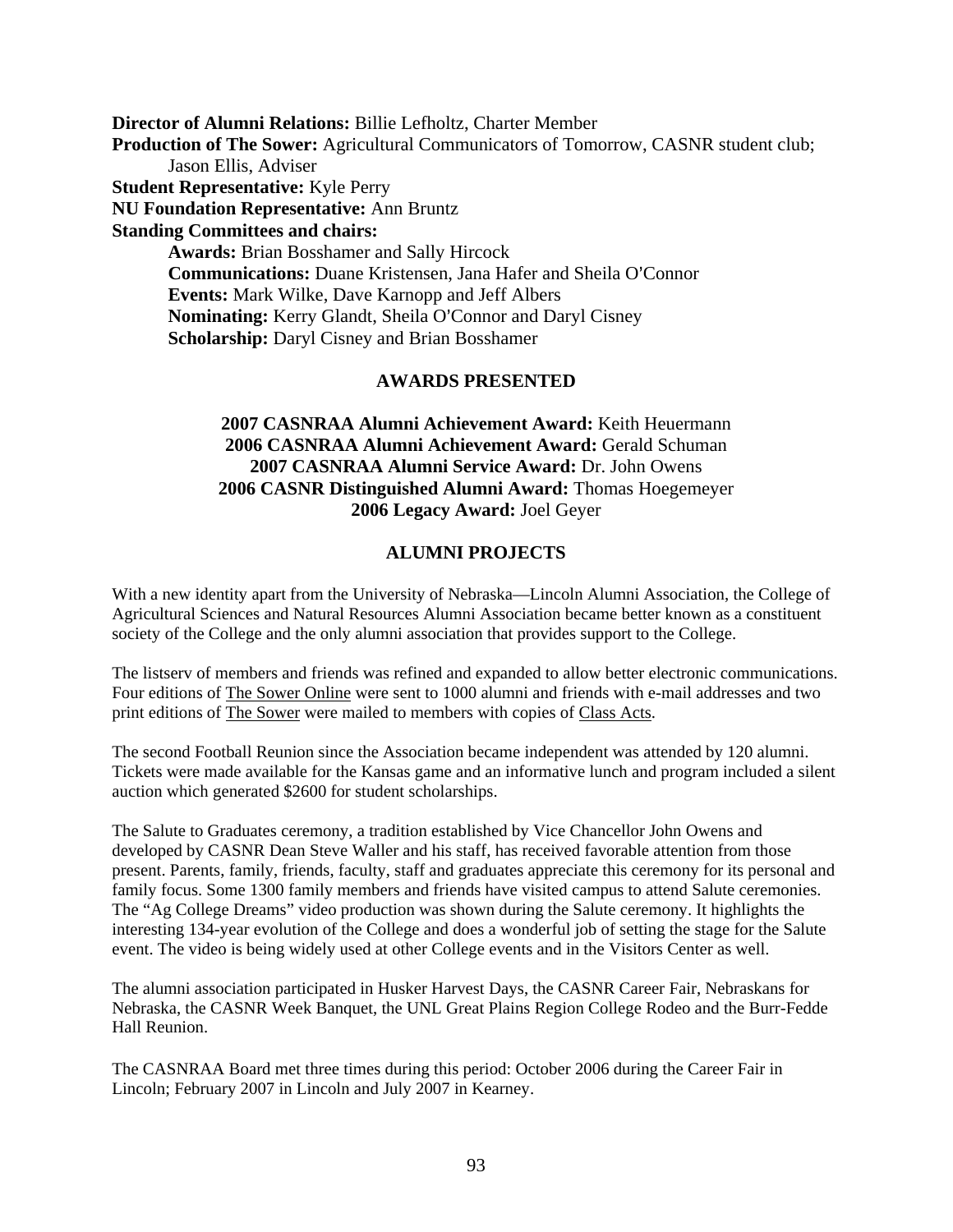| <b>Academic Programs</b> |  |
|--------------------------|--|
|                          |  |
|                          |  |

### **CASNR Curriculum Committee Actions**

(Some actions listed have not received final approval from UCC, Graduate Studies or other reviewing committees.)

### **Course Changes**

The following courses were approved by the CASNR Curriculum Committee for a change in course description, number, title, credit hours and/or crosslistings.

| <b>AGRI 120</b> | <b>Introduction to Forensic Science</b>                        |
|-----------------|----------------------------------------------------------------|
| AGRI 120L       | Introduction to Forensic Science Lab                           |
| <b>AGRI 485</b> | <b>Current Issues in Forensic Science</b>                      |
| ALEC 410/810    | Environmental Leadership: A Historical and Ethical Perspective |
| <b>ASCI 454</b> | <b>Swine Management</b>                                        |
| <b>ASCI 845</b> | Animal Physiology I                                            |
| <b>ASCI 846</b> | <b>Animal Physiology II</b>                                    |
| <b>ASCI 927</b> | <b>Protein Nutrition</b>                                       |
| <b>BIOC 930</b> | Seminar in Biological Chemistry                                |
| <b>ENTO 813</b> | <b>Biological Control of Pests</b>                             |
| FDST 455/855    | Microbiology of Fermented Foods                                |
| <b>HORT 200</b> | Landscape and Environmental Appreciation                       |
| <b>HORT 212</b> | Landscape Plants I                                             |
| <b>HORT 213</b> | Landscape Plants II                                            |
| <b>HORT 227</b> | <b>Introduction to Turfgrass Management</b>                    |
| <b>HORT 260</b> | Introduction to Floriculture                                   |
| <b>HORT 266</b> | <b>Introduction to Landscape Design</b>                        |
| <b>HORT 327</b> | Introduction to the Science of Turf Management                 |
| <b>HORT 352</b> | Production and Physiology of Horticulture Crops                |
| <b>HORT 395</b> | Career Experience                                              |
| HORT 425/825    | Turfgrass Science and Culture                                  |
| <b>HORT 467</b> | <b>Planting Design</b>                                         |
| <b>HORT 470</b> | Landscape Management                                           |
| <b>HORT 498</b> | Topics in Landscape Architecture                               |
| <b>NRES</b> 101 | Forestry and Natural Resources Orientation                     |
| <b>NRES 208</b> | Intro to Bio-atmospheric Resources                             |
| <b>NRES 299</b> | Independent Study in Forestry, Fisheries and Wildlife          |
| <b>NRES 315</b> | <b>Study Tours in Natural Resource Management</b>              |
| <b>NRES 399</b> | Independent Study in Forestry, Fisheries and Wildlife          |
| <b>STAT 970</b> | <b>Linear Models</b>                                           |
| <b>STAT 980</b> | <b>Advanced Probability Theory</b>                             |
| <b>STAT 982</b> | <b>Statistics Theory I</b>                                     |
| <b>WMNS 385</b> | Women, Gender and Science (added AGRI and NRES crosslistings)  |
|                 |                                                                |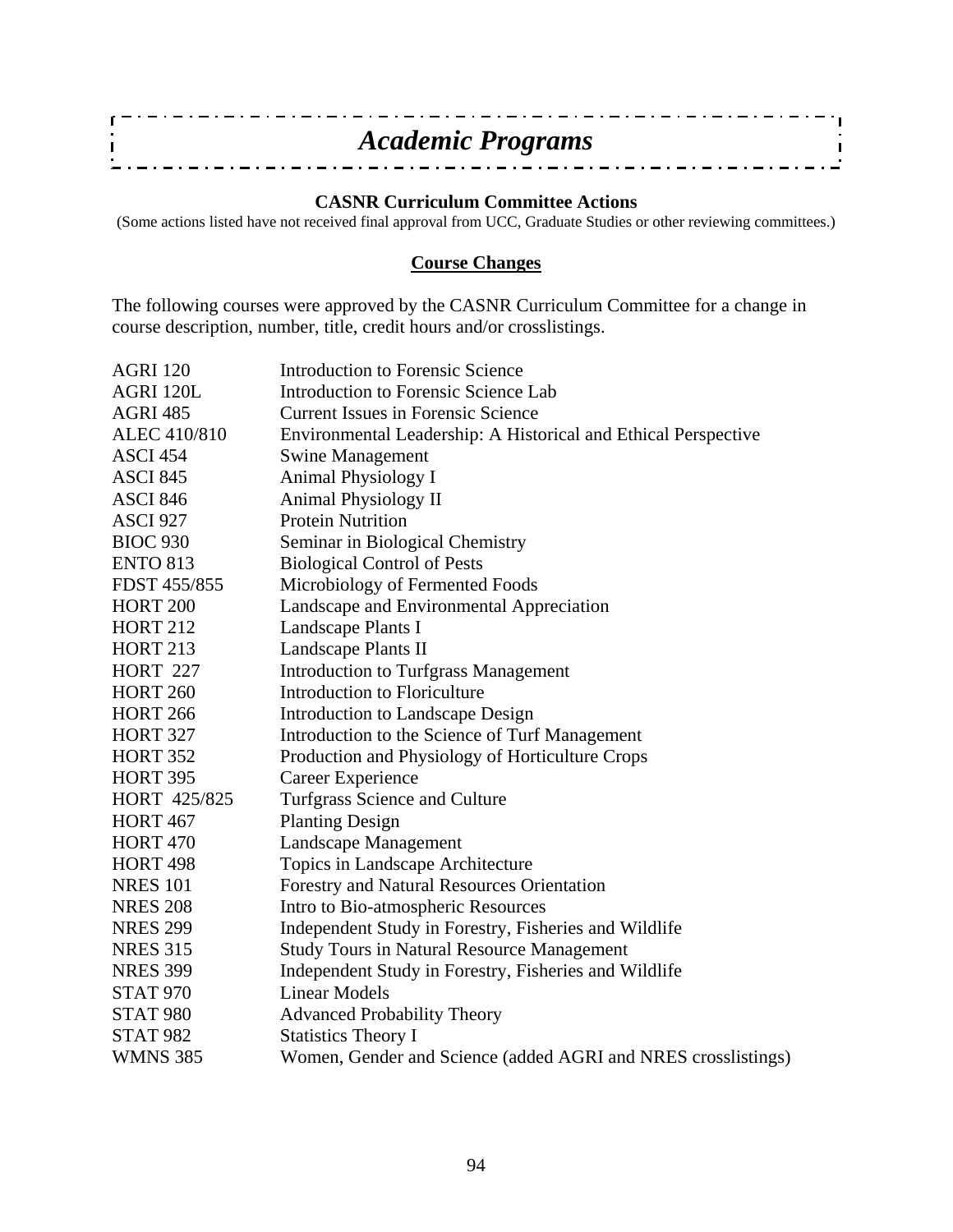### **Changes in Minors, Degrees or Options**

Approved revision of the Fisheries and Wildlife minor Approved revisions of the Veterinary Science and Veterinary Technology degrees Approved a revision of the Agricultural Education - teaching option Approved revision of the Horticulture degree Approved revisions to the Forensic Science degree Approved revisions in Agribusiness options: General; Food Products Marketing and Management; Marketing; and Agricultural Finance and Banking. Approved revisions in Agricultural Economics options: General; Farm and Ranch Management; and Public Policy Approved revision of Natural Resource and Environmental Economics degree

Approved a new Livestock Industries option in Agribusiness and a Quantitative Analysis option in Agricultural Economics

### **Deleted Courses**

| AGRI 415/815        | Comparative Public Administration: Development Administration and |
|---------------------|-------------------------------------------------------------------|
|                     | Politics in the Third World                                       |
| AGRO 830D           | <b>Phytopathology Principles: Small Grain Diseases</b>            |
| AGRO 830J           | <b>Phytopathology Principles: Sorghum Diseases</b>                |
| AGRO 830K           | Phytopathology Principles: Dry Bean Diseases                      |
| AGRO 830M           | Phytopathology Principles: Alfalfa Diseases                       |
| <b>AGRO 915</b>     | Horticultural Crop Improvement and Breeding                       |
| <b>AGRO 918</b>     | <b>Plant Cytogenetics</b>                                         |
| AGRO 918L           | <b>Plant Cytogenetics Lab</b>                                     |
| ALEC 433/833        | Planning and Implementation of Cooperative Extension Programs for |
|                     | Domestic and Foreign Audiences                                    |
| <b>ALEC 832</b>     | Leading Agricultural Agencies and Organizations                   |
| ASCI 418/818        | Eggs and Egg Products                                             |
| ASCI 927L           | <b>Protein Nutrition Lab</b>                                      |
| <b>BIOC 486/886</b> | <b>Advanced Topics in Biophysical Chemistry</b>                   |
| <b>BIOC 838</b>     | Molecular Biology Laboratory                                      |
| <b>BIOC 915Q</b>    | Molecular Plant Biology Seminar                                   |
| <b>BIOC 937A</b>    | <b>Advanced Topics in Plant Biochemistry</b>                      |
| <b>BIOC 939</b>     | Photobiochemistry                                                 |
| <b>FDST 222</b>     | Principles of Grading Dairy Products                              |
| FDST 418/818        | Eggs and Egg Products                                             |
| <b>HORT 401</b>     | Seminar in Crop Production and Soil Management                    |
| HORT 409/809        | Horticulture Crop Physiology                                      |
| <b>HORT 915</b>     | Horticultural Crop Improvement and Breeding (home)                |
| <b>HORT 918</b>     | <b>Plant Cytogenetics</b>                                         |
| HORT 918L           | Plant Cytogenetics Lab                                            |
| <b>NRES 409/809</b> | Horticulture Crop Physiology                                      |
| <b>NRES 442/842</b> | <b>Environmental Geophysics Lab</b>                               |
| NRES 443/843        | Environmental Geophysics Lab II                                   |
| <b>NRES 805L</b>    | Veterinary Entomology Lab                                         |
| <b>NRES 915</b>     | Horticultural Crop Improvement and Breeding                       |
| <b>NRES 943</b>     | <b>Advanced Avian Physiology</b>                                  |
| <b>NRES 958</b>     | Theoretical Aspects of Physical Chemistry of Soil                 |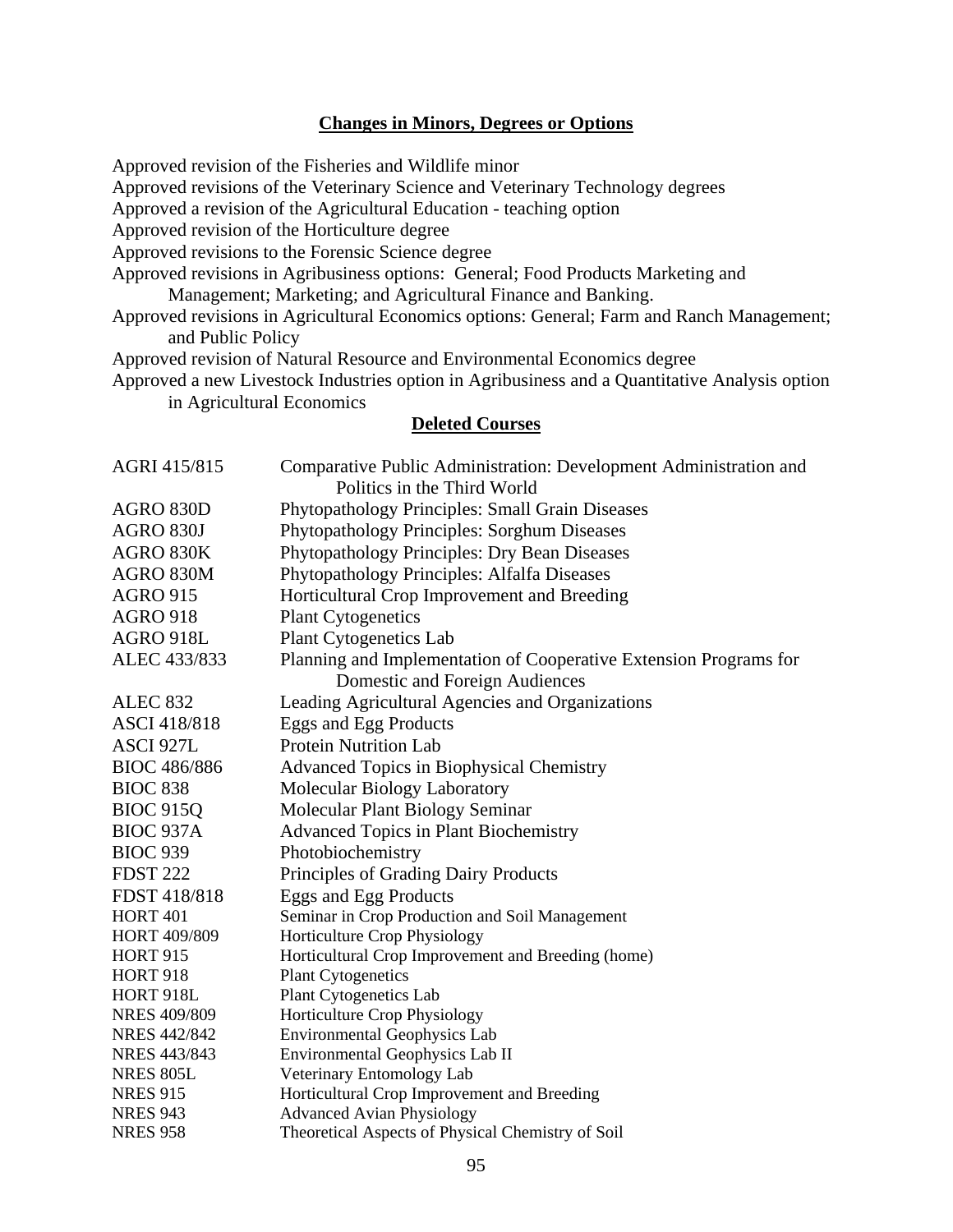### **New Courses**

| <b>AECN 435</b>     | Advanced Agricultural Marketing Management (capstone and independent |
|---------------------|----------------------------------------------------------------------|
|                     | study)                                                               |
| <b>AECN 495A</b>    | Internship in Agricultural Financing and Banking                     |
| <b>AECN 495B</b>    | <b>Internship in Food Products Marketing Management</b>              |
| <b>AGRI 042</b>     | International or Professional Development Experience                 |
| <b>AGRI 120</b>     | Introduction to Forensic Science (later changed)                     |
| AGRI 120L           | Introduction to Forensic Science Lab (later changed)                 |
| <b>AGRI 485</b>     | Current Issues in Forensic Science (later changed)                   |
| <b>AGRO 110</b>     | <b>Exploring Plant Biology</b>                                       |
| <b>AGRO 216</b>     | Plant Breeding Principles and Practice                               |
| <b>ASCI 271</b>     | <b>Companion Animal Behavior</b>                                     |
| <b>ASCI 321</b>     | <b>Companion Animal Nutrition</b>                                    |
| FDST 131L           | Science of Food Lab                                                  |
| FDST 455L/855L      | Microbiology of Fermented Foods Lab                                  |
| <b>HORT 227</b>     | Introduction to Turfgrass Management (later changed)                 |
| <b>HORT 353</b>     | <b>Vegetable Crop Production Lab</b>                                 |
| <b>HORT 354</b>     | <b>Fruit Production Lab</b>                                          |
| <b>NRES 105</b>     | Justin Smith Morrill Scholars Program Seminar                        |
| <b>NRES 428/828</b> | Leadership in Public Organizations                                   |
| <b>NRES 499</b>     | <b>Thesis Research</b>                                               |
| <b>NRES 809</b>     | Laboratory Earth: Concepts and Applications                          |
| <b>NRES 918</b>     | <b>Applied Groundwater Modeling</b>                                  |
| <b>STAT 950</b>     | Bootstrap Methods and Their Application                              |
| <b>TLMT 228</b>     | <b>Introduction to Landscape Management</b>                          |
| <b>TLMT 295</b>     | Turfgrass and Landscape Management Extended Internship               |
| <b>TLMT 326</b>     | <b>Landscape Solutions</b>                                           |
| <b>TLMT 328</b>     | Turfgrass Equipment                                                  |
| <b>TLMT 329</b>     | Landscape Equipment                                                  |
| <b>TLMT 330</b>     | <b>Pruning Ornamentals</b>                                           |
| <b>TLMT 410/810</b> | Turfgrass and Landscape Weed Management                              |
| <b>TLMT 440/840</b> | Turfgrass and Landscape Integrated Pest Management                   |
| <b>TLMT 480/880</b> | <b>Modified Rootzones</b>                                            |

### **New Degrees**

Forensic Science Food Technology for Companion Animals Turfgrass and Landscape Management Doctor of Plant Health

### **Other**

Revised capstone form and placed on the website Approved CASNR Bachelor of Science Candidacy Status policy Provisionally approved the new courses for the first-year Veterinary Medicine Program Approved a new Ph.D. Specialization "Applied Ecology" in the School of Natural Resources Approved sending a ballot to CASNR Faculty for a vote on General Education Proposals 1 and 2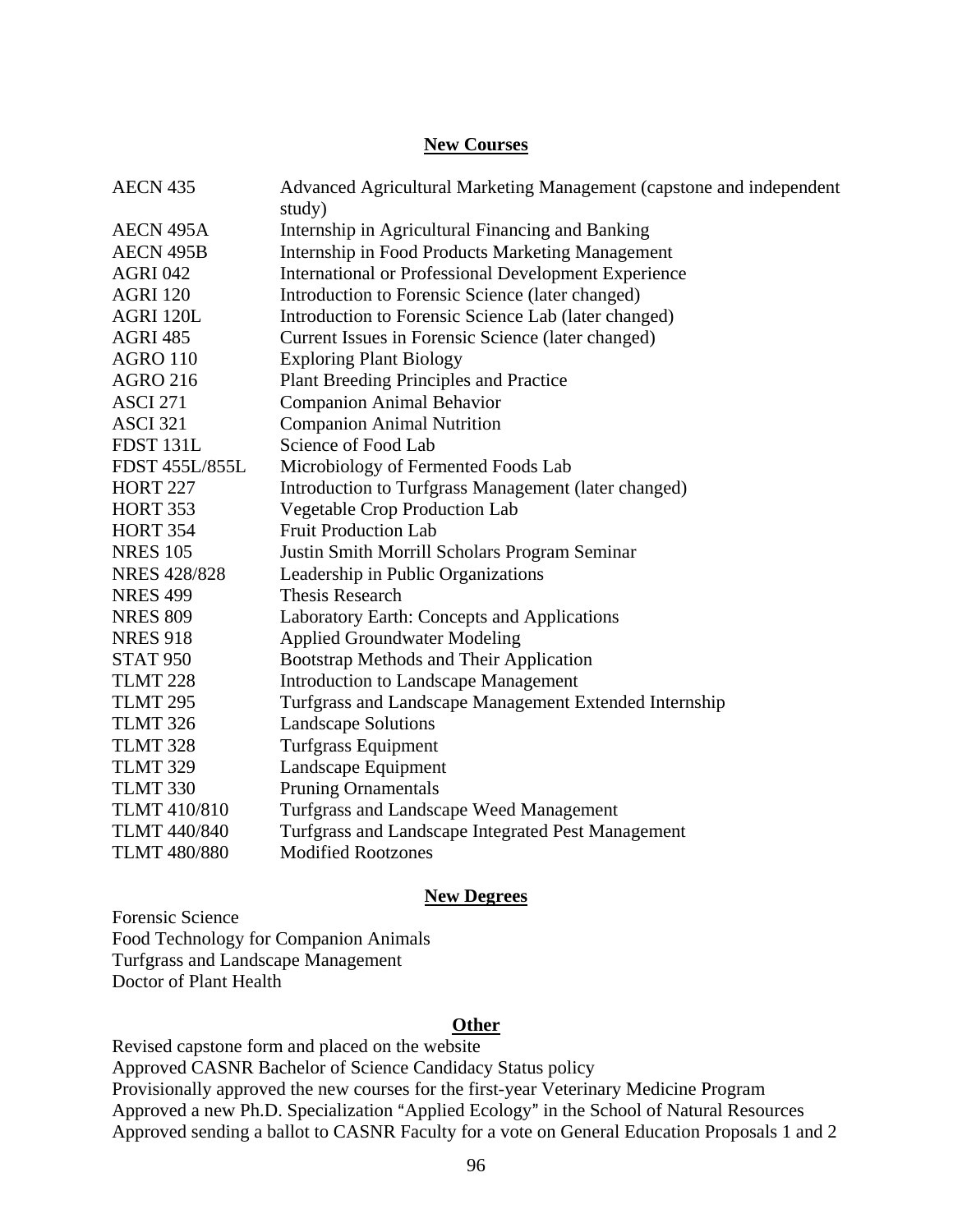| <b>Recruitment, Retention and Placement</b> |  |
|---------------------------------------------|--|
|                                             |  |
|                                             |  |

### **RECRUITMENT, RETENTION AND PLACEMENT (RRP) COMMITTEE**

 The CASNR Recruitment, Retention and Placement (RRP) Committee is comprised of faculty and staff representing each academic program in CASNR and the CASNR Dean's Office. The Committee meets monthly to develop strategies and plan and coordinate both college-wide and academic program activities.

### **Members of the 2006-2007 RRP Committee:**

Jennifer Aerni Ron Hanson Jim Partridge Karla Baumert Dann Husmann Megan Patent-Nygren Lloyd Bell Tiffany Heng-Moss Larkin Powell Jill Brown Garald Horst Terry Riordan Mike Carlson Lee Johnson Jack Schinstock David Carter Mike Kocher Lisa Silberman Steve Danielson Joan Krush Melanie Simpson Jason Ellis Larry Larson Anne Streich Anita Ferrell Dennis McCallister Rosalee Swartz Karen Francis Pam Murray Susan Voss Laura Frey Rosie Nold Sara Winn David Gosselin Gail Ogden

### **RECRUITMENT ACTIVITIES**

 The University of Nebraska-Lincoln (UNL) College of Agricultural Sciences and Natural Resources (CASNR) attracts students with a wide range of interests. With 27 degree programs and two pre-professional programs, CASNR offers a variety of interest areas for both rural and urban students. While CASNR has traditionally had a population base that is largely from rural areas, demographic changes in the state have translated to a higher percentage of CASNR students from urban areas. With its mix of degree programs and a steady demand for its graduates, the education and experiences offered through CASNR provide exciting opportunities to all students.

In an effort to recruit students to our College, CASNR partners with UNL Admissions, Nebraska Extension, public and private schools, communities, alumni, stakeholders, business and industry.

### **CASNR recruitment efforts for the 2006-2007 year include the following:**

*Experience the Power of Red* (November) – More than 280 prospective students and parents attended the annual CASNR open house. During the day, attendees had the opportunity to attend sessions to learn more about the degree programs, visit 13 academic program presentations and ask current students questions during lunch. A parent session was also held and highlighted financial aid/scholarships and other programs and services. East Campus tours were also offered.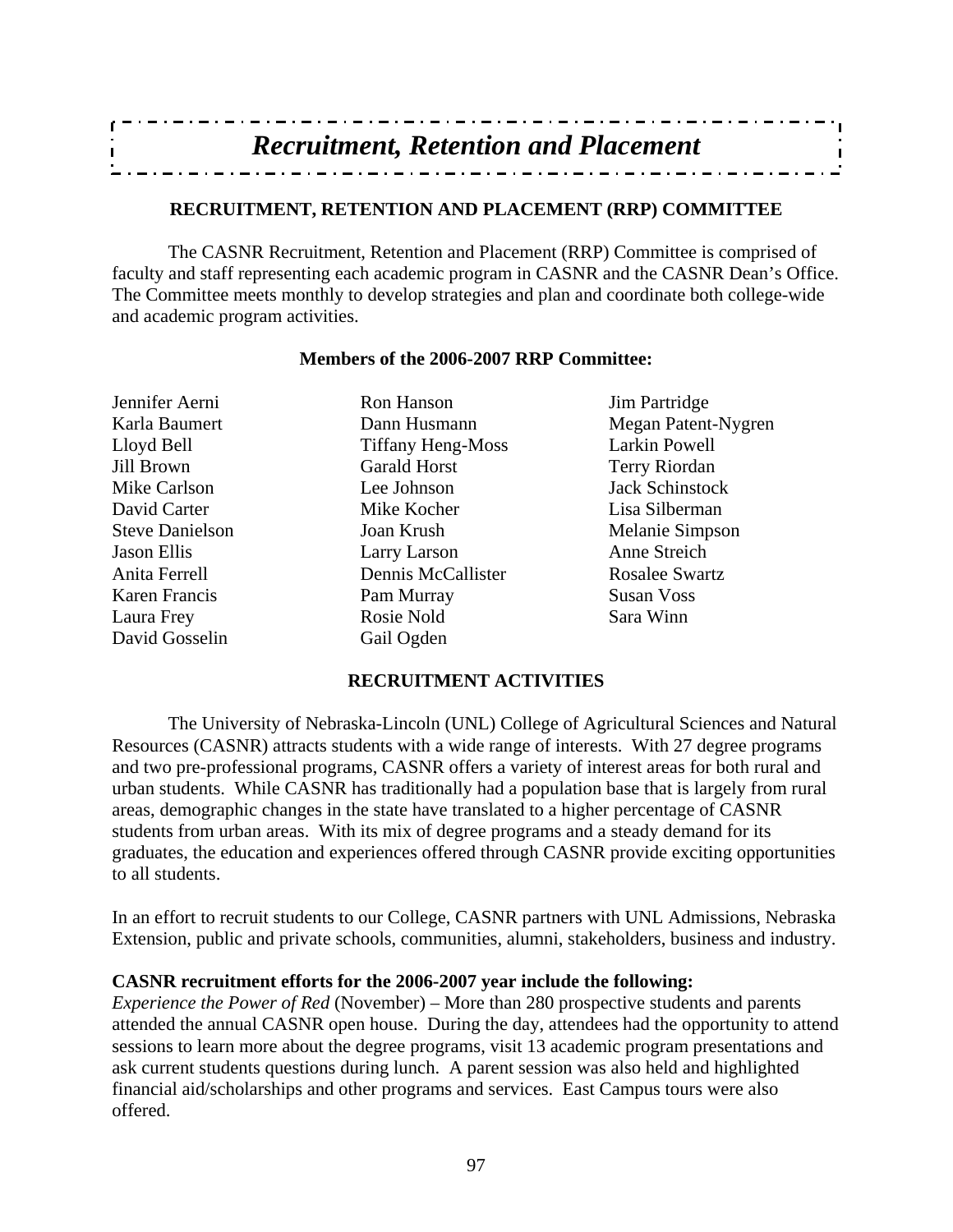*Contact Campaign -* Beginning with invitations (sent in September) for Experience the Power of Red in November, CASNR student ambassadors contacted more than 1,000 prospective students monthly by email and mail to connect with them, learn about their interests and concerns and answer questions they had regarding coming to UNL and CASNR.

For those students who expressed interests in specific programs, their letters were tailored to their interests.

Seniors interested in CASNR were contacted monthly by the Dean's Office. Academic programs were encouraged to follow up with students with email, mail and phone contacts on an individual basis with students.

Admitted students received a letter of congratulations from the Dean, followed by email contacts from ambassadors, holiday greetings (if admitted prior to December), admitted student event invitation, and high school graduation congratulations card. Upon attending New Student Enrollment, students also received a letter inviting them to participate in Dean's Scholars in Experiential Leadership, as well as a mailing informing them on how to get involved on campus. Parents of admitted students received two letters from the Dean highlighting key aspects of CASNR.

In February, all of our admitted students were contacted by ambassadors and other current students who answered questions and gauged their interest in attending UNL.

*Admitted Student Event (March) —* CASNR hosted a dinner for admitted students and their parents. During the event, students had the opportunity to learn more about our academic programs and departments, meet with faculty and staff, as well as speak to current students.

### **Partnering with Admissions**

*Campus Visits* – The majority of campus visits start at the UNL Admissions Office with an overview and tour followed by a visit to East Campus, a personal visit with faculty/staff in students' areas of interest and tours, if desired. CASNR hosted nearly 350 campus visits in 2006- 2007. Also, beginning in November, East Campus tours began in the East Campus Visitors Center instead of the CASNR Dean's Office.

*Admissions Office Updates* – Each September, UNL college deans visit with UNL Admissions staff regarding college updates and programs.

*Red Letter Days* (UNL open house days – Sept. 29, Oct. 2, 9, 13; Nov. 3, 6, 10; Dec. 1; Jan. 19; Feb. 19; and Mar. 23) had anywhere from 200-800 students and parents visiting campus and include a browsing session and general sessions in the morning. Students with interests in CASNR travel to East Campus to join the CASNR Deans, staff and ambassadors for lunch followed by a CASNR presentation, time to visit with faculty members in their areas of interest and a brief tour.

*NU Preview/Junior Days* - CASNR faculty presented "mock classes" for students at a special Extension NU Preview in April, with more than 200 students attending. In addition, several CASNR faculty presented at the remaining junior days in March and April.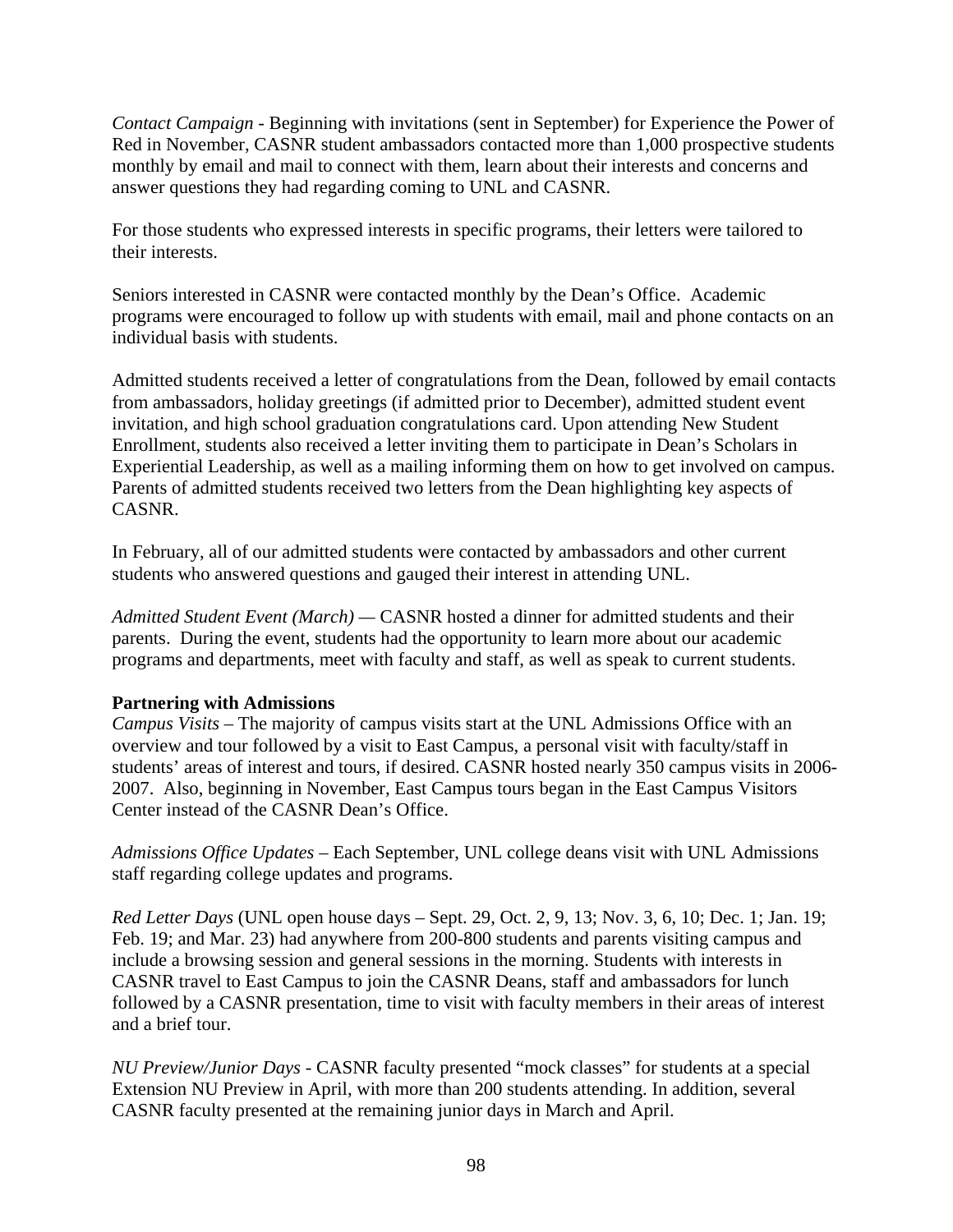*Transfer Workshops and Transfer College Visits* (Sept. 13, Jan. 4, and Feb. 7 and Feb. 23) – Hosted transfer students visiting UNL and coordinated visits to Nebraska community colleges.

*Big Red Road Show* – 16 CASNR Units/Extension areas participated in the Big Red Road Show in Omaha (March 4). Our area featured a Nebraska snake exhibit, ice cream samples, a master gardener to answer questions and a variety of other exhibits. Visitors could also learn about radio telemetry, test their knowledge of agribusiness, learn about DNA and genetics, pass a quiz on agronomy or horticulture, or sink a "hole-in-one" in golf. For each activity in which they participated, visitors were given a River Walk dollar that could be exchanged at the CASNR booth for various CASNR prizes.

### **High School and Middle School Partnerships**

*Genetics Workshops* – Hosted three gifted middle school groups for genetics workshops (Agronomy and Animal Science sessions).

*Omaha Public Schools Agribusiness/Construction Technology Career Fair*– visited with 150 Omaha-area students about CASNR programs.

### **Business/Extension/Community (Outreach) Partnerships**

*Weeds, Trees and Horticulture Contest* (August) – A CASNR booth was on display and a parent session highlighting admissions and financial aid information was presented.

*State Fair* (August-September) – Had a booth in Agriculture Hall, Cyber Fair, the 4-H and FFA buildings. In addition, CASNR distributed candy bars to 4-H and FFA exhibitors and their parents during check-in. CASNR faculty, staff and students staffed the booth during key times.

*Husker Harvest Days* (September) – Set-up a CASNR display and talked with visitors during the three-day trade show.

*Ak-Sar-Ben* (September) – Distributed candy bars to exhibitors and parents during check-in.

*York Careers in Agriculture Day* (September) – Students from surrounding schools were hosted by Cornerstone Bank; 150 students attended a career session presented by the CASNR Career Specialist.

*Nebraska Farm Bureau Annual Meetin*g (December) – A CASNR booth was on display at the Nebraska Farm Bureau Annual Meeting.

*Cedar Rapids High School Career Night* (January) – CASNR had a booth on display and attended the event.

*National Cattlemen's Beef Association Convention/Trade Show* (February) - Worked with faculty to coordinate booth, personnel, materials and activities to represent CASNR at NCBA annual meeting.

*Gudmundsen Field Day*, Whitman, NE (April) – Over 100 youth attended an all-day event. CASNR presented information on academics in related areas, UNL and career opportunities.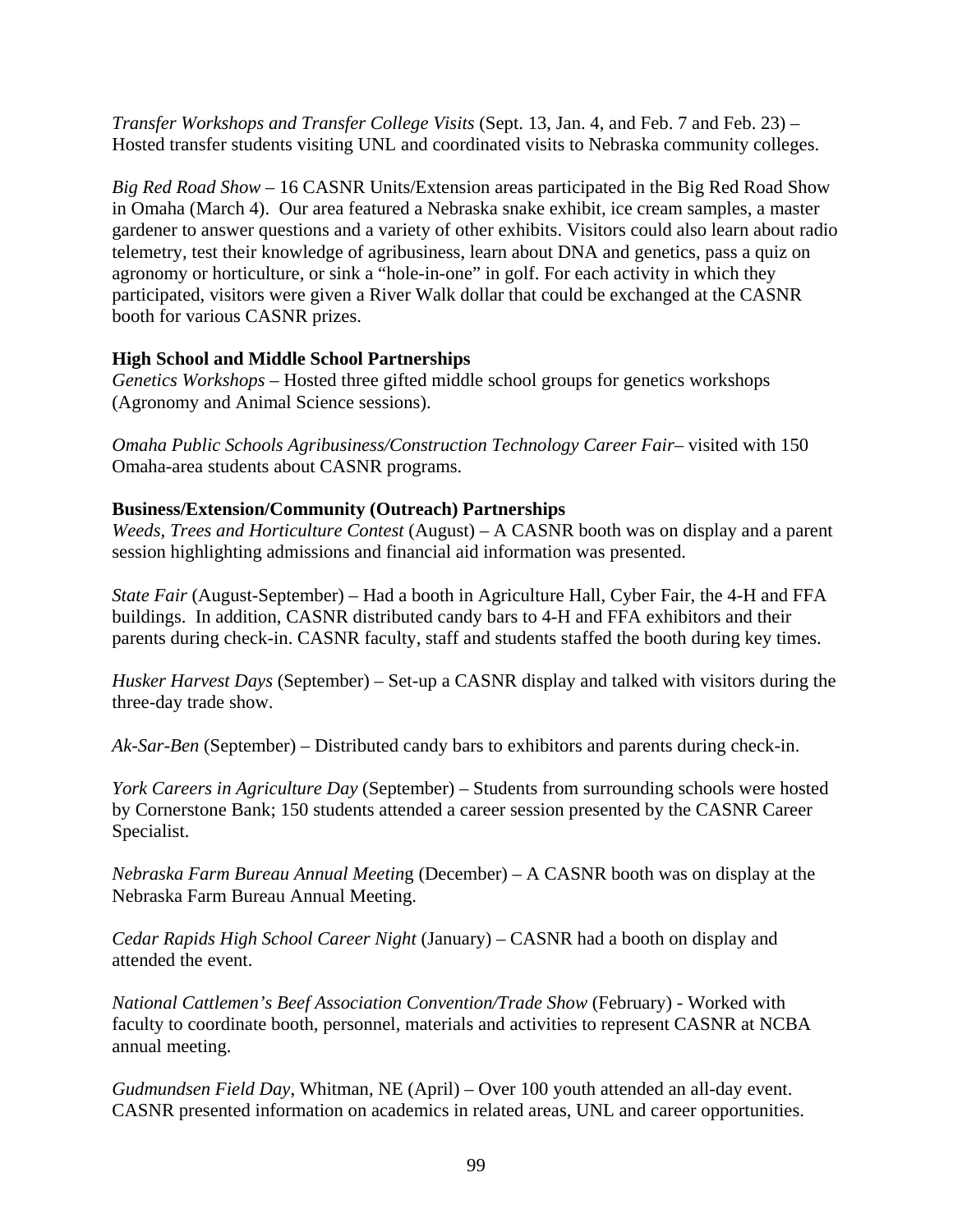*National Pork Expo* (June) - Worked with faculty to coordinate booth, personnel and materials to represent CASNR at the event.

### **FFA**

*National FFA Convention* – CASNR hosted a display at this event in Indianapolis, Ind., which attracts thousands of students from across the U.S.

*State FFA Convention* – CASNR presented two career workshops and had a booth on display at the Cornhusker Hotel, hosted a CASNR information fair and luau relay on East Campus, and provided ten \$500 scholarships to the Career Development Exam (CDE) winners. CASNR also offered East Campus tours and one-on-one visits with professors.

### **Multicultural Recruitment**

*UNL Multicultural Senior Visit Day* (October) – Visited with students during morning browsing session.

*UNL Achievement Banquet* (November, December) – Attended dinner honoring Lincoln and Omaha-area students and visited with students interested in CASNR programs.

*Native American Youth Conference* (July) – Hosted several CASNR academic sessions on East Campus for high school conference attendees.

### **UNL Academic Days**

(attracts students who may not be aware of possible CASNR degree programs) *Math Day* (November) – CASNR ambassadors set up a display/hosted an activity for high school students on campus for annual math competition.

### **Other Events**

*Science Olympiad* (March) – East Campus served as the host for more than 500 Nebraska students who attended this annual event. Science competitions were held in various East Campus buildings and opening and closing ceremonies were held in the East Campus Union.

*Nebraska Farmer Ads* — From January to December, CASNR had ads in *Nebraska Farmer* that featured the Agricultural Economics, Agronomy and Horticulture, and Animal Sciences departments.

### **EAST CAMPUS VISITORS CENTER**

 The East Campus Visitors Center (ECVC), in the planning stages for about ten months, opened to the public in November 2006. Designed to be both a source of information as well as a starting point for campus visits for prospective students, the Visitors Center has become a welcoming place for students and campus visitors alike. Approximately 300 campus visits to East Campus have been through the ECVC, as well as over 1,000 visitors to the University. The majority of these needed directions to or other information regarding campus departments and attractions.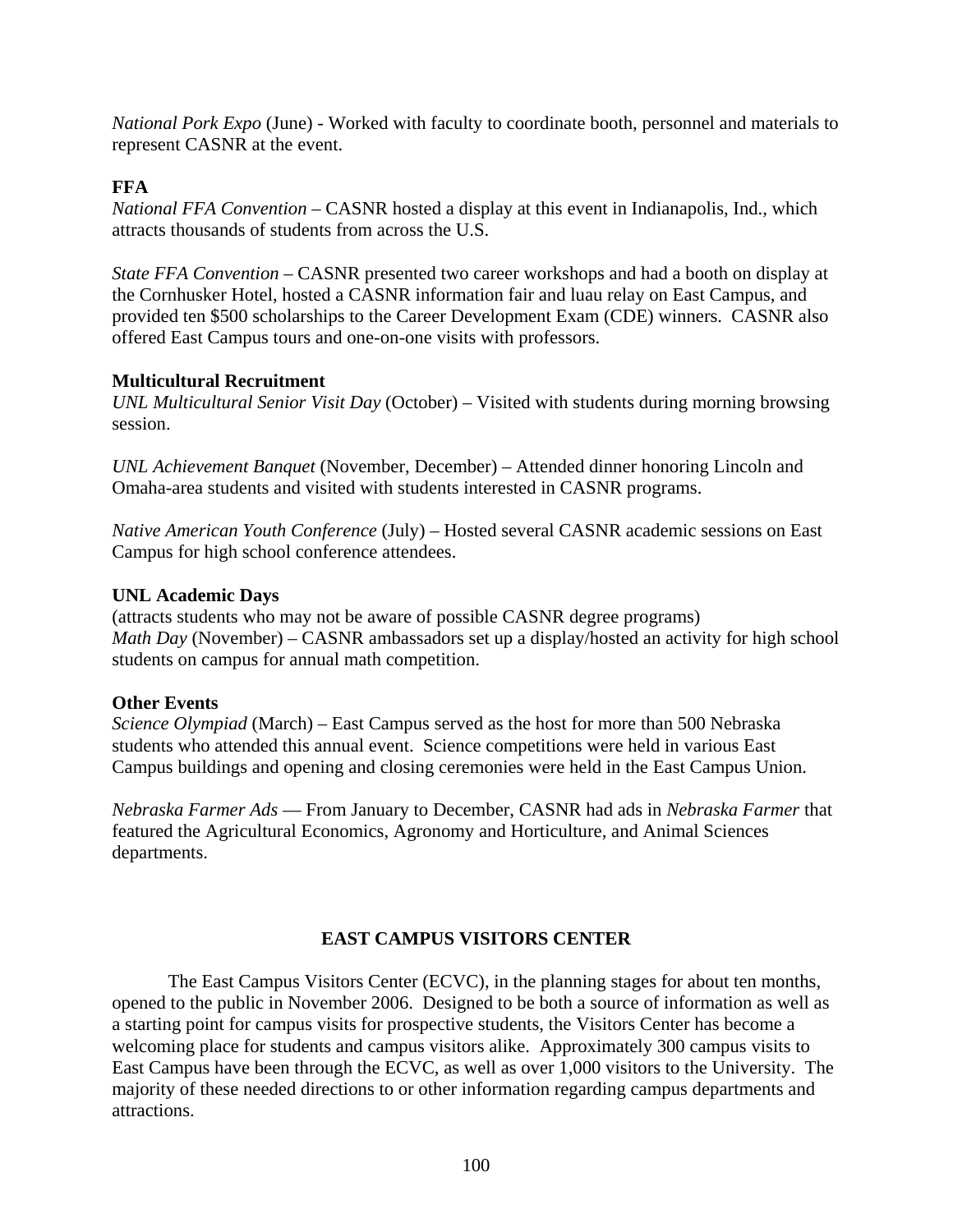The ECVC is located in the alcove of the UNL Dairy Store, located in the Food Industry Complex. With an additional program in the building, there have been a few challenges – parking being the most persistent one. A committee is being formed to look at the parking situation at the ECVC and to make recommendations to the Vice Chancellor.

The following is a summary of the improvements and changes made to create the ECVC:

**Parking:** Improvements/changes have been made to try to accommodate the additional traffic of campus visits. Some of the existing spaces were designated for Filley Hall/FPC use and the others were metered for Dairy Store and Visitors Center use. Six metered spaces for Visitors Center and Dairy Store patrons were added. Prospective students and their families receive free parking at the meters with a 'Visitor' parking pass.

**Signage:** In an effort to make the ECVC and Dairy Store more visible, a sign was added on the exterior of the building. Once Dairy Store Drive was named, the City of Lincoln placed a street sign at the intersection with Holdrege. Signs were added to direct drivers to the additional parking east of the building as well as helping to facilitate locating the handicap ramp. **Lighting:** An additional light pole was placed in front of the entrance to the ECVC/DS. Flood lights were placed on top for nighttime illumination.

**Banners:** Banners were placed on the light poles directly outside the main entrance to the Dairy Store. Red 'N' banners will remain; other banners can be changed as needed.

**Outdoor Plaza:** The outdoor plaza area was redesigned to include new benches, picnic tables with umbrellas, bike loops and concrete walkways. The plaque honoring the Husker Cheese founder was moved so that it can be viewed easily.

**Historical Entrance:** The historic entrance has been refurbished and is open the same hours as the FIC/Dairy Store.

**Technology/Video:** Five 50" plasma TV screens were mounted in the Dairy Store/Visitors Center. The purpose is to showcase UNL academic programs, student life and to enhance UNL's recruitment effort.

**Open House:** The East Campus Visitors Center Open House was held April 20, 2007, in conjunction with the Dairy Store's kick-off to their 90<sup>th</sup> Anniversary celebration. Over 200 people attended for free ice cream, giveaways and a local radio station's live remote.

### **RETENTION ACTIVITIES**

### **CASNR Cares**

 The College of Agricultural Sciences and Natural Resources (CASNR) developed the CASNR CARES program – Caring Attitudes and Respect for Every Student. The CASNR CARES program provides a single contact for parents, students, faculty and staff seeking assistance in navigating the university's student services programs. The primary goal is to ensure that each student becomes acclimated to the campus environment, engaged in his/her own education and has every opportunity to be successful. It also provides a significant resource for family and faculty/staff to identify students that may need assistance in enhancing their educational experience. Our college is committed to the welfare and academic success of each of our students.

 The CASNR CARES program respects all standards of confidentiality when gathering and sharing information that may affect a student's academic or personal growth. The program works with the student to develop a course of action to help the student meet his or her academic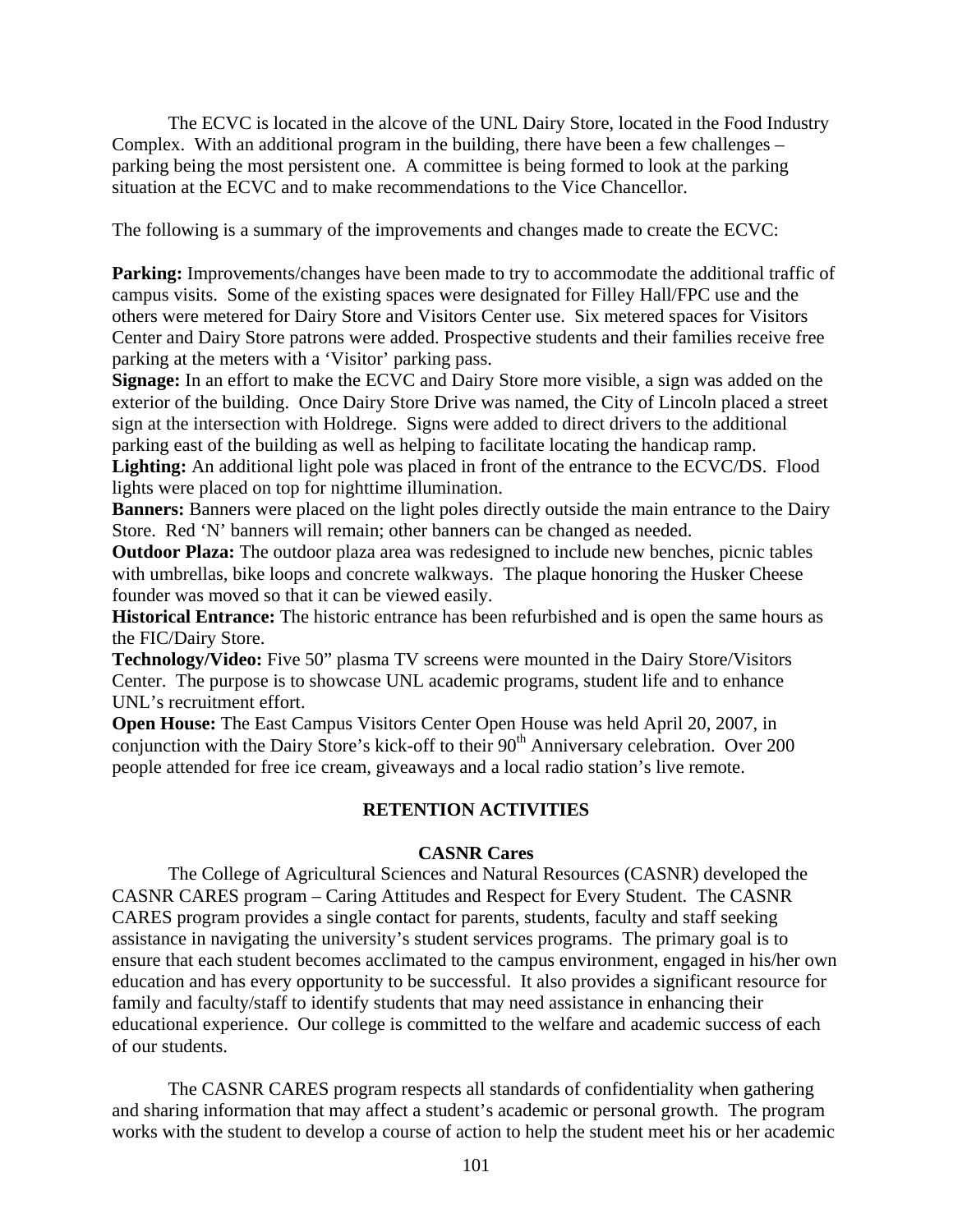and personal goals, as well as the goals of the University. Sue Voss, Student Development and Events Director for CASNR, is the primary contact for the CASNR CARES Program.

 Faculty, staff, parents or students can initiate a referral by contacting Sue. She will contact the student, make an appointment to have them come to her office, and then meet with the student to determine if assistance is needed. Without identifying the source of the concern, the student is encouraged to discuss how things are going, both in and out of the classroom. Students appreciate the attention that is provided to them plus they can learn more about the resources available across campus.

 In cases where students must be away from campus due to health or family emergencies, Sue will gather information and can contact the instructors for the student's classes, letting them know of the student's situation. She will also stay in contact with the student after hearing from the instructors and update the faculty on the return of the student to classes. Both the student and the faculty members appreciate the information that is provided which helps the student stay current in class. For 2004-2005, Sue had 257 contacts regarding CASNR CARES. For 2005- 2006 she had 461 contacts and for 2006-2007 there were 544 contacts.

### **Dean's Scholars in Experiential Leadership Program 2006-2007**

 Forty-nine freshmen from Nebraska, Iowa, Idaho, South Dakota and Arizona participated in the Dean's Scholars in Experiential Leadership (DSEL) for 2006-2007. This endeavor was created by CASNR to bring students together in the college with an interest in further developing their leadership skills. The exciting program is a great way for students to become fully engaged in the college. It gives them the capacity and confidence to seek leadership positions now and in their professional careers.

 Each week, students attend weekly sessions hosted by Steve Waller, Dean of CASNR. Students took the testing instrument for StrengthsQuest, a program developed by the Gallup Organization to determine student's top five personal strengths. Other topics include career portfolio development, leadership on campus, study abroad and health and wellness. Megan Holland, Stefanie Graff, Emily Tschida and Peggy Peterson were our Teaching Assistants for 2006-2007.

 We had Pen Pals with second graders from Hartley Elementary School, a neighborhood elementary school. We decorated sweatshirts for our Pen Pals; they keep their sweatshirts at their desk in case the second grader doesn't dress appropriately for the weather. We provided hats and mittens during the Holiday Break in December; we made homework kits in February and also sent special invitations to our Pen Pals to attend CASNR Community Night in April.

*"Thank you for the homework kit. I really like it. Second grade is fun, so is homework. But homework is now more fun with the homework kit." – A second grader from Hartley Elementary, Lincoln, NE.*

 We also adopted several troops and their units that were serving in Iraq. We collected items that could be shipped to Iraq plus we included pictures and short notes to our troops. The DSEL students really enjoyed getting emails from the troops.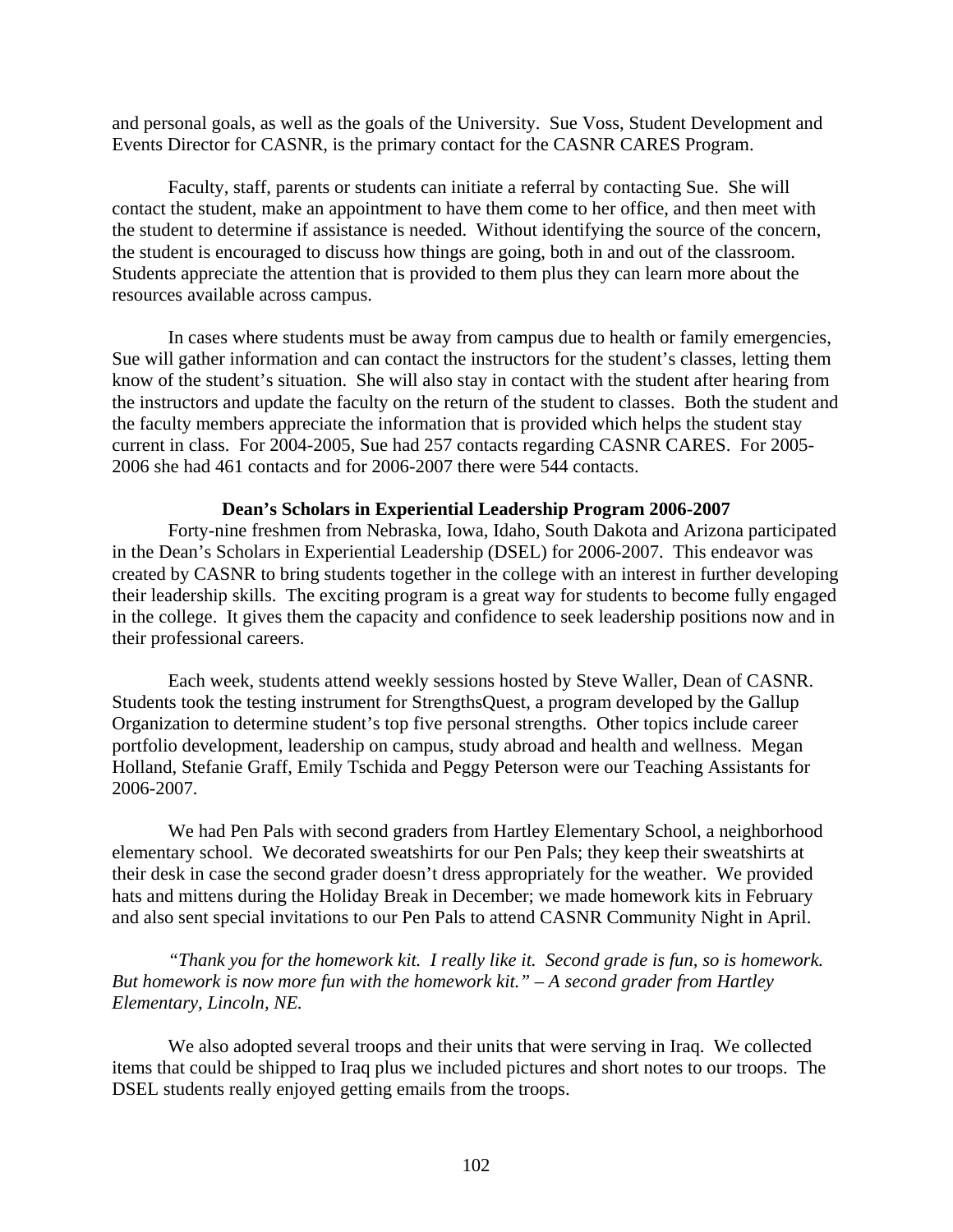### **Other Retention Activities for 2006-2007:**

| Welcome Back Luau for all new freshmen      | August 18    |  |
|---------------------------------------------|--------------|--|
| <b>Adviser Advantage</b>                    | August 24    |  |
| <b>Welcome Back Club Fair</b>               | August 24    |  |
| <b>CASNR</b> Amazing Race at the State Fair | August 26    |  |
| Prairie Stomp                               | September 8  |  |
| <b>UNL Parent Weekend</b>                   | September 15 |  |

### **Blackboard**

 Sue Voss and Jill Brown send out weekly emails to all CASNR students using Blackboard. Emails consist of club meeting information, deadlines, events on campus and information vital to students. Jill sends out weekly career updates with companies that are interviewing on campus and job openings. Sue also made groups for New Freshmen Students, Out-of-State Students and Students of Color. Contacting these special interest groups throughout the year was extremely easy and quick to do.

### **PLACEMENT ACTIVITIES**

### **CASNR Career Fair**

 The 2006 CASNR Career Fair took place on October 5, 2006, at the Nebraska East Union on the University of Nebraska – Lincoln's East Campus. The CASNR Career Fair was held in conjunction with Career Fair Week, which featured three days of Career Fairs with over 200 employers participating in whole. Over 400 students and alumni from the University and local community attended the CASNR Career Fair to visit with 54 employing organizations and graduate institutions. Representatives from local, state, and national organizations attended to connect with students as they seek full-time and internship opportunities. This year there were 10 new organizations/companies who attended. These included CareerBuilder.com, CSS Farms, Inc, EMP SERV, LLC/Pipestone System, Farmland Foods, Helena Chemical Company, Nebraska Pork Partners, New Horizon FS, Inc, Tier One Bank, USDA – National Ag Statistics Service, and the USDA/Risk Management Agency. In addition to the career fair, we hosted the second annual "CASNR Dean's Employer Appreciation Banquet". It was held the evening before the career fair with over 45 employers and department heads in attendance. The annual Faculty/Employer Brunch was held the morning of the career fair with over 75 employers and faculty in attendance.

### **Employing organizations as well as graduate and professional institutions that participated as recruiters:**

Ag Processing Altec Industries Archer Daniels Midland Bartlett and Company "BPI Technology, Inc." Brickman Bunge CareerBuilder.com Cargill Ag Horizons

Cargill Meat Solutions CASNR Alumni Association Central Valley Ag Coop Channel Bio Corp. Christensen Farms ConAgra Foods Crop Quest Inc "CSS Farms, Inc." DeBruce Grain Inc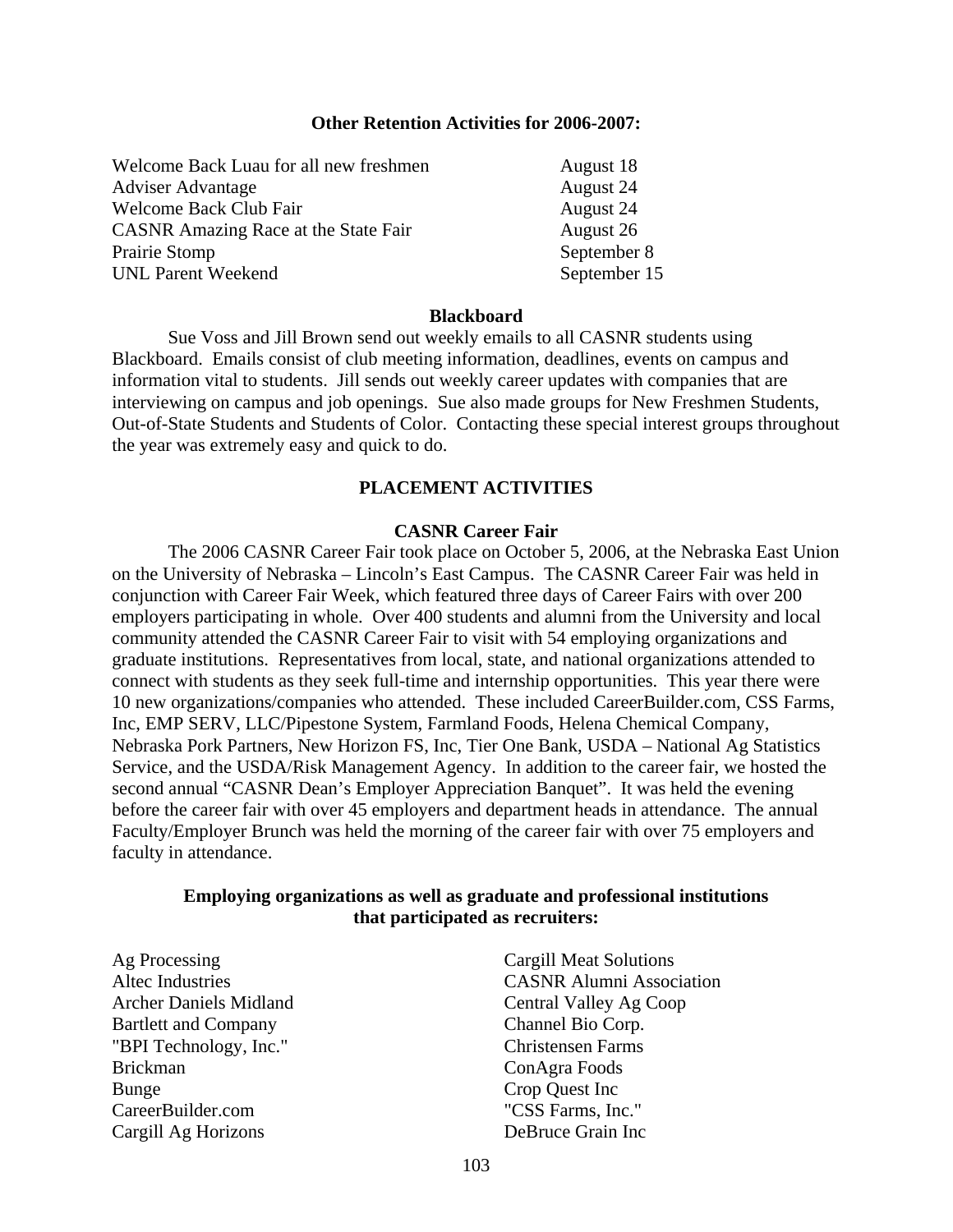- Dow AgroSciences "EMP SERV, LLC/ Pipestone System" "Farmland Foods, Inc." Fontanelle Hybrids Golden Harvest Seeds Helena Chemical Company Hormel Foods Corporation Kelly Scientific Resources LI-COR Biosciences Midwest Bank Midwest Poultry Consortium Monsanto Natural Resources Conservation Service Nebraska Army National Guard Nebraska Association of Resources Districts Nebraska Pork Partners Nebraska Workforce Development "New Horizon FS, Inc" Partners Advantage Peace Corps
- Pioneer Hi-Bred International Inc. Professional Veterinary Products Sandhills Publishing "Servi-Tech, Inc." State Farm Insurance Swift & Company Syngenta Seeds The Schwan Food Company The Scoular Company TierOne Bank University of Nebraska-Lincoln Extension UNL College of Law UNL MBA in Agribusiness Program USDA Food Safety Inspection Service USDA/Agricultural Research Service USDA/Risk Management Agency USDA - Farm Service Agency USDA - National Agricultural Statistics Service

### **Employment Seminar**

AGRI/NRES 388: The Employment Seminar was held on Tuesday evenings from 6-8 p.m. for the first eight weeks of each semester. A variety of subjects were covered such as: resume and cover letter development; job search strategies on the Internet/Husker Hire Link; job search ethics and job offer evaluation; interviewing and professional etiquette; preparing for a career fair; industry mock interviews; and etiquette dinner and discussion.

### **Job Survival**

AGRI 496: The Job Survival Seminar was held during the last seven weeks of classes of each semester. A variety of topics were discussed including: thoughts from recently employed students; communication within the office; communication outside the office; 401K, benefits, investments, etc.; insurance; credit; advancement; and relocation and housing.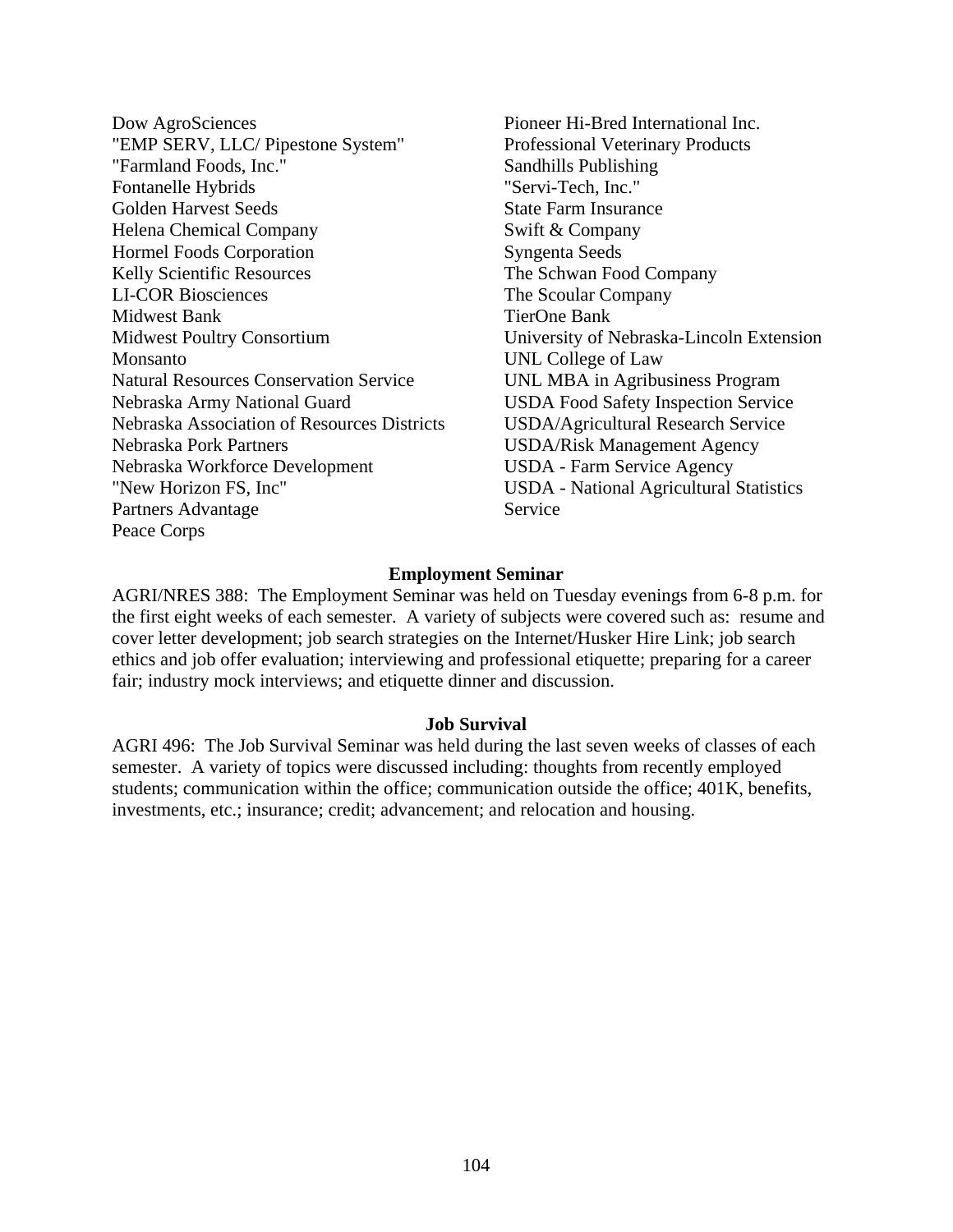| <b>International Programs</b> |  |
|-------------------------------|--|
|                               |  |
|                               |  |

### **CASNR International Studies**

 CASNR is committed to helping its students reap the benefits of international study at UNL through study abroad programs. Such international experiences allow students to explore the global aspects of their respective majors and to gain a new perspective of the world in which they live. It allows them to be more competitive in an increasingly global marketplace. This past academic year, 94 CASNR students traveled to 12 countries for individual and group study abroad. CASNR provided over \$80,000 to students in scholarships that came from study abroad funds or grants.

**Study Abroad Opportunities** have been expanded this past academic year with shortterm (less than a semester) group study in Tasmania, Australia and Namibia in Southern Africa. In addition, long-term study abroad (semester or academic year) and internships (supervised work experience) are arranged. Increasingly students are organizing their own unique, long-term or internship experiences. CASNR staff then help them with the details. For the 2007-08 academic year, study abroad opportunities led by CASNR faculty include:

 Fall Semester 2007– semester study in Norway and Mexico; Winter Break – short-term study in Australia and New Zealand; Spring Semester 2008 – semester study in Mexico and Russia; Spring Break 2008 – short-term study in Puerto Rico and Argentina; Summer 2008 – short-term study in France. We are also working on possible study abroad programs in Germany and Spain.

 The **Kleis Kiosk** is part of the CASNR website with the intention of facilitating communication between students traveling abroad and their parents. It is accessed with passwords utilizing "blackboard" software and was created in honor of Dr. and Mrs. Robert Kleis. Dr. Kleis was UNL Dean of International Programs and then Executive Dean for International Affairs.

 CASNR students are required to take at least one "internationally focused course." They may elect to meet this requirement from a long list of courses in languages, geography, political science, economics, anthropology and humanities. CASNR also offers **AGRI 282, Introduction to Global Agriculture and Natural Resources**. This course helps students learn about global issues and inter-relationships and relate them to Nebraska.

 A **CASNR Minor in International Agriculture and Natural Resources** allows students to build a concentration of courses in international agriculture. We feel this flexible minor fits well with CASNR degree programs and helps prepare students more broadly for careers in agriculture and natural resources whether they plan for a career in other countries or in Nebraska. Advising for the minor is done by the CASNR Dean's staff. For questions or for more information on any of the topics discussed here, call Arlen Etling, 103 Agriculture Hall, at 472-7018, or email aetling1@unl.edu or call CASNR at 472-2201.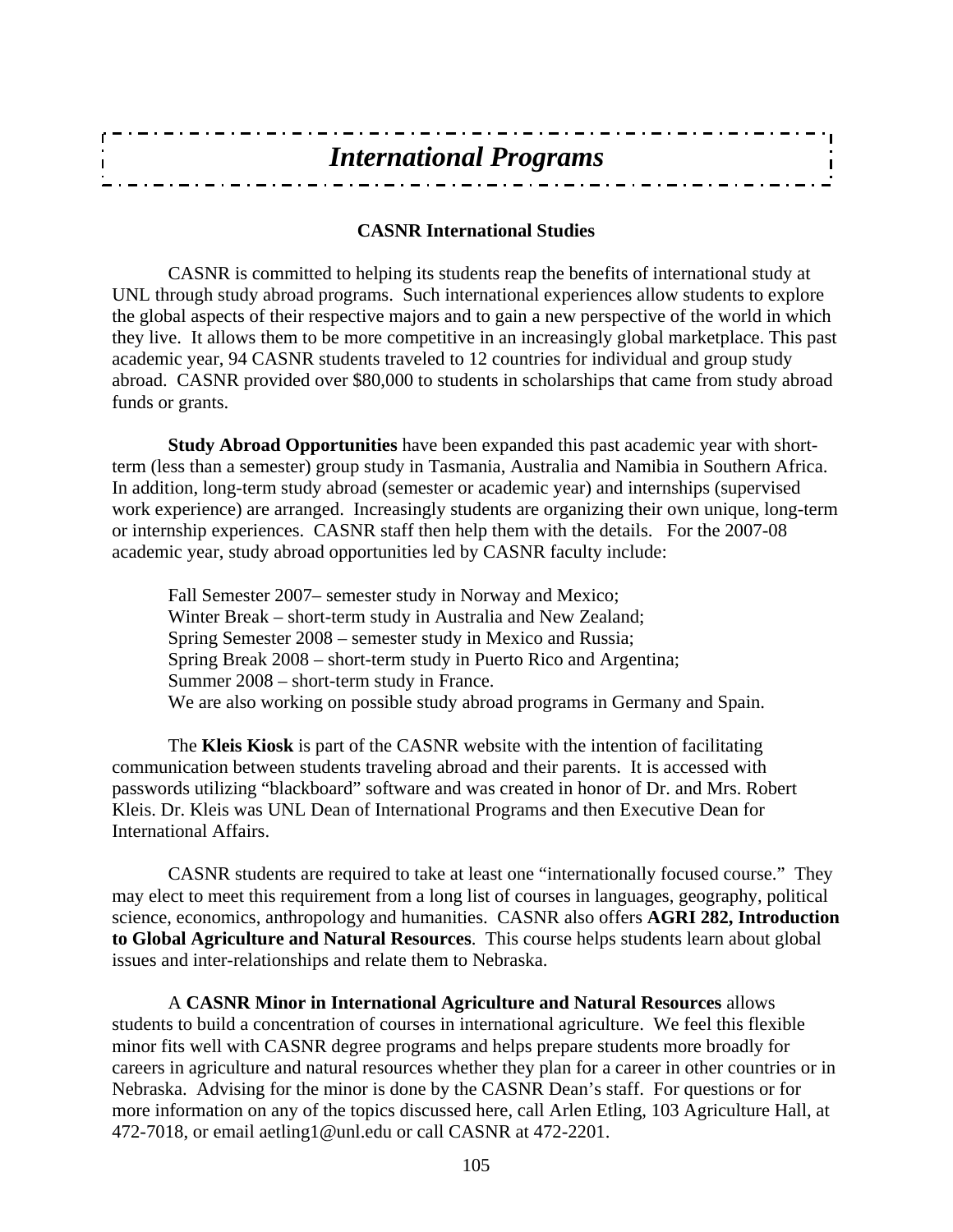| <b>Destination</b>                           | <b>Student</b>                            | <b>Degree</b>              |
|----------------------------------------------|-------------------------------------------|----------------------------|
| Dominican Republic (Academic Year 2006-2007) | Laura Tiehen                              | <b>ENVR</b>                |
|                                              |                                           |                            |
| Australia (Summer 2006)                      | Mikki Schmidt                             | <b>ASCI</b>                |
| (Summer 2007)                                | Lindsay Jaquier                           | <b>FWL</b>                 |
|                                              |                                           |                            |
| Spain (National FFA) - Dec-Jan 07            | Kurt Heideman                             | AEDU                       |
|                                              | <b>Houston Moseman</b>                    | <b>ABUS</b>                |
|                                              | Reid Ely                                  | <b>ABUS</b>                |
|                                              | <b>Dustin Romshek</b>                     | <b>AEDU</b>                |
|                                              | Ellen Leibbrandt                          | <b>AJRN</b>                |
|                                              | <b>Bret Herndon</b>                       | <b>ABUS</b>                |
|                                              | Chelsea Heidbrink                         | <b>AJRN</b>                |
|                                              |                                           |                            |
| Australia (Winter Interim 06-07)             | Cassondra Duba                            | <b>ABUS</b>                |
|                                              | Kristina Hubbard                          | <b>ASCI</b><br><b>RLES</b> |
|                                              | Jessica Milby<br><b>Philip Thrailkill</b> | <b>HORT</b>                |
|                                              | Krista Rasmussen                          | <b>ABUS</b>                |
|                                              | Jacob Geis                                | <b>ASCI</b>                |
|                                              | Nickolas Anderson                         | <b>BIOC</b>                |
|                                              | Jason Vencalek                            | <b>FWL</b>                 |
|                                              | Kaitlynn Jorgenson                        | <b>ABUS</b>                |
|                                              | Julianne Catlin                           | <b>HORT</b>                |
|                                              |                                           |                            |
| <b>Puerto Rico (Spring Break)</b>            | Samantha Bray                             | <b>ENVR</b>                |
|                                              | Peggy Peterson                            | <b>WATS</b>                |
|                                              | Amanda Kastanek                           | <b>ABUS</b>                |
|                                              | <b>Aaron Mattes</b>                       | <b>VBMS</b>                |
|                                              | Kathryn Farris                            | <b>ASCI</b>                |
|                                              | Cody Freouf                               | <b>DVAG</b>                |
|                                              | Jessica Shortino                          | <b>ENVR</b>                |
|                                              | Randy White                               | <b>GRLS</b>                |
|                                              | Sarah Jensen                              | AJRN                       |
|                                              | Robert Vavala<br>Seth Binfield            | <b>DVAG</b>                |
|                                              | <b>Kurtis Harms</b>                       | <b>AECN</b><br><b>AJRN</b> |
|                                              | Melissa Williams                          | <b>ABUS</b>                |
|                                              |                                           |                            |
| <b>Mexico (Spring)</b>                       | Michael Luckey                            | <b>AEDU</b>                |
|                                              |                                           |                            |
| <b>England (Spring)</b>                      | Amanda Walls                              | <b>FDST</b>                |
| <b>England (Summer 2007)</b>                 | <b>Danita Curtiss</b>                     | <b>BIOS</b>                |
|                                              |                                           |                            |
| <b>New Zealand (Spring)</b>                  | Merilynn Hirsch                           | <b>RLES</b>                |
|                                              |                                           |                            |
| <b>Mexico (Spring)</b>                       | Meredith Jordan                           | <b>ASCI</b>                |

### **CASNR Students Participating in Study Abroad Experiences Academic Year 2006-2007 and Summers of 2006-2007**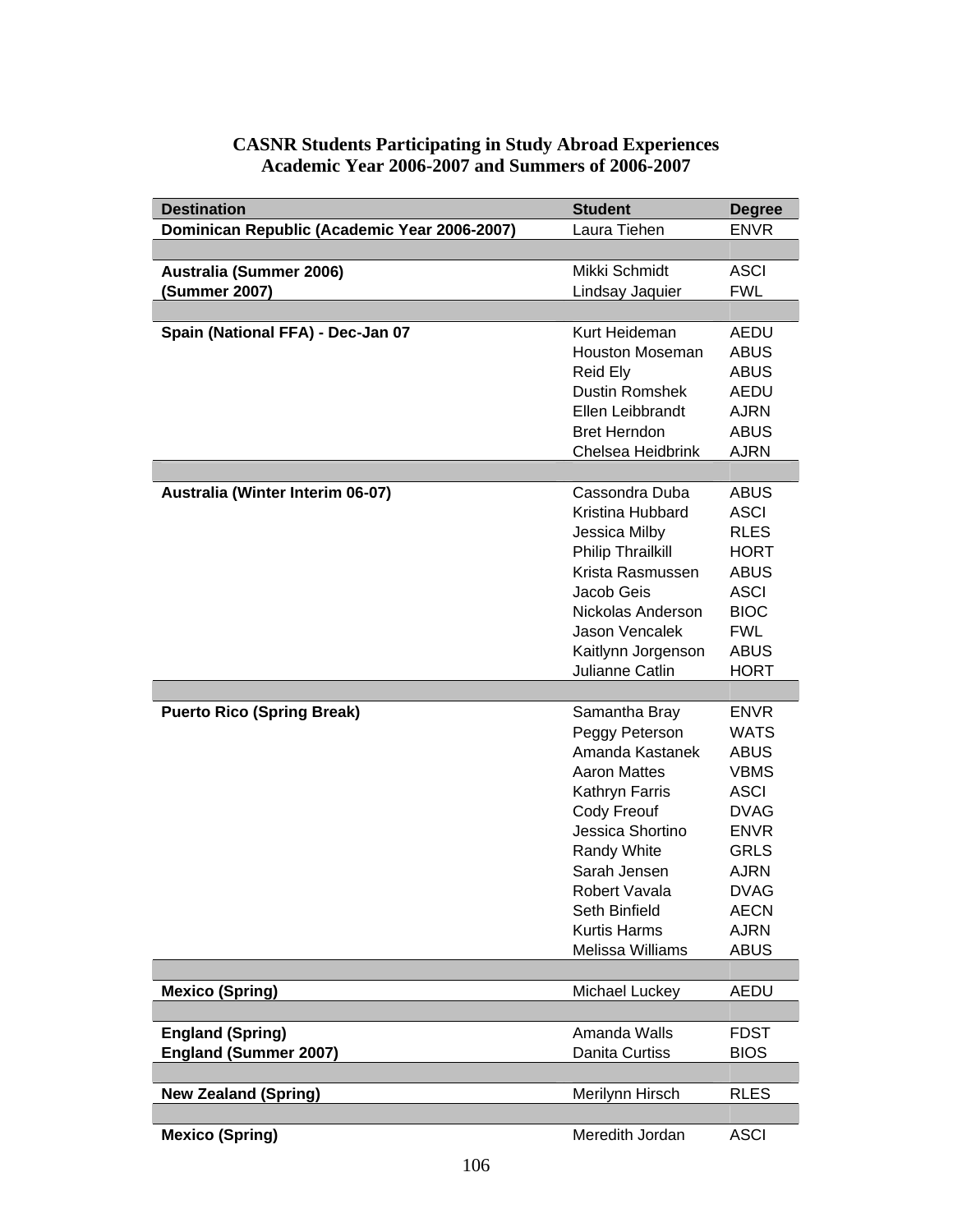| France (May 2007)    | <b>Heather Borck</b>    | <b>AECN</b> |
|----------------------|-------------------------|-------------|
|                      | <b>Andrew Fullerton</b> | <b>DVAG</b> |
|                      | Ayako Ebata             | <b>NREE</b> |
|                      | <b>Crystal Olson</b>    | <b>AJRN</b> |
|                      | Connie Junker           | <b>ABUS</b> |
|                      | <b>Brian Munk</b>       | <b>HORT</b> |
|                      | <b>Bryttni Westlake</b> | <b>AEDU</b> |
|                      | <b>Brian Arnold</b>     | <b>ABUS</b> |
|                      | <b>Tess Kirkholm</b>    | <b>AJRN</b> |
|                      |                         |             |
| Africa (May 2007)    | Joseph Holdren          | <b>FWL</b>  |
|                      | Michael Will            | <b>FWL</b>  |
|                      | Drew Paprocki           | <b>FWL</b>  |
|                      | <b>Nate Prellwitz</b>   | <b>FWL</b>  |
|                      | Minako Ishibashi        | <b>FWL</b>  |
|                      | Julie George            | <b>FWL</b>  |
|                      |                         |             |
| Canada (Summer 2007) | Kyle Tonniges           | <b>FWL</b>  |
|                      | Kory Lehr               | <b>FWL</b>  |
|                      | Aaron Hildreth          | <b>FWL</b>  |
|                      | <b>Theodore Ehly</b>    | <b>FWL</b>  |
|                      | Dane Peterson           | <b>FWL</b>  |
|                      | Elyse Watson            | <b>FWL</b>  |
|                      | Jordan Johnson          | <b>FWL</b>  |
|                      | Jessica Umberger        | <b>FWL</b>  |
|                      | Garrett Ourada          | <b>FWL</b>  |
|                      | Colleen Zajac           | <b>FWL</b>  |
|                      | Jonathan                |             |
|                      | Lechtenberg             | <b>AEDU</b> |
|                      | <b>Brittany Horst</b>   | <b>FWL</b>  |
|                      | Aaron Blank             | <b>FWL</b>  |
|                      | <b>Trevor Hefley</b>    | <b>FWL</b>  |
|                      | Jessica Lee             | <b>FWL</b>  |
|                      | Kelly Kappan            | <b>FWL</b>  |
|                      | <b>Sean Elliott</b>     | <b>FWL</b>  |
|                      | <b>Andrew Podany</b>    | <b>FWL</b>  |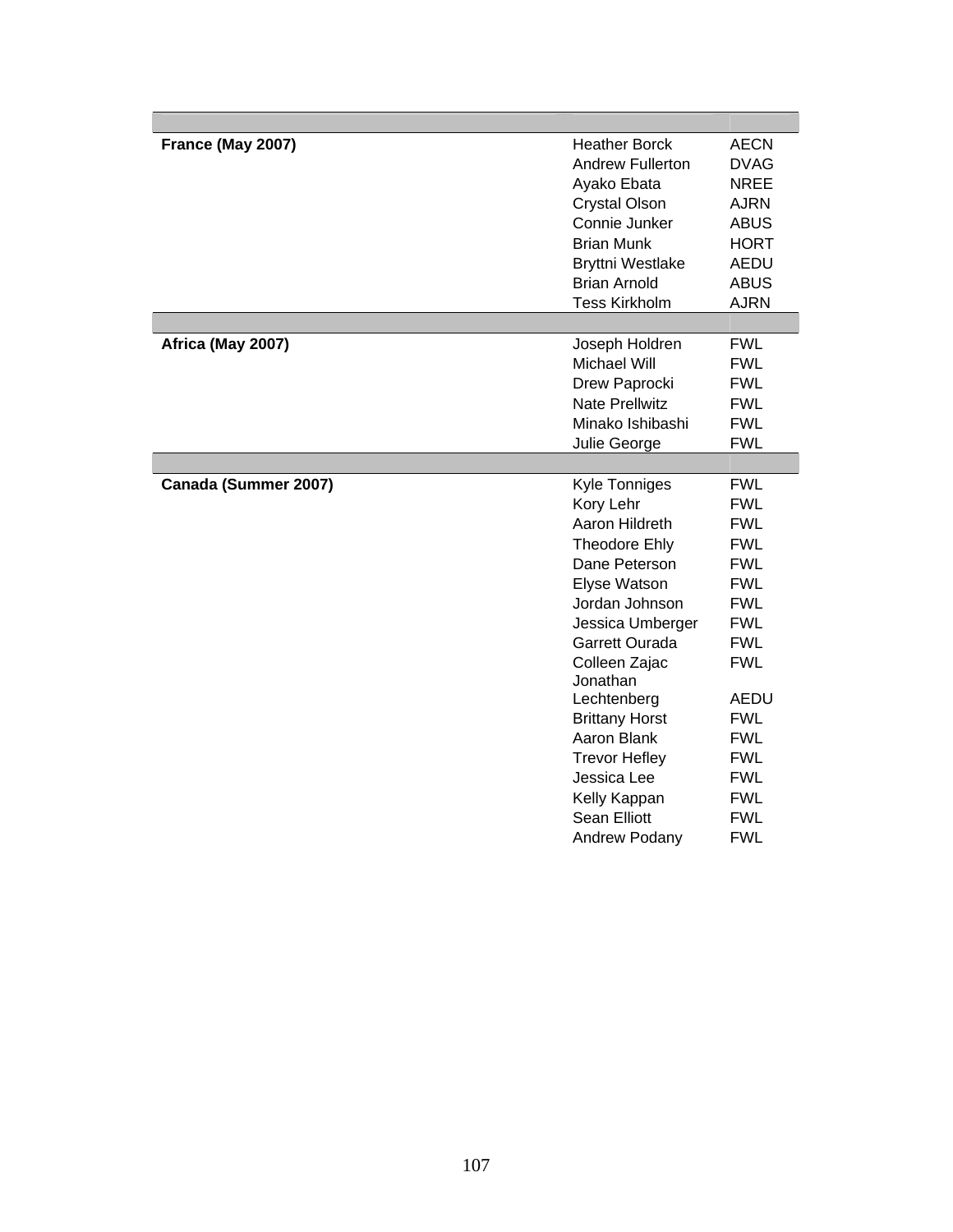*Faculty Appointments* \_ . \_ . \_ . \_ . \_

 $\overline{1}$ 

| <b>Faculty Member</b>                                      | Rank             | <b>Tch</b> | <b>Rch</b> | <b>Ext</b> | <b>Other</b> | <b>Area of Responsibility</b>                                |
|------------------------------------------------------------|------------------|------------|------------|------------|--------------|--------------------------------------------------------------|
| <b>Agricultural Economics</b>                              |                  |            |            |            |              |                                                              |
| David J. Aiken                                             | Professor        | 0.30       | 0.45       | 0.25       |              | <b>Agriculture and Natural Resource</b><br>Law               |
| Azzeddine M. Azzam                                         | Professor        | 0.30       | 0.70       |            |              | <b>Marketing and Quantitative</b><br>Methods                 |
| Alan E.Baquet                                              | Professor        |            |            |            | 1.00         | Head                                                         |
| Dennis M. Conley                                           | Professor        | 0.55       | 0.45       |            |              | Agribusiness                                                 |
| Lilyan E. Fulginiti                                        | Professor        | 0.25       | 0.75       |            |              | Agricultural Policies/Production                             |
| Konstantinos<br>Giannakas                                  | Professor        | 0.25       | 0.75       |            |              | Food and Agribusiness Marketing                              |
| Ronald J. Hanson                                           | Professor        | 1.00       |            |            |              | Farm<br>Management/Agribusiness/Ag<br>Finance                |
| Bruce B. Johnson                                           | Professor        | 0.55       | 0.45       |            |              | <b>Resource and Community</b><br>Economics                   |
| Gary D. Lynne                                              | Professor        | 0.25       | 0.75       |            |              | Natural Resource and<br><b>Environmental Economics</b>       |
| Darrell R. Mark                                            | Asst. Professor  | 0.50       |            | 0.50       |              | <b>Agricultural Commodity Marketing</b>                      |
| Richard K. Perrin                                          | Professor        | 0.25       | 0.75       |            |              | <b>Production Economics/Policy</b><br>Analysis               |
| E. Wesley Peterson                                         | Professor        | 0.35       | 0.65       |            |              | <b>International Trade</b>                                   |
| Jeffrey S. Royer                                           | Professor        | 0.25       | 0.75       |            |              | Agribusiness Management and<br><b>Agricultural Marketing</b> |
| Raymond J. Supalla                                         | Professor        | 0.25       | 0.75       |            |              | <b>Natural Resource Economics</b>                            |
| Amalia Yiannaka                                            | Asst. Professor  | 0.50       | 0.50       |            |              | Agribusiness Management and<br><b>Agricultural Marketing</b> |
| <b>Agicultural Leadership, Education and Communication</b> |                  |            |            |            |              |                                                              |
| John E. Barbuto Jr.                                        | Assoc. Professor | 0.50       | 0.50       |            |              | Leadership Development                                       |
| Leverne A. Barrett                                         | Professor        | 0.75       |            | 0.25       |              | Leadership and Organizational<br>Development                 |
| Lloyd C. Bell                                              | Professor        | 0.65       |            |            | 0.35         | <b>Teacher Education and Applied</b><br><b>Sciences</b>      |
| <b>Jason Ellis</b>                                         | Asst. Professor  | 0.75       |            | 0.25       |              | Agricultural Journalism                                      |
| Patricia J. Fairchild                                      | Assoc. Professor | 0.25       |            | 0.75       |              | <b>Curriculum Specialist</b>                                 |
| Dann E. Husmann                                            | Professor        | 0.50       |            |            | 0.50         | Teacher Education/Assoc. Dean                                |
| James W. King                                              | Assoc. Professor | 0.75       | 0.25       |            |              | <b>Distance Education</b>                                    |
| Gina Matkin                                                | Senior Lecturer  | 1.00       |            |            |              | Agricultural Leadership                                      |
| Linda D. Moody                                             | Senior Lecturer  | 0.50       |            |            | 0.50         | Leadership/Service Learning                                  |
| S. Kay Rockwell                                            | Professor        | 0.08       |            | 0.42       |              | <b>Evaluation/Distance Education</b>                         |
| Daniel Wheeler                                             | Professor        | 0.50       |            |            | 0.50         | Interim Head, Leadership and<br>Organizational Development   |
| <b>Agronomy and Horticulture</b>                           |                  |            |            |            |              |                                                              |
| Timothy J. Arkebauer                                       | Professor        | 0.15       | 0.85       |            |              | Crop Environmental Physiologist                              |
| Stephen P. Baenziger                                       | Professor        | 0.25       | 0.75       |            |              | <b>Small Grains Breeding/Genetics</b>                        |
| <b>Giles Basset</b>                                        | Asst. Professor  | 0.20       | 0.80       |            |              | <b>Biochemical Genetics</b>                                  |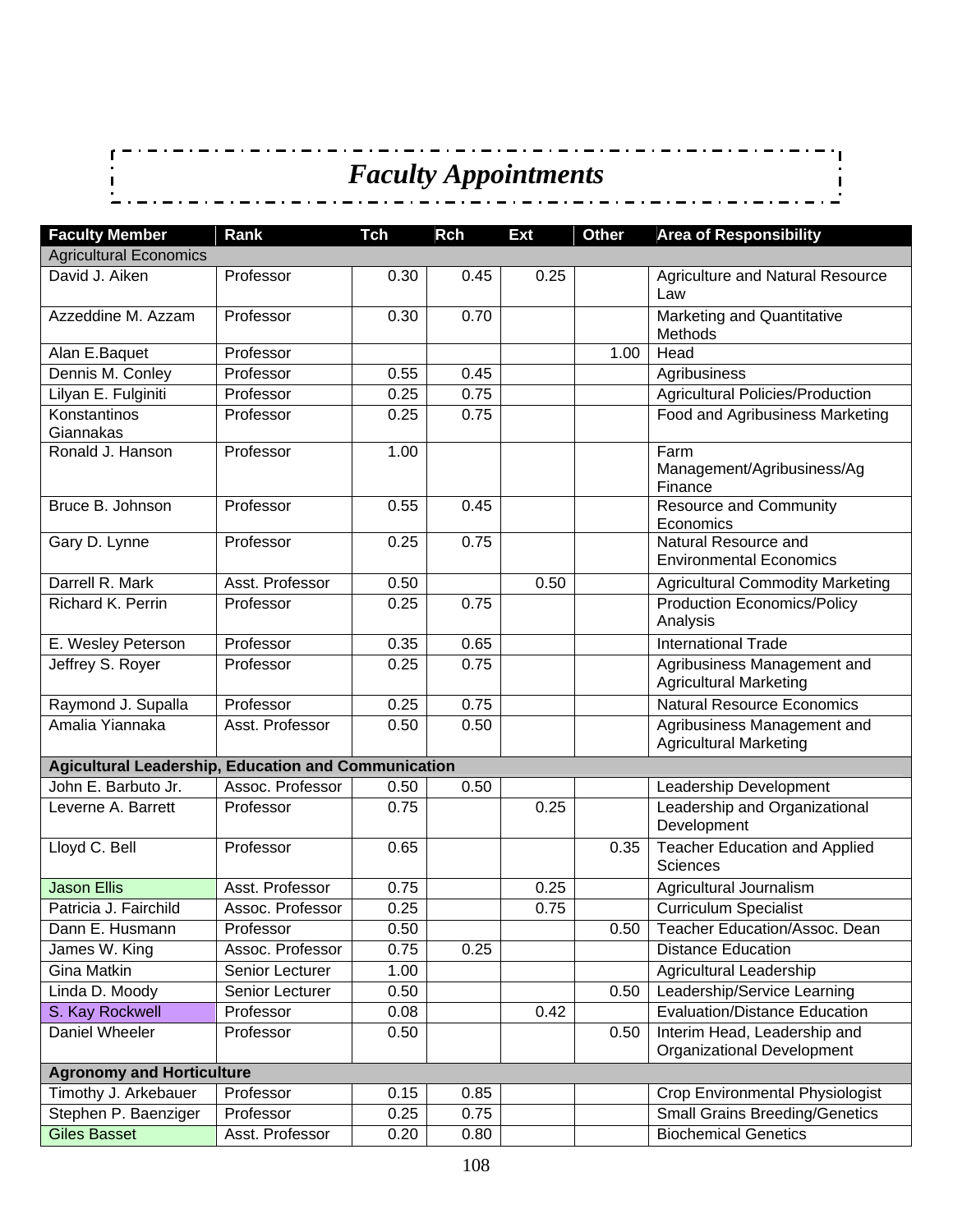| Kenneth G. Cassman       | Professor        | 0.10 | 0.40 |      | 0.50 | <b>Systems Agonomist/Director</b>      |
|--------------------------|------------------|------|------|------|------|----------------------------------------|
| Thomas E. Clemente       | Assoc. Professor | 0.10 | 0.50 |      | 0.40 | Manager, Plant Transformation          |
|                          |                  |      |      |      |      | <b>Core Research Facility</b>          |
| Rhae A. Drijber          | Assoc. Professor | 0.25 | 0.75 |      |      | Soil Microbiology Ecology              |
| Ismail M. Dweikat        | Assoc. Professor | 0.20 | 0.80 |      |      | Sorghum Geneticist                     |
| Thomas E. Elthon         | Assoc. Professor | 0.08 | 0.62 |      | 0.30 | <b>Protein Researcher</b>              |
| Jay B. Fitzgerald        | Professor        | 0.55 |      | 0.45 |      | Greenhouse Environment/Floral          |
|                          |                  |      |      |      |      | and Nursery Production                 |
| Charles A. Francis       | Professor        | 0.37 | 0.43 | 0.20 |      | Sustainable Agriculture                |
| George L. Graef          | Professor        | 0.15 | 0.85 |      |      | Soybean Breeding                       |
| William A. Gustafson     | Professor        | 0.50 |      |      |      | Fruit and Nut Crops                    |
| Garald L. Horst          | Professor        | 0.60 | 0.40 |      |      | Turfgrass Physiology and               |
|                          |                  |      |      |      |      | Management                             |
| Mark Lagrimini           | Professor        |      |      |      | 1.00 | Head                                   |
| Timothy A. Kettler       | Lecturer         | 1.00 |      |      |      | Soils                                  |
| David P. Lambe           | Lecturer         | 1.00 |      |      |      | Ornamentals                            |
| Donald J. Lee            | Professor        | 0.60 | 0.25 | 0.15 |      | <b>Plant Genetics</b>                  |
| John L. Lindquist        | Assoc. Professor | 0.20 | 0.80 |      |      | Weed Ecophysiologist                   |
| Sally A. Mackenzie       | Professor        | 0.10 | 0.50 |      | 0.40 | Program Leader, Plant Science          |
|                          |                  |      |      |      |      | Initiative                             |
| Martha Mamo              | Assoc. Professor | 0.75 | 0.25 |      |      | Soil Chemistry/Biochemistry            |
| John P. Markwell         | Professor        | 0.10 | 0.10 |      | 0.80 | <b>Plant Biochemistry</b>              |
| Stephen C. Mason         | Professor        | 0.50 | 0.50 |      |      | <b>Cropping System</b>                 |
| Martin A. Massengale     | Professor        | 0.12 | 0.36 | 0.27 | 0.25 | Forages/Center for Grassland           |
|                          |                  |      |      |      |      | <b>Studies</b>                         |
| Dennis L. McCallister    | Professor        | 0.60 | 0.40 |      |      | Soil Chemistry                         |
| <b>Bradley Morner</b>    | Lecturer         | 0.50 |      |      |      | <b>Horticulture Specialist</b>         |
| Deana M. Namuth          | Senior Lecturer  | 0.50 |      | 0.50 |      | <b>Distance Education</b>              |
| Nancy Nicolai            | Post Doc         | 0.40 | 0.60 |      |      | Range Ecology and Management           |
| Ellen T. Paparozzi       | Professor        | 0.50 | 0.50 |      |      | Ornamentals                            |
| Paul E. Read             | Professor        | 0.25 | 0.50 | 0.25 |      | <b>Plant Tissue Culture</b>            |
| Terrance P. Riordan      | Professor        | 0.20 | 0.65 | 0.15 |      | <b>Turf Breeding</b>                   |
| Steven N. Rodie          | Assoc. Professor | 0.50 |      | 0.50 |      | Landscape Design                       |
| William K. Russell       | Assoc. Professor | 0.20 | 0.80 |      |      | <b>Plant Quantitative Genetics</b>     |
| Walter H. Schacht        | Professor        | 0.40 | 0.60 |      |      | Range Science                          |
| Robert C. Shearman       | Professor        | 0.20 | 0.65 | 0.15 |      | <b>Integrated Turfgrass Management</b> |
| Roy F. Spalding          | Professor        | 0.10 | 0.90 |      |      | Agrochemicals                          |
| James E. Specht          | Professor        | 0.15 | 0.85 |      |      | Soybean Physiology/Breeding            |
| Paul E. Staswick         | Professor        | 0.15 | 0.85 |      |      | <b>Plant Molecular Biology</b>         |
| James L.<br>Stubbendieck | Professor        | 0.25 | 0.25 |      | 0.50 | Range Ecology and Management           |
| Richard K. Sutton        | Assoc. Professor | 1.00 |      |      |      | Landscape Ecology                      |
| Kim A. Todd              | Asst. Professor  | 0.75 |      | 0.25 |      | Landscape Horticulture                 |
| Richard P. Waldren       | Professor        | 0.50 |      |      |      | Crop Science                           |
| Daniel T. Walters        | Professor        | 0.35 | 0.65 |      |      | Soil Management                        |
| <b>Animal Science</b>    |                  |      |      |      |      |                                        |
| Kathleen P. Anderson     | Assoc. Professor | 0.50 |      | 0.50 |      | Horse Management                       |
| Mary M. Beck             | Professor        | 0.30 | 0.70 |      |      | Poultry Physiology                     |
| Donald H. Beermann       | Professor        |      |      |      | 1.00 | Head                                   |
| Dennis R. Brink          | Professor        | 0.70 | 0.30 |      |      | <b>Ruminant Nutrition</b>              |
| <b>Thomas Burkey</b>     | Asst. Professor  | 0.40 | 0.60 |      |      | Non-ruminant Nutrition                 |
|                          |                  |      |      |      |      |                                        |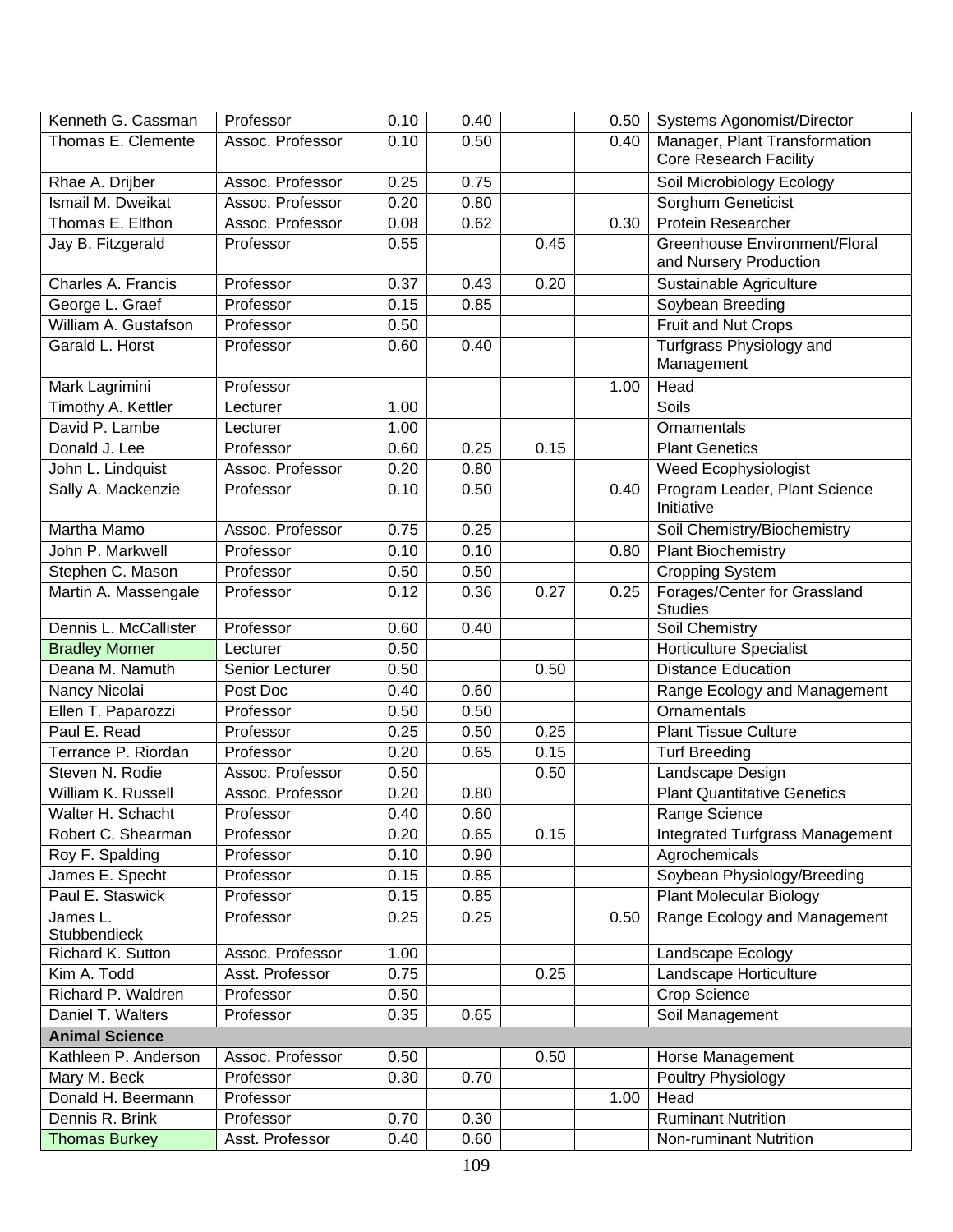| Dennis E. Burson                       | Professor              | 0.15         |              | 0.85 |      | Meats                                                     |
|----------------------------------------|------------------------|--------------|--------------|------|------|-----------------------------------------------------------|
| Chris R. Calkins                       | Professor              | 0.30         | 0.70         |      |      | <b>Meats</b>                                              |
| Andrea S. Cupp                         | Assoc. Professor       | 0.30         | 0.70         |      |      | <b>Beef Physiology</b>                                    |
| Galen E. Erickson                      | Assoc. Professor       | 0.10         | 0.50         | 0.40 |      | <b>Feedlot Nutrition</b>                                  |
| <b>Anita Ferrell</b>                   |                        |              |              | 1.00 |      | <b>Admissions Coordinator</b>                             |
| Rodger K. Johnson                      | Professor              | 0.40         | 0.60         |      |      | Swine Breeding                                            |
| Steven J. Jones                        | Professor              | 0.65         | 0.35         |      |      | Meats                                                     |
| Lisa Karr-Lilienthal                   | Lecturer               | 0.50         |              | 0.50 |      | <b>Companion Animals</b>                                  |
| Terry J. Klopfenstein                  | Professor              | 0.30         | 0.70         |      |      | <b>Ruminant Nutrition</b>                                 |
| Larry L. Larson                        | Assoc. Professor       | 0.60         |              |      |      | Dairy Physiology                                          |
| Libby S. Lugar                         | Lecturer               | 1.00         |              |      |      | Horse Management                                          |
| Roger W. Mandigo                       | Professor              | 0.40         | 0.60         |      |      | Meats                                                     |
| Phillip S. Miller                      | Professor              | 0.40         | 0.60         |      |      | <b>Swine Nutrition</b>                                    |
| Jess L. Miner                          | Assoc. Professor       | 0.30         | 0.70         |      |      | <b>Nutritional Biochemistry</b>                           |
| Merlyn K. Nielsen                      | Professor              | 0.40         | 0.60         |      |      | <b>Breeding and Genetics</b>                              |
| Rosemarie A. Nold                      | Assoc. Professor       | 0.20         |              | 0.80 |      | <b>Youth Specialist</b>                                   |
| Duane E. Reese                         | Assoc. Professor       | 0.20         |              | 0.80 |      | <b>Swine Nutrition</b>                                    |
| Bryan A. Reiling                       | Assoc. Professor       | 0.70         |              | 0.30 |      | Livestock Production and                                  |
|                                        |                        |              |              |      |      | Management                                                |
| Sheila E. Scheideler                   | Professor              | 0.05         | 0.45         | 0.50 |      | <b>Poultry Management</b>                                 |
| L. Dale Van Vleck                      | Professor              | 0.15         | 0.05         |      |      | <b>USDA Breeding and Genetics</b>                         |
| John S. Weber                          | Asst. Professor        | 0.20         | 0.80         |      |      | <b>Functional Genetics</b>                                |
| Brett R. White                         | Assoc. Professor       | 0.50         | 0.50         |      |      | Swine Physiology                                          |
| Jennifer Wood                          | Asst. Professor        | 0.40         | 0.60         |      |      | Molecular Reproductive                                    |
|                                        |                        |              |              |      |      | Physiologist                                              |
|                                        |                        |              |              |      |      |                                                           |
|                                        |                        |              |              |      |      |                                                           |
| <b>Biochemistry</b>                    |                        |              |              |      |      |                                                           |
| Ruma V. Banerjee                       | Professor              | 0.15         | 0.85         |      |      | Mechanistic Enzymology                                    |
| Joseph J. Barycki                      | Asst. Professor        | 0.20         | 0.80         |      |      | Protein Crystallography                                   |
| Donald F. Becker                       | Assoc. Professor       | 0.20         | 0.80         |      |      | <b>Protein Electrochemistry</b>                           |
| <b>Raymond Chollet</b>                 | Professor              | 0.20         | 0.30         |      | 0.50 | Photosynthesis/Interim Head                               |
| Vadim N. Gladyshev                     | Professor              | 0.20         | 0.80         |      |      | Protein Biochemistry/Selenium                             |
| Joan Krush                             | Recruiter/Adviser      | 1.00         |              |      |      | <b>Undergraduate Programs</b>                             |
| Jaekwon Lee                            | Asst. Professor        | 0.20         | 0.80         |      |      | Metal Metabolism                                          |
| John P. Markwell                       | Professor              | 0.50         |              |      | 0.50 | Plant Biochemistry/Assoc. Dean                            |
| Stephen W. Ragsdale                    | Professor              | 0.15         | 0.85         |      |      | Enzymes                                                   |
| Melanie A. Simpson                     | Asst. Professor        | 0.20         | 0.80         |      |      | <b>Cellular Biochemistry</b>                              |
| S. Madhavan                            | Senior Lecturer        | 1.00         |              |      |      | Plant Physiology                                          |
| Soundararajan                          |                        |              |              |      |      |                                                           |
| Robert J. Spreitzer                    | Professor              | 0.15         | 0.85         |      |      | <b>Plant Molecular Genetics</b>                           |
| Julie M. Stone                         | Asst. Professor        | 0.20         | 0.80         |      |      | <b>Plant Molecular Biology</b>                            |
| Donald P. Weeks                        | Professor              | 0.10         | 0.55         |      | 0.35 | <b>Plant Molecular Biology</b>                            |
| Mark Wilson                            | Asst. Professor        | 0.20         | 0.80         |      |      | <b>Structural Biologist</b>                               |
| <b>Biological Systems Engineering</b>  |                        |              |              |      |      |                                                           |
| Viacheslav I.                          | Assoc. Professor       | 0.20         | 0.50         | 0.30 |      | <b>Precision Agriculture</b>                              |
| Adamchuk                               |                        |              |              |      |      |                                                           |
| Gregory R. Bashford                    | Asst. Professor        | 0.50         | 0.50         |      |      | <b>Biomedical Engineering</b>                             |
| William P. Campbell                    | Assoc. Professor       | 0.70         |              | 0.30 |      | <b>Agricultural Systems</b>                               |
| <b>Dwight Easterly</b>                 | Lecturer               | 1.00         |              |      |      | <b>Introductory Physics</b>                               |
| Dean E. Eisenhauer<br><b>Roger Hoy</b> | Professor<br>Professor | 0.50<br>0.15 | 0.50<br>0.35 |      | 0.50 | Surface Irrigation and Chemigation<br><b>Tractor Test</b> |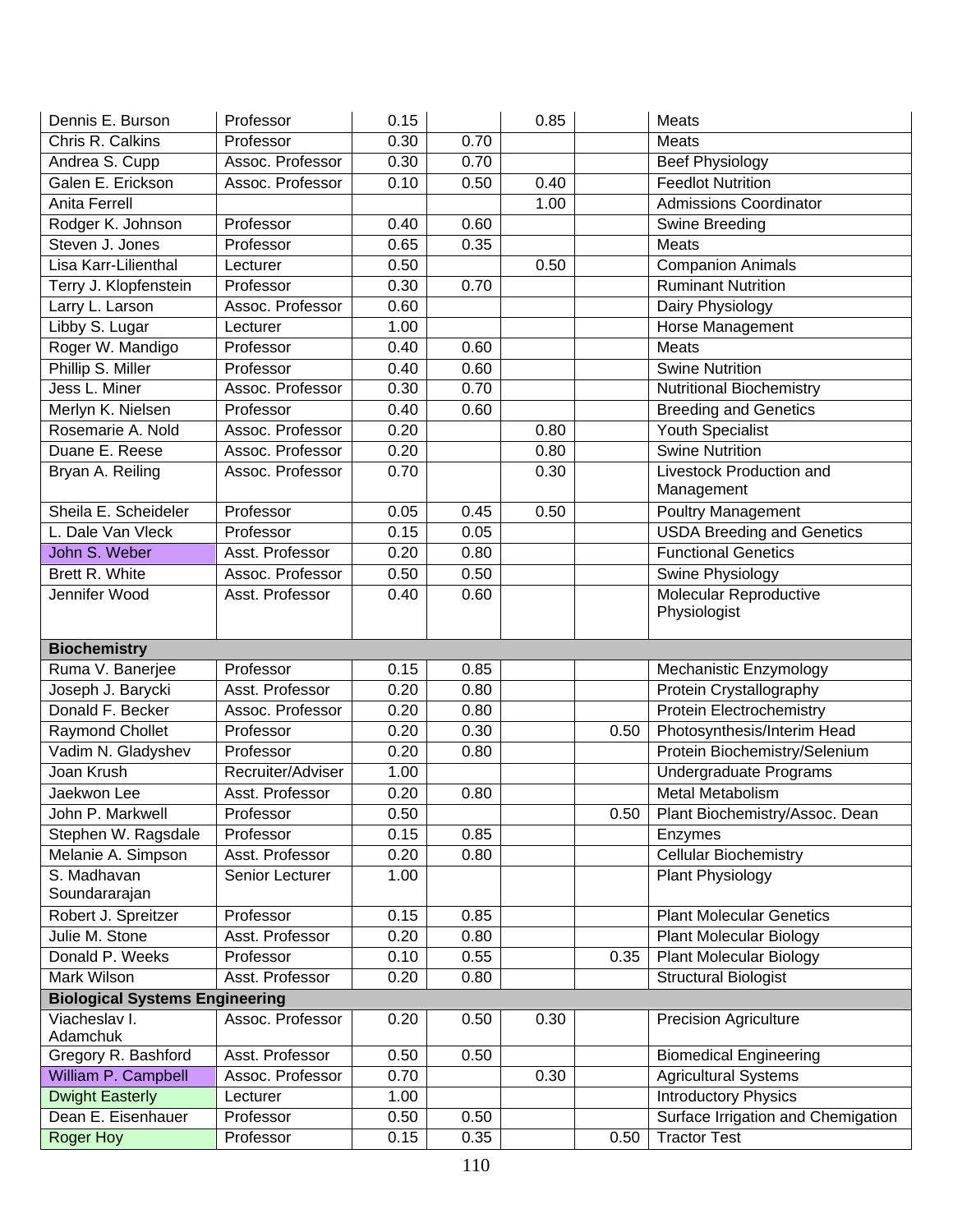| David D. Jones                     | Professor        | 0.65 | 0.35 |      |      | <b>Product Handling and Storage</b>                     |
|------------------------------------|------------------|------|------|------|------|---------------------------------------------------------|
| Michael F. Kocher                  | Assoc. Professor | 0.60 | 0.40 |      |      | <b>Controls Engineer</b>                                |
| Derrel L. Martin                   | Professor        | 0.15 | 0.50 | 0.35 |      | Interim Head, Sprinker Irrigation                       |
| George E. Meyer                    | Professor        | 0.40 | 0.60 |      |      | <b>Plant Growth Modeling</b>                            |
| Jack L. Schinstock                 | Professor        | 0.90 |      |      | 0.10 | <b>Electrical and Hydraulic Systems/</b><br>Assoc. Dean |
| Dennis D. Schulte                  | Professor        | 0.50 | 0.50 |      |      | <b>Pollution Control and Energy</b><br>Systems          |
| Richard R. Stowell                 | Assoc. Professor | 0.25 |      | 0.75 |      | <b>Animal Environment Engineering</b>                   |
| Jeyamkondan Subbiah                | Asst. Professor  | 0.20 | 0.80 |      |      | Food and Bioprocess Engineering                         |
| Curtis L. Weller                   | Professor        | 0.30 | 0.45 |      | 0.25 | Food and Bioprocess Engineering                         |
| Wayne Woldt                        | Assoc. Professor | 0.15 | 0.25 | 0.35 | 0.25 | <b>Environmental Engineering</b>                        |
| Ronald E. Yoder                    | Professor        | 0.14 | 0.36 | 0.50 |      | Head                                                    |
| <b>Entomology</b>                  |                  |      |      |      |      |                                                         |
| <b>Gary Brewer</b>                 | Professor        |      |      |      | 1.00 | Head                                                    |
| <b>David Carter</b>                | Asst. Professor  | 0.70 | 0.30 |      |      | <b>Forensic Science</b>                                 |
| Stephen D. Danielson               | Assoc. Professor | 0.40 | 0.60 |      |      | <b>Insect Ecology</b>                                   |
| Marion D. Ellis                    | Professor        | 0.20 |      | 0.80 |      | Apiculture                                              |
| Tiffany M. Heng-Moss               | Assoc. Professor | 0.60 | 0.20 | 0.20 |      | <b>Insect-Plant Interactions</b>                        |
| Leon G. Higley                     | Professor        | 0.20 | 0.80 |      |      | Insect Ecology                                          |
| <b>Wyatt Hoback</b>                | Asst. Professor  | 0.13 |      | 0.12 | 0.75 | Insect Ecology                                          |
| Lance J. Meinke                    | Professor        | 0.20 | 0.80 |      |      | Soil Insects                                            |
| Brett C. Ratcliffe                 | Professor        | 0.20 | 0.80 |      |      | Systematics of Scarabaeidae                             |
| Blair D. Siegfried                 | Professor        | 0.20 | 0.80 |      |      | <b>Insect Toxicologist</b>                              |
| Lisa Silberman                     |                  | 0.25 | 0.50 | 0.25 |      |                                                         |
| <b>Thomas Weissling</b>            | Lecturer         | 0.50 |      | 0.50 |      | <b>Distance Education</b>                               |
| <b>Food Science and Technology</b> |                  |      |      |      |      |                                                         |
| Andrew K. Benson                   | Professor        | 0.40 | 0.60 |      |      | Food Microbiology                                       |
| Lloyd B. Bullerman                 | Professor        | 0.20 | 0.70 | 0.10 |      | Food Microbiology/Mycology                              |
| Susan L. Cuppett                   | Professor        | 0.60 | 0.40 |      |      | Food Lipids                                             |
| Rolando Flores                     | Professor        |      |      |      | 1.00 | Head                                                    |
| Robert W. Hutkins                  | Professor        | 0.35 | 0.65 |      |      | Food Biotechnology                                      |
| David S. Jackson                   | Professor        | 0.10 | 0.60 | 0.30 |      | Interim Head, Cereals/Oilseeds                          |
| John H. Rupnow                     | Professor        | 0.75 |      | 0.25 |      | Food Biochemistry/Microbiology                          |
| Vicki L. Schlegel                  | Assoc. Professor | 0.10 | 0.90 |      |      | <b>Quality Assurance</b>                                |
| Durward A. Smith                   | Assoc. Professor | 0.15 | 0.25 | 0.60 |      | <b>Food Processing</b>                                  |
| Jayne Stratton                     | Technician       | 0.21 | 0.79 |      |      | <b>Microbiology Specialist</b>                          |
| Stephen L. Taylor                  | Professor        | 0.10 | 0.30 | 0.54 | 0.06 | <b>Food Toxicology</b>                                  |
| <b>Jens Walter</b>                 | Asst. Professor  | 0.20 | 0.80 |      |      | <b>Molecular Microbial Ecologist</b>                    |
| Randy L. Wehling                   | Professor        | 0.50 | 0.50 |      |      | <b>Food Analysis</b>                                    |
| Curtis L. Weller                   | Professor        | 0.20 | 0.60 |      | 0.20 | Food and Bioprocess Engineering                         |
| Michael G. Zeece                   | Professor        | 0.25 | 0.75 |      |      | <b>Food Protein Chemistry</b>                           |
| <b>Plant Pathology</b>             |                  |      |      |      |      |                                                         |
| James Alfano                       | Professor        | 0.12 |      |      | 0.88 | PSI Genetics of Plant-Bacterial<br>Interactions         |
| Steven D. Harris                   | Assoc. Professor |      |      |      | 1.00 | PSI Genetics of Fungal<br>Morphogenesis                 |
|                                    |                  |      |      |      |      |                                                         |
| Amitava Mitra                      | Assoc. Professor | 0.10 | 0.90 |      |      | Plant Molecular Biology/Gene                            |
| James E. Partridge                 | Professor        | 1.00 |      |      |      | Host/Parasite Intersection/Stress                       |
| Thomas O. Powers                   | Professor        | 0.10 | 0.90 |      |      | <b>Nematology Regulation</b>                            |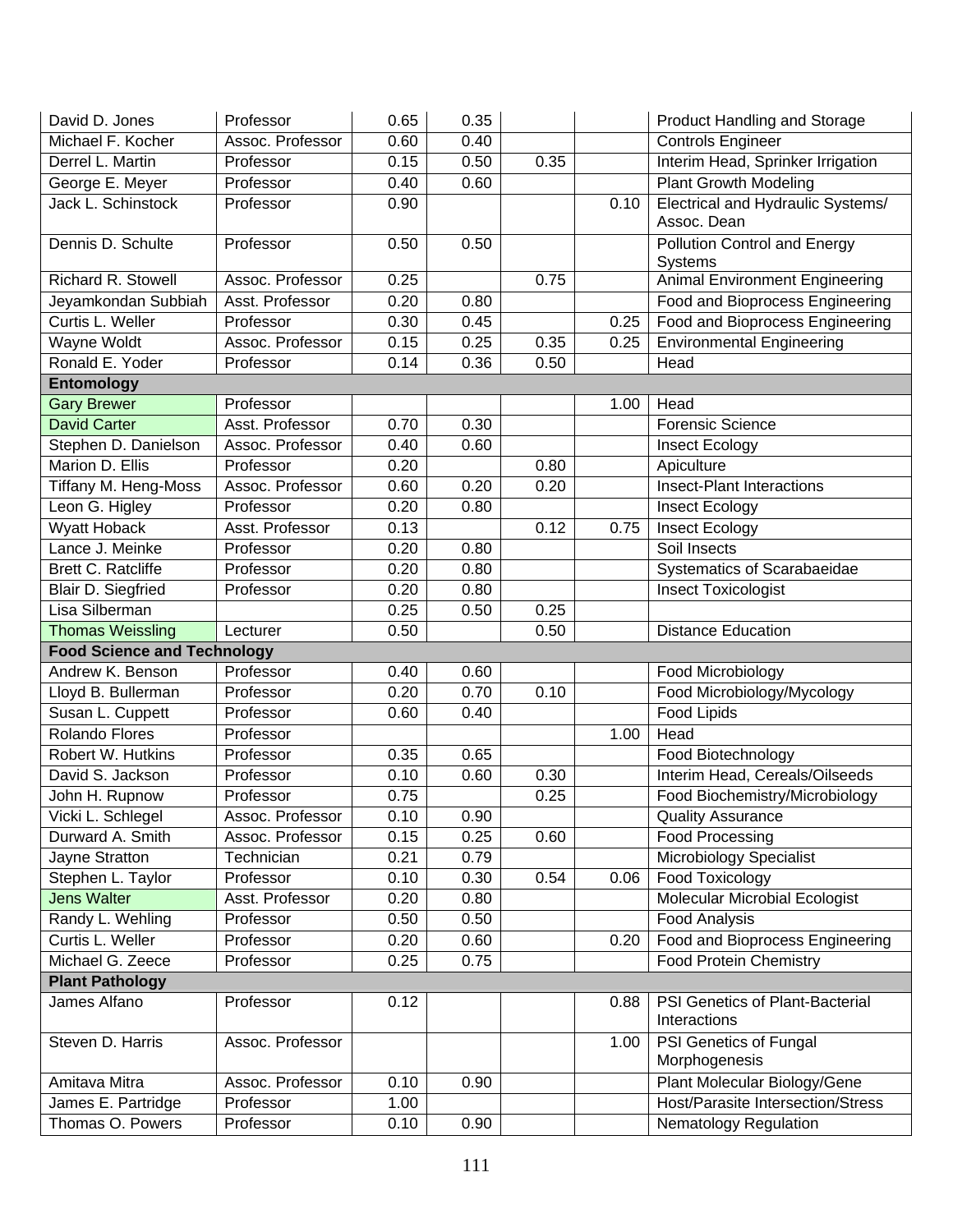| James R. Steadman                  | Professor        |      |      |      | 1.00 | Head, Epidemiology                                |
|------------------------------------|------------------|------|------|------|------|---------------------------------------------------|
| Anne M. Vidaver                    | Professor        | 0.10 | 0.75 | 0.15 |      | <b>Bacteria</b>                                   |
| Gary Y. Yuen                       | Professor        | 0.15 | 0.85 |      |      | <b>Soil Borne Diseases</b>                        |
| <b>School of Natural Resources</b> |                  |      |      |      |      |                                                   |
| Jennifer Aerni                     | Recruit. Coord.  | 0.70 | 0.30 |      |      | Recruitment                                       |
| Tala N. Awada                      | Assoc. Professor | 0.25 | 0.75 |      |      | Physiological Plant Ecology                       |
| James R. Brandle                   | Professor        | 0.30 | 0.41 |      | 0.29 | Forestry/Windbreaks                               |
| Xun-Hong Chen                      | Assoc. Professor | 0.08 | 0.75 | 0.17 |      | Hydrogeology                                      |
| Steven Comfort                     | Professor        | 0.10 | 0.75 | 0.15 |      | Soil Environmental Chemist                        |
| Patricia Freeman                   | Professor        |      | 0.75 | 0.25 |      | Mammalian Biology; Vertebrate<br>Biology          |
| <b>Hugh Howard</b><br>Genoways     | Professor        | 0.11 | 0.11 |      | 0.53 | <b>Museum Studies</b>                             |
| David C. Gosselin                  | Professor        | 0.10 | 0.65 | 0.25 |      | <b>Earth Science</b>                              |
| F. Edwin Harvey                    | Assoc. Professor | 0.20 | 0.70 | 0.10 |      | Hydrogeology                                      |
| Kyle D. Hoagland                   | Professor        | 0.27 | 0.53 | 0.20 |      | Limnology                                         |
| John C. Holz                       | Asst. Professor  | 0.15 | 0.50 | 0.35 |      | Limnology, Lake Management                        |
| Qi S. Hu                           | Assoc. Professor | 0.10 | 0.55 | 0.35 |      | Regional/Global Climate Variations                |
| Kenneth G. Hubbard                 | Professor        | 0.10 | 0.67 | 0.20 | 0.03 | <b>Agricultural Climatology</b>                   |
| Scott E. Hygnstrom                 | Professor        | 0.30 |      | 0.35 | 0.35 | Wildlife                                          |
| J. Michael Jess                    | Senior Lecturer  | 0.20 | 0.50 | 0.30 |      | <b>Water Science</b>                              |
| Mark S. Kuzila                     | Professor        |      |      |      | 1.00 | <b>Director</b>                                   |
| John D. Lenters                    | Assoc. Professor | 0.12 | 0.57 |      | 0.30 | <b>Regional Climatology</b>                       |
| James W. Merchant                  | Professor        | 0.25 | 0.45 | 0.30 |      | Geographic Information Systems                    |
| Mark Pegg                          | Asst. Professor  | 0.50 | 0.50 |      |      | <b>Fisheries Ecologist</b>                        |
| Larkin A. Powell                   | Assoc. Professor | 0.60 | 0.40 |      |      | <b>Conservation Biologist/Animal</b><br>Ecologist |
| <b>Karl Reinhard</b>               | Professor        | 0.25 | 0.60 | 0.15 |      | Human Dimensions, Environmental<br>Archaeology    |
| Donald C. Rundquist                | Professor        | 0.35 | 0.65 |      |      | <b>Remote Sensing</b>                             |
| Karina Schoengold                  | Asst. Professor  | 0.25 | 0.75 |      |      | <b>Environmental Economist</b>                    |
| Patrick J. Shea                    | Professor        | 0.10 | 0.30 | 0.10 | 0.50 | Environmental Chemistry of<br>Xenobiotics         |
| Joseph M. Skopp                    | Assoc. Professor | 0.50 | 0.50 |      |      | Soil Physics and Solute Transport<br>in Soils     |
| <b>Steven Thomas</b>               | Asst. Professor  | 0.20 | 0.80 |      |      | <b>River Stream Ecologist</b>                     |
| Richard Aj Tyre                    | Asst. Professor  | 0.40 | 0.60 |      |      | <b>Wildlife Population Ecology</b>                |
| Shashi B. Verma                    | Professor        | 0.15 | 0.85 |      |      | <b>Agricultural Meteorology</b>                   |
| Elizabeth A. Walter-<br>Shea       | Professor        | 0.35 | 0.65 |      |      | <b>Agricultural Meteorology</b>                   |
| David A. Wedin                     | Assoc. Professor | 0.40 | 0.60 |      |      | Ecology                                           |
| <b>Albert Weiss</b>                | Professor        | 0.15 | 0.85 |      |      | <b>Agricultural Meteorology</b>                   |
| Donald A. Wilhite                  | Professor        | 0.10 | 0.87 |      | 0.03 | <b>Agricultural Climatology</b>                   |
| <b>Statistics</b>                  |                  |      |      |      |      |                                                   |
| Christopher R. Bilder              | Assoc. Professor | 0.20 | 0.25 |      | 0.55 | <b>Statistical Consultant</b>                     |
| Erin E. Blankenship                | Assoc. Professor | 0.45 | 0.55 |      |      | <b>Statistical Consultant</b>                     |
| Kent M. Eskridge                   | Professor        | 0.40 | 0.60 |      |      | <b>Statistical Consultant</b>                     |
| Kathryn J. Hanford                 | Res. Asst. Prof. | 0.50 |      |      | 0.50 |                                                   |
| Stephen D. Kachman                 | Professor        | 0.25 | 0.75 |      |      | <b>Statistical Consultant</b>                     |
| David B. Marx                      | Professor        | 0.50 | 0.50 |      |      | <b>Statistical Consultant</b>                     |
| Allan L. McCutcheon                | Professor        | 0.25 |      |      | 0.75 | <b>Statistical Consultant</b>                     |
|                                    |                  |      |      |      |      |                                                   |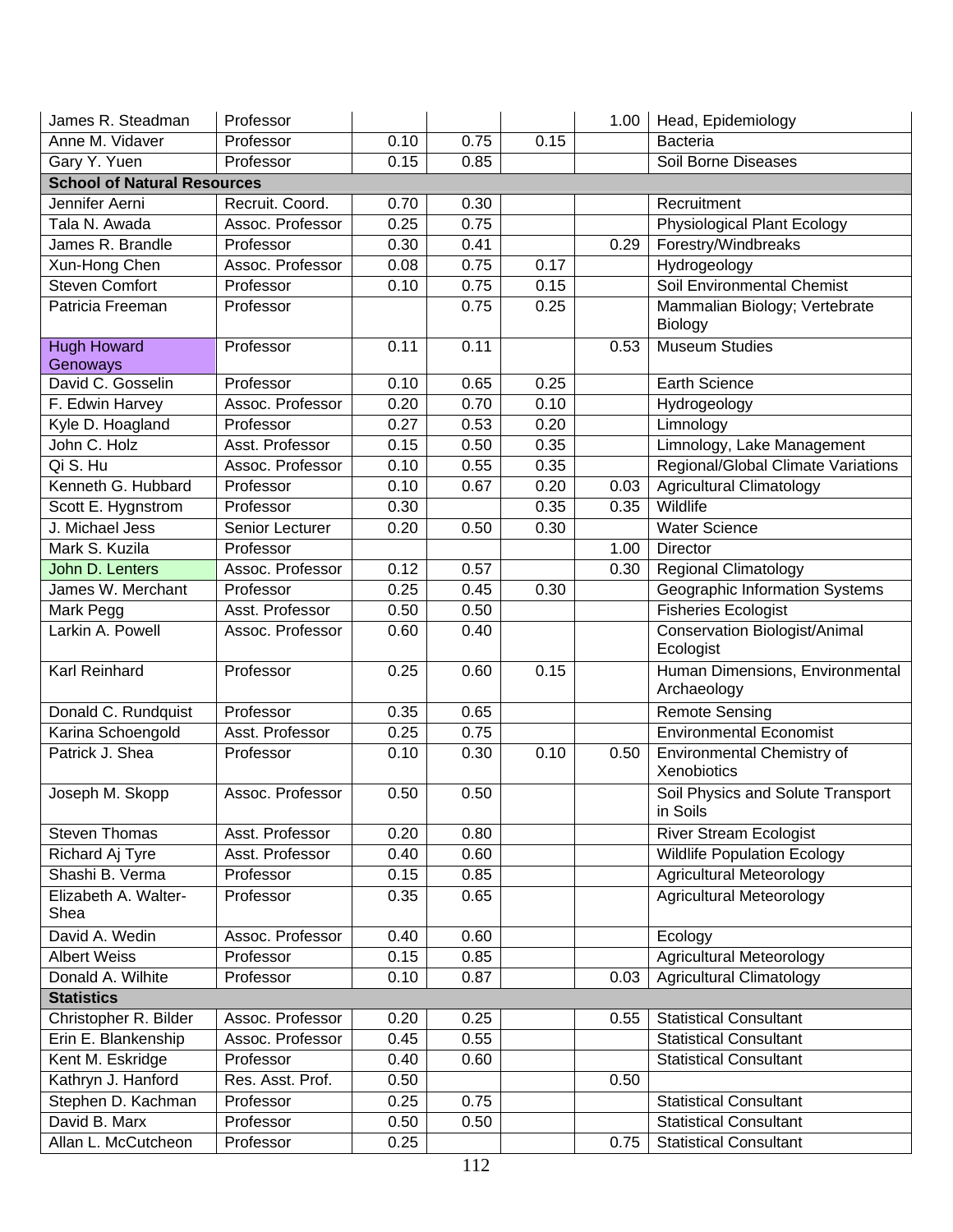| Saraleesan R.<br>Nadarajah                | Assoc. Professor | 0.45   | 0.45 |      | 0.10 | <b>Statistical Consultant</b> |
|-------------------------------------------|------------------|--------|------|------|------|-------------------------------|
| Mingue Park                               | Asst. Professor  | 0.45   | 0.45 |      | 0.10 | <b>Statistical Consultant</b> |
| Anne M. Parkhurst                         | Professor        | 0.50   | 0.50 |      |      | <b>Statistical Consultant</b> |
| Walter W. Stroup                          | Professor        | 0.25   | 0.25 |      | 0.50 | Chair                         |
| Shunpu Zhang                              | Assoc. Professor | 0.45   | 0.45 |      | 0.10 | <b>Statistical Consultant</b> |
| <b>Veterinary and Biomedical Sciences</b> |                  |        |      |      |      |                               |
| Raul G. Barletta                          | Assoc. Professor | 0.10   | 0.90 |      |      | Molecular Biology             |
| Michael P. Carlson                        | Lecturer         | 0.15   | 0.85 |      |      | Analytical Toxicology         |
| Gerald E. Duhamel                         | Professor        | 0.10   | 0.80 |      | 0.10 | Diagnostic/Research Pathology |
| David Hardin                              | Professor        |        |      |      | 1.00 | Head/Assoc. Dean              |
| Laura Hardin                              | Lecturer         | 0.49   |      |      | 0.51 | Epidemiology                  |
| Clinton J. Jones                          | Professor        | 0.10   | 0.90 |      |      | Molecular Virology            |
| John Kammermann                           | Asst. Professor  | 100.00 |      |      |      | Gross Anatomy                 |
| Clayton L. Kelling                        | Professor        | 0.25   | 0.25 |      | 0.50 | Research Virology             |
| Scott McVey                               | Professor        | 0.25   | 0.25 |      | 0.50 | Diagnostic Microbiologist     |
| Rodney A. Moxley                          | Professor        | 0.10   | 0.90 |      |      | Diagnostic/Research Pathology |
| Fernado Osorio                            | Professor        | 0.15   | 0.85 |      |      | Diagnostic/Research Virology  |
| Asit K. Pattnaik                          | Professor        | 0.20   | 0.80 |      |      | Virology                      |
| Douglas Rogers                            | Professor        |        |      |      | 1.00 | Diagnostic/Research Pathology |
| John A. Schmitz                           | Professor        | 0.08   | 0.26 | 0.06 | 0.60 | Diagnostic Pathology          |
| Greg A. Sommerville                       | Asst. Professor  | 0.10   | 0.90 |      |      | <b>Infectious Diseases</b>    |
| David J. Steffen                          | Professor        |        |      |      | 1.00 | Diagnostic Research Pathology |
|                                           |                  |        |      |      |      |                               |

Information is based on the 2006-2007 Budget Listing adjusted for new hires, retirements, resignations through July 1, 2007 and promotions awarded July 1, 2007

Excludes Lecturer/T and changes within an existing appointment

 Started appointment in 2006-2007 Ended Appointment in 2006-2007

Updated August 9, 2007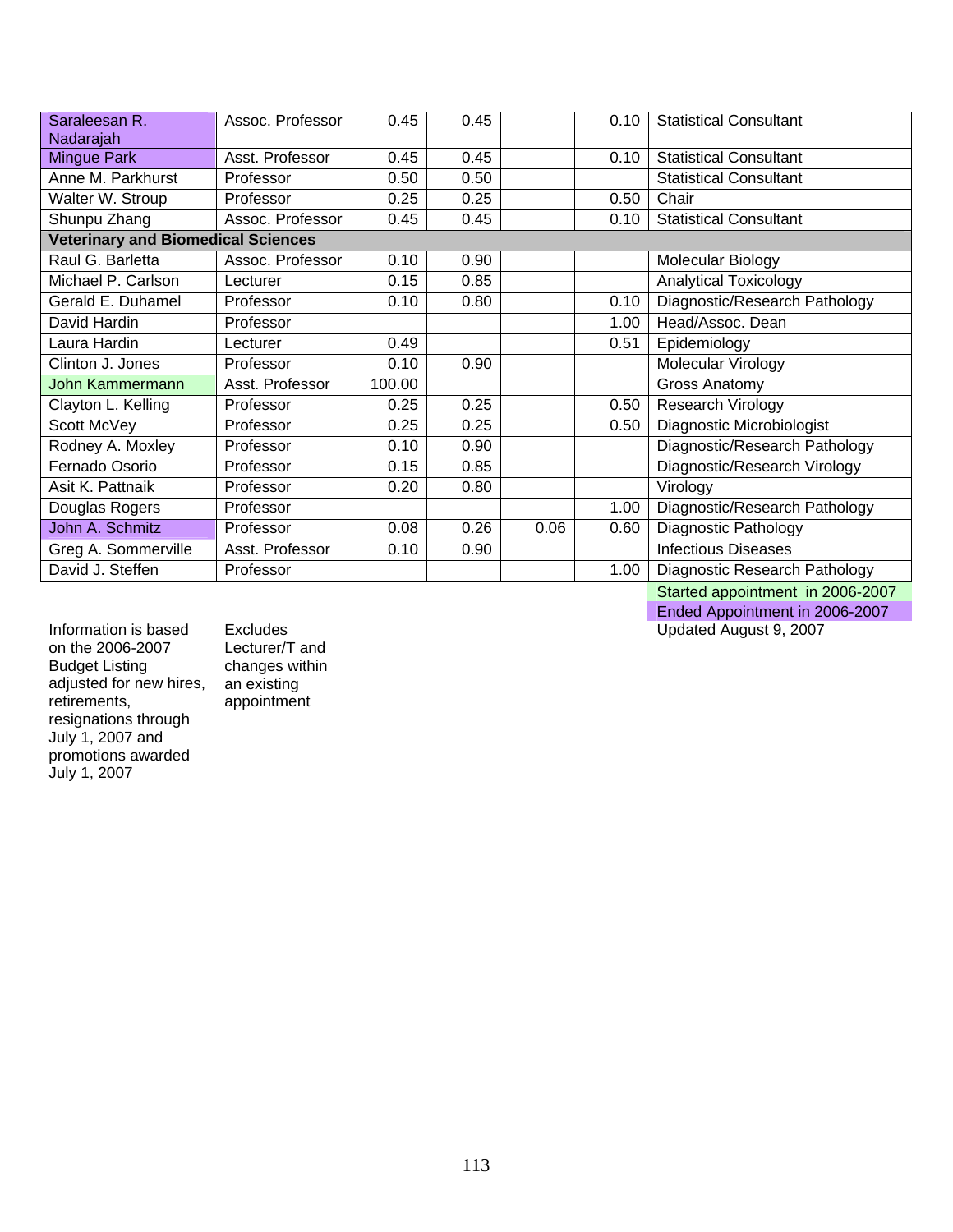| <b>Substitutions and Waivers</b> |  |
|----------------------------------|--|
|                                  |  |
|                                  |  |

 The Substitution and Waiver forms give students the opportunity to request a substitution or waiver of a CASNR core or departmental requirement. The form is initiated by the student and approved by the student's adviser and the department head, and then sent to the Dean's Office for review and final signature. Students must file request for substitutions and waivers involving courses within the basic four-year curriculum in CASNR before the start of the fall semester for December graduates, before the start of the spring semester for May graduates and prior to the last day of classes spring semester for August graduates. The table below illustrates the number of requests from each degree. Degrees in the "other" category include those degrees with ten or fewer substitution requests. Those degrees consist of ENTO, GRLS, NREE, PGMP, VETT, and WATS.

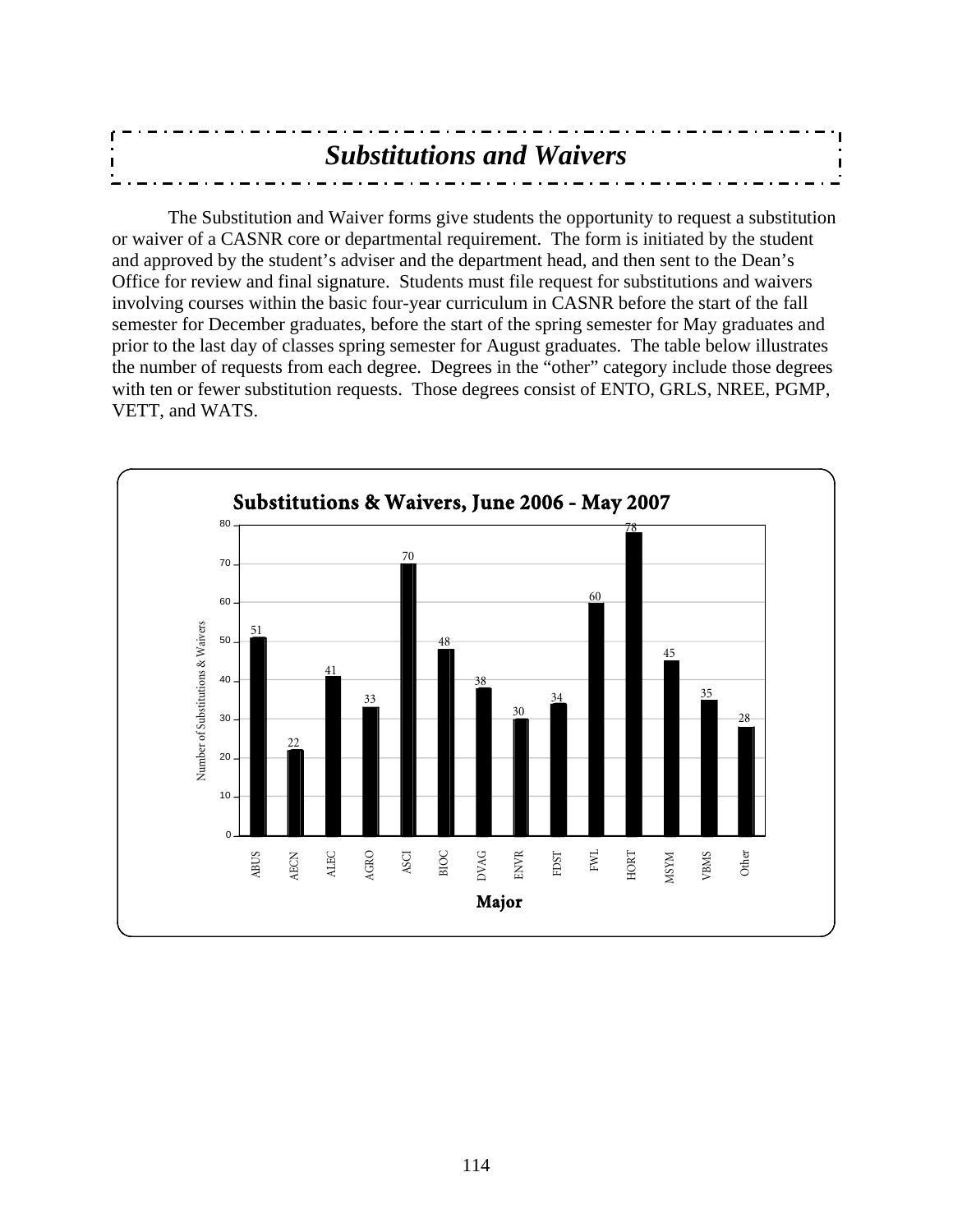| Undergraduate Enrollment |  |
|--------------------------|--|
|                          |  |
|                          |  |
|                          |  |

The following table reports enrollment in each CASNR major for the fall 2006 semester.

|                                  |                |                         | <b>I</b> ALL LINIVULLINLINI (2003 to 2000 Companisons) |                  | Change                    |          |
|----------------------------------|----------------|-------------------------|--------------------------------------------------------|------------------|---------------------------|----------|
|                                  | 2006           | 2006                    | 2006                                                   | <b>Students</b>  | From                      |          |
|                                  |                |                         |                                                        |                  |                           | %        |
| Major/Program                    | <b>Females</b> | <b>Males</b>            | <b>Total</b>                                           | <b>Fall 2005</b> | <b>Fall 2005</b>          | Change   |
| <b>Ag Sciences</b>               |                |                         |                                                        |                  |                           |          |
| Agribusiness                     | 44             | 110                     | 154                                                    | 161              | $-7$                      | $-4.3%$  |
| Ag Economics                     | 4              | 30                      | 34                                                     | 38               | $-4$                      | $-10.5%$ |
| Ag Education                     | 23             | 15                      | 38                                                     | 47               | -9                        | $-19.1%$ |
| Ag Journalism                    | 20             | 3                       | 23                                                     | 11               | 12                        | 109.1%   |
| Agronomy                         | 3              | 62                      | 65                                                     | 63               | $\overline{2}$            | 3.2%     |
| <b>Animal Science</b>            | 121            | 71                      | 192                                                    | 163              | 29                        | 17.8%    |
| Biochemistry                     | 53             | 44                      | 97                                                     | 94               | 3                         | 3.2%     |
| Diversified Ag.                  | 5              | 30                      | 35                                                     | 42               | $-7$                      | $-16.7%$ |
| Food Science                     | $(1) + 36$     | 20                      | $(1) + 56$                                             | 54               | $\ensuremath{\mathsf{3}}$ | 5.6%     |
| <b>Grazing Livestock Systems</b> | 1              | 20                      | 21                                                     | 16               | 5                         | 31.3%    |
| Horticulture                     | 34             | $(4) + 72$              | $(4) + 106$                                            | 137              | $-27$                     | $-19.7%$ |
| <b>Insect Science</b>            | $\overline{7}$ | 6                       | 13                                                     | $\mathbf 0$      | 13                        |          |
| Mech. Systems Management         | 1              | 72                      | 73                                                     | 68               | 5                         | 7.4%     |
| <b>Plant Protection</b>          | $\mathbf 0$    | $\overline{\mathbf{4}}$ | $\overline{4}$                                         | 6                | $-2$                      | $-33.3%$ |
| Pre-Vet                          | 14             | $6\phantom{1}6$         | 20                                                     | 12               | 8                         | 66.7%    |
| Professional Golf Management     | 3              | 94                      | 97                                                     | 74               | 23                        | 31.1%    |
| Vet. Science                     | 58             | 17                      | 75                                                     | 92               | $-17$                     | $-18.5%$ |
| Vet. Tech.                       | 3              | $\mathbf 0$             | 3                                                      | $\overline{2}$   | 1                         | 50.0%    |
| Undeclared Ag. Sciences          | $(3) + 4$      | $(3) + 7$               | $(6) + 11$                                             | 16               | $\mathbf{1}$              | 6.3%     |
| <b>Totals</b>                    | 438            | 690                     | 1128                                                   | 1096             | 32                        | 2.9%     |
| <b>Natural Resources</b>         |                |                         |                                                        |                  |                           |          |
| Env. Soil Science                | $\mathbf 0$    | $\overline{4}$          | $\overline{4}$                                         | $\overline{2}$   | $\overline{2}$            | 100.0%   |
| Env. Studies                     | 17             | 17                      | 34                                                     | 34               | $\overline{0}$            | 0.0%     |
| Fish and Wildlife                | 25             | 83                      | 108                                                    | 101              | $\overline{7}$            | 6.9%     |
| Nat. Res./Env. Economics         | 1              | 8                       | 9                                                      | 11               | $-2$                      | $-18.2%$ |
| Pre-Forestry                     | $\mathbf 0$    | 1                       | 1                                                      | 1                | $\mathbf 0$               | 0.0%     |
| *Grassland                       | 3              | $\overline{2}$          | 5                                                      | 6                | $-1$                      | $-16.7%$ |
| <b>Water Science</b>             | 5              | 5                       | 10                                                     | $\overline{7}$   | 3                         | 42.9%    |
| Undeclared Nat. Resources        | $\overline{0}$ | $(2) + 1$               | $(2) + 1$                                              | 6                | $-3$                      | $-50.0%$ |
| <b>Totals</b>                    | 51             | 123                     | 174                                                    | 168              | $6\phantom{1}6$           | 3.6%     |
| Certificate                      | 0              | 1                       | 1                                                      |                  | 1                         |          |
| <b>TOTALS</b>                    | 489            | 814                     | 1303                                                   | 1264             | 39                        | 3.0%     |

## **FALL ENROLLMENT (2005 to 2006 Comparisons)**

Students for Fall 2006: Total 1303 (includes 13 UNO students)

Students for Fall 2005: Total 1264 (includes 17 UNO students)

Increase of 39 students for Fall 2006

\*formerly Rangeland Ecosystems

( ) indicates UNO students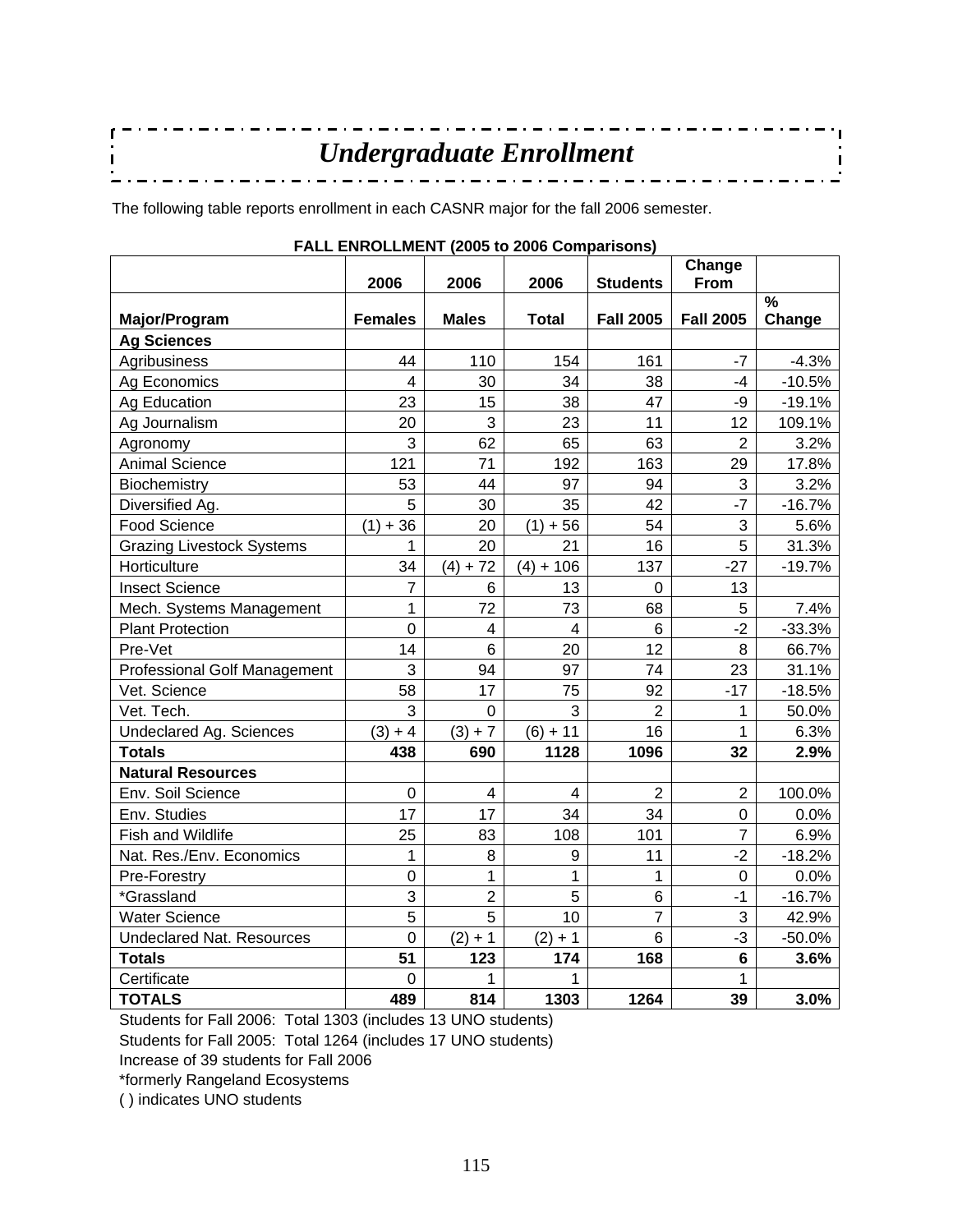*Graduate Student Enrollment* 

Graduate student data represents students enrolled on the sixth-day census (Fall 2006) and nonenrolled students actively pursuing graduate degrees. The graduate program in the Agricultural Research Division (College of Agricultural Sciences and Natural Resources and the College of Education and Human Sciences) decreased 1% from the Fall Semester 2005 to the Fall Semester 2006. 21.6% of the graduate students in CASNR majors are supported by assistantships (stateappropriated GRA and GTA; fellowships; and international agency or foreign country support). 26% of our graduate students were not enrolled in IANR graduate majors on the sixth day of the semester.

|                                       |       | M.S.  |           | Ph.D.     |       |       |      |      |      |           |
|---------------------------------------|-------|-------|-----------|-----------|-------|-------|------|------|------|-----------|
| <b>Major/Unit</b>                     | Men   | Women | Men       | Women     | 2006  | 2005  | 2004 | 2003 | 2002 | 2001      |
| <b>Agricultural Economics</b>         | 10.5  | 13.5  | 6         | 3         | 33    | 31    | 33   | 36   | 35.5 | 37        |
| Ag. Leadership, Education &           |       |       |           |           |       |       |      |      |      |           |
| Communication                         | 21    | 51    | 12        | 17        | 101   | 87.5  | 82   | 86.5 | 84   | 63        |
| Agronomy                              | 11.5  | 9.5   | 28.5      | 10        | 59.5  | 66.5  | 69   | 80.5 | 75   | 82.5      |
| <b>Animal Science</b>                 | 11.5  | 19    | 21        | 9         | 60.5  | 64    | 62.5 | 72.5 | 79   | 85.5      |
| Biochemistry                          |       | 2     | 13        | 13.5      | 29.5  | 37.5  | 36   | 31   | 33   | 36        |
| <b>Biological Systems Engineering</b> | 10    | 4     | 7         | 3         | 24    | 30    | 20   | 26   | 21   | 30        |
| Entomology                            | 46.5  | 39    | 9.5       | 7         | 102   | 121.5 | 116  | 108  | 94   | 95        |
| Food Science and Technology           | 6     | 14.5  | 4         | 6         | 30.5  | 26    | 33.5 | 33   | 41   | 43.5      |
| Horticulture*                         | 4     | 6     | 2         | 0         | 12    | 10    | 12.5 | 14   | 15.5 | 12        |
| Master of Agriculture                 | 26    | 13    | <b>NA</b> | <b>NA</b> | 39    | 32    | 23   | 8    | 10   | <b>NA</b> |
| <b>Mechanized Systems</b>             |       |       |           |           |       |       |      |      |      |           |
| Management                            | 6     | 0     | NA        | NА        | 6     | 3     | 3    | 4    | 6    | 5         |
| <b>Plant Pathology</b>                | 3.5   | 2     | 2.5       | 5.5       | 13.5  | 14    | 16   | 16   | 12   | 9         |
| <b>School of Natural Resources</b>    | 31.5  | 23    | 11.5      | 17.5      | 83.5  | 73.5  | 72.5 | 73   | 88   | 57.5      |
| <b>Statistics</b>                     | 8.5   | 14.5  | 9         | 8.5       | 40.5  | 39.5  | 43   | 37.5 | 30.5 | 15        |
| Veterinary and Biomedical             |       |       |           |           |       |       |      |      |      |           |
| Sciences                              | 8     | 5     | 15.5      | 8.5       | 37    | 24.5  | 26   | 30   | 31.5 | 40        |
| <b>Totals</b>                         | 205.5 | 216   | 141.5     | 108.5     | 671.5 | 660.5 | 648  | 656  | 656  | 611       |
| <b>Percentage distribution</b>        | 30.6% | 32.2% | 21.1%     | 16.1%     |       |       |      |      |      |           |
| <b>Grand Totals</b>                   |       | 421.5 |           | 250       | 671.5 |       |      |      |      |           |

\* Includes Horticulture MS and Horticulture Forestry Ph.D. programs.

 $(1) = Ph.D.Ed.D.$  students obtain degrees in the College of Education and Human Sciences.

 $(2)$  = Engineering degrees are offered through the College of Engineering and Technology.

(3) = The Ph.D. program is in the Horticulture and Forestry major.

 $(4)$  = Degrees obtained through the School of Biological Sciences.

 $(5)$  = The Ph.D. program is in the Horticulture and Forestry major, or other departments.

 $(6)$  = Some Ph.D. degrees are offered through UNMC.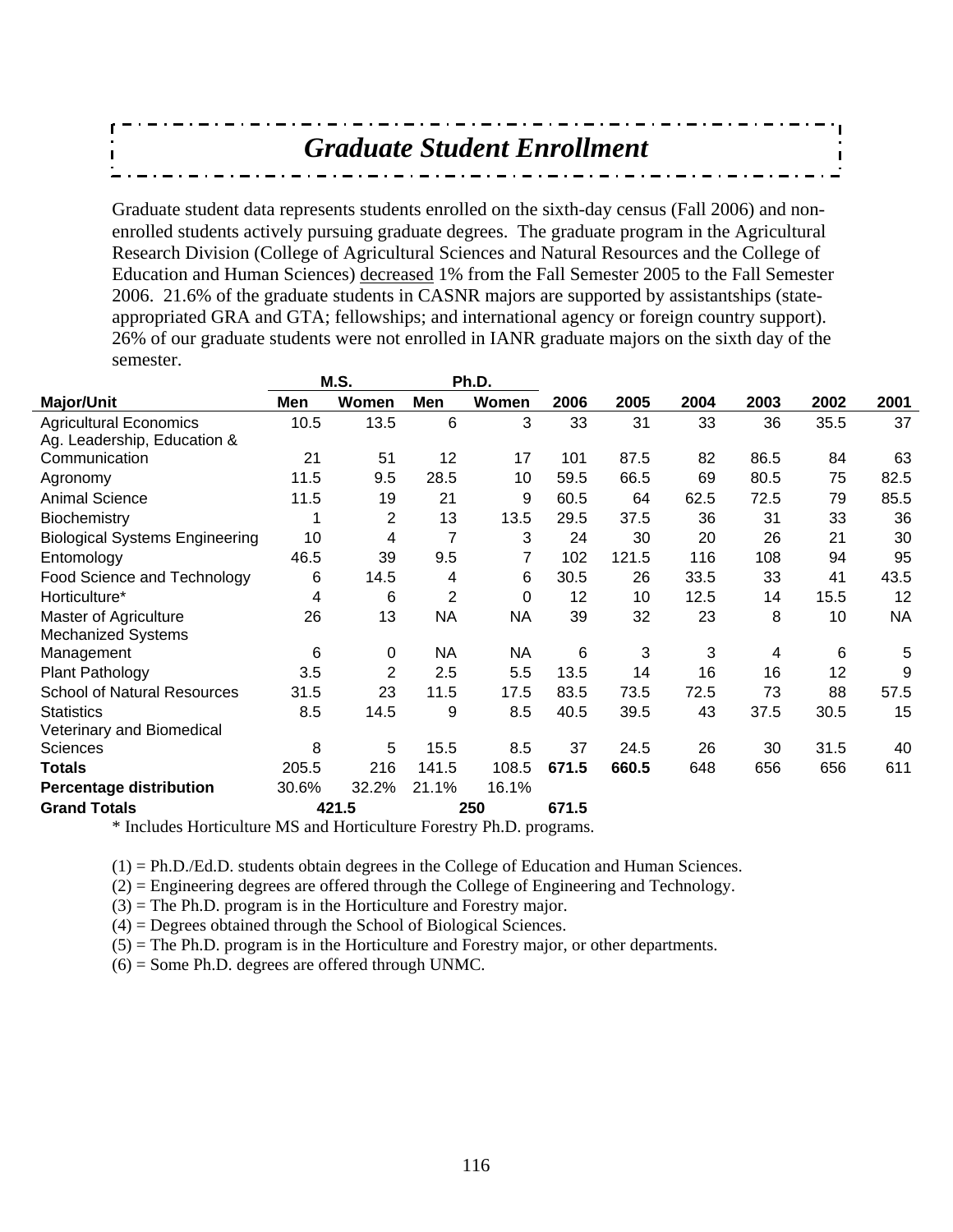| <b>Scholarship Report</b> |
|---------------------------|
|                           |
|                           |
|                           |

CASNR is proud to have the opportunity to help students get the quality education they seek at the University of Nebraska-Lincoln. Through various donors and alumni supporters, CASNR was able to distribute \$876,272 for the 2006-2007 academic year in the form of 895 individual awards, averaging \$979.07 per award. Based upon such criteria as academic achievement, extracurricular involvement, and financial need, scholarships awarded through CASNR are and will continue to support the College's outstanding students. A comprehensive summary of CASNR scholarships follows:

| <b>Last Name</b> | <b>First Name</b> | <b>Scholarship Name</b>                   | <b>Total</b>  |
|------------------|-------------------|-------------------------------------------|---------------|
|                  |                   |                                           | <b>Award</b>  |
| Abernethy        | Lisa              | <b>Professional Golf Management</b>       | \$100         |
| Abernethy        | Lisa              | <b>Professional Golf Management</b>       | \$1,500       |
| Aguilar-Salazar  | Angel             | Foner, Glen and Esther                    | \$1,000       |
| Aguilar-Salazar  | Angel             | <b>UNL Multicultural Scholars Program</b> | \$6,000       |
| Allen            | Savannah          | Loewenstein, John                         | \$1,000       |
| Althouse         | Janae             | <b>Cenex Foundation</b>                   | $\sqrt{$750}$ |
| Andersen         | Aaron             | Bestor, Daniel                            | \$1,200       |
| Andersen         | Lee               | Kellett, Leo                              | \$1,500       |
| Andersen         | Lora              | <b>Baltzell-Agri-Products</b>             | \$1,000       |
| Andersen         | Lora              | Kellett, Leo                              | \$1,500       |
| Anderson         | Cole              | <b>Holling Memorial</b>                   | \$1,000       |
| Anderson         | Jason             | Larrick, David and Annie                  | \$1,000       |
| Anderson         | Jon               | <b>Professional Golf Management</b>       | \$100         |
| Anderson         | Lars              | Herman and Alice Kohrs                    | \$470         |
| Anderson         | Lars              | <b>Holling Memorial</b>                   | \$1,000       |
| Anderson         | Lars              | Joseph O. Young                           | \$1,250       |
| Anderson         | <b>Nickolas</b>   | <b>Holling Memorial</b>                   | \$1,000       |
| Anderson         | <b>Nickolas</b>   | Mussehl, Frank and Inez                   | \$1,500       |
| Anderson         | Rachel            | Bohy, Ray and Mildred                     | \$500         |
| Anderson         | Rachel            | <b>Holling Memorial</b>                   | \$800         |
| Anderson         | Rachel            | <b>Holling Memorial</b>                   | \$1,200       |
| Anderson         | Timothy           | Mussehl, Frank and Inez                   | \$2,000       |
| Anderson         | Timothy           | Oak B. Smith                              | \$1,000       |
| Aquilar-Salazar  | Angel             | Oak B. Smith                              | \$1,300       |
| Arnold           | <b>Brian</b>      | Mussehl, Frank and Inez                   | \$1,255       |
| Aufenkamp        | Ryan              | A.W. and Edith H. Epp                     | \$600         |
| Aufenkamp        | Ryan              | Culp, Jessie M. Trust                     | \$1,700       |
| Balayan          | Violetta          | Fred R. Nohavec                           | \$380         |
| Bang             | Talia             | Plucknett, Glenn and Mary Jane            | \$710         |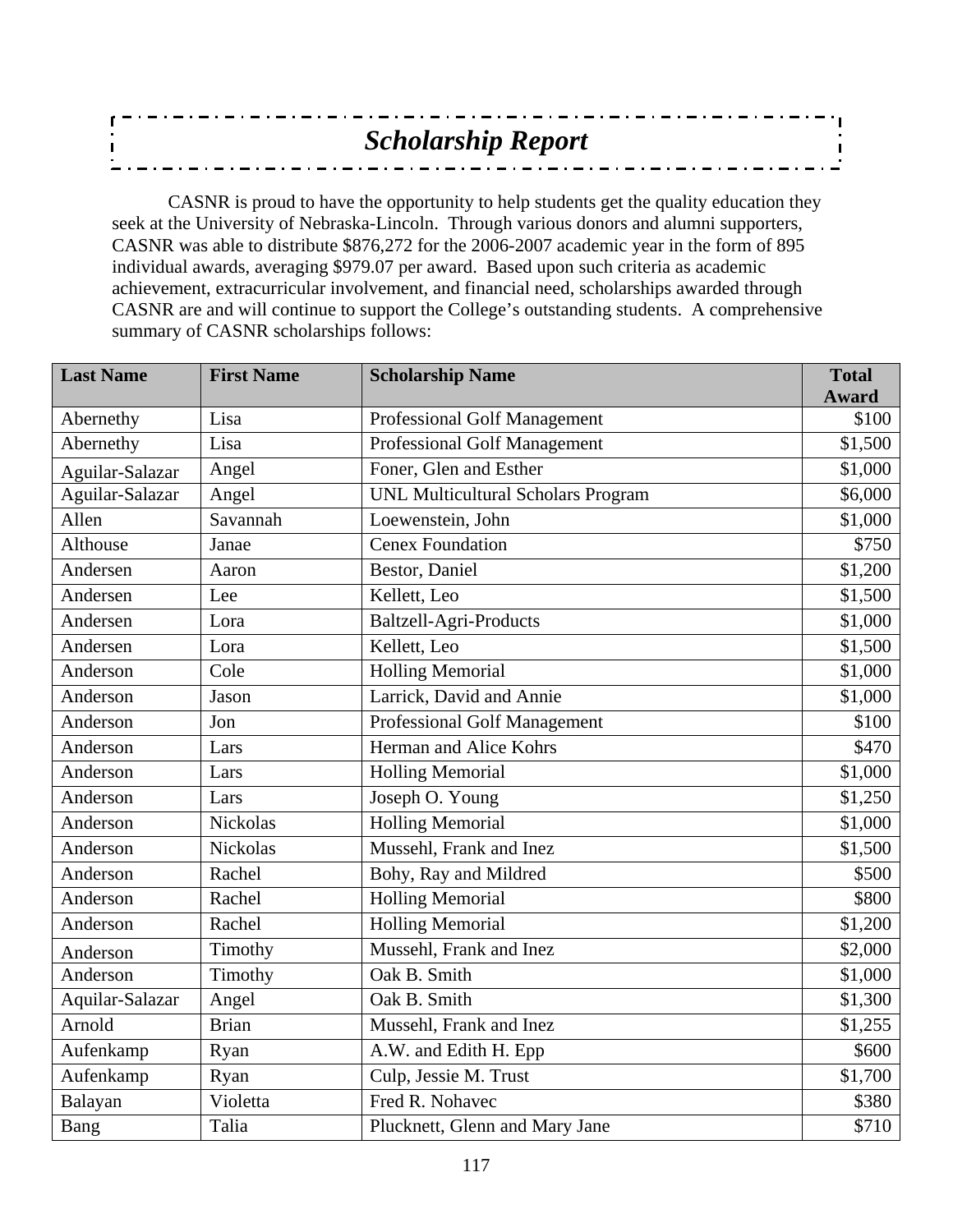| <b>Barber</b>   | Bethany      | Dr. and Mrs. William E. Splinter            | \$500   |
|-----------------|--------------|---------------------------------------------|---------|
| <b>Bartels</b>  | Michael      | American Society of Farm Managers and Rural | \$600   |
|                 |              | Appraisers                                  |         |
| <b>Bartels</b>  | Michael      | Nebraska Cooperative Council                | \$800   |
| <b>Bates</b>    | Michael      | <b>Holling Memorial</b>                     | \$1,000 |
| <b>Bates</b>    | Shannon      | Leroy W. and Jeane E. Thom                  | \$500   |
| <b>Batra</b>    | Rishi        | <b>Holling Memorial</b>                     | \$1,200 |
| <b>Bauer</b>    | Bethany      | Kellett, Leo                                | \$1,500 |
| <b>Bauman</b>   | Jessica      | D.V. and Ernestine Stephens                 | \$1,000 |
| <b>Bautista</b> | Daniela      | Keeffe, Grace M                             | \$450   |
| <b>Bautista</b> | Daniela      | Oak B. Smith                                | \$1,000 |
| <b>Becker</b>   | Lisa         | Mussehl, Frank and Inez                     | \$2,000 |
| <b>Becker</b>   | Mallory      | <b>Animal Science Student Ambassador</b>    | \$750   |
| Beckman         | <b>Steve</b> | Oak B. Smith                                | \$1,000 |
| <b>Benes</b>    | Ashley       | Roselle, Robert E. Memorial                 | \$1,000 |
| Benson          | Jaci         | <b>Bluhm Memorial</b>                       | \$500   |
| Benson          | Jaci         | <b>Sheppers Family</b>                      | \$200   |
| Bergen          | Chance       | Wolf                                        | \$500   |
| Bergen          | Chance       | Wolf Brothers & Reich Freshman              | \$500   |
| <b>Bierle</b>   | D. Michael   | Tom Thompson Memorial                       | \$487   |
| <b>Bierle</b>   | Jeffrey      | Bestor, Daniel                              | \$1,200 |
| <b>Bies</b>     | Joshua       | Culp, Jessie M. Trust                       | \$1,700 |
| <b>Binfield</b> | Seth         | Mussehl, Frank and Inez                     | \$700   |
| <b>Blank</b>    | Aaron        | Mussehl, Frank and Inez                     | \$500   |
| Blankenau       | Erin         | Bestor, Daniel                              | \$1,500 |
| Blomendahl      | Ben          | Ag Processing, Inc.                         | \$1,500 |
| Blomendahl      | Ben          | American Society of Farm Managers and Rural | \$600   |
|                 |              | Appraisers                                  |         |
| Blomendahl      | Benjamin     | <b>Cenex Foundation</b>                     | \$750   |
| Blomendahl      | Shane        | Nebraska Farm Bureau                        | \$1,000 |
| <b>Blum</b>     | Stephanie    | <b>Holling Memorial</b>                     | \$1,000 |
| Bohlender       | Tiffany      | <b>Lancaster County Farm Bureau</b>         | \$1,000 |
| <b>Bohling</b>  | Trenton      | <b>Holling Memorial</b>                     | \$1,000 |
| <b>Bolin</b>    | Tyler        | <b>Professional Golf Management</b>         | \$50    |
| Bontrager       | Austin       | Herman and Alice Kohrs                      | \$470   |
| Bontrager       | Austin       | <b>Holling Memorial</b>                     | \$1,000 |
| Boone           | Gregory      | <b>CASNR</b>                                | \$160   |
| <b>Borck</b>    | Heather      | Foner, Glen and Esther                      | \$1,000 |
| <b>Borer</b>    | Keith        | <b>Cenex Foundation</b>                     | \$750   |
| <b>Borer</b>    | Keith        | <b>Stuart, Charles Memorial</b>             | \$1,440 |
| <b>Borisow</b>  | Alisha       | Foner, Glen and Esther                      | \$1,000 |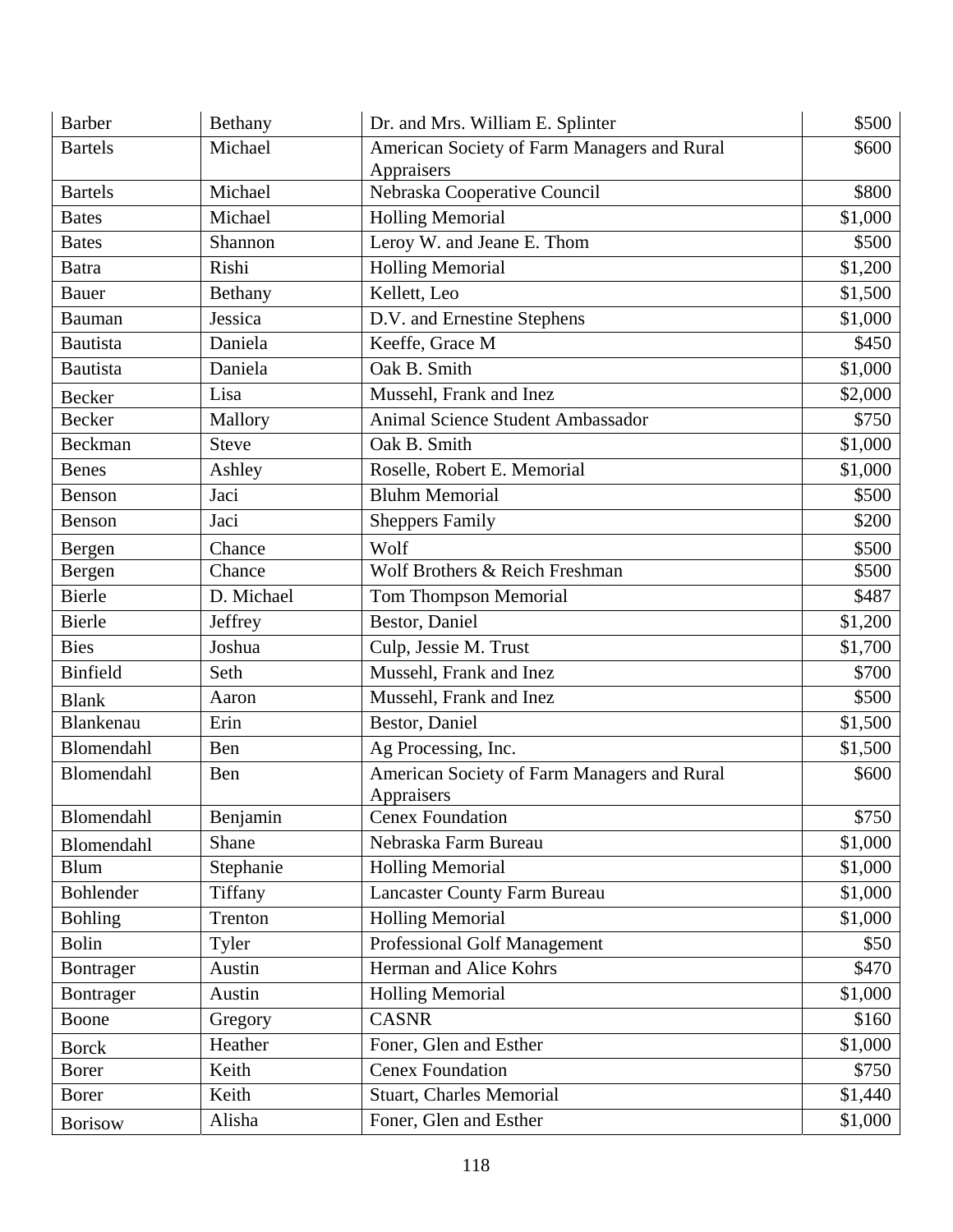| Boysen             | John           | Professional Golf Management                      | \$50    |
|--------------------|----------------|---------------------------------------------------|---------|
| <b>Brabec</b>      | Nathan         | A.W. and Edith H. Epp                             | \$480   |
| <b>Brabec</b>      | Nathan         | <b>Agricultural Economics Faculty</b>             | \$120   |
| <b>Brabec</b>      | Nathan         | <b>Lampert Family</b>                             | \$1,600 |
| <b>Bramble</b>     | Clayton        | Leroy W. and Jeane E. Thom                        | \$500   |
| <b>Brassill</b>    | <b>Brenda</b>  | Eberle, George                                    | \$900   |
| <b>Brauer</b>      | Kurtis         | Seabury, Vernon H.                                | \$800   |
| <b>Bray</b>        | Elizabeth      | Val and Marie Kuska 4-H                           | \$655   |
| <b>Bray</b>        | Samantha       | Don Ringler                                       | \$200   |
| <b>Bray</b>        | Samantha       | Holling Memorial                                  | \$1,000 |
| <b>Bray</b>        | Samantha       | Mussehl, Frank and Inez                           | \$700   |
| <b>Brazack</b>     | Christina      | Wood, Jerome and Ruth                             | \$1,000 |
| <b>Bredthauer</b>  | Mitch          | Mussehl, Frank and Inez                           | \$500   |
| <b>Brester</b>     | Craig          | <b>Lampert Family</b>                             | \$1,600 |
| <b>Brester</b>     | Craig          | Mr. and Mrs. W.F. Hoppe, Sr. Memorial             | \$742   |
| <b>Broderick</b>   | Kyle           | Schulz, Ervin and Dorothy                         | \$1,000 |
| <b>Brookhouser</b> | Alex           | Wenke, George                                     | \$1,000 |
| <b>Brooks</b>      | <b>Brianna</b> | Goke, Portia                                      | \$1,540 |
| <b>Brott</b>       | Ryan           | John Deere Mentor                                 | \$1,000 |
| <b>Brown</b>       | DelShawn       | Paul E. and Mary Beth Fischbach and Family        | \$750   |
| <b>Brown</b>       | Whitney        | Leslie and Harriet Jochens Department of BSE Fund | \$500   |
| <b>Bryan</b>       | Crystal        | Leonard G. Schoenleber                            | \$394   |
| <b>Bryant</b>      | Stephanie      | <b>Glen Buck Memorial</b>                         | \$300   |
| <b>Bryant</b>      | Stephanie      | Schulz, Ervin and Dorothy                         | \$500   |
| <b>Bryant</b>      | Stephanie      | Wilkens, Allegra                                  | \$1,200 |
| <b>Bundy</b>       | Robert         | <b>Lampert Family</b>                             | \$1,200 |
| <b>Burda</b>       | Todd           | A.W. and Edith H. Epp                             | \$600   |
| <b>Burda</b>       | Todd           | Mussehl, Frank and Inez                           | \$2,000 |
| Burda              | Todd           | William McGeachin                                 | \$860   |
| <b>Burken</b>      | <b>Dirk</b>    | Klopfenstein Student Excellence                   | \$1,000 |
| <b>Burken</b>      | Dirk           | Larrick, David and Annie                          | \$1,400 |
| <b>Burken</b>      | Dirk           | Thomas H. Wake III                                | \$1,200 |
| <b>Byerly</b>      | Michelle       | Booth, Charles E                                  | \$1,200 |
| Cain               | Casey          | McKelvie, Samuel and Martha                       | \$1,600 |
| Cain               | Casey          | Wildwood Trust                                    | \$1,000 |
| Canny              | Joseph         | <b>Holling Memorial</b>                           | \$1,000 |
| Canny              | Joseph         | Professional Golf Management                      | \$300   |
| Carlson            | Benjamin       | Wayne E. and Virginia R. Thurman                  | \$740   |
| Carlson            | Jordan         | <b>Edgar Rogers Memorial</b>                      | \$500   |
| Casper             | Andrew         | Larrick, David and Annie                          | \$750   |
| Catlin             | Julianne       | McKelvie, Samuel and Martha                       | \$1,400 |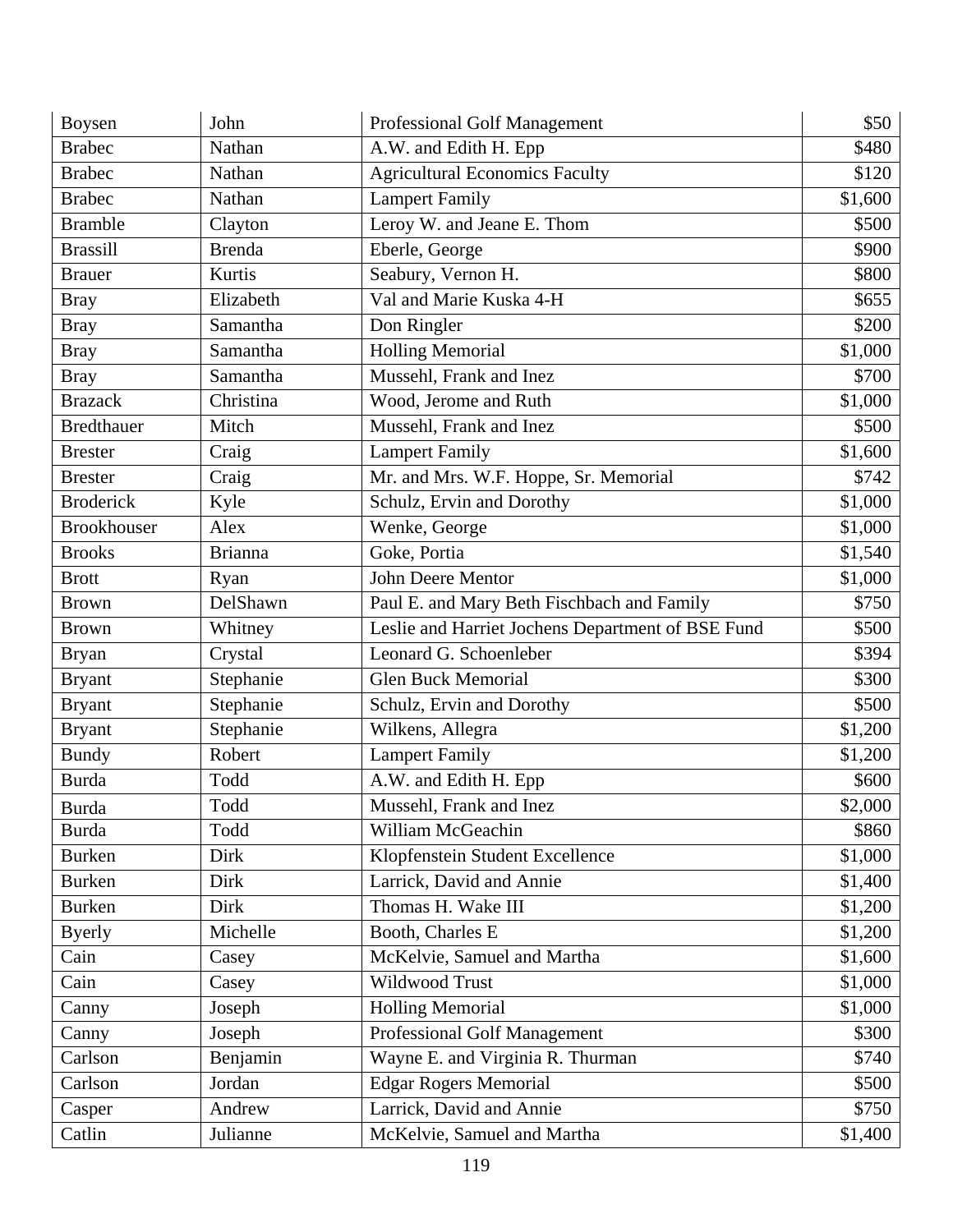| Catlin      | Julianne    | Mussehl, Frank and Inez                 | \$1,500  |
|-------------|-------------|-----------------------------------------|----------|
| Cech        | Justin      | Nebraska Cooperative Council            | \$800    |
| Chandler    | John        | <b>Holling Memorial</b>                 | \$900    |
| Christenson | Mark        | Herman and Alice Kohrs                  | \$470    |
| Christenson | Mark        | Larrick, David and Annie                | \$1,800  |
| Clare       | Aaron       | Mussehl, Frank and Inez                 | \$500    |
| Clark       | Kenzi       | Oak B. Smith                            | \$1,000  |
| Clevenger   | Derek       | Schulz, Ervin and Dorothy               | \$1,500  |
| Clevenger   | Derrick     | Nebraska Bankers Association            | \$500    |
| Cochran     | Kristen     | Drake, Luther                           | \$1,000  |
| Cochran     | Kristen     | Edward J. Cornish                       | \$2,000  |
| Cofer       | Melanie     | Yount, Agriculture                      | \$1,000  |
| Coffman     | <b>Bart</b> | <b>Case New Holland</b>                 | \$500    |
| Cone        | Emily       | Wenke, George                           | \$1,000  |
| Cool        | Joshua      | Joseph O. Young                         | \$1,250  |
| Corman      | Kelly       | <b>Holling Memorial</b>                 | \$1,000  |
| Corman      | Kelly       | Izaak Walton League-Fremont             | \$400    |
| Corn        | Robert      | Elenore Gakemeier Swarts Distinguished  | \$950    |
| Cruse       | Meredith    | <b>Holling Memorial</b>                 | \$1,000  |
| Cullen      | Tamara      | R. Duane Munter                         | \$10,000 |
| Cupp        | Kelsey      | Dwain Trenkle                           | \$200    |
| Curtiss     | Danita      | <b>Holling Memorial</b>                 | \$1,000  |
| Curtiss     | Danita      | Kleis International Travel Fund         | \$1,500  |
| Danehey     | Ryan        | Klopfenstein Student Excellence         | \$1,000  |
| Daniels     | Hickory     | <b>NE Bankers Association</b>           | \$1,283  |
| Davis       | Whitney     | Loewenstein, John                       | \$1,000  |
| Davis       | Whitney     | Schulz, Ervin and Dorothy               | \$500    |
| Demmel      | Laura       | A.W. and Edith H. Epp                   | \$600    |
| Demmel      | Laura       | <b>Holling Memorial</b>                 | \$1,000  |
| Didier      | Savannah    | Charles H. and Beryle I. Adams Freshman | \$500    |
| Didier      | Savannah    | Dr. Charles H. & Beryle Adams           | \$500    |
| Didier      | Savannah    | Schulz, Ervin and Dorothy               | \$1,000  |
| Dijak       | Melissa     | <b>Holling Memorial</b>                 | \$1,000  |
| Dijak       | Melissa     | Walter A. and Alice V. Rockwell         | \$1,000  |
| Dinklage    | Aaron       | Frank and Margaret Leu                  | \$1,000  |
| Dinklage    | Aaron       | <b>Sandhills Task Force</b>             | \$500    |
| Dinklage    | Aaron       | Wenke, George                           | \$1,000  |
| Dobesh      | Nicholas    | Donald E. and Doris L. Taylor           | \$460    |
| Dobesh      | Nicholas    | <b>Holling Memorial</b>                 | \$1,000  |
| Dobesh      | Nicholas    | Wildwood Trust                          | \$460    |
| Dodson      | Joshua      | Leroy W. and Jeane E. Thom              | \$500    |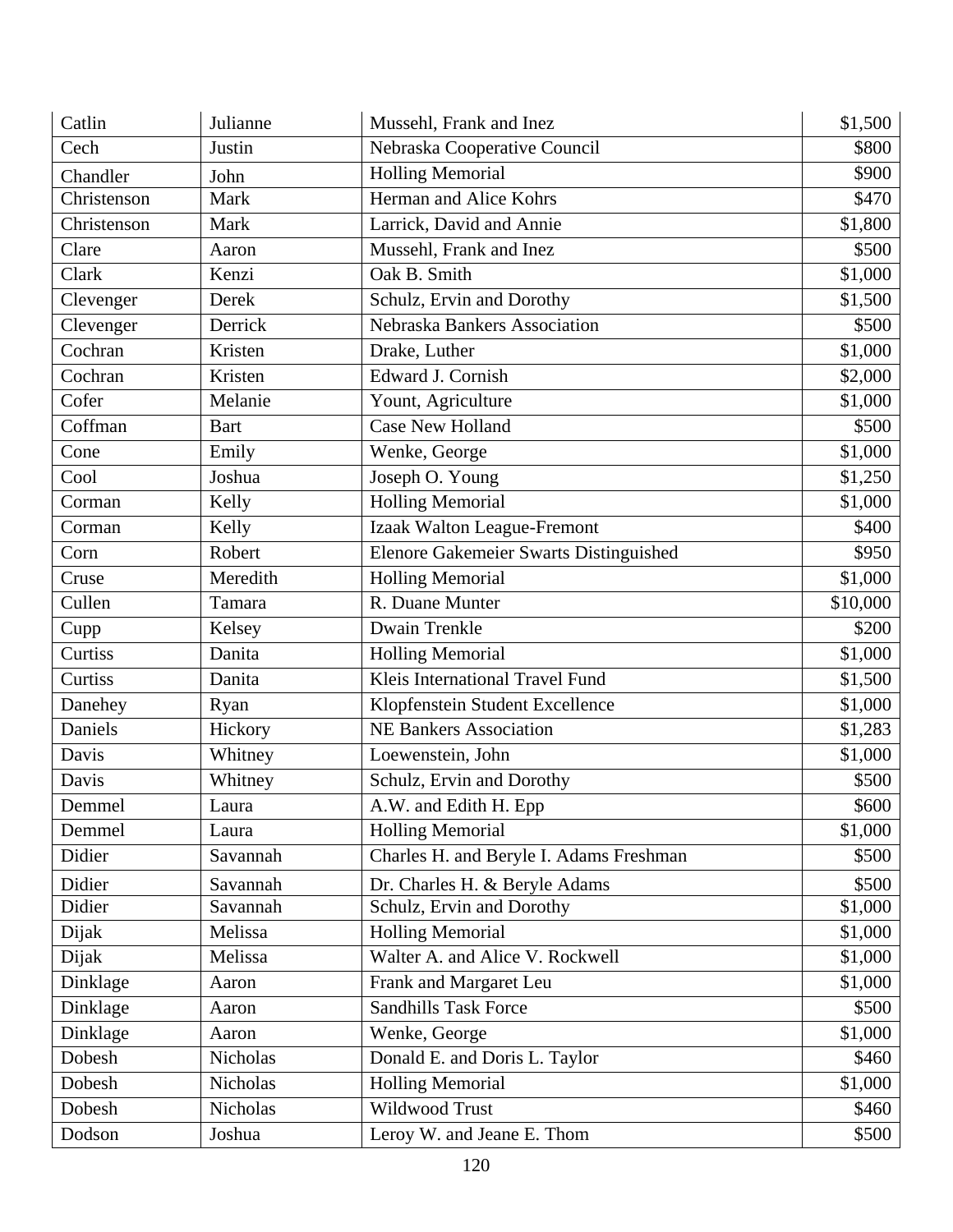| Doerr         | Annie           | <b>Holling Memorial</b>             | \$1,000 |
|---------------|-----------------|-------------------------------------|---------|
| Domeier       | Renae           | McGill, D.P.                        | \$780   |
| Dorn          | Maria           | Foner, Glen and Esther              | \$1,000 |
| Downs         | Melanie         | L.K. Crowe Kiwanis                  | \$750   |
| Downs         | Melanie         | McKelvie, Samuel and Martha         | \$1,400 |
| Downs         | Melanie         | Oak B. Smith                        | \$1,500 |
| <b>Drake</b>  | Casey           | Drake, Luther                       | \$1,000 |
| Duba          | Cassondra       | Mussehl, Frank and Inez             | \$1,500 |
| Dunlap        | Benjamin        | <b>Holling Memorial</b>             | \$900   |
| <b>Dvorak</b> | Ann             | <b>Ag Education</b>                 | \$500   |
| Dvorak        | Ann             | Runkel, Floyd                       | \$850   |
| Easterly      | <b>Nicholas</b> | McKelvie, Samuel and Martha         | \$1,400 |
| Easterly      | <b>Nick</b>     | Joseph O. Young                     | \$1,500 |
| Ebata         | Ayako           | Mussehl, Frank and Inez             | \$955   |
| Effken        | Ashley          | <b>Holling Memorial</b>             | \$1,000 |
| Eggerss       | Jamie           | McGinnis, George C                  | \$1,350 |
| Eggerss       | Jamie           | Oak B. Smith                        | \$1,500 |
| Ehlers        | Aaron           | Bestor, Daniel                      | \$1,200 |
| Ehlers        | Erica           | Foner, Glen and Esther              | \$1,000 |
| Ehly          | Theodora        | Izaak Walton-Roy and Sue Carlstrom  | \$250   |
| Ehly          | Theodore        | <b>Holling Memorial</b>             | \$1,000 |
| Ehly          | Theodore        | Mussehl, Frank and Inez             | \$500   |
| Eickhoff      | Adam            | Klopfenstein Student Excellence     | \$1,000 |
| Elliott       | Sean            | Mussehl, Frank and Inez             | \$500   |
| Ely           | Reid            | Mussehl, Frank and Inez             | \$800   |
| Ely           | Reid            | Schulz, Ervin and Dorothy           | \$1,000 |
| Ericksen      | Benjamin        | Berger, Ida Wilkens                 | \$600   |
| <b>Estes</b>  | Anita           | Schulz, Ervin and Dorothy           | \$1,000 |
| Estes         | Emily           | Al Sick, Jr                         | \$500   |
| Estes         | Kalli           | Younkers Farm Aid                   | \$1,200 |
| Fagen         | <b>Brett</b>    | <b>Professional Golf Management</b> | \$1,000 |
| Faimon        | Jeffry          | Larrick, David and Annie            | \$1,500 |
| Farrell       | Maureen         | <b>Holling Memorial</b>             | \$1,000 |
| Farris        | Kathryn         | Mussehl, Frank and Inez             | \$700   |
| Farrow        | Elizabeth       | <b>Holling Memorial</b>             | \$1,000 |
| Ferris        | Dylan           | Morrison, Ken                       | \$200   |
| Field         | <b>Brian</b>    | Gard, Alvin J                       | \$800   |
| Finck         | Clifton         | Wilkens, Allegra                    | \$1,200 |
| Firestone     | Amanda          | Drake, Luther                       | \$1,200 |
| Flaugh        | Adam            | <b>Holling Memorial</b>             | \$1,000 |
| Flaugh        | Adam            | Ivan D. Wood Memorial               | \$1,000 |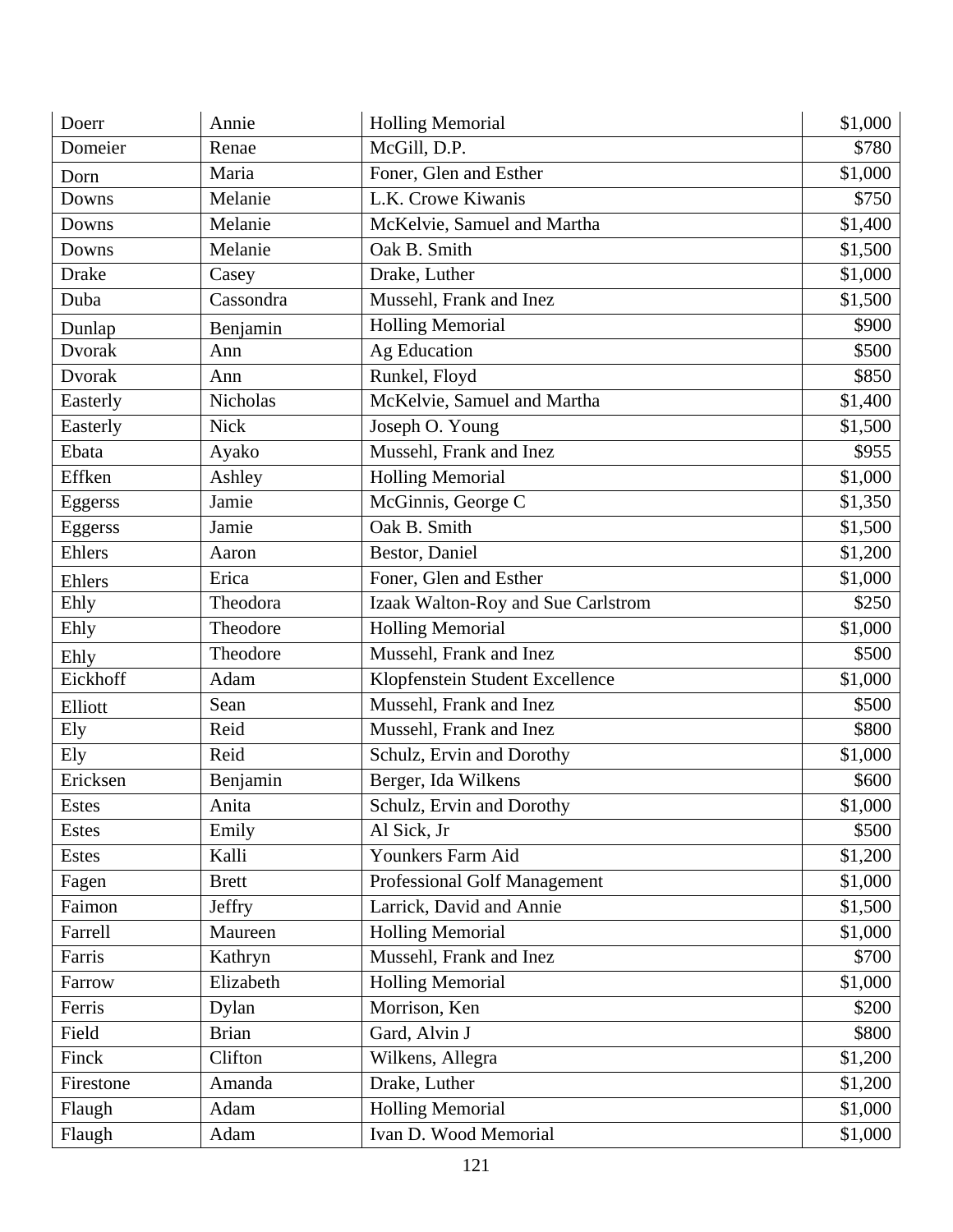| Fleer         | Steven       | Goke, Portia                        | \$1,540 |
|---------------|--------------|-------------------------------------|---------|
| Fleer         | Steven       | John Deere Mentor                   | \$1,000 |
| Folck         | <b>Brady</b> | Drake, Luther                       | \$1,000 |
| Foxhoven      | Derek        | Berger, Ida Wilkens                 | \$1,200 |
| Franks        | Mary         | <b>Lampert Family</b>               | \$1,200 |
| Franks        | Mary         | Wolf, Governor Dale and Clarice     | \$1,000 |
| Franson       | Katie        | <b>Holling Memorial</b>             | \$1,000 |
| Franzluebbers | Jacob        | <b>Lampert Family</b>               | \$1,200 |
| Freeouf       | Cody         | Mussehl, Frank and Inez             | \$700   |
| Freeouf       | Luke         | <b>Holling Memorial</b>             | \$1,000 |
| Freeouf       | Luke         | Leroy W. and Jeane E. Thom          | \$1,000 |
| Freese        | <b>Brett</b> | Nebraska Bankers Association        | \$1,000 |
| Freudenburg   | Justin       | Drake, Luther                       | \$1,000 |
| Frey          | Jeanine      | Goke, Portia                        | \$1,540 |
| Frickel       | Mark         | Kellett, Leo                        | \$1,000 |
| Froehlich     | Carly        | Foner, Glen and Esther              | \$1,000 |
| Froehlich     | Carly        | Professional Golf Management        | \$1,500 |
| Fuller        | Anna         | Kemp, Mildred                       | \$1,000 |
| Furman        | Andrew       | <b>Holling Memorial</b>             | \$1,000 |
| Furman        | Andrew       | Wildwood Trust                      | \$1,000 |
| Galloway      | Daren        | Morrison, Ken                       | \$1,000 |
| Gansebom      | Tyler        | Nebraska Bankers Association        | \$1,000 |
| Gansebom      | Tyler        | Schulz, Ervin and Dorothy           | \$1,000 |
| Gardine       | Colby        | Wehr, Albert and Katherine Memorial | \$1,600 |
| Gardine       | Colby        | Ken Von Bargen Student Support      | \$900   |
| Geis          | Anna         | Krisl, Emily Trust                  | \$1,000 |
| Geis          | Jacob        | Mussehl, Frank and Inez             | \$2,000 |
| Geis          | Jacob        | Mussehl, Frank and Inez             | \$1,500 |
| Geis          | Jacob        | Robert Boeckenhauer Memorial        | \$500   |
| Gemar         | Lauren       | <b>Holling Memorial</b>             | \$1,000 |
| Gemar         | Lauren       | Oak B. Smith                        | \$1,500 |
| George        | Julie        | Izaak Walton League-Jessie Benton   | \$300   |
| George        | Julie        | Kellett, Leo                        | \$1,800 |
| George        | Julie        | Mussehl, Frank and Inez             | \$800   |
| Gerlach       | <b>Bryce</b> | Larrick, David and Annie            | \$1,000 |
| Germer        | Joshua       | McKelvie, Samuel and Martha         | \$1,400 |
| Giangarra     | Jenna        | <b>Holling Memorial</b>             | \$1,000 |
| Gibbens       | Jefferson    | Berger, Ida Wilkens                 | \$1,200 |
| Gleaesemann   | Jennafer     | Mussehl, Frank and Inez             | \$2,000 |
| Godbersen     | <b>Jack</b>  | Larrick, David and Annie            | \$1,000 |
| Goering       | Phillip      | Culp, Jessie M. Trust               | \$1,700 |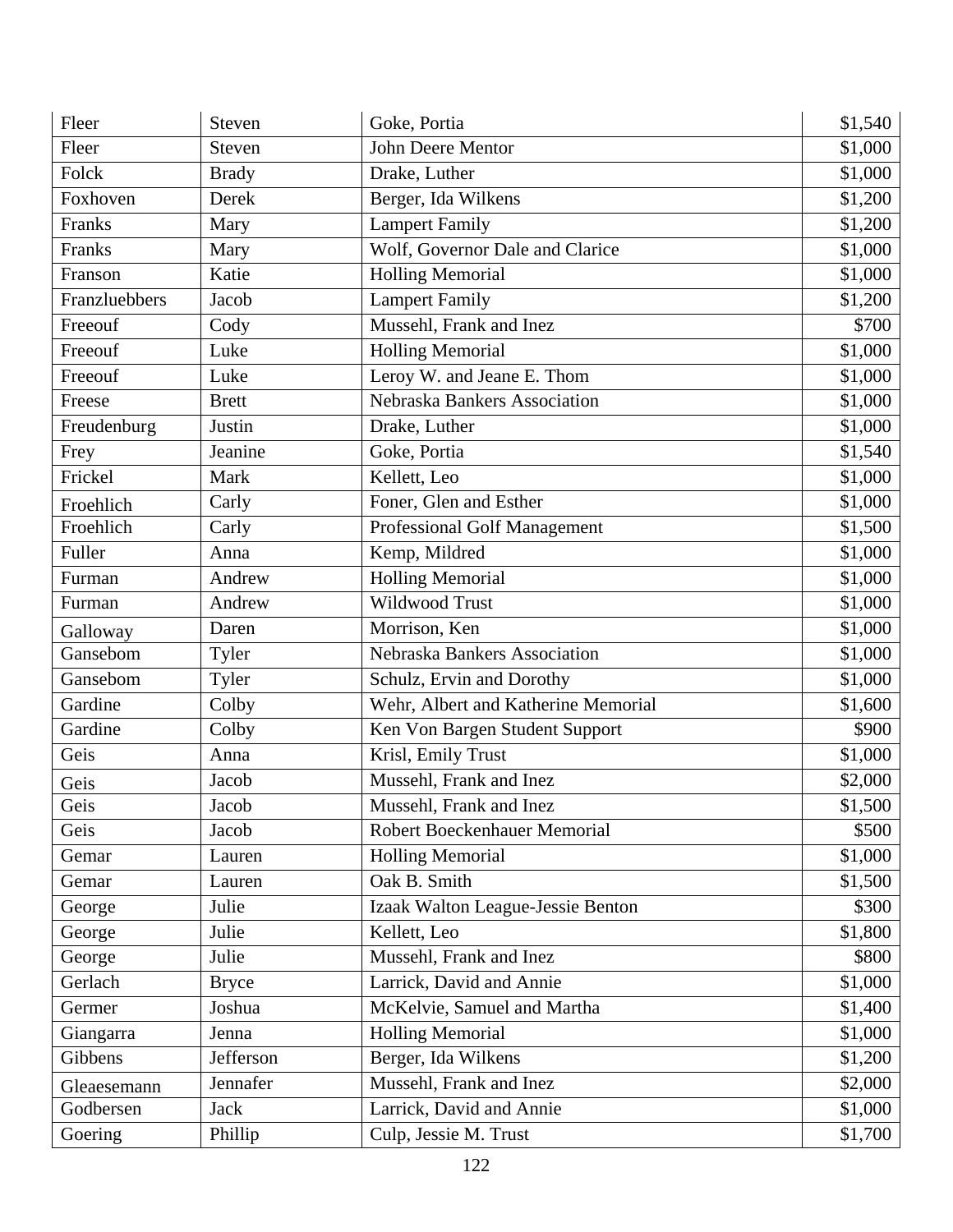| Goetz        | Jillian       | Don Ringler                                | \$500   |
|--------------|---------------|--------------------------------------------|---------|
| Goetz        | Jillian       | Foner, Glen and Esther                     | \$1,000 |
| Golden       | Erin          | Oak B. Smith                               | \$1,000 |
| Grabowski    | <b>Brett</b>  | <b>Cenex Foundation</b>                    | \$750   |
| Grabowski    | <b>Brett</b>  | <b>Holling Memorial</b>                    | \$1,000 |
| Graf         | Stefanie      | Oak B. Smith                               | \$1,500 |
| Graff        | Stefanie      | Eighmy, Mervin                             | \$1,350 |
| Graff        | Stefanie      | Spader Student Leadership Excellence       | \$425   |
| Greene       | William       | <b>Holling Memorial</b>                    | \$1,200 |
| Greene       | William       | <b>Professional Golf Management</b>        | \$200   |
| Grgurich     | Kristopher    | <b>Shear Miles</b>                         | \$1,000 |
| Grieb        | Kimberly      | Paul E. and Mary Beth Fischbach and Family | \$750   |
| Griffin      | Allison       | Wood, Jerome and Ruth                      | \$1,000 |
| Grim         | Mollie        | Bohy, Ray and Mildred                      | \$500   |
| Groepper     | Scott         | McGill, D.P.                               | \$800   |
| Groepper     | Scott         | William McGeachin                          | \$860   |
| Groepper     | Scott         | William McGeachin                          | \$430   |
| Gronewold    | <b>Brian</b>  | Morrison, Ken                              | \$1,000 |
| Gustafson    | Garrett       | Bestor, Daniel                             | \$1,200 |
| Gutzmann     | <b>Brooke</b> | Mussehl, Frank and Inez                    | \$500   |
| Gutzmann     | <b>Brooke</b> | Vera Ryan Fund                             | \$1,000 |
| Haack        | Jeremy        | Eighmy, Mervin                             | \$1,350 |
| Hajek        | Heather       | Mussehl, Frank and Inez                    | \$2,000 |
| Hall         | Chad          | <b>Holling Memorial</b>                    | \$1,200 |
| Halstead     | Mark          | A.W. and Edith H. Epp                      | \$600   |
| Halstead     | Mark          | Eighmy, Mervin                             | \$1,350 |
| Hansen       | Christopher   | Schulz, Ervin and Dorothy                  | \$750   |
| <b>Harms</b> | Kaylene       | Jorgensen, Frances                         | \$1,000 |
| <b>Harms</b> | Kaylene       | <b>Lampert Family</b>                      | \$1,600 |
| Harms        | Kurtis        | <b>Lampert Family</b>                      | \$1,600 |
| Harms        | Kurtis        | Munter Agricultural Ambassadors            | \$1,000 |
| Harms        | Kurtis        | Mussehl, Frank and Inez                    | \$600   |
| Harrell      | Jason         | Professional Golf Management               | \$50    |
| Harris       | <b>Bailey</b> | Edward J. Cornish                          | \$2,000 |
| Harris       | <b>Bailey</b> | Schulz, Ervin and Dorothy                  | \$1,000 |
| Hart         | Terryn        | Feedlot Management Internship Program      | \$1,537 |
| Harter       | Scott         | <b>Holling Memorial</b>                    | \$1,000 |
| Harter       | Scott         | <b>Randall Schilling</b>                   | \$645   |
| Hartman      | Jared         | Joseph O. Young                            | \$1,250 |
| Hartman      | Jared         | Mussehl, Frank and Inez                    | \$500   |
| Hassebrook   | Ryan          | Eighmy, Mervin                             | \$1,350 |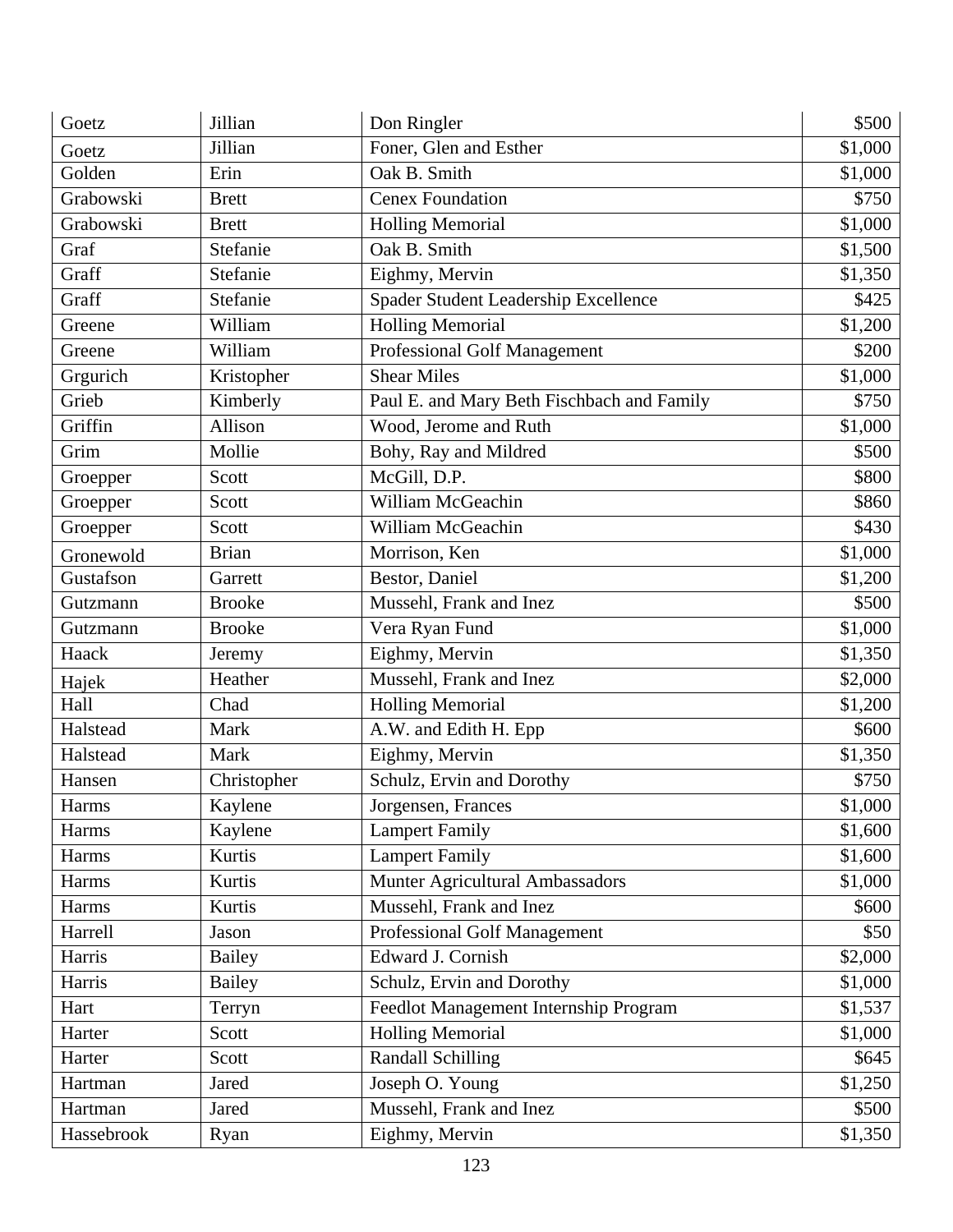| Hassebrook    | Ryan        | Nebraska Farmer                              | \$250   |
|---------------|-------------|----------------------------------------------|---------|
| Hassler       | Bonnie      | Goke, Portia                                 | \$1,540 |
| Hauger        | Michael     | John Deere Mentor                            | \$1,000 |
| Hayashi       | Kaho        | <b>Holling Memorial</b>                      | \$1,000 |
| Hays          | Jeff        | Kemp, Mildred                                | \$2,000 |
| Hazen         | Jonathan    | <b>Case New Holland</b>                      | \$500   |
| Heberer       | Melissa     | Dr. Tim and Florence Leon Transfer           | \$500   |
| Heberer       | Melissa     | Wenke, George                                | \$1,000 |
| Hefley        | Trevor      | <b>Holling Memorial</b>                      | \$1,000 |
| Hefley        | Trevor      | Mussehl, Frank and Inez                      | \$500   |
| Hefley        | Trevor      | William McGeachin                            | \$860   |
| Heidbrink     | Chelsea     | Dwain Trenkle                                | \$200   |
| Heidbrink     | Chelsea     | Mussehl, Frank and Inez                      | \$800   |
| Heideman      | Kurt        | <b>Lampert Family</b>                        | \$1,600 |
| Heideman      | Kurt        | Mussehl, Frank and Inez                      | \$800   |
| Heilman       | Rebecca     | Dorothea Holstein 4-H                        | \$553   |
| Heilman       | Rebecca     | Wehr, Albert and Katherine Memorial          | \$1,600 |
| Heine         | Christina   | Morrison, Ken                                | \$1,000 |
| Heine         | Christina   | Nebraska Pork Producers Association          | \$500   |
| Heine         | Christina   | Nebraska Pork Producers Association Freshman | \$500   |
| Heinrichs     | Landon      | <b>Holling Memorial</b>                      | \$1,000 |
| Heinrichs     | Landon      | Leroy W. and Jeane E. Thom                   | \$1,000 |
| Hejny         | Ashley      | <b>Holling Memorial</b>                      | \$1,000 |
| Hejny         | Ashley      | Oak B. Smith                                 | \$1,000 |
| Herndon       | <b>Bret</b> | Mussehl, Frank and Inez                      | \$800   |
| Herndon       | <b>Bret</b> | Nebraska Bankers Association                 | \$1,000 |
| Hiatt         | Megan       | Schulz, Ervin and Dorothy                    | \$1,000 |
| Hibberd       | Matthew     | McKelvie, Samuel and Martha                  | \$1,400 |
| Hildreth      | Aaron       | <b>Holling Memorial</b>                      | \$1,200 |
| Hildreth      | Aaron       | <b>Holling Memorial</b>                      | \$550   |
| Hildreth      | Aaron       | Izaak Walton League-NE                       | \$500   |
| Hildreth      | Aaron       | Mussehl, Frank and Inez                      | \$500   |
| Hirsch        | Merilynn    | Joseph O. Young                              | \$1,000 |
| Hirsch        | Merilynn    | Kleis International Travel Fund              | \$1,500 |
| Hoffman       | Ryan        | Randall, Harriet                             | \$800   |
| Hoffschneider | Jacob       | Joseph O. Young                              | \$500   |
| Hoffschneider | Jacob       | Olsen, Keith and Doris                       | \$1,000 |
| Hoffschneider | Reesa       | Frank & Shirley Sibert                       | \$500   |
| Hoffschneider | Reesa       | Frank and Shirley Sibert Freshman            | \$500   |
| Hoffschneider | Reesa       | Younkers Farm Aid                            | \$1,200 |
| Hofman        | Lindsey     | Goke, Portia                                 | \$1,540 |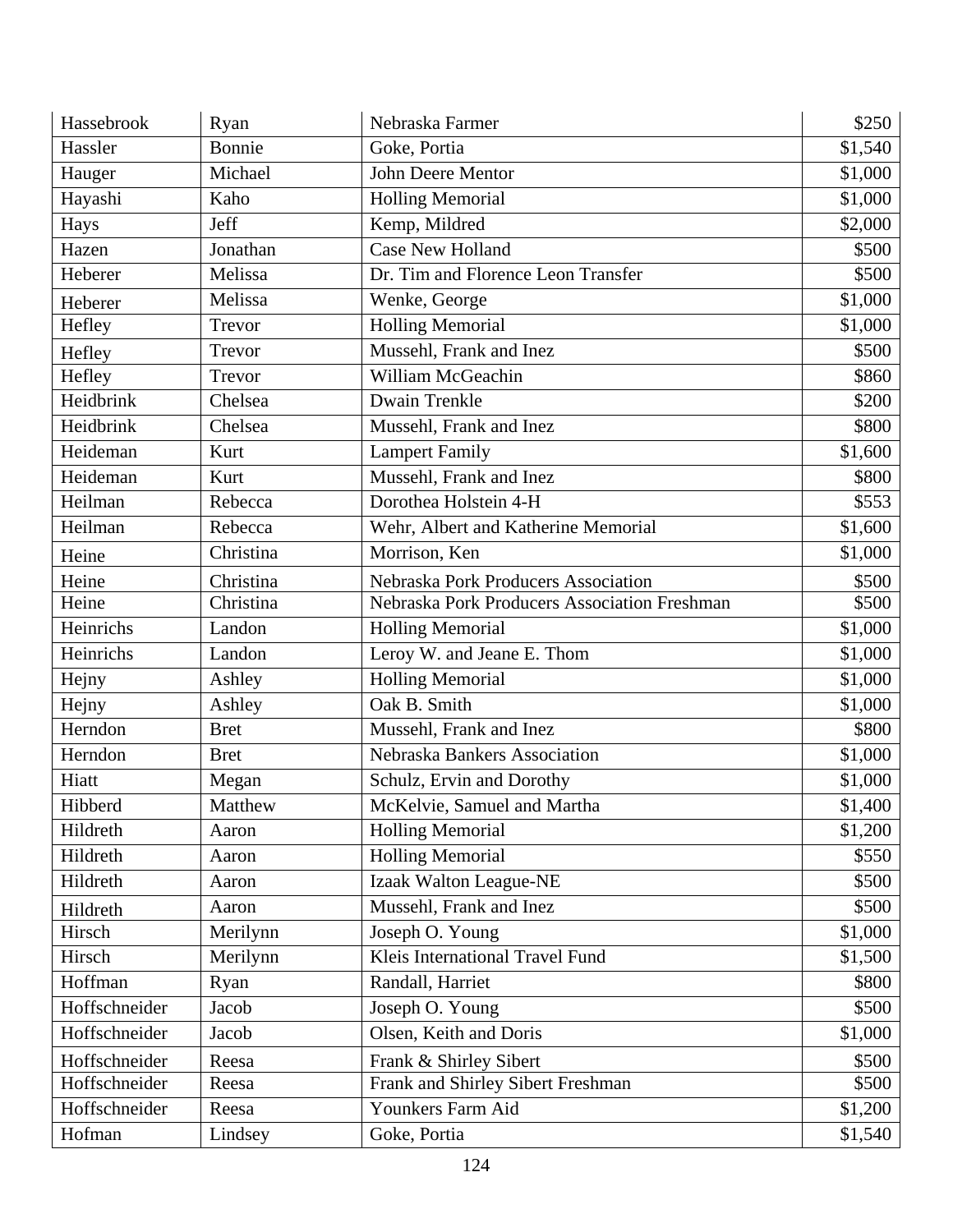| Holdren        | Joseph          | Mussehl, Frank and Inez                       | \$800    |
|----------------|-----------------|-----------------------------------------------|----------|
| Holgate        | Mitchell        | Professional Golf Management                  | \$50     |
| Holland        | Megan           | Spader Student Leadership Excellence          | \$425    |
| Holoubek       | Joseph          | Leroy W. and Jeane E. Thom                    | \$1,000  |
| Holstein       | Krista          | Mussehl, Frank and Inez                       | \$2,000  |
| Holstein       | Krista          | Walter A. and Alice V. Rockwell               | \$1,000  |
| Horner         | Lindsey         | <b>Sheppers Family</b>                        | \$200    |
| Horner         | Lindsey         | Weyeneth, Ernest                              | \$500    |
| Horst          | <b>Brittany</b> | Mussehl, Frank and Inez                       | \$500    |
| Houdersheldt   | Emily           | Dr. Tim & Florence Leon                       | \$500    |
| Houdersheldt   | Emily           | Schulz, Ervin and Dorothy                     | \$1,000  |
| Houdersheldt   | Emily           | Tim and Florence Leon Freshman                | \$500    |
| Howser         | Steven          | <b>Holling Memorial</b>                       | \$1,000  |
| Hoxmeier       | Jacob           | R. Duane Munter                               | \$10,000 |
| Hradec         | Jennifer        | <b>Holling Memorial</b>                       | \$1,000  |
| Hubbard        | Kristina        | Arthur W. and Viola Thompson                  | \$1,100  |
| Hubbard        | Kristina        | Eighmy, Mervin                                | \$1,350  |
| Hubbard        | Kristina        | Mussehl, Frank and Inez                       | \$1,500  |
| Hubbert        | Kelsey          | Don Ringler                                   | \$500    |
| Hubbert        | Kelsey          | Plucknett, Glenn and Mary Jane                | \$1,000  |
| Huber          | Andrew          | <b>Holling Memorial</b>                       | \$1,000  |
| Hueftle        | Tyler           | Younkers Farm Aid                             | \$1,200  |
| Husk           | <b>Brynn</b>    | Ella Husted and Lucius I. Frisbie Memorial 4H | \$677    |
| Husk           | <b>Brynn</b>    | Kubie, Raymond and Annette                    | \$1,500  |
| Husk           | <b>Brynn</b>    | Walter A. and Alice V. Rockwell               | \$1,000  |
| Husk           | Sara            | Kubie, Raymond and Annette                    | \$1,350  |
| Ishibashi      | Minako          | <b>Holling Memorial</b>                       | \$1,000  |
| Ishibashi      | Minako          | Mussehl, Frank and Inez                       | \$800    |
| Jackson        | Megan           | Donald E. and Doris L. Taylor                 | \$460    |
| <b>Jackson</b> | Megan           | <b>Holling Memorial</b>                       | \$1,000  |
| Jackson        | Megan           | William McGeachin                             | \$460    |
| Jacobs         | Jonathan        | McGinnis, George C                            | \$1,350  |
| Jagels         | Derek           | Al Sick, Jr                                   | \$500    |
| <b>Jagels</b>  | Derek           | Wilkens, Allegra                              | \$1,200  |
| <b>James</b>   | Ian             | Joseph O. Young                               | \$750    |
| Janousek       | Grant           | Warren P. Person Memorial                     | \$1,156  |
| Janssen        | Courtney        | Nebraska Farm Bureau                          | \$1,000  |
| Jaquier        | Lindsay         | Kleis International Travel Fund               | \$1,500  |
| Jensen         | Ethan           | Drake, Luther                                 | \$1,000  |
| Jensen         | Megan           | Nebraska Bankers Association                  | \$1,500  |
| Jensen         | Sarah           | Mussehl, Frank and Inez                       | \$700    |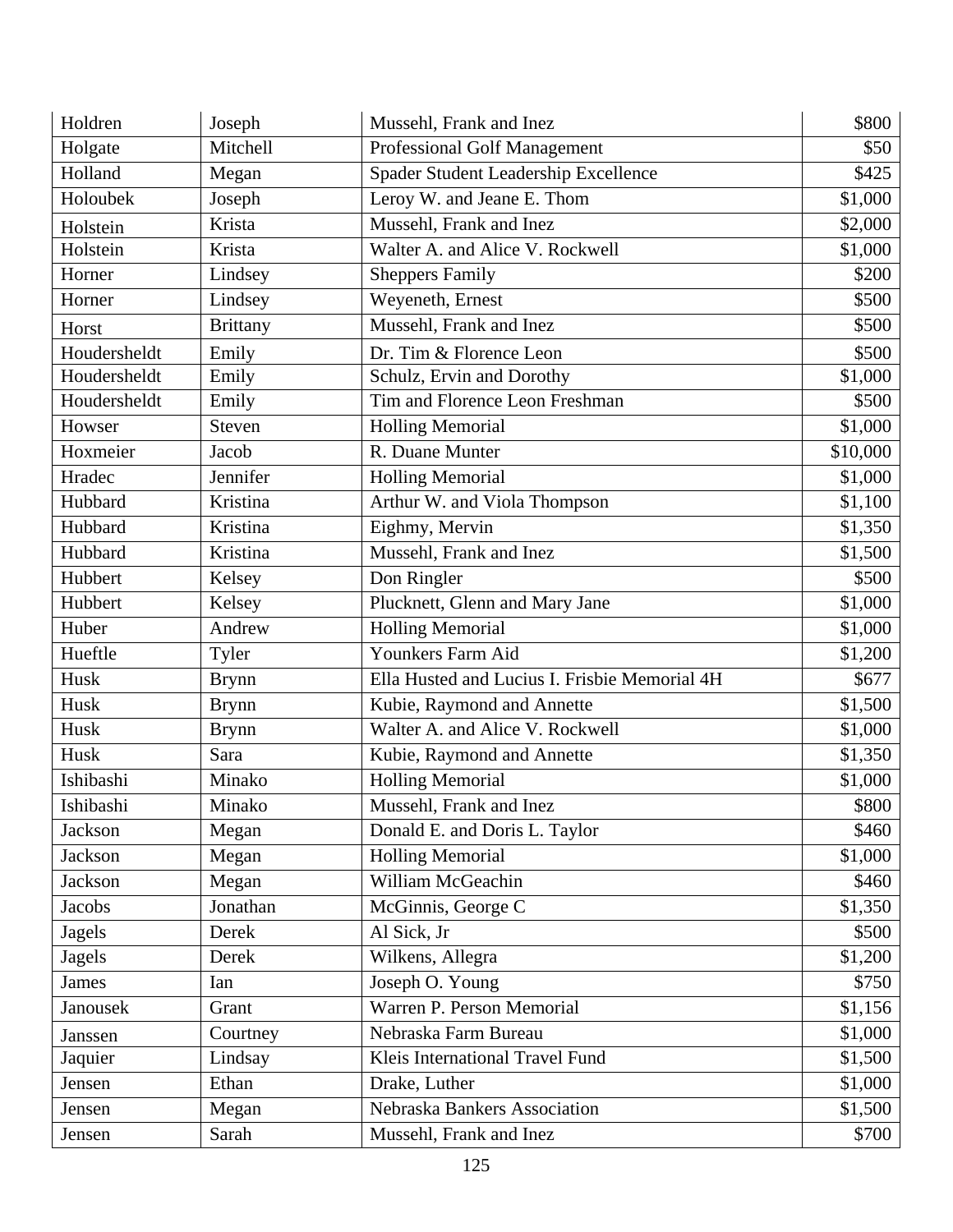| Jess            | Kathryn      | Animal Science Student Ambassador                 | \$1,000 |
|-----------------|--------------|---------------------------------------------------|---------|
| Jess            | Kathryn      | Dwight F. Stephens                                | \$1,000 |
| Jess            | Kathryn      | <b>Holling Memorial</b>                           | \$1,000 |
| Jobman          | Andrew       | <b>Holling Memorial</b>                           | \$1,200 |
| Johnsen         | <b>Bryan</b> | <b>Holling Memorial</b>                           | \$900   |
| Johnson         | Anna         | Drake, Luther                                     | \$1,000 |
| Johnson         | Jacob        | <b>Holling Memorial</b>                           | \$1,200 |
| Johnson         | Jordan       | Mussehl, Frank and Inez                           | \$500   |
| Johnson         | Nicole       | Oak B. Smith                                      | \$1,000 |
| Jones           | <b>Brett</b> | Klosterman, Henry F. Memorial                     | \$1,200 |
| Jones           | <b>Brett</b> | Wenke, George                                     | \$500   |
| Jordan          | Meredith     | Kleis International Travel Fund                   | \$1,500 |
| Jordan          | Meredith     | Mussehl, Frank and Inez                           | \$500   |
| Jorgenson       | Kaitlynn     | Mussehl, Frank and Inez                           | \$1,500 |
| Jorgenson       | Kaitlynn     | Nebraska Bankers Association                      | \$1,000 |
| Joy             | Laura        | Goke, Portia                                      | \$1,540 |
| Joy             | Laura        | Land O' Lakes                                     | \$220   |
| Joy             | Sarah        | Sand, Mr. and Mrs. F.O.                           | \$1,600 |
| Joy             | Sarah        | William J. and Hazel J. Loeffel                   | \$1,500 |
| Junker          | Connie       | Mussehl, Frank and Inez                           | \$955   |
| Kabes           | Andrew       | <b>Cenex Foundation</b>                           | \$750   |
| Kabes           | Andrew       | <b>Holling Memorial</b>                           | \$1,000 |
| Kabes           | Andrew       | Nebraska Bankers Association                      | \$500   |
| Kaiser          | Steven       | Edward J. Cornish                                 | \$2,000 |
| Kaiser          | Steven       | <b>Lampert Family</b>                             | \$1,200 |
| Kaliff          | Jamison      | Wehr, Albert and Katherine Memorial               | \$1,200 |
| Kaliff          | Jamison      | Leroy W. and Jeane E. Thom                        | \$1,000 |
| Kalin           | Jared        | Professional Golf Management                      | \$250   |
| Kalin           | Jared        | Professional Golf Management                      | \$1,000 |
| Kalina          | Jared        | <b>Holling Memorial</b>                           | \$1,000 |
| Kappan          | Kelly        | Mussehl, Frank and Inez                           | \$500   |
| Kappen          | Kelly        | <b>Holling Memorial</b>                           | \$1,200 |
| Kappen          | Kelly        | Izaak Walton League-Lincoln                       | \$500   |
| Karel           | Lisa         | Leslie and Harriet Jochens Department of BSE Fund | \$500   |
| Kastanek        | Amanda       | Ag Processing, Inc.                               | \$1,500 |
| Kastanek        | Amanda       | Mussehl, Frank and Inez                           | \$2,000 |
| Kastanek        | Amanda       | Mussehl, Frank and Inez                           | \$700   |
| <b>Kastanek</b> | Amanda       | Nebraska Cooperative Council                      | \$800   |
| Kastanek        | Amy          | <b>Halleck Fund</b>                               | \$500   |
| Kastanek        | Amy          | Vera Ryan Fund                                    | \$500   |
| Kastanek        | Karoline     | Larrick, David and Annie                          | \$1,000 |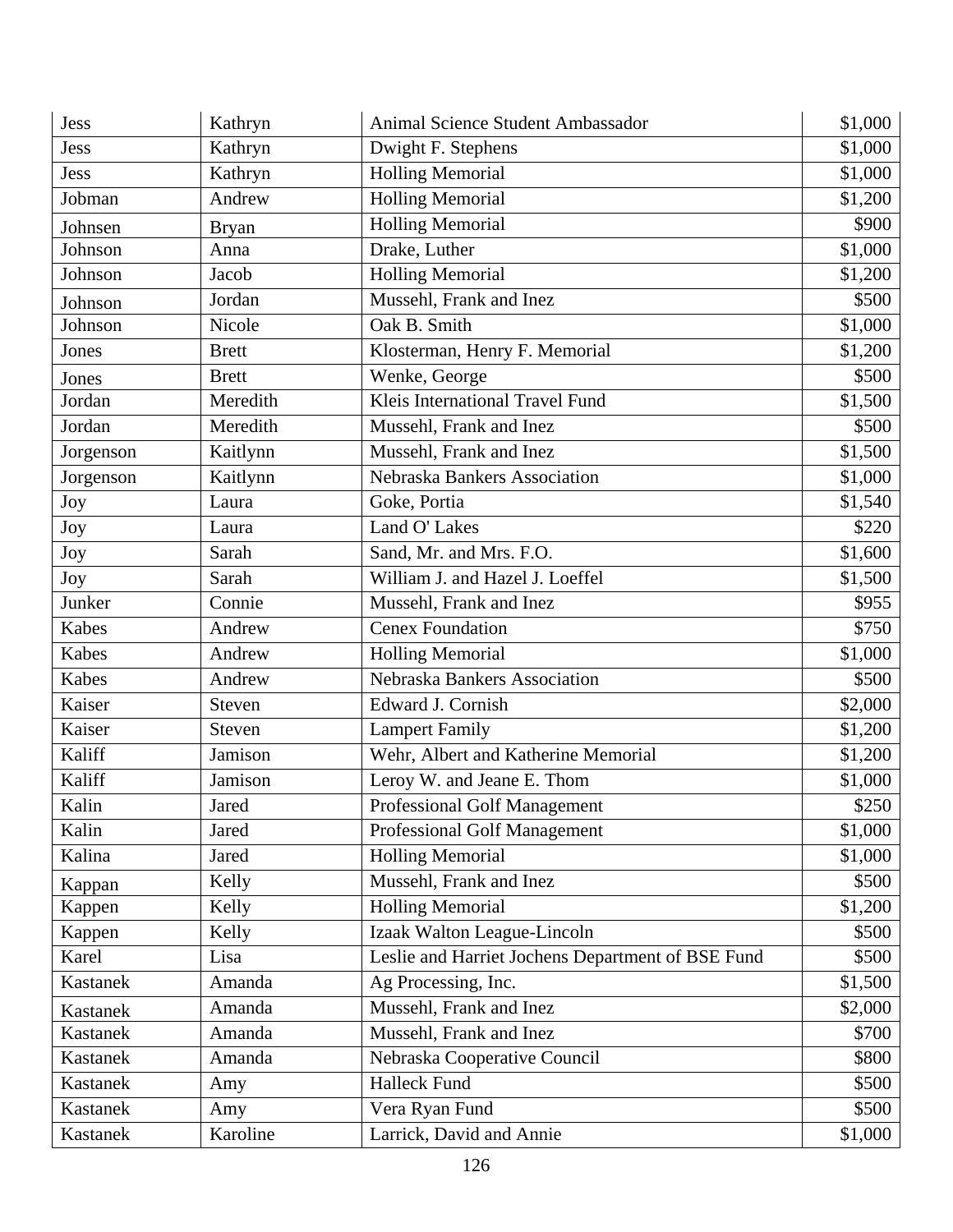| Kasten    | Kathryn      | <b>Holling Memorial</b>                                   | \$1,000 |
|-----------|--------------|-----------------------------------------------------------|---------|
| Kavan     | Aaron        | <b>Holling Memorial</b>                                   | \$1,000 |
| Kavan     | Aaron        | <b>Waldo Family Farms</b>                                 | \$1,000 |
| Kavan     | Russell      | American Society of Farm Managers and Rural<br>Appraisers | \$600   |
| Kershner  | Nathan       | Klosterman, Henry F. Memorial                             | \$1,200 |
| Kershner  | Nathan       | Krisl, Emily Trust                                        | \$500   |
| Ketteler  | Kassandra    | <b>Holling Memorial</b>                                   | \$1,000 |
| Killion   | Shannon      | Wayne E. and Virginia R. Thurman                          | \$740   |
| Kindle    | Scott        | Foner, Glen and Esther                                    | \$1,500 |
| Kirkholm  | Tess         | Mussehl, Frank and Inez                                   | \$1,255 |
| Kirkholm  | <b>Tess</b>  | <b>Sheppers Family</b>                                    | \$200   |
| Klepper   | Jill         | Land O' Lakes                                             | \$220   |
| Klepper   | Jilll        | Bluhm, Gary and Jeanne                                    | \$800   |
| Knobbe    | Allyn        | Nebraska Bankers Association                              | \$1,000 |
| Knobbe    | Allyn        | Nebraska Farm Bureau                                      | \$1,000 |
| Knorr     | Tamra        | Nebraska Bankers Association                              | \$1,500 |
| Knudsen   | Greg         | Oak B. Smith                                              | \$1,000 |
| Knudsen   | Gregory      | <b>Holling Memorial</b>                                   | \$1,000 |
| Knuth     | Dustin       | Schulz, Ervin and Dorothy                                 | \$1,000 |
| Kobayashi | Naoko        | <b>Holling Memorial</b>                                   | \$1,000 |
| Koch      | Kerri        | Goke, Portia                                              | \$1,540 |
| Koch      | Kerri        | William J. and Hazel J. Loeffel                           | \$900   |
| Kohout    | Kyle         | Frank and Shirley Sibert Transfer                         | \$500   |
| Kohout    | Kyle         | Klopfenstein Student Excellence                           | \$1,000 |
| Kohout    | Kyle         | Mussehl, Frank and Inez                                   | \$2,000 |
| Kon       | Thomas       | <b>Holling Memorial</b>                                   | \$1,000 |
| Korus     | Joseph       | Professional Golf Management                              | \$50    |
| Kovarik   | Lucas        | Mussehl, Frank and Inez                                   | \$500   |
| Kralik    | Katherine    | <b>Holling Memorial</b>                                   | \$550   |
| Krause    | Megan        | Elenore Gakemeier Swarts Distinguished                    | \$950   |
| Kreifels  | <b>Brett</b> | Mussehl, Frank and Inez                                   | \$2,000 |
| Kreifels  | <b>Brett</b> | Parr Family                                               | \$1,200 |
| Krohn     | Thomas       | Wenke, George                                             | \$1,000 |
| Krueger   | Cassandra    | Elton D. and Carrie R. Aberle                             | \$1,000 |
| Krueger   | Cassandra    | Frank & Shirley Sibert                                    | \$1,000 |
| Krueger   | Cassandra    | <b>Lancaster County Farm Bureau</b>                       | \$1,000 |
| Krueger   | Jason        | Mussehl, Frank and Inez                                   | \$500   |
| Kruse     | Kelly        | <b>NE Bankers Association</b>                             | \$1,283 |
| Kruse     | Lori         | Mussehl, Frank and Inez                                   | \$500   |
| Kruse     | Shantille    | Animal Science Student Ambassador                         | \$750   |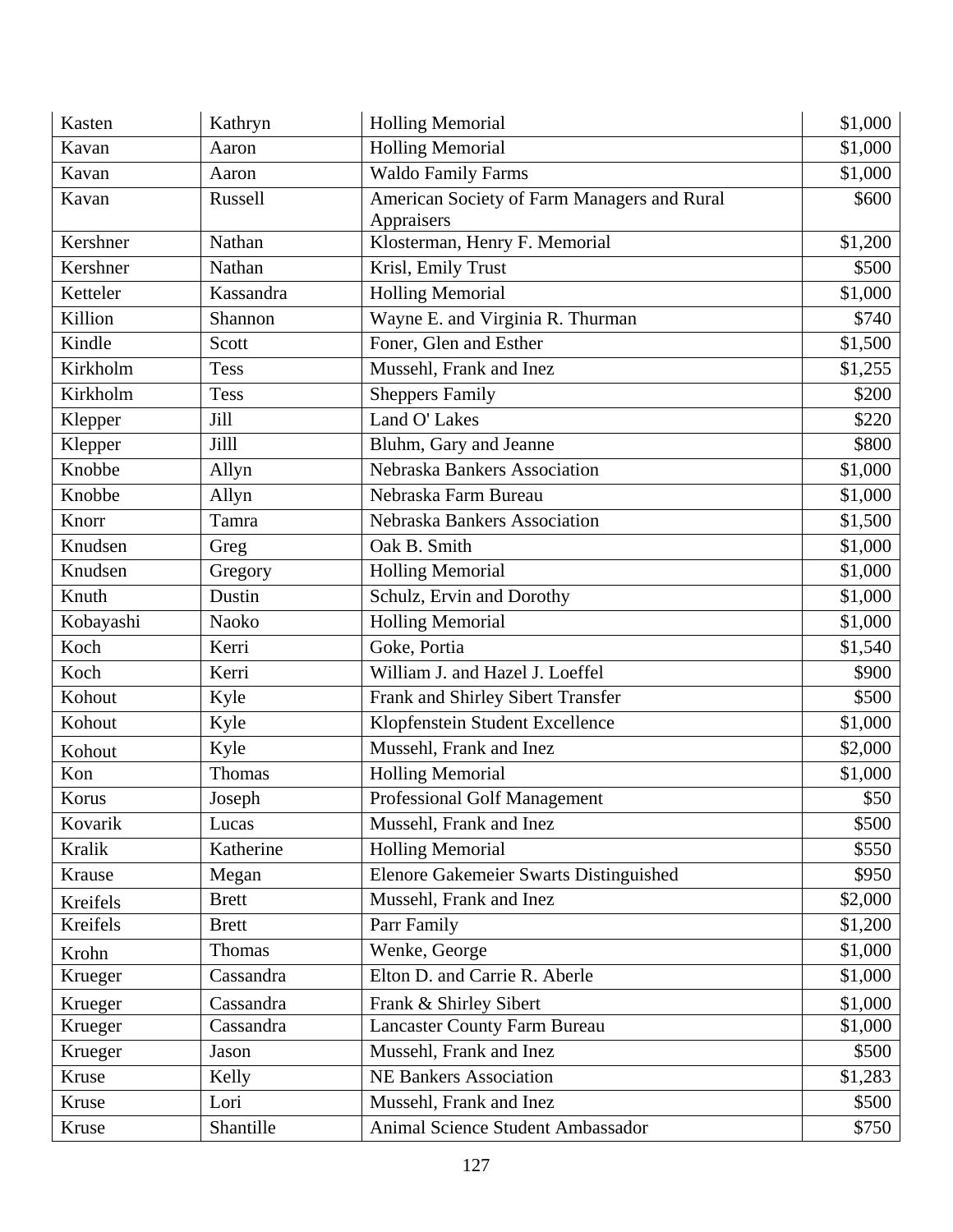| Kruse       | Shantille       | Dr. Robert H. Hatch                 | \$500   |
|-------------|-----------------|-------------------------------------|---------|
| Kubicek     | Shelly          | <b>Holling Memorial</b>             | \$1,000 |
| Kuehl       | Nathan          | Morrison, Ken                       | \$1,200 |
| Kuhnel      | Kristopher      | Baldridge, Jim                      | \$1,200 |
| Kunzman     | Olivia          | Kubie, Raymond and Annette          | \$1,350 |
| Kunzman     | Olivia          | Oak B. Smith                        | \$1,000 |
| Kwapnioski  | Kelli           | <b>CERES Club Endowment Fund</b>    | \$900   |
| Kwapnioski  | Kelli           | Frank & Shirley Sibert              | \$500   |
| Kwapnioski  | Kelli           | Frank and Shirley Sibert Freshman   | \$500   |
| Lacey       | Dexter          | Bestor, Daniel                      | \$900   |
| Lacey       | Dexter          | <b>Feedlot Management</b>           | \$1,000 |
| Lacy        | Robert          | Oak B. Smith                        | \$1,000 |
| Lade        | Seth            | Wilkens, Allegra                    | \$1,200 |
| Lammers     | Nathan          | Younkers Farm Aid                   | \$1,200 |
| Langemeier  | Andrew          | <b>Holling Memorial</b>             | \$1,000 |
| Langemeier  | Craig           | Schulz, Ervin and Dorothy           | \$1,000 |
| Large       | Krystal         | Votaw Vinton, Christine Memorial    | \$670   |
| Larson      | Amy             | Art & Ruth Raun Freshman            | \$500   |
| Larson      | Amy             | Chris & Sarah Raun Memorial         | \$500   |
| Larson      | Amy             | Lemley, James and Anna              | \$1,000 |
| LaRue       | Isaiah          | Leroy W. and Jeane E. Thom          | \$500   |
| Lathrop     | Amy             | <b>Holling Memorial</b>             | \$1,000 |
| Lathrop     | Amy             | Mussehl, Frank and Inez             | \$500   |
| Laudenklos  | Stephanie       | Morrison, Ken                       | \$1,000 |
| Laughlin    | Daniel          | <b>Center for Grassland Studies</b> | \$300   |
| Laun        | <b>Billy</b>    | McKelvie, Samuel and Martha         | \$1,400 |
| Laux        | Jordan          | Nebraska Bankers Association        | \$1,000 |
| Le          | Thanh Tuyen Thi | Oak B. Smith                        | \$2,000 |
| Leapley     | Joshua          | Wood, Jerome and Ruth               | \$1,000 |
| Lechtenberg | Jon             | Mussehl, Frank and Inez             | \$500   |
| Lechtenberg | Jonathan        | <b>Cenex Foundation</b>             | \$750   |
| Lechtenberg | Jonathan        | Keeffe, Grace M                     | \$450   |
| Lechtenberg | Jonathan        | Mussehl, Frank and Inez             | \$500   |
| Lee         | Jessica         | Mussehl, Frank and Inez             | \$500   |
| Legge       | Ryan            | <b>Holling Memorial</b>             | \$1,000 |
| LeGros      | Danielle        | Morrison, Ken                       | \$1,200 |
| Lehr        | Kory            | Mussehl, Frank and Inez             | \$500   |
| Leibbrandt  | Ellen           | Berger, Ida Wilkens                 | \$1,200 |
| Leibbrandt  | Ellen           | Don Ringler                         | \$500   |
| Leibbrandt  | Scott           | Nebraska Cooperative Council        | \$800   |
| Leimer      | Allison         | <b>Lampert Family</b>               | \$1,200 |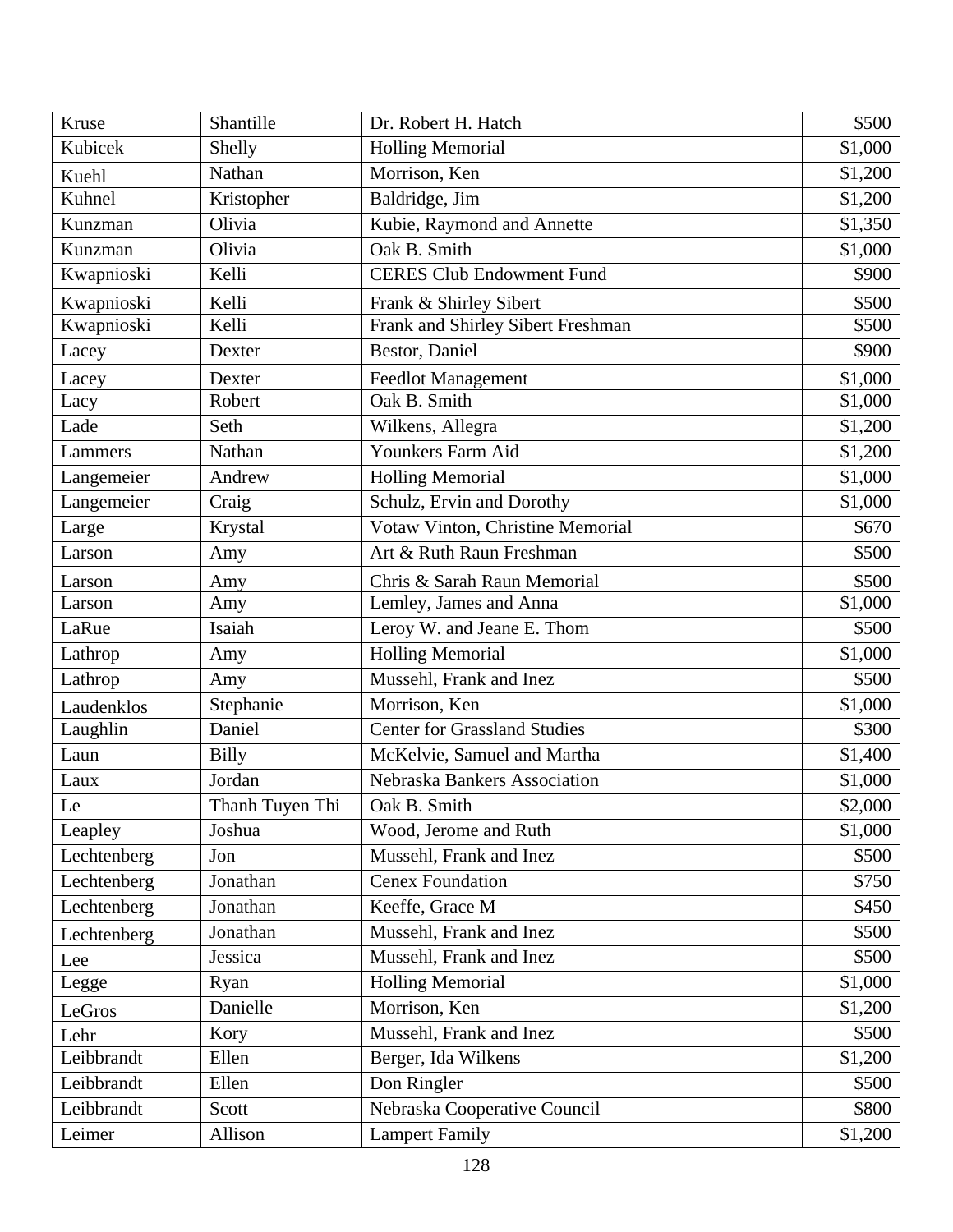| Leimer        | Allison        | Orscheln                                          | \$1,000 |
|---------------|----------------|---------------------------------------------------|---------|
| Lemon         | Monique        | <b>UNL Multicultural Scholars Program</b>         | \$6,000 |
| Levorson      | Erica          | Elenore Gakemeier Swarts Distinguished            | \$950   |
| Limbeck       | Justin         | <b>Holling Memorial</b>                           | \$1,200 |
| Limbeck       | Justin         | Professional Golf Management                      | \$100   |
| Limbeck       | Justin         | <b>Professional Golf Management</b>               | \$1,500 |
| Lodema        | Matthew        | Larrick, David and Annie                          | \$1,000 |
| Loomis        | Joshua         | <b>Holling Memorial</b>                           | \$900   |
| Lubbers       | David          | <b>NE Bankers Association</b>                     | \$1,283 |
| Luckey        | Michael        | Mussehl, Frank and Inez                           | \$800   |
| Lueshen       | Zachary        | Rhodes, John S                                    | \$1,000 |
| Lush          | Alexander      | Goke, Portia                                      | \$1,540 |
| Lutz          | Jarrod         | Schulz, Ervin and Dorothy                         | \$1,000 |
| Mack          | Sara           | McKelvie, Samuel and Martha                       | \$1,600 |
| Malander      | Daniel         | Bestor, Daniel                                    | \$1,200 |
| Manning       | Maria          | Wenke, George                                     | \$500   |
| Maricle       | Laura          | <b>CASNR Alumni</b>                               | \$1,000 |
| Maricle       | Laura          | Schulz, Ervin and Dorothy                         | \$500   |
| Maricle       | Laura          | Terry Meisenbach                                  | \$500   |
| Marinovich    | Melissa        | <b>Holling Memorial</b>                           | \$1,000 |
| Mark          | Stefani        | Gard, Alvin J                                     | \$800   |
| Marotz        | Malori         | McKelvie, Samuel and Martha                       | \$1,400 |
| Marotz        | Weldon         | Leroy W. and Jeane E. Thom                        | \$1,000 |
| Marsh         | Craig          | Adams, Dr. John and Dorothy                       | \$890   |
| Marshall      | Morgan         | Dr. Tim & Florence Leon (left from $'05$ )        | \$500   |
| Marshall      | Morgan         | <b>Lancaster County Farm Bureau</b>               | \$1,000 |
| Marshall      | Morgan         | Tim and Florence Leon Freshman                    | \$500   |
| Matczyszyn    | Julianne       | Fred Clute Memorial                               | \$300   |
| Matczyszyn    | Julianne       | Hoesch, Albert                                    | \$900   |
| Mathew        | Paige          | Lloyd W. And Margaret V. Hurlbut Memorial         | \$600   |
| <b>Mattes</b> | Theodoric      | Mussehl, Frank and Inez                           | \$700   |
| <b>Mattes</b> | Theodoric      | Schulz, Ervin and Dorothy                         | \$1,000 |
| <b>Mattox</b> | Neal           | Younkers Farm Aid                                 | \$1,200 |
| Mattson       | Timothy        | <b>Holling Memorial</b>                           | \$1,000 |
| Mattson       | Timothy        | <b>Edgar Rogers Memorial</b>                      | \$500   |
| Mauler        | Jared          | <b>Holling Memorial</b>                           | \$1,200 |
| Mayor         | <b>Barbara</b> | Larrick, David and Annie                          | \$1,000 |
| McBride       | Michaela       | Leslie and Harriet Jochens Department of BSE Fund | \$500   |
| McGowan       | Morgan         | <b>Holling Memorial</b>                           | \$1,000 |
| McGowan       | Morgan         | Oak B. Smith                                      | \$1,500 |
| McKilligan    | Karla          | Eighmy, Mervin                                    | \$1,350 |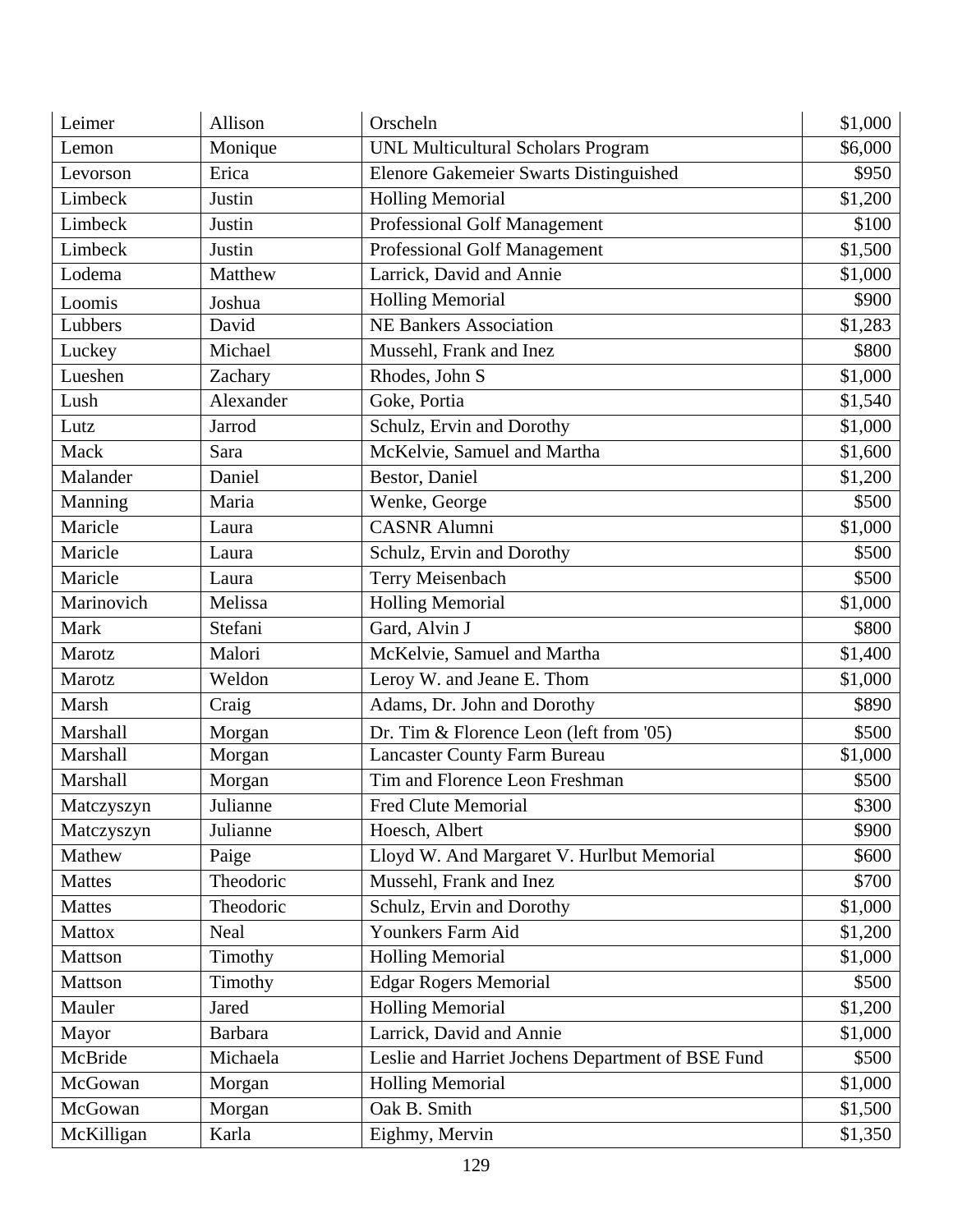| McLaughlin    | Andrew         | Sand, Mr. and Mrs. F.O.                   | \$1,600 |
|---------------|----------------|-------------------------------------------|---------|
| Merz          | Austin         | Ivan D. Wood Memorial                     | \$1,000 |
| Meyer         | <b>Brandon</b> | Larrick, David and Annie                  | \$1,000 |
| Meyer         | Daniel         | A.W. and Edith H. Epp                     | \$600   |
| Meyer         | Daniel         | <b>Holling Memorial</b>                   | \$1,000 |
| Meyer         | Jefferson      | <b>Holling Memorial</b>                   | \$1,200 |
| Meyer         | Sheila         | <b>Holling Memorial</b>                   | \$1,000 |
| Meyer         | Tiffany        | Booth, Charles E                          | \$500   |
| Meyer         | Tiffany        | <b>CASNR</b>                              | \$500   |
| Mihovk        | Jacque         | Professional Golf Management              | \$100   |
| Milby         | Jessica        | <b>Holling Memorial</b>                   | \$1,200 |
| Milby         | Jessica        | Joseph O. Young                           | \$1,500 |
| Milby         | Jessica        | Mussehl, Frank and Inez                   | \$1,500 |
| Milby         | Jessica        | William McGeachin                         | \$860   |
| Miller        | Drew           | Lincoln Coca Cola                         | \$1,300 |
| Miller        | Drew           | <b>Stuart, Charles Memorial</b>           | \$1,440 |
| Miller        | Eric           | Frank & Mary Bruning                      | \$500   |
| Miller        | Eric           | Frank and Mary Bruning Freshman           | \$500   |
| Miller        | Eric           | Morrison, Ken                             | \$1,500 |
| Miller        | Ross           | George Milo Petersen                      | \$750   |
| Miller        | Ross           | <b>Stuart, Charles Memorial</b>           | \$1,440 |
| Mitchell      | Heather        | Wenke, George                             | \$1,000 |
| Molacek       | Nicholas       | <b>Holling Memorial</b>                   | \$1,000 |
| Moore         | Daniel         | <b>Holling Memorial</b>                   | \$1,000 |
| Moore         | Jon            | Professional Golf Management              | \$50    |
| Moore         | Matthew        | <b>Holling Memorial</b>                   | \$1,200 |
| Morgan        | <b>Brett</b>   | <b>Professional Golf Management</b>       | \$250   |
| Mortensen     | Isaac          | <b>Holling Memorial</b>                   | \$1,000 |
| Mortensen     | Isaac          | Wayne E. and Virginia R. Thurman          | \$740   |
| Mosel         | Dane           | Eighmy, Mervin                            | \$1,350 |
| Mosel         | Dane           | George Milo Petersen                      | \$750   |
| Moseman       | Houston        | Mussehl, Frank and Inez                   | \$800   |
| Moseman       | Houston        | Nebraska Bankers Association              | \$1,000 |
| Moseman       | Houston        | Younkers Farm Aid                         | \$1,200 |
| Moser         | Patrick        | Bestor, Daniel                            | \$1,200 |
| <b>Mracek</b> | Jared          | Darr Feedlot                              | \$500   |
| Mracek        | Jared          | Darr Feedlot                              | \$500   |
| Mracek        | Jared          | <b>UNL Multicultural Scholars Program</b> | \$6,000 |
| <b>Mracek</b> | Jared          | Yount, Agriculture                        | \$1,000 |
| Mueller       | Phillip        | McKelvie, Samuel and Martha               | \$1,400 |
| Munk          | <b>Brian</b>   | Mussehl, Frank and Inez                   | \$1,255 |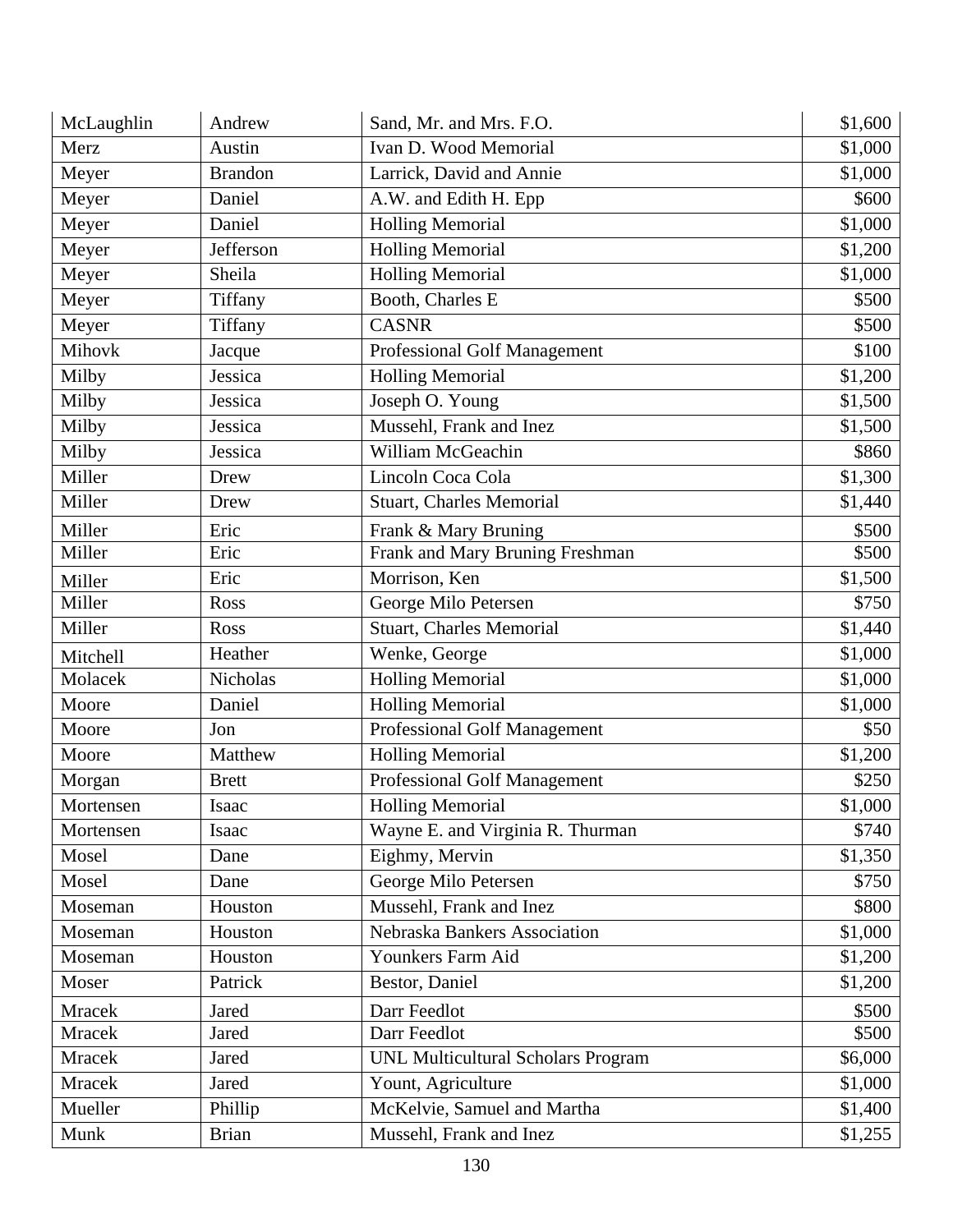| Munk                  | <b>Brian</b>   | Wenke, George                       | \$1,000 |
|-----------------------|----------------|-------------------------------------|---------|
| Murphy                | Kasey          | Wenke, George                       | \$1,000 |
| Nagashima             | Natsuki        | <b>Holling Memorial</b>             | \$1,000 |
| Nerud                 | Frank          | Morrison, Ken                       | \$1,000 |
| Nguyen                | Truc           | Schulz, Ervin and Dorothy           | \$1,000 |
| Nguyen                | Trung          | <b>Lancaster County Farm Bureau</b> | \$1,000 |
| Niebuhr               | Jonathan       | Larrick, David and Annie            | \$750   |
| Niebuhr               | Jonathan       | <b>Case New Holland</b>             | \$500   |
| Nielsen               | Abbie          | <b>Holling Memorial</b>             | \$1,000 |
| Niewohner             | Jared          | Nebraska Cooperative Council        | \$400   |
| Nollette              | <b>Brent</b>   | Al Sick, Jr                         | \$500   |
| Nollette              | <b>Brent</b>   | Wenke, George                       | \$1,000 |
| Nordhues              | Kelsey         | Dr. and Mrs. William E. Splinter    | \$500   |
| Norwood               | Kristin        | Morrison, Ken                       | \$1,000 |
| Novacek               | Mitchell       | <b>Holling Memorial</b>             | \$1,000 |
| <b>Novak</b>          | Jessica        | Eberle, George                      | \$900   |
| $\overline{O}$ 'Brien | Tom            | Bestor, Daniel                      | \$1,200 |
| O'Neill               | Andrew         | Drake, Luther                       | \$1,000 |
| Oborny                | Megan          | Morrison, Ken                       | \$1,000 |
| O'Brien               | Justin         | Rockie, William and Edith           | \$900   |
| O'Hare                | <b>Branden</b> | Izaak Walton League-NE              | \$500   |
| Olsen                 | Daniel         | Schulz, Ervin and Dorothy           | \$750   |
| Olson                 | Andrew         | Weyeneth, Ernest                    | \$500   |
| Olson                 | Crystal        | <b>KRVN</b>                         | \$1,000 |
| Olson                 | Crystal        | Munter Agricultural Ambassadors     | \$1,000 |
| Olson                 | Crystal        | Mussehl, Frank and Inez             | \$955   |
| Olson                 | Jami Jo        | Wenke, George                       | \$1,200 |
| Olson                 | Jamie          | Oak B. Smith                        | \$1,300 |
| Olson                 | Kalee          | McKelvie, Samuel and Martha         | \$1,400 |
| Olson                 | Kalee          | Mussehl, Frank and Inez             | \$800   |
| Olson                 | Kalee          | Nebraska Farmer                     | \$250   |
| Olvera                | Alicia         | <b>Shear Miles</b>                  | \$1,000 |
| Otani                 | Chika          | Mussehl, Frank and Inez             | \$500   |
| Ourada                | Garrett        | Larrick, David and Annie            | \$1,000 |
| Ourada                | Garrett        | Mussehl, Frank and Inez             | \$500   |
| Paprocki              | Drew           | Mussehl, Frank and Inez             | \$1,000 |
| Pedulla               | Keley          | Kellett, Leo                        | \$1,000 |
| Peitzmeier            | Magdalen       | Eighmy, Mervin                      | \$1,350 |
| Pella                 | Elizabeth      | McGinnis, George C                  | \$1,350 |
| Perry                 | Justin         | Kellett, Leo                        | \$1,500 |
| Perry                 | Kyle           | Eighmy, Mervin                      | \$1,350 |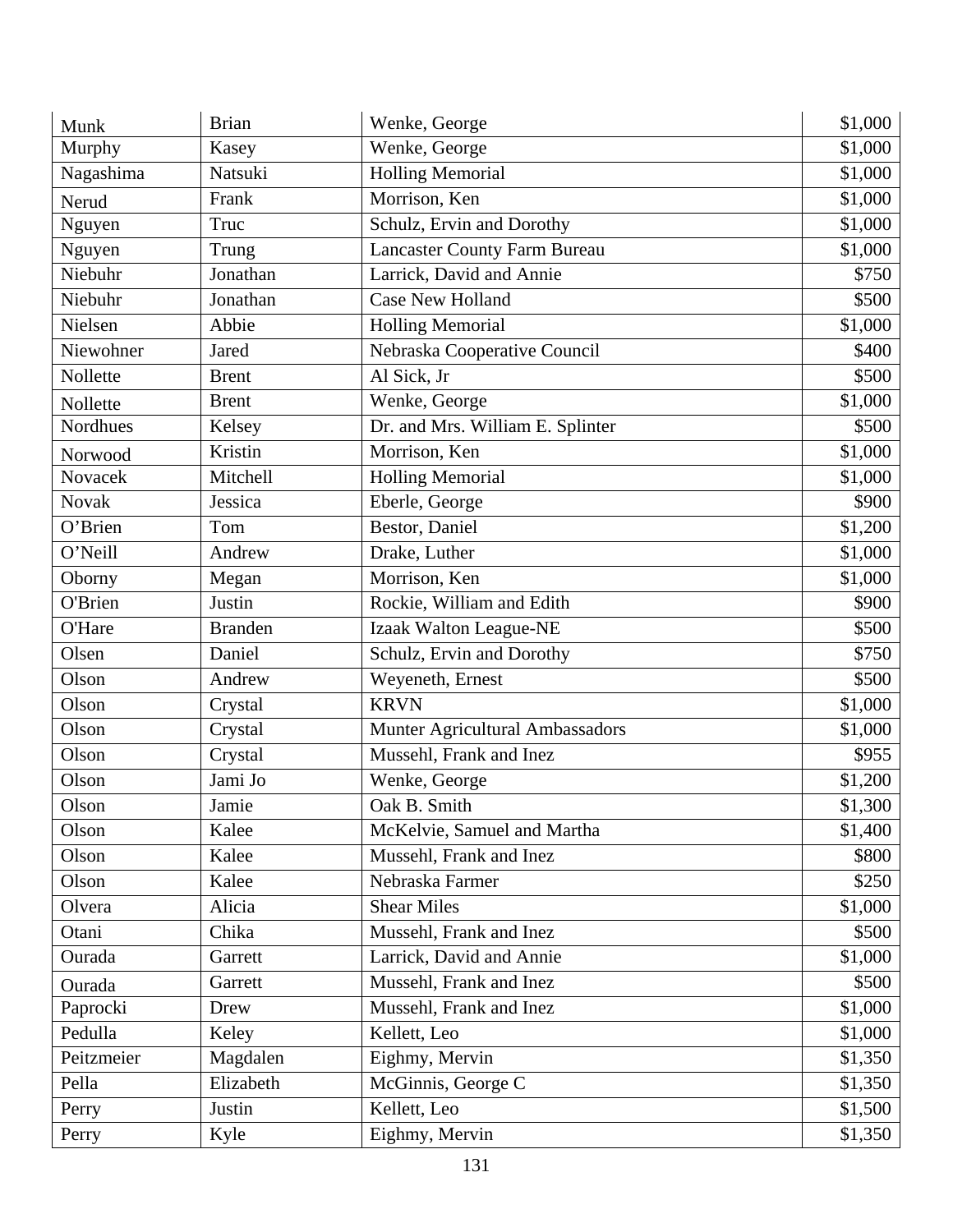| Petersen   | <b>Brian</b> | Goke, Portia                                  | \$1,540 |
|------------|--------------|-----------------------------------------------|---------|
| Petersen   | <b>Brian</b> | Land O' Lakes                                 | \$220   |
| Petersen   | Kurt         | Mussehl, Frank and Inez                       | \$2,000 |
| Petersen   | Kurt         | Ken Von Bargen Student Support                | \$900   |
| Peterson   | Dane         | Mussehl, Frank and Inez                       | \$500   |
| Peterson   | Dane         | William McGeachin                             | \$860   |
| Peterson   | Jessica      | Ella Husted and Lucius I. Frisbie Memorial 4H | \$677   |
| Peterson   | Jessica      | Kelloggs                                      | \$2,500 |
| Peterson   | Jessica      | Mussehl, Frank and Inez                       | \$2,000 |
| Peterson   | Jessica      | Oak B. Smith                                  | \$1,500 |
| Peterson   | Michael      | John Deere Mentor                             | \$1,000 |
| Peterson   | Peggy        | Mussehl, Frank and Inez                       | \$700   |
| Peterson   | Peggy        | Spader Student Leadership Excellence          | \$425   |
| Peyton     | Eric         | <b>Holling Memorial</b>                       | \$900   |
| Pfeiffer   | Josh         | Loewenstein, John                             | \$1,000 |
| Pflasterer | Amanda       | Hahn, Ralph Memorial                          | \$1,000 |
| Pflasterer | Amanda       | Orscheln                                      | \$1,000 |
| Pickerill  | Jesse        | Bestor, Daniel                                | \$1,200 |
| Pieken     | Jennie       | Max and Ora Mae Stark                         | \$1,000 |
| Pierce     | Landon       | Robert E. Thomas Memorial Fisheries           | \$1,000 |
| Pierson    | Lanae        | <b>Fred Clute Memorial</b>                    | \$1,000 |
| Pierson    | Lanae        | McGill, D.P.                                  | \$800   |
| Pinkerton  | Adam         | Frank & Shirley Sibert                        | \$500   |
| Pinkerton  | Adam         | Frank and Shirley Sibert Freshman             | \$500   |
| Pinkerton  | Adam         | Schulz, Ervin and Dorothy                     | \$1,000 |
| Podany     | Andrew       | Mussehl, Frank and Inez                       | \$500   |
| Pohlmann   | Pamela       | <b>Holling Memorial</b>                       | \$1,000 |
| Pohlmeier  | Adam         | Goke, Portia                                  | \$1,540 |
| Pokorny    | Mark         | D.V. & Ernestine Stephens                     | \$500   |
| Pokorny    | Mark         | Wilkens, Allegra                              | \$1,200 |
| Porter     | Dori         | Earl and Bertha Ramsey Memorial               | \$1,000 |
| Porter     | Dori         | Ephriam and Veallon Hixon Memorial            | \$1,000 |
| Porter     | Renee        | Baldridge, Jim                                | \$1,200 |
| Porter     | Tessa        | Drake, Luther                                 | \$1,200 |
| Porter     | Tessa        | Edward J. Cornish                             | \$2,000 |
| Prellwitz  | Nate         | Mussehl, Frank and Inez                       | \$1,000 |
| Prince     | Sara         | Eighmy, Mervin                                | \$1,350 |
| Prothman   | Michelle     | Schulz, Ervin and Dorothy                     | \$500   |
| Prothman   | Michelle     | Wilkens, Allegra                              | \$1,200 |
| Ptacek     | Rachel       | Kemp, Mildred                                 | \$1,000 |
| Quiring    | Collin       | Bestor, Daniel                                | \$1,200 |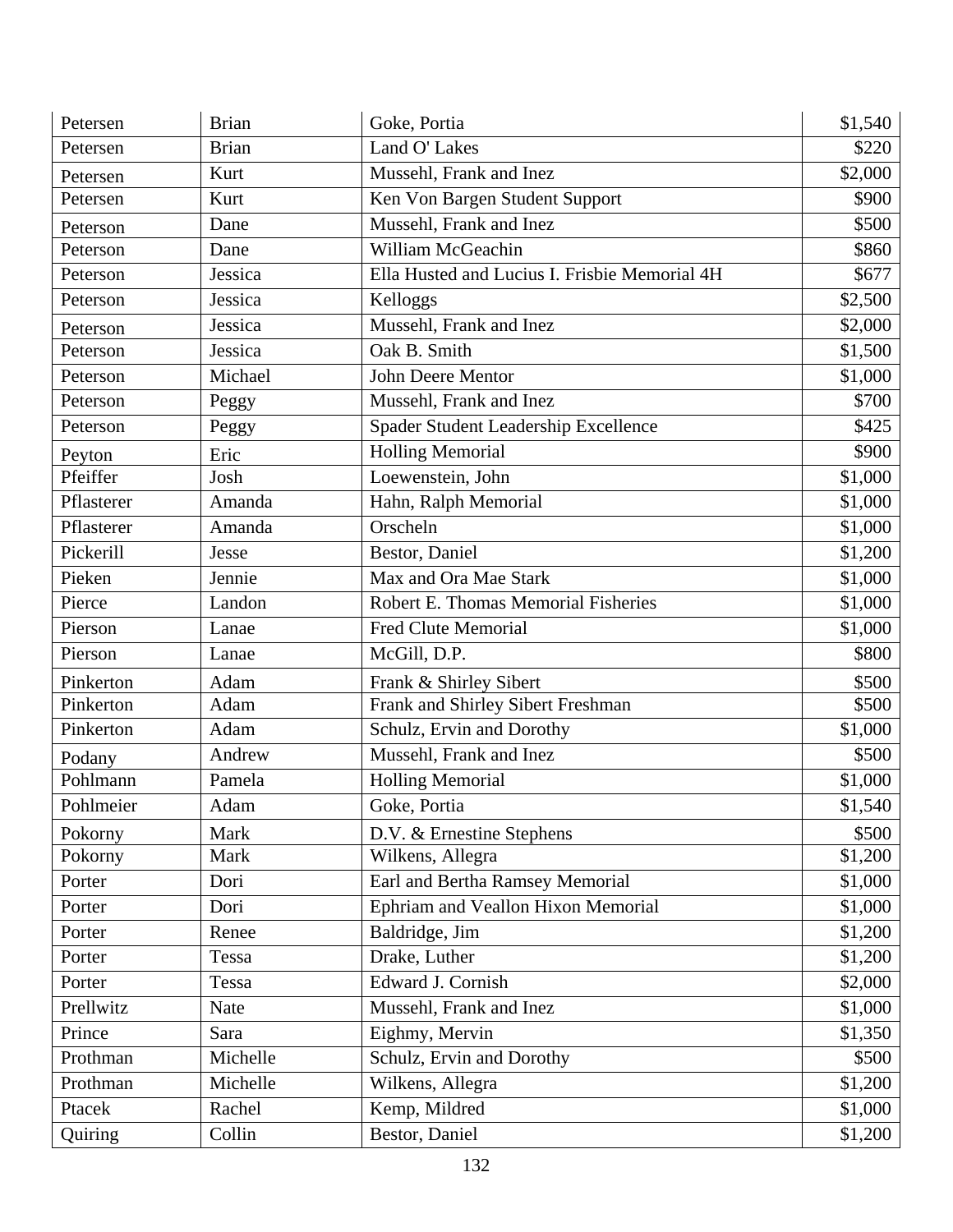| Ramm        | Crystal      | Mussehl, Frank and Inez                           | \$500   |
|-------------|--------------|---------------------------------------------------|---------|
| Rasmussen   | <b>Blake</b> | <b>Lampert Family</b>                             | \$1,200 |
| Rasmussen   | Krista       | Mussehl, Frank and Inez                           | \$1,500 |
| Rasmussen   | Krista       | Nebraska Bankers Association                      | \$1,500 |
| Rasmussen   | Krista       | Nebraska Cooperative Council                      | \$800   |
| Rawson      | Lawrence     | Schluntz, Larry                                   | \$1,000 |
| Renfro      | Heath        | Wendorff, Urban E. and Gertrude                   | \$1,000 |
| Rennau      | Michael      | Schulz, Ervin and Dorothy                         | \$1,000 |
| Riese       | Michael      | Larrick, David and Annie                          | \$1,000 |
| Ritter      | Jessica      | <b>Lampert Family</b>                             | \$1,600 |
| Ritter      | Jessica      | <b>Western Seed Association</b>                   | \$2,500 |
| Robertson   | Greg         | <b>Holling Memorial</b>                           | \$1,000 |
| Robinson    | Cassidy      | Krisl, Emily Trust                                | \$500   |
| Robinson    | Cassidy      | Oak B. Smith                                      | \$1,000 |
| Robison     | Benjamin     | <b>Holling Memorial</b>                           | \$1,000 |
| Robison     | Benjamin     | Leroy W. and Jeane E. Thom                        | \$1,000 |
| Rolf        | Tyler        | Professional Golf Management                      | \$50    |
| Romshek     | Dustin       | Mussehl, Frank and Inez                           | \$800   |
| Rubenthaler | Kayla        | Berger, Ida Wilkens                               | \$1,200 |
| Rubenthaler | Kayla        | Dr. Tim & Florence Leon                           | \$500   |
| Rubenthaler | Kayla        | Tim and Florence Leon Freshman                    | \$500   |
| Ruenholl    | Tara         | <b>Holling Memorial</b>                           | \$1,000 |
| Ruf         | Tyler        | <b>John Sulek Memorial</b>                        | \$615   |
| Rupe        | Adam         | <b>Holling Memorial</b>                           | \$1,000 |
| Rupprecht   | Lukas        | Bohy, Ray and Mildred                             | \$500   |
| Rystrom     | David        | Bestor, Daniel                                    | \$1,200 |
| Ryun        | Michelle     | <b>CERES Club</b>                                 | \$700   |
| Saatmann    | Tyler        | <b>Case New Holland</b>                           | \$500   |
| Sabatka     | Asia         | <b>Lampert Family</b>                             | \$1,200 |
| Sabatka     | Asia         | Will Forbes                                       | \$500   |
| Sabatka     | Asia         | Will Forbes Freshman                              | \$500   |
| Salber      | <b>Brad</b>  | Wayne E. and Virginia R. Thurman                  | \$740   |
| Salestrom   | Lindsey      | Animal Science Student Ambassador                 | \$750   |
| Sallach     | Craig        | <b>Wolf Transfer</b>                              | \$500   |
| Sallach     | J. Brett     | Leslie and Harriet Jochens Department of BSE Fund | \$500   |
| Sand        | Justin       | Mussehl, Frank and Inez                           | \$1,000 |
| Sanderson   | Timothy      | Hoesch, Albert                                    | \$1,000 |
| Sarawagi    | Chhama       | <b>Holling Memorial</b>                           | \$1,000 |
| Schaeffer   | Sandra       | Adams, Dr. John and Dorothy                       | \$890   |
| Schlake     | Jordan       | Loewenstein, John                                 | \$1,000 |
| Schmid      | Paul         | Eighmy, Mervin                                    | \$1,350 |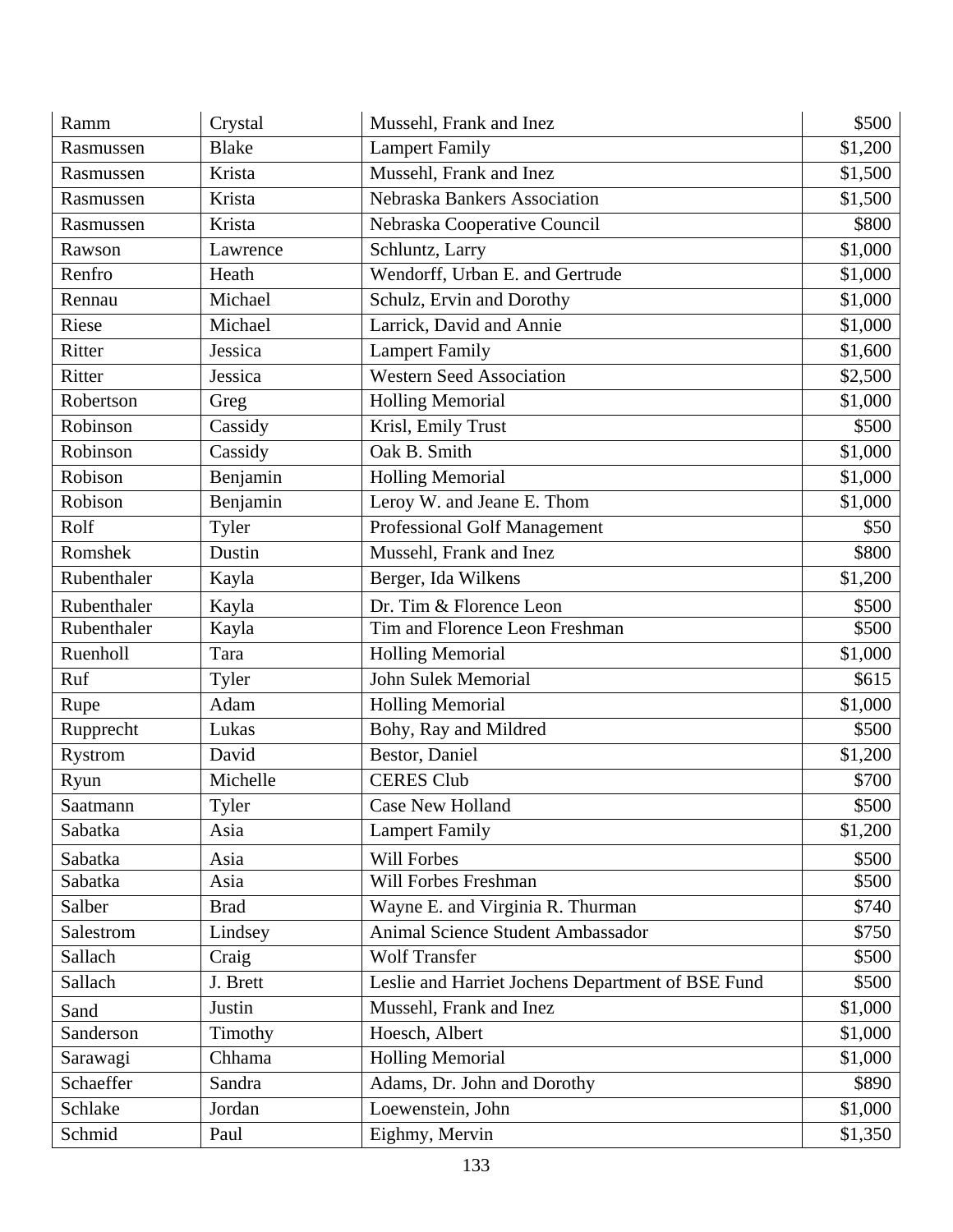| Schmid          | Paul         | Walter A. and Alice V. Rockwell     | \$500   |
|-----------------|--------------|-------------------------------------|---------|
| Schmidt         | Mikki        | Arthur W. and Viola Thompson        | \$1,100 |
| Schmidt         | Mikki        | McGinnis, George C                  | \$1,350 |
| Schmidt         | Mikki        | Kleis International Travel Fund     | \$1,500 |
| Schmidt         | Trevor       | Ronald M. Case                      | \$1,125 |
| Schole          | Adam         | Younkers Farm Aid                   | \$1,200 |
| Schott          | Rollan       | Dr. Tim & Florence Leon             | \$500   |
| Schott          | Rollan       | Larrick, David and Annie            | \$1,000 |
| Schott          | Rollan       | Tim and Florence Leon Freshman      | \$500   |
| Schrock         | Jessalyn     | Dwain Trenkle                       | \$200   |
| Schrock         | Jessalyn     | <b>Holling Memorial</b>             | \$1,000 |
| Schroeder       | Derek        | Schulz, Ervin and Dorothy           | \$500   |
| Schroeder       | Jeffery      | Oak B. Smith                        | \$1,000 |
| Schroeder       | Jeffrey      | Larrick, David and Annie            | \$1,000 |
| Schuessler      | Sara         | McKelvie, Samuel and Martha         | \$1,400 |
| Schulte         | Rachel       | Ted Regier                          | \$520   |
| Schwarz         | Andrea       | <b>Holling Memorial</b>             | \$1,000 |
| Schwarz         | Andrea       | Walter A. and Alice V. Rockwell     | \$1,500 |
| Score           | William      | Herman and Alice Kohrs              | \$470   |
| Score           | William      | <b>Holling Memorial</b>             | \$1,000 |
| Seamann         | Jenna        | <b>Bluhm Memorial</b>               | \$500   |
| Sedivy          | Aaron        | Nebraska Farm Bureau                | \$1,000 |
| Sell            | <b>Nick</b>  | Larrick, David and Annie            | \$1,000 |
| Sell            | <b>Nick</b>  | William McGeachin                   | \$1,000 |
| Sheldon         | Luke         | Bestor, Daniel                      | \$1,200 |
| Shinagawa       | Yukiho       | <b>Holling Memorial</b>             | \$1,000 |
| Shortino        | Jessica      | Mussehl, Frank and Inez             | \$700   |
| Siel            | Zach         | A.W. and Edith H. Epp               | \$120   |
| Siel            | Zach         | Paul J. Hupf Memorial               | \$680   |
| Siel            | Zachary      | <b>Holling Memorial</b>             | \$1,000 |
| <b>Sikes</b>    | Rebecca      | <b>Holling Memorial</b>             | \$1,000 |
| <b>Sikes</b>    | Rebecca      | Wildwood Trust                      | \$1,000 |
| Silvey          | Eric         | <b>Lancaster County Farm Bureau</b> | \$1,000 |
| Sinclair        | Mary         | <b>Holling Memorial</b>             | \$1,000 |
| Sindelar        | <b>Blake</b> | Rockie, William and Edith           | \$900   |
| Sindt           | Adam         | Larrick, David and Annie            | \$750   |
| <b>Sitorius</b> | Emily        | Oak B. Smith                        | \$1,000 |
| Sitz            | Ransom       | Nebraska Normandy                   | \$1,000 |
| Skrdla          | Chris        | Joseph O. Young                     | \$250   |
| Skrdla          | Chris        | <b>Sandhills Task Force</b>         | \$500   |
| Skrdla          | Christopher  | Frank and Margaret Leu              | \$750   |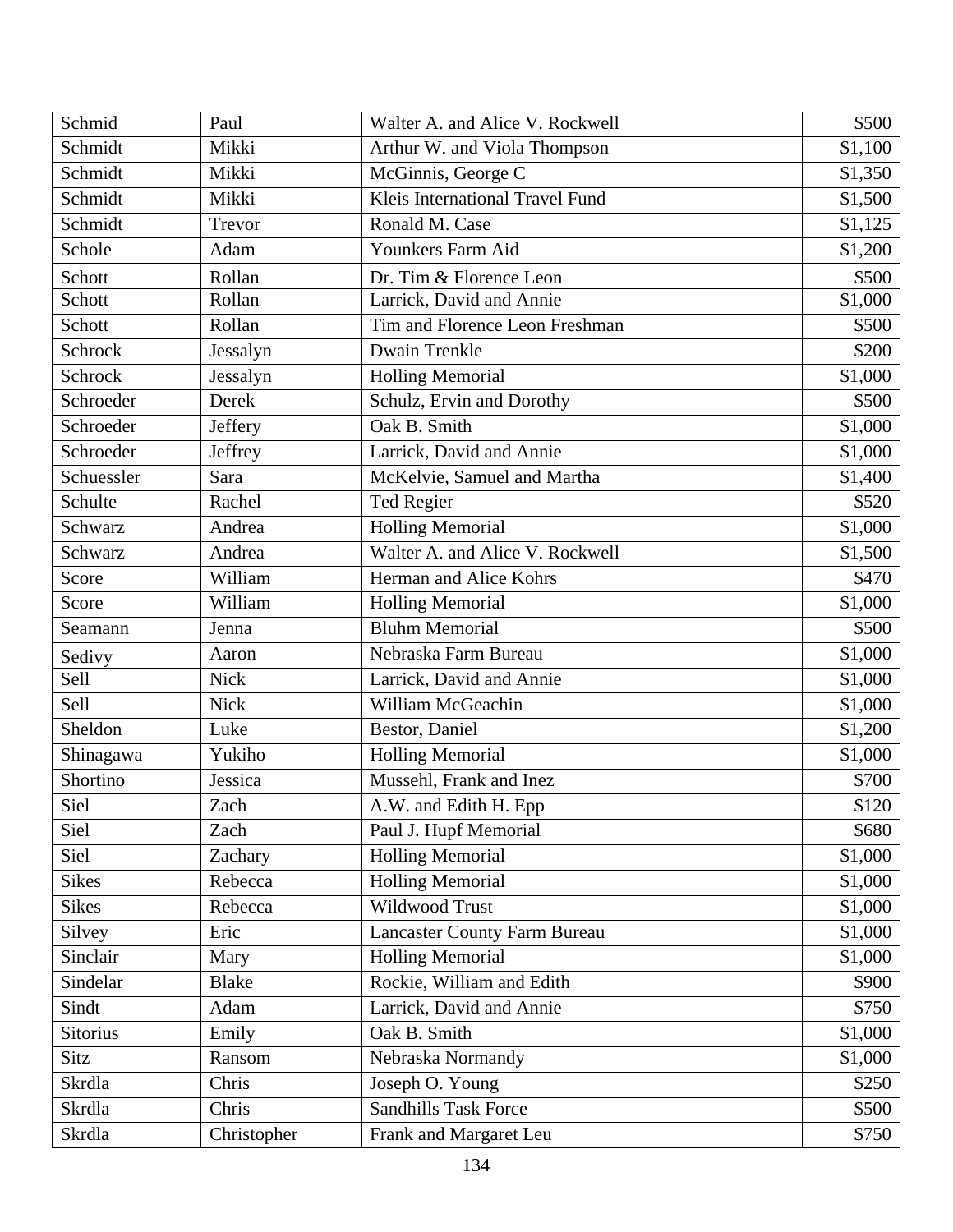| Skrdla         | Christopher  | Hill, C.R. "Bob", Sr.                     | \$600   |
|----------------|--------------|-------------------------------------------|---------|
| Small          | Rebecca      | Ag Processing, Inc.                       | \$1,500 |
| Small          | Rebecca      | Nebraska Cooperative Council              | \$800   |
| Smith          | Allison      | Lloyd W. And Margaret V. Hurlbut Memorial | \$600   |
| Smith          | <b>Brian</b> | Larrick, David and Annie                  | \$1,000 |
| Smith          | <b>Bryce</b> | Gard, Alvin J                             | \$1,000 |
| Smith          | Corey        | Younkers Farm Aid                         | \$1,200 |
| Smith          | Michael      | Larrick, David and Annie                  | \$1,000 |
| Smith          | Michael      | Oak B. Smith                              | \$1,000 |
| Smith          | Taylor       | Wood, Jerome and Ruth                     | \$1,000 |
| Smith          | Tyler        | Scoular, Robert M. Memorial               | \$750   |
| Smola          | Ashley       | Roselle, Robert E. Memorial               | \$1,000 |
| Snell          | Laura        | Wood, Ivan D                              | \$1,500 |
| Snyder         | Jackelyn     | Max and Ora Mae Stark                     | \$1,000 |
| Snyder         | Jackelyn     | Mike Cull                                 | \$500   |
| Soester        | Jody         | LaRue, Clarence Memorial                  | \$492   |
| Soester        | Jody         | McKelvie, Samuel and Martha               | \$1,000 |
| Sonderup       | Tracy        | Wenke, George                             | \$1,000 |
| Songster       | Jeffrey      | <b>Holling Memorial</b>                   | \$1,000 |
| Soukup         | Theodore     | Bohy, Ray and Mildred                     | \$500   |
| Spath          | Leah         | Mussehl, Frank and Inez                   | \$600   |
| Spence         | Greg         | <b>Professional Golf Management</b>       | \$50    |
| Splonskowski   | David        | <b>Loewenstein Student</b>                | \$900   |
| Splonskowski   | David        | Oak B. Smith                              | \$600   |
| Splonskowski   | David        | Wenke, George                             | \$1,000 |
| Sprout         | Whitney      | Foner, Glen and Esther                    | \$800   |
| Sprout         | Whitney      | Wenke, George                             | \$250   |
| Stamm          | Mitchell     | <b>Baker-Goodding Memorial</b>            | \$913   |
| Starostka      | Jesse        | Herman and Alice Kohrs                    | \$470   |
| <b>Stastny</b> | Amanda       | Maurice E. Boeckenhauer Memorial          | \$500   |
| <b>Stastny</b> | Amanda       | Olsen, Keith and Doris                    | \$500   |
| Stech          | Jonathan     | Bestor, Daniel                            | \$1,200 |
| Steinbrink     | Micah        | A.W. and Edith H. Epp                     | \$600   |
| Steinbrink     | Micah        | Eighmy, Mervin                            | \$1,350 |
| Stepan         | Sara         | D.V. and Ernestine Stephens               | \$1,000 |
| Stepan         | Sara         | Seabury, Vernon H.                        | \$800   |
| Stephenson     | Cassandra    | Frank & Shirley Sibert                    | \$500   |
| Stephenson     | Cassandra    | Frank and Shirley Sibert Freshman         | \$500   |
| Stephenson     | Cassandra    | Gard, Alvin J                             | \$800   |
| Stephenson     | Cassandra    | Orscheln                                  | \$1,000 |
| Sternhagen     | Ashley       | Drake, Luther                             | \$1,500 |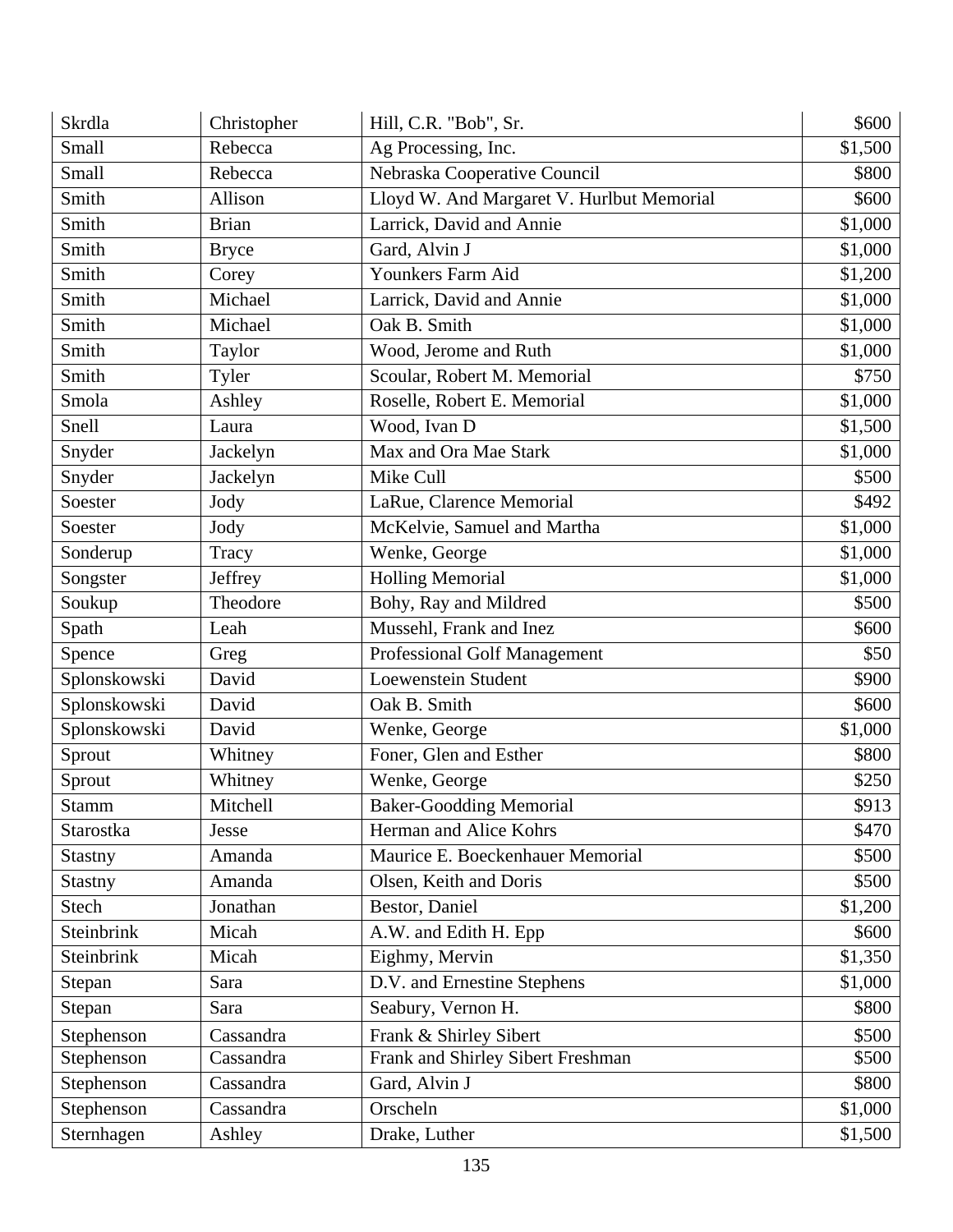| <b>Stewart</b> | Catherine      | <b>Outstanding Fund in Agriculture</b> | \$750   |
|----------------|----------------|----------------------------------------|---------|
| Stockdill      | Deanna         | <b>Holling Memorial</b>                | \$1,000 |
| <b>Stott</b>   | Karina         | Wood, Jerome and Ruth                  | \$1,000 |
| <b>Stuckey</b> | Owen           | Kellett, Leo                           | \$1,500 |
| Sukup          | Natalie        | Munter Agricultural Ambassadors        | \$1,000 |
| Swearngin      | Stephanie      | <b>Holling Memorial</b>                | \$1,000 |
| Swedberg       | <b>Brittni</b> | Birdie E. Hutchinson 4-H               | \$1,500 |
| Talbott        | <b>Steve</b>   | Professional Golf Management           | \$50    |
| Talley         | Ryan           | Jorgensen, Frances                     | \$1,000 |
| Talley         | Ryan           | Mussehl, Frank and Inez                | \$2,000 |
| Talley         | Ryan           | Oak B. Smith                           | \$1,000 |
| Taylor         | Lauren         | <b>Holling Memorial</b>                | \$1,000 |
| Taylor         | Michelle       | Joseph O. Young                        | \$1,000 |
| Thacker-Lynn   | Lauren         | Izaak Walton League-Grand Island       | \$200   |
| Thiele         | Jason          | Goke, Portia                           | \$1,540 |
| Thiele         | Jason          | Wildwood Trust                         | \$1,000 |
| Thiner         | Anthony        | Professional Golf Management           | \$250   |
| <b>Thomas</b>  | Nicole         | Drake, Luther                          | \$500   |
| Thompson       | Melissa        | Joseph O. Young                        | \$1,000 |
| Thorberg       | <b>Brad</b>    | <b>Professional Golf Management</b>    | \$250   |
| Thorberg       | <b>Brad</b>    | Professional Golf Management           | \$250   |
| Thrailkill     | Philip         | Mussehl, Frank and Inez                | \$1,500 |
| Tiehen         | Laura          | Donald E. and Doris L. Taylor          | \$460   |
| Tiehen         | Laura          | Donald E. and Doris L. Taylor          | \$1,000 |
| Tiehen         | Laura          | <b>Holling Memorial</b>                | \$1,000 |
| Tiehen         | Laura          | <b>Holling Memorial</b>                | \$550   |
| Tiehen         | Laura          | Kleis International Travel Fund        | \$1,500 |
| Tobler         | Amber          | Wenke, George                          | \$1,000 |
| Tonniges       | Kyle           | Mussehl, Frank and Inez                | \$500   |
| Triplett       | Douglas        | <b>Bluhm Memorial</b>                  | \$500   |
| Trout          | Elizabeth      | Berger, Ida Wilkens                    | \$1,200 |
| Trout          | Patrick        | Berger, Ida Wilkens                    | \$1,200 |
| Truax          | Shayna         | Schulz, Ervin and Dorothy              | \$1,000 |
| Truax          | Shayna         | Wolf                                   | \$500   |
| Truax          | Shayna         | Wolf Brothers & Reich Freshman         | \$500   |
| Tschida        | Emily          | <b>Holling Memorial</b>                | \$1,000 |
| Tschida        | Emily          | Spader Student Leadership Excellence   | \$425   |
| Tschida        | Emily          | Walter A. and Alice V. Rockwell        | \$1,000 |
| Turner         | Stephanie      | Schulz, Ervin and Dorothy              | \$1,000 |
| Tuyen Le       | Thanh          | Mussehl, Frank and Inez                | \$2,000 |
| Twombly        | <b>Brian</b>   | Leroy W. and Jeane E. Thom             | \$500   |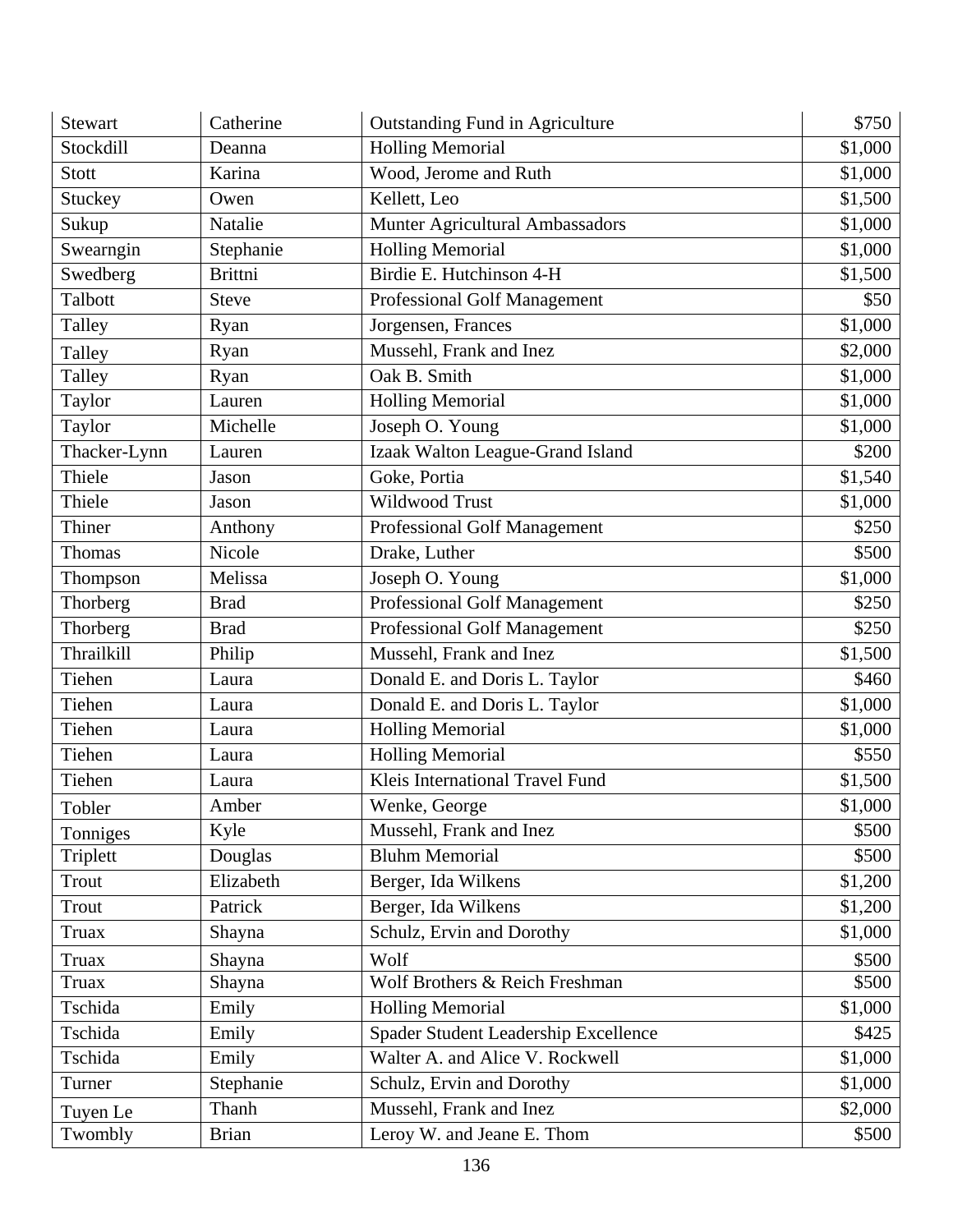| Umberger    | Jessica       | <b>Holling Memorial</b>                  | \$550   |
|-------------|---------------|------------------------------------------|---------|
| Umberger    | Jessica       | Mussehl, Frank and Inez                  | \$500   |
| Van Newkirk | Kolby         | Kellett, Leo                             | \$1,500 |
| Van Newkirk | Kolby         | Nebraska Bankers Association             | \$1,000 |
| Van Newkirk | Kolby         | Yount, Agriculture                       | \$1,000 |
| Van Pelt    | Amanda        | Kellett, Leo                             | \$1,500 |
| VanDeWalle  | Ace           | Cox, Wendell F. and Marie L.             | \$700   |
| VanDeWalle  | Josh          | William J. and Hazel J. Loeffel          | \$1,500 |
| VanDeWalle  | Joshua        | <b>Animal Science Student Ambassador</b> | \$1,000 |
| VanDeWalle  | Joshua        | Goke, Portia                             | \$1,540 |
| Vanness     | Sarah         | <b>NE Bankers Association</b>            | \$991   |
| Vavala      | Robert        | Mussehl, Frank and Inez                  | \$700   |
| Veburg      | Emily         | <b>Holling Memorial</b>                  | \$1,000 |
| Vencalek    | Jason         | Mussehl, Frank and Inez                  | \$1,500 |
| Veprovsky   | Melanie       | Loewenstein, John                        | \$1,000 |
| Vest        | Derrick       | Elander, Ethyl Memorial                  | \$900   |
| Vest        | Derrick       | <b>Professional Golf Management</b>      | \$300   |
| Vest        | Derrick       | Taylor, Earl R.                          | \$920   |
| Vice        | Ian           | <b>Holling Memorial</b>                  | \$1,000 |
| Vlasin      | <b>Stacey</b> | Ag Processing, Inc.                      | \$1,500 |
| Vlasin      | <b>Stacey</b> | Wenke, George                            | \$1,000 |
| Von Seggern | Kevin         | Bestor, Daniel                           | \$1,200 |
| Vonasek     | Justin        | Loewenstein, John                        | \$1,000 |
| Votipka     | Richard       | <b>Cenex Foundation</b>                  | \$750   |
| Wagner      | Kasey         | Morrison, Ken                            | \$500   |
| Wallace     | Grant         | <b>Holling Memorial</b>                  | \$1,200 |
| Wallace     | Grant         | Oak B. Smith                             | \$1,500 |
| Walls       | Amanda        | Kleis International Travel Fund          | \$1,500 |
| Walls       | Amanda        | Oak B. Smith                             | \$1,000 |
| Walrath     | John          | Drake, Luther                            | \$1,000 |
| Warner      | Jason         | Frank and Margaret Leu                   | \$625   |
| Warner      | Jason         | Goke, Portia                             | \$1,540 |
| Warner      | Jason         | Joseph O. Young                          | \$1,625 |
| Waterbury   | Josie         | Animal Science Top Senior Award          | \$300   |
| Waterbury   | Josie         | Animal Science Top Senior Award          | \$300   |
| Waterbury   | Josie         | Chris and Sarah Raun Memorial            | \$1,500 |
| Waterbury   | Josie         | McKelvie, Samuel and Martha              | \$1,400 |
| Watson      | Elyse         | Mussehl, Frank and Inez                  | \$500   |
| Weichel     | Heath         | Frank & Shirley Sibert                   | \$500   |
| Weichel     | Heath         | Frank and Shirley Sibert Freshman        | \$500   |
| Wells       | Rachael       | <b>Holling Memorial</b>                  | \$1,000 |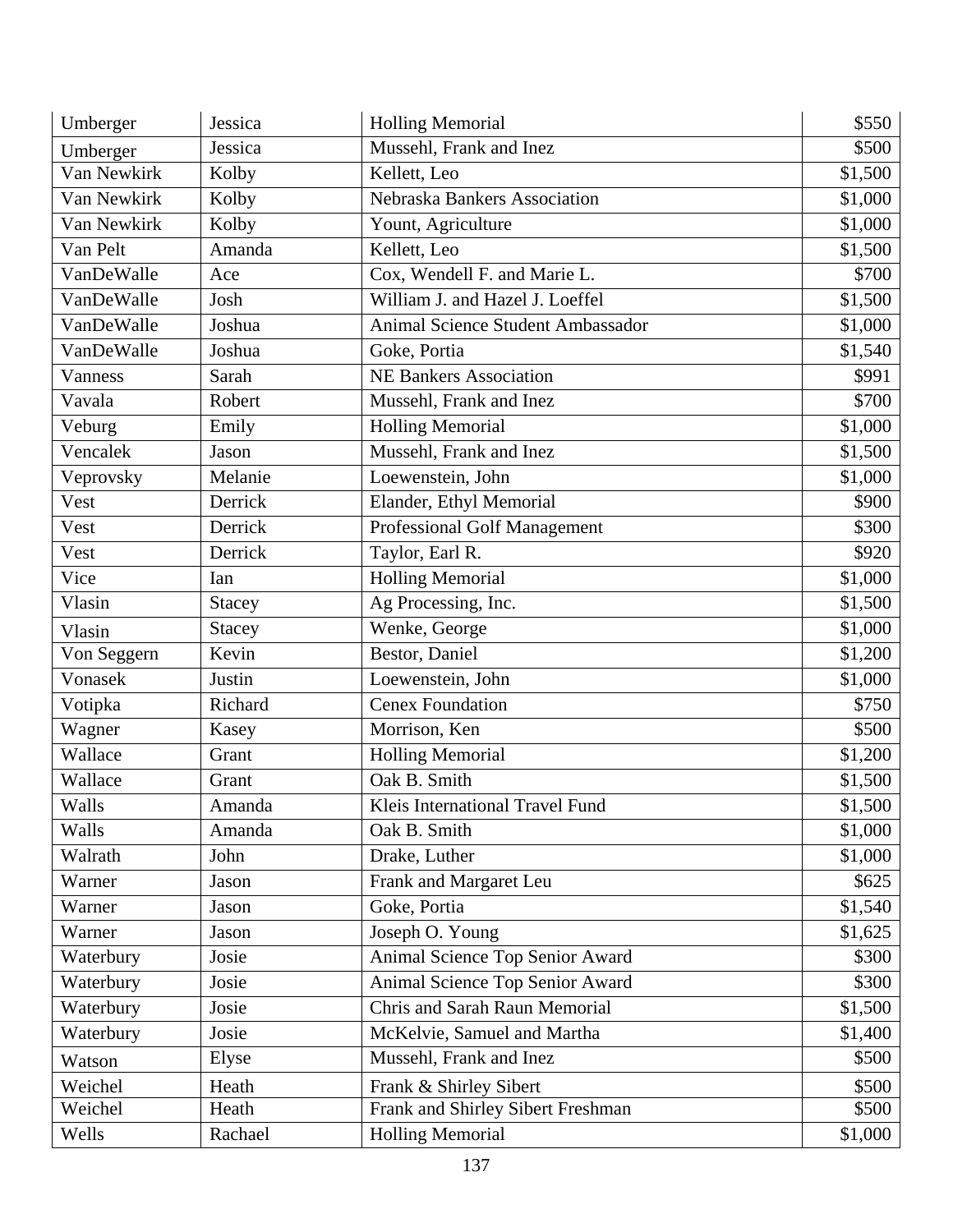| Wells      | Rachael        | McKelvie, Samuel and Martha         | \$1,400 |
|------------|----------------|-------------------------------------|---------|
| Wells      | Rachael        | Ted Regier                          | \$520   |
| Wergin     | Jessica        | <b>Bluhm Memorial</b>               | \$1,500 |
| Werner     | Taylor         | Lemley, James and Anna              | \$950   |
| Westerholt | Tarissa        | Nebraska Normandy                   | \$1,000 |
| Westlake   | <b>Bryttni</b> | Munter Agricultural Ambassadors     | \$1,000 |
| Westlake   | <b>Bryttni</b> | Mussehl, Frank and Inez             | \$1,255 |
| Westphalen | Andrew         | Kemp, Mildred                       | \$1,000 |
| Wheeldon   | Kate           | Don Ringler                         | \$500   |
| Wheeldon   | Kate           | Nebraska Farm Bureau                | \$1,000 |
| White      | Joshua         | Professional Golf Management        | \$100   |
| White      | Randy          | Mussehl, Frank and Inez             | \$700   |
| Wieden     | Megan          | Wenke, George                       | \$500   |
| Wiksell    | Anna           | Schulz, Ervin and Dorothy           | \$1,000 |
| Wilken     | Mallorie       | Del Kopf Memorial                   | \$1,000 |
| Will       | Michael        | Mussehl, Frank and Inez             | \$1,000 |
| Williams   | Eric           | <b>Holling Memorial</b>             | \$1,000 |
| Williams   | Eric           | <b>Western Seed Association</b>     | \$2,500 |
| Williams   | Melissa        | Goke, Portia                        | \$1,540 |
| Williams   | Melissa        | Howard H. Beermann                  | \$2,500 |
| Williams   | Melissa        | Munter Agricultural Ambassadors     | \$1,000 |
| Williams   | Melissa        | Mussehl, Frank and Inez             | \$600   |
| Willoughby | Laura          | <b>Holling Memorial</b>             | \$1,000 |
| Wilson     | Richard        | <b>Stuart, Charles Memorial</b>     | \$1,440 |
| Wilson     | Richard        | William McGeachin                   | \$860   |
| Wilson     | Ryan           | Kellett, Leo                        | \$1,800 |
| Wilson     | Ryan           | <b>Professional Golf Management</b> | \$150   |
| Winter     | Jessie         | Ted Regier                          | \$520   |
| Winter     | Jessie         | Wood, Ivan D                        | \$1,200 |
| Witte      | Sarah          | Doane                               | \$1,000 |
| Wittstruck | Mallory        | Don Ringler                         | \$200   |
| Wittstruck | Mallory        | Orscheln                            | \$1,000 |
| Wittstruck | Mallory        | Plucknett, Glenn and Mary Jane      | \$1,000 |
| Wolf       | Alexander      | Larrick, David and Annie            | \$1,000 |
| Wolfe      | Trevor         | Lemley, James and Anna              | \$950   |
| Wolfe      | Trevor         | Nebraska Bankers Association        | \$1,000 |
| Wollenburg | Kyle           | Ivan D. Wood Memorial               | \$1,000 |
| Woodbury   | Daniel         | <b>Holling Memorial</b>             | \$1,000 |
| Woods      | Jennifer       | <b>Holling Memorial</b>             | \$1,000 |
| Wright     | Samuel         | <b>Shear Miles</b>                  | \$1,000 |
| Wurtz      | James          | <b>Nutrition Service Associates</b> | \$500   |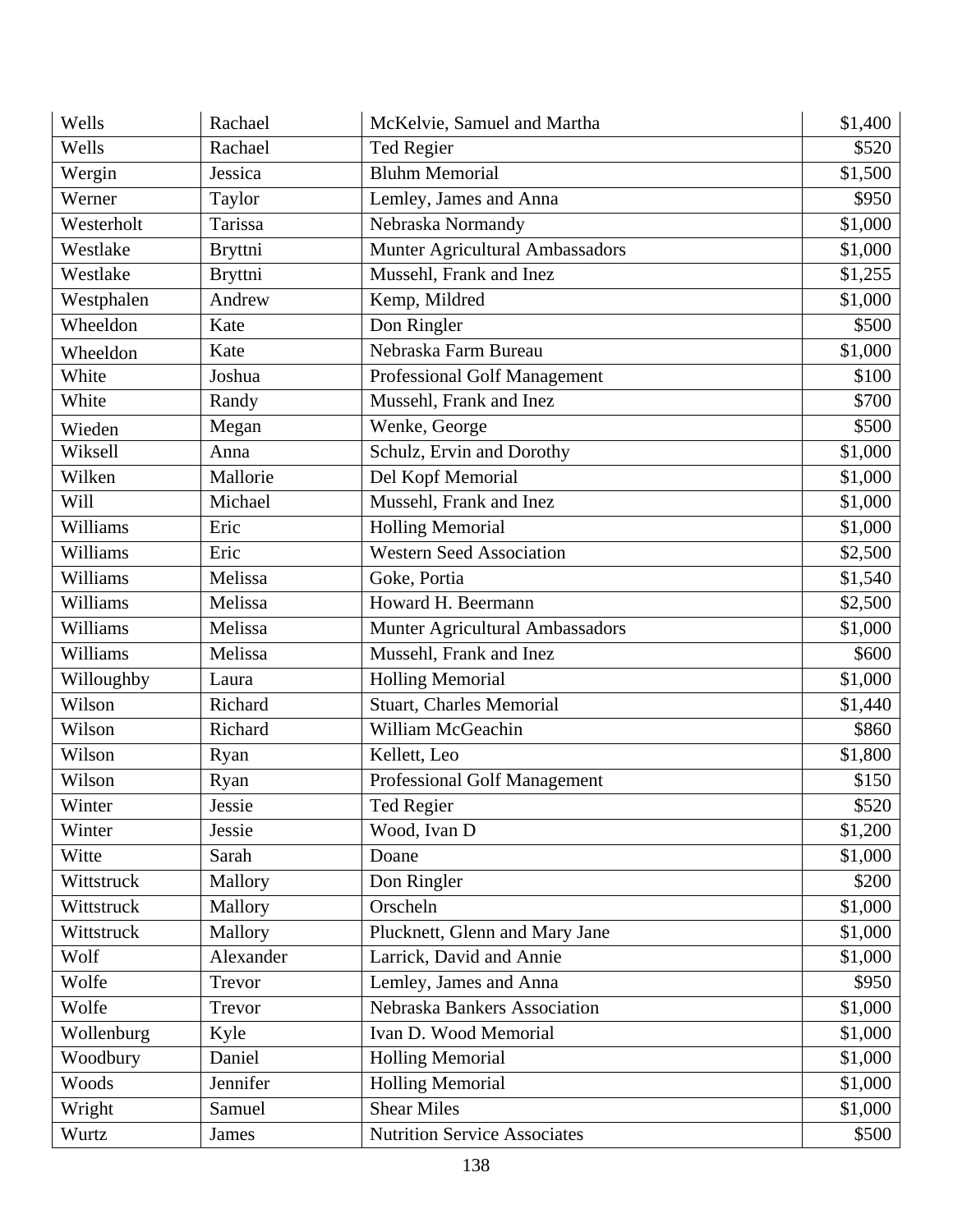| Wurtz   | James    | <b>Nutrition Service Associates</b> | \$500   |
|---------|----------|-------------------------------------|---------|
| Wurtz   | Jeremi   | Animal Science Student Ambassador   | \$750   |
| Wurtz   | Jeremi   | R.B. Warren                         | \$500   |
| Yans    | Matthew  | <b>Holling Memorial</b>             | \$1,000 |
| Yelden  | Jennifer | Hedlund, Floyd                      | \$320   |
| Yelden  | Jennifer | Lewis, Glen and Bertha              | \$700   |
| Yoshida | Hiroko   | Herman and Alice Kohrs              | \$470   |
| Yoshida | Hiroko   | <b>Holling Memorial</b>             | \$1,000 |
| Zajac   | Colleen  | Mussehl, Frank and Inez             | \$500   |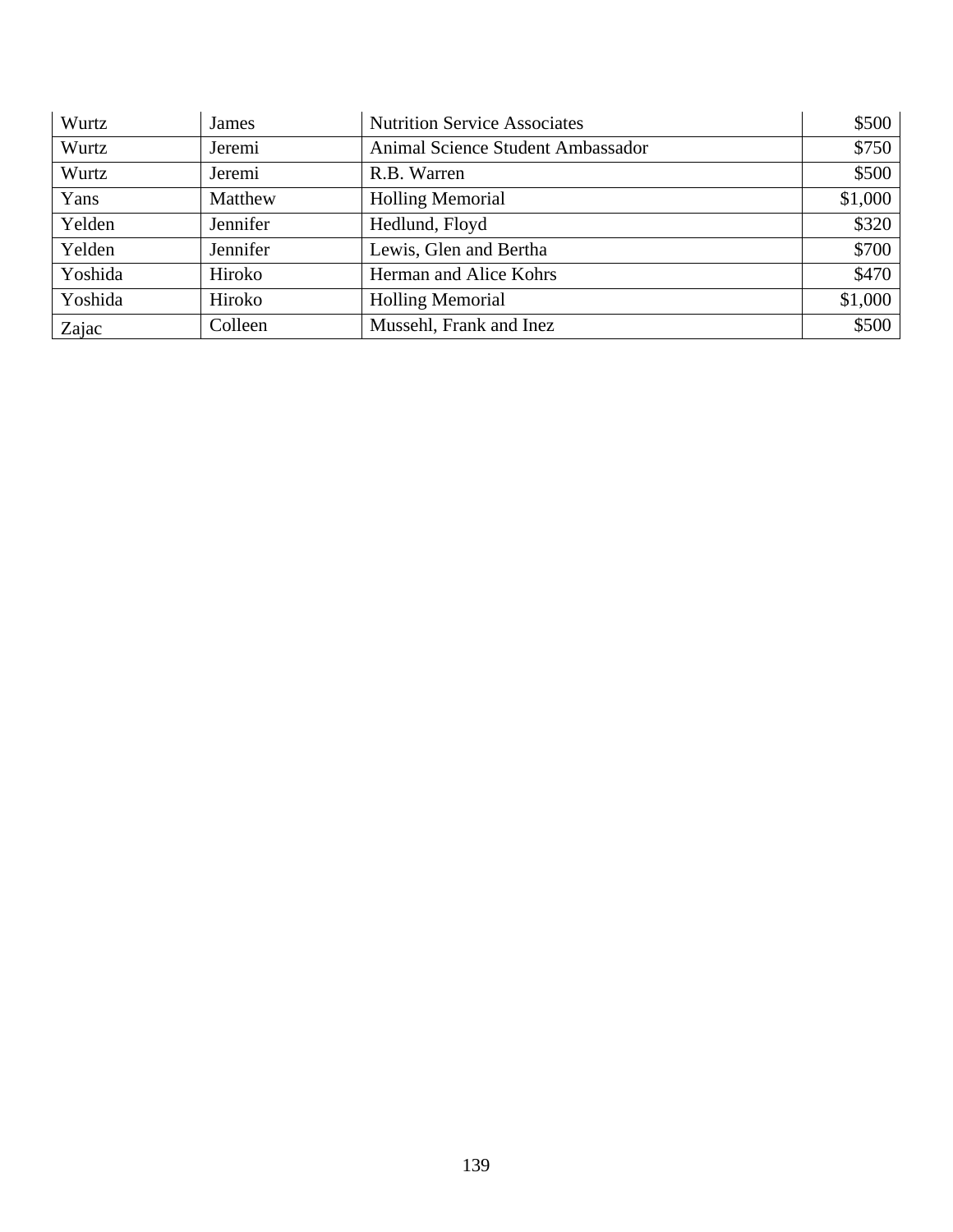| <b>Grants Funded</b> |  |
|----------------------|--|
|                      |  |
|                      |  |
|                      |  |

 The following list highlights the teaching grants CASNR Faculty reported in their 2006 eARFA. Multiple listings will occur for inter-departmental grants.

| <b>Title</b>                                                                                                                                                                                                                                                                                                                                                                                                                                                                                                                                                                                                                                                                                                                                                                                                                                                                                                                                                                                                                        | <b>Total</b><br><b>Funding</b> | <b>Funding Agency</b>                                                |
|-------------------------------------------------------------------------------------------------------------------------------------------------------------------------------------------------------------------------------------------------------------------------------------------------------------------------------------------------------------------------------------------------------------------------------------------------------------------------------------------------------------------------------------------------------------------------------------------------------------------------------------------------------------------------------------------------------------------------------------------------------------------------------------------------------------------------------------------------------------------------------------------------------------------------------------------------------------------------------------------------------------------------------------|--------------------------------|----------------------------------------------------------------------|
| <b>4-H Youth Development</b>                                                                                                                                                                                                                                                                                                                                                                                                                                                                                                                                                                                                                                                                                                                                                                                                                                                                                                                                                                                                        |                                |                                                                      |
| Enhancing ESI Curricula with Technology: Community Resource Development Action<br>Team, 4-H Entrepreneurship Design Team. Fairchild, P.                                                                                                                                                                                                                                                                                                                                                                                                                                                                                                                                                                                                                                                                                                                                                                                                                                                                                             | \$7,500                        | UNL Extension, Dean's<br>Office                                      |
| Nebraska 4-H Cyber Fair. The purpose of these dollars was to buy out the equivalency of<br>teaching one three-semester hour class in order to coordinate an 11-day recruitment effort<br>during the Nebraska State Fair. A total of 20,847 Nebraska state Fair participants visited the<br>2006 4-H Cyber Fair. Approximately one-fourth of the facility (about 1,000 square feet) was<br>dedicated to University recruitment endeavors. Approximately 170 students, faculty and<br>staff contributed presentations, web sites, and hosted recruitment booths. University entities<br>included: Nebraska College of Technical Agriculture, School of Natural Resources including<br>CALMIT. Other representatives included: Agricultural Leadership, Education, and<br>Communication (22 volunteers); Agronomy and Horticulture; Animal Science; Biological<br>Systems Engineering including the 1/4 scale tractor team; Textiles, Clothing and Design and<br>College of Agricultural Sciences and Natural Resources. Fairchild, P. | \$3,400                        | Nebraska State Fair                                                  |
| UNL Multicultural Scholars Program. Nold, R., Lodl, K., Hamouz, F., & Hart, J.                                                                                                                                                                                                                                                                                                                                                                                                                                                                                                                                                                                                                                                                                                                                                                                                                                                                                                                                                      | \$120,000                      | USDA-CSREES                                                          |
| <b>Agricultural Leadership, Education and Communication</b>                                                                                                                                                                                                                                                                                                                                                                                                                                                                                                                                                                                                                                                                                                                                                                                                                                                                                                                                                                         |                                |                                                                      |
| Full-Range Advising: Transforming the Advisor/Advisee Experience. Schinstock, J.,<br>Barbuto Jr., J., & Fritz, S.                                                                                                                                                                                                                                                                                                                                                                                                                                                                                                                                                                                                                                                                                                                                                                                                                                                                                                                   | \$22,190                       | Initiative for Teaching and<br>Learning Excellence                   |
| Future Force Biotechnology Pilot Program. Lee, D. & Bell, L.                                                                                                                                                                                                                                                                                                                                                                                                                                                                                                                                                                                                                                                                                                                                                                                                                                                                                                                                                                        | \$15,700                       | Department of Education                                              |
| <b>Agronomy and Horticulture</b>                                                                                                                                                                                                                                                                                                                                                                                                                                                                                                                                                                                                                                                                                                                                                                                                                                                                                                                                                                                                    |                                |                                                                      |
| Broadening Soil Science Education Through Online Lessons. Kettler, T., Mamo, M., &<br>McCallister, D.                                                                                                                                                                                                                                                                                                                                                                                                                                                                                                                                                                                                                                                                                                                                                                                                                                                                                                                               | \$74,869                       | National Science Foundation                                          |
| Case Studies of Nebraska Entrepreneurs. Reiling, B., Todd, K., & Scofield, S.                                                                                                                                                                                                                                                                                                                                                                                                                                                                                                                                                                                                                                                                                                                                                                                                                                                                                                                                                       | \$9,973                        | UNL Academy of<br>Distinguished Teachers and<br>the Teaching Council |
| Celebrate Discoveries and Ignite Exploration. Todd, K., Namuth, D., & Lindgren, D.                                                                                                                                                                                                                                                                                                                                                                                                                                                                                                                                                                                                                                                                                                                                                                                                                                                                                                                                                  | \$20,000                       | IANR (CIT)                                                           |
| Collaborative agricultural and food sciences distance education programs in the Heartland.<br>Schacht, W.                                                                                                                                                                                                                                                                                                                                                                                                                                                                                                                                                                                                                                                                                                                                                                                                                                                                                                                           | \$400,000                      | <b>Higher Education Challenge</b><br>Grant, USDA                     |
| Development of educational materials on germination and vigor tests. Mason, S. & Lee, D.                                                                                                                                                                                                                                                                                                                                                                                                                                                                                                                                                                                                                                                                                                                                                                                                                                                                                                                                            | \$2,500                        | Nebraska Crop Improvement<br>Association                             |
| FIPSE study abroad in Brazil. Etling, A. & Francis, C.                                                                                                                                                                                                                                                                                                                                                                                                                                                                                                                                                                                                                                                                                                                                                                                                                                                                                                                                                                              | \$200,000                      | U S Department of<br>Education                                       |
| Future Force Biotechnology Pilot Program. Lee, D. & Bell, L.                                                                                                                                                                                                                                                                                                                                                                                                                                                                                                                                                                                                                                                                                                                                                                                                                                                                                                                                                                        | \$15,700                       | Department of Education                                              |
| Golf for Success in Business and Life Infastructure Grant. The reason for this course is to<br>meet the requirements of a PGA accredited program. The objective of the course is to<br>introduce the game of golf to non-golfer students who will be able use the game successfully<br>in their careers once they have graduated. Also has the effect of the PGA's 'growth of the<br>game' initiative. Riordan, T.                                                                                                                                                                                                                                                                                                                                                                                                                                                                                                                                                                                                                  | \$10,000                       | Professional Golfer's<br>Association of America                      |
| Graduate Recruitment Grant. Miner, J. & Mason, S.                                                                                                                                                                                                                                                                                                                                                                                                                                                                                                                                                                                                                                                                                                                                                                                                                                                                                                                                                                                   | \$40,000                       | <b>UNL Graduate Studies</b>                                          |
| Innovation. Todd, K.                                                                                                                                                                                                                                                                                                                                                                                                                                                                                                                                                                                                                                                                                                                                                                                                                                                                                                                                                                                                                | \$20,000                       | <b>IANR</b>                                                          |
| Innovative Teaching/Recruiting Funding (to be used to update the UNO website for UNL<br>programs). Rodie, S.                                                                                                                                                                                                                                                                                                                                                                                                                                                                                                                                                                                                                                                                                                                                                                                                                                                                                                                        | \$500                          | Department of<br>Agronomy/Horticulture                               |
| Undergraduate Genetic Research on Native Landscape Plants. Funded by the Victor M.<br>Rediger Fund. Lindgren, D., Todd, K., & Lee, D.                                                                                                                                                                                                                                                                                                                                                                                                                                                                                                                                                                                                                                                                                                                                                                                                                                                                                               | \$4,000                        | Department of Agronomy<br>and Horticulture                           |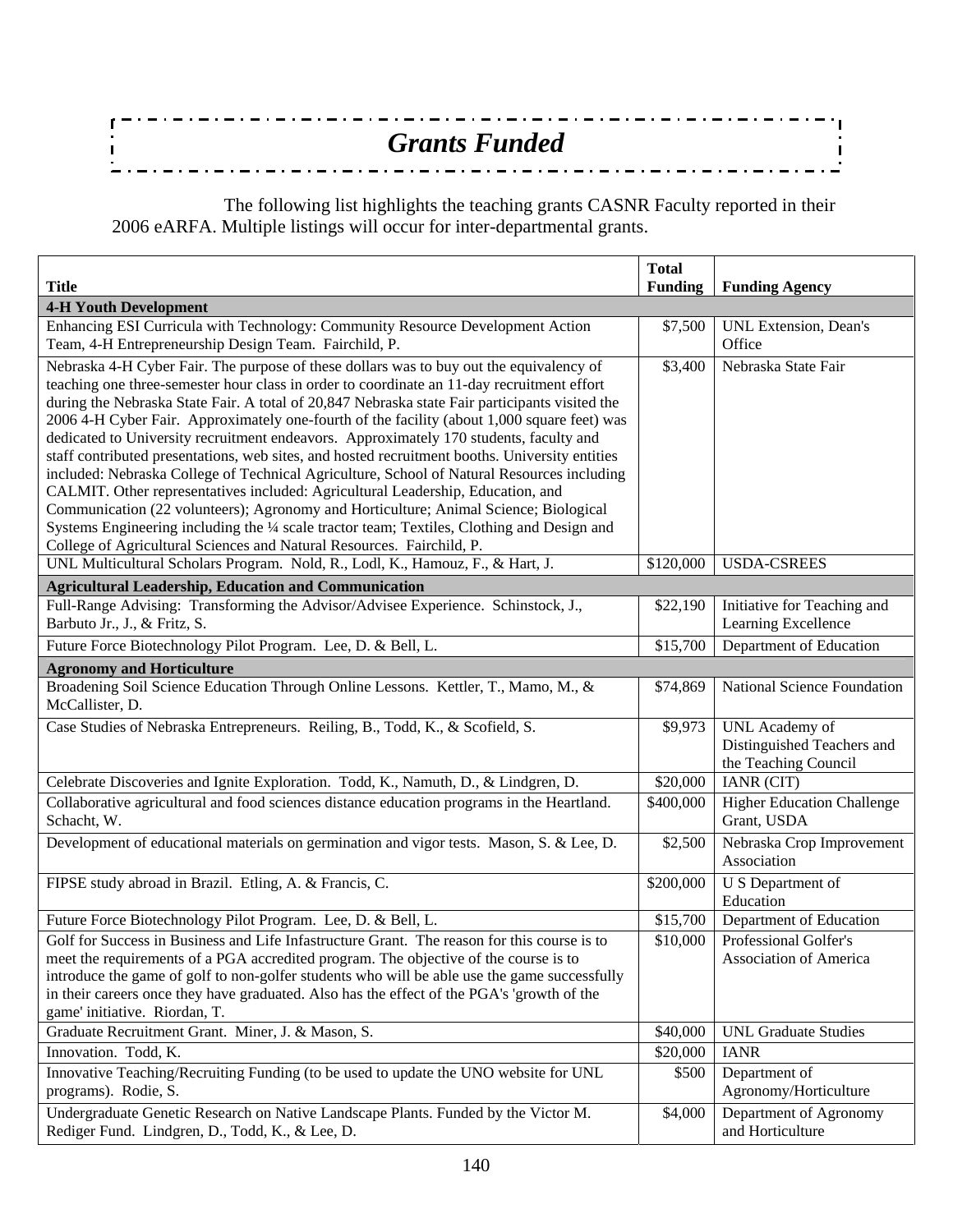| <b>Animal Science</b>                                                                                                                                                                          |           |                                                                      |
|------------------------------------------------------------------------------------------------------------------------------------------------------------------------------------------------|-----------|----------------------------------------------------------------------|
| AgriSecurity: A Master's Degree Program. Vidaver, A., Moxley, R., Burson, D., &<br>Partridge, J.                                                                                               | \$146,948 | U S Dept of Agriculture -<br><b>CSREES</b>                           |
| Animal Science Livestock Judging Team Support. Beermann, D. & Reiling, B.                                                                                                                      | \$5,000   | NE Cattlemen Research and<br><b>Education Foundation</b>             |
| Animal Science Judging Team Support. Beermann, D. & Reiling, B.                                                                                                                                | \$20,000  | Kimmel Charitable<br>Foundation                                      |
| Case Studies of Nebraska Entrepreneurs. Reiling, B., Todd, K., & Scofield, S.                                                                                                                  | \$9,973   | UNL Academy of<br>Distinguished Teachers and<br>the Teaching Council |
| Development of a three-deminsional digital model of the beef carcass. Jones, S.                                                                                                                | \$37,000  | Nebraska Beef Council                                                |
| Development of the Beef Decision Support System for the internet. Jones, S.                                                                                                                    | \$10,500  | <b>National Cattlemens Beef</b><br>Association                       |
| Development of the Beef Fabrication DVD. Jones, S.                                                                                                                                             | \$2,000   | Nebraska Beef Council                                                |
| Development of the Meat Specification and Procurement Course. Jones, S.                                                                                                                        | \$5,000   | The DEAL Lab                                                         |
| Graduate Recruitment Grant. Miner, J. & Mason, S.                                                                                                                                              | \$40,000  | <b>UNL</b> Graduate Studies                                          |
| Meat Specifications and Procurement Website to Support the Meat Culinology Program.<br>Calkins, C.                                                                                             | \$10,000  | <b>IANR</b> Innovation Grant                                         |
| UNL Multicultural Scholars Program. Nold, R., Lodl, K., Hamouz, F., & Hart, J.                                                                                                                 | \$120,000 | <b>USDA-CSREES</b>                                                   |
| <b>Biochemistry</b>                                                                                                                                                                            |           |                                                                      |
| Development of an advanced scholars course to facilitate transition to university by students<br>interested in health and life-science careers. Markwell, J. & Krush, J.                       | \$8,760   | <b>Advanced Scholars</b><br>Program/EEO                              |
| REU Site: Training in Redox Biology. Becker, D., Ragsdale, S., Banerjee, R., Alfano, J.,<br>Barycki, J., Somerville, G., Stone, J., Lee, J., Raza, A., Wilson, M., Lou, M., & Gladyshev,<br>V. | \$180,000 | National Science Foundation<br>and the Department of<br>Defense      |
| <b>Biological Systems Engineering</b>                                                                                                                                                          |           |                                                                      |
| Agricultural Mechanization Initiative, Great Plains Interactive Distance Education Alliance.<br>Schinstock, J. & Campbell, W.                                                                  | \$14,010  | U.S.D.A. Higher Education<br>Challenge Grant                         |
| Building Capacity in Biomedical Engineering Education and Research in Nebraska. Schulte,<br>D. & Bashford, G.                                                                                  | \$598,720 | <b>UNL Vice Chancellor of</b><br>Academic Affairs                    |
| Determination of small-scale variability of soil pH using a portable probe. Adamchuk, V.                                                                                                       | \$2,000   | <b>UNL - UCARE</b>                                                   |
| Fostering the Development of Biomedical Engineering at the University of Nebraska-<br>Lincoln. Schulte, D. & Bashford, G.                                                                      | \$30,000  | <b>UNL Vice Chancellor for</b><br>Academic Affairs                   |
| Full-Range Advising: Transforming the Advisor/Advisee Experience. Schinstock, J.,<br>Barbuto Jr., J., & Fritz, S.                                                                              | \$22,190  | Initiative for Teaching and<br>Learning Excellence                   |
| Shared Advising for Engineers. Schulte, D.                                                                                                                                                     | \$25,000  | <b>UNL Vice Chancellor of</b><br>Academic Affairs                    |
| Validation of emerging soil sensing technology. Adamchuk, V.                                                                                                                                   | \$2,000   | <b>UNL - UCARE</b>                                                   |
| <b>College of Agricultural Sciences and Natural Resources</b>                                                                                                                                  |           |                                                                      |
| FIPSE study abroad in Brazil. Etling, A. & Francis, C.                                                                                                                                         | \$200,000 | U S Department of<br>Education                                       |
| NSEP Study Abroad in Moscow, Russia. Etling, A.                                                                                                                                                | \$250,000 | U S Department of State                                              |
| <b>Entomology</b>                                                                                                                                                                              |           |                                                                      |
| Bug Buddies. Heng-Moss, T. & Ellis, M.                                                                                                                                                         | \$22,000  | Aspegren Foundation                                                  |
| Enhancing Distance and Resident Education Delivery with Molting and Nerve Function                                                                                                             | \$9,000   | <b>IANR</b> Innovation Grant                                         |
| Animations. Higley, P., Siegfried, B., Heng-Moss, T., Higley, L., Foster, J., & Baxendale, F.                                                                                                  |           |                                                                      |
| Honey Bees in High School Agricultural Education. Ellis, M.                                                                                                                                    | \$3,180   | <b>USDA</b> - Small Part-Time<br>Farming Program                     |
| Our Zoo to YOU: The Effects of Live Animals on Inquiry Science Mastery. Heng-Moss, T.                                                                                                          | \$61,615  | Institute of Museum and<br>Library Studies (IMLS)                    |
| UCARE - Julianne Matczyszan. Ellis, M.                                                                                                                                                         | \$2,000   | <b>UCARE</b>                                                         |
| <b>Food Science and Technology</b>                                                                                                                                                             |           |                                                                      |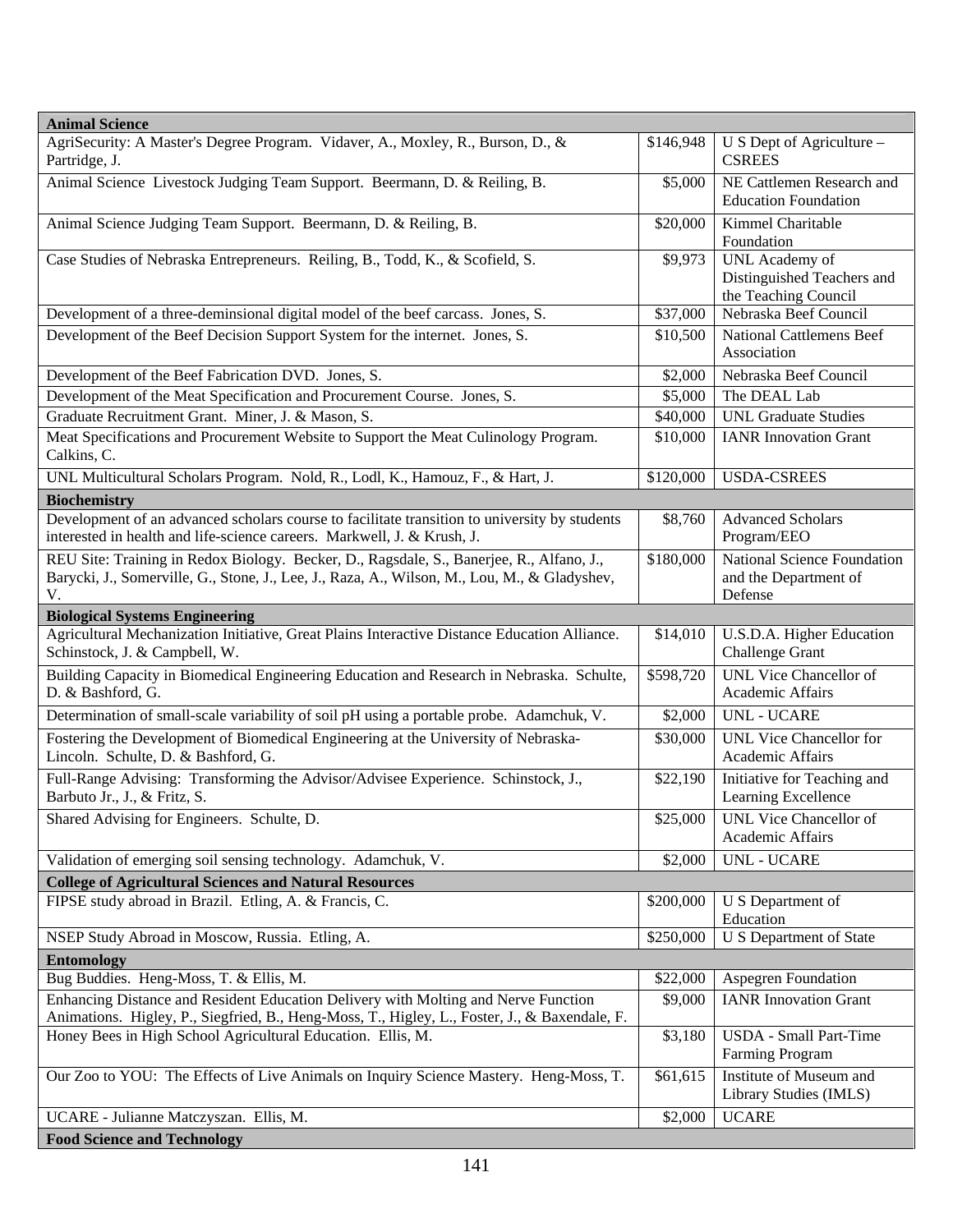| Antioxidant properties of grain sorghum extracts. Schlegel, V. & Cuppett, S.                                                                                                                   | \$2,000   | <b>UCARE</b>                                                         |
|------------------------------------------------------------------------------------------------------------------------------------------------------------------------------------------------|-----------|----------------------------------------------------------------------|
| Characterization of herbal extracts by Fourier Transform infrared spectroscopy Schlegel, V.<br>& Cuppett, S.                                                                                   | \$1,500   | <b>UCARE</b>                                                         |
| <b>Plant Pathology</b>                                                                                                                                                                         |           |                                                                      |
| AgriSecurity: A Master's Degree Program. Vidaver, A., Moxley, R., Burson, D., &<br>Partridge, J.                                                                                               | \$146,948 | U S Dept of Agriculture -<br><b>CSREES</b>                           |
| REU Site: Training in Redox Biology. Becker, D., Ragsdale, S., Banerjee, R., Alfano, J.,<br>Barycki, J., Somerville, G., Stone, J., Lee, J., Raza, A., Wilson, M., Lou, M., & Gladyshev,<br>V. | \$180,000 | National Science Foundation<br>and the Department of<br>Defense      |
| <b>Rural Initiative</b>                                                                                                                                                                        |           |                                                                      |
| Case Studies of Nebraska Entrepreneurs. Reiling, B., Todd, K., & Scofield, S.                                                                                                                  | \$9,973   | UNL Academy of<br>Distinguished Teachers and<br>the Teaching Council |
| <b>School of Natural Resources</b>                                                                                                                                                             |           |                                                                      |
| Developing Fish Ageing Techniques. University of Nebraska-Lincoln, UCARE<br>undergraduate research experience, 2006. Pegg, M.                                                                  | \$1,500   | <b>UCARE</b>                                                         |
| Development of a course in wildlife damage management to reach distance learners.<br>Hygnstrom, S. & Ferraro, D.                                                                               | \$10,000  | <b>UNL-Office of Extended</b><br><b>Education and Outreach</b>       |
| Field equipment for NRES 315. Hygnstrom, S., Powell, L., & Tyre A.                                                                                                                             | \$1,550   | <b>UNL-IANR</b>                                                      |
| Graduate Student Fellowship. Hygnstrom, S.                                                                                                                                                     | \$41,018  | Berryman Institute for<br>Wildlife Damage<br>Management              |
| Prototype assessment of a solar-powered, remote, digital video recording system to monitor<br>breeding songbirds in Nebraska's Sandhills grasslands. Powell, L.                                | \$2,000   | <b>UCARE</b>                                                         |
| Recruitment grant and fellowships proposal. Awada, T.                                                                                                                                          | \$2,000   | Graduate Studies, UNL                                                |
| UNL-UCARE Academic Year 2005-06: Research with Kyle Klute. Dewey, K.                                                                                                                           | \$2,400   | <b>UCARE</b>                                                         |
| <b>Southeast Research and Extension Center</b>                                                                                                                                                 |           |                                                                      |
| Development of a course in wildlife damage management to reach distance learners.<br>Hygnstrom, S. & Ferraro, D.                                                                               | \$10,000  | <b>UNL-Office of Extended</b><br><b>Education and Outreach</b>       |
| UNL Multicultural Scholars Program. Nold, R., Lodl, K., Hamouz, F., & Hart, J.                                                                                                                 | \$120,000 | <b>USDA-CSREES</b>                                                   |
| <b>Statistics</b>                                                                                                                                                                              |           |                                                                      |
| Modernization of Introductory Statistics through the Human/Technology Interface.<br>Blankenship, E., Stroup, W., Kachman, S., & Zhang, S.                                                      | \$9,000   | Enhancing Teaching at<br>Learning at UNL Seed Grant<br>Program       |
| <b>Veterinary and Biomedical Sciences</b>                                                                                                                                                      |           |                                                                      |
| AgriSecurity: A Master's Degree Program. Vidaver, A., Moxley, R., Burson, D., &<br>Partridge, J.                                                                                               | \$146,948 | U S Dept of Agriculture -<br><b>CSREES</b>                           |
| Characterization of Brachyspira pilosicoli isolated from humans and animals using<br>multilocus sequence typing. Natsuki Nagashima, undergraduate student. Duhamel, G.                         | \$2,500   | Honors Program                                                       |
| REU Site: Training in Redox Biology. Becker, D., Ragsdale, S., Banerjee, R., Alfano, J.,<br>Barycki, J., Somerville, G., Stone, J., Lee, J., Raza, A., Wilson, M., Lou, M., & Gladyshev,<br>V. | \$180,000 | National Science Foundation<br>and the Department of<br>Defense      |
| <b>Vice Chancellor</b>                                                                                                                                                                         |           |                                                                      |
| Full-Range Advising: Transforming the Advisor/Advisee Experience. Schinstock, J.,<br>Barbuto Jr., J., & Fritz, S.                                                                              | \$22,190  | Initiative for Teaching and<br>Learning Excellence                   |
| <b>West Central Research and Extension Center</b>                                                                                                                                              |           |                                                                      |
| Celebrate Discoveries and Ignite Exploration. Todd, K., Namuth, D., & Lindgren, D.                                                                                                             | \$20,000  | <b>IANR</b> (CIT)                                                    |
| Undergraduate Genetic Research on Native Landscape Plants. Funded by the Victor M.<br>Rediger Fund. Lindgren, D., Todd, K., & Lee, D.                                                          | \$4,000   | Department of Agronomy<br>and Horticulture                           |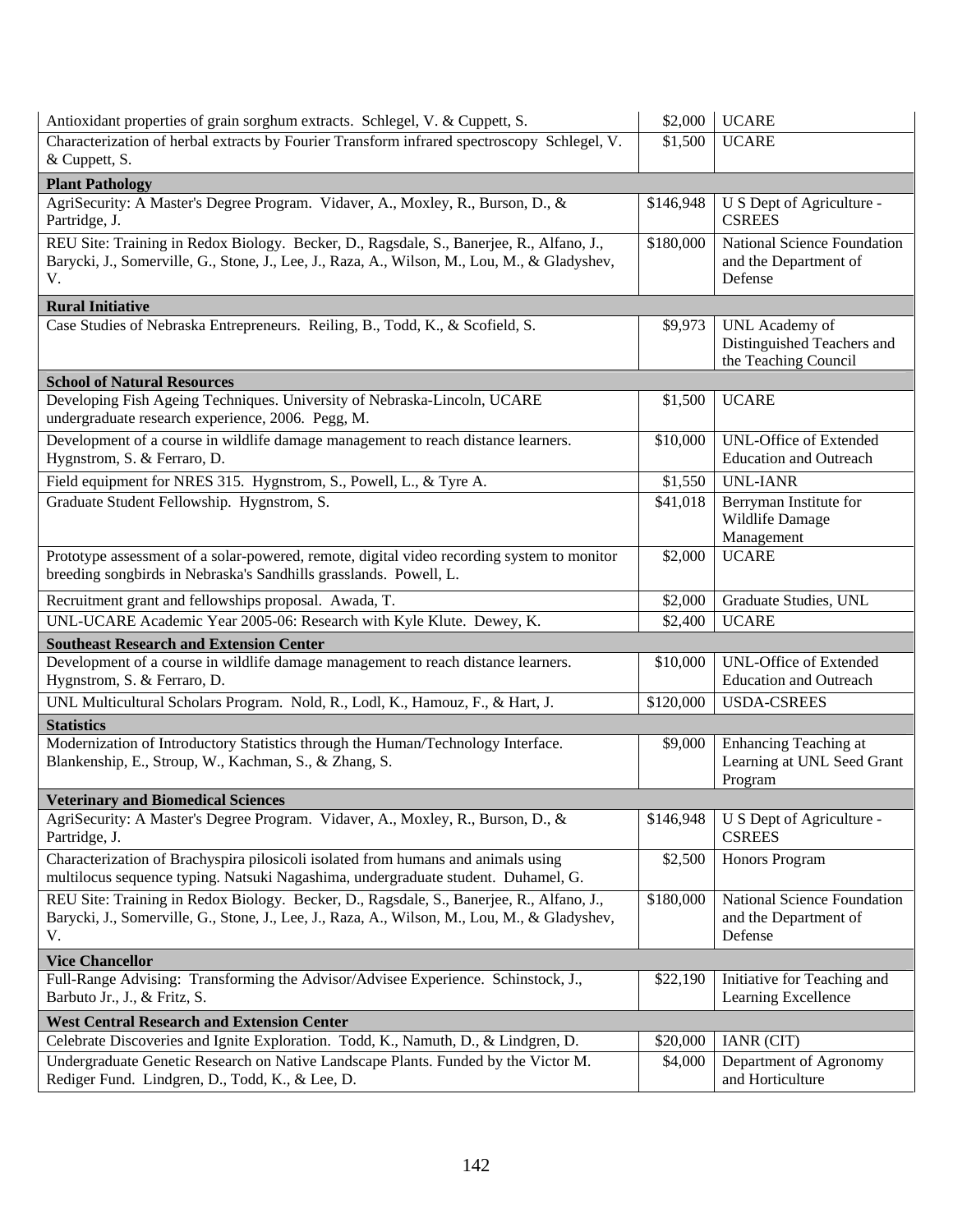#### <u> . . . . . . . . . . . . . . .</u> . . . . . . . . . .  $\mathbf{r}$  $\ddot{\phantom{0}}$ *Faculty Recognitions*  $\mathbf{I}$  $\ddot{\phantom{a}}$

 The following list highlights the advising and teaching awards that CASNR Faculty reported in their 2006 eARFA.

| <b>First</b>                  | Last                             | <b>Title</b>                                                                                                                                      | Organization                                                                              | <b>Scope</b>  |
|-------------------------------|----------------------------------|---------------------------------------------------------------------------------------------------------------------------------------------------|-------------------------------------------------------------------------------------------|---------------|
| <b>Agricultural Economics</b> |                                  |                                                                                                                                                   |                                                                                           |               |
| Konstantinos                  | Giannakas                        | <b>Graduate Student Organization Faculty</b><br>Award                                                                                             | Graduate Student Organization,<br>Department of Agricultural<br>Economics, UNL.           | Local         |
| Ronald                        | Hanson                           | GSD Award of Merit                                                                                                                                | Gamma Sigma Delta (agricultural<br>professional honorary)                                 | <b>State</b>  |
| Ronald                        | Hanson                           | UNL Academy of Distinguished Teachers                                                                                                             | UNL Administration and Faculty<br>members of the Academy Members                          | <b>State</b>  |
| Darrell                       | Mark                             | Excellence in Team Programming Award<br>(Market Journal)                                                                                          | University of Nebraska-Lincoln<br>Extension                                               | <b>State</b>  |
| Darrell                       | Mark                             | Top 10 Industry Leaders Under 40                                                                                                                  | <b>Cattle Business Weekly</b>                                                             | Regional      |
|                               |                                  | <b>Agricultural Leadership, Education and Communication</b>                                                                                       |                                                                                           |               |
| Lloyd                         | Bell                             | Distinguished Teaching Award                                                                                                                      | American Association for<br><b>Agricultural Education; North</b><br><b>Central Region</b> | Regional      |
| Richard                       | Fleming                          | Distinguished Service Award                                                                                                                       | Nebraska FFA Association                                                                  | <b>State</b>  |
| Dann                          | Husmann                          | Nomination for Outstanding Advisor<br>Award for a Student Organization in the<br>College of Agricultural Sciences and<br><b>Natural Resources</b> | <b>CASNR</b>                                                                              | Local         |
|                               | <b>Agronomy and Horticulture</b> |                                                                                                                                                   |                                                                                           |               |
| Jay                           | Fitzgerald                       | <b>Chapter Farmer Award</b>                                                                                                                       | Freeman FFA                                                                               | Local         |
| Jay                           | Fitzgerald                       | <b>Statewide Arboreteum Commendation</b><br>Award                                                                                                 | Mebraska Statewide Arboreteum                                                             | <b>State</b>  |
| Stephen                       | Mason                            | American Society of Agronomy Resident<br><b>Teaching Award</b>                                                                                    | American Society of Agronomy                                                              | National      |
| Stephen                       | Mason                            | Darrell Nelson Award for Outstanding<br><b>Graduate Student Advising</b>                                                                          | <b>IANR</b>                                                                               | <b>State</b>  |
| Dennis                        | McCallister                      | Superior Academic Advising Award<br>nominee                                                                                                       | <b>CASNR</b>                                                                              | Local         |
| Terrance                      | Riordan                          | <b>CASNR Students Advising Award</b>                                                                                                              | <b>CASNR</b> Students                                                                     | Local         |
| Steven                        | Rodie                            | <b>NACTA Teacher Fellow</b>                                                                                                                       | North American Colleges and<br>Teachers of Agriculture                                    | International |
| Kim                           | Todd                             | Good Neighbor Award                                                                                                                               | Downtown Neighborhood<br>Association                                                      | Local         |
| Kim                           | Todd                             | Holling Family Award for Teaching<br><b>Excellence (Junior Faculty)</b>                                                                           | <b>IANR</b>                                                                               | <b>State</b>  |
| Richard                       | Waldren                          | Nominated by students for CASNR<br><b>Outstanding Teaching Award</b>                                                                              | <b>CASNR</b>                                                                              | Local         |
| <b>Animal Science</b>         |                                  |                                                                                                                                                   |                                                                                           |               |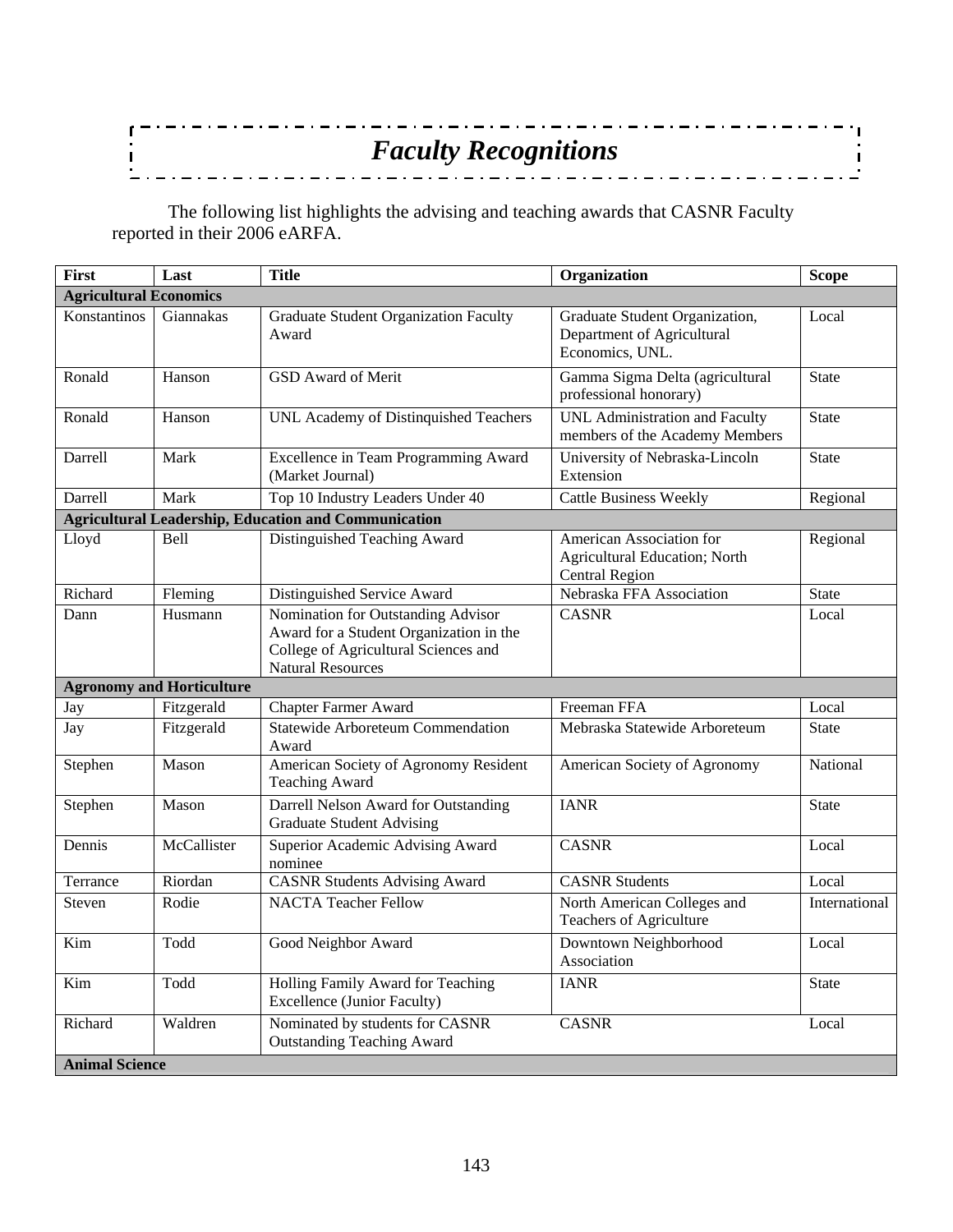| Dennis              | Burson                                | 2006 Senior Faculty Holling Family Award<br>for Teaching Excellence                 | College of Agriculture Sciences and<br>Natural Resources, Institute of<br>Agriculture and Natural Resources,<br>University of Nebraska Lincoln | <b>State</b> |  |  |
|---------------------|---------------------------------------|-------------------------------------------------------------------------------------|------------------------------------------------------------------------------------------------------------------------------------------------|--------------|--|--|
| <b>Bryan</b>        | Reiling                               | Young Animal/Dairy Science Leader -<br><b>Outstanding Teacher Award</b>             | <b>Midwest Section American Society</b><br>of Animal Science; Midwest Section<br>American Dairy Science Association                            | Regional     |  |  |
| <b>Biochemistry</b> |                                       |                                                                                     |                                                                                                                                                |              |  |  |
| Madhavan            | Soundararajan                         | Teaching Award of Merit                                                             | North American Colleges &<br>Teachers of Agriculture and the<br>University of Nebraska-Lincoln,<br><b>CASNR</b>                                | National     |  |  |
|                     | <b>Biological Systems Engineering</b> |                                                                                     |                                                                                                                                                |              |  |  |
| David               | Jones                                 | Advisor of the Year Finalist                                                        | <b>Student Involvement</b>                                                                                                                     | Local        |  |  |
| Dennis              | Schulte                               | Holling Family Distinguished Engineering<br>Educator                                | College of Engineering                                                                                                                         | <b>State</b> |  |  |
| <b>Entomology</b>   |                                       |                                                                                     |                                                                                                                                                |              |  |  |
| Tiffany             | Heng-Moss                             | Regional USDA Excellence in Teaching<br>Award                                       | United States Department of<br>Agriculture Food and Agriculture<br><b>Sciences</b>                                                             | National     |  |  |
| Tiffany             | Heng-Moss                             | Who's Who Among America's Teachers                                                  | Marquis Who's Who                                                                                                                              | National     |  |  |
|                     | <b>Food Science and Technology</b>    |                                                                                     |                                                                                                                                                |              |  |  |
| Susan               | Cuppett                               | L.K Crowe Outstanding Undergraduate<br><b>Student Advisor</b>                       | College of Agricultural Sciences and<br><b>Natural Resources</b>                                                                               | <b>State</b> |  |  |
|                     | <b>School of Natural Resources</b>    |                                                                                     |                                                                                                                                                |              |  |  |
| James               | <b>Brandle</b>                        | Darrell W. Nelson Excellence in Graduate<br><b>Student Advising Award - Nominee</b> | IANR/CASNR                                                                                                                                     | Local        |  |  |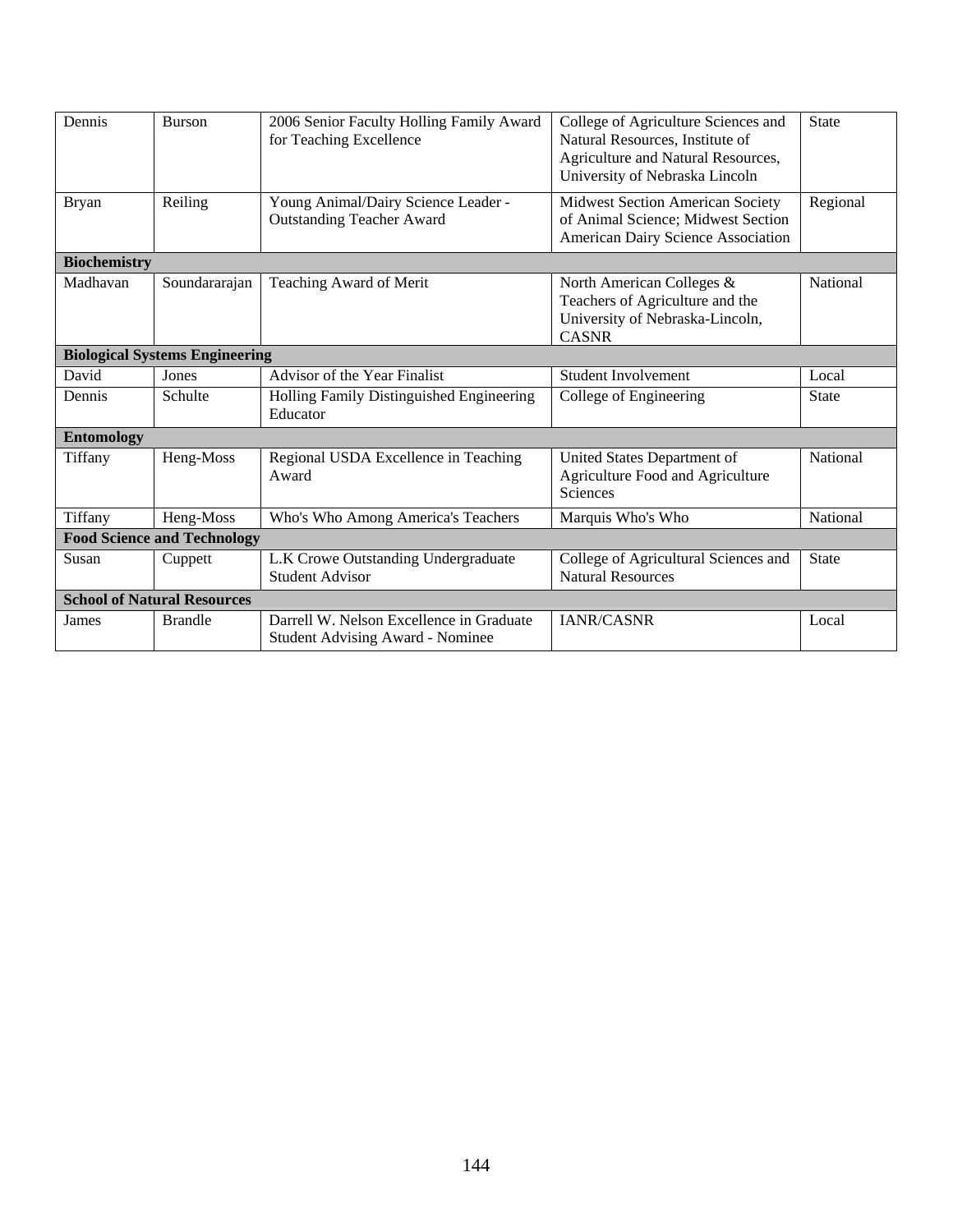|       | <b>Faculty Publications</b> |  |
|-------|-----------------------------|--|
|       |                             |  |
|       |                             |  |
| - - - |                             |  |

 The following list highlights the publications that CASNR Faculty reported in their 2006 eARFA.

#### **REFEREED JOURNAL ARTICLES**

#### **Agronomy and Horticulture**

Baenziger, P.S. 2006. Plant breeding training in the U.S. HortScience 41:40-44.

- Lieblein, G., M. Moulton, W. Waalen, T.A. Breland, C. Francis, N. Sriskandarajah, J. Porter, J. Helenius, L. Salomonsson, and V. Langer. 2005. Systems thinking and experiential learning: a Nordic net-based course in agroecology: integrating student learning.
- Schneider, M., A. Colglazier, C. Pollard, R. Beutler, and C. Francis. 2005. Discovering the whole: multiple paths to systems learning. NACTA J. 49(2):15-22. [CASNR J. Series no. 04-10].
- Speth, Carol A., Donald J. Lee, and Patricia M. Hain, 2006. Prioritizing improvements in internet instruction based on learning styles and strategies. Journal of Natural Resources and Life Sciences Education. 35:34-41.

#### **Biochemistry**

- Brooks, D.W. and Markwell, J. 2006. A mechanistic foundation for instructor-regulated collective learning. Biochem. Molec. Biol. Educ., 34: 103-110.
- Markwell, J. 2005. Using the discussion board in the undergraduate biochemistry classroom: Some lessons learned. Biochem. Mol. Biol. Educ., 33: 260-264.
- Markwell, J. and Courtney, S. 2006. Cognitive development and the complexities of the undergraduate learner in the science classroom. Biochem. Mol. Biol. Educ. 34: 267-271.

#### **Entomology**

Golick, D.A., M.D. Ellis, and B. Beecham. 2006. Creating and evaluating artificial domiciles for bumble bees. American Biology Teacher online. April 2006.

#### **Vice Chancellor**

Namuth, D., King, J., Fritz, S., and Boren, A. (2005-12-22). Principles of sustainable learning object libraries. Journal of Knowledge and Learning Objects, 1, 181-196. http://ijklo.org.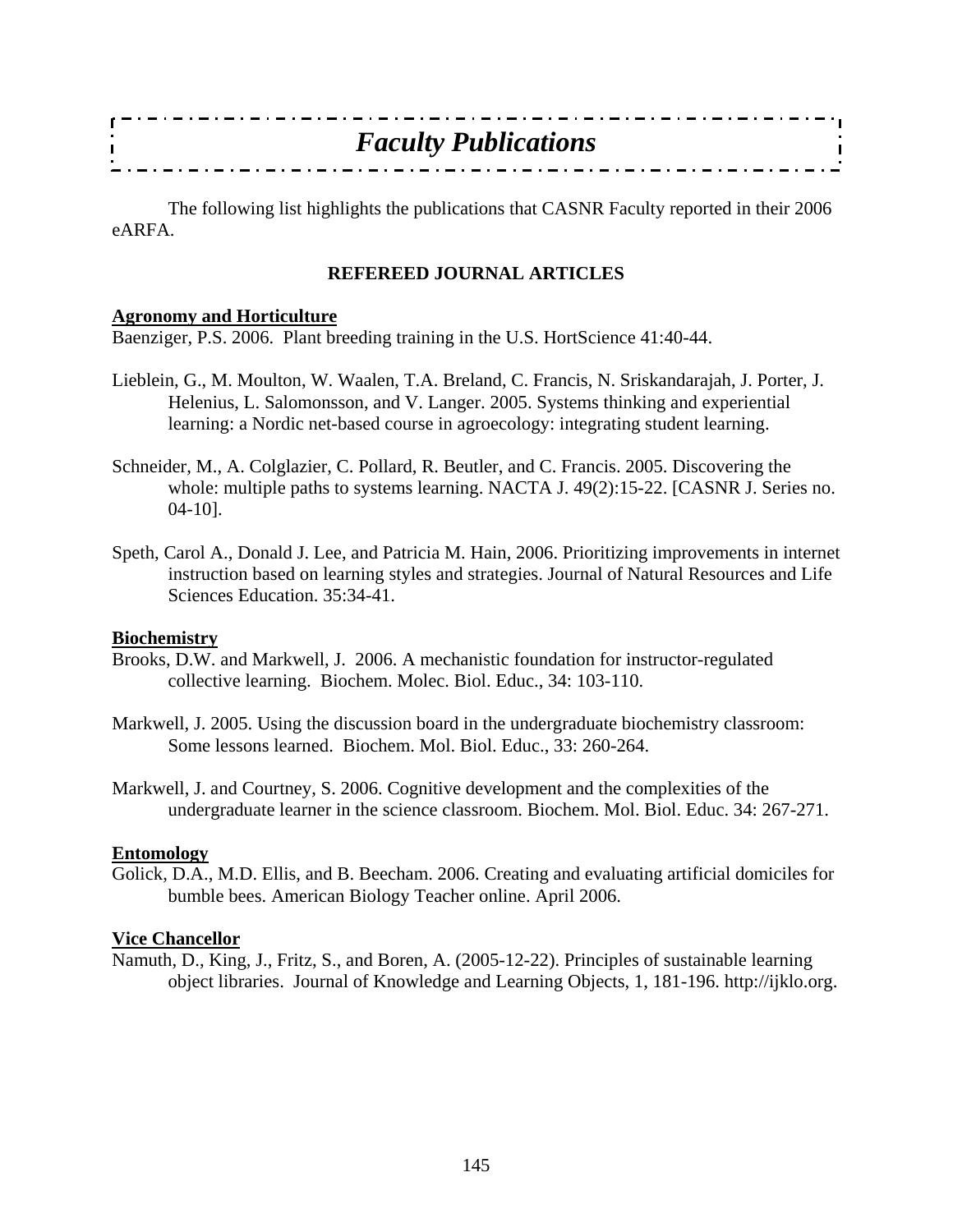#### **REFEREED CONFERENCE/SYMPOSIUM PROCEEDING**

#### **4-H Youth Development**

- Fairchild, P.J., Vigna, D.C., and Huckins, C. 2006. Cyber Fair: An educational event and website for distance learning. Distance learning administration conference, Jekyll Island, GA. Distance Learning Administration Annual and Conference Proceedings. 2006.
- Marketing Nebraska 4-H Curricula: An integrated electronic success story. Fairchild, P.J. & Gifford, G. Distance Learning Administration Annual and Conference Proceedings. 2006. Jekyll Island, GA June 4- 7
- Vigna, D.C. and Fairchild, P.J. 2006. Quilt Quest. Meeting school standards through art. Hawaii International Conference on Education, Honolulu, HI. http://www.hiceducation.org/EDU%202006.pdf

### **Agronomy and Horticulture**

Francis, C., T.A. Breland, G. Lieblein, M. Moulton, L. Salomonsson, U. Geber, V. Langer, N. Sriskandarajah, J. Porter, and J. Helenius. 2006. Agroecology research and education: an academic platform for organic farming. In: Proc. Organic Farming and European Rural Development, Odense, Denmark, May 30-31. p. 38-39.

### **PEER REVIEWED PUBLIC EDUCATION MATERIAL**

#### **Agronomy and Horticulture**

- Francis, C. A. 2005. NOVA as a working model. Nordic agroecology viewed from an international perspective. NOVA Jubilee Book, 2005, P. Jensén, editor. Alnarp, Sweden. p.54-55.
- Lieblein, G., T.A. Breland, C.A. Francis, N. Sriskandarajah, V. Langer, J. Porter, L. Salomonsson, U. Geber and J. Helenius. 2005. Agroecology: a flagship NOVA program. NOVA Jubilee Book, 2005, P. Jensén, editor. Alnarp, Sweden. p. 52-53.

#### **BOOK CHAPTER**

### **Agronomy and Horticulture**

Sriskandarajah, N., C. Francis, L. Salomonsson, H. Kahiluoto, G. Lieblein, T.A. Breland, U. Geber, and J. Helenius. 2006. Education and training in ecological agriculture: Nordic Region and U.S.A. In: The Science in Organic Agriculture, P. Kristiansen and A. Taji, editors. CSIRO, Australia.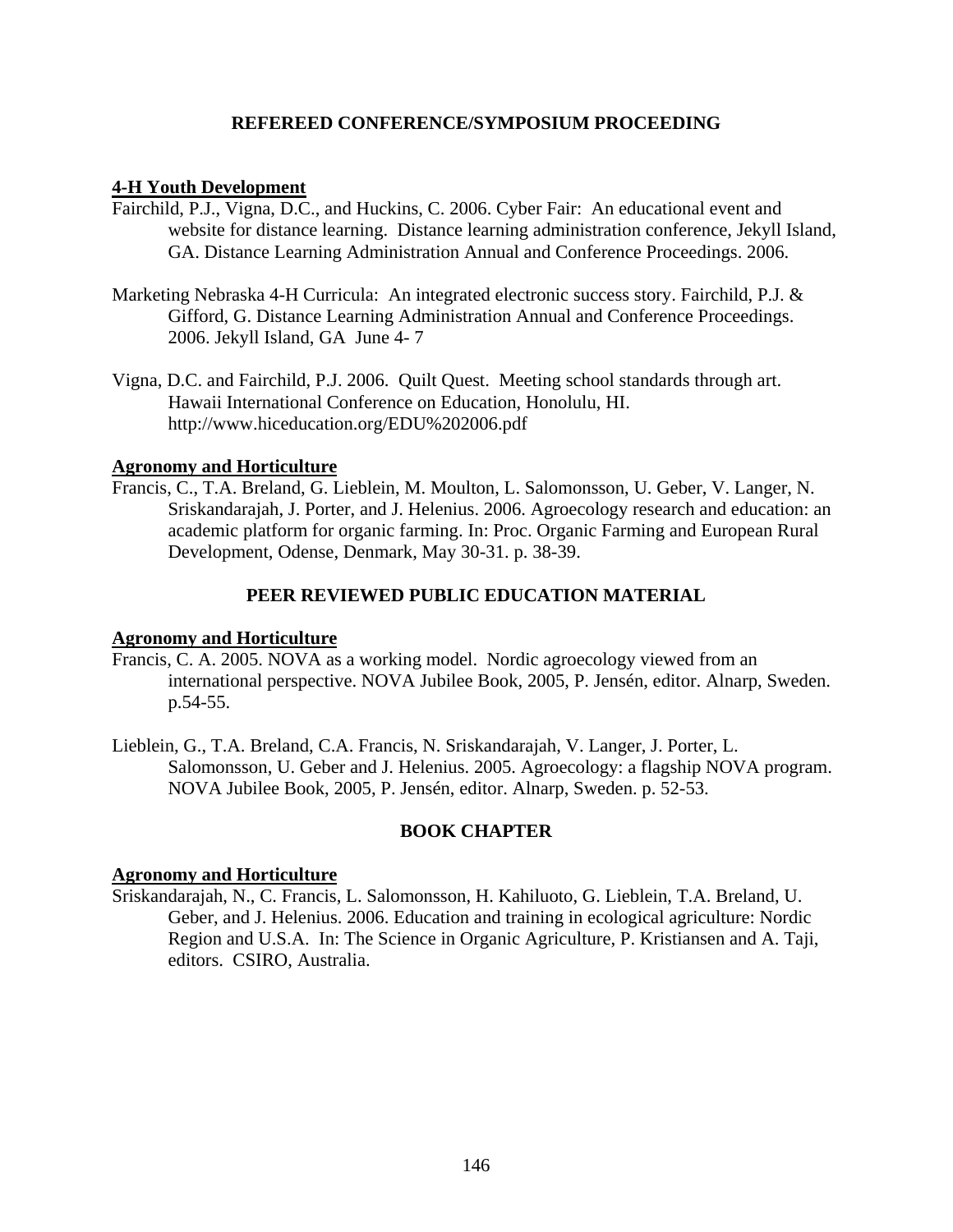

 $\mathbf{I}$ 

**Year**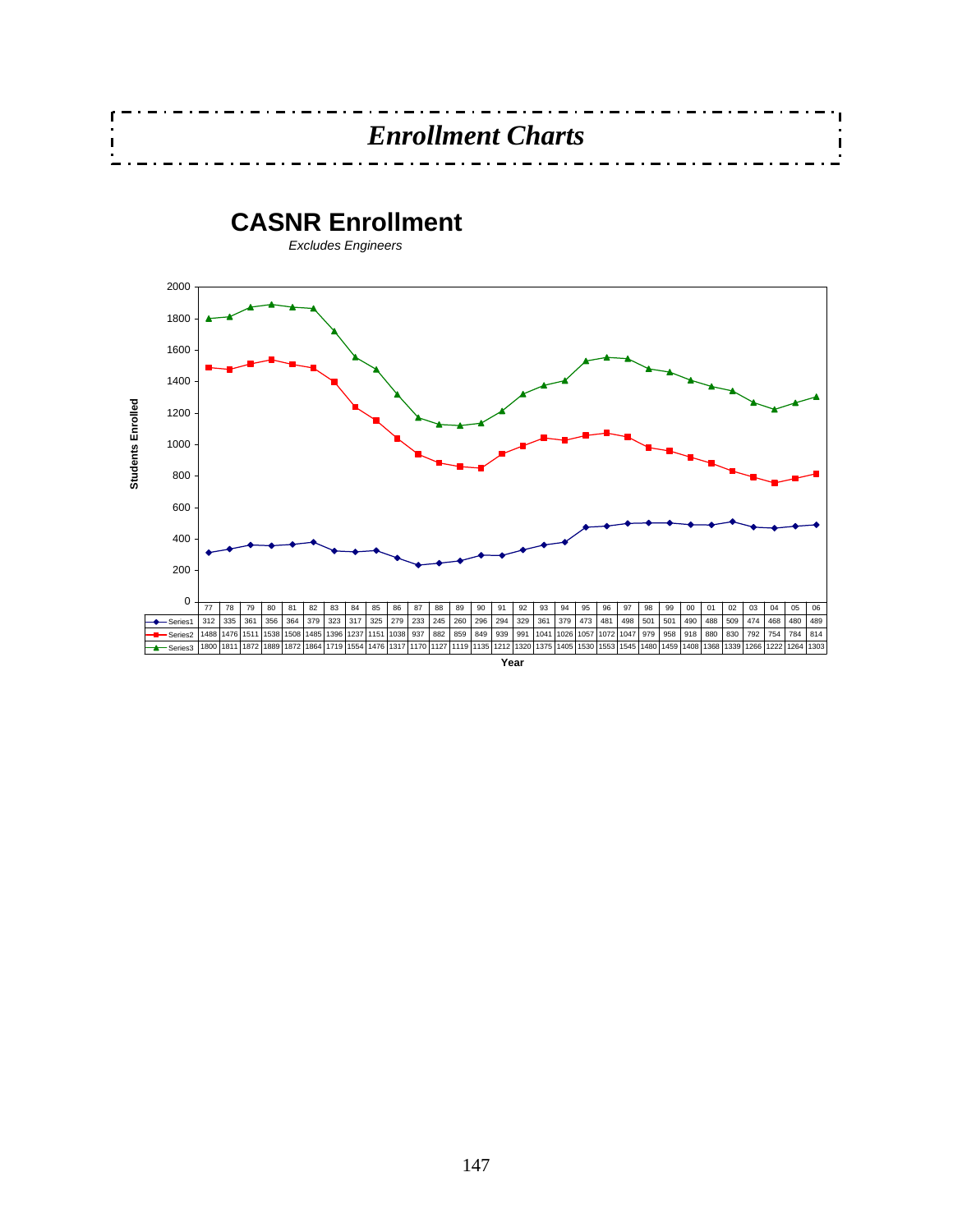# **Agribusiness**



# **Agricultural Economics**

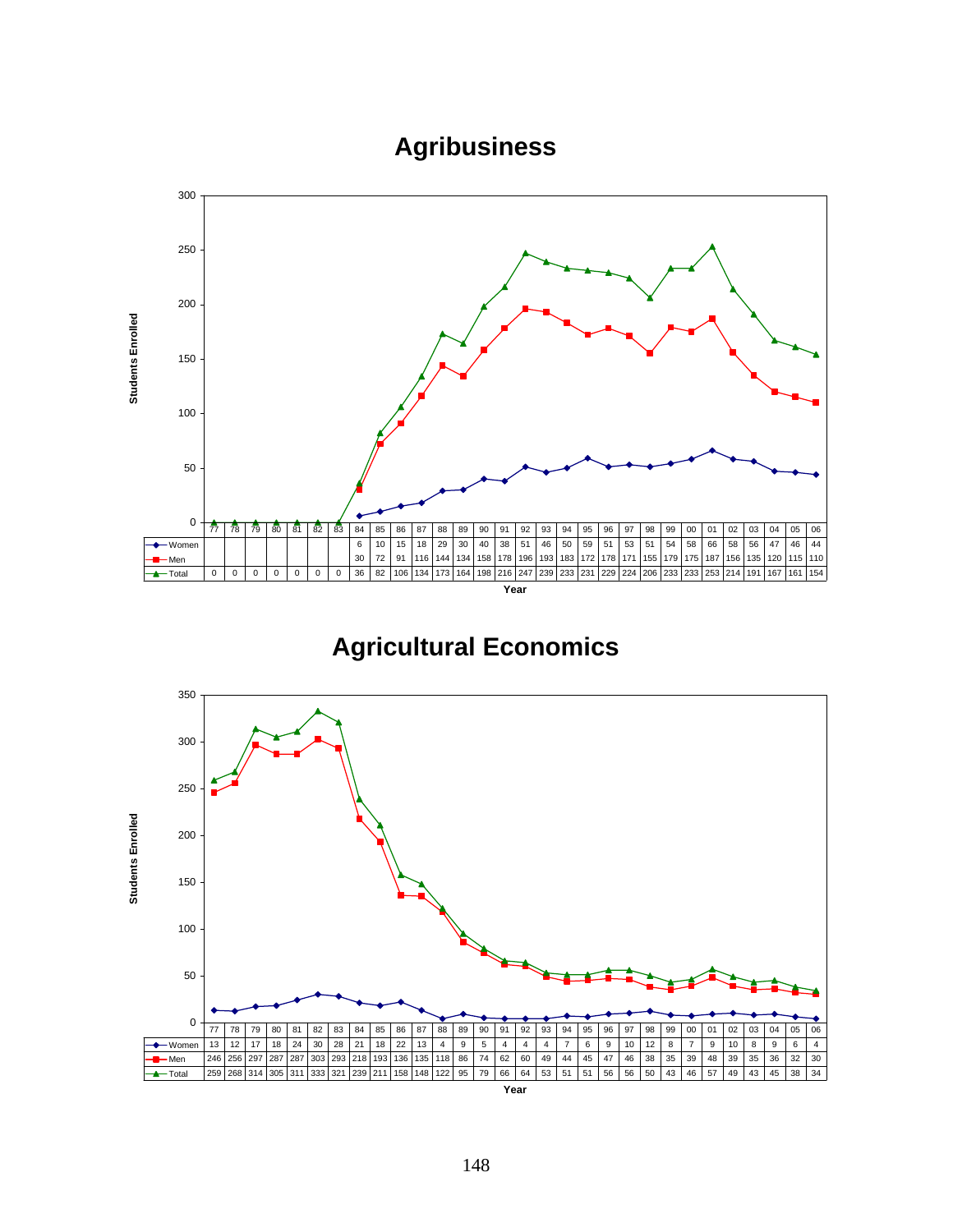

# **Agricultural Education**

**Agricultural Journalism**

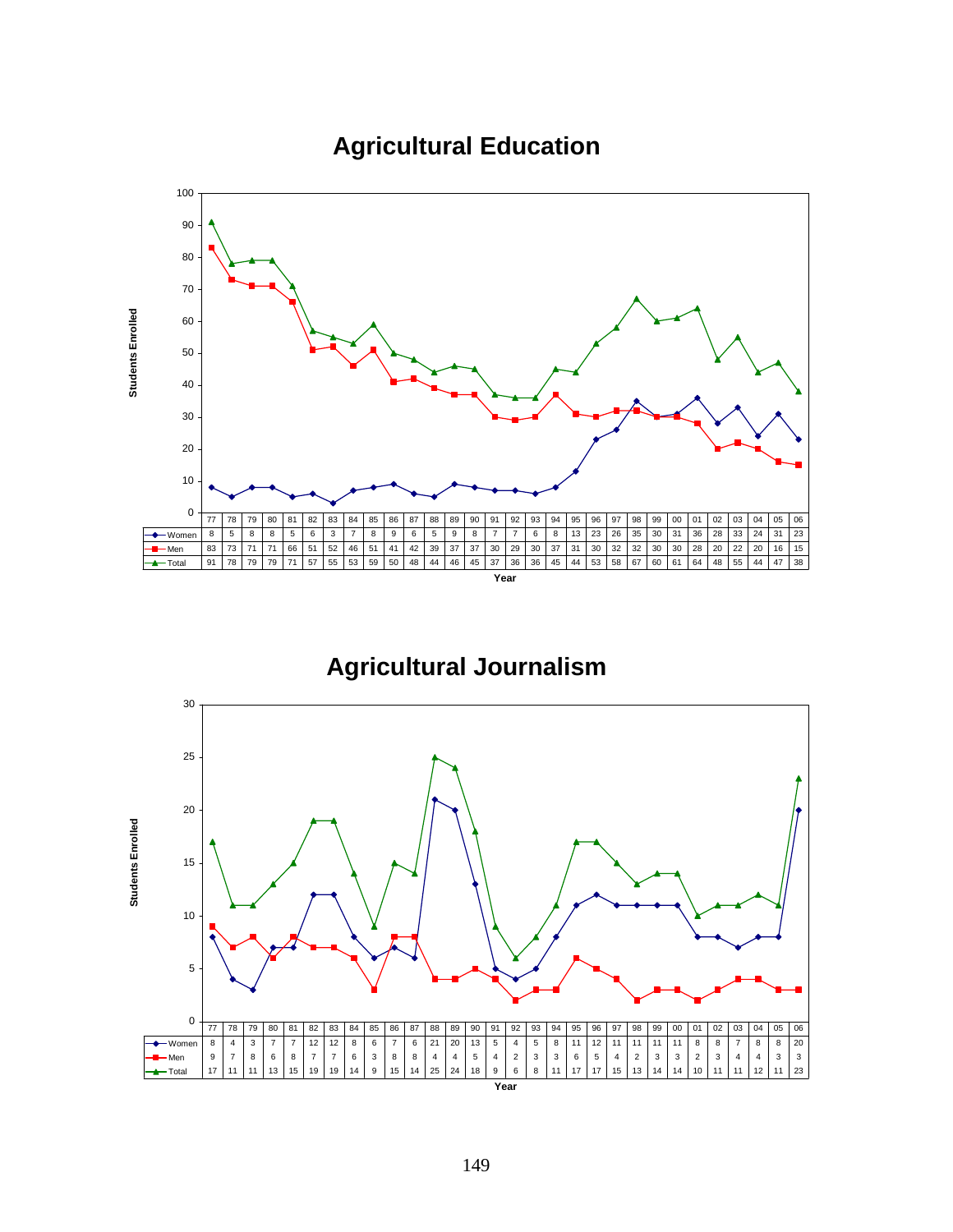

**Animal Science**

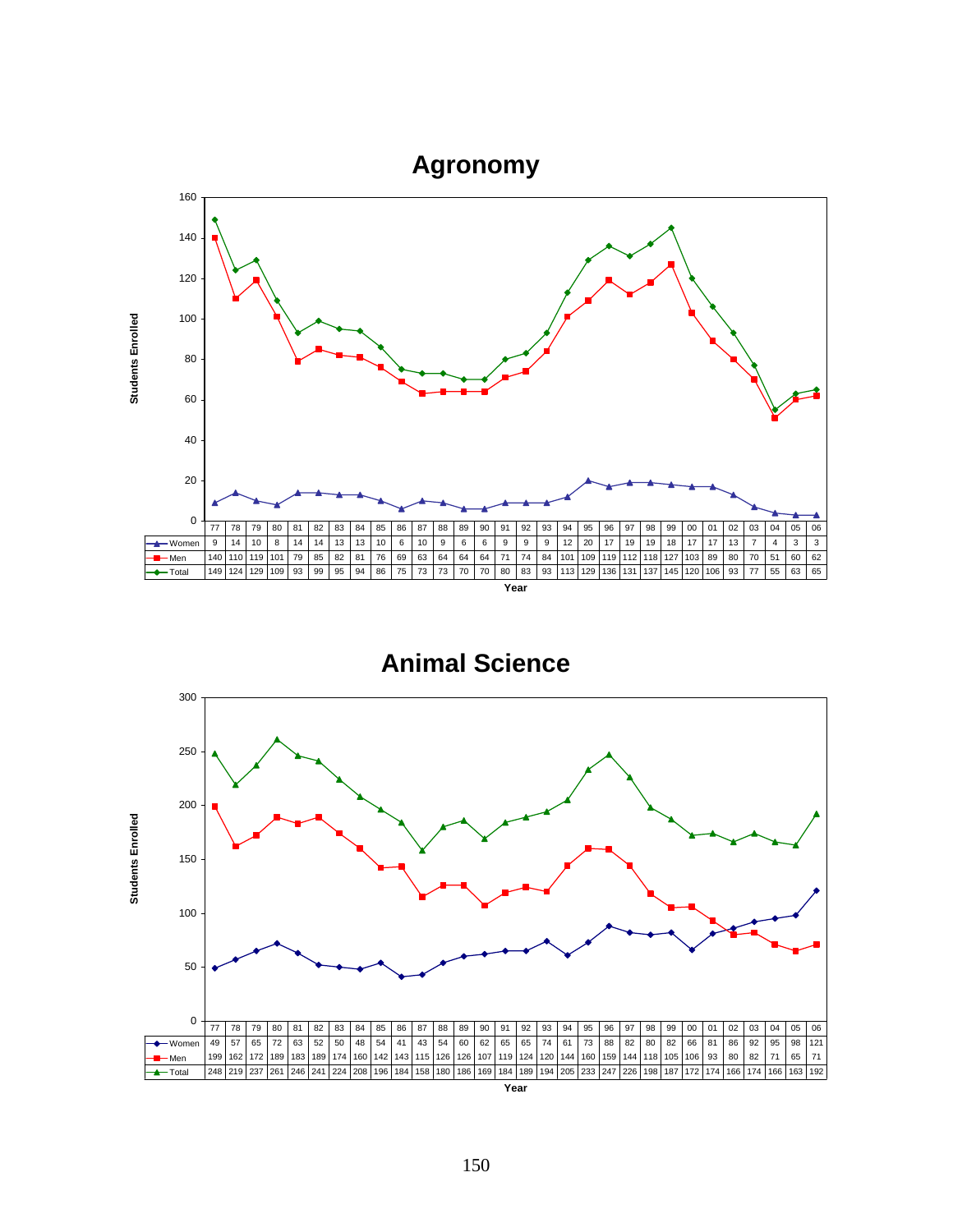

**Diversified Agricultural Studies**

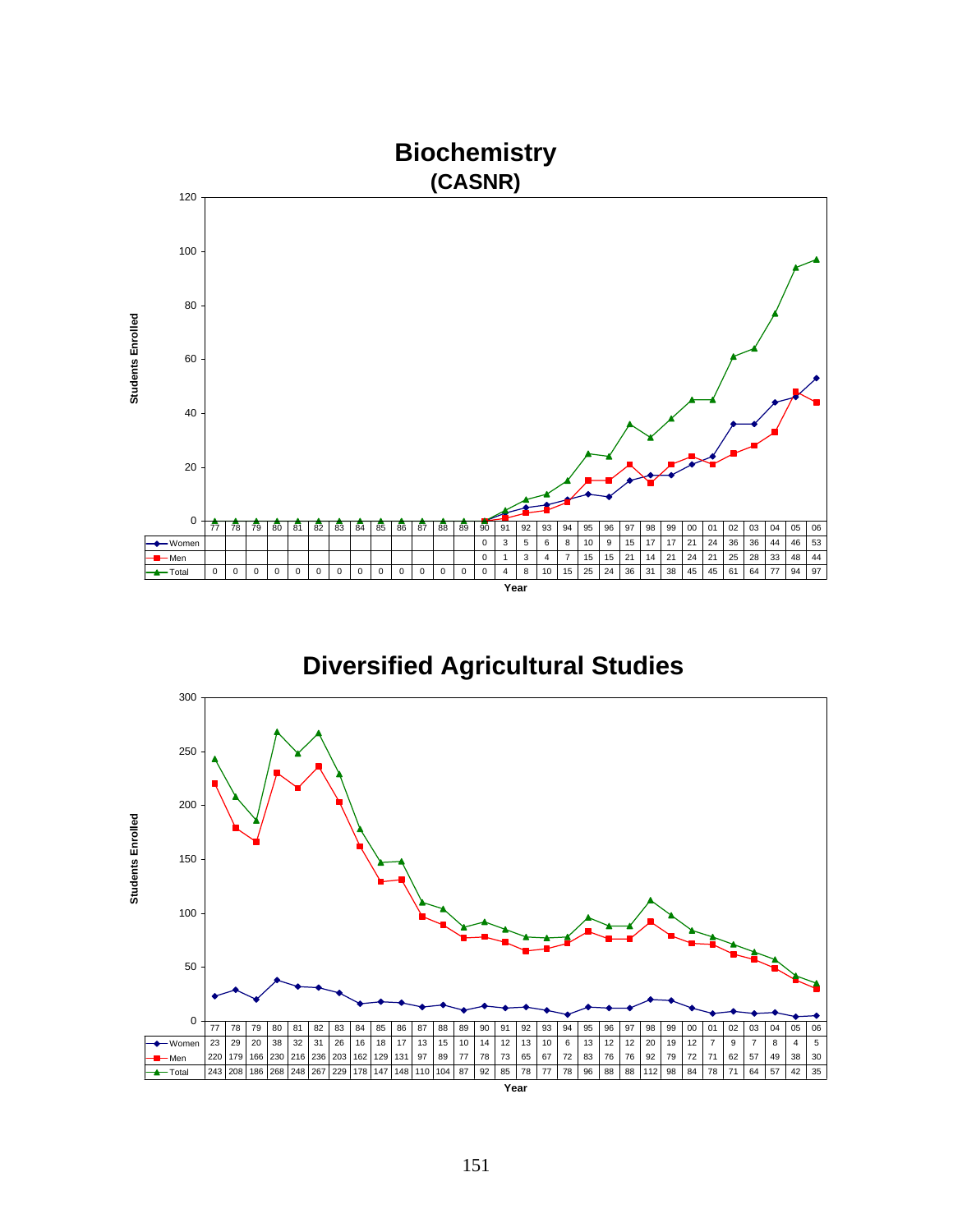

**Environmental Studies (Natural Resources Area of Emphasis)**

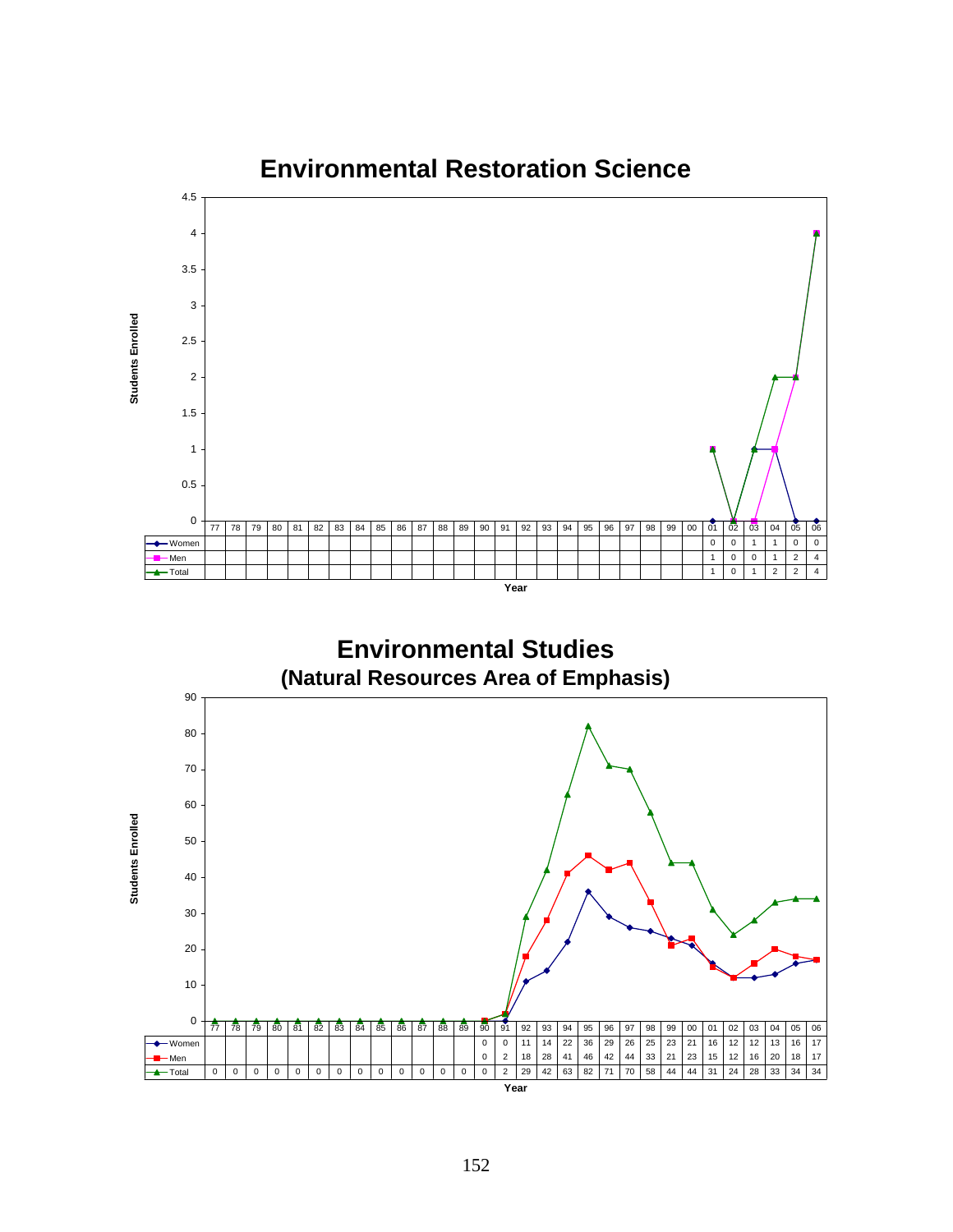



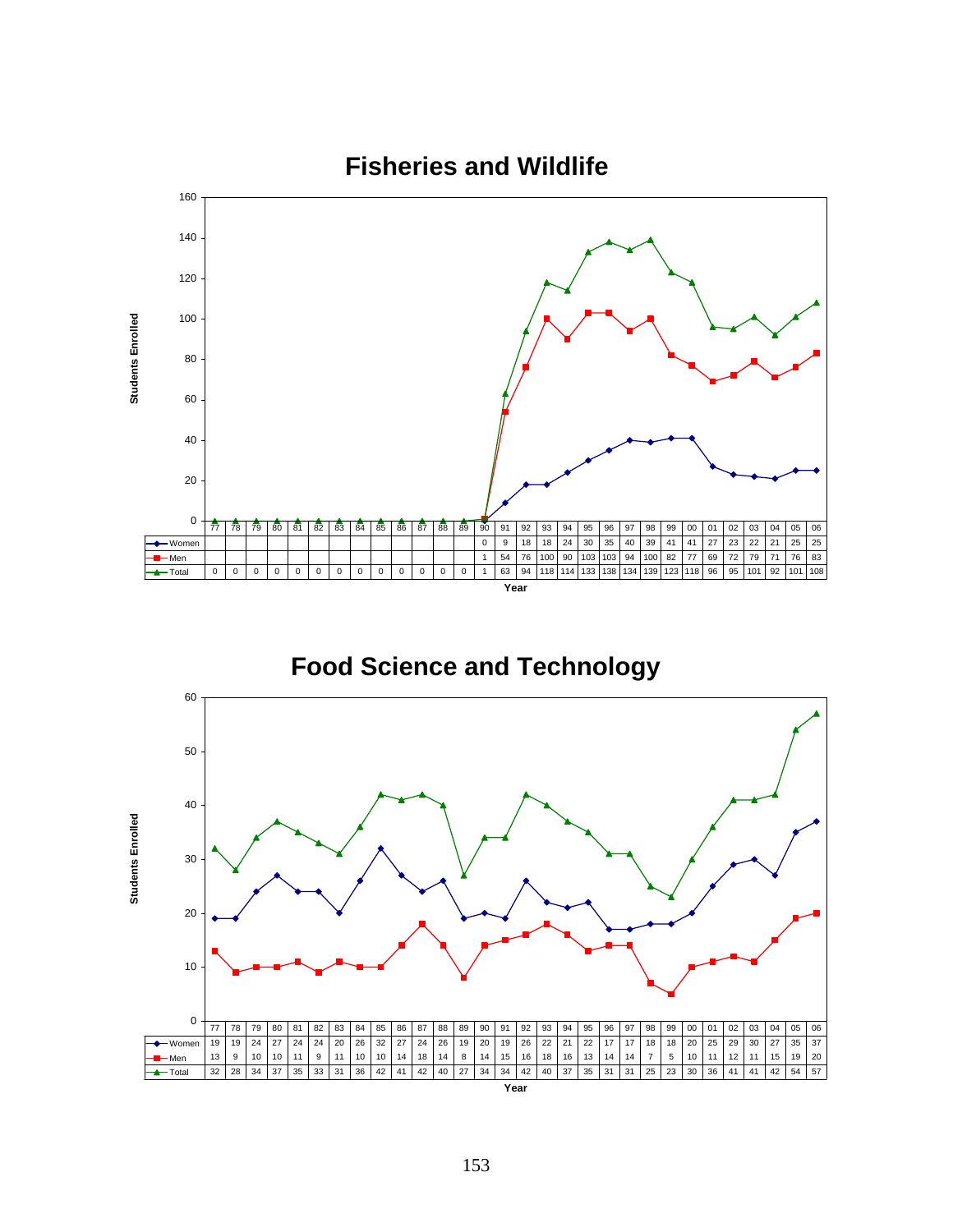

**Grazing Livestock Systems**

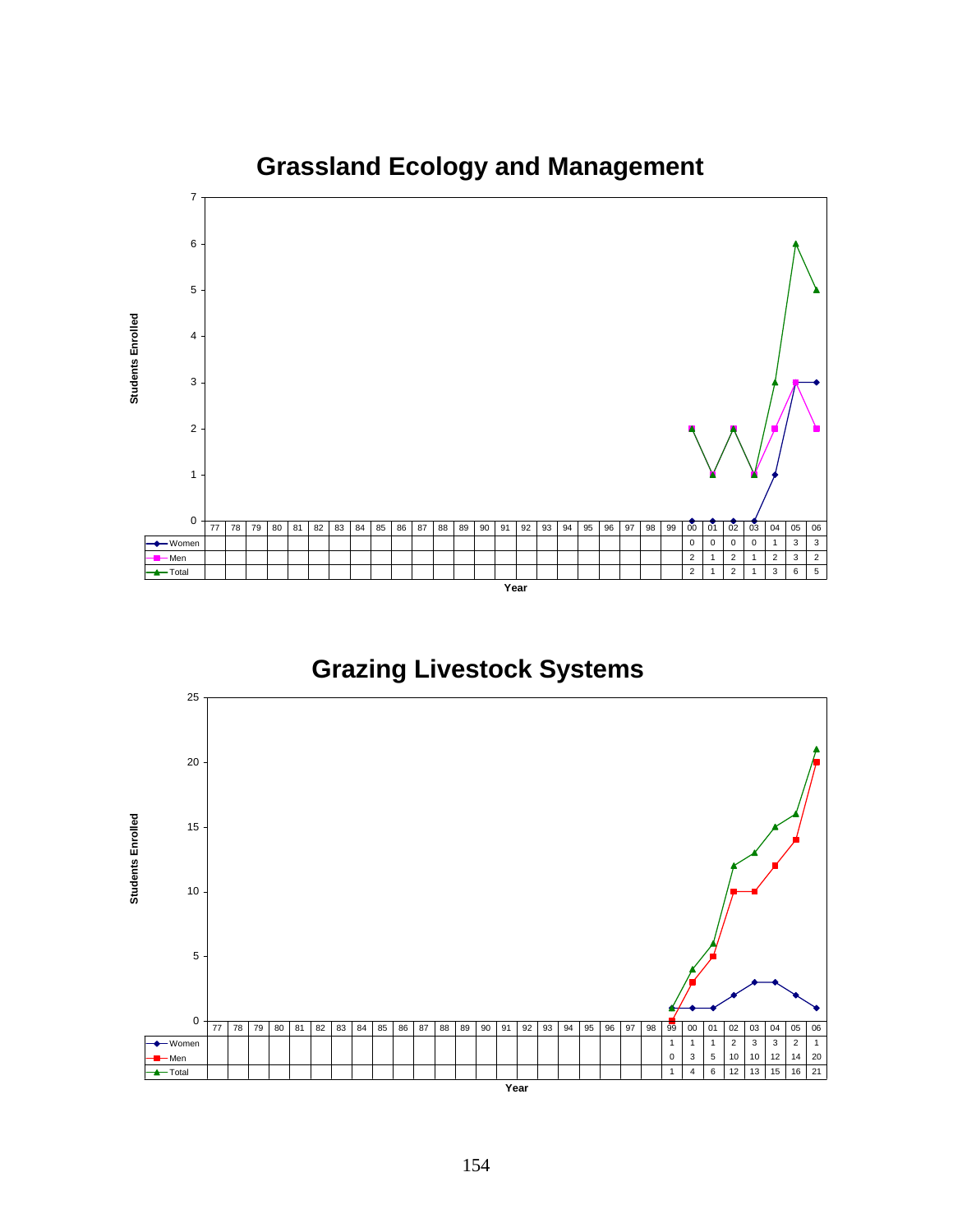

**Insect Science**

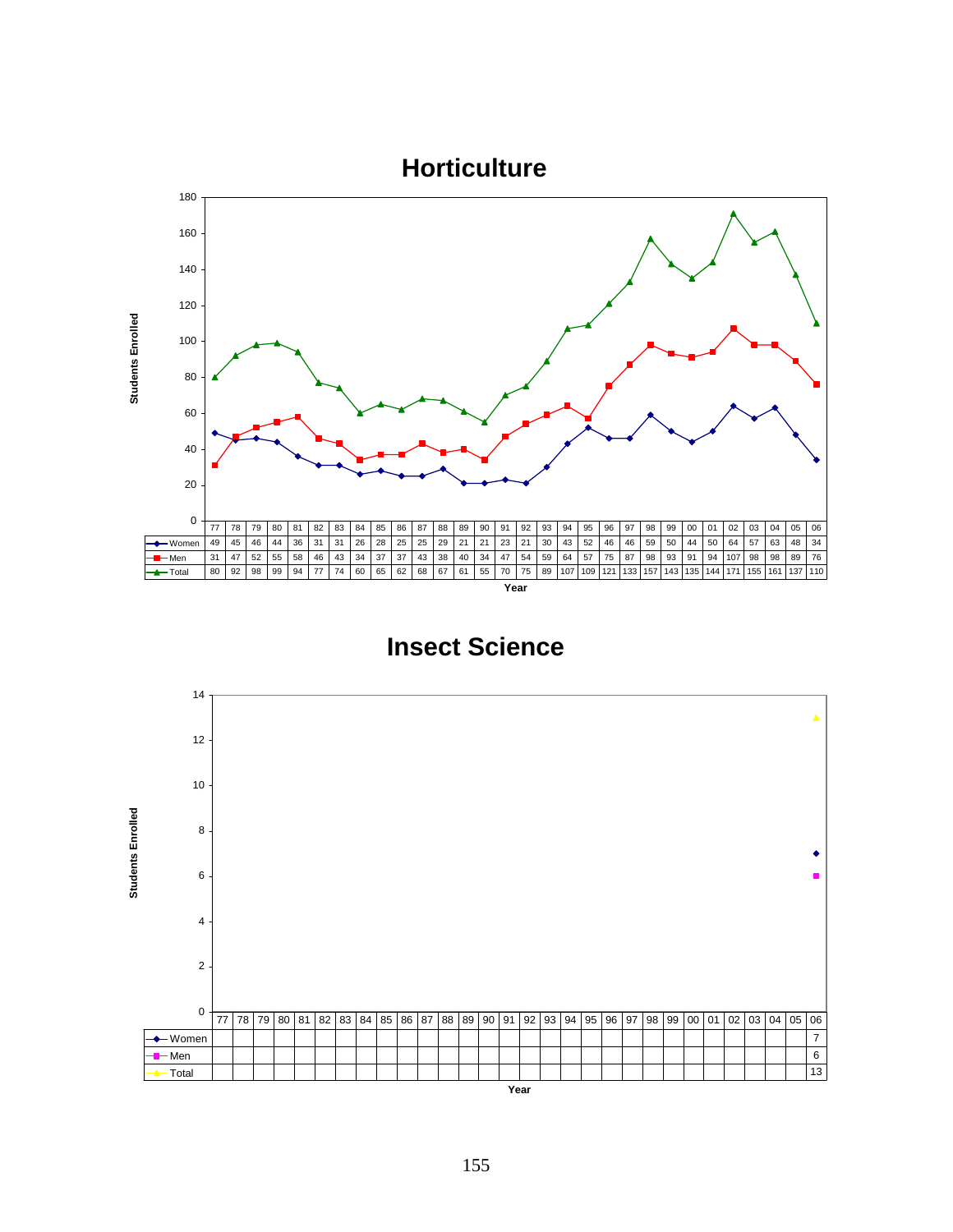

**Natural Resource and Environmental Economics**

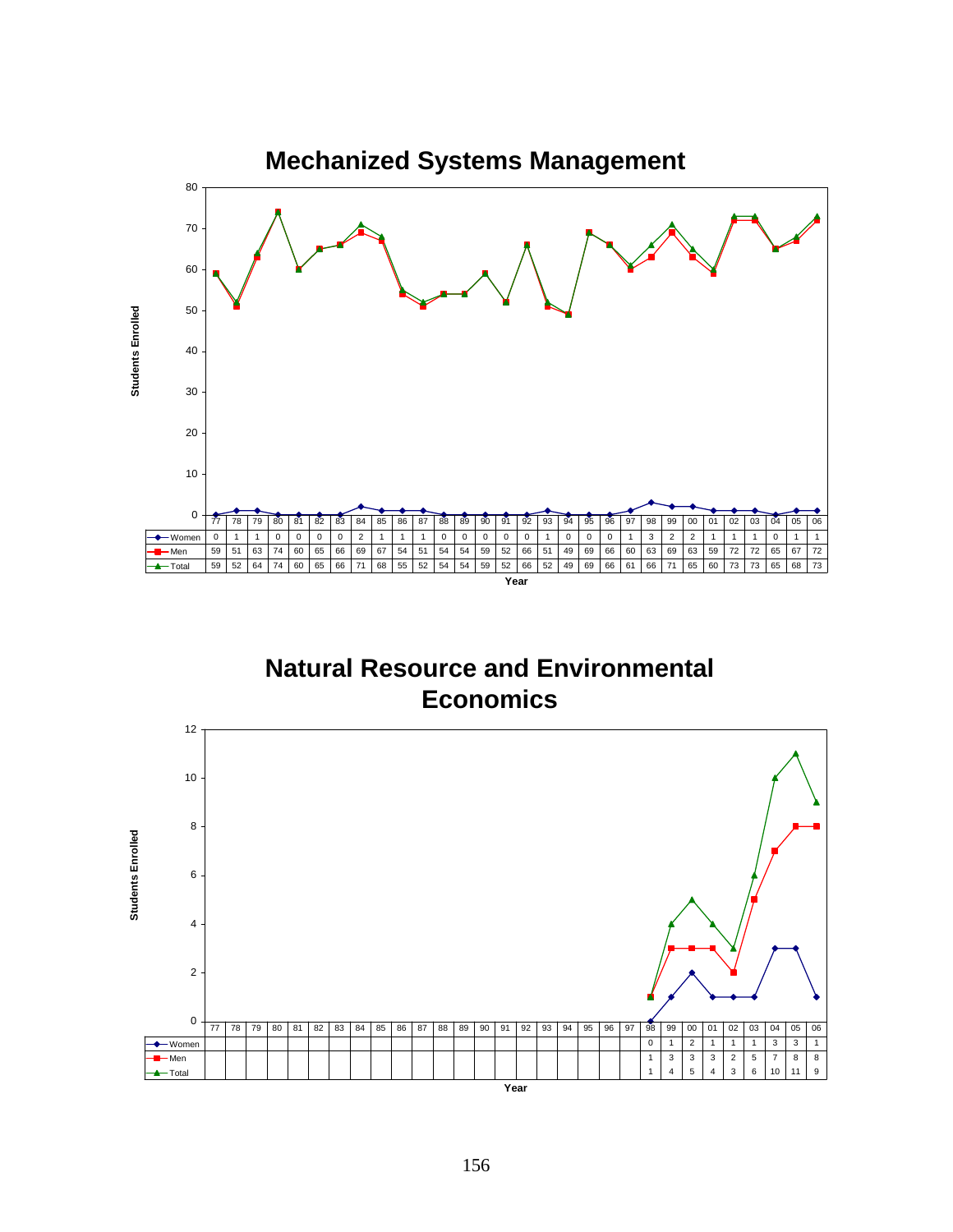

**Pre-Forestry**

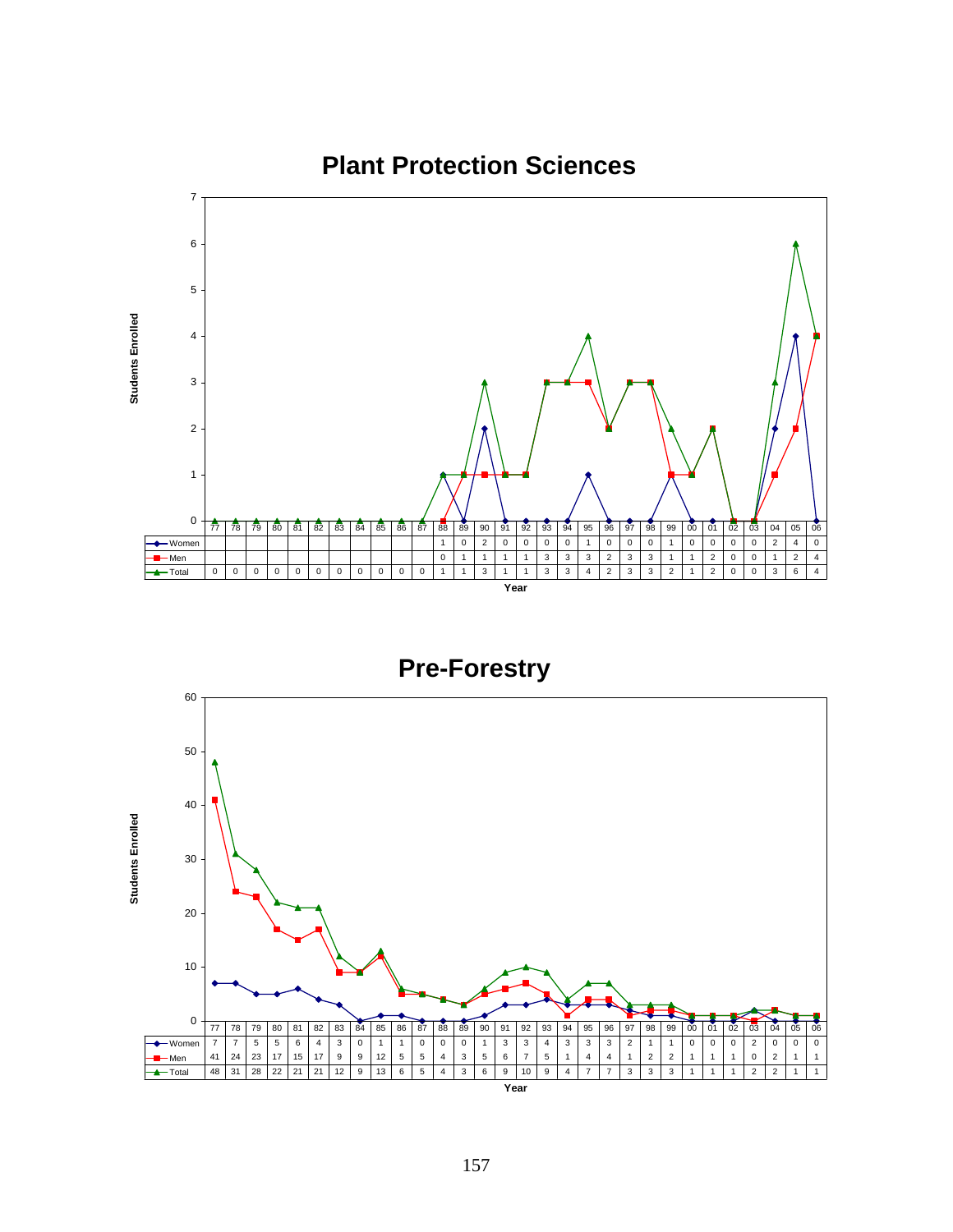

# **Professional Golf Management**

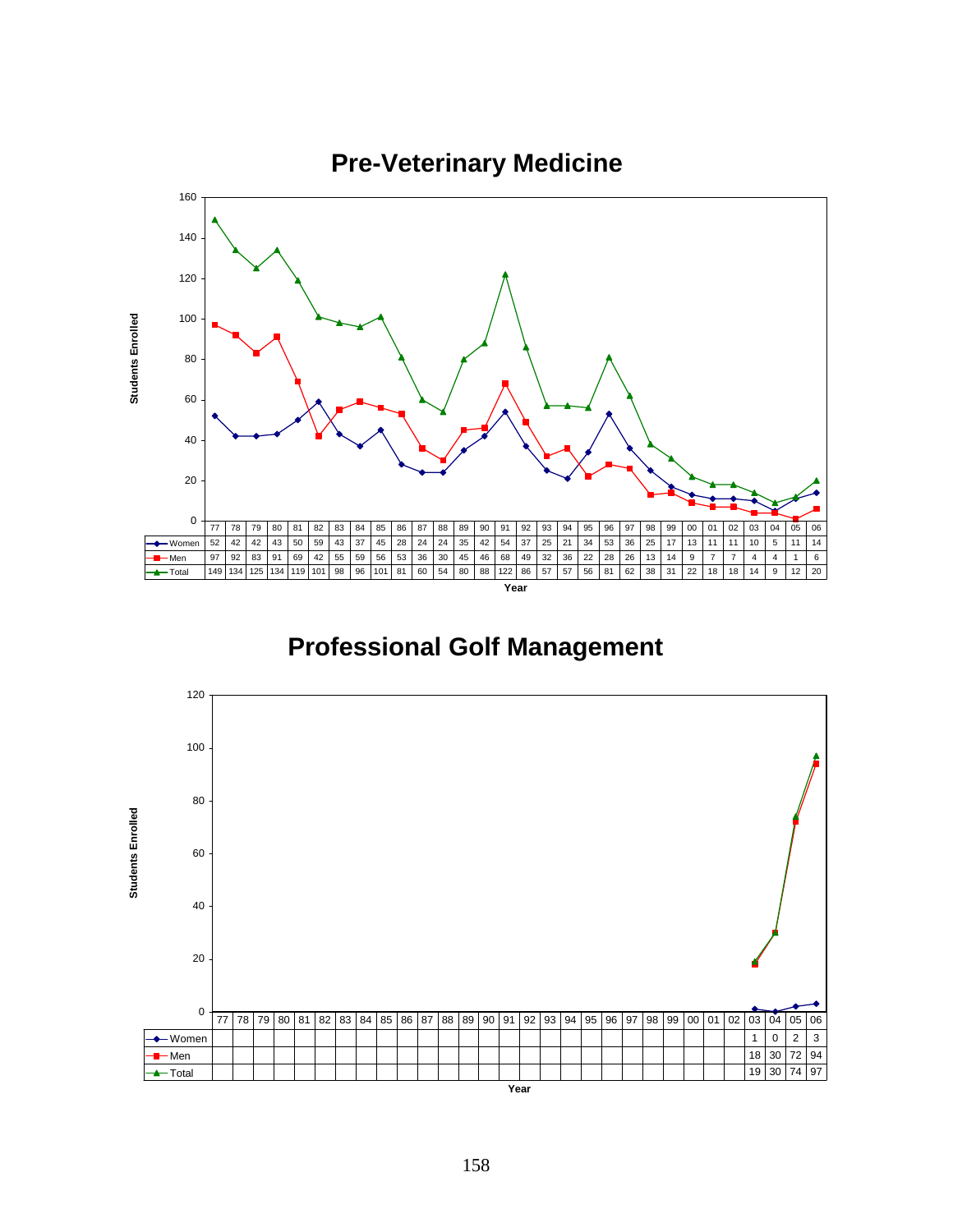

**Soil Science**

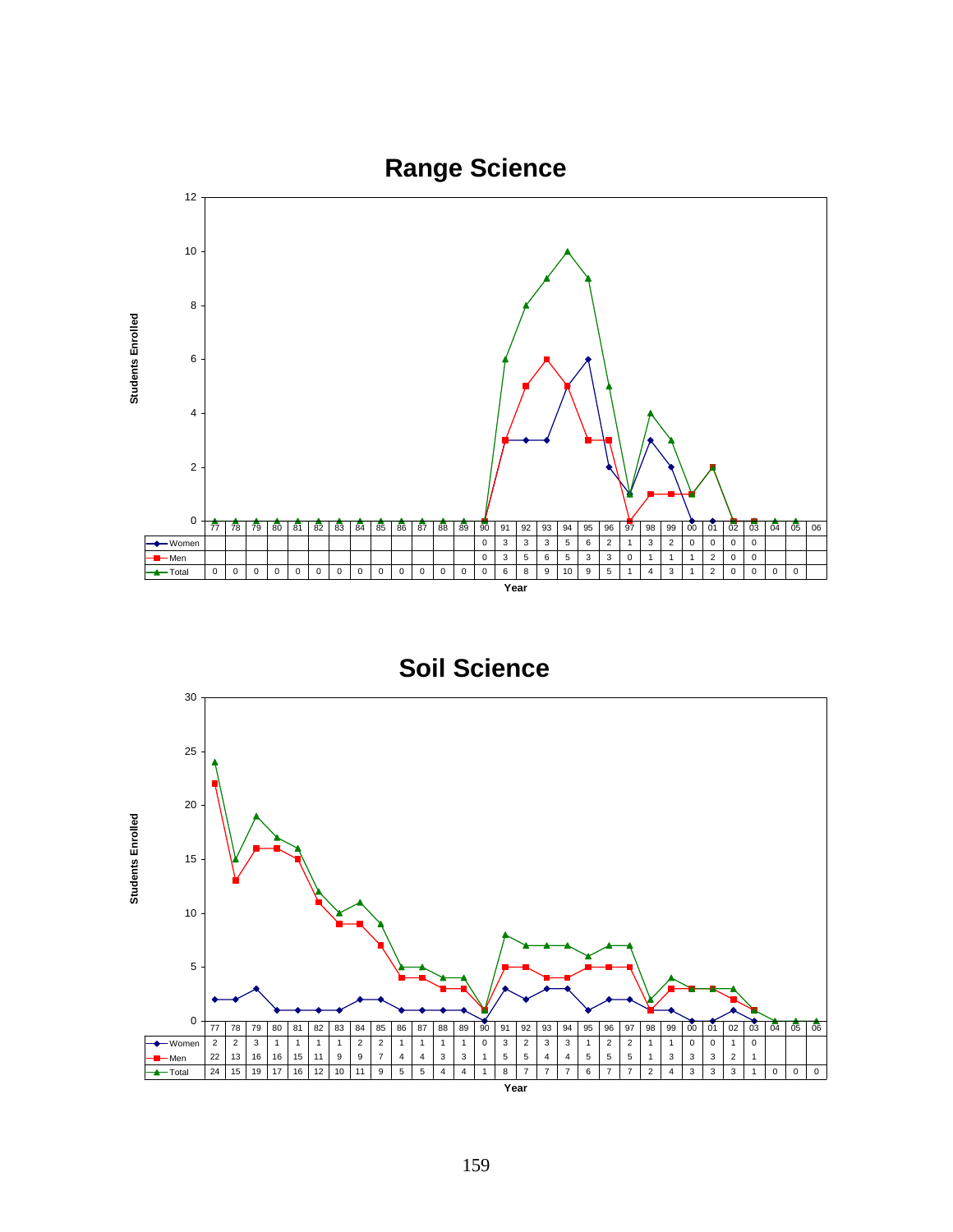

**Undeclared Natural Resources**

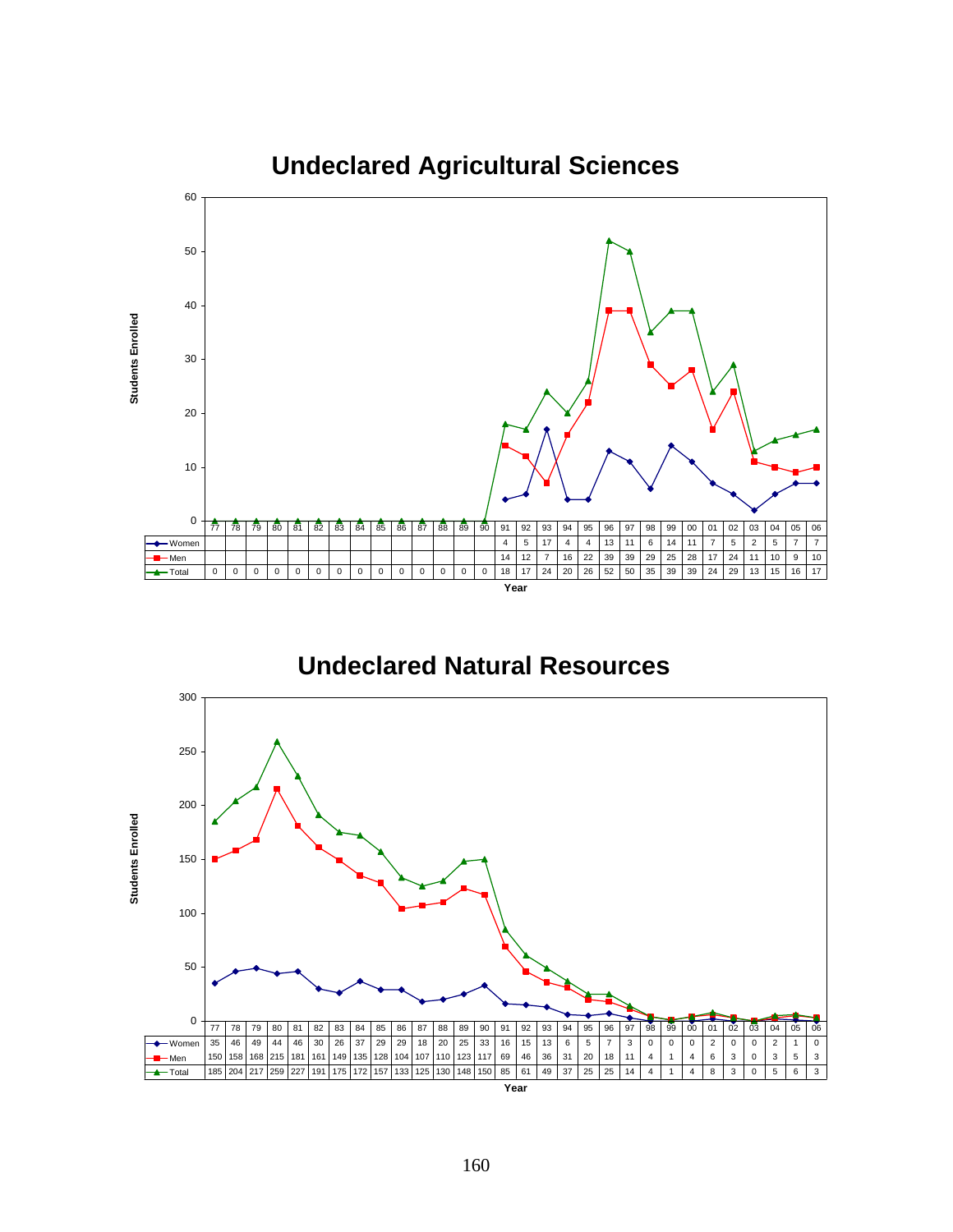



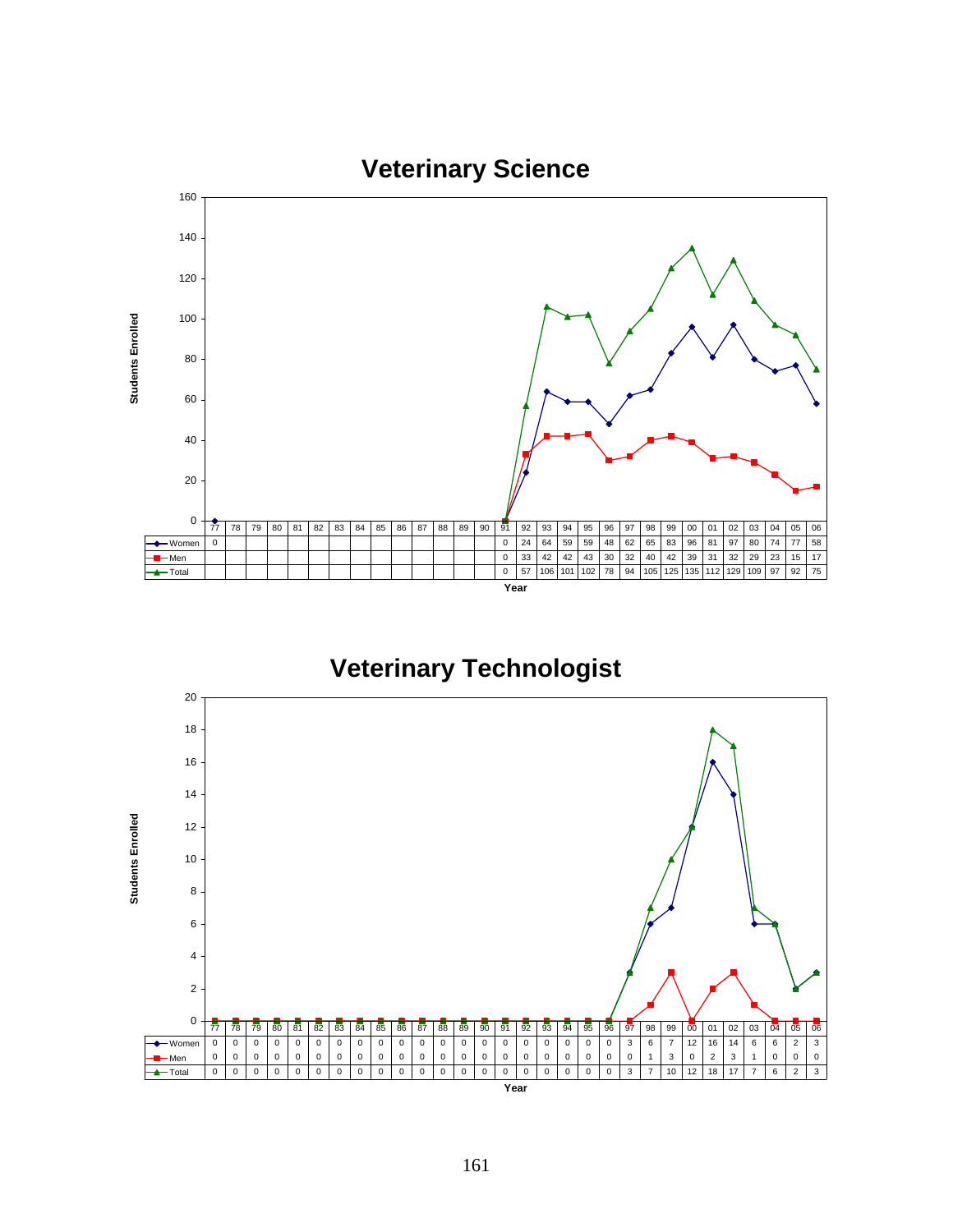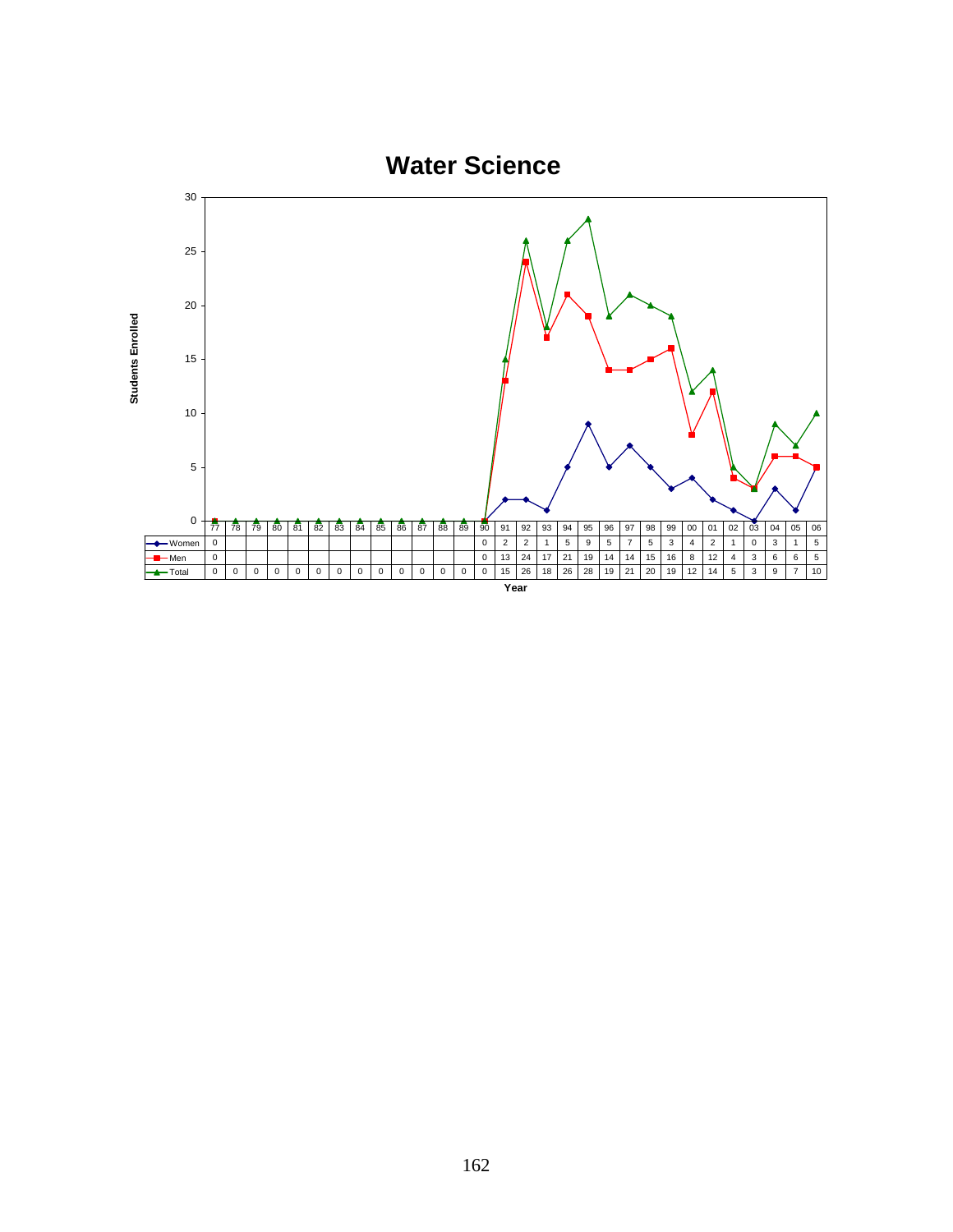| <b>Acknowledgements</b> |  |
|-------------------------|--|
|                         |  |

 The CASNR Annual Report is a huge task, involving the input of people throughout the College. Without the contributions of these people, the report would not be possible. Thanks to everyone who helped make this report successful.

**Mailings and Collection of Information:** Melissa J. Sailors, Secretary to Associate Dean; and Carol J. Wusk, Secretary to Dean

**Compiling and Formatting Information:** Lauren Waller, CASNR Dean's Office

**Typing and Layout Design:** Stacey J. Vlasin, CASNR Dean's Office

**Editing:** Billie K. Lefholtz, Office Manager; Steven S. Waller, Dean; Carol J. Wusk, Secretary to the Dean and Virginia Pierson, Office Assistant.

#### **Department Reports:**

 Nancy Rekart, Agricultural Economics Betty James, Agricultural Leadership, Education and Communication Charlene Wendt, Agronomy and Horticulture Vicky Kobes, Animal Science Carol Hegel, Biochemistry Eileen Curtis, Biological Systems Engineering Marilyn Weidner, Entomology Jana Hafer, Food Science and Technology Margaret Denning, Plant Pathology Sharon Kelly, School of Natural Resources Barbara Pike, Statistics Pat Martinez, Veterinary and Biomedical Sciences

### **Other Reports:**

 Arlen W. Etling Karen L. Francis Laura A. Frey Paul C. Horton Dann Husmann Billie K. Lefholtz Melissa J. Sailors Susan K. Voss Steven S. Waller Carol J. Wusk